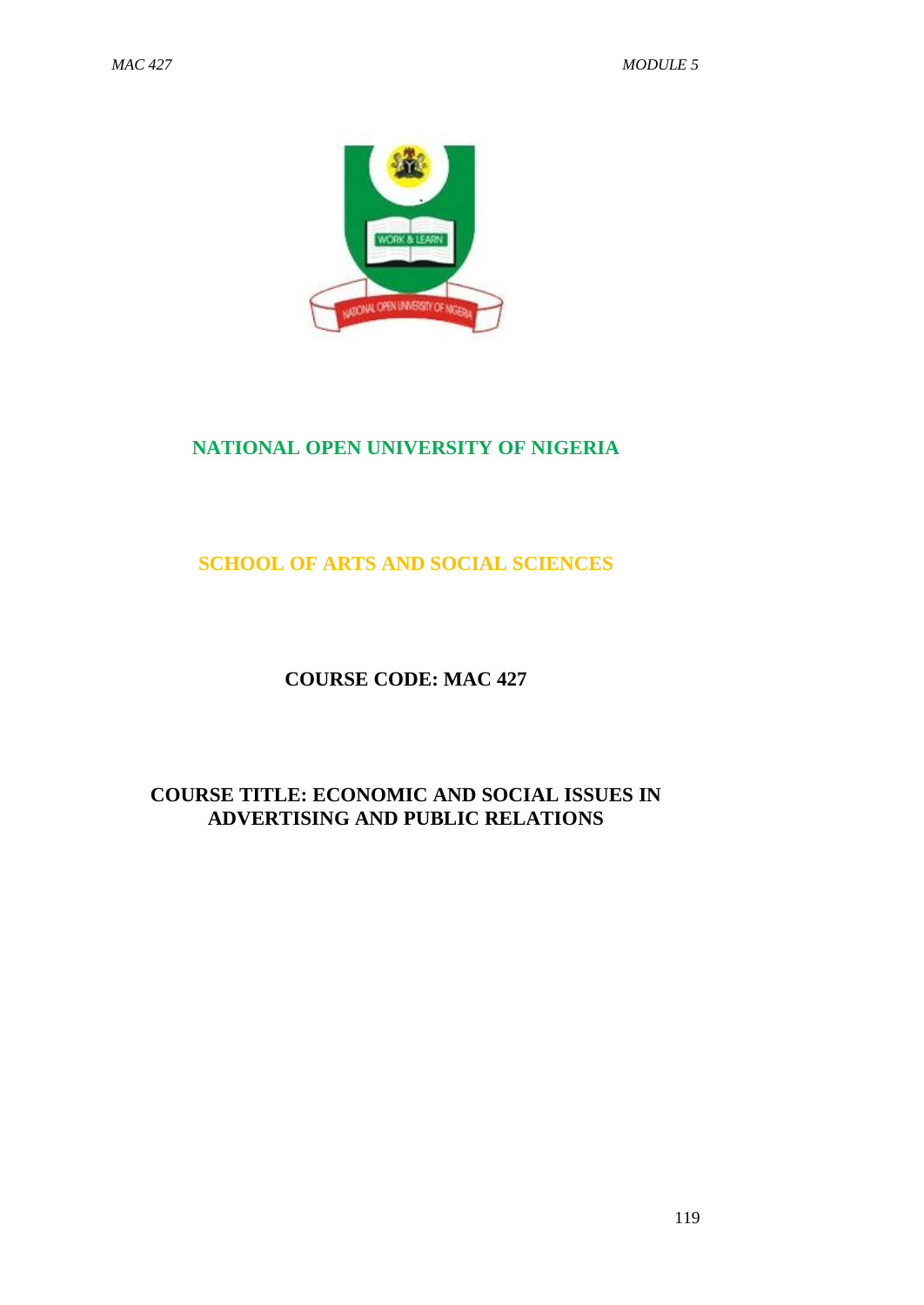# **MAIN COURSE**

# **CONTENTS PAGE**

| <b>Module 1</b> | Advertising as an Institution                                                                                                 | 1            |
|-----------------|-------------------------------------------------------------------------------------------------------------------------------|--------------|
| Unit 1          | Origin, Development and Definition of<br>Advertising                                                                          | $\mathbf{1}$ |
| Unit 2          | Classification and Roles of Advertising                                                                                       | 7            |
| Unit 3          |                                                                                                                               | 14           |
| Unit 4          | The Economics of Advertising                                                                                                  | 18           |
| Unit 5          | The Advertising Campaign                                                                                                      | 23           |
| <b>Module 2</b> | <b>Theory and Practice of Public Relations</b>                                                                                | 27           |
| Unit 1          | History, Growth and Definition of Public                                                                                      |              |
|                 |                                                                                                                               | 27           |
| Unit 2          |                                                                                                                               | 35           |
| Unit 3          | The Public Relations Campaign                                                                                                 | 44           |
| Unit 4          | The Economics and Revenue System in                                                                                           |              |
|                 |                                                                                                                               | 48           |
| Units 5         | Advertising, Public Relations and                                                                                             |              |
|                 |                                                                                                                               | 52           |
| <b>Module 3</b> | <b>Laws and Ethics of Advertising and</b>                                                                                     |              |
|                 |                                                                                                                               | 60           |
| Unit 1          |                                                                                                                               | 60           |
| Unit 2          | <b>Statutory Controls of Advertising in Nigeria</b>                                                                           | 71           |
| Unit 3          | Law and Code of Conducts of Public                                                                                            |              |
|                 |                                                                                                                               | 77           |
| Unit 4          | Regulation of Advertising in the Developed                                                                                    |              |
|                 | Countries: A Case Study Of the United States                                                                                  | 83           |
| Unit 5          | Control of Public Relations in Developed                                                                                      |              |
|                 | Countries: The Example of Britain                                                                                             | 90           |
| <b>Module 4</b> | <b>Self-Regulation and Professional</b>                                                                                       |              |
|                 | <b>Associations of Advertising and Public</b>                                                                                 | 95           |
| Unit 1          | The Advertising Practitioners Association<br>of Nigeria (AAPN) and other Professional<br>Associations: ADVAN, OAAN, BON, NPAN | 95           |
|                 |                                                                                                                               |              |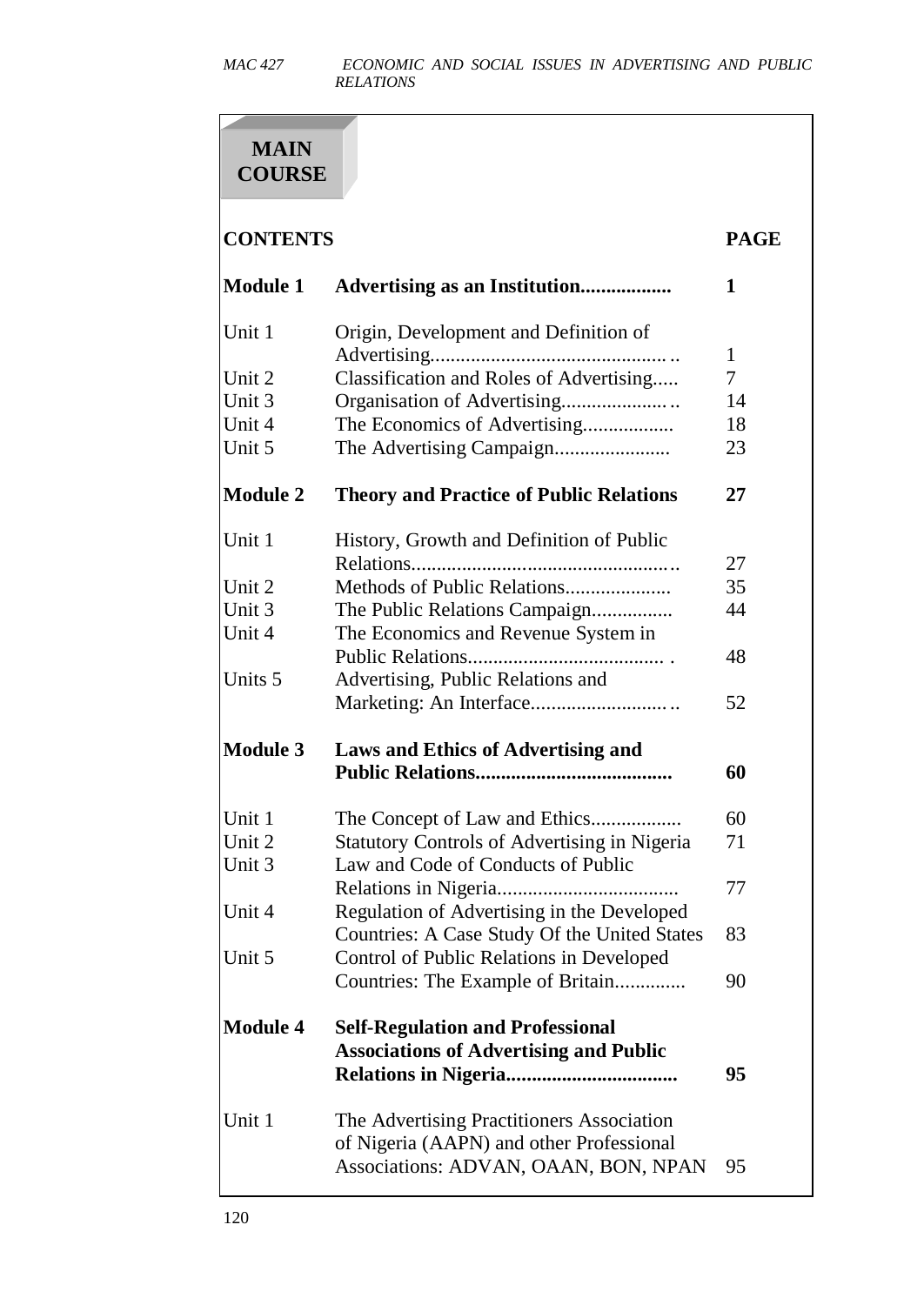| Unit 2   | Professional Associations in Public                                                   |     |
|----------|---------------------------------------------------------------------------------------|-----|
|          | Relations in Nigeria: NIPR, PRCAN,                                                    |     |
|          |                                                                                       | 102 |
| Unit 3   | Criticisms and Challenges of                                                          |     |
|          | <b>Advertising and Public Relations</b>                                               |     |
|          |                                                                                       | 110 |
| Module 5 | <b>Social Responsibility, Truth and</b><br><b>Deception in Advertising and Public</b> |     |
|          | <b>Relations, and Consumerism</b>                                                     | 119 |
| Unit 1   | Social Responsibility in Advertising and                                              |     |
|          |                                                                                       | 119 |
| Unit 2   | Truth and Deception in Advertising and                                                |     |
|          | Public Relations in Nigeria                                                           | 132 |
| Unit 3   | The Concept and Origin of Consumerism                                                 | 140 |
| Unit 4   | How Consumerism Operates in Nigeria,                                                  |     |
|          |                                                                                       | 145 |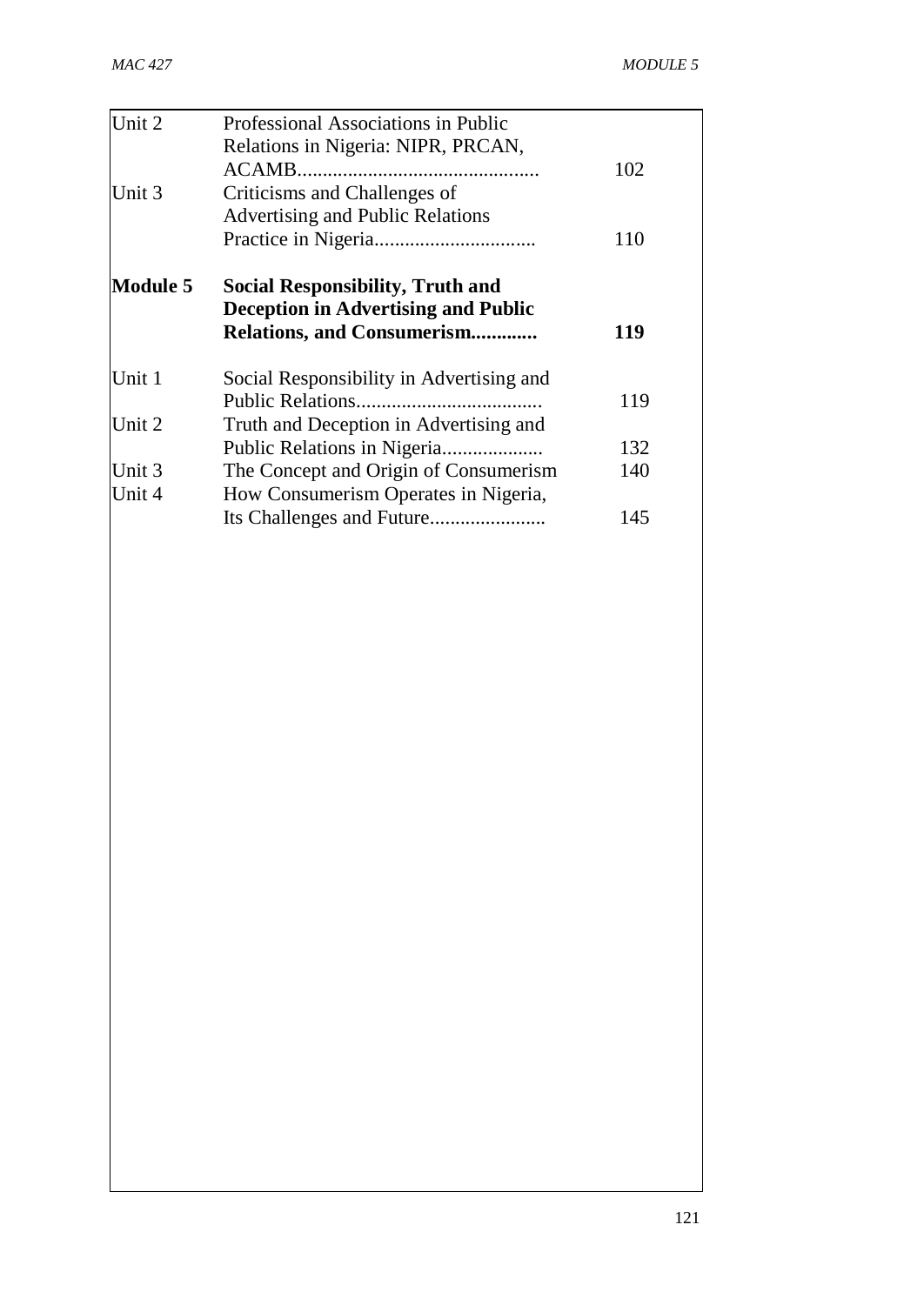| <i>MAC 427</i> |                         |  |  | ECONOMIC AND SOCIAL ISSUES IN ADVERTISING AND PUBLIC |  |
|----------------|-------------------------|--|--|------------------------------------------------------|--|
|                | <i><b>RELATIONS</b></i> |  |  |                                                      |  |

| <b>COURSE</b> |  |
|---------------|--|
| <b>GUIDE</b>  |  |
|               |  |
|               |  |
|               |  |
|               |  |
|               |  |
|               |  |
|               |  |
|               |  |
|               |  |
|               |  |
|               |  |
|               |  |
|               |  |
|               |  |
|               |  |
|               |  |
|               |  |
|               |  |
|               |  |
|               |  |
|               |  |
|               |  |
|               |  |
|               |  |
|               |  |
|               |  |
|               |  |
|               |  |
|               |  |
|               |  |
|               |  |
|               |  |
|               |  |
|               |  |
|               |  |
|               |  |
|               |  |
|               |  |
|               |  |
|               |  |
|               |  |
|               |  |
|               |  |
|               |  |
|               |  |
|               |  |
|               |  |
|               |  |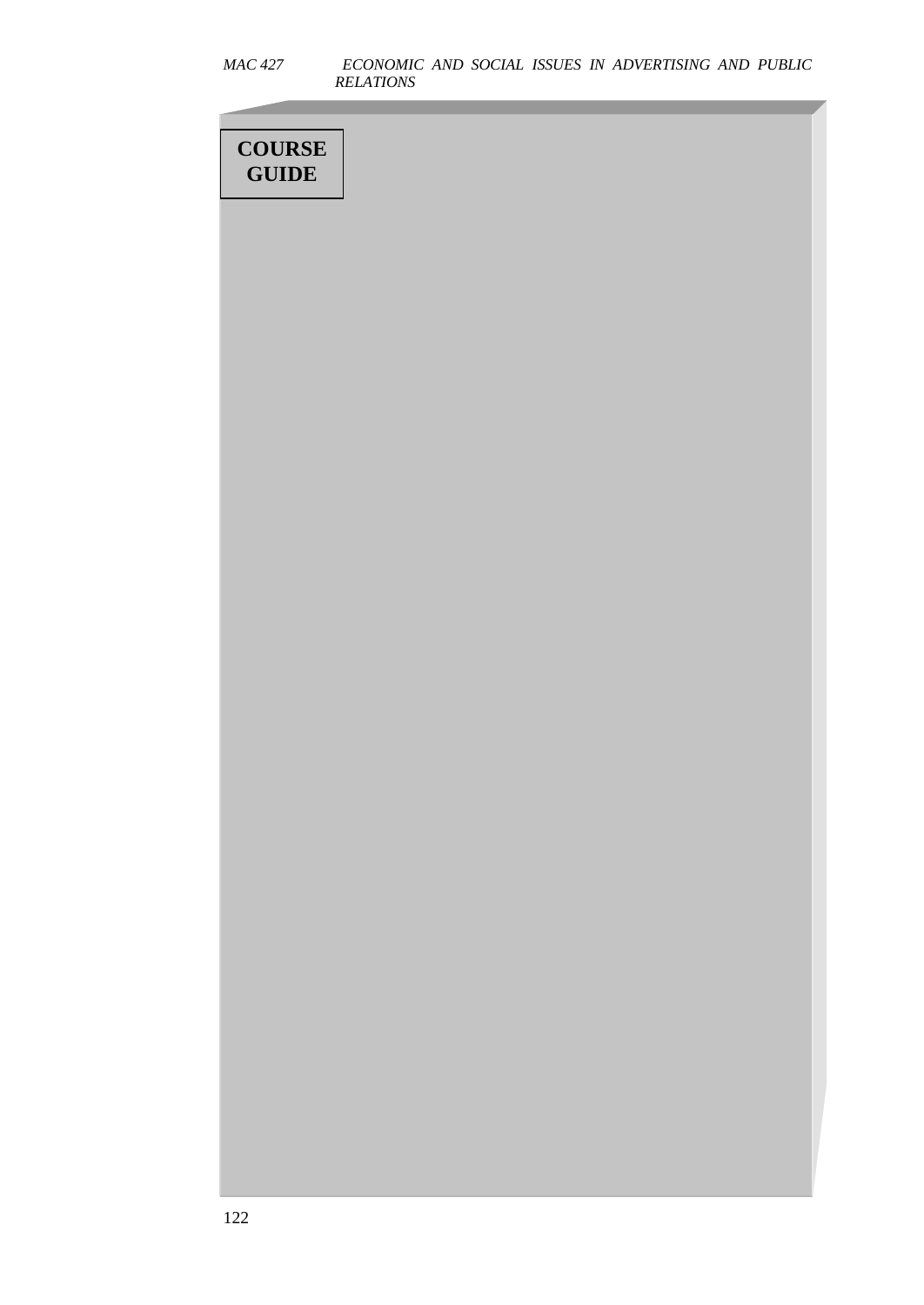National Open University of Nigeria Headquarters 14/16 Ahmadu Bello Way Victoria Island, Lagos

Abuja Office No. 5 Dar-es Salaam Street Off Aminu Kano Crescent Wuse II, Abuja

e-mail: [centralinfo@nou.edu.ng](mailto:centralinfo@nou.edu.ng) URL: [www.nou.edu.ng](http://www.nou.edu.ng/)

Published by National Open University of Nigeria

Printed 2013

Reprinted 2015

ISBN: 978-058-616-4

All Rights Reserved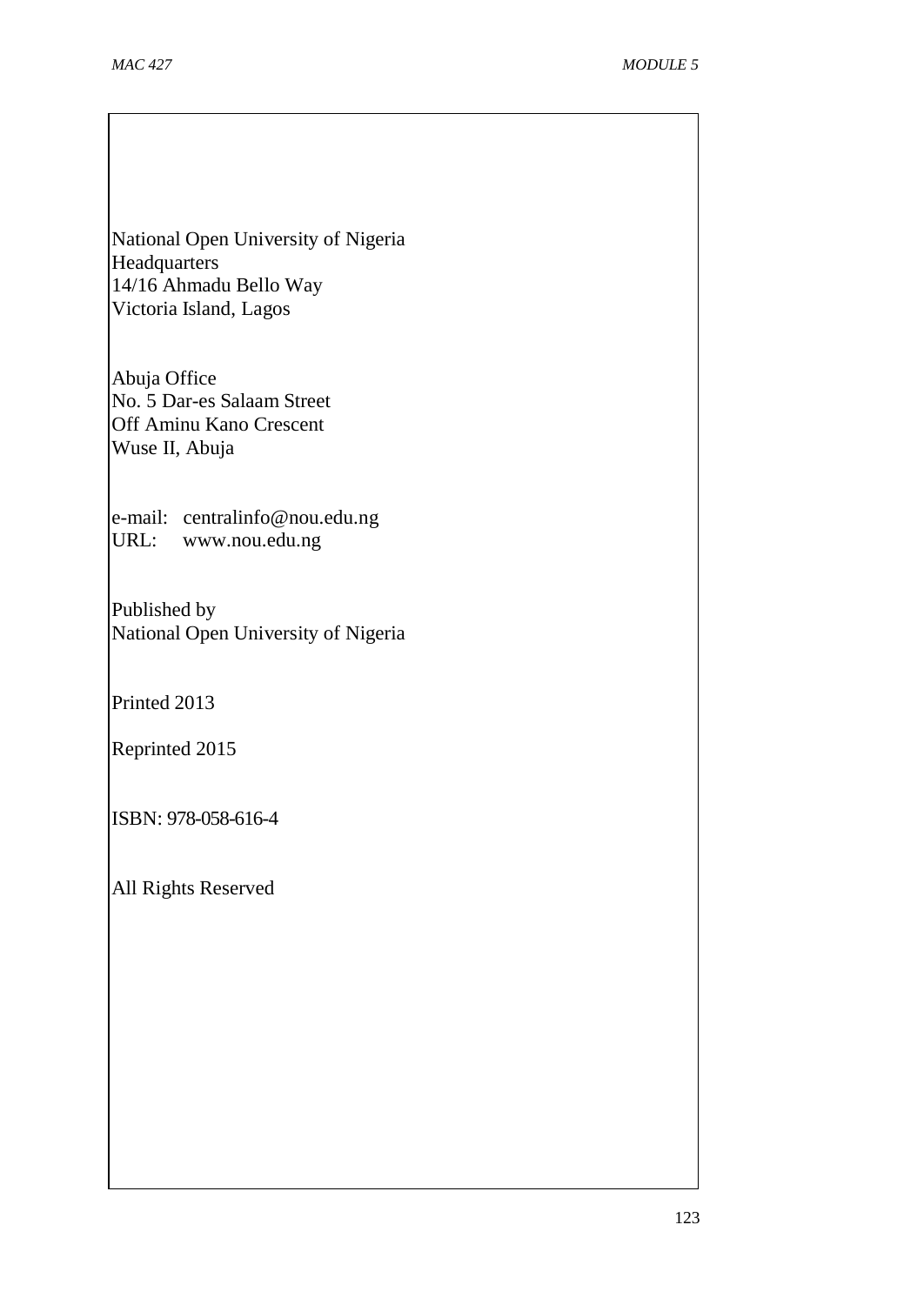## **CONTENTS PAGE**

| 1V         |
|------------|
| iv         |
| iv         |
| V          |
| V          |
| vi         |
| vi         |
| vii        |
| vii        |
| vii        |
| viii       |
| viii       |
| viii       |
| V111       |
| X          |
| X1         |
| <b>X11</b> |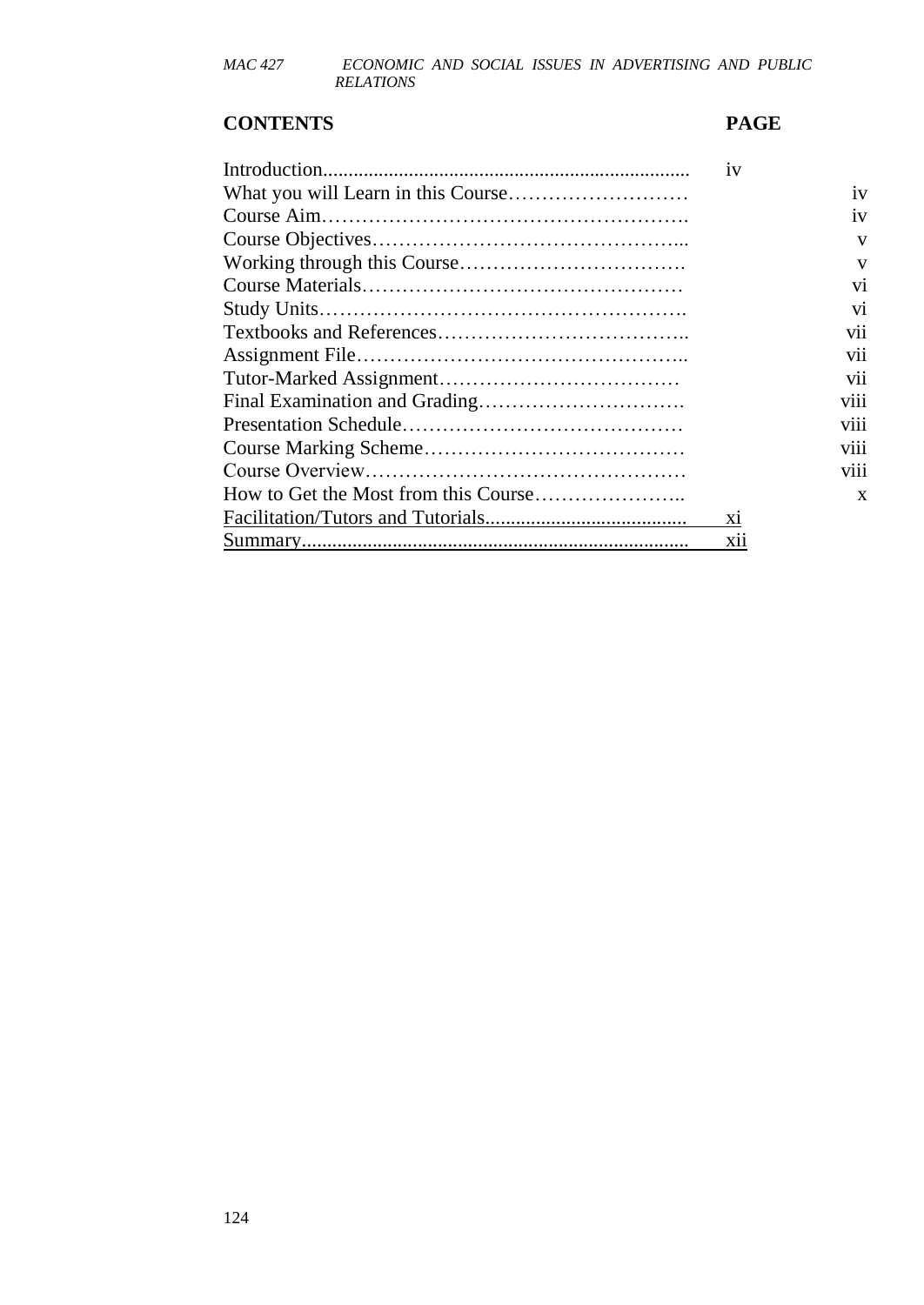# **INTRODUCTION**

Welcome to **MAC 427: Economic and Social Issues in Advertising and Public Relations**. This course is a two-credit unit 400 Level course for Mass Communication students of the National Open University of Nigeria. This course material has been developed with a view to reflecting the Nigerian environment.

# **WHAT YOU WILL LEARN IN THIS COURSE**

In this course, you will learn about advertising as an institution, theory and practice of public relations, laws and ethics of advertising and public relations. This course will provide you with an intimate knowledge of the laws and ethics governing the professions of advertising and public relations. It will also discuss the self-regulatory activities of professional associations in advertising and public relations in Nigeria, as compared to the developed countries of the United States and Britain. This course will enable you to conceptualise social responsibility as a tool of modern corporate governance in relation to the practice of advertising and public relations, and in relating truth and morality to advertising and public relations and the whole gamut of consumerism and consumer activities in Nigeria. This course will help you to conceptualise social responsibility as a tenet of modern corporate governance in relation to advertising and public relations, as well as acquaints you with the application of truth and morality to advertising and public relations. This course will provide you with deep knowledge of consumerism and consumer activities in Nigeria.

# **COURSE AIMS**

This course aims to refresh your memory of the basic knowledge of advertising and public relations. Precisely, this course aims to:

- refresh your memory of the concepts, structures and operations of both advertising and public relations as institutions
- acquaint you with all the laws and ethics or codes of conducts and the wide spectrum of the regulatory rules and principles that guide advertising and public relations in Nigeria as compared to the developed countries of the United States and Britain respectively
- highlight the economic and social issues, debates and controversies surrounding advertising and public relations, including social responsibility, truth and deception, and consumerism and consumer activities in Nigeria.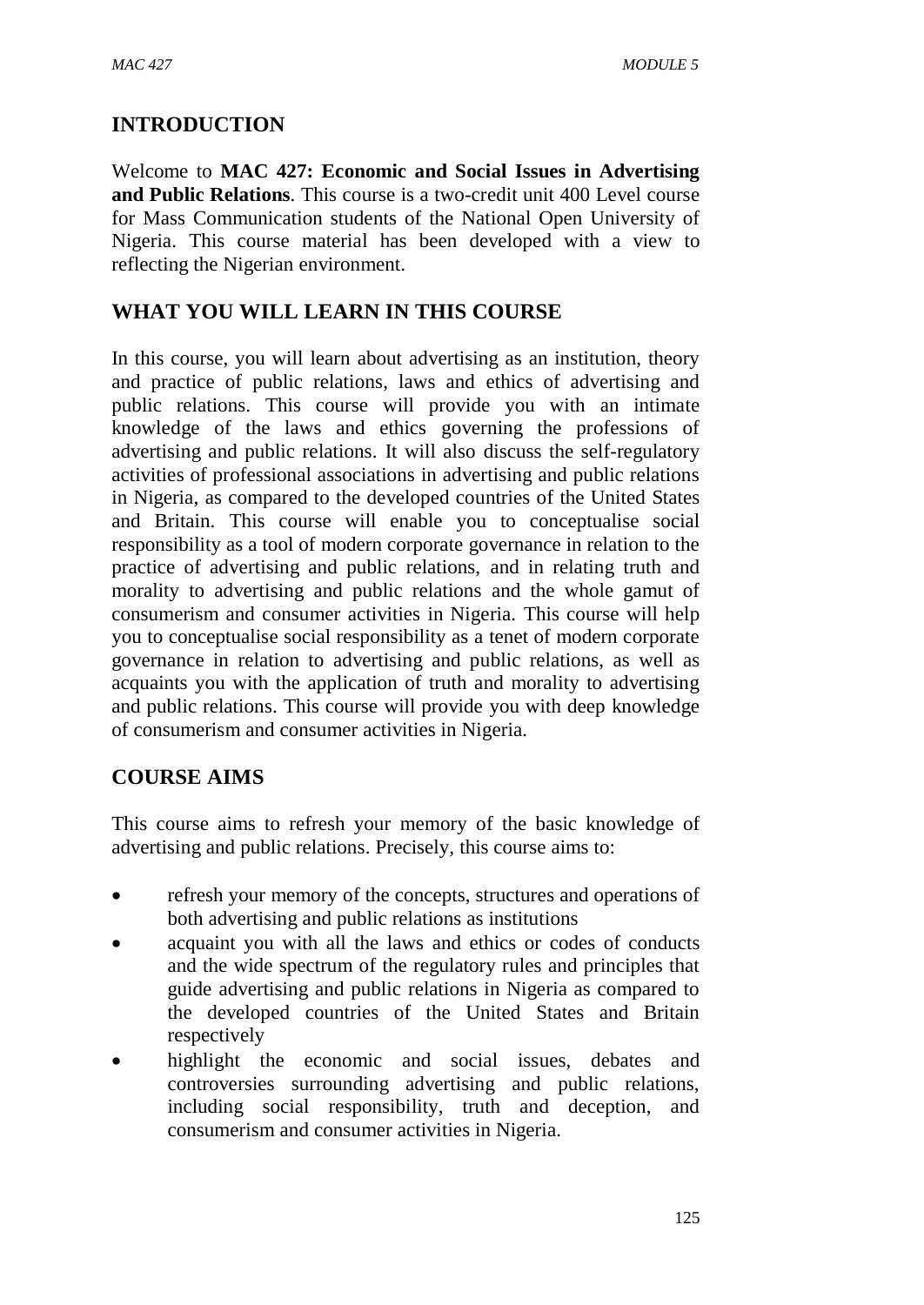# **COURSE OBJECTIVES**

To achieve the aims set out above, **MAC 427** has overall objectives. The specific unit objectives are also set out at the beginning of each module and each unit. I advise that you read them before you start working through the units. You can also refer to them during your study of the unit to check your progress.

Below are the wider objectives of the course as a whole. On successful completion of this course, you should be able to:

- discuss the scope, structure and operations of advertising and public relations
- discuss the laws and ethics governing the professions of advertising and public relations as compared to the developed countries of the United States and Britain
- attain in-depth knowledge on the self-regulatory activities of professional associations in advertising and public relations in Nigeria
- explain the concept of social responsibility as a modern tool of corporate governance in relation to the practice of advertising and public relations
- discuss the concept of truth and morality in relation to advertising and public relations
- identify deception and areas of possible occurrences in advertising and public relations and how this can be redressed.
- .conceptualise consumerism and the scope of its operations in Nigeria and how it can be improved upon

# **WORKING THROUGH THIS COURSE**

To complete the course, you are required to read the study units and other related materials. You will need to undertake practical exercises for which you need a pen, a note book, the APCON Code of Ethics and NIPR Code of Conducts for regulation of both advertising and public relations respectively, among other materials listed in this Guide.

At the end of each unit, you will be required to submit written assignments for assessment purposes. At the end of the course, you will write a final examination.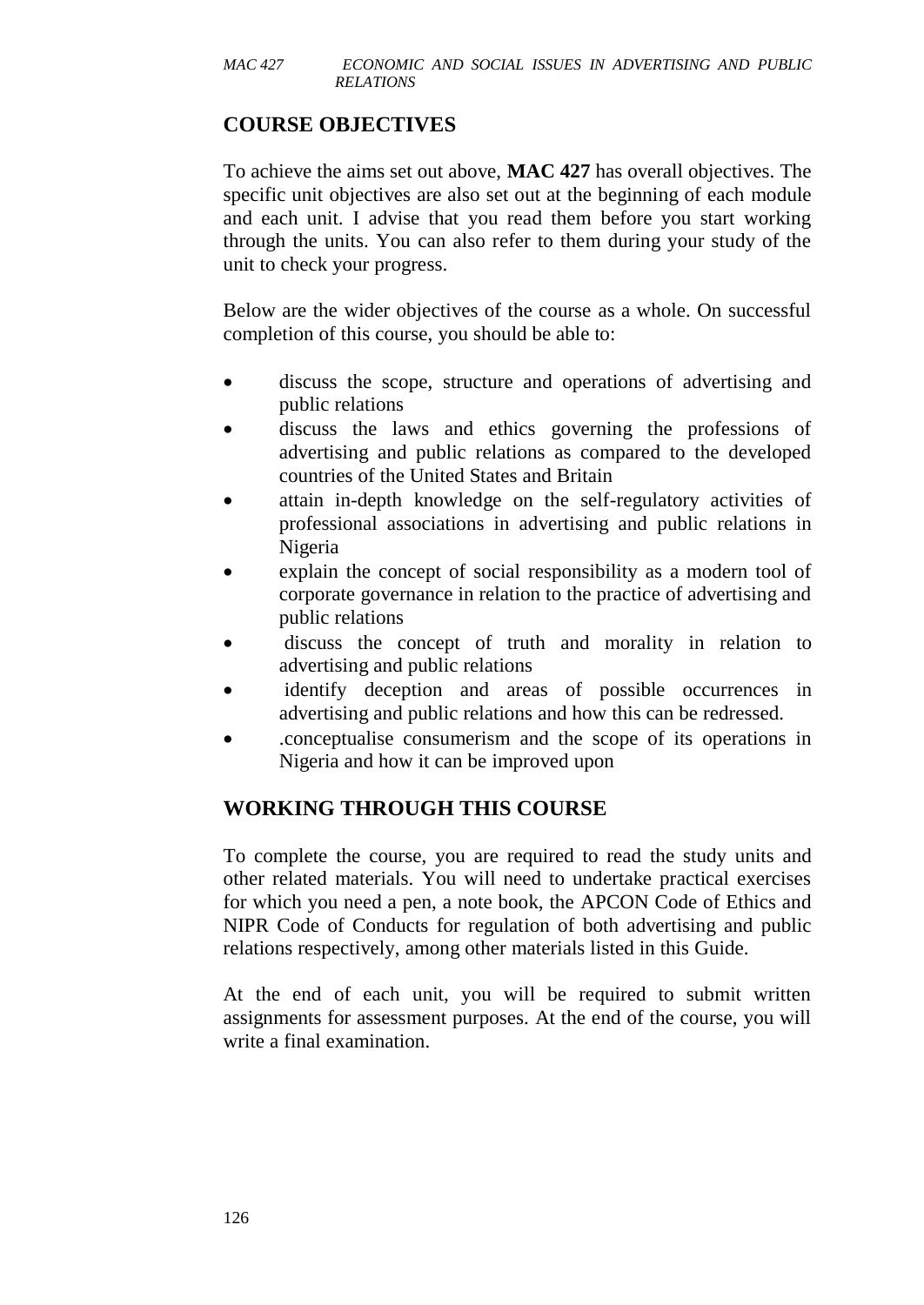# **COURSE MATERIALS**

The materials you will need for this course include:

- 1. Course Guide
- 2. Study units
- 3. Assignment file
- 4. The Codes of Conducts of both Advertising and Public Relations
- 5. Relevant textbooks, including those listed under each unit.

# **STUDY UNITS**

There are five modules divided into 22 units in this course. They are listed below:

#### **Module 1 Advertising as an Institution**

- Unit 1 Origin, Development and Definition of Advertising
- Unit 2 Classification and Roles of Advertising
- Unit 3 Organisation of Advertising
- Unit 4 The Economics of Advertising
- Unit 5 The Advertising Campaign

## **Module 2 Theory and Practice of Public Relations**

- Unit 1 History, Growth and Definition of Public Relations
- Unit 2 Methods of Public Relations
- Unit 3 The Public Relations Campaign
- Unit 4 The Economics and Revenue System in Public Relations
- Units 5 Advertising, Public Relations and Marketing: An Interface

# **Module 3 Laws and Ethics of Advertising and Public Relations**

- Unit 1 The Concept of Law and Ethics
- Unit 2 Statutory Controls of Advertising in Nigeria
- Unit 3 Law and Code of Conducts of Public Relations in Nigeria
- Unit 4 Regulation of Advertising in the Developed Countries: A Case Study Of the United States
- Unit 5 Control of Public Relations in Developed Countries: The Example of Britain

#### **Module 4 Self-Regulation and Professional Associations of Advertising and Public Relations in Nigeria**

Unit 1 The Advertising Practitioners Association of Nigeria (AAPN) and other Professional Associations: ADVAN, OAAN, BON, NPAN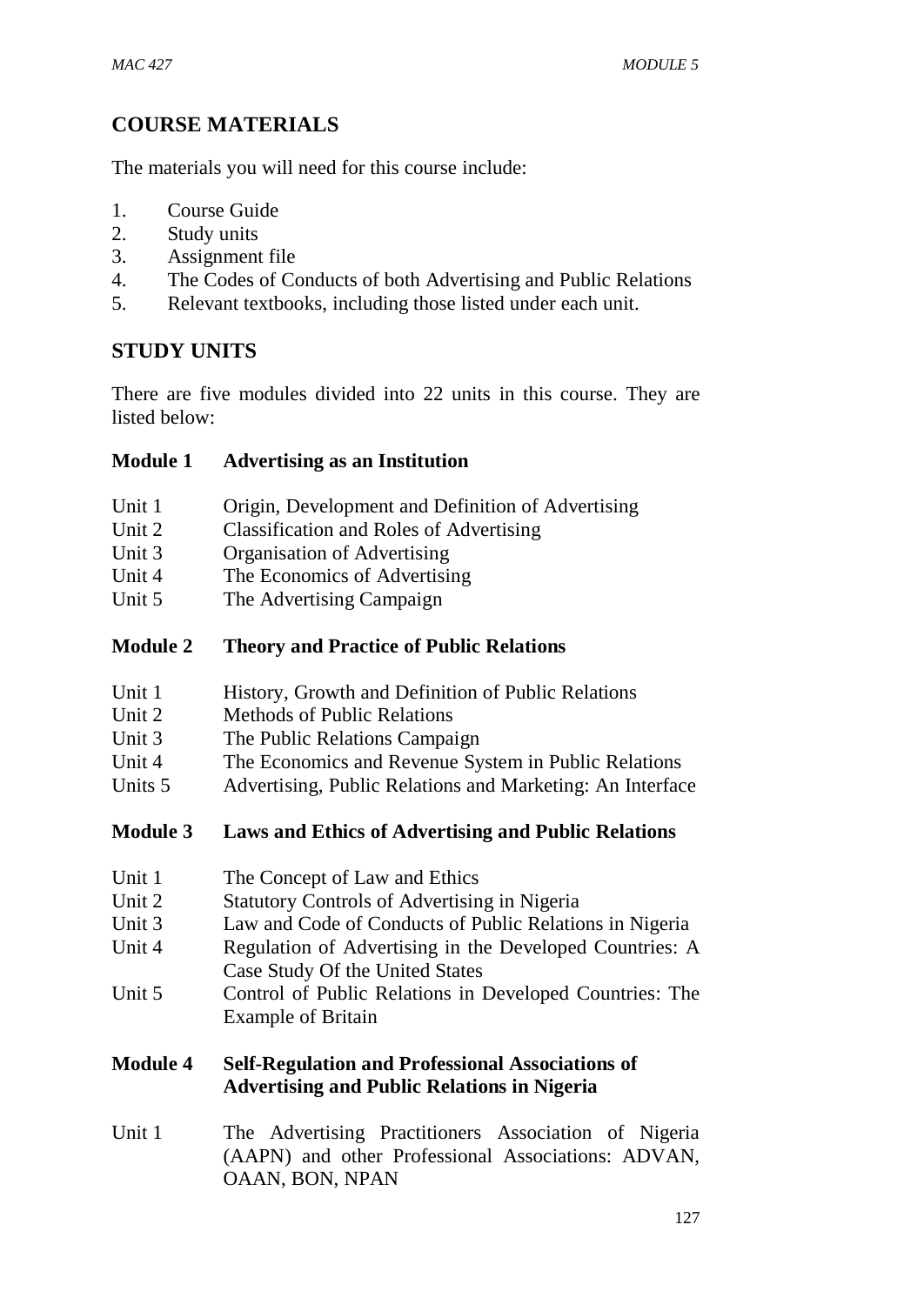- *MAC 427 ECONOMIC AND SOCIAL ISSUES IN ADVERTISING AND PUBLIC RELATIONS*
- Unit 2 Professional Associations in Public Relations in Nigeria: NIPR, PRCAN, ACAMB
- Unit 3 Criticisms and Challenges of Advertising and Public Relations Practice in Nigeria

#### **Module 5 Social Responsibility, Truth and Deception in Advertising and Public Relations, and Consumerism**

- Unit 1 Social Responsibility in Advertising and Public Relations
- Unit 2 Truth and Deception in Advertising and Public Relations in Nigeria
- Unit 3 The Concept and Origin of Consumerism
- Unit 4 How Consumerism Operates in Nigeria, Its Challenges and Future

#### **TEXTBOOKS AND REFERENCES**

A number of books and other materials have been recommended for a good grasp and understanding of this course. You will find them at the end of each unit. Indeed, they were the books the course developer consulted in the preparation of the course. You are advised to obtain them and other relevant materials for further reading.

# **ASSIGNMENT FILE**

An Assignment File and a marking scheme will be made available to you. In the File, you will find details of the work you must submit to your tutor for marking. There are two aspects of assessment of this course: the tutor-marked and the written examination. The marks you obtain in these two areas will make up your final marks. The assignment must be submitted to your tutor for formal assessment according to the deadline stipulated in the presentation schedule and Assignment File. The work you submit to your tutor for assessment will account for 30 per cent of your total score.

#### **TUTOR-MARKED ASSIGNMENT**

You will be required to submit a specified number of tutor-marked assignments (TMAs). Each unit in this course has a TMA. You will be assessed on four of them but the best three performances from the TMAs will be used for your 30 per cent grading. Send your completed TMA together with the tutor-marked assignment form to your tutor. Ensure that each assignment gets to your tutor on or before the deadline for submission. If you have a genuine reason for not completing your work on schedule, contact your tutor for a discussion on the possibility of an extension.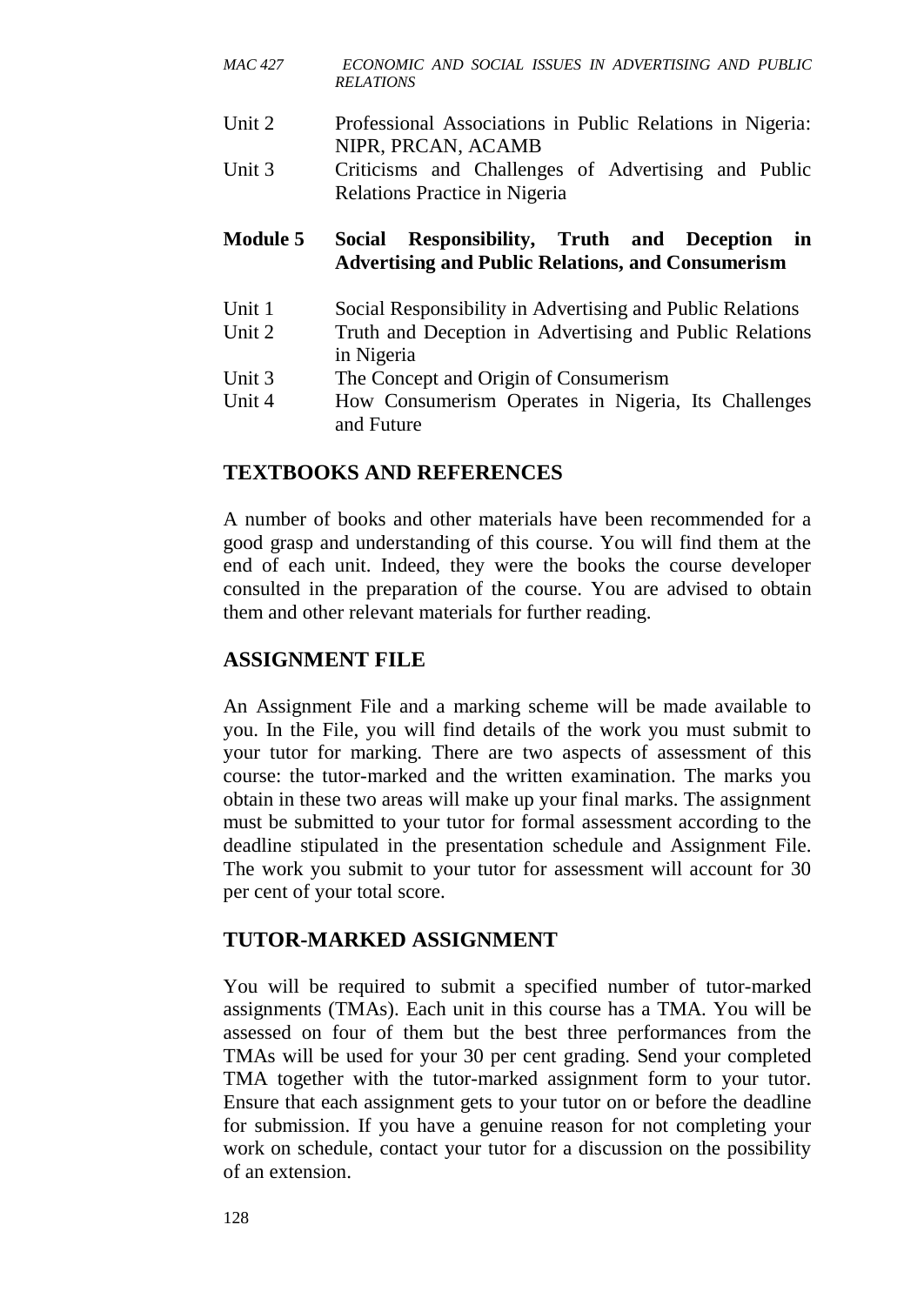# **FINAL EXAMINATION AND GRADING**

The final examination for **MAC 427: Economic and Social Issues in Advertising and Public Relations** is a two-hour test, which will attract 70 per cent of the total course grade. The examination will cover all the topics covered and reflect the self-assessment exercises and tutor marked assignments you have practically encountered. Thus, ensure that you have enough time to revise the entire course.

#### **PRESENTATION SCHEDULE**

The presentation schedule in your course material gives you the important dates for the completion of tutor-marked assignments and attending tutorials. Remember, you are required to submit all your assignments by the date. You should guard against lagging behind in your work.

#### **COURSE MARKING SCHEME**

| <b>Assessment</b>                                                         | <b>Marks</b> |
|---------------------------------------------------------------------------|--------------|
| Assignments (Best three assignments out of four $\vert = 30\%$<br>marked) |              |
| <b>Final Examination</b>                                                  | $=70%$       |
| <b>Total</b>                                                              | $=100\%$     |

#### **COURSE OVERVIEW**

|               | UNITS   TITLE OF WORK              | <b>WEEK</b>     | <b>ASSESSMENT</b> |
|---------------|------------------------------------|-----------------|-------------------|
|               |                                    | <b>ACTIVITY</b> | (END<br><b>OF</b> |
|               |                                    |                 | UNIT)             |
| <b>Module</b> | <b>Definitions of Operational</b>  |                 |                   |
|               | <b>Terms</b>                       |                 |                   |
| Unit 1        | Origin, Development<br>and         |                 |                   |
|               | Definition of Advertising          |                 |                   |
| Unit 2        | Classification, Types<br>and       |                 |                   |
|               | Roles of Advertising               |                 |                   |
| Unit 3        | Organisation of Advertising        |                 |                   |
| Unit 4        | of<br>The Economics                |                 |                   |
|               | Advertising                        |                 |                   |
| Unit 5        | The Advertising Campaign           |                 |                   |
| <b>Module</b> | Theory and Practice of             |                 |                   |
| 2             | <b>Public Relations</b>            |                 |                   |
| Unit 1        | and<br>History, Growth             |                 |                   |
|               | Definition<br>Public<br>$\circ$ of |                 |                   |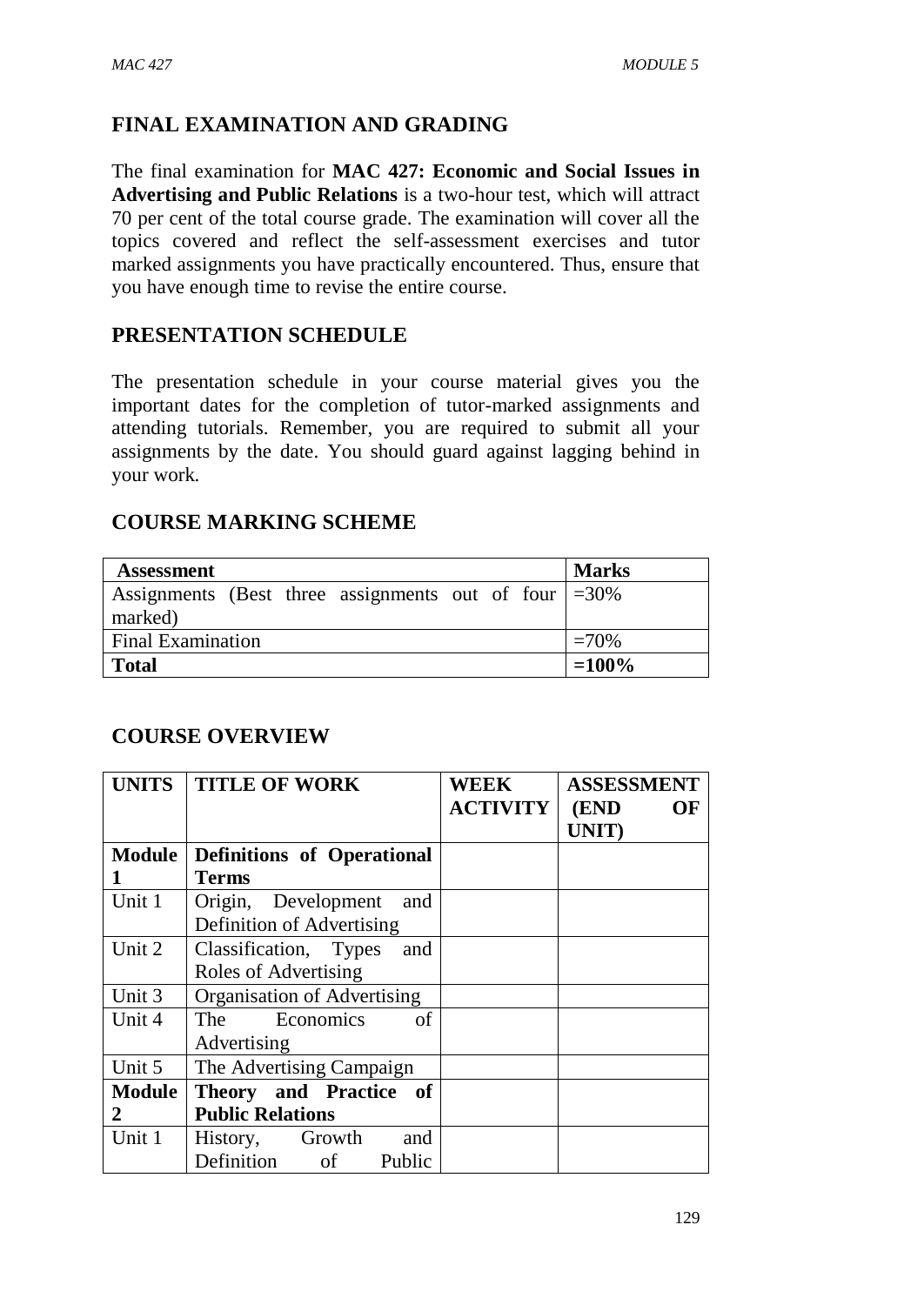|               | Relations                                                 |  |
|---------------|-----------------------------------------------------------|--|
| Unit 2        | <b>Methods of Public Relations</b>                        |  |
|               |                                                           |  |
| Unit 3        | Public Relations<br>The                                   |  |
|               | Campaign                                                  |  |
| Unit 4        | The Economics and Revenue                                 |  |
|               | <b>System in Public Relations</b>                         |  |
| Unit 5        | Advertising,<br>Public                                    |  |
|               | Relations and Marketing: An                               |  |
|               | Interface                                                 |  |
| <b>Module</b> | <b>Ethics</b><br>and<br>in<br>Law                         |  |
| 3             | <b>Advertising and Public</b>                             |  |
|               | <b>Relations</b>                                          |  |
| Unit 1        | The Concept of Law and                                    |  |
|               | Ethics                                                    |  |
| Unit 2        | Controls<br>Statutory<br>of                               |  |
|               | <b>Advertising in Nigeria</b>                             |  |
| Unit 3        | Law and Code of Conducts                                  |  |
|               | of Public Relations<br>in                                 |  |
|               | Nigeria                                                   |  |
| Unit 4        | Regulation of Advertising in                              |  |
|               | the Developed Countries: A                                |  |
|               | Case Study of the United                                  |  |
|               | <b>States</b>                                             |  |
|               |                                                           |  |
| Unit 5        | Control of Public Relations                               |  |
|               | in Developed Countries: The                               |  |
|               | <b>Example of Britain</b>                                 |  |
| <b>Module</b> | <b>Self-Regulation</b><br>and                             |  |
| 4             | <b>Professional Associations</b>                          |  |
|               | in Advertising and Public                                 |  |
|               | <b>Relations in Nigeria</b>                               |  |
| Unit 1        | Advertising<br>The                                        |  |
|               | Practitioners Association of                              |  |
|               | Nigeria (AAPN) and other<br>Professional<br>Associations: |  |
|               | ADVAN, OAAN, BON,                                         |  |
|               | <b>NPAN</b>                                               |  |
| Unit 2        | Professional Associations in                              |  |
|               | Public Relations in Nigeria:                              |  |
|               | NIPR, PRCAN, ACAMB                                        |  |
|               |                                                           |  |
| Unit 3        | Criticisms and Challenges of                              |  |
|               | Advertising<br>and<br>Public                              |  |
|               | Relations Practice in Nigeria                             |  |
| <b>Module</b> | <b>Social</b><br>Responsibility,                          |  |
|               |                                                           |  |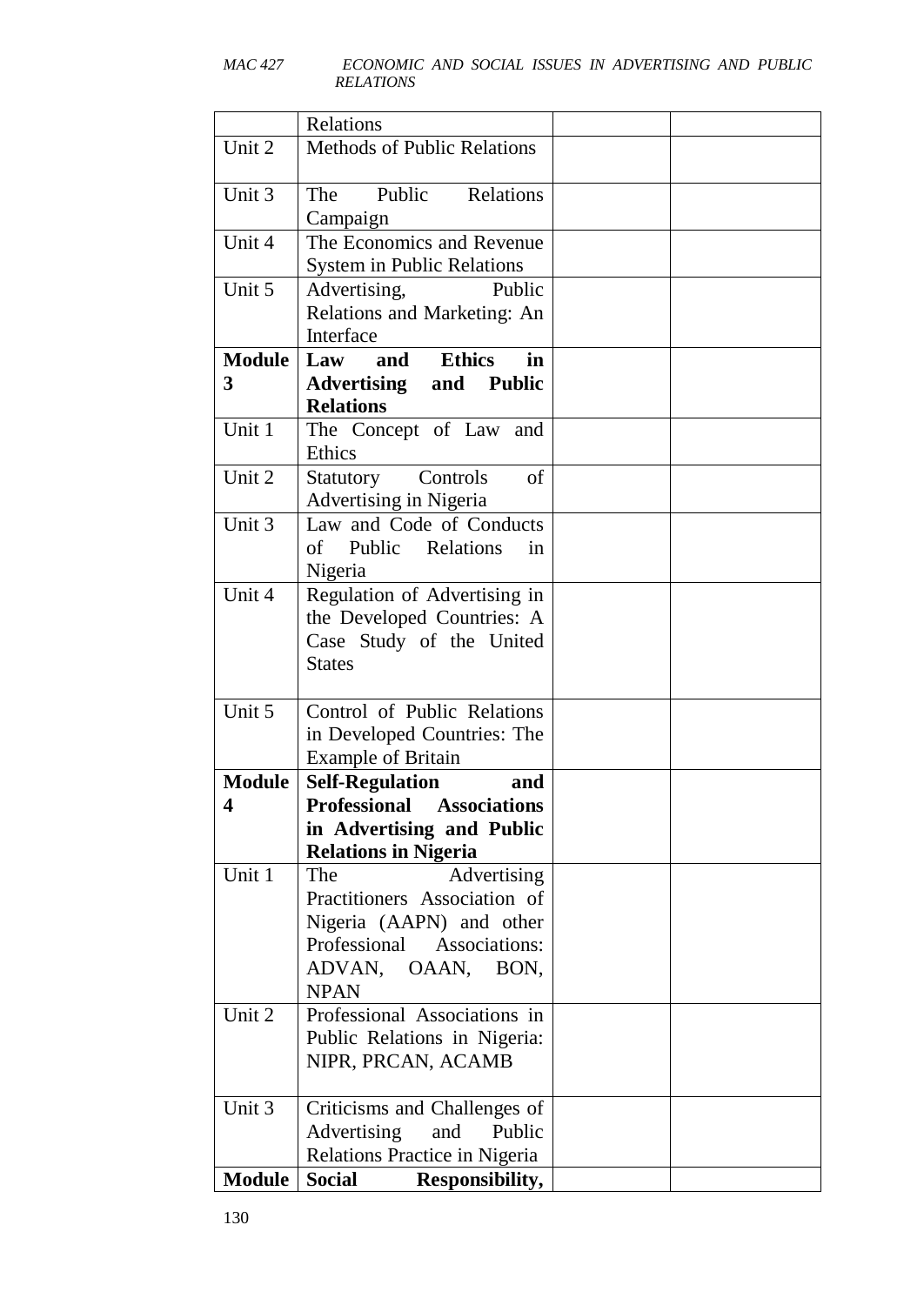| 5      | Truth and Deception in        |  |
|--------|-------------------------------|--|
|        | <b>Advertising and Public</b> |  |
|        | Relations,<br>and             |  |
|        | <b>Consumerism</b>            |  |
| Unit 1 | Social Responsibility<br>1n   |  |
|        | Advertising and Public        |  |
|        | Relations                     |  |
| Unit 2 | Truth and Deception in        |  |
|        | Advertising and Public        |  |
|        | Relations in Nigeria          |  |
| Unit 3 | The Concept and Origin of     |  |
|        | Consumerism                   |  |
| Unit 4 | How Consumerism Operates      |  |
|        | in Nigeria, Its Challenges    |  |
|        | and Future                    |  |

# **HOW TO GET THE MOST FROM THIS COURSE**

In distance learning, the study units replace the university lecturer. This is one of the great advantages of distance learning; you can read and work through specially designed study materials at your own pace, and at a time and place that suit you best. Think of it as reading the lecture instead of listening to a lecturer.

In the same way that a lecturer might set you some reading to do, the study units tell you when to read your set of books or other materials. Just as a lecturer might give you an in-class exercise, your study units provide exercises for you to do at appropriate points.

Each of the study units follows a common format. The first item is an introduction to the of the unit, how a particular unit is integrated with the other units and the course as a whole. Next is a set of learning objectives. These objectives shall let you know what you should be able to do by the time you have completed the unit. You should use these objectives to guide your study. When you have finished, the units you must go back and check whether you have achieved the objectives. If you make a habit of doing this, you will significantly improve your chances of passing the course. The main body of the unit guides you through the required reading from other sources.

Remember that your tutor's job is to assist you. When you need help, do not hesitate to call and ask your tutor to provide it.

- Read this Course Guide thoroughly.
- Organise a study schedule. Refer to the 'Course Overview' for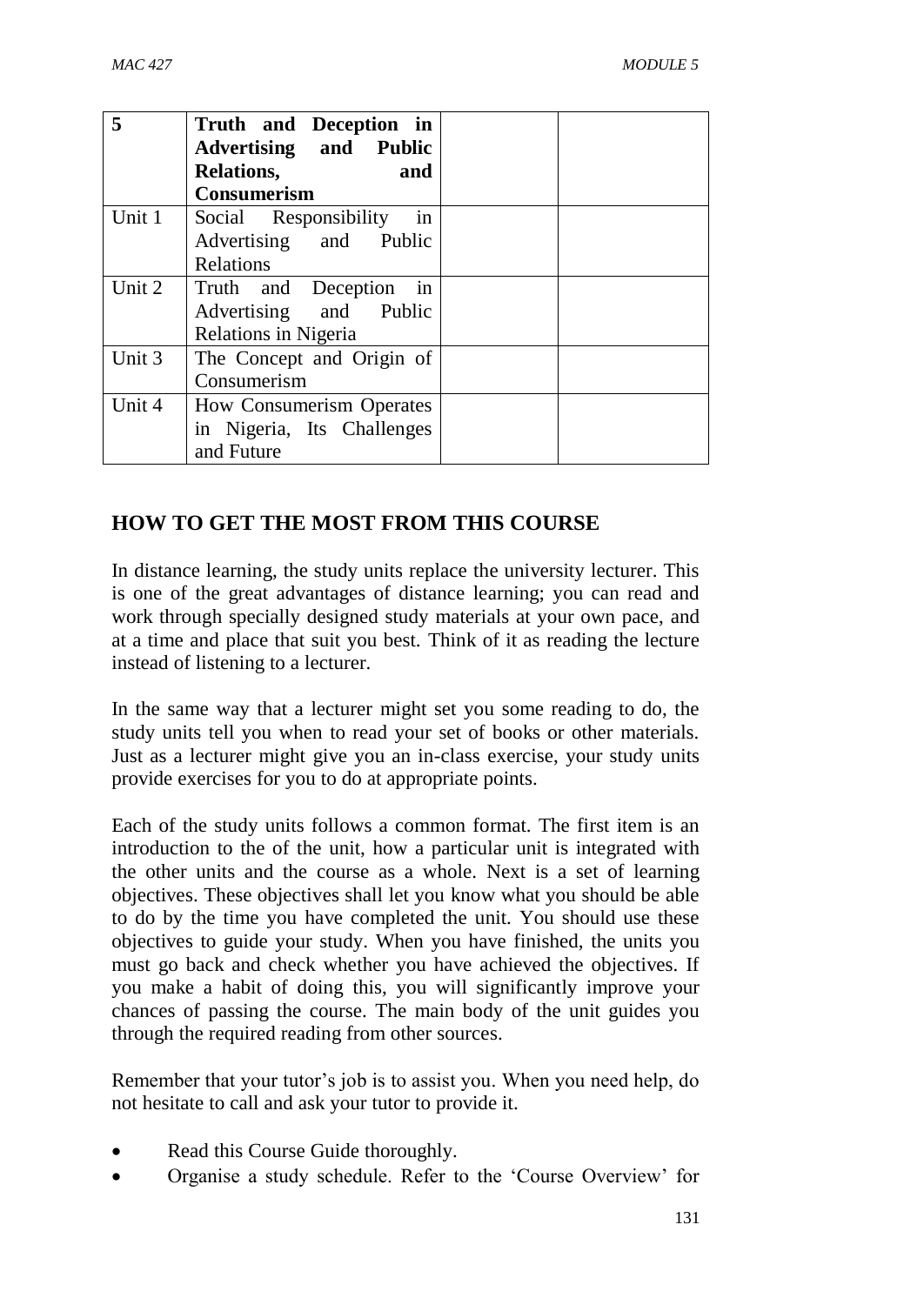more details. Note the time you are expected to spend on each unit and how the assignments related to the units. Whatever method you chose to use, you should decide on and write in your own dates for working on each unit.

- Once you have created your own study schedule, do everything you can to stick to it. The major reason that students fail is that they get behind with their course work. If you get into difficulties with your schedule, please let your tutor know before it is too late for help.
- Turn to unit one and read the introduction and the objectives for the unit.
- Assemble the study materials. Information about what you need for a unit is given in the 'Overview' at the beginning of each unit. You will usually need both the study unit you are working on and one of your set books on your desk at the same time.
- Work through the unit. The content of the unit itself has been arranged to provide a sequence for you to follow. As you work through the unit, you will be

instructed to read sections from your set books or other articles. Use the unit to guide your reading.

- Review the objectives for each study unit to confirm that you have achieved them. If you feel unsure about any of the objectives, review the study material or consult your tutor.
- When you are confident that you have achieved a unit's objectives, you can then start on the next unit. Proceed unit by unit through the course and try to pace your study so that you keep yourself on schedule.
- When you have submitted an assignment to your tutor for marking, do not wait for its return before starting on the next unit. Keep to your schedule. When the assignment is returned, pay particular attention to your tutor's comments, both on the tutormarked assignment form and on what is written on the assignment. Consult your tutor as soon as possible if you have any questions or problems. Violent
- After completing the last unit, review the course and prepare yourself for the final examination. Check that you have achieved the unit objectives (listed at the beginning of each unit) and the course objectives (listed in this Course Guide).

# **FACILITATION/TUTORS AND TUTORIALS**

There are between eight hours of tutorials provided in support of this course. The dates, time and venue of these tutorials shall be communicated to you. The name and phone number of your tutor will be made known to you immediately you are allocated a tutorial group.Your tutor will mark and comment on your assignments, keep a close watch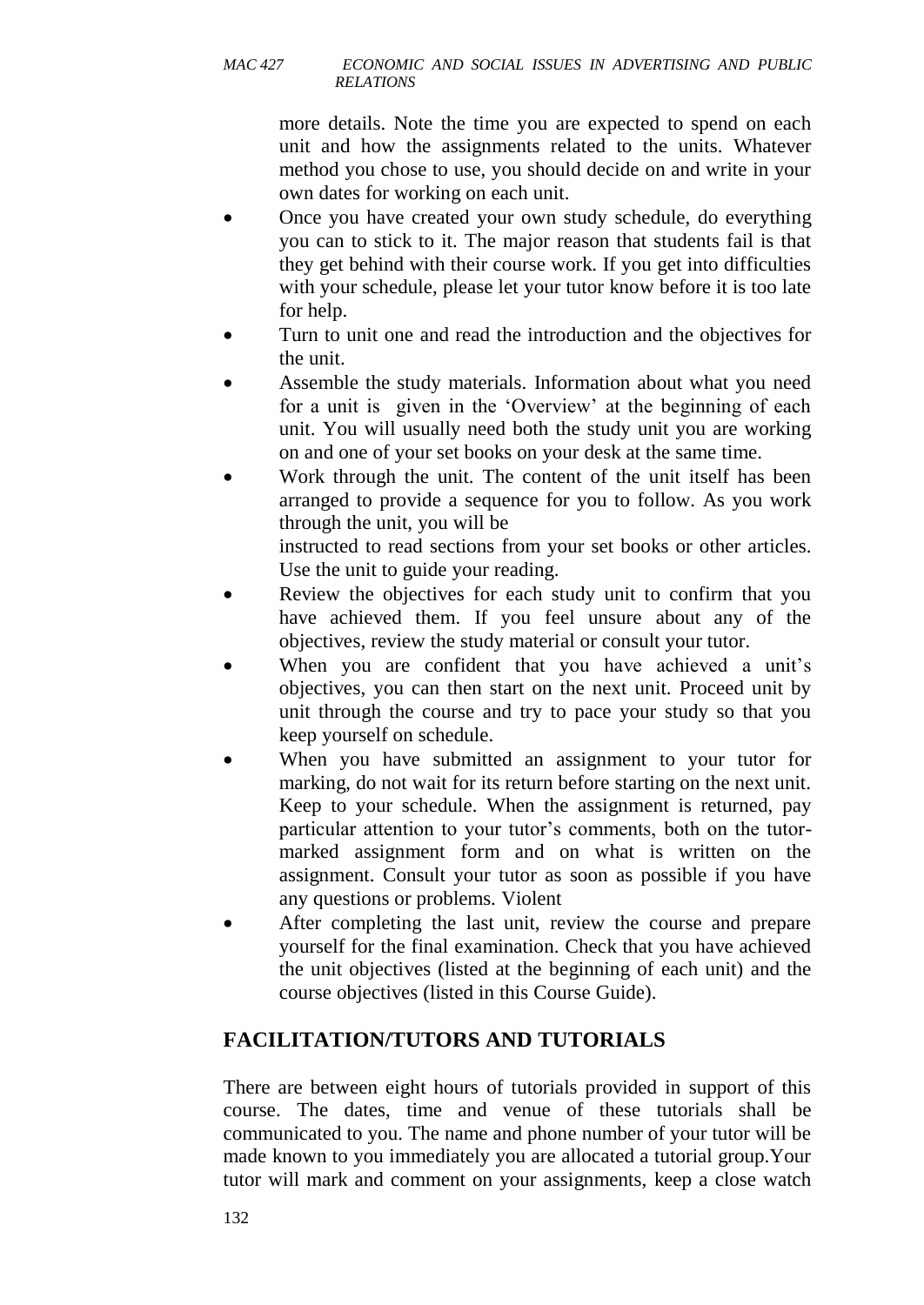on your progress and on any difficulties you might encounter and assist you during the course. You must mail your tutor-marked assignments to your tutor well before the due date (at least two working days are required). They will be marked by your tutor and returned to you as soon as possible. Do not hesitate to contact your tutor by telephone, email, or discussion board if you need help. You will definitely benefit a lot by doing that. Contact your tutor if:

- you do not understand any part of the study units or the assigned readings,
- you have difficulty with the self-tests or exercises,
- you have a question or problem with an assignment, with your tutor's comments on an assignment or with the grading of an assignment.

You should make an effort to attend the tutorials. Thus, it is the only opportunity you have to enjoy face-to-face contact with your tutor and to ask questions which are answered instantly. You can raise any problem encountered in the course of your study. To gain the maximum benefit from course tutorials, prepare a question list before attending them. You will learn a lot from participating in discussion actively.

# **SUMMARY**

This Course Guide gives you an overview of what to expect in the course of this study. The course not only refreshes your knowledge of advertising and public relations as institutions, but also provides you with in-depth understanding of the laws and ethics as well as the selfregulatory activities in advertising and public relations in Nigeria and their adequacy as compared to the developed countries.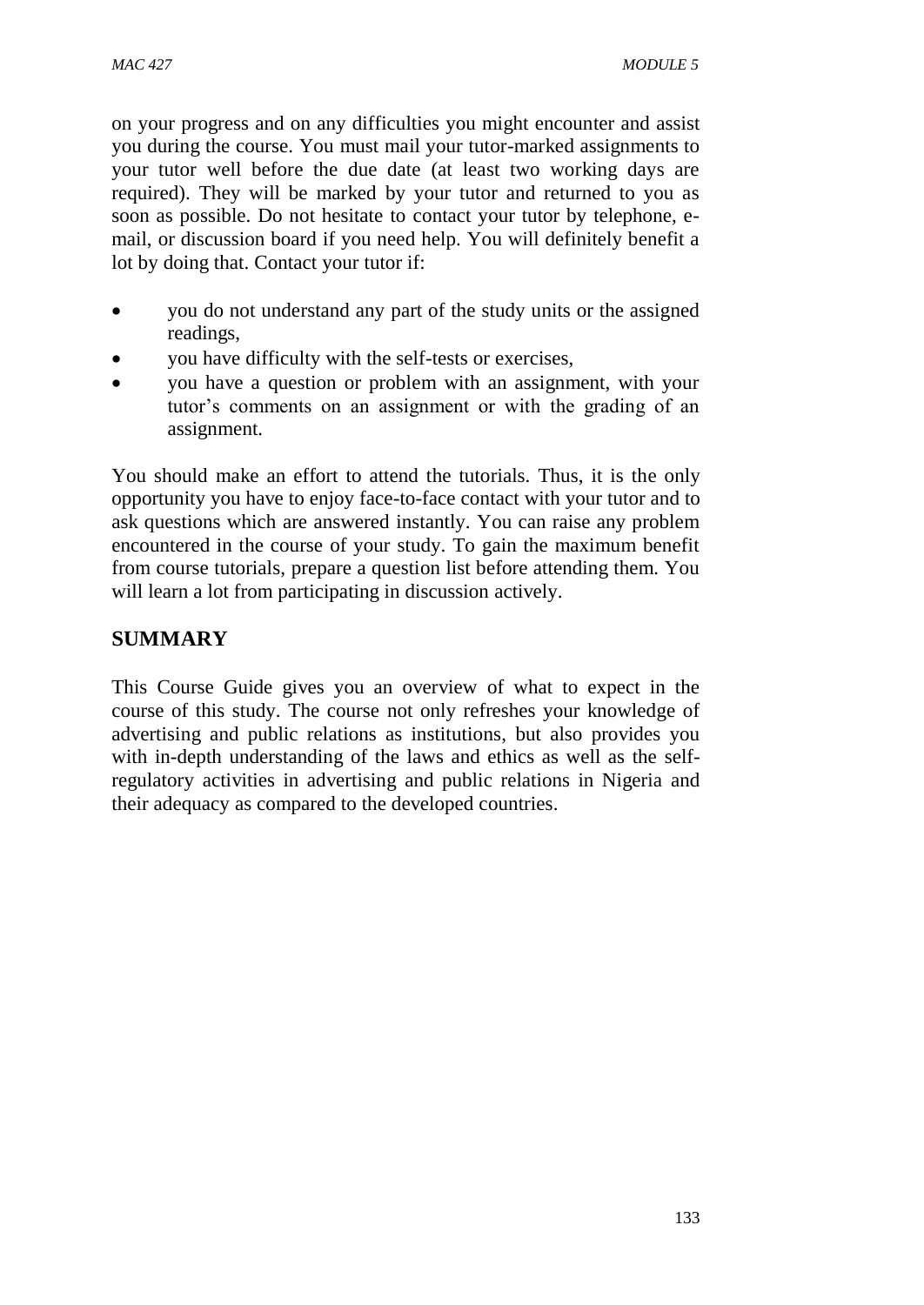# **MODULE 1 ADVERTISING AS AN INSTITUTION**

- Unit 1 Origin, Development and Definition of Advertising
- Unit 2 Classification and Roles of Advertising
- Unit 3 Organisation of Advertising
- Unit 4 The Economics of Advertising
- Unit 5 The Advertising Campaign

# **UNIT 1 ORIGIN, DEVELOPMENT AND DEFINITION OF ADVERTISING**

#### **CONTENTS**

- 1.0 Introduction
- 2.0 Objectives
- 3.0 Main Content
	- 3.1 Origin and Development of Advertising
	- 3.2 Advertising in Nigeria
	- 3.3 Definition of Advertising
- 4.0 Conclusion
- 5.0 Summary
- 6.0 Tutor-Marked Assignment
- 7.0 References/Further Reading

# **1.0 INTRODUCTION**

The word "advertising" is a common term in our day to day activities. We see and hear it on the television, radio, newspapers and magazines; at street corners, on the walls and rooftops of houses, roadsides, airports, seaports, on vehicles, postage stamps, nozzles of petrol pumps, on bathroom tissues and so on. Advertising has become such a big institution that commercial activities in the society cannot exist without it. Indeed, advertising uses various media in the society to deliver its message and achieve its objective of selling a product or service. Therefore, to begin this course, we shall start by introducing you to the concept of advertising, its origin and development. This will not only situate the subject, but also endow us with the knowledge of how advertising came about both in Nigeria and generally in the world.

# **2.0 OBJECTIVES**

At the end of this unit, you should be able to:

• trace the origin of advertising generally and how it began in Nigeria, in particular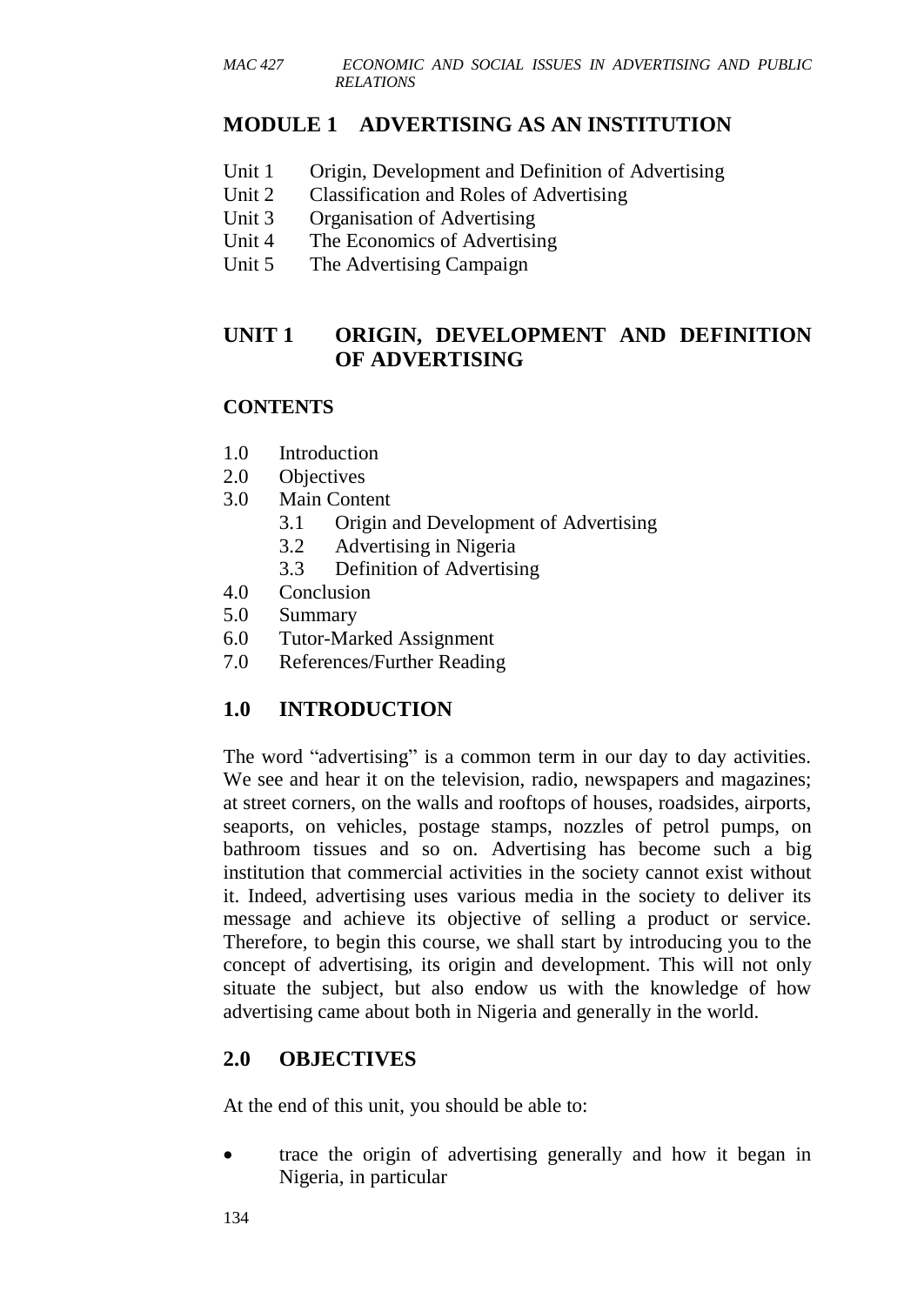- identify the factors that impacted on the development of advertising
- define advertising as a concept.

#### **3.0 MAIN CONTENT**

#### **3.1 Origin and Development of Advertising**

Advertising has a distant origin in ancient times. In fact, it is safe to say that advertising started with the advent of the town crier and the street hawker. What these people did was to shout their messages, telling people about their products. Later on, another form of advertising was introduced with the advent of tradesmen and craftsmen, who put trademarks and symbols on their products. These trademarks and symbols grew to become identities of these products.

However, advertising, as we know it today actually started with the advent of the printing press. With the introduction of the printing press in the middle of 15th century came the newspapers, some of them broadsheets. The newspapers became the first channels of advertising, as we know it today, especially as traders advertise their products for people to read in these newspapers.

However, the advent of photography brought a major turning point in advertising. With the introduction of photography, advertising format changed, as people were able to read as well as view products being advertised in the newspapers. We need to note, in particular, that with the advent of newspapers came the advertising agencies, the first being V.B. Palmer, who first set up in Philadelphia, in the United States, in 1841. This tends to confirm that modern advertising really started in America.

Palmer and a few others started as newspaper agents, which is slightly different from what we have today. They engaged in selling newspaper spaces to tradesmen and producers and collected a commission of 25 per cent. Today, this form of commission system has continued in the advertising industry, though it could sometimes be reduced to 15 or 10 per cent depending on bargaining and whether the advertisement is A or B grade.

Indeed, the industrial revolution, which swept through Europe and other parts of the world led to the introduction of marketing. Producers engaged in mass production and, thus, realised that they needed to work harder to make the people know about their products, the product prices and their uses, so that they can dispose them more easily. This way, advertising also became recognised as part of marketing.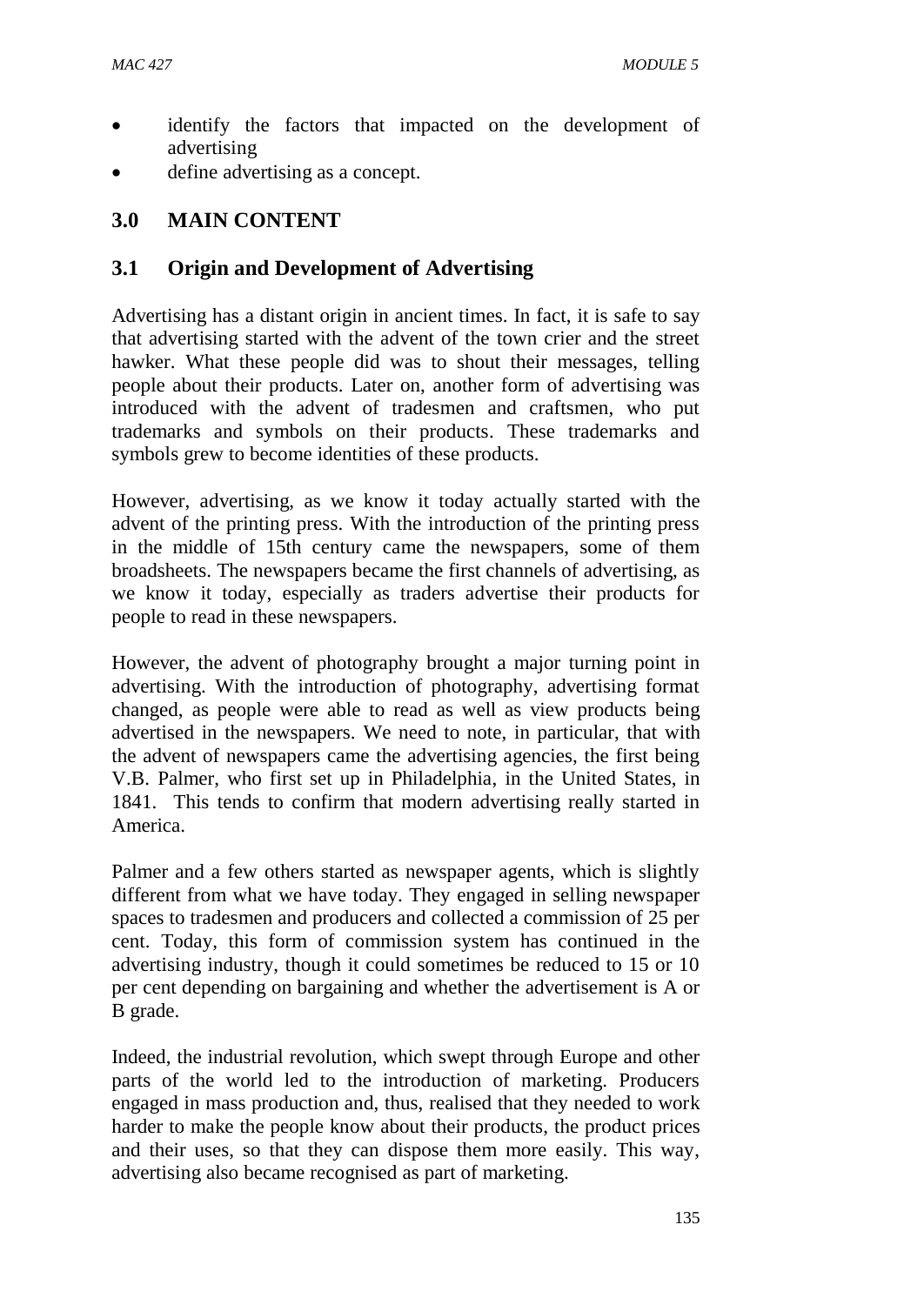Another factor which facilitated the growth of advertising, was public education. With the advent of modern education, the literate audience started to emerge and advertisers tried to identify which section of the public could perceive and buy which products. Other factors included invention of radio, as well as black and white and coloured television at the different times when they were invented. Of course, the television more than the radio had greater impact on advertising, especially because of the benefit that advertisement could contain both product image and symbols, with the symbols reinforcing the product image. There also came the advantage of demonstrating product usage on television.

However, by the turn of the 19th century, the character of advertising changed considerably as agencies started to create space for clients. This was because there was competition in the business of advertising as many people embarked on sale of spaces. Thus, the agencies had to focus on creating space for clients and promotion and marketing packages. This way, the agencies began what we today regard as full marketing services for products.

With the global economy depression, big agencies started to break up into what was called hot-shops instead of providing full marketing services, they became specialist agencies. Even today, depending on the dictates of the global and national economies, advertising agencies have revolved around providing full marketing services and specialisation.

# **3.2 Advertising in Nigeria**

Here in Nigeria, advertising also started with the introduction of the newspapers when traders began to place space in the available newspapers. The first advertising agency called West African Publicity Limited started in 1928. The agency was a subsidiary of the United African Company (UAC). Thus, we can say that the advertising agency business began with the expansion of the multinational sector of Nigeria's economy.

The West African Publicity Limited had branches in Accra, Lagos and Freetown. It was this same company that later became LINTAS Limited, a reputable advertising agency in Nigeria today. Pathetically,, at the inception of the West African Publicity Limited, the literacy level in Nigeria was still very low, so the indigenous languages were used for most of the, and they were then essentially for the UAC Group interests. What could be regarded as the first meaningful advertising campaign was done in 1948 for Kingsway Stores by the West African Publicity Limited. In 1964, however, the West African Publicity Limited merged with LINTAS International.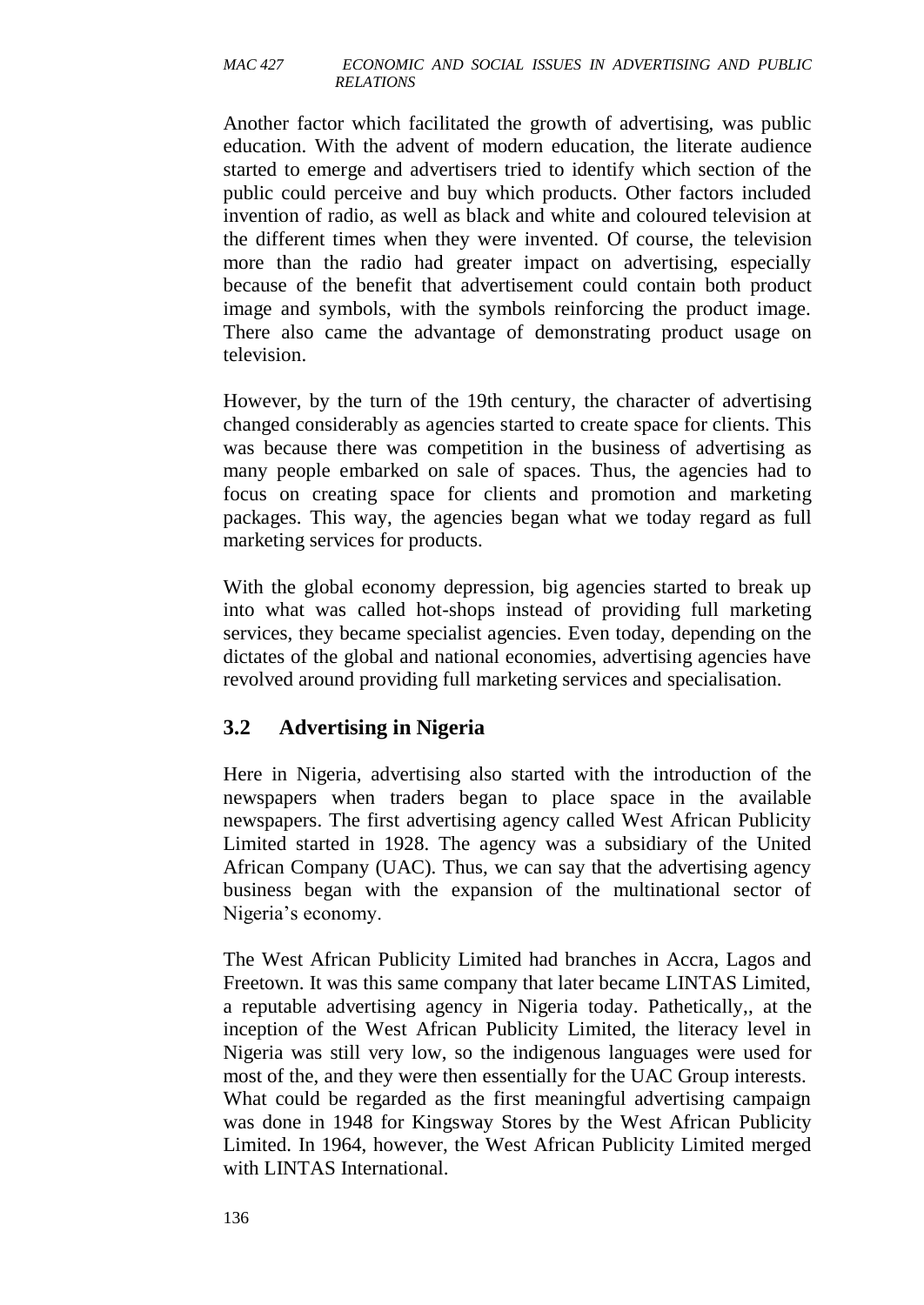This international affiliation of agencies became a trend as many global agencies, such as OBL and Ogilvy and Mather, later had subsidiaries in Nigeria. However, the Indigenisation Decree of 1973 changed all that. With the promulgation of the law, advertising business was reserved for only Nigerians. Consequently,, the international agencies had to sell their interests to Nigerians. Today, some of the local advertising agencies still have technical partnership with international agencies. With numerous advertising agencies in Nigeria and the huge advertising billings (the total amount of money spent on advertising), advertising has now occupied a significant space in the nation's economy.

Records show that advertising billings rose from N10 million in 1972 to N54 million in 1974 and by 1982, it was estimated to be at about N300 million. Presently, it runs into billions, as we shall later see in this course, indicating a steady growth of advertising in the country, even though the sector continues to be affected by the economic crunch as manufacturers scale down their advertising budgets due to reduced production capacity. Thus, from the crude posters of the West African Publicity Limited, advertising has become so sophisticated that many aspects of our lives are affected by its impact. For example, since the return of the country to democratic rule in 1999, politicians and political contestants as well as their political parties from time to time embark on major adverting campaigns to sell their manifestoes and candidates' programmes. This is apart from the fact that our cultural life, social life and all the economic activities are affected by advertising in Nigeria today.

# **3.3 Definition of Advertising**

In simple terms, advertising is a sales tool. If we agree with this, it then follows that we can stretch this further that advertising should be combined with other areas of marketing. Therefore, we can be talking of advertising and public relations, advertising and sales promotion, because the ultimate aim of advertising is to sell a product, service or idea.

Indeed, advertising has lends itself to various definitions. Advertising as described by the American Marketing Association, Chicago is basically "any paid form of non-personal presentation of ideas, goods and services by an identified sponsor."

This definition states that advertising is a form of persuasive communication by an identified sponsor about a product or service. This definition of advertising may be considered as apt by some scholars. However, it may sometimes be considered too simplistic, especially when there is no identified sponsor in some such as sometimes, social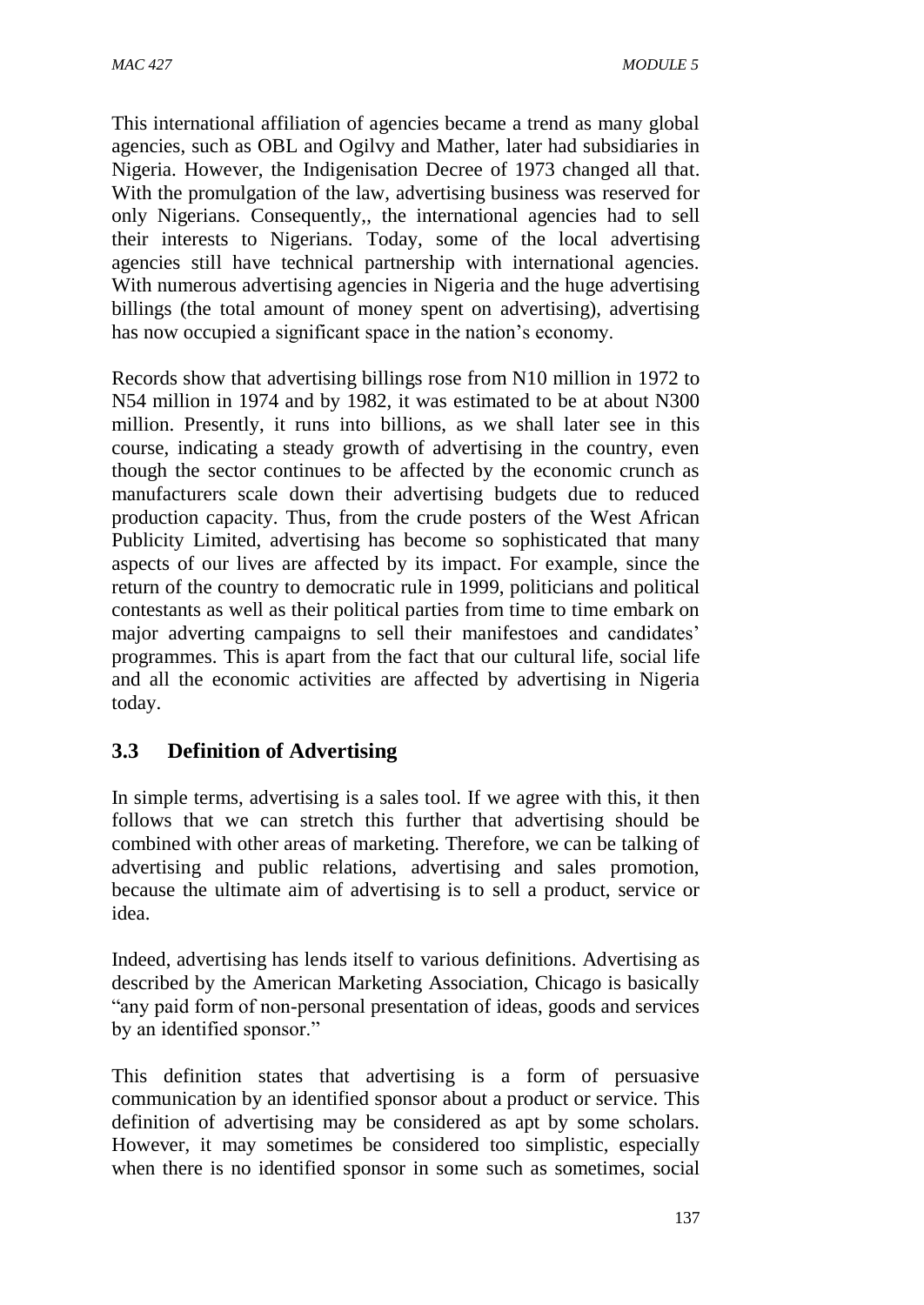responsibility, which we shall later discuss in subsequent units in this course. Similarly, the definition also suggests that advertising is aimed at manipulating its audience because it is one-way. Thus, in this context, it would not be wrong to say that advertising forces itself upon its audiences, leaving little scope of response from the receiver's end.

Another definition, however, says advertising is a mass commercial communication. This definition identifies the wider spread of advertising message and insists on particular sponsors of the advertisement; that is the advertiser, who pays for its media exposure, in whatever for, on television, radio, newspaper and so on. It also identifies the process for the exposure of the advertisement before it gets to the consumer.

For this course, we shall take a more comprehensive and internationally accepted definition of advertising as:

Advertising is a group of activities aiming at and inducing dissemination of information in any paid nonpersonal form concerning an idea, product or service to compel action in accordance with the intent of an identifiable sponsor*.* 

This is the definition of the International Advertising Association. It is a more acceptable and comprehensive definition of advertising. The definition shows a more complete description of the functions of advertising. For example, it shows that advertising involves copy writing, marketing research, production, arts and other functional aspects of advertising, which are aimed at disseminating information, which could be for a product, service or an idea, in any non-personal form. Besides, it also identifies that there must be a known sponsor of advertising, because the message has to be persuasive, otherwise it would not be effective.

# **4.0 CONCLUSION**

From its beginning, advertising has permeated human activities and existence, especially with the current communication explosion in the world today. It is a pervasive phenomenon, so there is the need to study its origin, growth and be able to conceptualise it because it uses various media of communication and impacts on human lives in all ways.

#### **SELF-ASSESSMENT EXERCISE**

Identify five major impacts on the development of advertising in Nigeria.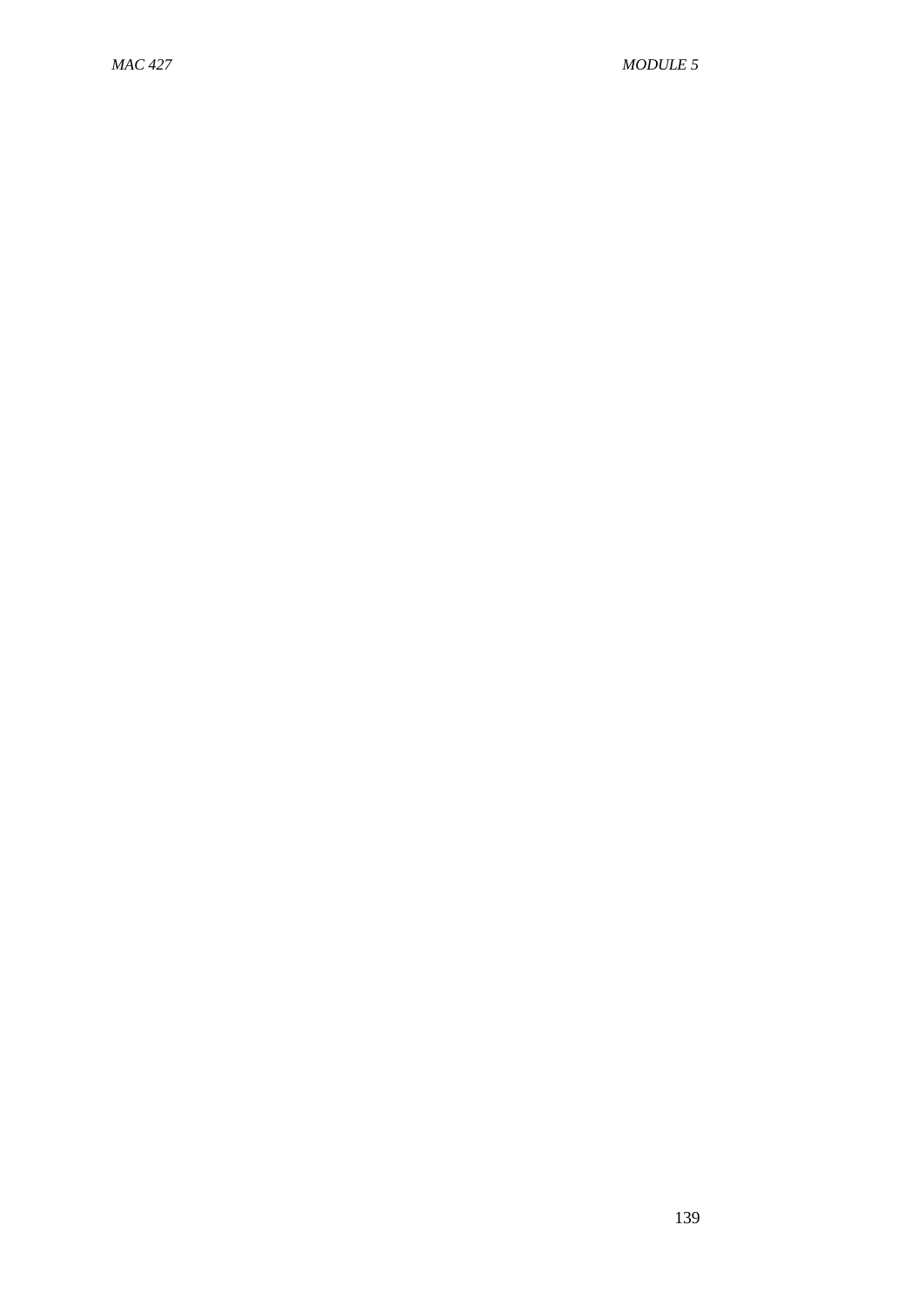# **5.0 SUMMARY**

In this unit, we have examined the various definitions of advertising and its origin with particular reference to Nigeria.

# **6.0 TUTOR-MARKED ASSIGNMENT**

Define advertising and trace its development, with special reference to Nigeria?

# **7.0 REFERENCES/FURTHER READING**

Fadipe, S. (2002): *Advertising Practice with Nigerian Orientation.*  Lagos: Christ Publishers.

Jefkins, F. (1987), *Introduction to Marketing, Advertising and Public Relations*.London and Basingstoke: Macmillan Publishers Ltd.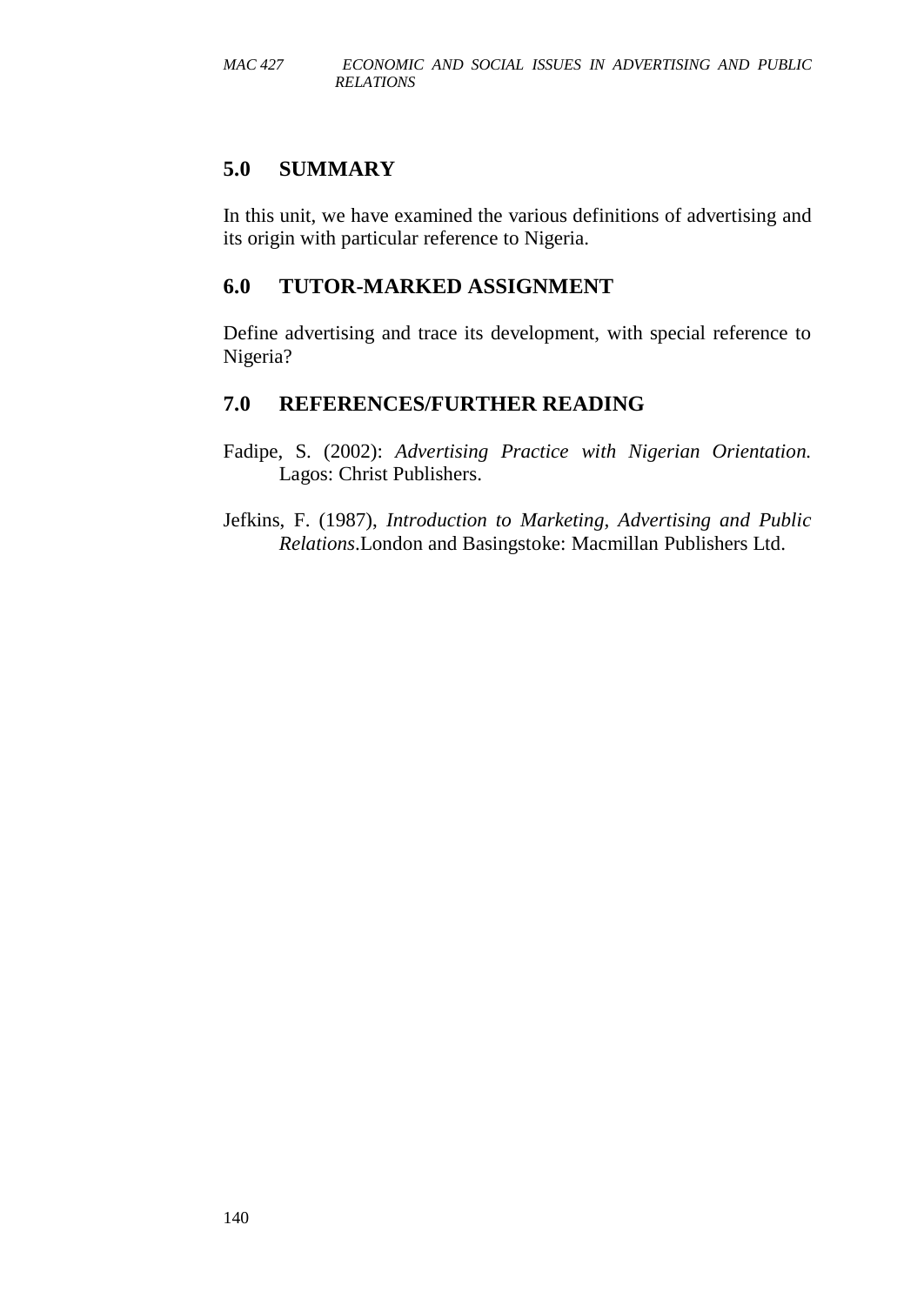# **UNIT 2 CLASSIFICATION AND ROLES OF ADVERTISING**

# **CONTENTS**

- 1.0 Introduction
- 2.0 Objectives
- 3.0 Main Content
	- 3.1 Classification of Advertising
	- 3.2 Types of Advertising
	- 3.3 Roles of Advertising
- 4.0 Conclusion
- 5.0 Summary
- 6.0 Tutor-Marked Assignment
- 7.0 References/Further Reading

#### **1.0 INTRODUCTION**

We indicated in the last unit that advertising has developed many specialist areas. These areas have grown to become defined as special classifications and types of advertising. Therefore, we need to examine these classifications of advertising, types of advertising, and the roles advertising plays in human lives and in the society. This will help us appreciate the impacts and effects of advertising in the society.

#### **2.0 OBJECTIVES**

At the end of this unit, you must be able to:

- classify advertising
- identify the types of advertising
- explain the roles of advertising in human lives and society.

# **3.0 MAIN CONTENT**

#### **3.1 Classification of Advertising**

There are many ways advertising can be classified. These include:

**Target audience**: This concerns the specific segment of the population for whom the product or service has appeal. With the target audience approach of classification, we can identify two types of advertising as consumer advertising and business-to-business advertising.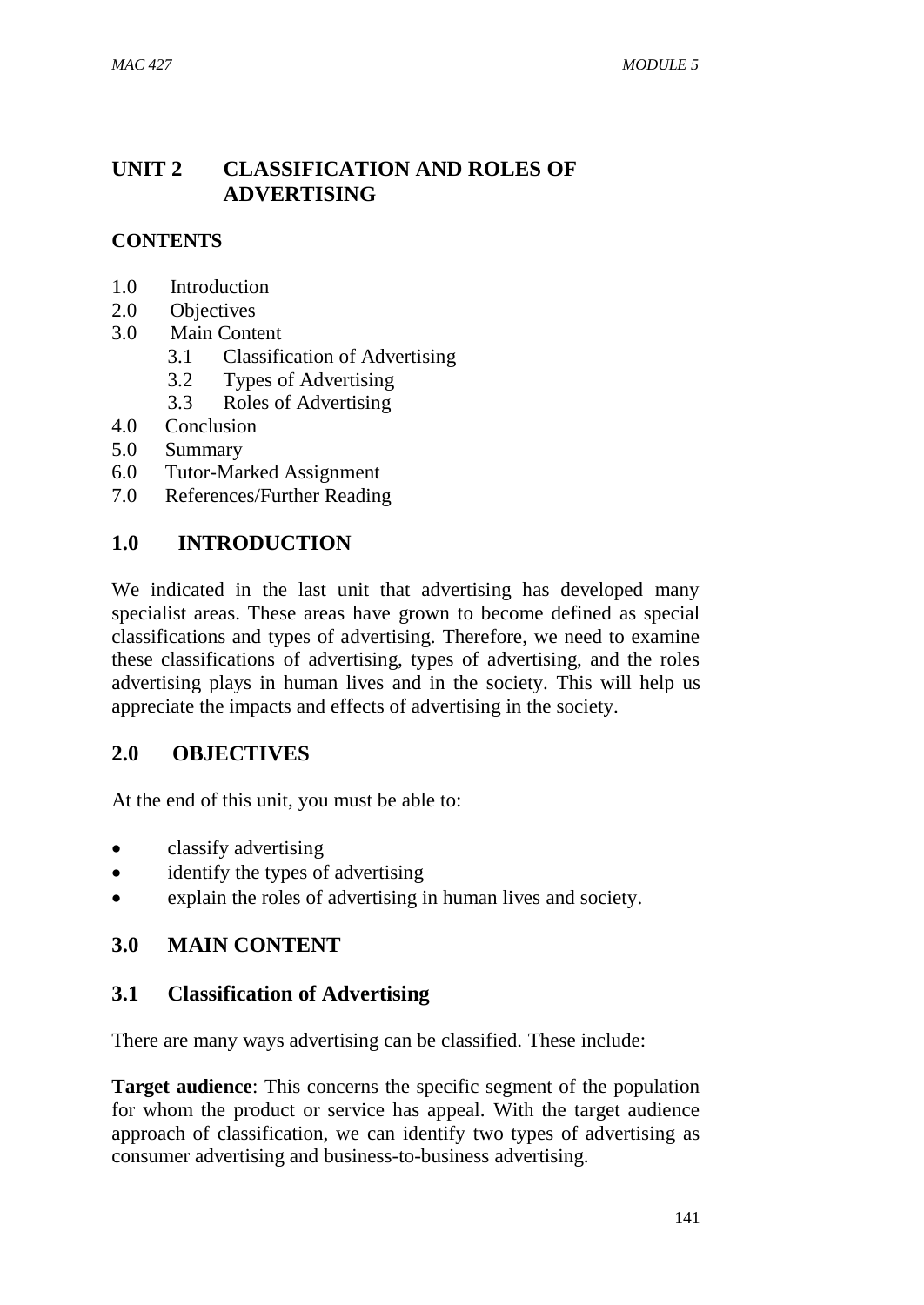- a) **Consumer Advertising**: As the name implies, consumer advertising concerns people who buy goods and services for personal consumption, for example, toiletries, shoes, wears, home appliances and groceries.
- b) **Business-to-Business Advertising:** This is targeted at people who buy products for industrial use or for more production, such as raw materials and machines used in industrial production.

**Geographic classification:** This concerns market segmentation by geography, such as national and international, or region to region for advertising. It is common in advertising for products that have global market, such as Coca-Cola to classify their market into regions of the world. This is because these segmented markets have different socioeconomic and political environment, which have marketing implications.

**Primary and Selective Demand Advertising:** This class of advertising is targeted at purpose for the demand of distinct products or services.

- a) Primary demand advertising is concerned with the promotion of a particular product category, rather than specific or individual product or service.
- b) Selective demand advertising: This is used by an individual company to sell the individual brands.

**Direct and Indirect Action Advertising:** A direct action advertisement is one with a toll-free number, coupon, e-mail, or Web address, or other means, which allow the advertiser to see the results of responses quickly. This is very common in Nigeria when companies embark on sales promotion or other short-in-the-arm marketing tools to boost immediate sales of particular products.

Inversely, the indirect advertising is a prolonged process used to build a company's image and increase consumers' loyalty. Indirect advertising works on public attitudes regarding a company's image thus, it takes some time before the effects are seen. In addition, it is a little difficult to measure, because change in public perception about a company is not easy to measure. However, the impact of the direct advertisement is easily measured with the number of sales by simply counting the coupons and counterfoils returned by the buyers.

# **3.2 Types of Advertising**

The main types of advertising are: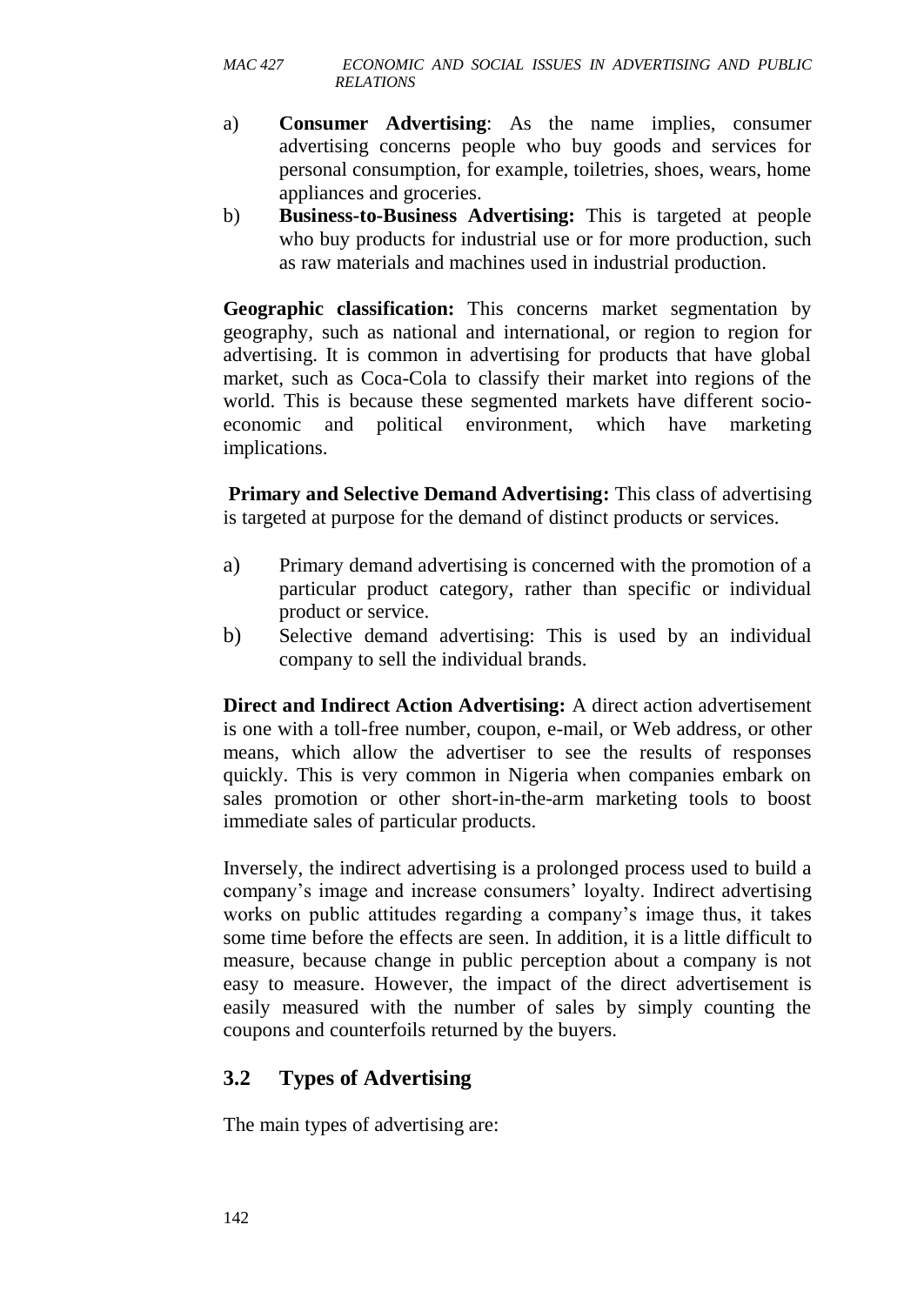- a) **Standard Advertising:** This appears in all media. It is financed by a company or organisation in order to sell a product or service.
- b) The aim of this type of advertising is to create in the potential consumer the desire for a product or service. The decisions to place the advertisement and choice of media are made by the producer of the product or service (the advertiser) with the professional advice of the advertising agency. Feedback or the effect of a standard advertisement is easily measured in increase in number of patrons or sales. Standard is probably the most common type of advertising and is the lifeblood of agency operations.
- c) **Public Service and Social Responsibility Advertising:** This kind of advertising is used to support non-profit causes and such non-profit making organisations. Therefore, it is given free by media organisations in the interest of the public. Also, some organisations might pay for social responsibility without identifying themselves as the sponsor, all in the spirit of public service. This kind of advertising usually concerns safe driving, health issues such as anti-HIV/AIDS campaign, safe and hygienic environment, forest conservation and tree planting. They may be promoted free by non-profit organisations or paid for by companies, which want to be seen as good corporate citizens, as we have noted.
- d) **Counter-Advertising:** This is advertising directed against a product or service. It is aimed at knocking the product or service. This is not so common because it can really be controversial. It is usually aimed at countering some of the claims in standard advertising of a product, which the counter-advertising advocates believe are unwarranted and can be effectively knocked out by counter advertisements. The effectiveness of counter advertisements may not be easy to measure, because again it depends on change in the public's attitude, which scholars have said is difficult to see. Studies have however indicated, for example, that there is gradual reduction in drunk driving as the level of counter-advertising rises in newspapers, on radio and television, as well as media campaigns at motor parks and on the road. Drunk driving is gradually being seen as an unacceptable social behaviour.
- e) **Corrective Advertising:** As the name implies, corrective advertising is to correct some exaggerated or misleading claims on some products, usually on the orders of the regulatory bodies, such as Advertising Practitioners Council of Nigeria (APCON); or the Standard Organisation of Nigeria (SON) and National Agency for Food and Drug Administration and Control (NAFDAC), if such claims concern food and drugs. We can classify the new trend in of paracetamol drugs in Nigeria today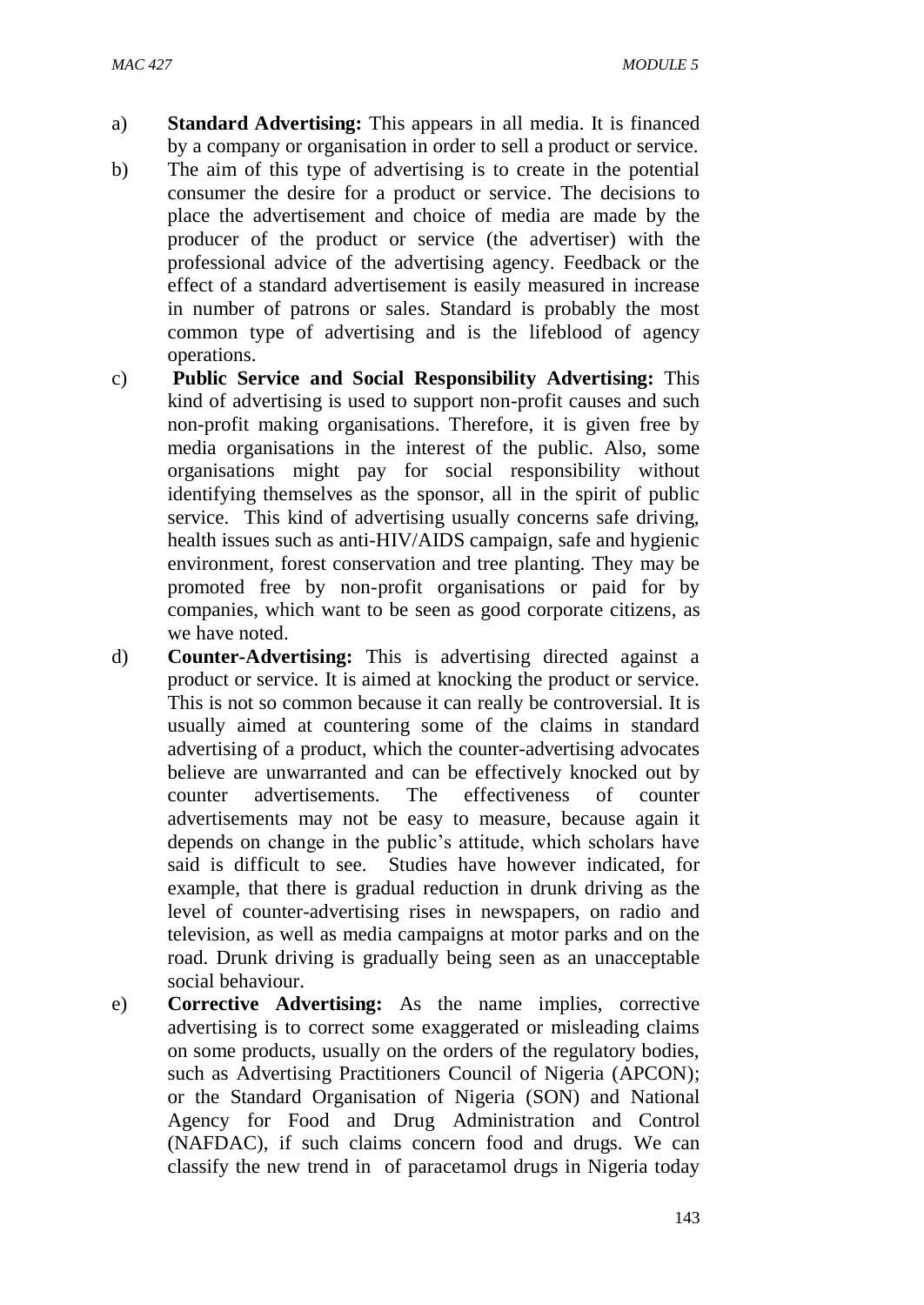as corrective advertising, where the regulatory bodies insist that they must go with the tail-off "if the headache persists after three days, please see your doctor." This was not the case until 1980s when Professor Olikoye Ransome-Kuti became the Minister of Health. It was also when tobacco manufacturers were forced to carry the warning that "Tobacco smoking is dangerous to your health."

Sometimes, the regulatory bodies may also urge broadcast stations and newspapers to reject deceptive advertisements.

While corrective advertisements would ordinarily help to inform the public and prick them to be wary of the advertised products, counter arguments are raised as to the damage, which may have been done by such misleading advertisements and lack of remedies to victims as well as the long time it may take before the corrective advertisement can have impact.

However, generally, corrective advertisements are appreciated for their worth, at least to guide against deceptive advertising.

- f) **Advocacy Advertising:** Whereas counter-advertising is aimed against offensive products, advocacy advertising leads campaign against conditions that affect the public. This advertising is directed against drug abuse, use of hard drug, high rate of crime and squalid living. It may not be directed to counter any advertisement, but to promote public good and welfare.
- g) **Image Advertising**: This is sometimes seen as part of the public relations package of a company, designed to brighten its perception among the public. Usually, oil companies and multinational companies engage in worthy public causes, such as giving back to the people, clean environment and care for the vulnerable groups in the society, which they want the public to be aware of. Some companies advertise some roads, which they construct in some Nigerian cities. The image advertising builds and brightens an organisation's public perception.
- h) **Municipal and State Advertising**: This kind of advertising promotes states and cities as peaceful and providing comfort for residents. Most states in Nigeria do this, especially with billboards displayed at the entry points of their state capitals and major towns highlighting the major economic stay and other benefits in such states.

# **3.3 Roles of Advertising**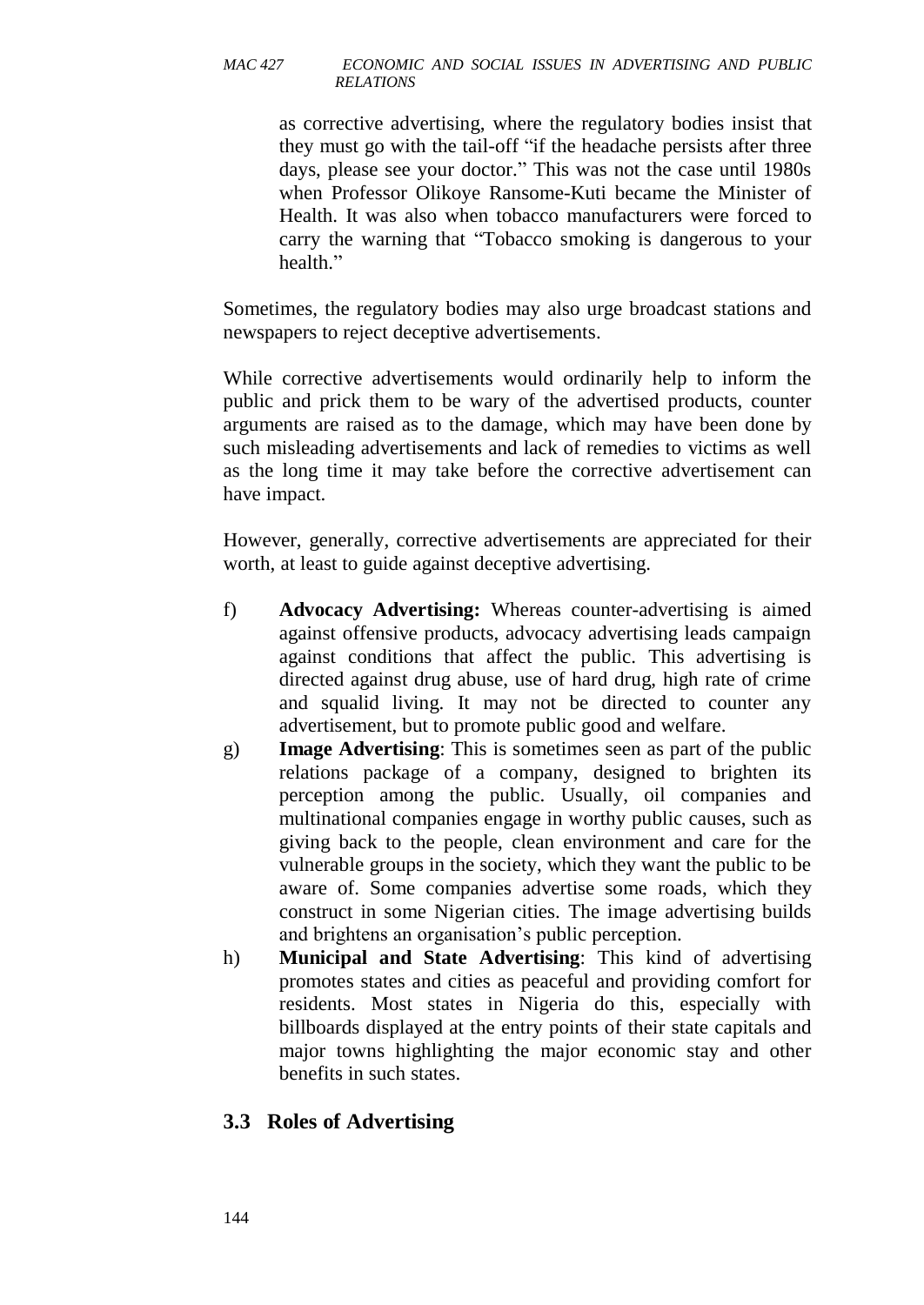In discussing roles of advertising, we have grouped these roles into economic and social roles for the purpose of this course and easy understanding.

#### **a) The Economic Roles of Advertising:**

- i. Advertising provides informational utility by getting information from the advertiser to the public. Thus, it helps the buyer to make better decision because he is being exposed to information through advertising. Thus, he is properly guided. Through advertising information, selling of products is facilitated as advertising pre-sells the product or service before it gets into the market.
- ii. Advertising boosts the economy and deepens capital investment. Producers can produce in large scale and create a big market through advertising. This leads to economic growth in all frontiers as manufacturers plough back investments to gain from the existing large market.
- iii. It helps to maintain and stabilise production level. Most advertisers make their impact based on repetition, especially because they want to remind the consumers, create brand loyalty, and brand preference. Many products, such as *OMO* detergent, Peak milk, coffee and noodles have over time built brand loyalty and this has helped their companies to maintain and stabilise production levels and guard against wastes in the production line.
- iv. Advertising provides support for the media. Newspapers, magazines and the broadcast media of radio and television are kept in business because of huge advertising income. Newspaper cover prices cannot meet the cost of production of a newspaper, so the media houses are in business because huge income comes from placements of advertising in their media. Many newspapers have gone into extinction in Nigeria because they lacked advertising support. In Nigeria, private radio and television stations depend almost totally on adverting income.
- v. It also provides product utility. As advertising builds up a product, it also builds a personality for the product. This is called positioning. Some products are seen as class products today because of the personality created around them in the minds of the consumers by advertising over a long period. What we are saying here is that advertising could be used to provide extra qualities for a product in the minds of the consumers, different and more than its inherent attributes. An example in the Nigerian market is Guinness Stout, which is generally recognised as superior to its competitors by an average consumer. Guinness Stout is recognised as more or less the only stout in Nigeria, although many other stout drinks have been introduced into the market; some have died, others are still struggling.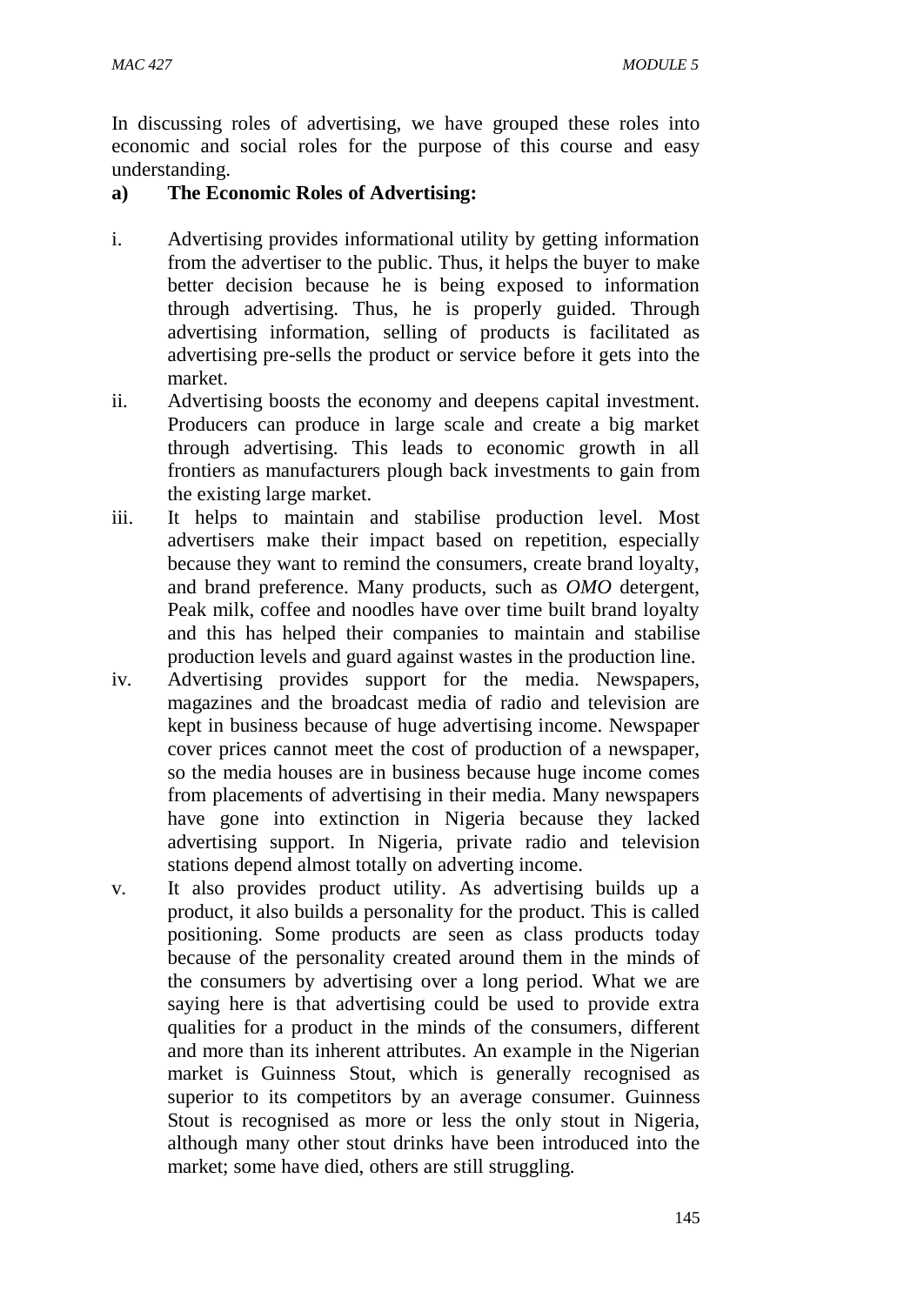### **b. Social Roles of Advertising**

- i. Advertising leads to a higher standard of living. This is because advertising essentially motivates consumers to buy. This motivation sometimes extends to products that may be beyond the economic status of the consumers at a particular point in time. Thus, the motivation gears the consumers to improve their income in order to buy the wanted products and improve their standard of living; the motivation may be because the consumer wants to meet up with his mates or just to improve his living standard.
- ii. Advertising also leads to production of better products and services for the consumers. The improved products and services result from the competition among producers as they strive to satisfy the consumers and build brand loyalty. At the very end, the consumers benefit from the value and quality of the improved products and services.
- iii. Advertising mirrors the society. This is by way of reinforcing the norms and values of the people, because advertising can only be meaningful if it utilises the inherent characters in the people's culture or acts within a cultural context. For example, today, we see that advertising makes use of our folklores and also explores important aspects of our culture. It also follows societal trend; this is why advertising uses more sex symbols today than it did in the past. However, this is one of the criticisms of advertising, as we would later see in this course; advertising is blamed for the excessive promotion of sex and, thus, immorality.
- iv. Advertising also encourages contact between different cultures, and this leads to growth in the society. It tends to disallow existence of a closed society by opening up the people's lives to other people. For example, much as we may criticise the activities of multinationals in Nigeria, their coming into the country has also improved the society in some ways.
- v. Advertising remains an effective means for social mobilisation of the people by the government. The government makes use of advertising to mobilise the people for clean environment, nation building, return to agriculture and health campaigns, because advertising is persuasive.

#### **SELF-ASSESSMENT EXERCISE**

Identify three major roles of advertising in the society.

# **4.0 CONCLUSION**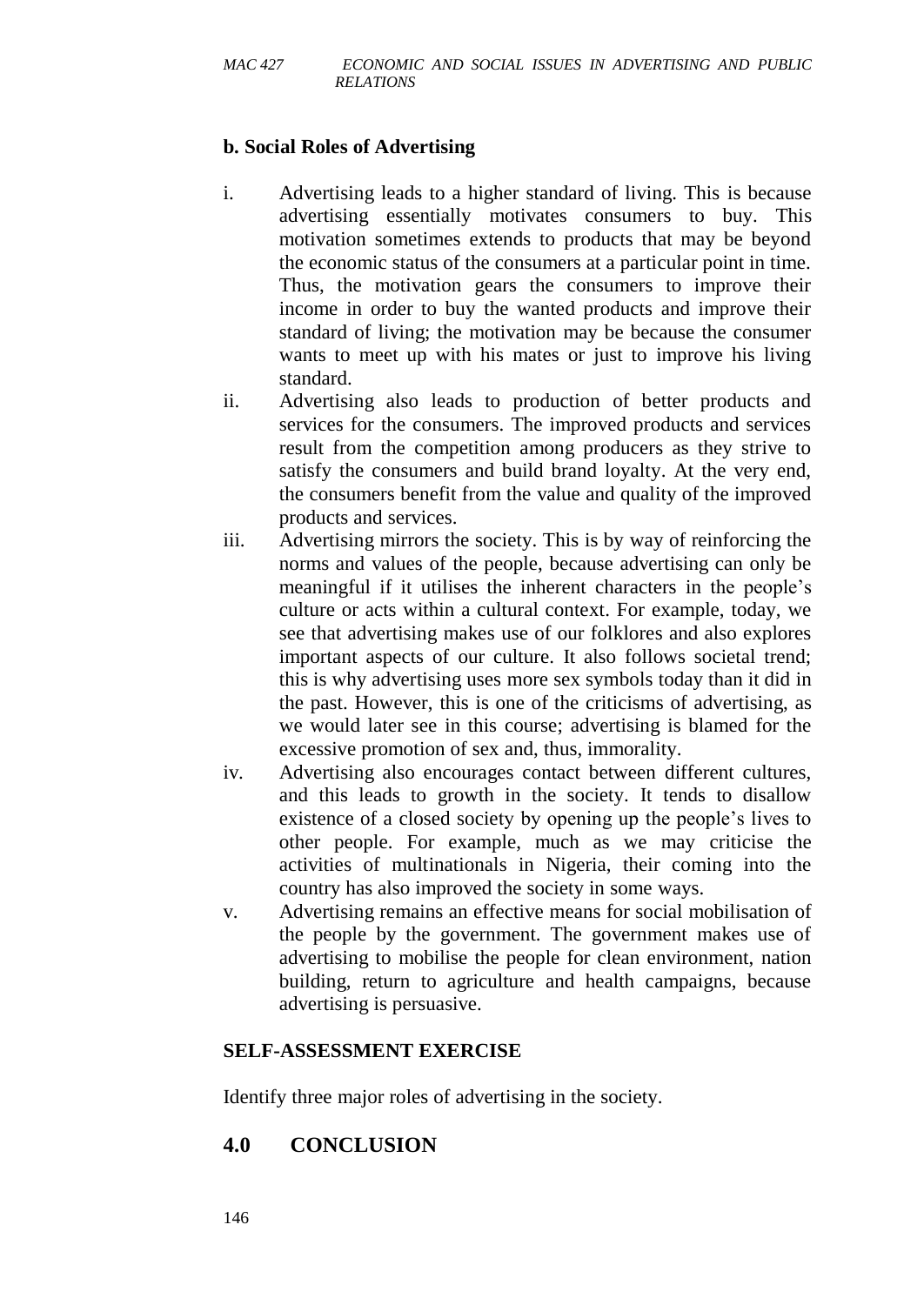We have dealt extensively with the classification, types and roles of advertising to help us draw inferences on the effects and criticisms of advertising later in the course. We have also made a distinction between classification and types of advertising in order to separate them from each other however close they might seem. This will not only deepen our knowledge of the subject, but also help us to be able to draw inferences and relevant conclusions later in the course.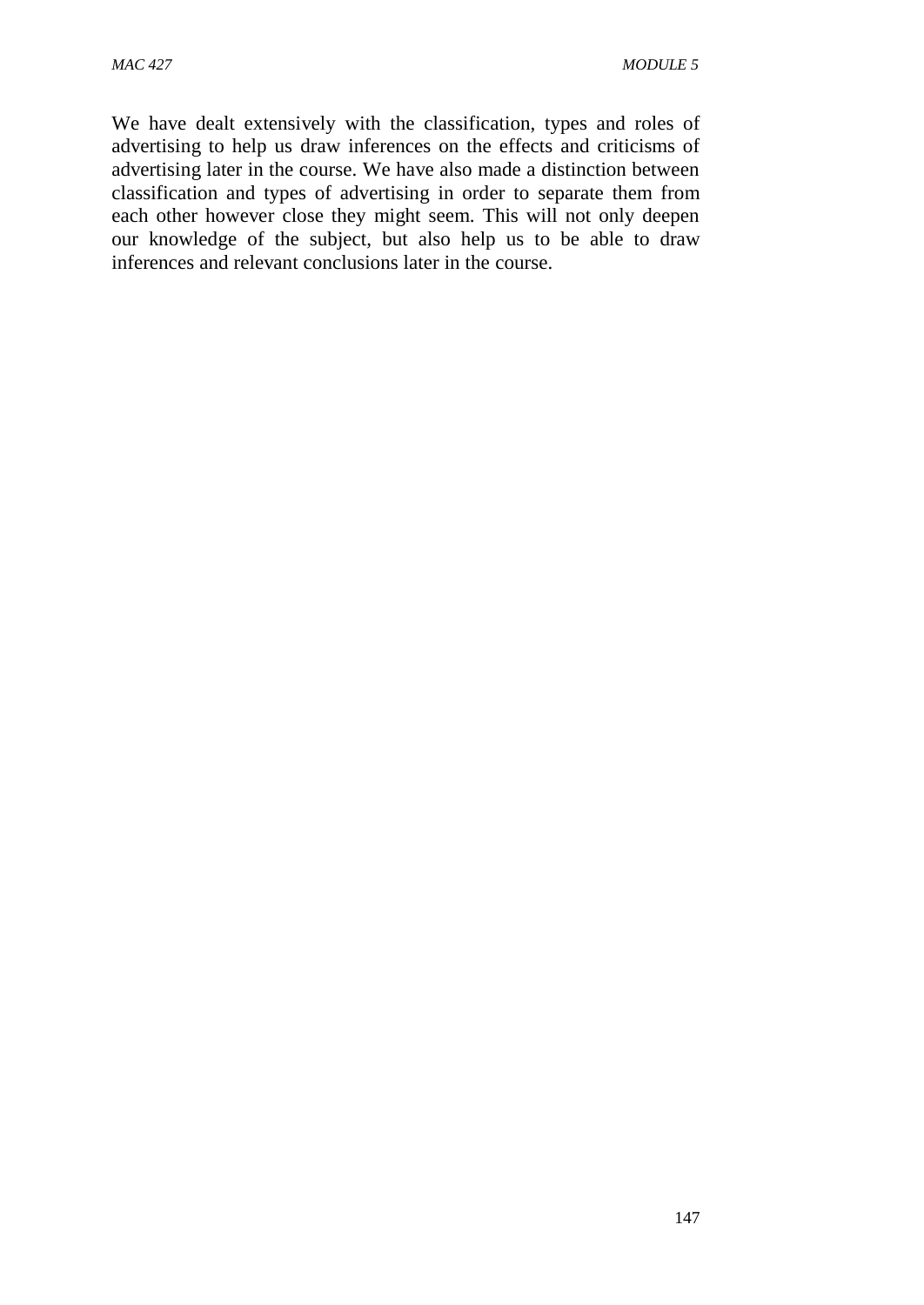## **5.0 SUMMARY**

In this unit, we have treated the classification and types of advertising, and economic and social roles of advertising. For this course, we have grouped the functions of advertising in the society under two headings: economic and social roles, essentially in relation to the framework of our course. We have identified that advertising provides informational utility for the potential buyer, boosts economy, helps a company to stabilise production level, supports the media, builds a personality for a product, opens up cultures, mirrors society, a means for social mobilisation and leads to improved standard of living. Of course, there are many other benefits of advertising, which can be identified.

#### **6.0 TUTOR-MARKED ASSIGNMENT**

How is advertising classified and what are the types of advertising you know?

#### **7.0 REFERENCES/FURTHER READING**

- Bittner, J. R. (1989). *Mass Communication an Introduction*. New Jersey: Prentice Hall, Englewood Cliffs.
- Dominick, J. R. (2009). *The Dynamics of Mass Communication, Media in the Digital Age*. New York; McGraw-Hill Higher Education.
- Jefkins, F. (1973). *Advertising Made Simple books*. London: A Division of Howard & Wyndham Ltd.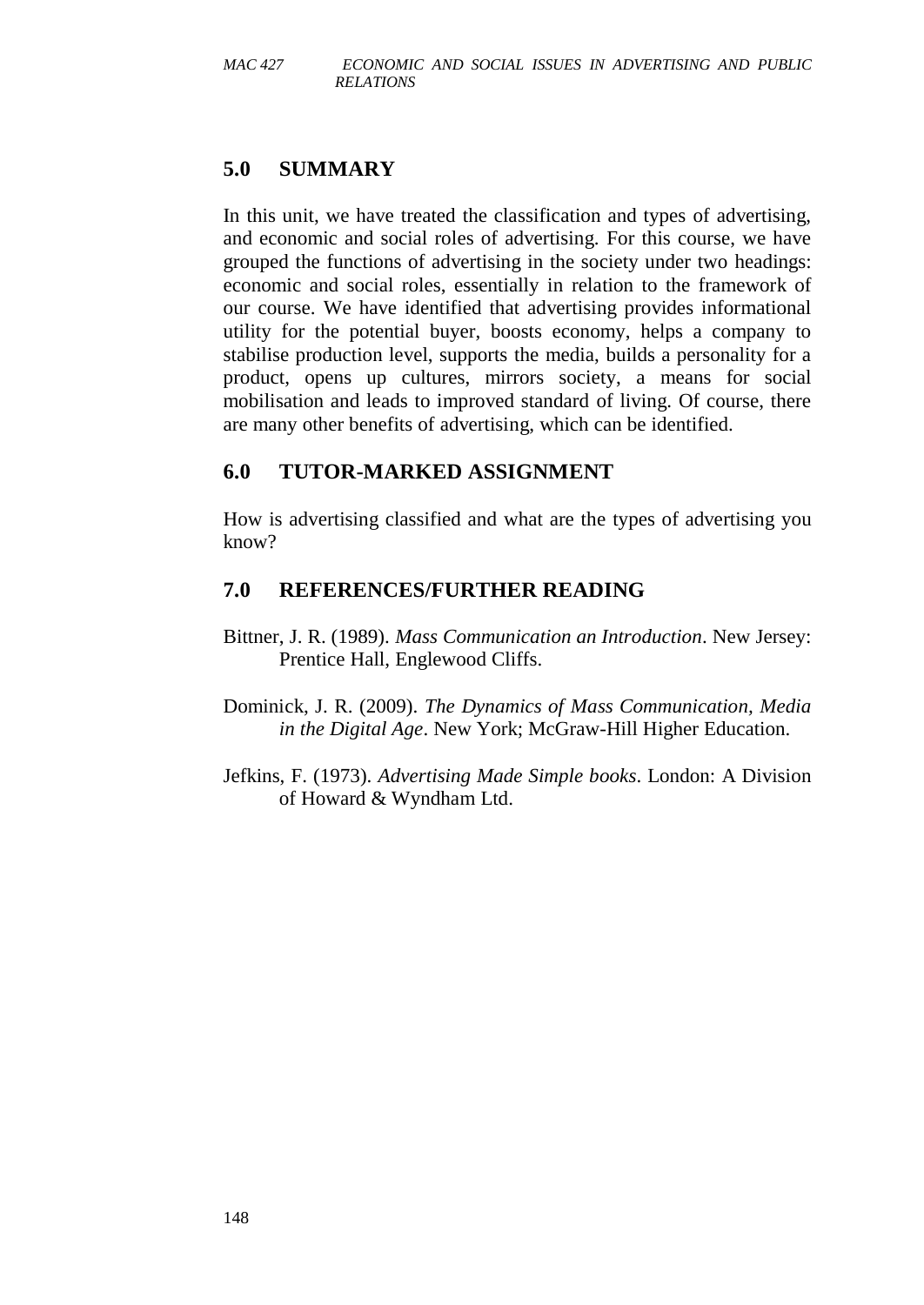# **UNIT 3 ORGANISATION OF ADVERTISING**

# **CONTENTS**

- 1.0 Introduction
- 2.0 Objectives
- 3.0 Main Content
	- 3.1 Organisation of Advertising
- 4.0 Conclusion
- 5.0 Summary
- 6.0 Tutor-Marked Assignment
- 7.0 References/Further Reading

# **1.0 INTRODUCTION**

The way advertising is structured is crucial to how effective it has become today in the society. Therefore, we would, in this unit, discuss the three components of advertising and see how they function to make an effective system as exemplified by the success advertising has recorded generally in the world today.

# **2.0 OBJECTIVES**

At the end of this unit, you should be able to:

 identify and discuss the three components of advertising and how they function as a system.

# **3.0 MAIN CONTENT**

# **3.1 Organisation of Advertising**

As we have noted, the organisation of advertising revolves around three institutions: the advertiser, advertising agency and the media.

**a) The Advertiser**: This refers to the client side of the advertising business, such as the advertising manager, brand or product manager, marketing manager and sales manager. Depending on the kind of organisation and structure, one or two of these managers may be responsible for advertising. Whichever name they are called, however, the main function of the advertising or marketing manager, brand or product manager is to coordinate and supervise the organisation's advertising programme. The manager would be responsible for developing the advertising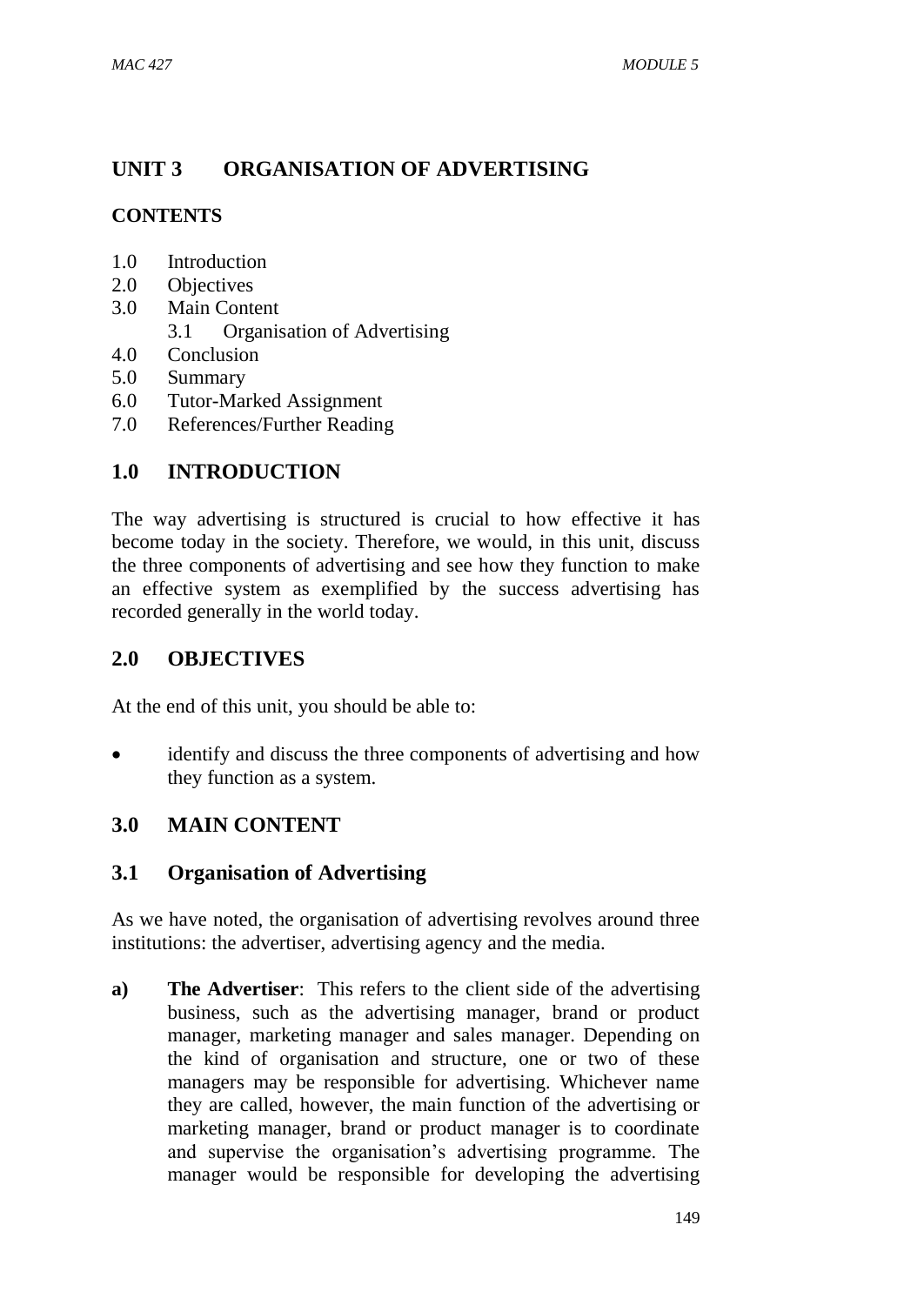objectives and also coordinating the advertising budgets, as well as working closely with advertising agencies.

Almost all advertisers employ the services of advertising agencies, although some advertisers have in-house agency, such as PZ Nigeria, which performs the same functions as advertising agencies; the in-house agencies create and place in the media just like normal agencies. Most of the remuneration of advertising agencies does not come from the advertiser. Rather, it comes from commission that ranges between 10 to 15 per cent or more, which the media give to the agencies for buying spaces in the newspaper or airtime on the radio or television.

- **b) The Advertising Agency**: The advertising agency business started with the first set of agencies being more or less like space brokers for the media by selling space and airtime. However, with time, other services were added. Today, most agencies offer creative as well as media services to the advertiser. Apart from this, there are agencies now that provide full marketing services; they offer broader range of marketing communication services. These broader services include marketing research, product development, merchandising and sales promotion services. However, a more recent trend in Nigeria now is that some specialist agencies have come to offer one or two specialist services to the clients. These are small outfits, known as hotshops or creative boutiques, that offer creative or media services only in the industry. A modern advertising agency employs three different professionals:
	- i. **Creative service personnel:** They include copywriters, artists, visualisers and production people, such as lithographers in the print media, or producers in the broadcast media. This group of people develop the advertising campaign.
	- ii. **The Client Service Group:** They consist of client service executives or account executives (so-called because advertising agencies refer to any advertiser or product as an account). An account executive liaises between the agency and the client. He is to keep contact with the client. His main functions, therefore, are to contribute to the development of the client's advertising plan and communicate the client's objectives and marketing requirements to the agency. This means he should have a good background in marketing.
	- iii. **Media Services Group:** This consists of media executives who are responsible for developing the media schedules and media strategies. This group may also include marketing research specialists.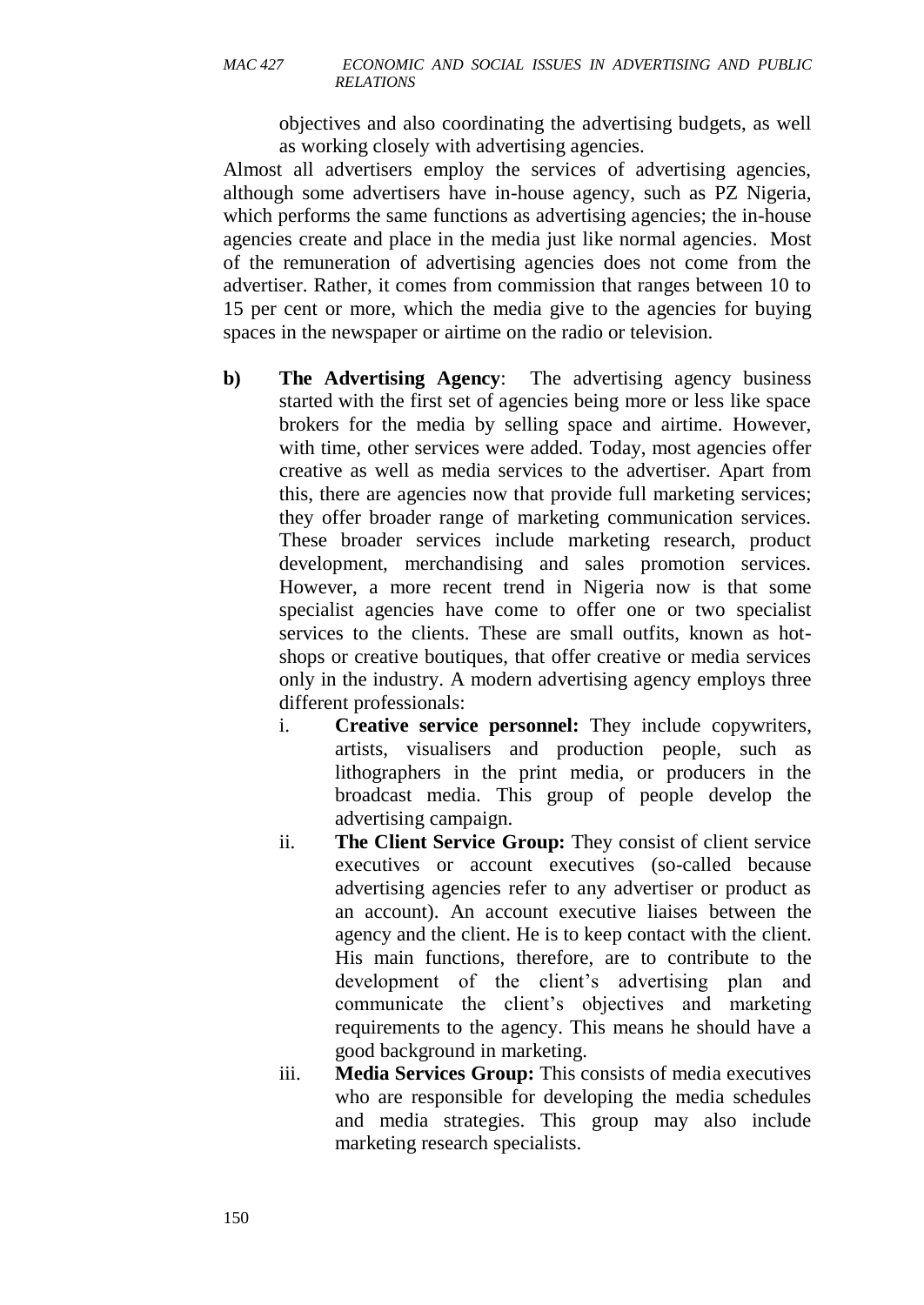**c) The Media:** The media, in relation to advertising, refer to the mass mediated media of newspaper, radio and television, as well as other media, such as billboards, posters and neon signs, among others.

We have observed in our previous unit that media developments both within the country and within the world have seriously influenced the practice of advertising. The first was the newspaper and up till today, it is still the most dominant in advertising. However, it is also true that the advent of the radio created great opportunities for the advertiser. This is especially so in the African societies, which have strong oral traditions and folklores. Use of these oral traditions enables advertisements to reach our largely illiterate societies. It is established by scholars that radio is today the most widespread of the mass media. This gives it a long reach, which is an advantage for advertising.

Similarly, the advent of the television has brought about tremendous growth in advertising. With its audio-visual nature, copywriters could demonstrate their products as well as create moods and atmosphere or real environment that suits the products on the television. In particular, this allows a lot of creativity in copy writing. Now, with the introduction of colour television, the medium has come to provide all the advantages of the other media put together, except that television commercials are very expensive in addition to being transient.

Another medium today is the magazine, which brought into advertising the possibility of producing in full colour in the print medium. This means for advertising, true-life illustrations of pictures are possible in the print medium too. It is noteworthy that although printing magazines in full colour is costly, the fact that magazines have slim overheads in staffing is advantageous and would cut the cost of running magazines. Other media of advertising include outdoor media, which refers essentially to billboards, posters and neon signs.

We also have the transit media, which include advertisement cards like stickers on buses, cars and trains; posters placed in seaports, airports and bus stops. All the media of advertising discussed so far are referred to as above-the-line advertisements. This is because they are more traditional, more obvious media used by the advertiser. In addition, allocation to these media in the advertising budget is specific and more concrete.

On the other hand, we also have those media we refer to as below-theline advertisements. They refer to other kinds of advertisements not within the traditional media. They are sales promotion campaign items including but not limited to: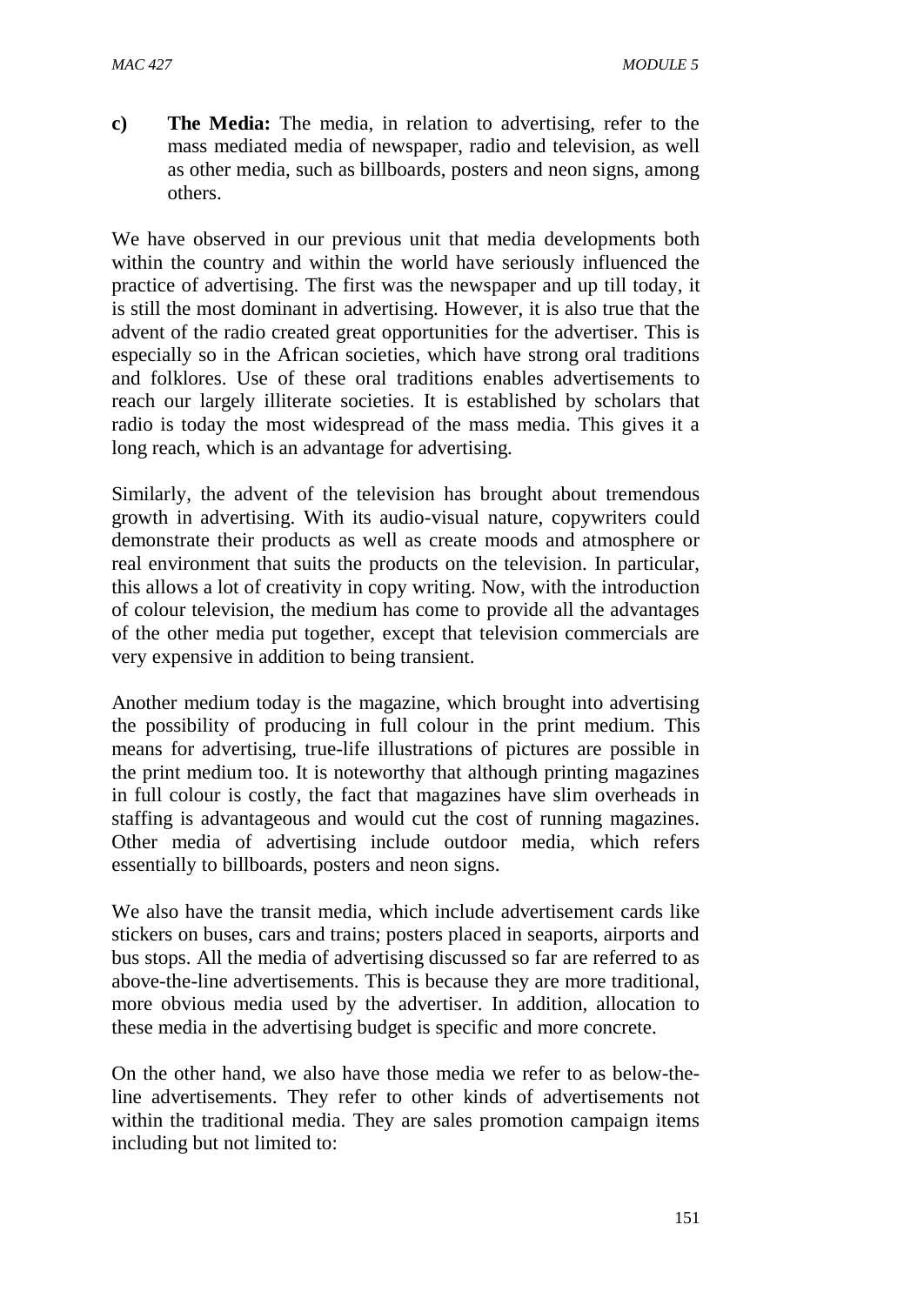- Advertising specialties such as wall clocks, fountain pen, calendar, key holders, bottle openers, T-shirts, ash trays, and such other items, which the advertising consultants may recommend as gift items;
- .Trade fairs, exhibitions and expos;
- .Point-of-Purchase media : this refers to window display, banners and special stands which are directed at impulse buyers at supermarkets and exhibitions; and
- .Free contests and samples such as premiums and free sample of products, especially new products.

We need to note that these below-the-line advertisements are more or less within the realm of sales promotion, and as such, advertising commission is absent. They may not also be done by an advertising agency.

#### **SELF-ASSESSMENT EXERCISE**

What is the main role of the advertiser in the business of advertising?

# **4.0 CONCLUSION**

The scope of advertising is large and the profession offers numerous opportunities for its practitioners. Of course, the organisation of advertising also gives many responsibilities to practitioners to become professionals and masters of their specialisation. However, attitude and training are essential for success and ability to know the area of advertising one is suited is important. Whether you are an advertiser, advertising agency or the media, all the components are part of the huge advertising industry of any country.

# **5.0 SUMMARY**

The unit has dealt with the organisation of the advertising industry. In particular, we have discussed the three components of advertising: the advertiser, advertising agency and the media. We have also dealt with how these components function to make the advertising industry the huge success it has become in the world today.

#### **6.0 TUTOR-MARKED ASSIGNMENT**

Discuss the three components of advertising and their functions.

# **7.0 REFERENCES/FURTHER READING**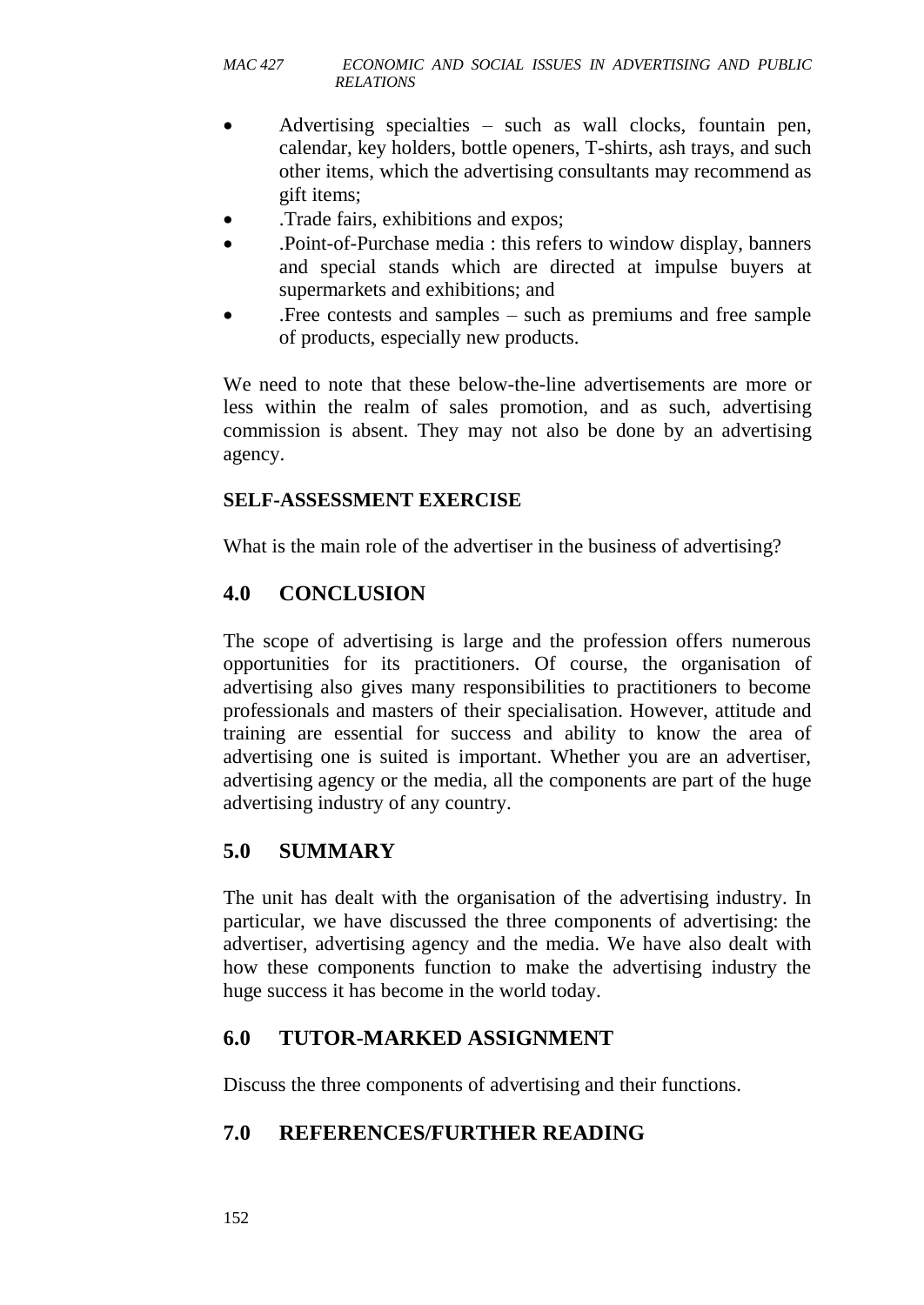- Dominick, J. R. (2009). *The Dynamics of Mass Communication, Media in the Digital Age*. New York: McGraw-Hill Higher Education.
- Fadipe, S. (2002). *Advertising Practice with Nigerian Orientation*. Lagos: Christ Publishers.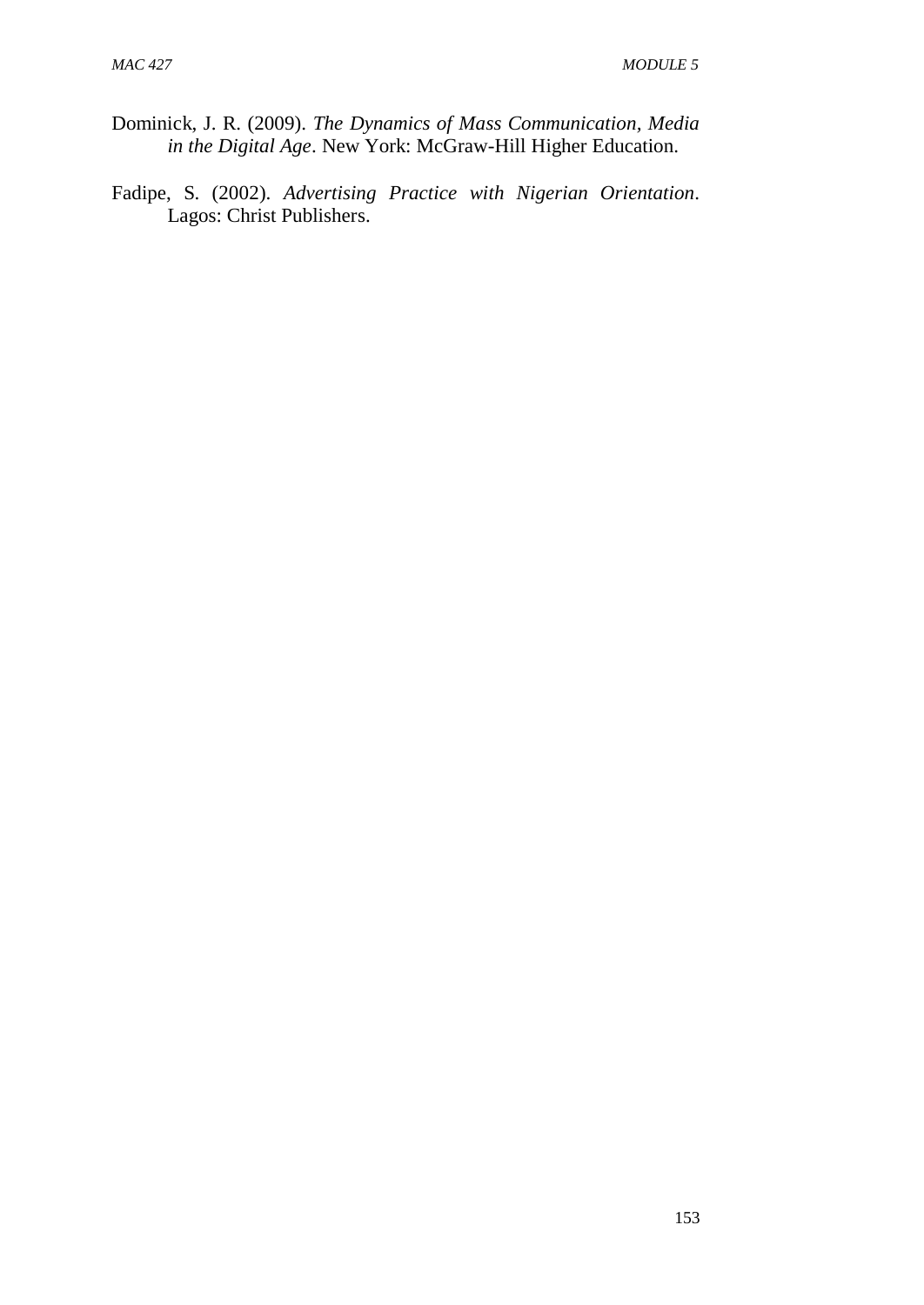# **UNIT 4 THE ECONOMICS OF ADVERTISING**

## **CONTENTS**

- 1.0 Introduction
- 2.0 Objectives
- 3.0 Main Content
	- 3.1 The Economics of Advertising
- 4.0 Conclusion
- 5.0 Summary
- 6.0 Tutor-Marked Assignment
- 7.0 References / Further Reading

# **1.0 INTRODUCTION**

In this unit, we will examine the economics of advertising at two levels. We will try to see the size of the Nigerian economy represented by some yearly income of advertising billings in the various media. We shall narrow this down to sources of income for advertising agencies.

# **2.0 OBJECTIVES**

At the end of this unit, you should be able to:

- explain how an advertising agency makes money
- discuss how the advertising industry contributes to the nation's economy, or more specifically to national income.

# **3.0 MAIN CONTENT**

# **3.1 The Economics of Advertising**

a) It has been explained that advertising has grown to become an important industry in the country today. In concrete terms, the contributions of advertising to national income are measurable. So, compared to the contributions of public relations expenditure in Nigeria, estimated at three billion naira (US\$6.3 million) at the end of the 2010 business year, The Economist (April 2011 citing MediaReach OMD) puts the advertising expenditure at 98 billion naira (US\$646 million) in 2010. Based on this, we can see that advertising, from its crude beginning of tradesmen and town criers, is now a money-spinner that contributes huge income to the nation's economy yearly because of the huge advertising billings, which keep increasing each year.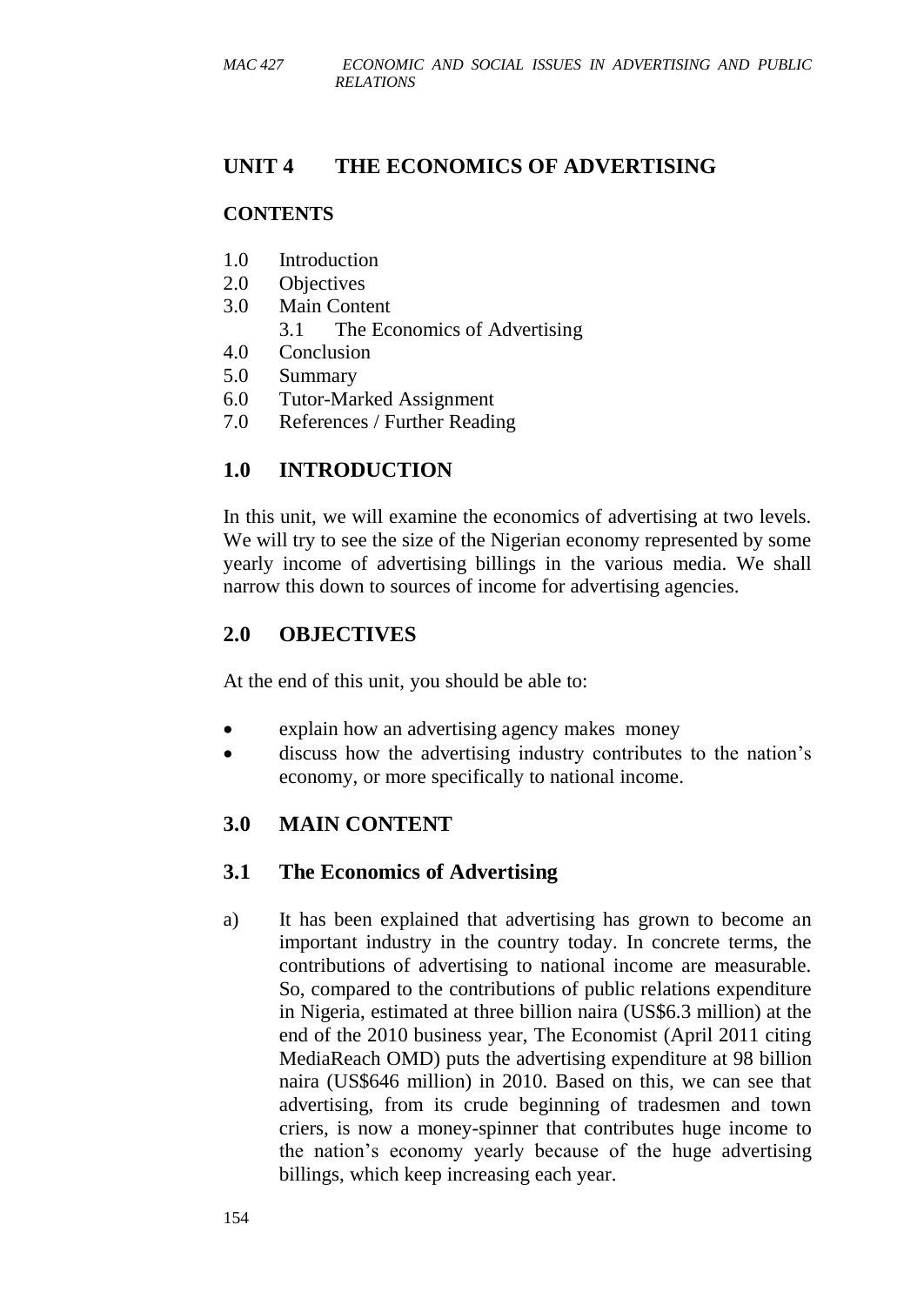Comparing the contributions and media use in advertising in Nigeria, it is a general industry observation that newspapers have consistently maintained a huge size of these yearly advertising incomes in the country. But this is said to be challenged by the rising advertising volume from the television and radio, especially since 1999 when the country returned to democratic rule and the trend in Christendom, which depends heavily on the use of television for their religious activities. Unlike in the developed countries, advertising income from magazines in Nigeria may have been badly affected because of the apparent reduction in their number, with the broadcast media taking a shine of the advantage of the colour in the magazines. Many magazines are finding it difficult to stay in the market today, probably two or more of them, *Tell Magazine* and *The News*, are consistent now on the newsstand.

While the television is said to have shown some improvements in advertising volumes, the outdoor advertising may have also gained revenue with the observable increase in patronage by politicians and political parties. The growth in the use of Internet has also resulted in improved revenue of advertising as many organisations have embraced the Web for advertising purposes. Hardly does one see an organisation worth its salt today without a Web site and this is supported by advertisements.

Today, advertising billings in the national economy, which is used to gauge the contributions of the sector to the economy and an indicator of growth in the industry, now runs into billions as we have earlier shown above. This is from the slow rise of the 1972 put at N10 million; 1974, N54 million; and the jump to N300 million in 1982.

- b) Agency Revenue: Much of the income of advertising agencies comes from commission, which is generally fixed at 15 per cent. The commission is the discount paid by the media to agencies for the placement of advertisements. Besides the commission, there are still other sources of agency income, but first, we will discuss the commission.
- i. Agency commission: As we have indicated above, the agency buys space or airtime in the media based on the advertising rate schedule of the media. The agency gets a discount of 15 per cent of the rate of the space bought. The agency gets the 15 per cent commission immediately the advertiser pays, and the media take the remainder.

The advertising practitioners in Nigeria reckon that the agency commission represents some 75 per cent of a typical agency's yearly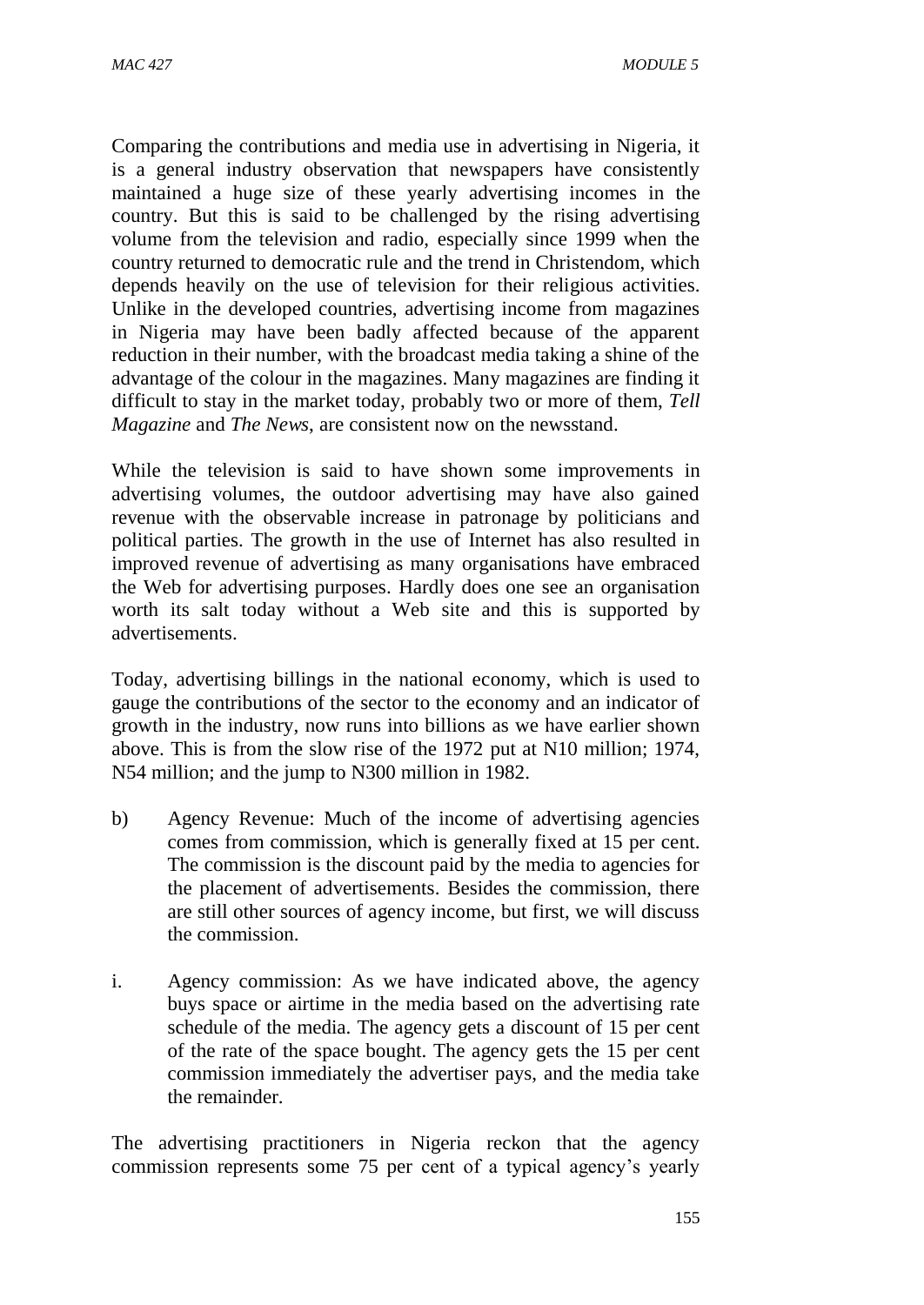income. This percentage may drop to as low as 55 per cent when it comes to smaller agencies. Obviously, the reason for this disparity is that big agencies have bigger and even more number of accounts than smaller ones.

- ii. Other incomes: Agencies also engage in other activities for clients, such as printing jobs and are paid percentages of the projects.
- iii. Processing client's goods and services: Some advertising agencies also take up processing of the order for goods and services of their client. This is after the advertising agency might have charged for placing advertisements for the goods and services in the media for the client; it now takes the additional responsibility of taking orders for the goods and services from customers. This is not provided free; the agency charges the advertiser additional money, probably on gross sales of the products. This arrangement may not be for all agencies, especially the big ones. This has proved to be a good source of income for smaller agencies whose market share in terms of advertisements is limited. This procedure is common with industrial products, but not so with fast moving consumer goods.
- iv. Other sources of income for advertising agencies include organising sales seminars, training and workshops for clients.
- v. Class of service: The higher and more distinguished the class of service rendered by an advertising agency, the higher the cost, especially based on the level of professionals used for a client. For example, agencies provide services according to a client's need, wish and pocket. It is normal for agencies to use their best professionals for an account, which may represent a big chunk of their yearly income, so that they can continue to retain such accounts. These variants and levels of services by agency personnel can affect the cost of projects and income of agencies too.

In the same way, use of additional secretarial and administrative hands could jerk up the cost of project executed by agencies, although the cost of deploying a clerk cannot be compared to the extra efforts put into a campaign by a media director.

vi. Agency costs: The cost of advertising has been increasing consistently from time to time. With these increases, the commission and income of advertising agencies have also increased consistently. Of course, the factor that essentially determines advertising income is the cost of advertising.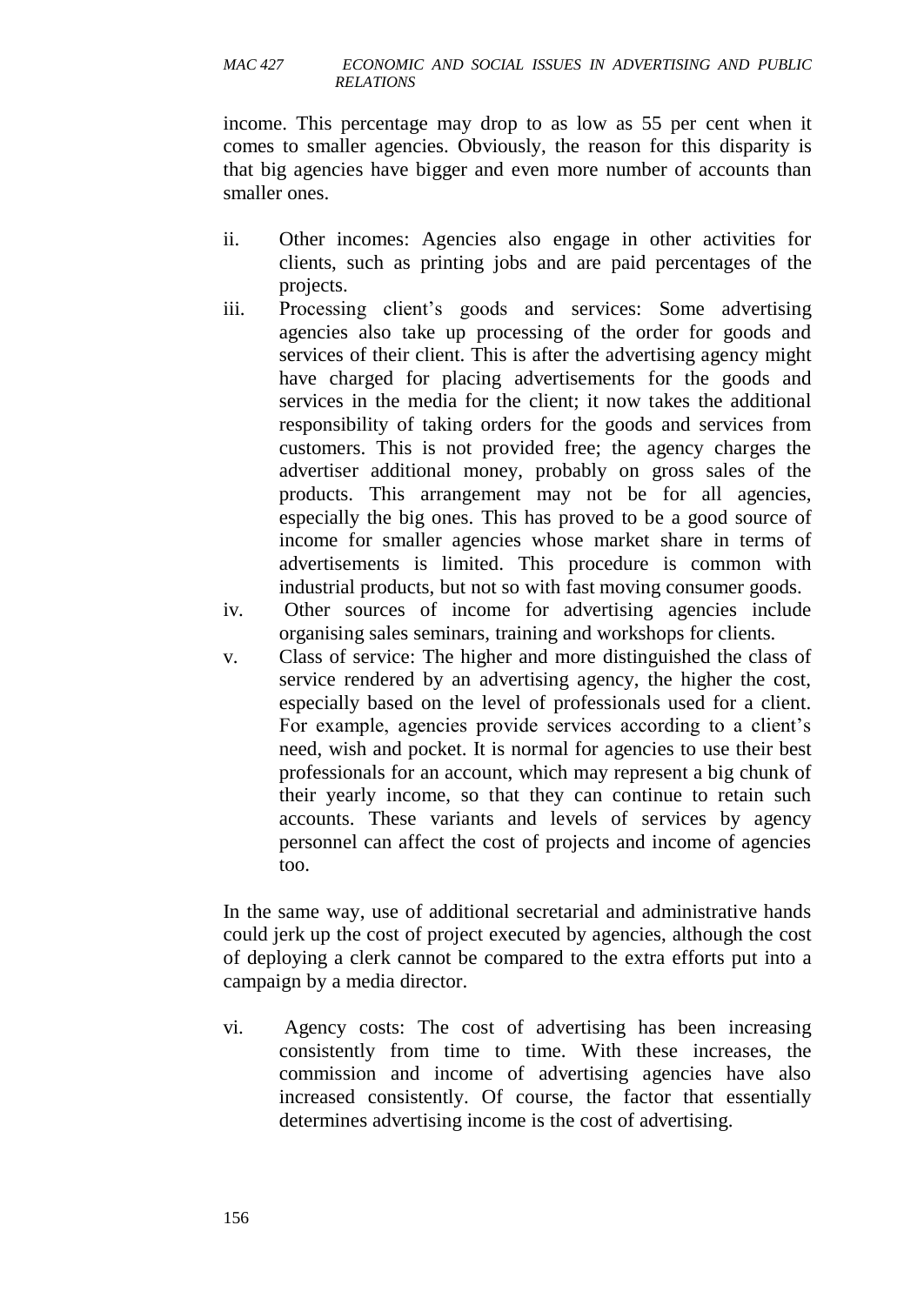In Nigeria, however, agencies have remained flexible with their commission despite rising cost. This is because commissions are charged on the total cost of advertising. Thus, if the overall cost of advertising increases, the tendency is for agency commission to rise accordingly. In addition, agencies tend to place more insertions on behalf of advertisers in an economy such as Nigeria, which is dominated by fast consumer moving products, so that they earn more commission.

vii. We have indicated in one of the earlier units that some advertising agencies take up public relations jobs for their clients, providing full marketing services. An example of an agency with public relations arm in Nigeria is Insight Communications, which has Quadrant Communications Limited as its public relations arm; there are many others, as we will see in later units.

However, the essence of our argument is to stress that agencies with this kind of large and extensive public relations work will get a large percentage of their clients' marketing budgets. This is because such an agency will not only earn the client's money for placing in the media, it will also be paid for sending press releases to the media, media representatives, organising press conferences, using pictures in the media, visiting trade fairs and organising press luncheons. These public relations activities are not based on commission. They tend to retain more money with the agencies, rather than the media, because they are not based on commission like direct advertisements,

# **SELF-ASSESSMENT EXERCISE**

Identify three ways advertising earn their income in Nigeria.

# **4.0 CONCLUSION**

The advertising agencies are in business to make money and contribute to economic growth. Although the commission they earn from the discount from the money paid to the media forms a large part of their income, they have tried to survive and continue in business employing other legal marketing related ways and activities to remain afloat. Overall, advertising consists of economic activities and, therefore, part of the nation's economic system.

# **5.0 SUMMARY**

We have discussed the contributions of advertising to the national income and how advertising agencies earn their income and survive as business concerns. We have also identified many ways advertising agencies earn their income apart from the standard 15 per cent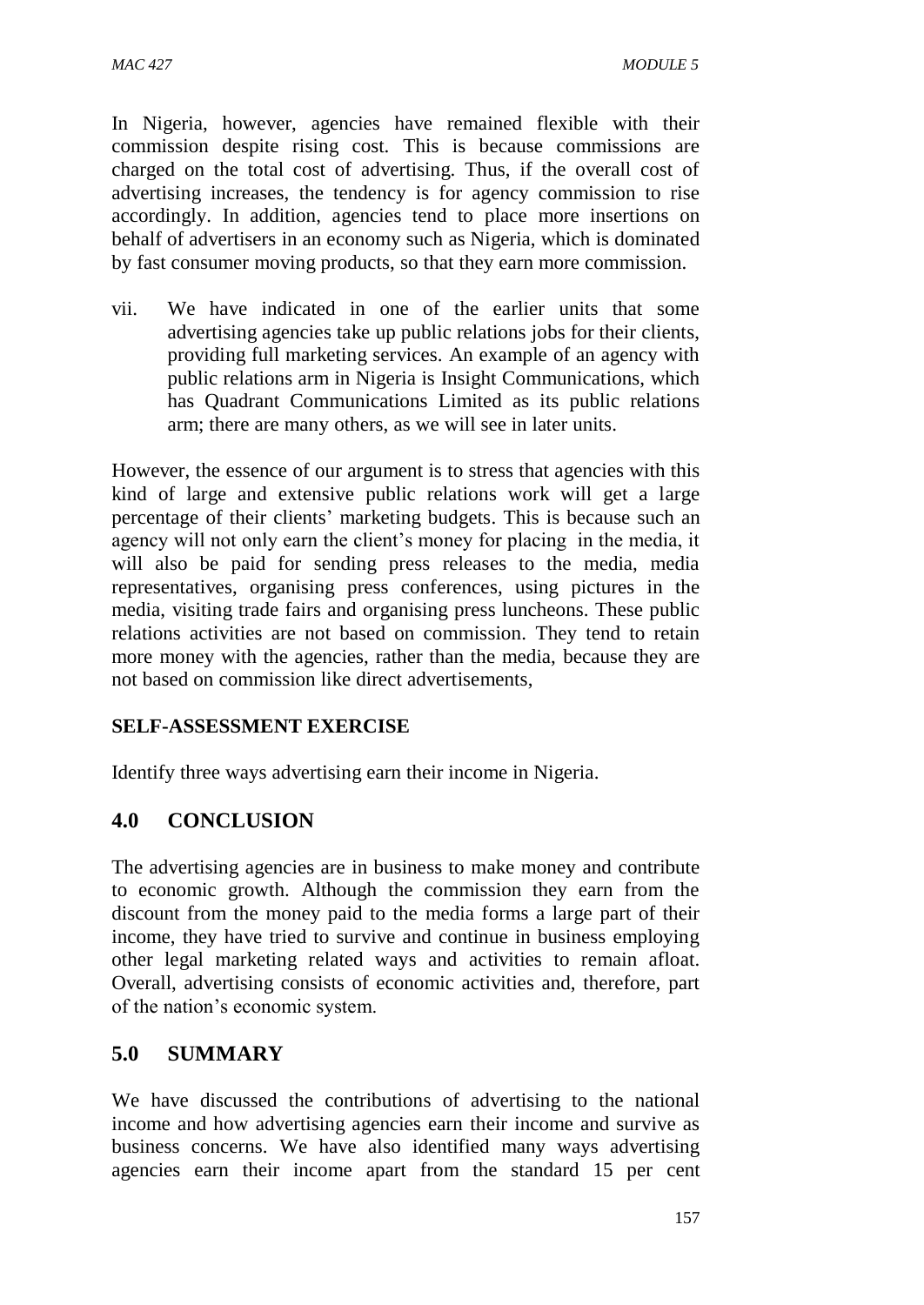advertising commission, which is globally accepted today. These other sources include payments for taking goods orders on behalf of clients, doing printing jobs and others for their clients.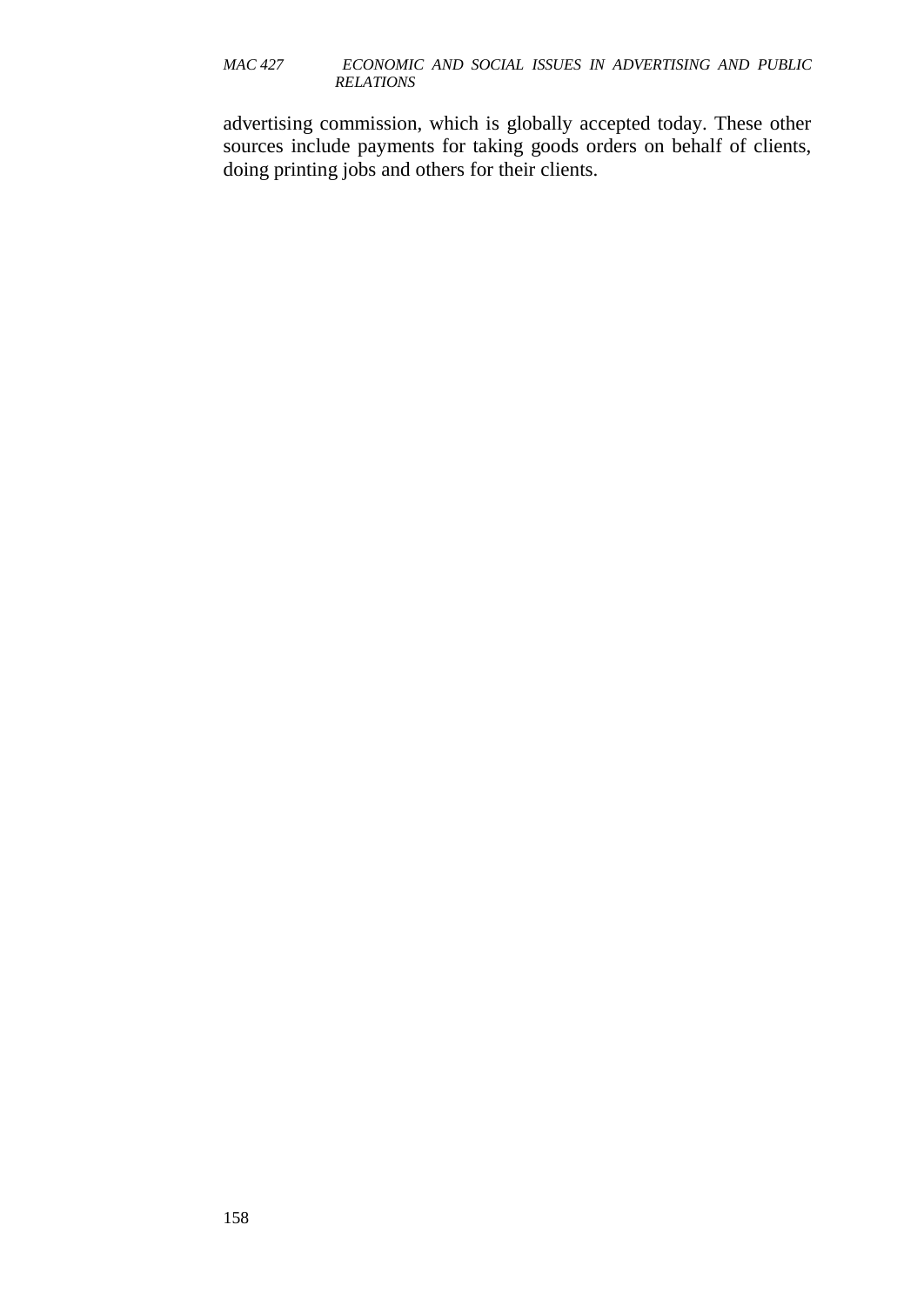# **6.0 TUTOR-MARKED ASSIGNMENT**

What are the sources of an advertising agency's income and how does this income affect the national income?

# **7.0 REFERENCES/FURTHER READING**

- Bittner, J. R. (1989). *Mass Communication An Introduction.* New Jersey, Prentice Hall: Englewood Cliffs.
- Dominick, J. R, (2009). *The Dynamics of Mass Communication, Media in the Digital Age*. New York: McGraw-Hill Higher Education,
- Fadipe, S. (2002). *Advertising Practice with Nigerian Orientation*. Lagos: Christ Publishers.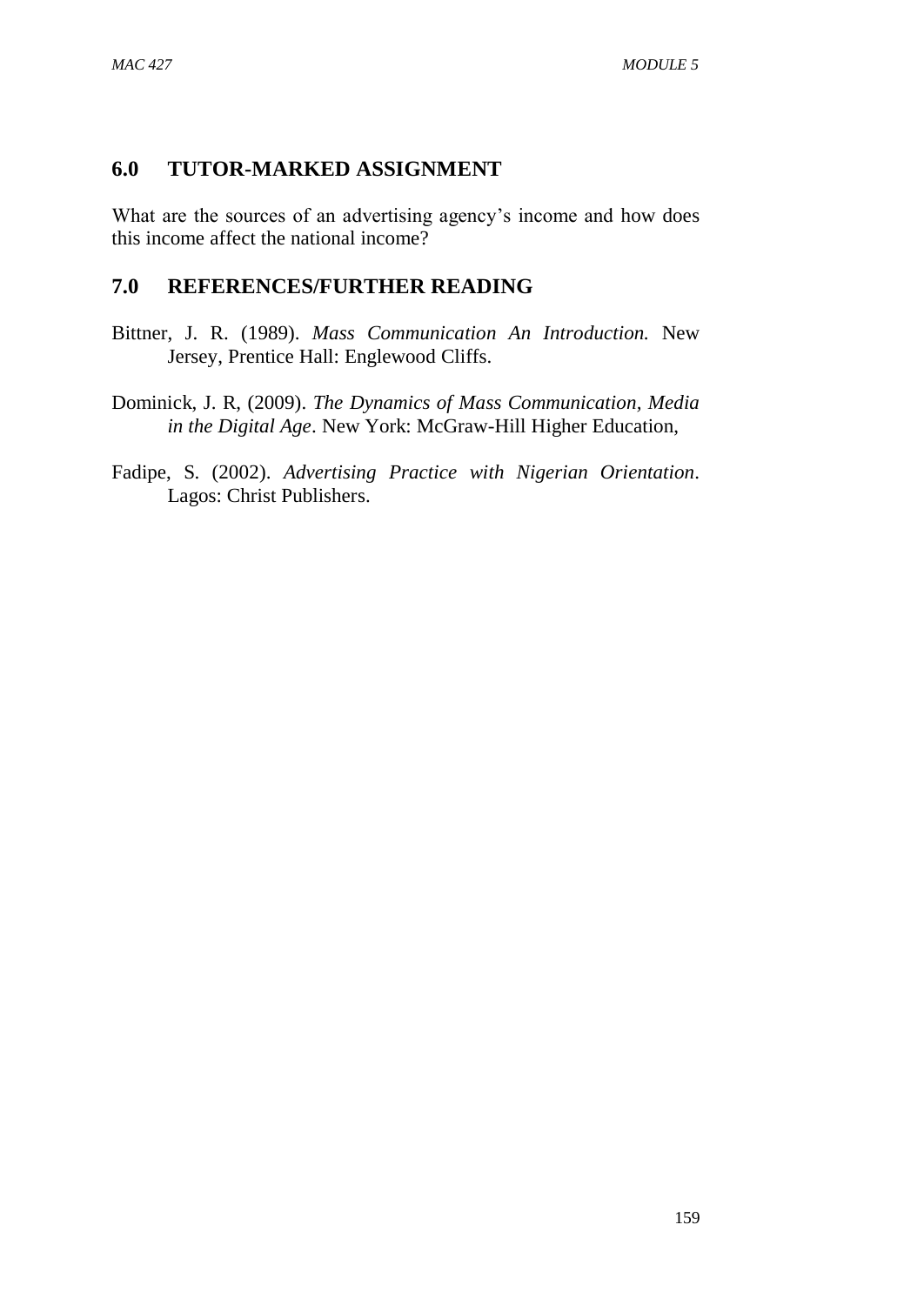# **UNIT 5 THE ADVERTISING CAMPAIGN**

## **CONTENTS**

- 1.0 Introduction
- 2.0 Objectives
- 3.0 Main Content
	- 3.1 The Advertising Campaign
	- 3.2 Advertising Research
- 4.0 Conclusion
- 5.0 Summary
- 6.0 Tutor-Marked Assignment
- 7.0 References/Further Reading

# **1.0 INTRODUCTION**

In the previous unit, we discussed the sources of income of advertising agencies. The natural follow-up to this is how the agencies run their campaigns; and the best way to show how advertisements are produced is to discuss an advertising campaign for a product in this unit. This is what we shall do right away. This will involve the various steps from choosing the marketing strategy, selecting the main theme or appeal, translating the theme into the various media, producing the advertisements, buying space and time, executing and evaluating the campaign. We would also emphasise the essence of various kinds of research at different levels of the advertising campaign.

# **2.0 OBJECTIVES**

At the end of this unit, you should be able to:

- identify the various stages involved in an advertising campaign
- discuss how advertising agencies develop and run their campaigns for clients.
- explain types of research in the advertising campaign and when each research becomes necessary and for what purpose during the campaign.

# **3.0 MAIN CONTENT**

# **3.1 The Advertising Campaign**

An advertising campaign is a well-planned and coordinated advertising effort aimed at presenting a product or service in a positive light to target audiences. It contains a large number of advertisements slated to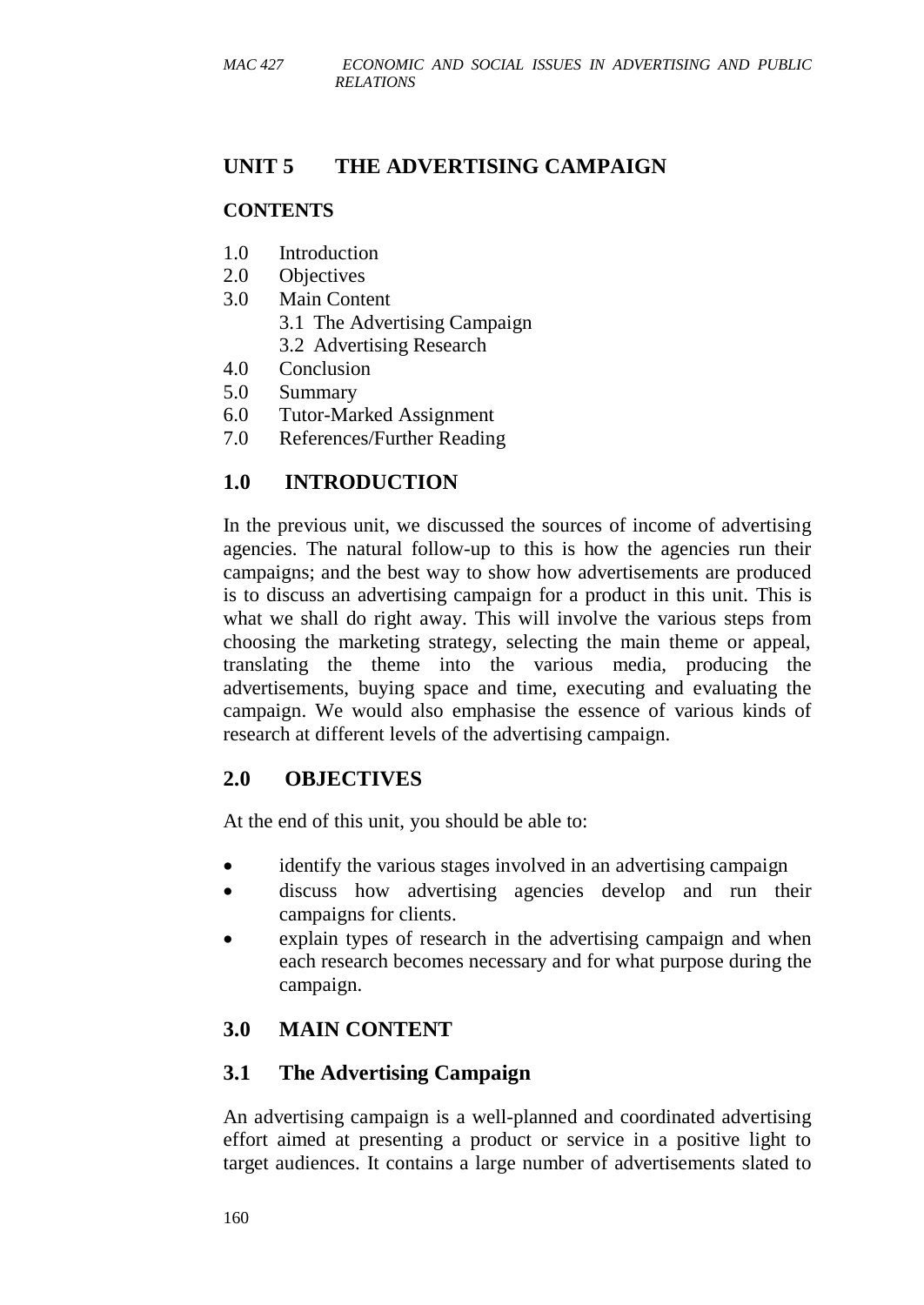run in many media for a specified period. The advertisements are laced with the theme or the main appeal of the campaign. Simplified stages of an advertising campaign will now be provided for our understanding.

a) **Choose the marketing strategy:** The advertising campaign begins with research to determine the target audience, the appropriate price for the product or service, the overall marketing objective and the budget for the campaign. Scholars agree that it is at this stage that the concept of positioning comes into play. Positioning, in general terms, is identifying a segment or more of the market with the product or service to set it apart from its competitors. We need to stress again here that positioning does not alter anything in the product or service, what it does mainly is to work on the minds of the consumers in the identified segments of the broad market.

For example, since the use of laptops for company executives has made writing in long hand unnecessary, pen manufacturers have simply repositioned pens as luxury items and part of dressing. This has caught up with many company executives as they now hang fountain pens in the pockets of their suits as part of their dressing. However, sometimes, positioning fails as two attempts by Guinness Nigeria to position Satzenbrau Beer as a high-class product have consistently achieved little result in the market. Whereas, the observable marketing objective of Guinness is to interrupt the dominance of the lager beer market by Star owned by its competitor, Nigerian Breweries PLC.

- b) **Select the main theme or appeal:** After the product positioning, a campaign theme has to be developed which would govern the messages and production of the advertisements. Such a campaign theme is, for example, MTN's "MTN –everywhere you go" to indicate the spread of the GSM company in the Nigerian market; Visafone's "Have you got your visa" to show that when one has a Visafone network, he has a visa to enter or go to important places.
- c) **Translate the theme into the various media**: This involves creatively translating the theme into all the advertisements in newspaper, radio and television as well as billboards and so on.
- d) **Produce the advertisements:** This is where the actual production of the advertisement is done. For all the media, it is pretty the same way. In the newspaper copy, you prepare it first in rough form; place the headlines, subheads, pictures and illustrations in symmetry without being clumsy. The depth of the creativity of the production department usually shows in the kind of advertisements of an agency. However, many agencies sometimes give printing of their billboards advertisements to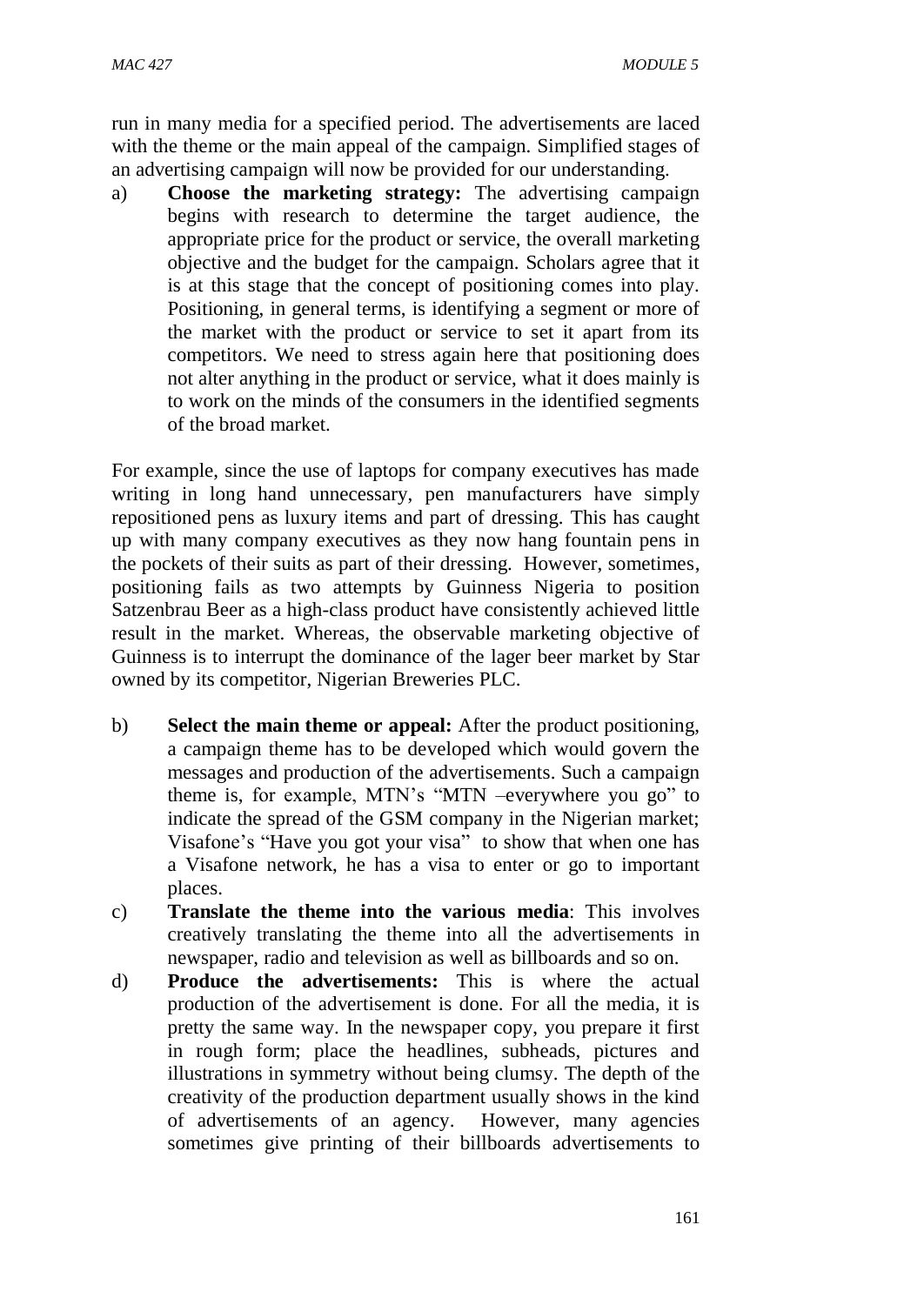outside studios and printers in order to ensure perfect colours and production.

For the radio commercials, they are done like drama sketches. First, the script is developed with dialogue, and sound and music effects are added for whatever atmosphere and mood needed. Whether recorded live or sound studio, postproduction is done after. This is when special effects are added; and at the end, a master tape is now ready for duplication and distribution.

The television commercial begins with the storyboard, which shows sketches and drawings indicating the scenes in the advertisements. This would be shown to the advertiser for his input. Once the advertiser approves, the storyboard goes into production. If it is produced in video tapes rather than celluloid, it will be cheaper because television commercials are probably the costliest in terms of production. Besides its many rehearsals, effects and animation also pile up cost. Apart from these media, advertisements are also produced for the Web pages of the client or others he may buy into it. The advertisements in these other media are still governed by the running theme and appeal in the campaign.

- e) **Buy space and time**: It is the job of the marketing department to buy time and space in the selected media for the campaign. The insertions and slots of the advertisements are timed appropriately in order to meet the targeted consumers. Also, seasonal sales periods such as Christmas, Sallah and other festivities are targeted for mass sales within the year.
- f) **Execute and evaluate the campaign**: This is the final stage of the campaign after the advertisements have been exposed in the media. At particular stages when the campaign is running and after, testing is done to ascertain its effects on the consumers. Sales are also monitored to know whether the campaign is effective.

# **3.2 Advertising Research**

The place of advertising research in all the stages of the campaign cannot be overemphasised. This is because advertising research helps agencies and clients to make informed decisions about their strategies and tactics regarding the campaign. Thus, we would discuss the various types of research and their roles in every stage of the advertising campaign. These are:

**Formative research:** This is done before the campaign to guide the creative efforts. Its first step is to properly identify and define the target market, whether they are mainly females or males, adults or young.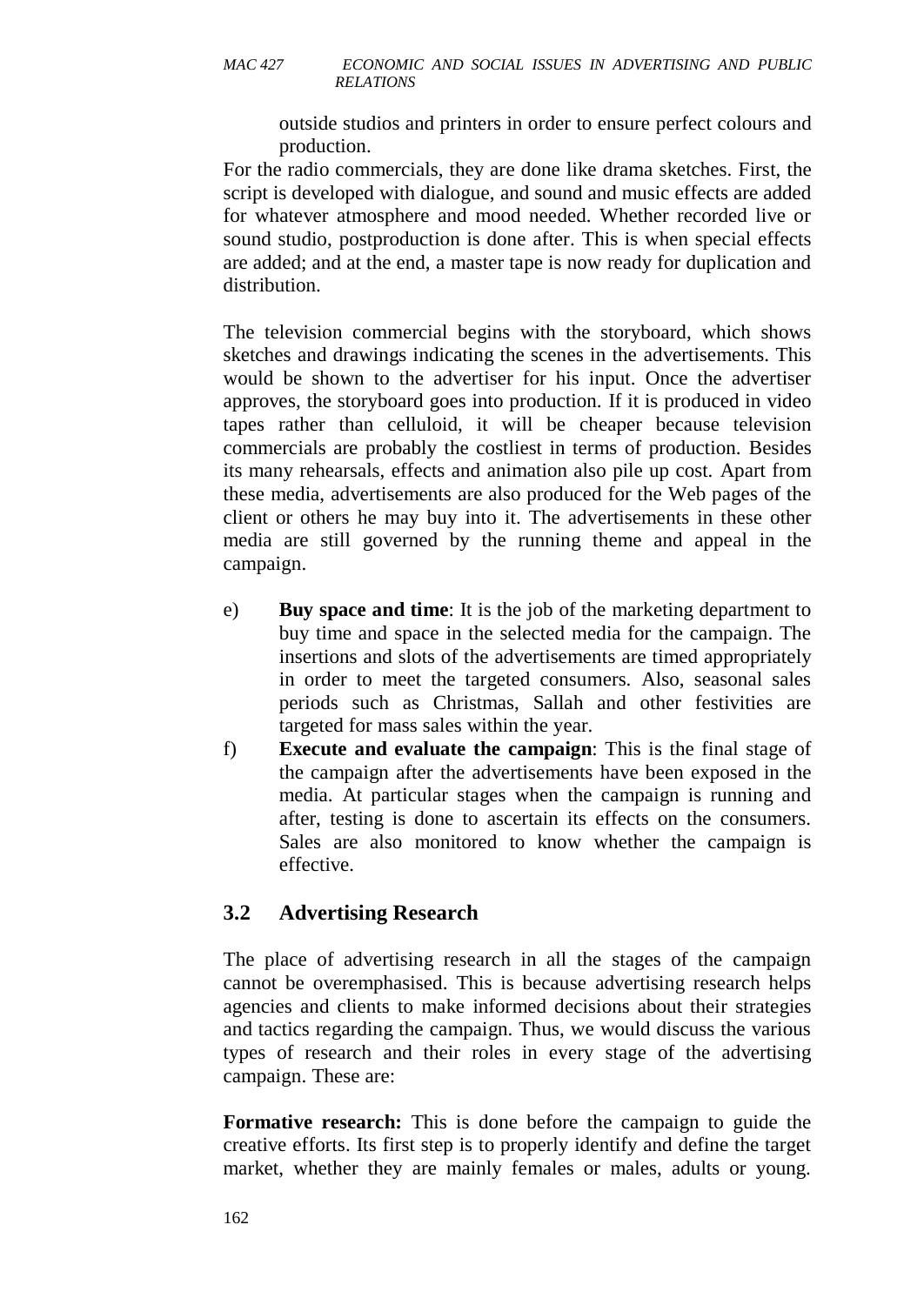After this has been done, the next thing is to profile the target market, especially to determine their characteristics – how they live, what they think, their attitudes, and the pattern of purchase.

**Message research:** This is the next stage of the research, and it involves pre-testing the messages of the advertisements in the campaign to know whether the target market can easily understand them. It ranges from simple tests to more serious ones as pilot tests of actual markets to determine the effect of the messages. Here too, agencies may also be able to identify offensive messages.

**Tracking studies:** This research is done to know how effective the advertisements are during and after the campaign. Samples of consumers are examined to know whether they recall the messages in the advertisements, whether their attitudes have being affected, and whether they have bought and used the goods and services.

## **SELF-ASSESSMENT EXERCISE**

List two types of research conducted by advertising practitioners during a campaign

# **4.0 CONCLUSION**

The advertising agencies are in business to make money and keep the business running. Therefore, their operations are guided for success by running profitably, effective and result-oriented advertising campaigns. This is why a good grasp of how to run a successful advertising campaign is critical and essential in this course.

# **5.0 SUMMARY**

We have dealt with the six stages of how advertising campaigns are run in this unit, emphasising pretesting, testing and evaluation as essential parts from the conception of the campaign to the end and even after. We also stressed the significance of research before, during and after the campaign and discussed the different kinds of research and their importance.

# **6.0 TUTOR-MARKED ASSIGNMENT**

Discuss the components of an advertising campaign, emphasising the need for research in all stages of the campaign and after.

# **7.0 REFERENCES/FURTHER READING**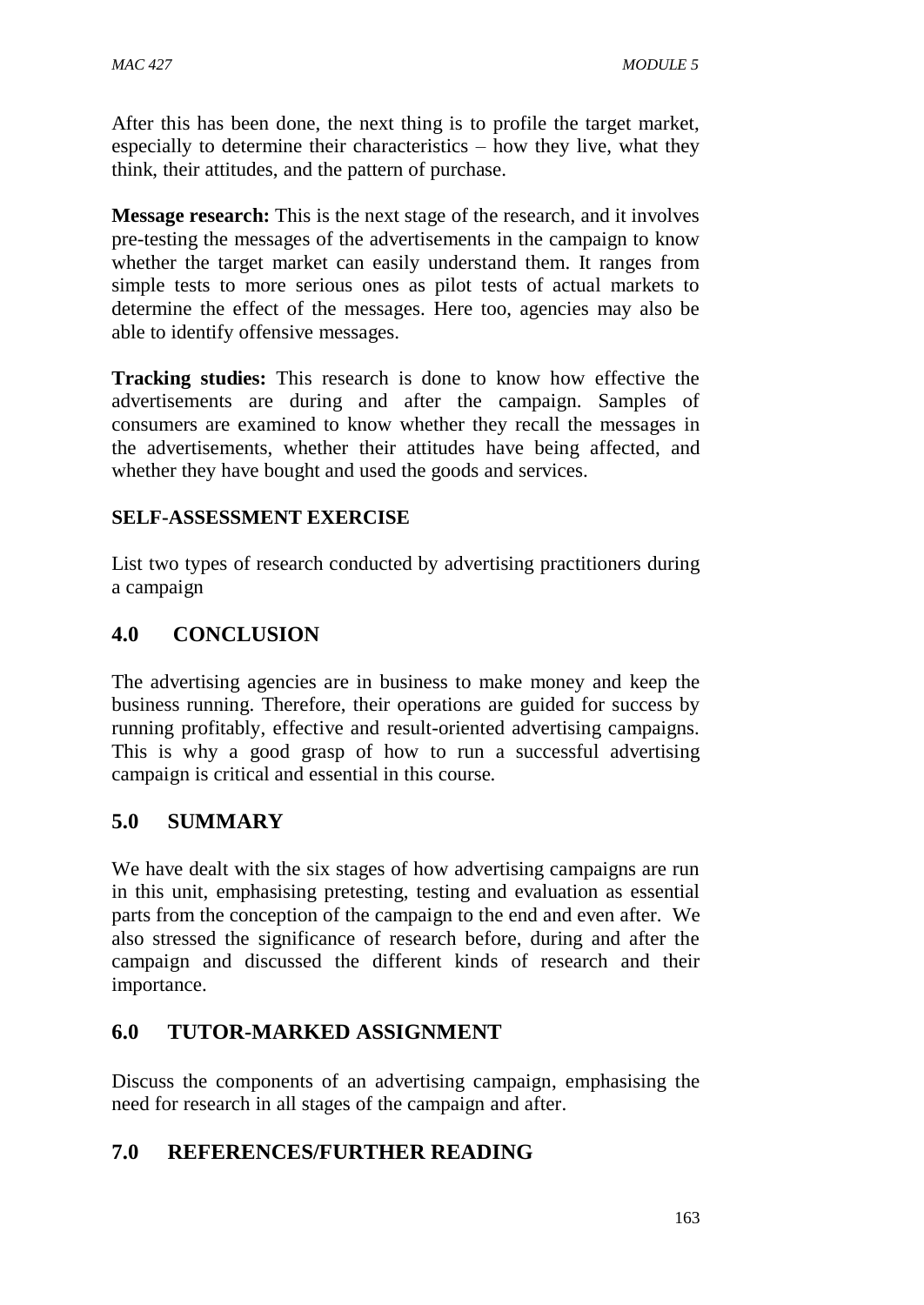- Dominick, J. R. (2009).*The Dynamics of Mass Communication, Media in the Digital Age*. New York: McGraw-Hill Higher Education.
- Fadipe, S. (2002). *Advertising Practice with Nigerian Orientation*. Lagos: Christ Publishers.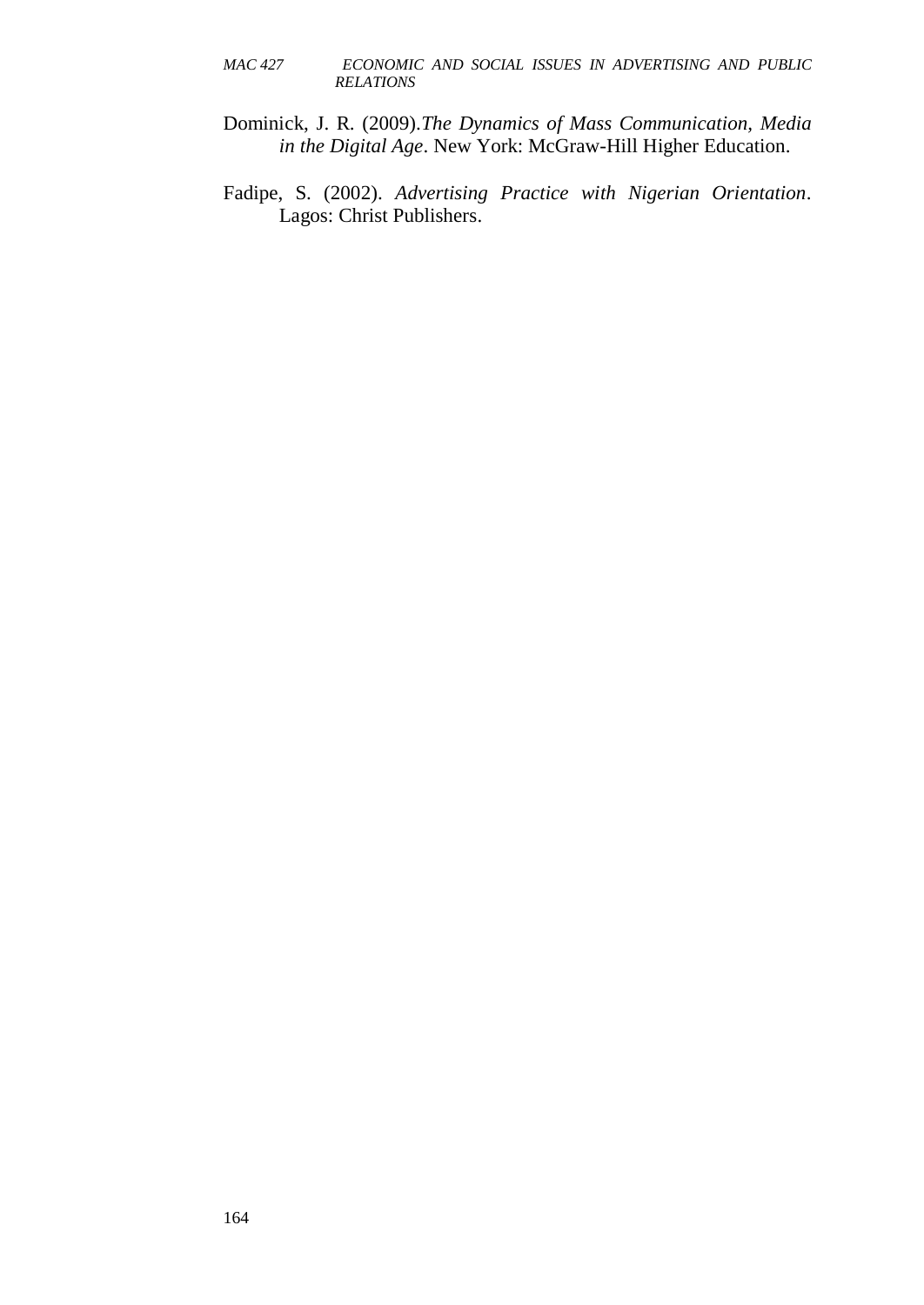# **MODULE 2 THEORY AND PRACTICE OF PUBLIC RELATIONS**

- Unit 1 History, Growth and Definition of Public Relations
- Unit 2 Methods of Public Relations
- Unit 3 The Public Relations Campaign
- Unit 4 The Economics of Public Relations
- Unit 5 Advertising, Public Relations and Marketing: An Interface

# **UNIT 1 HISTORY, GROWTH AND DEFINITION OF PUBLIC RELATIONS**

# **CONTENTS**

- 1.0 Introduction
- 2.0 Objectives
- 3.0 Main Content
	- 3.1 History and Evolution of Public Relations
	- 3.2 Growth of Public Relations in Nigeria
	- 3.3 Definition of Public Relations
	- 3.4 Public Relations as Management Function
- 4.0 Conclusion
- 5.0 Summary
- 6.0 Tutor-Marked Assignment
- 7.0 References/Further Reading

# **1.0 INTRODUCTION**

Public Relations has had a phenomenal growth, with a rich body of intellectual study and theory and an enduring practice, which grew from its ordinary beginning. However, its definitions are either too narrow or impractical, or both. It has sometimes been confused with press relations, publicity, propaganda or promotion, which are all tools of public relations through which a public relations practitioner can reach his publics. In this unit, we shall study the origin, growth and definition of public relations in order to understand the concept of the subject. We shall also endeavour to identify public relations as management function, because of its importance in assisting organisation's decisionmakers.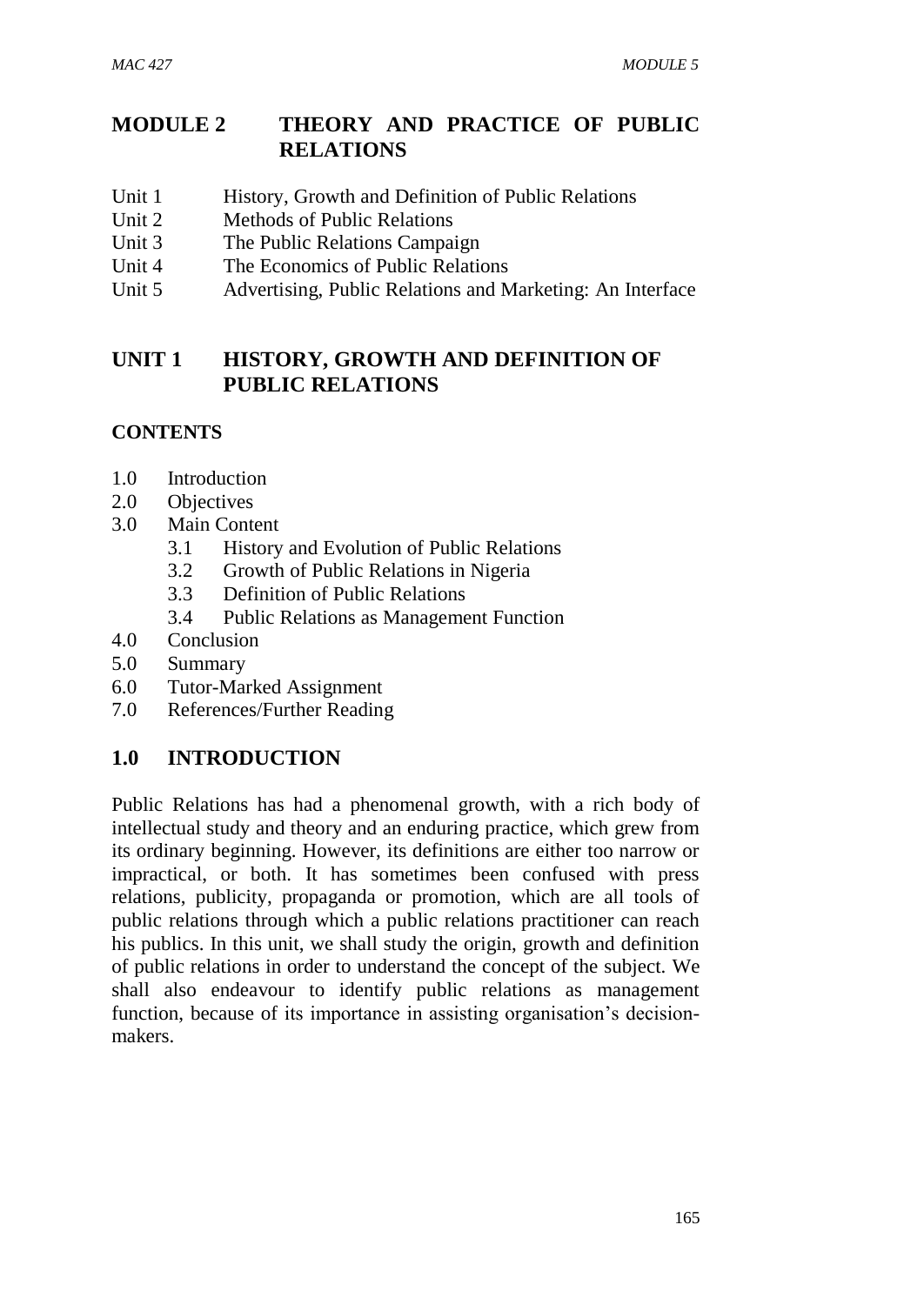# **2.0 OBJECTIVES**

At the end of this unit, you should be able to:

- trace the evolution of public relations as a profession
- discuss the growth of public relations in Nigeria
- define public relations as a management function.

# **3.0 MAIN CONTENT**

# **3.1 History of Public Relations**

The practice of public relations is as old as man. In every society, the three main elements of public relations – informing, persuading and interacting - have been prominent in the way people relate among themselves.

In the past, priests used to play the role of public relations personnel to kings. Although this could be described at the time as public relations, what could however be regarded as the first institutionalised public relations activity was by Pope Gregory XIII in the 17th century. This was during the period of Reformation in Christianity; Pope Gregory was then at the head of the Catholic Church. He realised he needed to make conscious efforts to reinforce the ideals of Catholic faith, especially because of those spreading falsehood and preaching against Catholic doctrines.

The Pope, therefore, set up a committee for this purpose. The committee was specifically charged with three basic responsibilities:

- a) to open seminaries
- b) to print Catechisms, and
- c) to publish religious works.

What the committee members did then was to serve as public relations men for the Catholics. From this small institutionalised effort, public relations could be said to have started and later had a steady and speedy evolution.

### **Evolution of Public Relations**

The growth of public relations can best be understood from the study of the features of the various phases of the development of the profession. These phases can be divided into seven: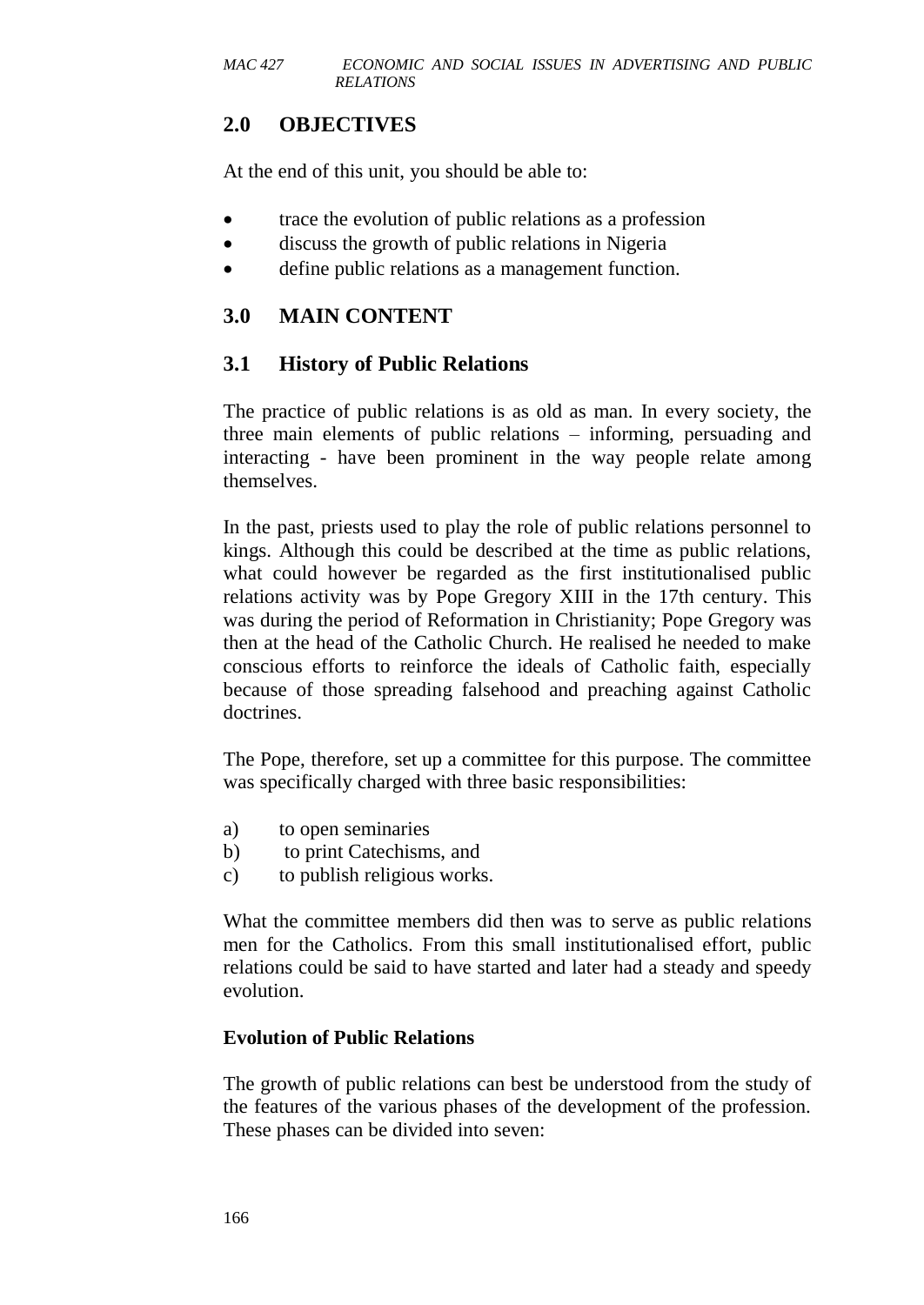- Phase I The development at the stage is linked with the advent of press agencies. The press agencies publicised whatever needed to be publicised. One B.T. Barnum, in the United States was said to have, in 1933, exhibited a woman who said she was 160 years old and was George Washington's slave. Barnum (who was in showbiz then) engaged press agents to help publicise his ideas in the newspapers with the aim of fooling the public. Although this worked for him then, it is contrary to the guiding principle of public relations today, which insists public relations must be based on truth.
- Phase II This is the phase of "Let the public be informed." This phase was championed by media men led by Ivy Lee. Lee was a newspaperman based in New York who believed that to carry favourable public opinion, the people needed more than the activities of press agencies. Later, Lee was said to have been engaged by Pennsylvanian Railroad to inform the public about the activities of the corporation. Later, he formed a public relations firm with Mr. Paller, but broke with him to set up another outfit called Lee, Harris and Lee. His popular declaration of principles of 1906 is seen in many circles as the beginning of professional public relations. His public relations strategy was said to have been mainly proactive.
- Phase III The growth of public relations at this period is linked with Edward Barnays, who was a public relations counsellor. The practitioners then were publicity men who realised that the public needed more than being informed but that they had to understand their attitude towards business and would use this knowledge to take steps to gain the public's goodwill.
- Phase IV The Depression Period The public goodwill developed earlier had ebbed into distrust as depression set in, in the 1930s in the whole world, so corporate management realised they had to build public confidence and goodwill. Companies, therefore, employed public relations counsellors to improve their image. This was when Paul Garret formed a public relations department in General Motors in the United States.
- Phase  $V -$  The developments surrounding the depression discussed in Phase IV also brought about government control and regulation of commerce. This led to more attention to business operations by the public. Thus, business concerns and trade associations had to employ public relations men to represent them, to explain issues to government and the public.
- Phase VI World War II Industries regained public confidence owing to their contributions to the prosecution of the war and community help during the period. The corporations also employed public relations practitioners to inform the public of their contributions. They also employed institutional advertising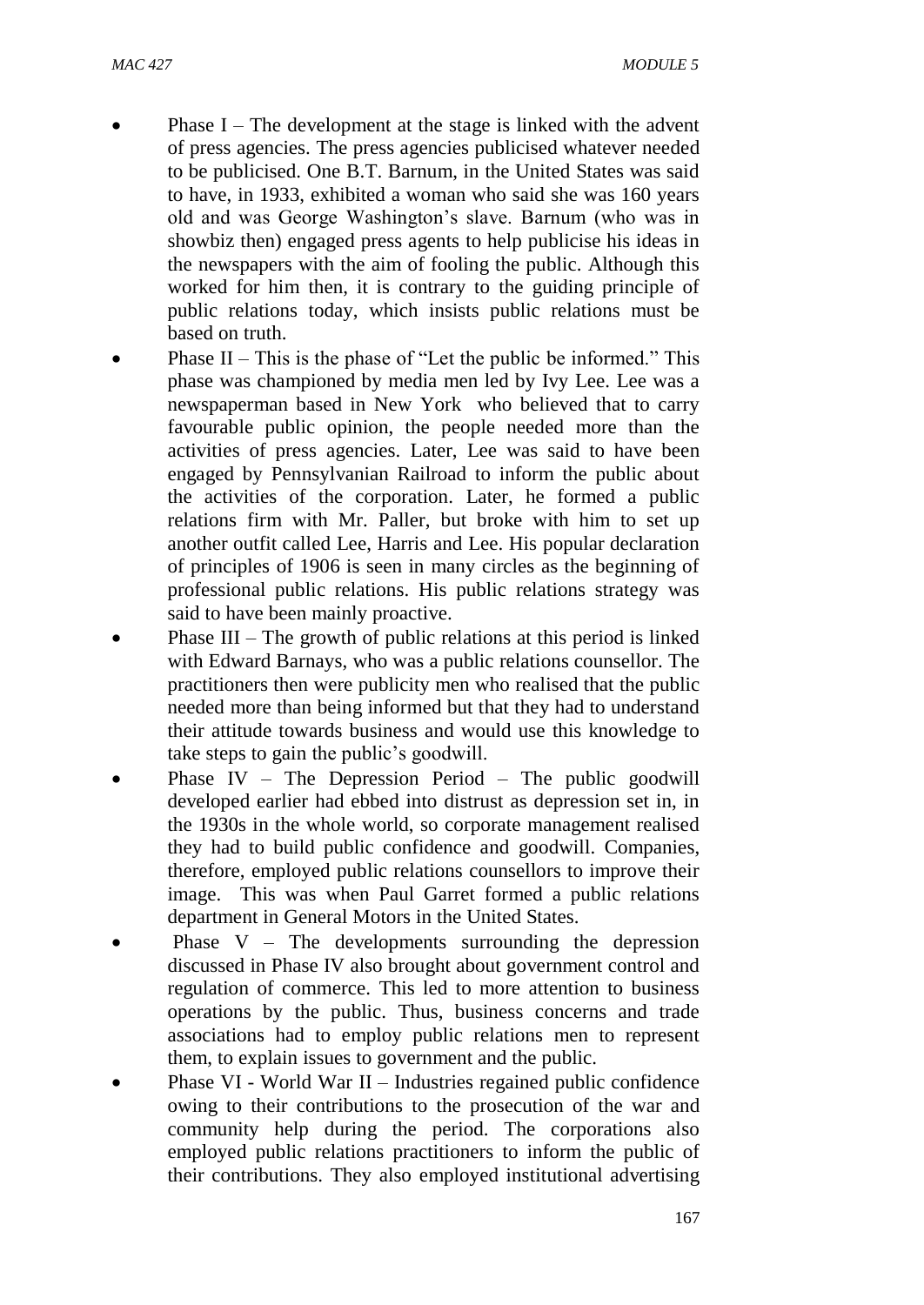to retain public image, especially as they were deploying more resources into production of arms and ammunition, with reduced consumable goods. This was the beginning of the use of corporate advertising for public relations.

- Phase VII Military Public Relations This was when the United States military and government encouraged business and commerce to employ public relations and build public understanding. Earlier in World War 1, President Woodrow Wilson was said to have set up a committee to explain the war efforts to the public to gain their understanding.
- Phase VIII Government Public Relations The United States was said to have established the United States Information Agency (USIA) saddled with the responsibility of explaining the United States and its foreign policy to the world. The USIA still exists today performing the same role for the United States.

# **3.2 Growth of Public Relations in Nigeria**

Formal public relations practice in Nigeria started on January 1, 1944, when the British colonial administrators established the first Public Relations Department in the country. The department was recorded to have been headed by Mr. D.C. Fletcher, as the leader of a group of staff, who included a public relations officer, an assistant public relations officer, a process engraver, a press officer, a publicity artist, an antiquities officer, a photographer, a films officer, a radio officer and a confidential secretary.

The function of the department was mainly to carry out "public enlightenment" programmes regarding government activities. This was targeted at selected publics, such as Nigerian soldiers who participated in World War II as part of the British Army. At independence in 1960, when the country severed from colonial rule, the public relations department was transferred to the new Federal Ministry of Information (FMI) where it continued with information activities for its various publics.

The department focused on information on environment, public health campaigns aimed at eradicating communicable diseases such as yaws, yellow fever, and tuberculosis, which were prevalent in Nigeria then. This was usually at the request of the WHO (World Health Organisation). The FMI was also used for campaign for the success of government education programmes through the cinema and open-air film shows, which encouraged parents to send their children to school. The first public relations professional body, the Public Relations Association of Nigeria (PRAN), was founded by Samuel Epelle,

Director of PR at FMI. In 1967, Epelle published the first authoritative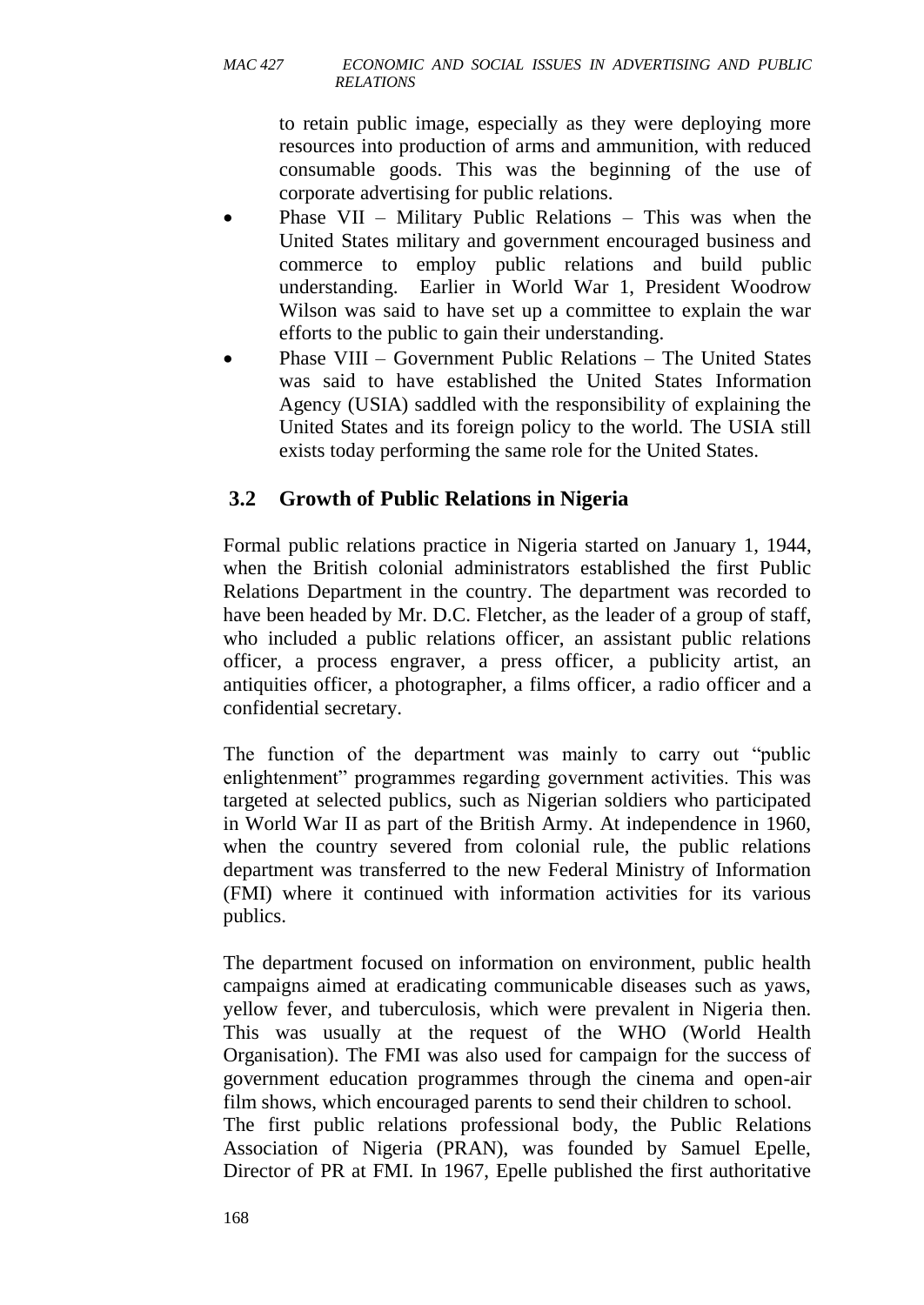book on public relations in Nigeria, *Essentials of Public Relations*, indicating his significant contributions to the development of public relations in Nigeria.

Epelle, as PRAN's founder, became its coordinator and chairman and worked to recruit colleagues from other governmental departments and private industries to join him in enlarging PRAN's membership.

In 1969, PRAN was renamed the Nigerian Institute of Public Relations (NIPR) and several years later, it organised the annual Sam Epelle gold medal in his honour, which still continues to be awarded till date.

# **3.3 Definition of Public Relations**

Public Relations is within the realm of social sciences, thus, there has not been all-be-it definition of the concept. Scholars, practitioners and several associations have defined public relations in various ways. These definitions have somehow tried to straighten out the various misconceptions about the subject, which we referred to earlier above.

The British Institute of Public Relations (IPR) defines public relations as "the deliberate, planned and sustained effort to establish and maintain mutual understanding between an organization and its various publics." An authority on the subject, Frank Jefkins (1980), also says public relations consist "of all forms of planned communication, outwards and inwards, between an organisation and its publics for the purpose of achieving specific objectives concerning mutual understanding." The World Assembly of Public Relations Associations in Mexico in 1978 agreed, "Public Relations practice is the art and science of analysing trends, predicting their consequences, counselling organisation leaders and implementing planned programmes of action, which will serve both the organisation and its publics."

While in all the definitions above, we can identify the characteristics of public relations in them, probably what can be considered as more comprehensive and scholarly definition was the one given Rex Harlow in 1976. Harlow, a public relations expert, says Public Relations is "a distinctive management function, which helps establish and maintain mutual lines of communication, understanding, acceptance and cooperation between an organisation and its publics; involves the management of problems or issues, helps management to keep informed on and responsive to public opinion; defines and emphasises the responsibility of management to serve the public interest; helps management to keep abreast of and effectively utilise change; serving as an early warning system to help anticipate trend, and uses research and sound ethical communication techniques as its principal tools."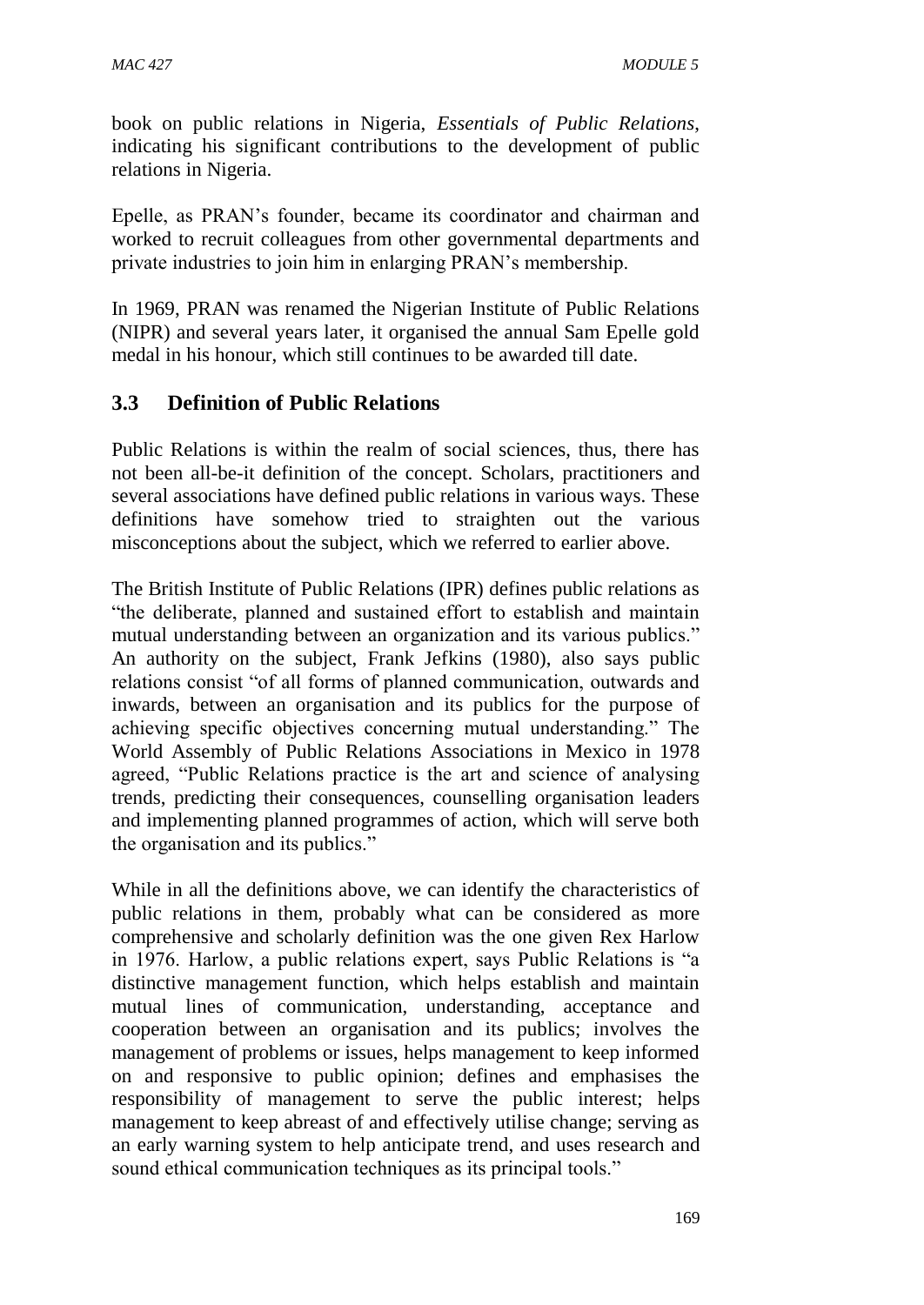What we would however, do here is to draw the major characteristics of public relations from the various definitions above:

- a) it is a philosophy and function of management
- b) it studies and evaluates public opinion
- c) it identifies the policies and procedures of an organisation or individual with the public interest
- d) it executes a programme of action to earn public understanding and acceptance.

Public Relations is a philosophy of advertisements management, which says the interest of the public who depend on its employment, income, wages and services and goods must be served by an organisation. It emphasises at every stage understanding and establishing good public opinion among its public. Based on this position, it is necessary to study public relations as a management function.

# **3.4 Public Relations as a Management Function**

The philosophy of public relations as a management function is based essentially on the fact that public relations is practised at senior management level where decisions are made and that all departments of an organisation embrace public relations as an attitude. For example, the purchasing department should establish good relationship with suppliers, consumers, dealers and distributors, as well as other departments within the organisation; the account and finance department should establish good relations with the financial community, including banks, shareholders and the workers.

However, it is the function of the public relations department to coordinate and manage these public relations efforts of each department to sustain the mutual understanding between the organisation's publics. The public relations department, therefore, plans, execute and evaluate the overall public relations programmes of the organisation. This is done through its tools of press conferences, press releases, news publicity, photographs, seminars, and other media.

Public Relations should be a management function because every action of each department has public relations impact and implications. In addition, corporate decisions are taken at management, it is necessary for the head of public relations department to be in the management where decisions are taken in the organisation. This way, the head of the public relations department can also keep the management abreast of the implications of public relations activities and actions. This leads us to identifying the roles of public relations in management.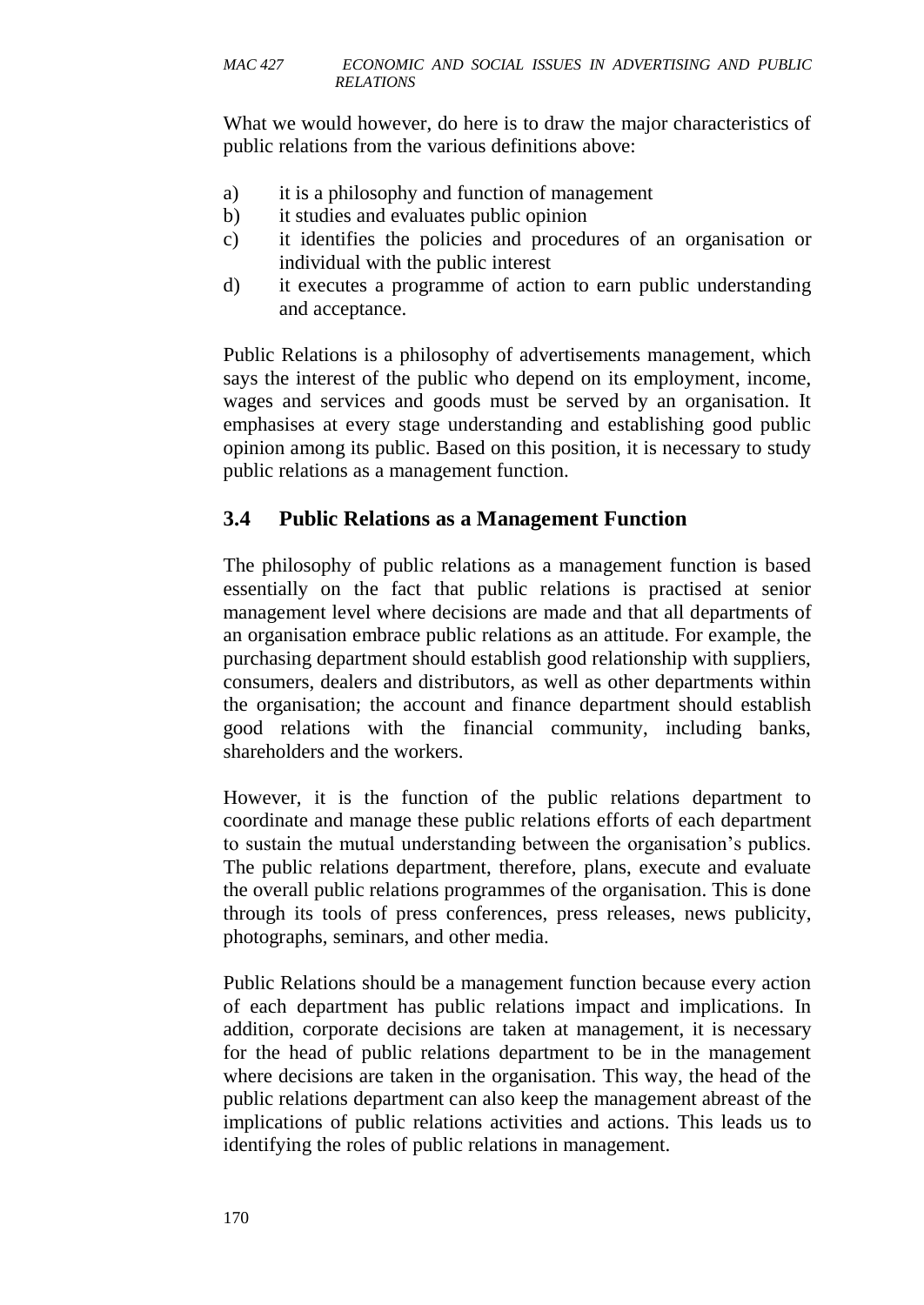### **Roles of public relations in management**

These include:

- a) counselling based on the understanding of human behaviour.
- b) analysing future trends and predicting their consequences
- c) establishing and maintaining two-way communication based on truth and full information
- d) research into public opinion, attitude and expectations
- e) preventing conflicts and misunderstanding
- f) promoting mutual respect and social responsibility
- g) harmonising private and public interests
- h) promoting goodwill among staff and with suppliers and customers
- i) promoting products and services
- j) maximising profitability
- k) promoting good employee relations
- l) projecting the marketing efforts of the organisation
- m) promoting good financial and shareholders relations
- n) promoting good government relations.

# **SELF-ASSESSMENT EXERCISE**

List five roles of public relations in management.

# **4.0 CONCLUSION**

Realistically, no corporate world or organisation can succeed without the recognition and conscious efforts to build mutual understanding with its publics, both internal and external. It is particularly realised that every action concerning the organisation has public relations implications, this is why public relations is recognised as a management function, so that the public relations practitioner is part of corporate decision making in the organisation, by advising management on the public relations concern of their actions and reporting his public relations activities to management.

# **5.0 SUMMARY**

In this unit, we have defined public relations and the various stages of its growth. We have also defined public relations and stressed its philosophy of management function, while highlighting the various roles of public relations in an organisation.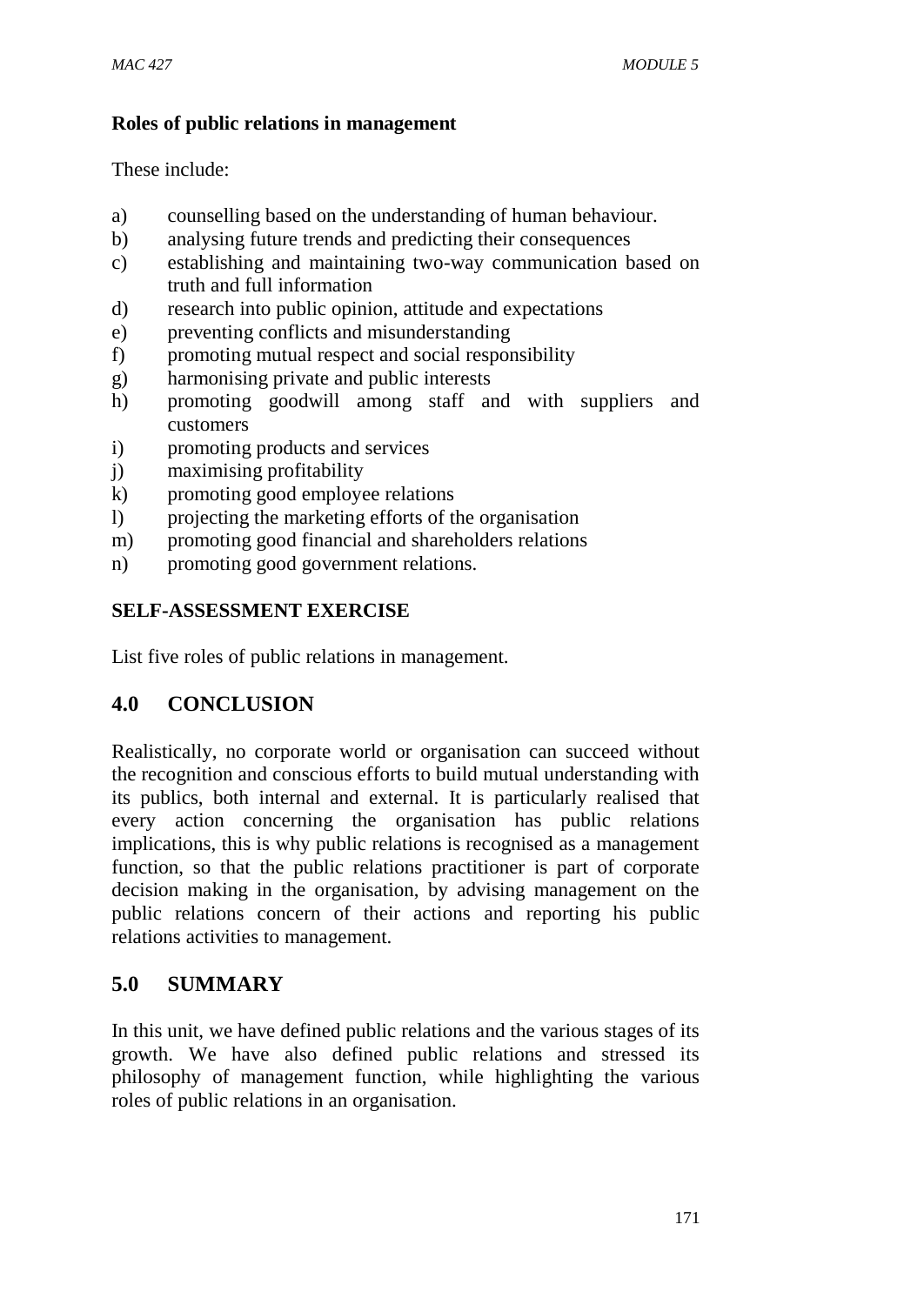### **6.0 TUTOR-MARKED ASSIGNMENT**

Explain the growth of public relations in Nigeria.

### **7.0 REFERENCES/FURTHER READING**

- Black S. (1982). *Practical Public Relations*. London: Education Low Priced Books Scheme .
- Elvy, H. B. (1980). *Marketing Made Simple*. London: Heinemann.
- Jefkins, F. (1987). *Introduction to Marketing, Advertising and Public Relations*, London and Basingstoke: Macmillan Publishers Ltd.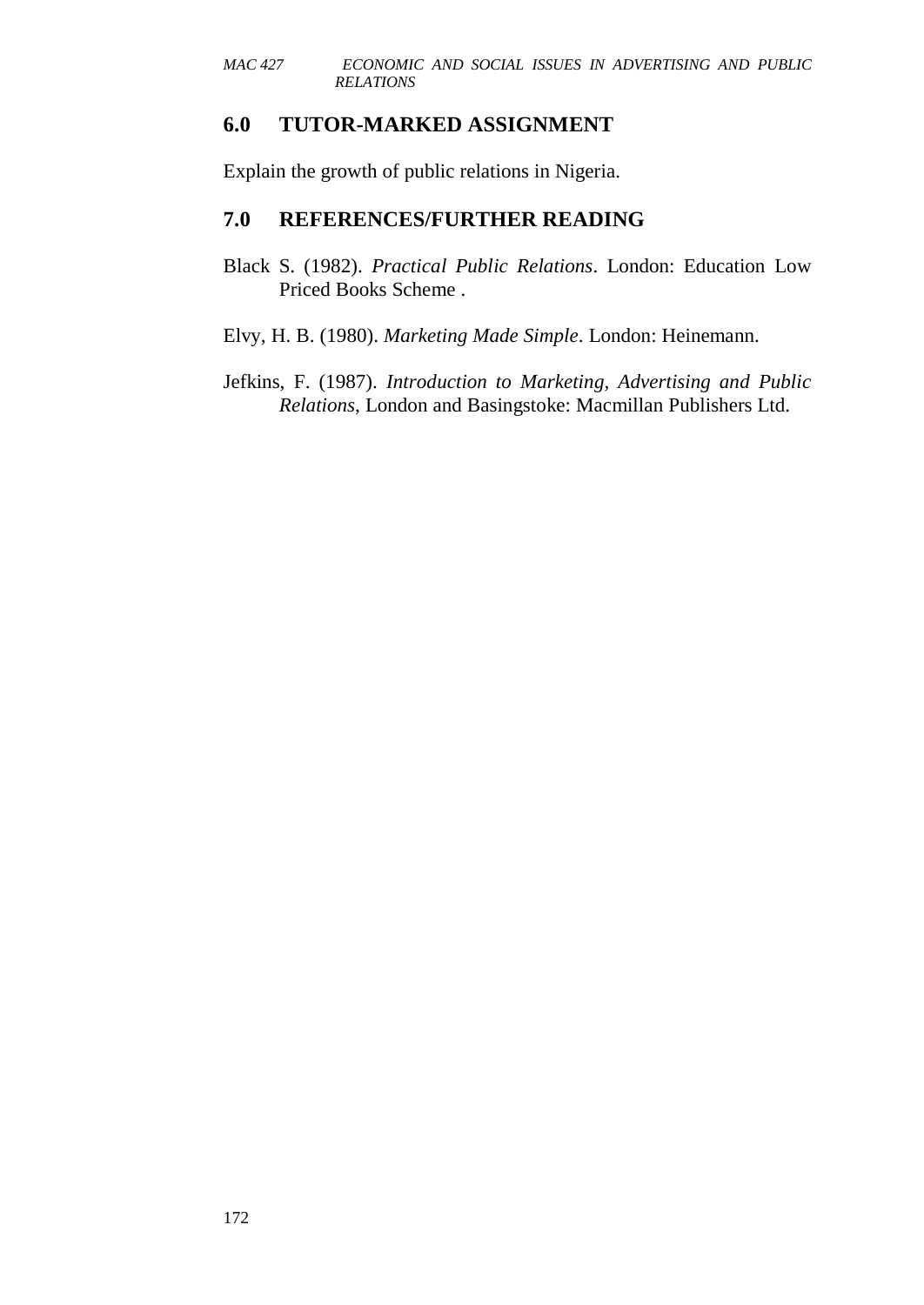# **UNIT 2 METHODS OF PUBLIC RELATIONS**

### **CONTENTS**

- 1.0 Introduction
- 2.0 Objectives
- 3.0 Main Content
	- 3.1 Press Relations
	- 3.2 Photographs as Aid to Public Relations
	- 3.3 Exhibitions and Trade Fairs
	- 3.4 Film in Public Relations
	- 3.5 Other Tools of Public Relations
- 4.0 Conclusion
- 5.0 Summary
- 6.0 Tutor-Marked Assignment
- 7.0 References/Further Reading

## **1.0 INTRODUCTION**

The choice between setting up an in-house public relations office and giving the services to public relations consultancy firms is usually varied or weighed against the advantages and disadvantages of both. Some factors, which favour the use of consultancy firms, include easy costing of the work against achievements, wide experience of consultancy firms, unbiased and impartial advice can be obtained from consultancy firms and ease in terminating contracts if services are not satisfactory. Similarly, the disadvantages are also true in hiring consultancy firms, rather than an in-house public relations department. There are arguments in support of this. The practical knowledge of the workings of an organisation is better understood by its staff not consultants; consistency may be lacking as consultancy firms are changed frequently; speed which essential to the operations of public relations activities may be lacking as the consultancy firms have to refer complex queries to the headquarters of the client organisation. On the other hand, in an in-house staff public relations department, staff identify with the aims and objectives of the organisation and personal stakes in its success. They are therefore ready to assist the press and establish mutual relationship among themselves and reduce the cost of running public relations activities. Whether an organisation uses an in-house or consultancy public relations firm, the methods of carrying out public relations activities are the same. Thus, in this unit, we will be treating methods of public relations, which concern the media and tools of public relations generally.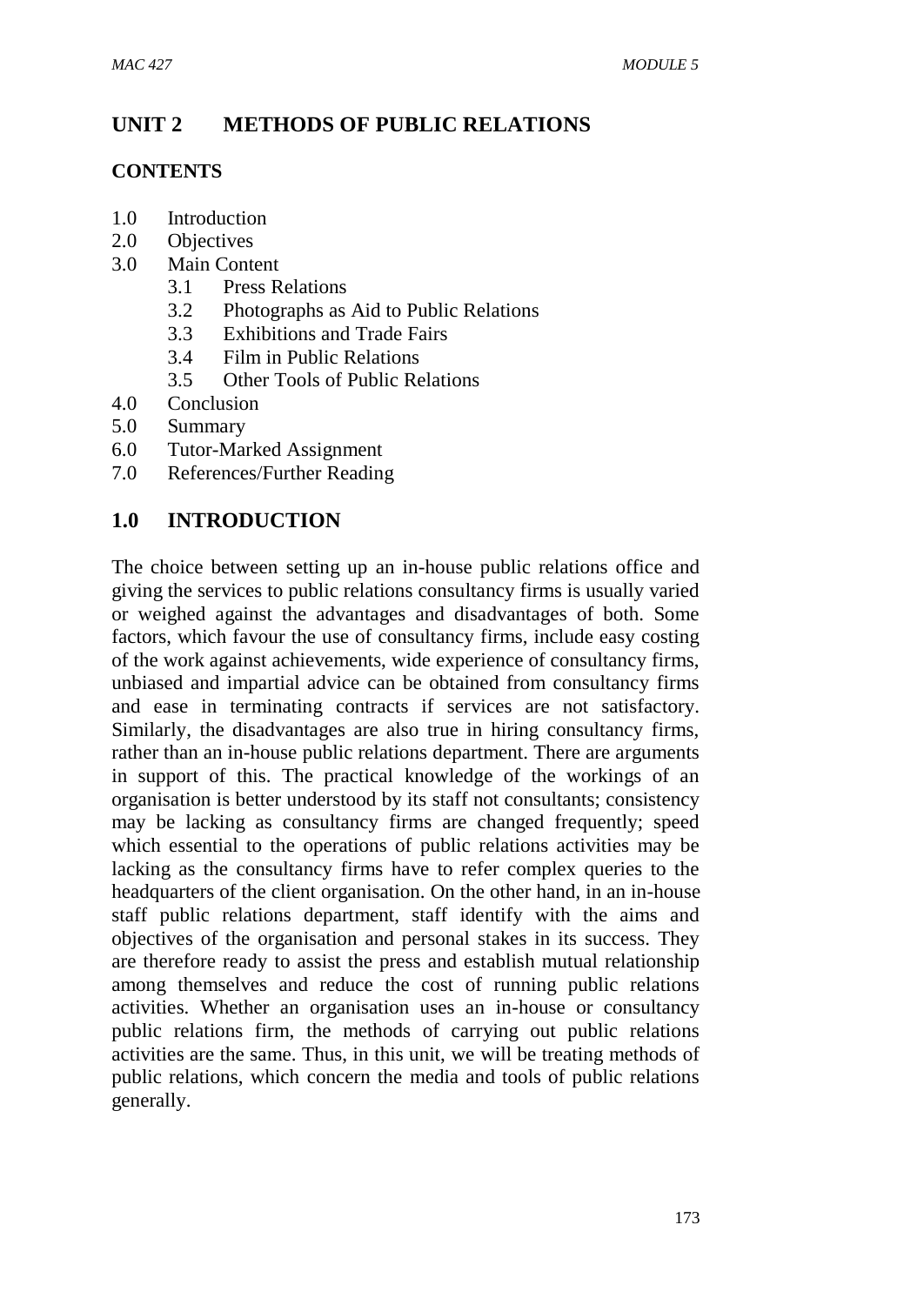# **2.0 OBJECTIVES**

At the end of this unit, you should be able to:

- mention the media or tools, which public relations use in achieving its objectives
- discuss the benefits of these media or tools available to public relations practitioners.

# **3.0 MAIN CONTENT**

# **3.1 Press Relations**

Press relations is an important tool of public relations, probably the most significant media of public relations activities. Press relation is a twoway communication between an organisation and the media, including newspapers, magazines, radio and television. This two-way communication requires an organisation to supply the media with information on the request, and on its own too, an organisation initiates commentaries, features, press releases and photographs, which are sent to the media.

It is necessary to note that public opinion is largely moulded by what is read in the newspapers, and heard on radio and television in Nigeria today. Therefore, it is necessary for public relations practitioners in the country to cultivate mutual cordial relationship with the media. The best policy is for the public relations practitioner to have confidence in the media by telling them the truth, but giving them reasons why some news cannot be published and why others can be published about an organisation.

Similarly, the press office should also classify the newspapers, radio and television in terms of their bent in coverage of events, whether dailies, monthly or weekly, and the audience of radio and television stations. This information would help in the writing and distribution of press releases, photographs and other materials to the media by the press office.

Specifically, the operations of a press office can be categorised into three:

- a. issuing of news, features, reports and commentaries for use by the media
- b. answering press enquiries and providing comprehensive information service for the media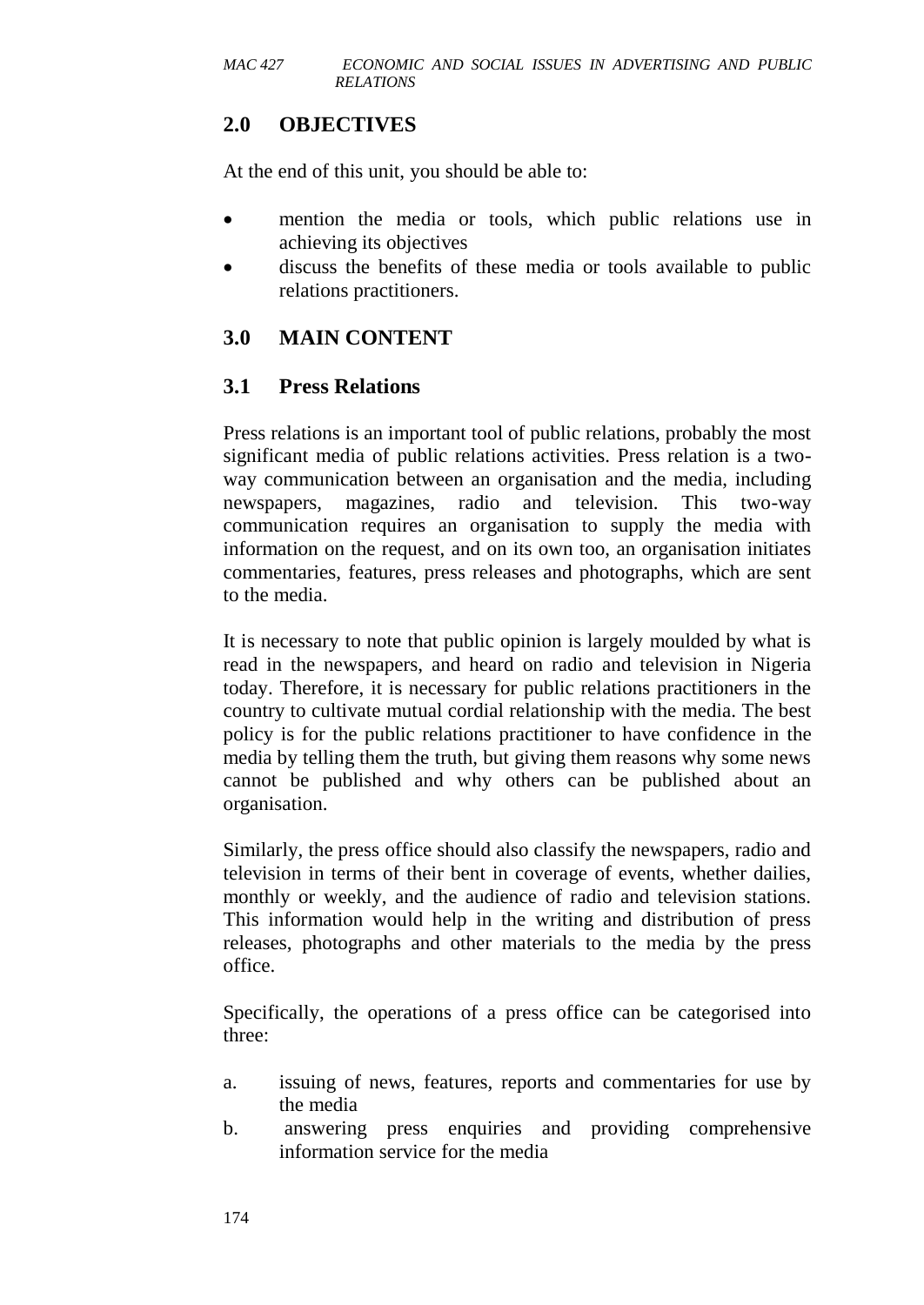c. monitoring of the newspapers, magazines, radio and television to evaluate the effects of public relations activities and correcting unfavourable news reports on the organisation in the media.

The press officer in an organisation should ensure free and unhindered flow of news and information from the organisation to the media. Apart from news, the press officer should also initiate articles and reports to be published in the media about the organisation. Care should however be taken in sending and distribution of these media items. This is by keeping up-to-date press list o ensure appropriate timing of the release of these materials to the media to ensure their use, particularly by addressing them to the news editor or the appropriate desk heads in the newsroom of the media organisation. Public Relations also involves using the wire services to send some of these news and reports to the media if it is considered appropriate.

While a news release is written in news form by observing that the main points in the story are set in order of their importance, efforts must also be made not to leave out the details. This point is also important in other reports for the media from the organisation. All materials from the organisation should be put on its letterheads, because this is part of public relations. In addition, photographs should be appropriately captioned and sent with the news and reports. We shall come to discuss photography as a tool of public relation in details later.

### **Press Conferences and Receptions**

Press conferences and receptions are good avenues of giving information to the media. However, one should not call a press conference or a press reception unless the issue at hand is important for such. Press conference or reception should not be called for what ordinarily a press release would do.

A press conference is necessary when the issues for it would generate many questions from the media. Press conference helps the organisation in giving the media "off record" information, that is, information not to be published or aired; such information is to keep the media into confidence and this is usually not betrayed by the media. It is necessary to give enough time, say a week notice to the media before holding a press conference. Reminders could just be by reaching news editors on phone. Details must be given about the press conference, such as reasons for it, speakers, date and venue of the conference. It is usual to hold a press conference before 3 p.m. so that it could be slated for the following day's publication. Care should be taken to ensure that press conference does not clash with any major event. Fridays are not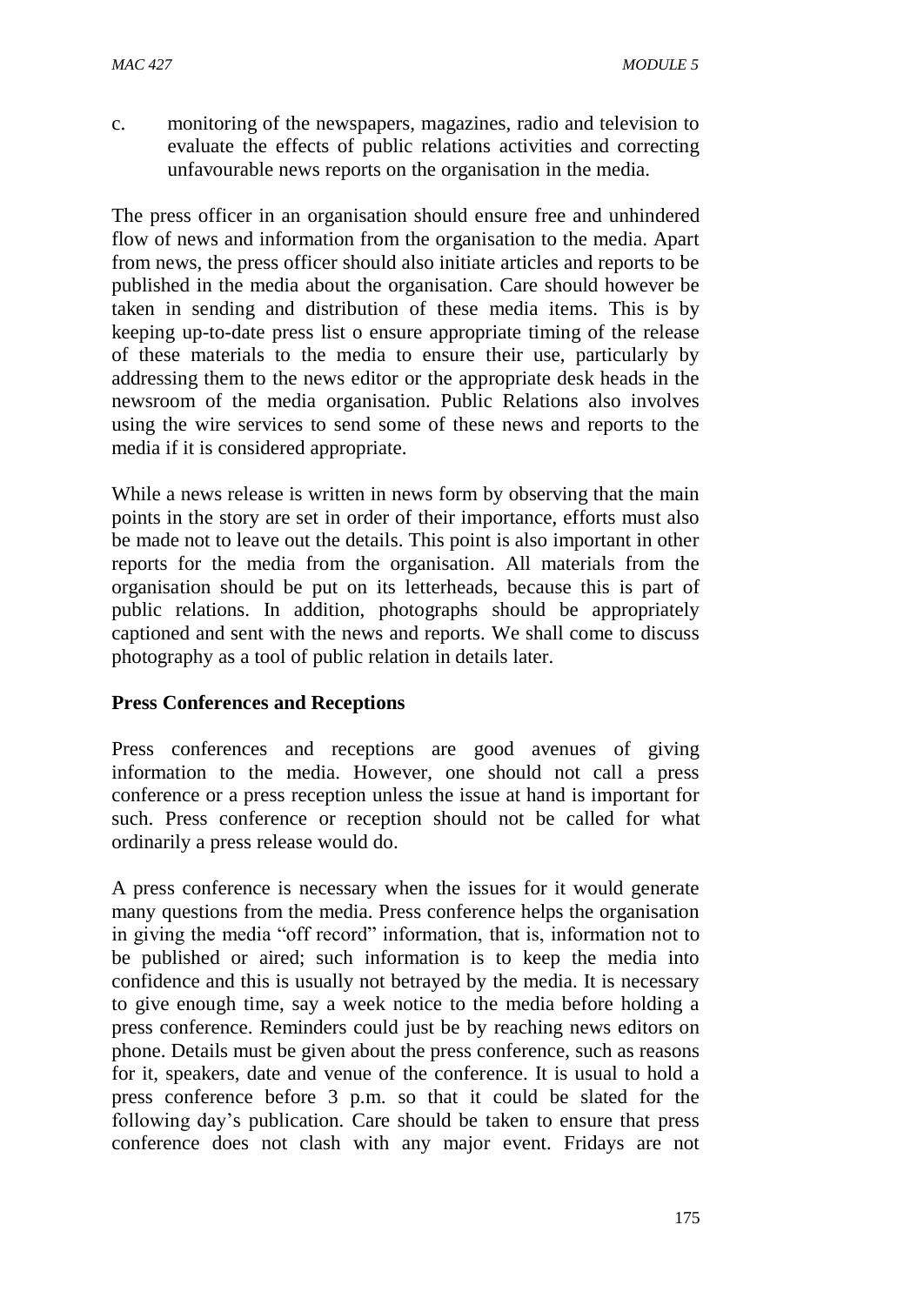especially good for press conferences that concern issues for national newspapers.

At the venue, arrangement should be made for enough chairs and tables for journalists, who should sign in, and be received by public relations staff on their arrival and be given already prepared press packs, which include handouts, photographs and other relevant reports about the organisation. The arrangement at the press conference should be such that provides a platform for the speakers at the venue. It is not compulsory for the chairman of the organisation to engage on an elaborate speech unless it is needful; he can simply open the event and allow questions and reactions from relevant units of the organisation. Copies of the speeches should be given to the journalists at the venue and should be sent to other media houses who are not represented on the occasion. These arrangements for press conference are true of press receptions, except that press receptions are less formal and may require journalists moving from place to place in the organisation.

### **Facility Visits**

Facility visit affords the invitation of journalists to visit the installation of the organisation and offices. Black (1982) divides such visits into three categories: visits by buyers, open days for the public and press facility visits. In particular, a press facility visit should be called when major events such as opening of a new factory, commissioning of power stations and new eatery outlets.

A facility visit is an important way to build mutual relationship between the media and an organisation, especially because of the interest and cooperation it builds.

A facility visit can take a whole day depending on the itinerary planned by the organisation for the journalists on the visit. Invitations should be sent to the media early enough, indicating the reasons for the visit, time and venue of take off and means of transporting the journalists; if there is need for accommodation, the hotel should be stated. There may be need to ask journalists who accept the offer to indicate acceptance, in order to know how much reparation would be involved by the public relations department. Facility visits are usually successful if the number of media houses is kept within manageable limit.

There should be enough number of guides, with identifiable tags, who will accompany the journalists during the visit. Facility visits allow journalists to meet with top executives of the company, but speeches should not be long; the journalists should be allowed to see for themselves and ask questions. Kits and literature should be provided to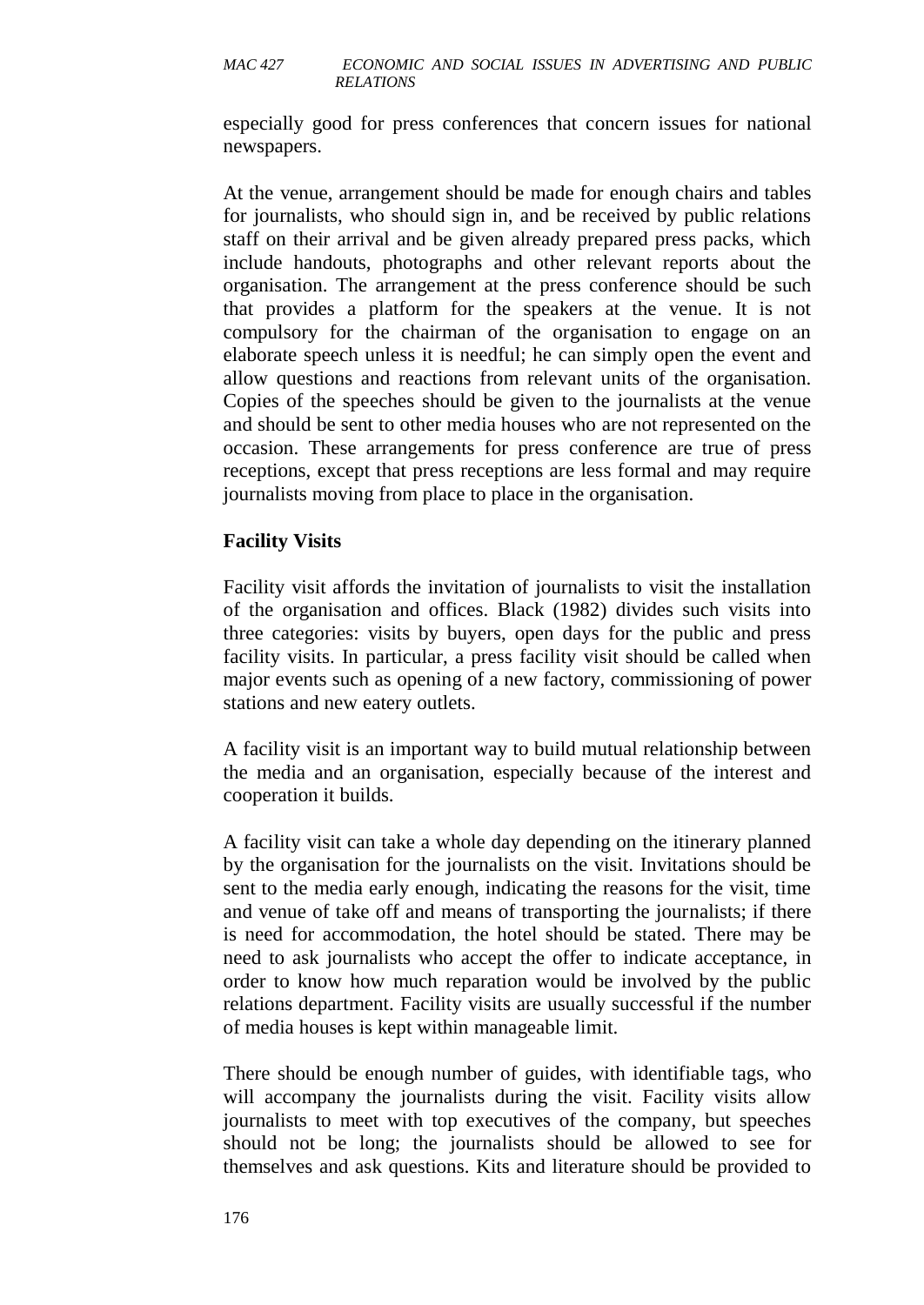the journalists well in advance before the visit begins, or sometimes at the end of the end of the visit. Photographs should also be made available to the journalists during such visits.

### **Letters to the Editor**

Letter to the editor has a long history as a tool of public relations. Letters to the editor are published in the column reserved for such correspondences, which serve public interest. The letters may however be of public or private concern, comments or complaints about an already published story in the newspaper. The letters are usually edited to space so that many such letters can be used in the column. Letters sent by the public relations department should be on the letterheads of the organisation and signed by relevant executive officer or manager. If the organisation considers the issue in the letter so important or urgent, the editors could be phoned or notified of the letter. Letters to the editor should not be unnecessarily long and should be directed at issues, which serve the public interest in relation to an organisation.

### **House Journals**

A house journal is defined as a non-profit making, free publication published by an organisation to build mutual contact and relationship with its employees and other publics. It is usually published by an organisation to further its public relations interest among its staff and the public. The design of the house journal should have a similar layout with other publications such as company reports, catalogues and reference data books for uniformity. It should be given a name, which makes it easily identifiable with organisation. House journals feast on such issues as products of the organisation, staff and their social lives, customers, distributors, among others.

The number of pages, use of colour and number of appearances are usually weighed against cost, beauty and aesthetics of the journal. All such decisions must be taken to the extent that the house journal fulfils its objectives and attracts the maximum public relations benefits to the organisation. The number of the copies to be printed depends on whether it is a house journal meant for only internal circulation in the organisation or for wider circulation among its external publics such as distributors, supplies and customers, or for both.

In all cases, the public relations practitioners should be familiar with printing works so that he can be properly advised at every stage of the publication of the house journal, including working with the printer.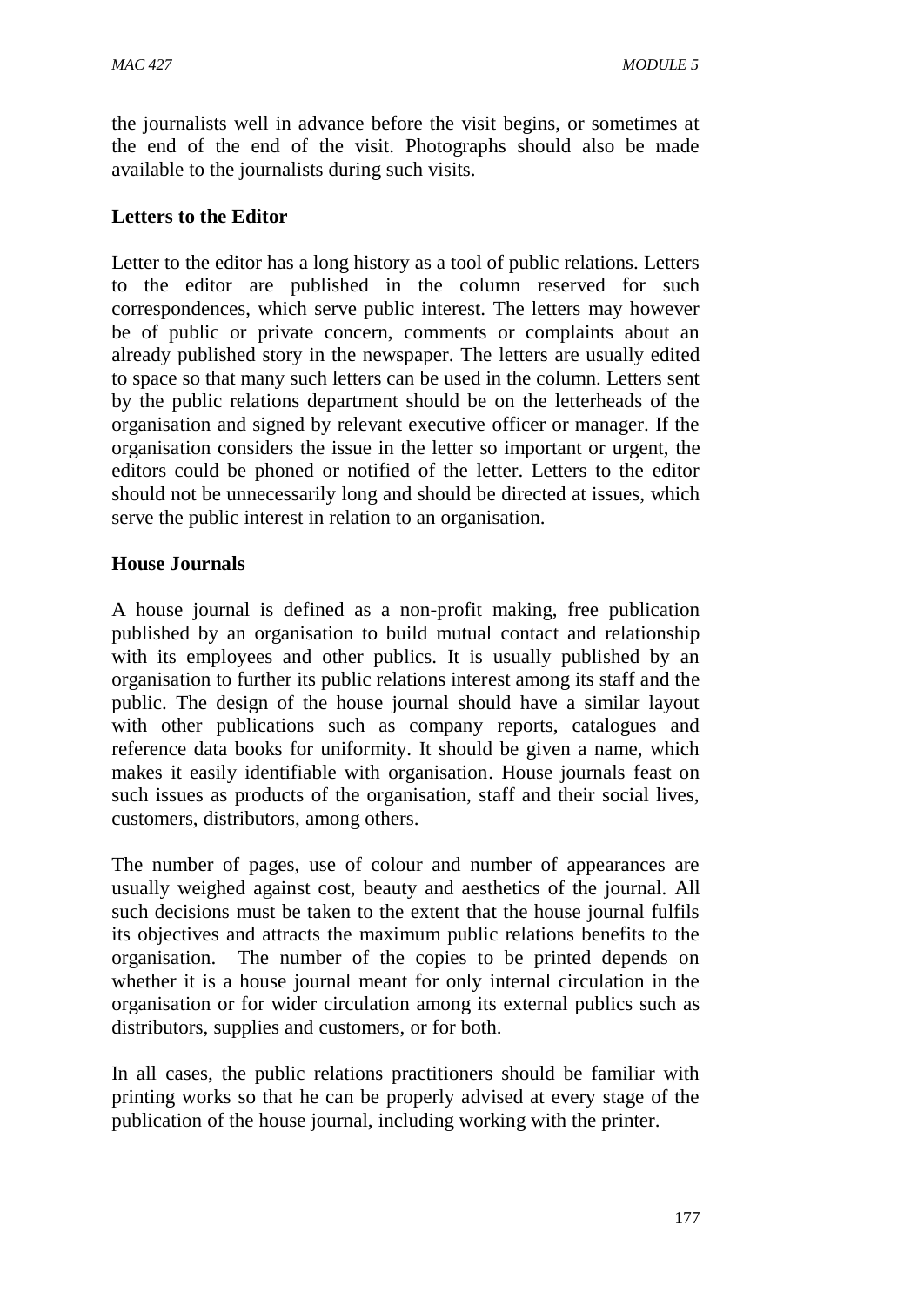### **Direct Mails**

These are leaflets, pamphlets, broadsheets, letters and bulk GSM messages used as means of reaching the public by organisations. In the past, direct mails used to be by sending letters to some members of the public, but recently, GSM has served as a veritable and effective way of sending some of these messages. Thus, GSM serves as public relations tool.

### **Assessing Press Activities**

An important aspect of press relations is the monitoring of everything that appears in the media about the organisation, however innocuous or small this might be considered, and whether favourable or unfavourable. This involves cutting of these news items in the newspapers, and noting them on the radio and television. The press cuttings, bearing dates and the newspapers, should be given to the top executive of the organisation to read every day. Appropriate actions should be taken regarding the contents on the published news items. A copy of these cuttings should also be kept in the press office.

### **SELF-ASSESSMENT EXERCISE**

Identify two media of press relations.

### **3.2 Photographs as a Tool of Public Relations**

Photographs are good tools of public relations because they lend credence to events and stories. They also add beauty to events and are appealing to the eyes. All publications in organisations, including annual reports, are today published with relevant photographs and captions. Photographs are used as a tool of public relations in organisations for so many reasons, including to:

- illustrate stories, articles and reports in the newspapers;
- illustrate booklets, house journals, annual reports;
- keep as records of events;
- use as part of ; and
- for training and research purposes.

Photographs are taken by an organisation during events, including annual general meetings, launching and commissioning of offices, outlets and installations. Photography is an art and the aesthetic of the art must be maximised in public relations activities, so quality must be emphasised whether the photographs are for records or for use in publications. Indeed, photographs for news stories must be: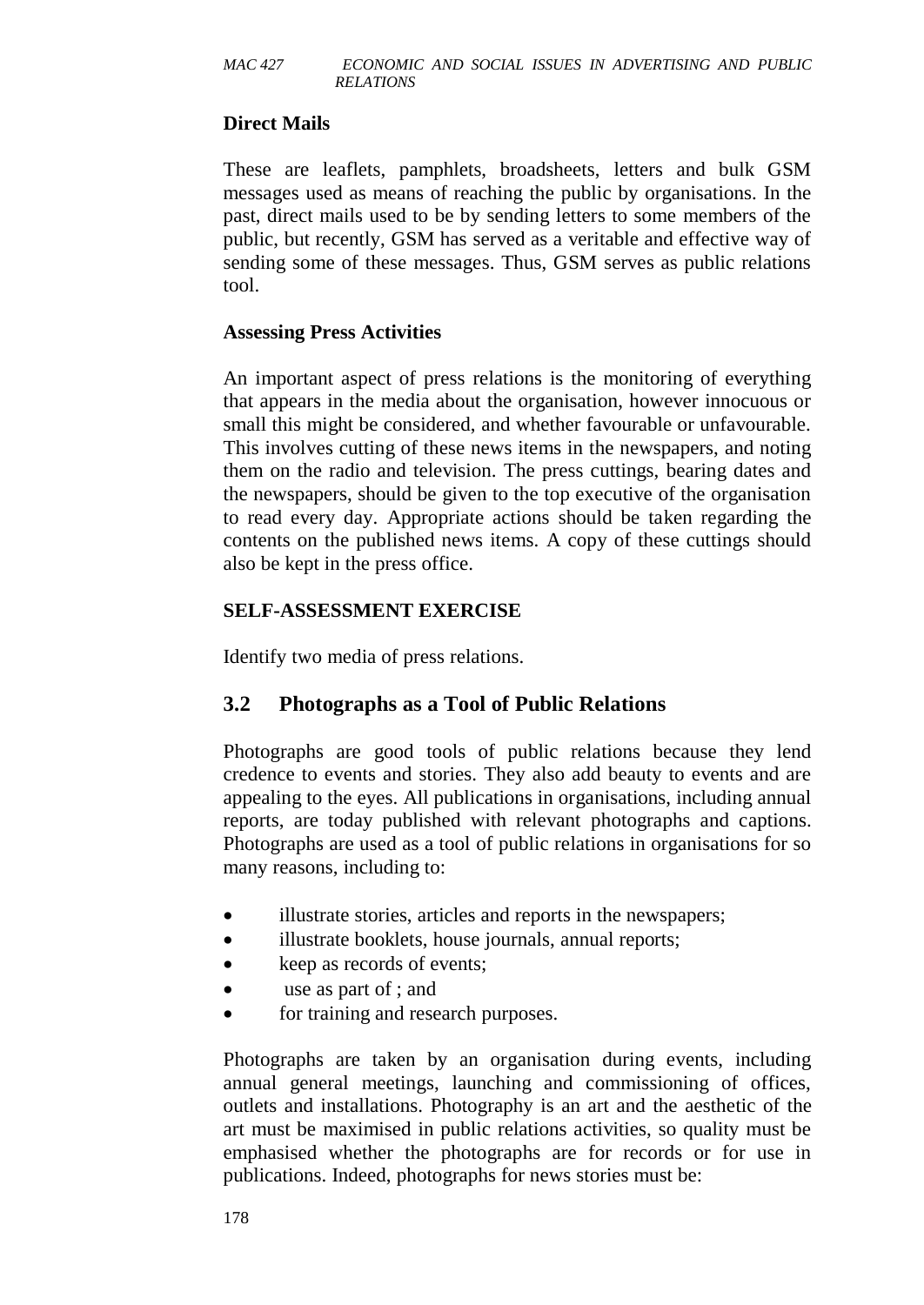- striking and appealing in order to attract attention;
- topical and tell a story; and
- well captioned.

Some public relations departments have their own photo unit, while others hire the services of professional photographers. The main thing is to get good pictures with excellent angles and quality print.

# **3.3 Exhibitions and Trade Fairs**

Trade fairs and exhibitions are good tools of public relations. Exhibitions, such as book or motor exhibitions are staged to display goods or services of organisations mainly, but trade fairs such as the ones staged by some states in Nigeria are for sales of goods and services and companies are expected to buy stands for participation. However, Black (1982) says the organisation of both exhibitions and trade fairs are similar somewhat. In particular, the public relations department should have a list of the exhibitions and trade fairs and when they are organised and for which purposes. The aim of this is to be able to decide which exhibitions or trade fairs to attend. The decision to attend an exhibition or trade fair may be based on the size of attendance, the type of participants and visitors, knowledge of the venue of exhibition or trade fair and the timing.

In all these, consideration must be given to the costs of building of stands at the venue, models, furniture, recorded sounds, sculptures, diagrams, telephone and other novelties. It is necessary to draw up these cost units in order to assess properly the overall cost and benefits of the exhibition or trade fair to the organisation.

At an exhibition or trade fairs, it is given that companies would provide literature, catalogues and other literatures for patrons. Also, enquiries should be properly attended to by the staff. It is essential to announce and advertise the company's participation in an exhibition or trade fair. An organisation should also seize the opportunity of an exhibition or trade fair to address the press on its participation.

# **3.4 Film in Public Relations**

Since the introduction of film, it has been an important medium of public relations. The advent of documentary films gave impetus to the medium as a tool of public relations, although the documentary has been much prominent in the television today. Documentaries are made on the history of an organisation, its operations, offices and installations and its staff. Films are costly to make but they last long, so in deciding whether a public relations activity needs a film or not, the options of other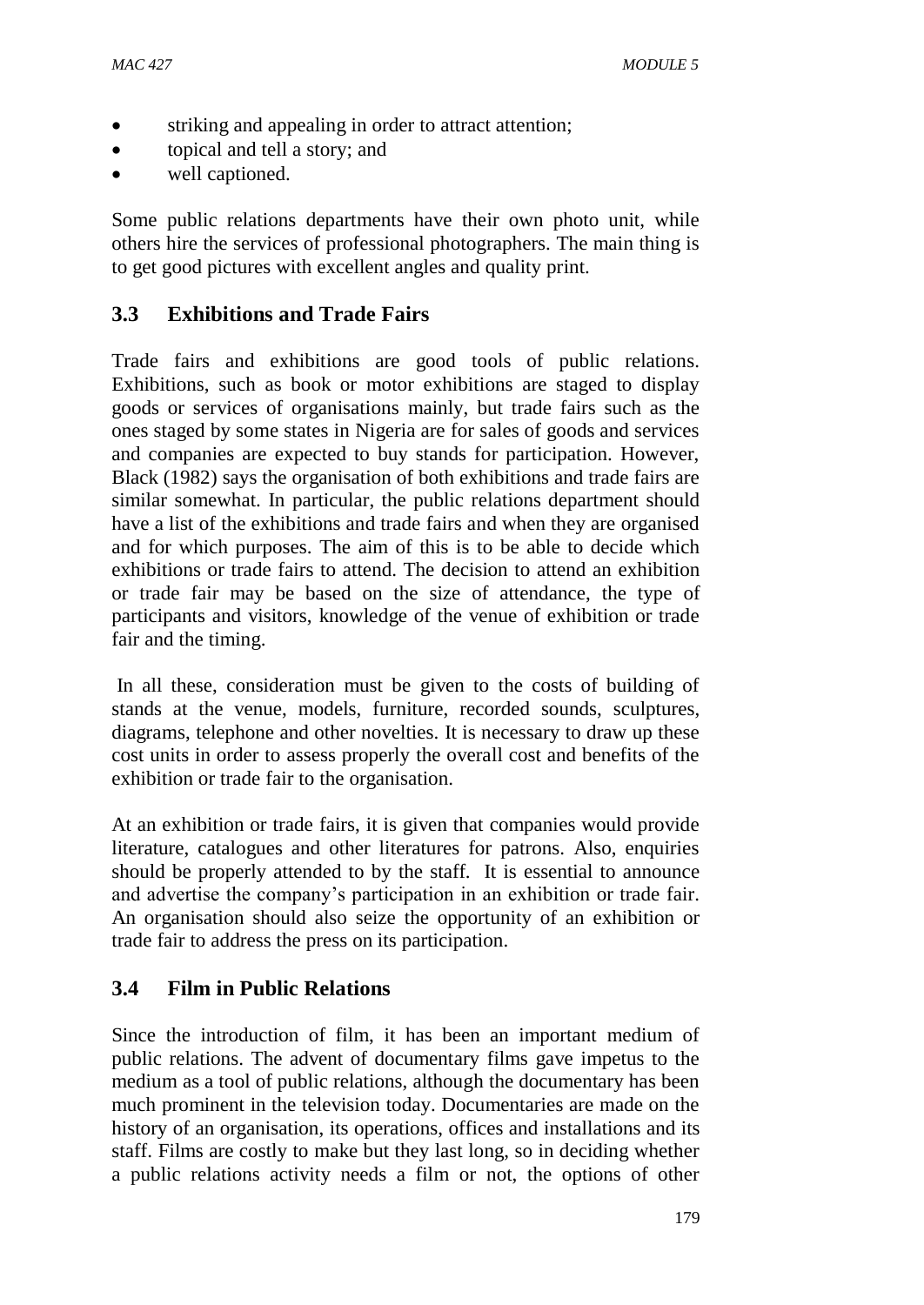alternatives should be considered; whether the film would better serve the public relations interest; whether the audience would be better reached through films.

In considering these decisions, the public relations practitioner may not be adept in film making, but he needs to have knowledge of how to make films. Crucial decisions on the audience, what information to impart and the cost of the films, length of the film, facilities to be used, time factor, distribution, cost and contacts among the personnel must be considered and arrived at by the organisation before embarking in film as a medium of public relations.

Essentially, in making the film, the public relations department would have to work with such people as the producer, writer, director, cameramen and the film editor. Films are also very useful in exhibitions and trade fairs because they afford an organisation to demonstrate their products and show their organisation to the patrons of the events.

# **3.5 Other Tools of Public Relations**

Other media of public relations are effective public speaking, microphone techniques, telephone manners, souvenirs and gift items, mementoes and decent appearances by all staff of an organisation.

# **4.0 CONCLUSION**

The media of public relations are expensive. Their use depends on the public relations activity and the cost implications in relation to alternatives. This is why it good for public relations practitioners to be knowledgeable in media and their operations. Besides helping him to understand the workings of the media, this would also make him know how to combine the media to achieve good and effective ends.

# **5.0 SUMMARY**

This unit has dealt with the media of public relations extensively. We have discussed press relations and all its aspects, including press releases, commentaries, reports, facility visits, press conferences, letters to the editor and assessing press relations activities as well as monitoring the media. We have dealt with photography, trade fairs and exhibitions as media of public relations and use of films in public relations. Others tools of public relations we identified are: the spoken words, souvenirs and gift items, mementoes and decent appearances by the staff of an organisation.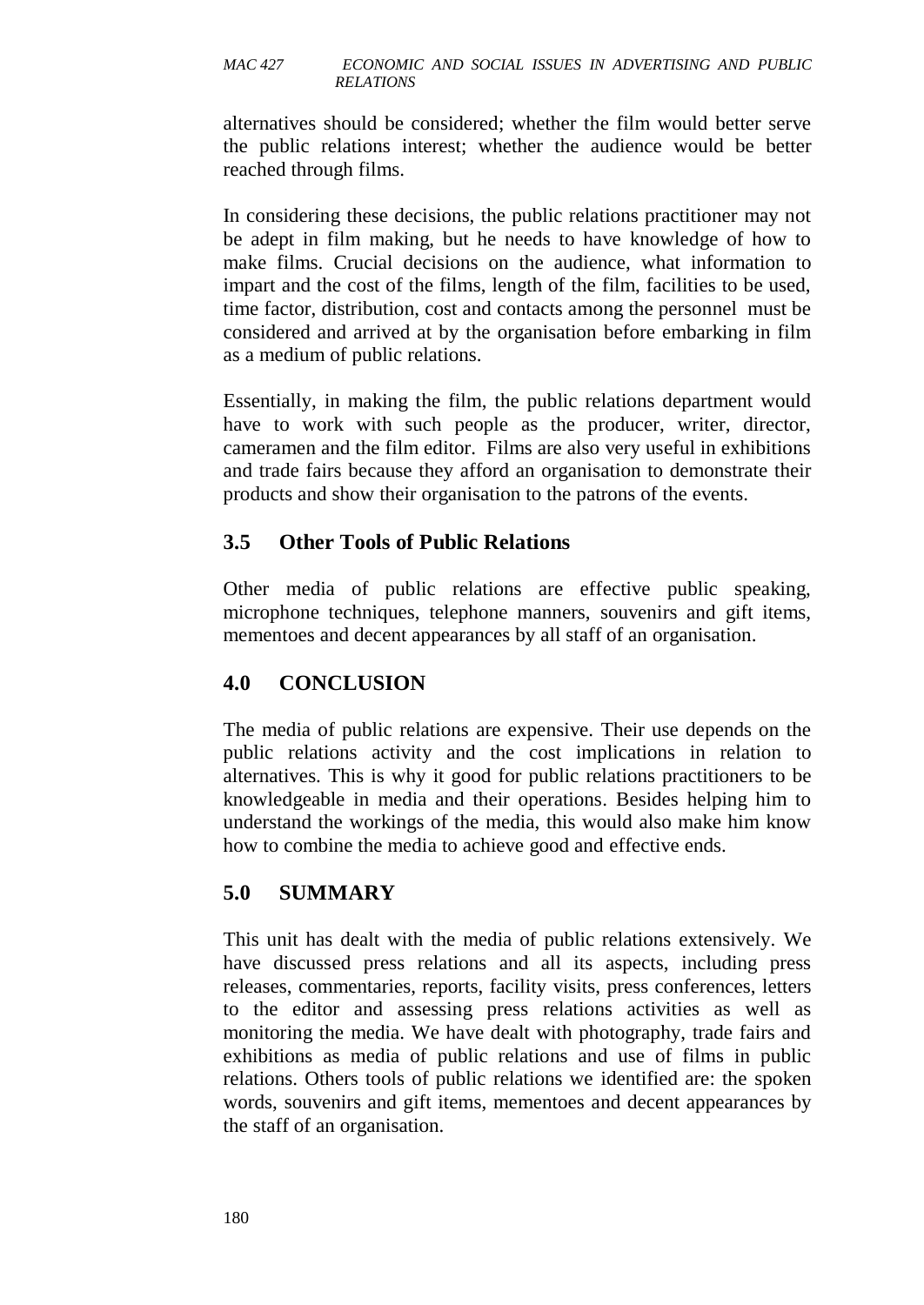## **6.0 TUTOR-MARKED ASSIGNMENT**

Discuss press relations a method of public relations.

### **7.0 REFERENCES/FURTHER READING**

- Bittner J. R. (2003). *Mass Communication: An Introduction.* New Jersey: Prentice – Hall Inc.
- Black, S. (1982), *Practical Public Relations.* London: Education Low Priced Books Scheme.
- Jefkins, F. (1987). *Introduction to Marketing, Advertising and Public Relations*.London and Basingstoke: Macmillan Publishers Ltd.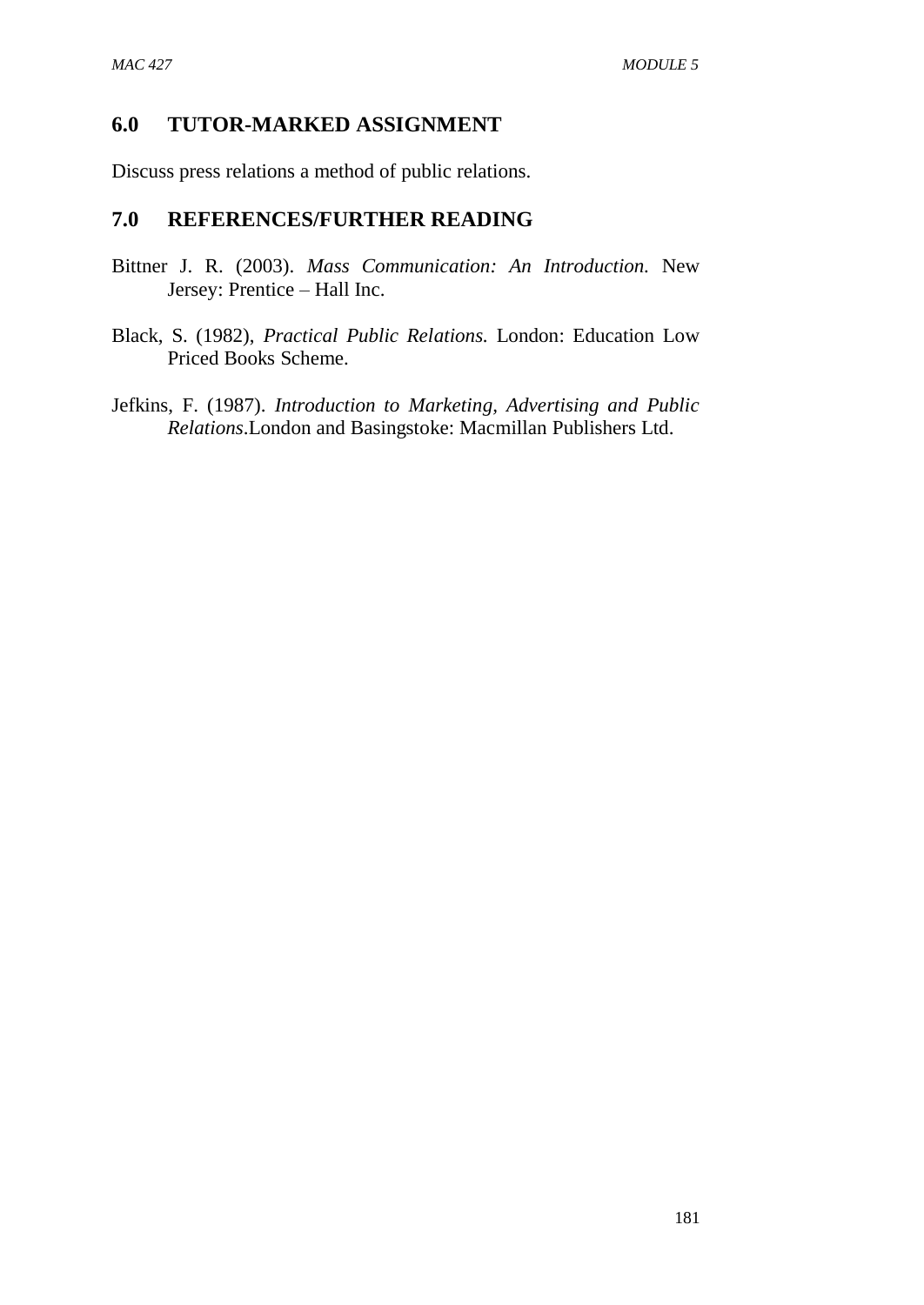## **UNIT 3 THE PUBLIC RELATIONS CAMPAIGN**

### **CONTENTS**

- 1.0 Introduction
- 2.0 Objectives
- 3.0 Main Content
	- 3.1 The Public Relations Campaign
- 4.0 Conclusion
- 5.0 Summary
- 6.0 Tutor-Marked Assignment
- 7.0 References/Further Reading

# **1.0 INTRODUCTION**

The main preoccupation of the public relations practitioner is to run a successful and effective public relations campaign and resolve an organisation's public relations challenges. This way, he satisfies his motive of as a professional and pleases his organisation or his client, if he runs an agency, by making the organisation operate in a safe and hitch-free public space. Thus, in this unit, we shall outline and discuss the strategies for running a successful and effective public relations campaign.

# **2.0 OBJECTIVES**

At the end of this unit, you should be able to:

- discuss the eight basic steps in running a public relations campaign
- explain the essence of research in public relations campaign
- organise a typical public relations campaign.

# **3.0 MAIN CONTENT**

### **3.1 Steps in the Public Relations Campaign**

### **Analysing the Need**

This is the first step in any public relations campaign where the practitioner embarks on basic research to determine the level of the public relations problem and gather information about this. This research towards gathering information about the public relations problem can take several means. It could be as basic as taking organisation's records, trade journals, reference books, personal contacts and interviews. If more information is needed, a proper survey can be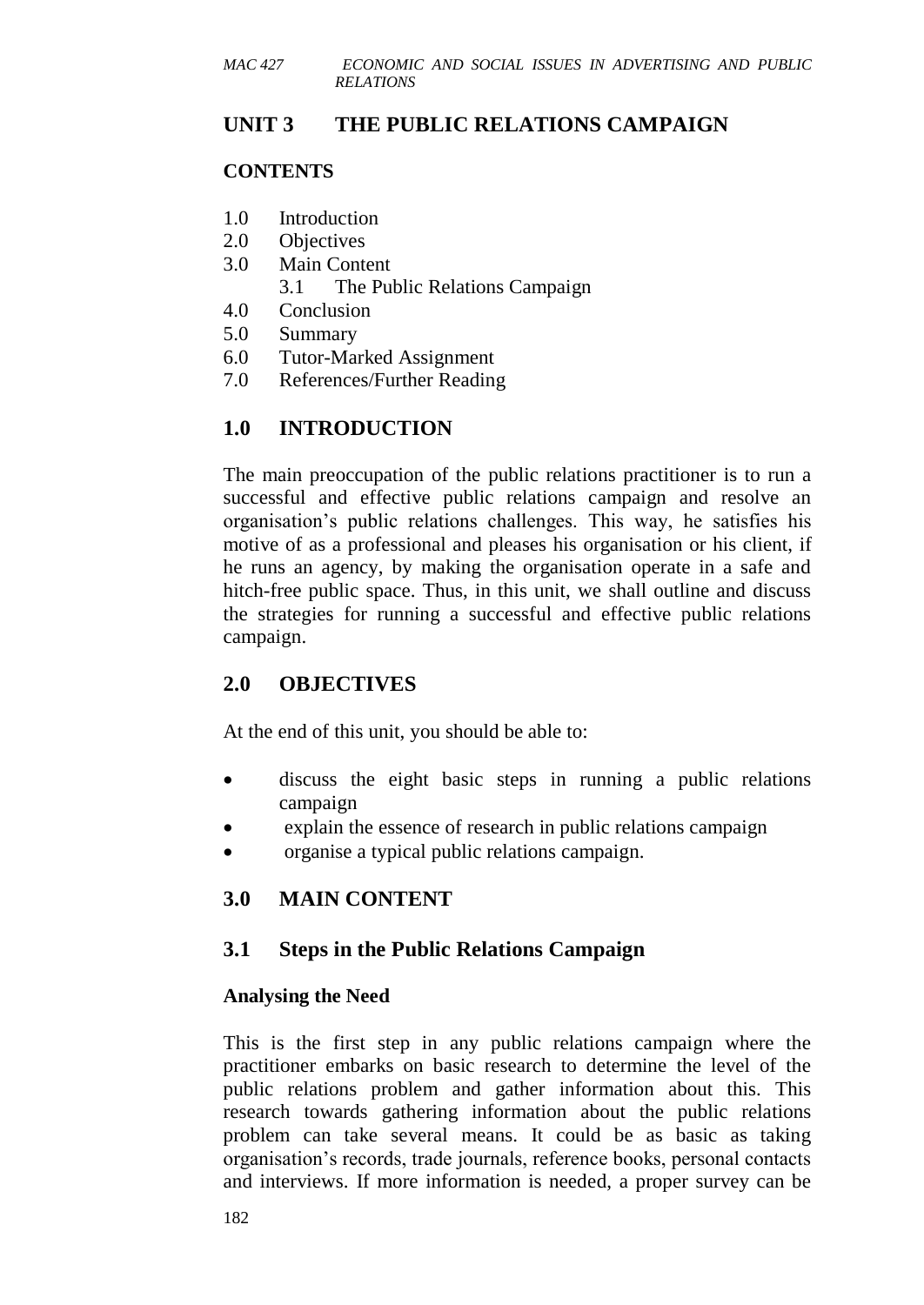done on the public concerned or around the environment of the campaign.

# **Establish Objectives**

The next stage is to establish your goals. These goals could be strategic, (long –term goals) of the organisation, or tactical, which are short term, detail and specific. However, these goals, whether short or long term, must be measurable goals that would provide a clear foundation for the direction of the campaign. If the goals are clearly established, the success of the campaign would be easy to determine. However, in some campaigns, especially those concerned with attitude change, it may be a little difficult to measure because, as we said, it takes some time before change in attitudes is noticeable. However, in many cases, the success at the level of setting objectives for the campaign will depend on how well you have worked in analysing the need for the public relations campaign in the first place.

# **Develop the Plan**

Planning is vital to the success of a public relations campaign. This stage involves properly framing objectives, considering all the options and assessing the risks involved in each alternative course of action. It also involves setting budgets, defending and securing approvals from the management.

Many public relation practitioners today operate by Management by Objectives (MBO) to plan more efficiently and achieve results in public relations campaigns. MBO simply means that an organisation sets observable and measurable goals for itself and allocates resources to meet these goals. For example, an organisation may want to be the number one socially responsible organisation within the next 10 years in Nigeria. When the time has elapsed, it would be easy to see how it has met this goal with the resources allocated to it.

At this stage too, appropriate media choice is done depending on the public and the message as well as the goals. The peculiarities of the media are assessed in line with all the identified characteristics of the campaign.

# **Pretesting the Plan**

The developed plan above is more like a draft; it must be put to test. This process is true for both public relations and advertising campaigns, because once messages are disseminated, recall is impossible, and remedies are costly and may be ineffective. You could also lose an account in the process. Therefore, this is why you need to pre-test all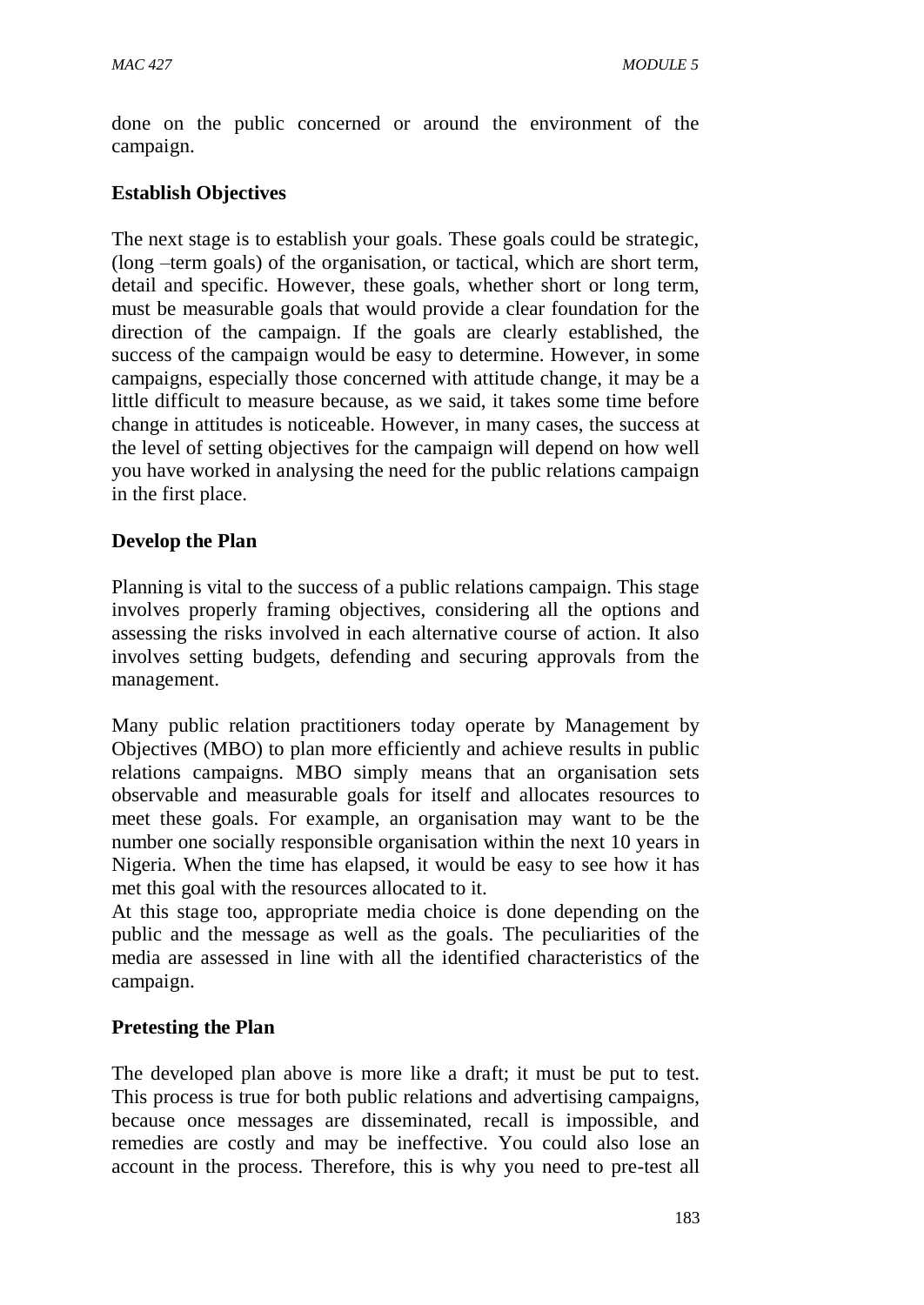your ideas, messages and every stage of the campaign before implementing them. Pretesting starts from simply showing a press release to someone in the office for correct spelling and grammar before giving it to the press. It may also involve embarking on real test situations in the market itself. Sometimes suggestions of appropriate colours and headlines for a brochure before printing could just be helpful and save an organisation millions of Naira.

### **Revising the Plan**

This is a natural follow-up to the pre-testing above. Mistakes discovered in the message, choice of media, or the strategy for any particular stage of the campaign at the pretesting stage are reviewed and corrected at the revision stage. This stage allows you to discuss and agree with all the public concerned in the campaign and work according to what is okay for them.

### **Implementing the Plan**

This is the execution stage. All aspects of the programme are energised, including the advertising plan on radio, television, newspapers and other media such as billboards, meetings, press conferences, demonstrations and printing of literature publicising the programme. All aspects must be in tune with the theme of the campaign. Nothing must be given to chance. This is why the public relations practitioner should have a good knowledge of the media and also be a good user of words.

### **Evaluating Effectiveness**

Once you have set observable and realistic goals, it would be easy to measure whether your public relations programme has succeeded or not in meeting those goals. Percentages can easily be used in sample surveys to get this. However, in certain cases, which pertain to improving corporate image or changing attitudes, measuring success can be tasking and a little difficult. Sometimes at this evaluation stage, some companies hire the services of market research companies to administer surveys to guide against bias. Indeed, evaluation helps to be able to determine where an organisation is and what needs to be done in subsequent public relations campaigns.

### **Reviewing Procedures**

This is needed to determine the successes and failures of the campaign. Questions are thrown at every stage of the campaign. A thorough review of the answers to those questions would help the success of future campaigns. Although, we have kept the reviewing procedures at the end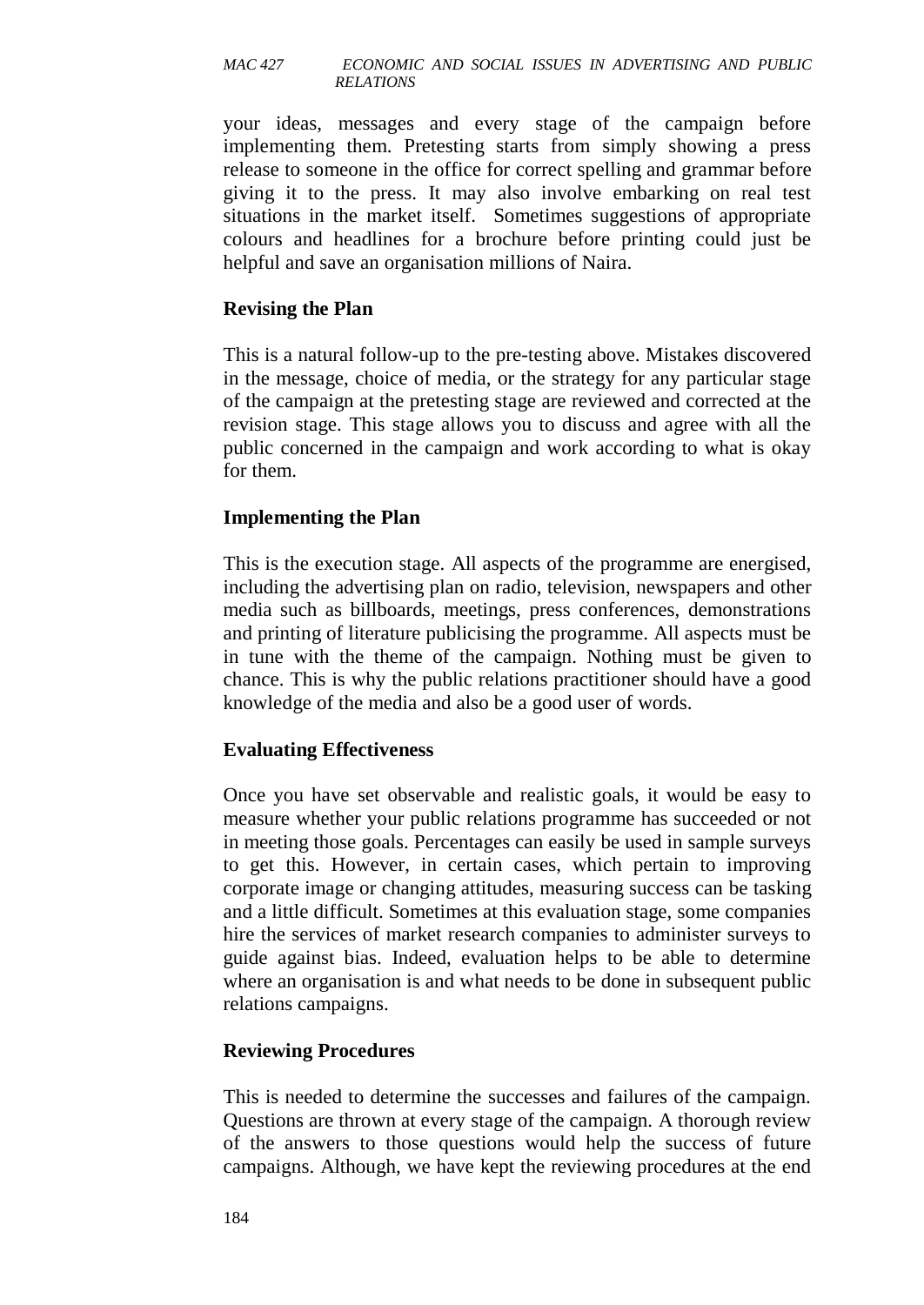of the campaign, you should know that review processes occur at every stage of the campaign to address immediately shortfalls before they become big problems against the success of the campaign. It is necessary for everyone involved in the campaign to keep an open mind and be ready for changes if need be.

# **4.0 CONCLUSION**

The public relations campaign is crucial to the operations of public relations consultants and public relations departments of any organisation. Mastering the eight steps involved in public relations as discussed above is important for the organisations and individual public relations practitioners.

# **5.0 SUMMARY**

In this unit, we have explained the eight steps involved in a public relation campaign. Success of a public relations practitioner depends on his ability to know the media and the peculiarities as well as the advantages and disadvantages of the media in relation to his need at every stage of the campaign.

# **6.0 TUTOR-MARKED ASSIGNMENT**

Discuss the stages involved in a public relations campaign, with hypothetical example of a public relations problem.

# **7.0 REFERENCES/FURTHER READING**

- Bittner J. R. (2003). *Mass Communication: An Introduction.* New Jersey: Prentice – Hall Inc.
- Dominick, J. R. (2009).*The Dynamics of Mass Communication, Media in the Digital Age*. New York: McGraw-Hill Higher Education.
- Fadipe, S. (2002). *Advertising Practice with Nigerian Orientation*. Lagos: Christ Publishers.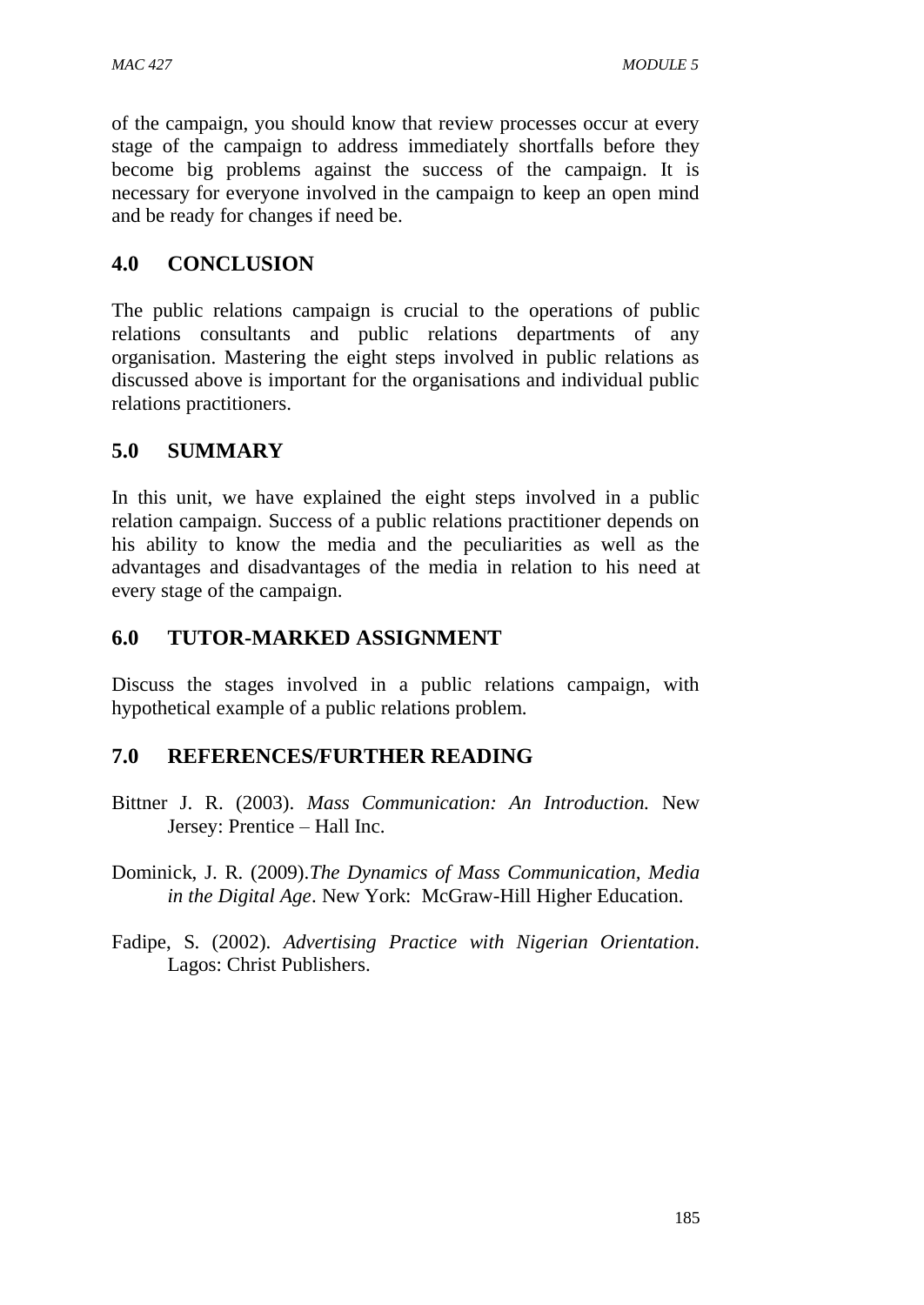# **UNIT 4 THE ECONOMICS AND REVENUE SYSTEM IN PUBLIC RELATIONS**

### **CONTENTS**

- 1.0 Introduction
- 2.0 Objectives
- 3.0 Main Content
	- 3.1 Public Relations Volume in Nigeria
	- 3.2 Revenue of Public Relations Agencies
- 4.0 Conclusion
- 5.0 Summary
- 6.0 Tutor-Marked Assignment
- 7.0 References/Further Reading

# **1.0 INTRODUCTION**

We noted in the last module on advertising that much of the income of advertising agencies come from commissions. We also identified others sources of income for advertising agencies, including printing jobs for clients, graphic designs and taking sales order of client's products. For public relations agencies, there are similarities in some ways, just as there are distinctions, as we shall examine in this unit. Specifically, in public relations, we have the fixed fee agreement system, fixed fee agreement plus billing and the consultancy operations. These are distinctive income and revenue systems in public relations practice, which we shall now discuss in details.

# **2.0 OBJECTIVES**

At the end of this unit, you should be able to:

- explain how public relations firms earn their income and stay in business
- discuss ways and the volume of public relations' contributions to national income.

# **3.0 MAIN CONTENT**

# **3.1 Public Relations Volume in Nigeria**

The amount of money spent on corporate public relations in Nigeria may be difficult to estimate; unlike the developed countries where records are adequately kept and data of these activities are readily available, and thus form a sizeable part of the National Income computations. However, indications that the public relations industry is growing is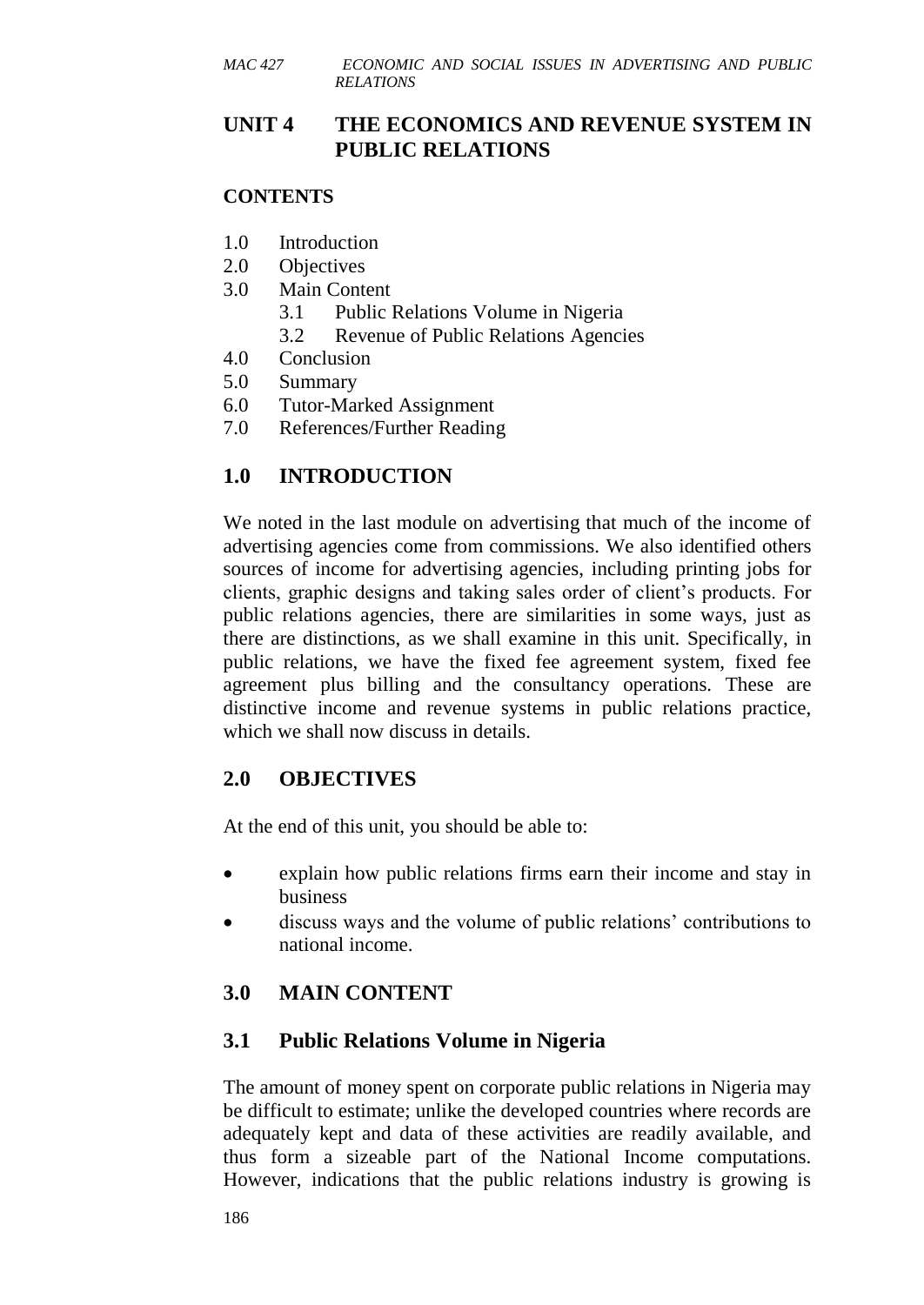shown by the increasing public relations expenditure in Nigeria, which we said was estimated at three billion naira (US\$6.3 million) at the end of the 2010 business year. Compared to advertising expenditure which The Economist (April 2011 citing MediaReach (OMD) puts at 98 billion naira (US\$646 million) in 2010, it could be said to be small. However, if one considers that the growth of public relations is a recent development as a profession in the country, this could be said to be encouraging. The PRCAN records show that there are only 50 active, well-established public relations firms in Nigeria.

Of course, there are some major public relations firms, many of them owned by reputed advertising agencies or multinational companies. Quadrant Communication is owned by Insight Communications, Centrespread Advertising Ltd (now CentrespreadFCB), owns MediaMore, a media planning and public relations firm, while Lintas, a pioneer of public relations in the country was established by UAC Nigeria PLC. There are still other reputable PR firms, which stand alone without any link with advertising agencies in the country.

The public relation business is however dominated by the big firms. The income of smaller public relations agencies could really be small, as they have to take up other allied jobs in marketing communication to survive in the industry. There is hardly any doubt that the public relations industry in the country continues to grow and it is contributing its own quota to the National Income.

# **3.2 Revenue of Public Relations Agencies**

Public relations firms earn their income in various ways. Some of them print annual reports for clients and charge specific fees. They also charge clients retainer every year, which a fee is paid by the client to the public relations firm for undertaking an organisation's public relations activities for the year. Other public relations firms charge per hour for public relations activity, and may bill the client extra costs for other services and materials used.

The main methods used by public relations firms in billing clients are:

# **a) The Fixed Fee Agreement**

This is an agreement between a public relations firm and a client to perform a public relations activity for a prearranged fee or fixed fee. The client will usually allocate a particular budget for a public relations activity, and the client expects the public relations firm to work within the budget. For example, one of the oil prospecting firms may contract a public relations firm in the country to help it in the area of its corporate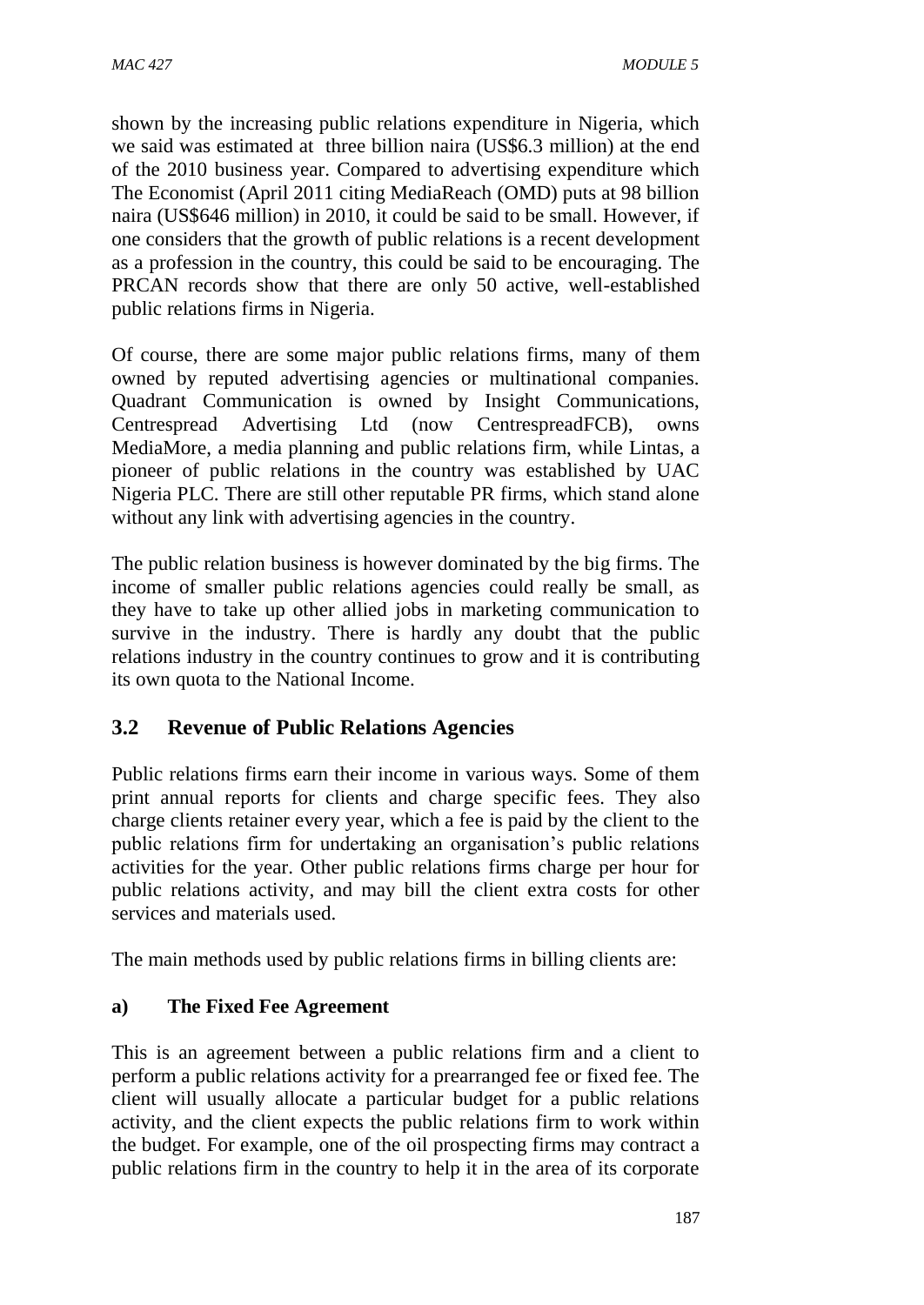social responsibility in the Niger Delta. Under a fixed fee agreement, the oil company contracts the public relations agency for a specific fee. This can also be done for an eatery company with many outlets, which may hire the services of a public relations firm for a fee to coordinate the opening of the outlets. In either case, however, the public relations firm still has to work with relevant departments of the client.

In the fixed fee arrangement, the media expenses and printing of materials would have been added up before the client and the public relations firm seal the agreement. Under the fixed fee agreement too, the public relations firm would have worked all estimates of the activities involved in the programme. Where there are extra costs after this, adjustments may be difficult once agreement has been sealed with the client. It is also up to the public relations firm to bear the extra cost because of its reputation and hope to keep the account for more businesses.

## **b) Fixed Fee with Billing Agreement**

This arrangement may operate with the fixed fee agreement, where the public relations firm may also bill the client for other activities such as placement of graphic designs and printing expenses. For the fixed fee and billing agreement, a public relations firm operates like an advertising agency regarding the commission it charges for the extra marketing activities.

The fixed fee with billing agreement is beneficial to the public firm because it can bring in more income. It is also useful in taking care of underestimating which we said is a loss to the public relations firm under the fixed fee agreement. But for the client, this agreement creates an open-ended economic relationship with the public relations firm. However, it could be good in nurturing an enduring business relationship after all.

### **c) Consultancy**

The consultancy public relations business is still growing in Nigeria. The public relations consultants are registered under the Public Relations Consultancy Association of Nigeria (PRCAN). The public relations consultants are specialists. Many times, they work on a single public relations campaign or are engaged for trouble-shooting purposes by clients to help solve public relations problems. A consultant usually charges more for his services. This is usually a flat fee paid by the client for specific public relations problem.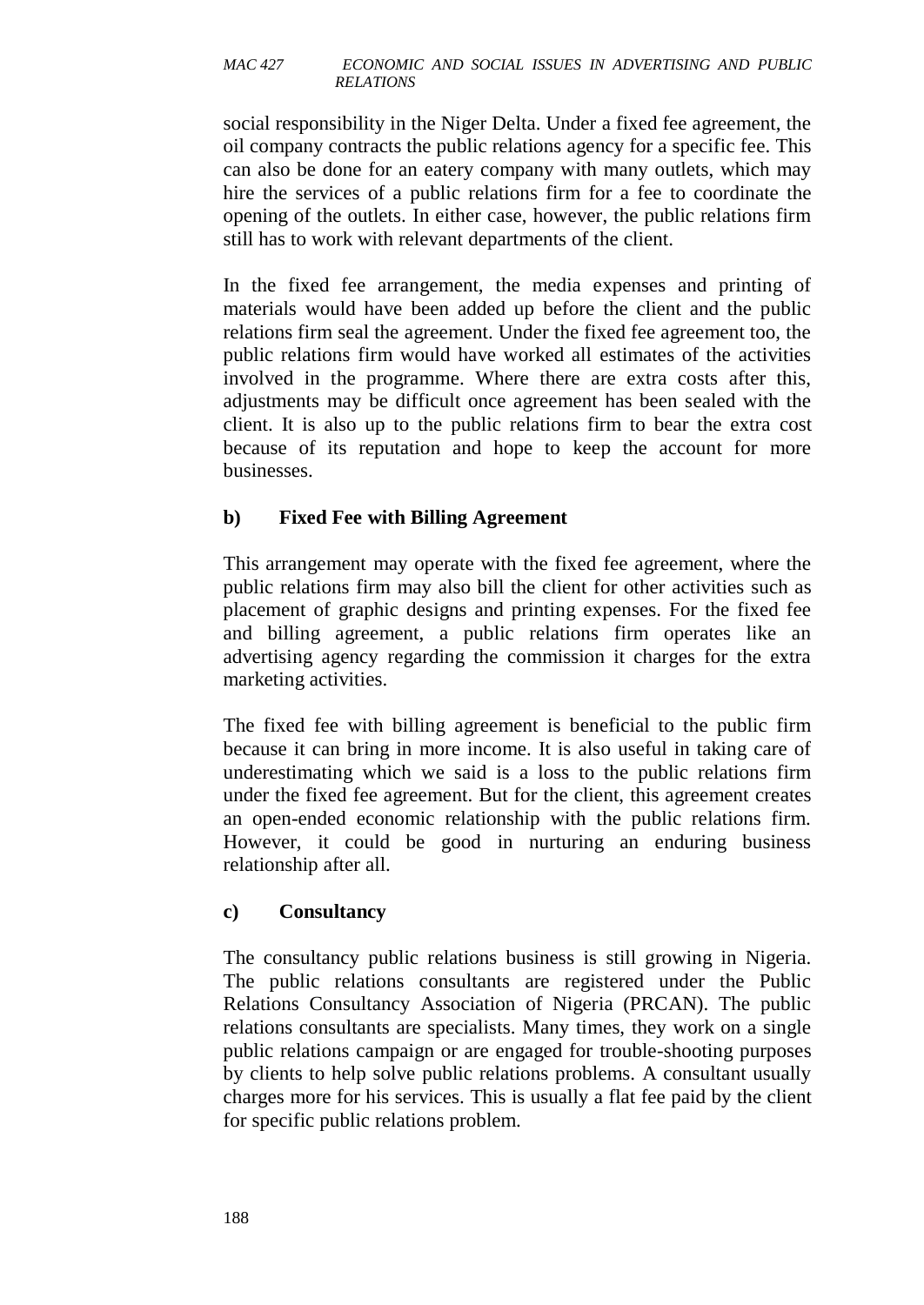# **4.0 CONCLUSION**

The intricacies of charging appropriate fee for a public relations firm need to be studied and understood. Of course, the success of a public relations outfit depends not only on its ability to attract business, but also on how to charge appropriately and perform the public relations activities to the satisfaction of the client. The practitioner must not only be skilled in the performance of the tasks, he must also be able to bill appropriately without underestimating or adding extra costs to himself, or losing an account because of mistrust by the client.

# **5.0 SUMMARY**

We have discussed the different ways public relations firms charge for their services. In particular, we identified three ways, which can sometimes be interwoven. We have also shown that it is difficult to know the total amount spent on corporate public relations in the country, but the fact remains that the public relations industry continues to grow in the country as demonstrated by its contributions to National Income, which we identified in this unit.

## **6.0 TUTOR-MARKED ASSIGNMENT**

Explain the ways public relations agencies charge clients for their services and show the relationship, if any, in the identified agreements.

### **7.0 REFERENCES/FURTHER READING**

- Bittner J. R. (2003). *Mass Communication: An Introduction.* New Jersey: Prentice – Hall Inc.
- Dominick, J. R. (2009). *The Dynamics of Mass Communication, Media in the Digital Age*. New York: McGraw-Hill Higher Education
- Fadipe, S. (2002). *Advertising Practice with Nigerian Orientation*. Lagos: Christ Publishers.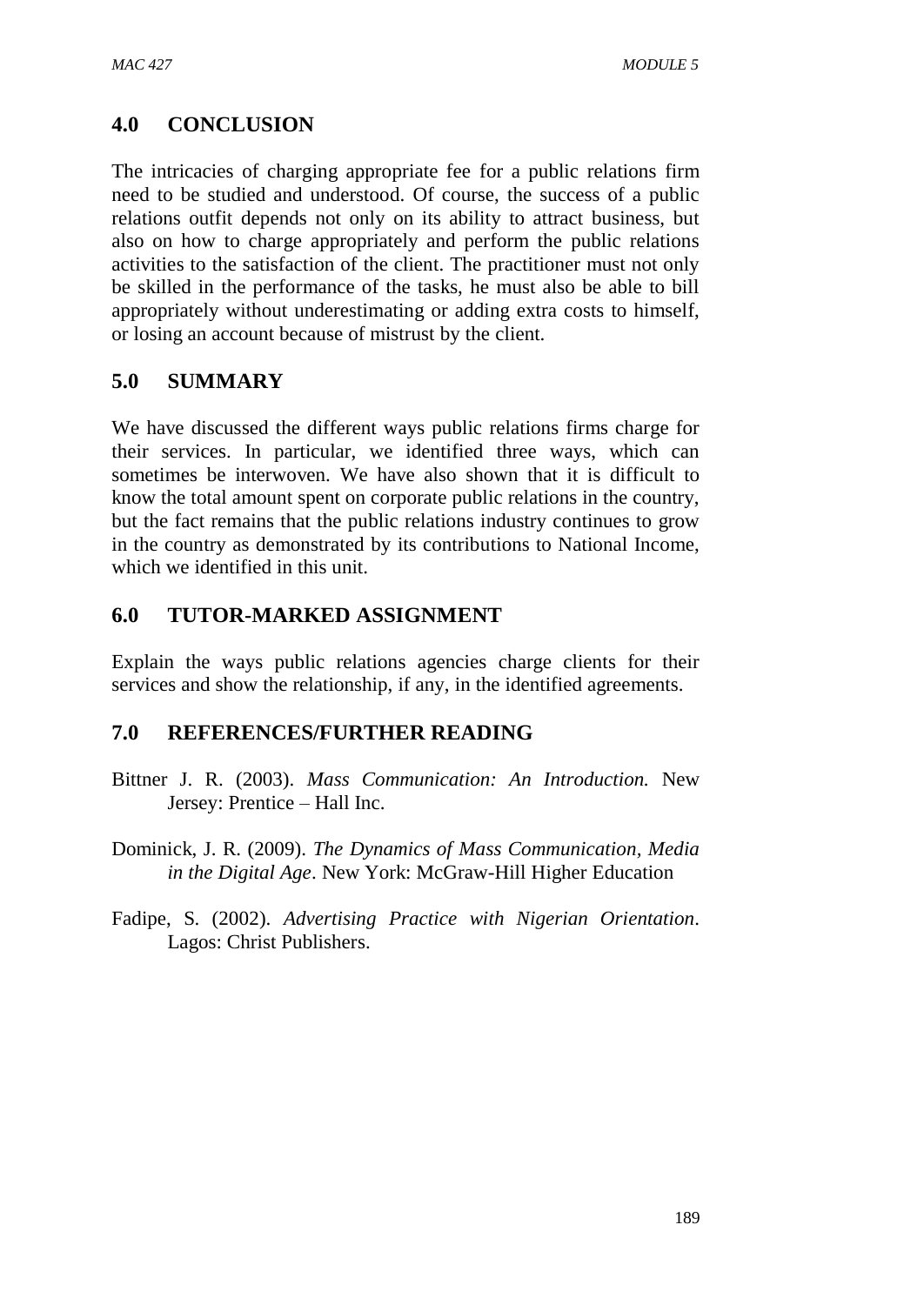# **UNIT 5 ADVERTISING, PUBLIC RELATIONS AND MARKETING: AN INTERFACE**

### **CONTENTS**

- 1.0 Introduction
- 2.0 Objectives
- 3.0 Main Content
	- 3.1 Evolution of Marketing Concept and Definition of Marketing
	- 3.2 Marketing Mix
	- 3.3 Promotion Mix
	- 3.4 The Role of Advertising in Marketing Mix
	- 3.5 The Role of Advertising in Product Life Cycle
	- 3.6 Image Advertising and Public Relations
- 4.0 Conclusion
- 5.0 Summary
- 6.0 Tutor-Marked Assignment
- 7.0 References/Further Reading

# **1.0 INTRODUCTION**

In this unit, we shall examine the interface among marketing, advertising and public relations. This is because evolving modern marketing communication seems to have blurred the traditional concepts of advertising and public relations in such a way that the three are now interwoven. Thus, we shall discuss: the evolution of marketing concept and define marketing; marketing mix, promotion mix, role of adverting in marketing mix, role of advertising in product life cycle and relationship between image advertising and public relations.

# **2.0 OBJECTIVES**

At the end of this unit, you should be able to:

- discuss the evolution of marketing concept and define marketing
- distinguish between the marketing mix and promotion mix
- explain the roles of advertising in marketing mix and product life cycle
- discuss the relationship between image advertising and public relations.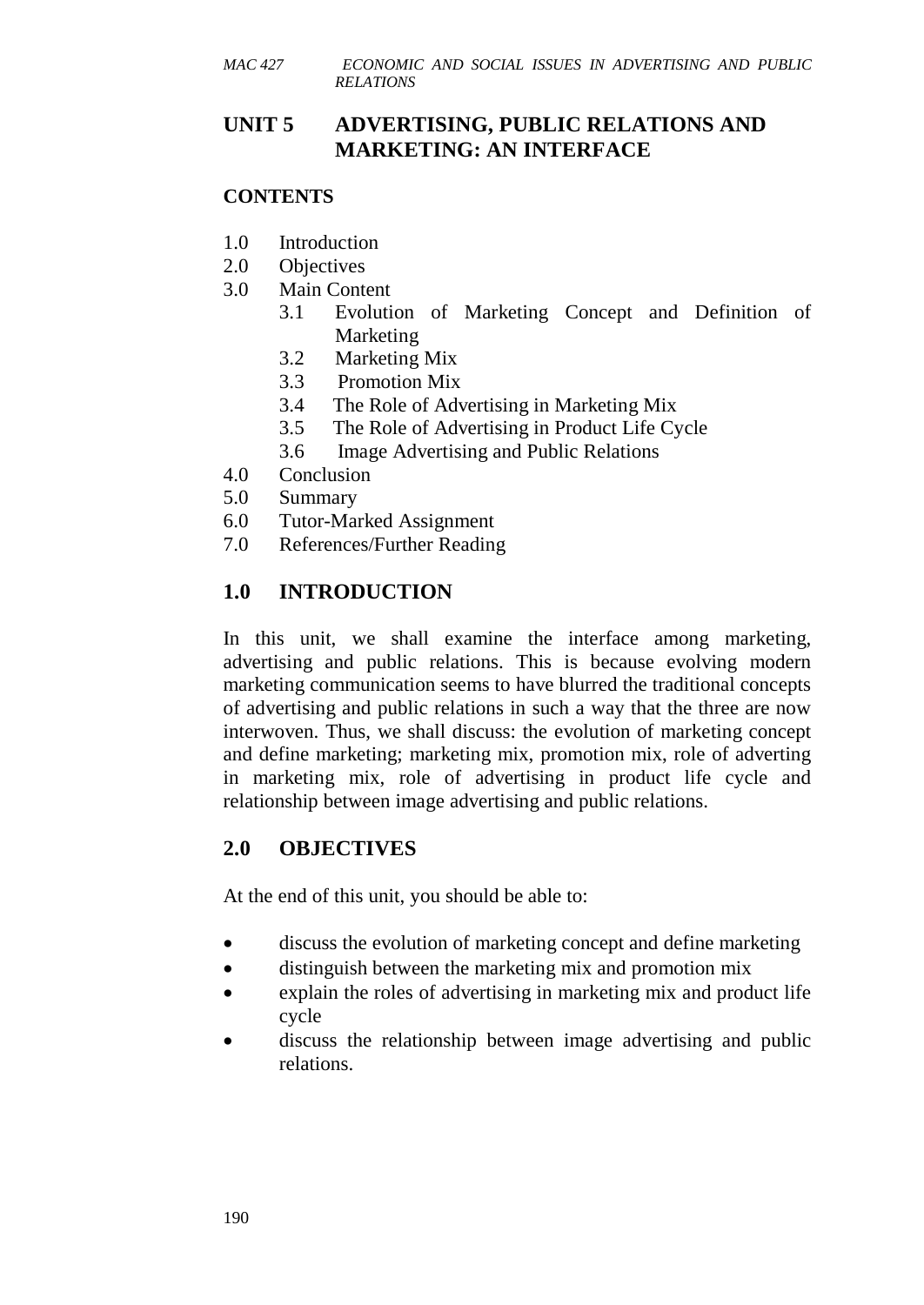# **3.0 MAIN CONTENT**

# **3.1 Evolution of Marketing Concept and Definition of Marketing**

#### **Evolution of Marketing**

The marketing concept is a philosophy of business, which states that satisfaction of customers' wants is the economic and social justification for a company's existence. This marketing concept evolved from production orientation, which came after the industrial revolution when there was mass production of goods and services. This mass production was in a social and economic context that favoured a seller's market. Thus, manufacturers at that time were more interested in efficient production lines and mass production of goods. This kind of orientation was therefore called production orientation. The manufacturers believed then that as long as you had a good product, the product would sell itself; thus, manufacturers became nonchalant about the interest of their consumers. This was made possible because of the prevailing seller's market.

However, with the evolution of technological changes, which also affected the socio-economic conditions, there emerged a more sophisticated consumer. This more or less destroyed the existence of the seller's market, which the manufacturers were used to. One, the condition changed in the sense that there emerged a more affluent consumer, who is sophisticated and more discerning in what he bought in the market. This forced the manufacturers to increase the kinds and volume of production of goods and services. There was, therefore, a change from the seller's market to the buyer's market. The manufacturers became many and thus tried to satisfy the few buyers; consequently, they could not afford to be nonchalant about consumers' satisfaction any longer.

This sales era continued until early 1950s, when it again changed to marketing orientation. The marketing orientation says, the customer is king, he has the choice to buy or not. A very important factor that led to the emergence of marketing orientation is consumerism. The consumerist movement forced the manufacturers to first find out what the buyers want before embarking on production. There are three basic elements under marketing orientation:

a) **Consumer orientation**: This says the marketing process begins and ends with the consumer.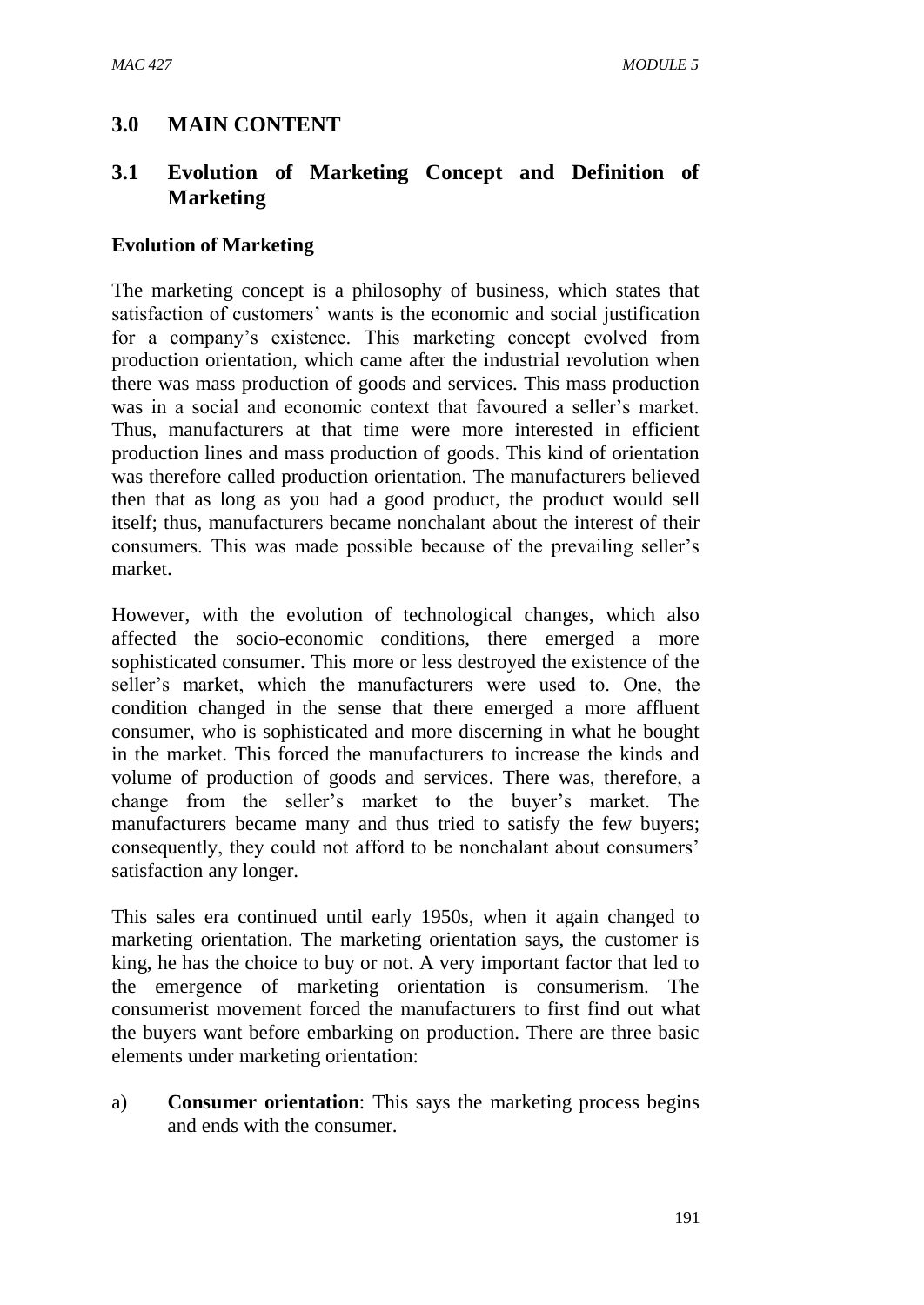- b) **Goal orientation**: This says the goal of marketing is not only to generate high sales turnover, but also to ensure long-term profitability.
- c) **Systems orientation**: This says marketing involves an integration of various efforts and input within the business system or organisation. That is, marketing involves functional areas like finance, distribution, research and development and promotion, which must be managed and integrated into a whole to ensure not only high sales, but also long term profitability. For example, high sales must not be at the expense of huge overhead.
- d) **Social orientation**: This concept says that business is moving beyond only profitability as a goal to seeing themselves as socially responsible to the people or their community. Here in Nigeria, we can give examples of oil companies that provide social amenities such as potable water, hospitals, electricity and roads for the communities where they operate. We also point to the activities of GSM companies, especially MTN and Glo, which undertake social development projects for the people's welfare. This is aimed at being socially relevant as good corporate citizens. This leads us to the definition of marketing.

#### **Definition of Marketing**

The Chartered Institute of Marketing defines marketing as "the management process responsible for identifying, anticipating and satisfying customers' requirements profitably." Another definition which may be seen as more comprehensive says, marketing is "a total system of interacting business activities designed to plan, price, promote and place wants satisfying products and services to present and potential customers within a context of profitability and survival of the company." These are classical definitions of marketing. However, these classical definitions of marketing are being questioned these days for their adequacy in the face of modern consumerist movement. That is, whether companies are not more concerned today about the welfare of the people beyond just profitability than they were in the past. This has therefore led to another concept of marketing which Phillip Kotler (1984) refers to as social marketing. That is, marketing orientation takes cognizance of the welfare of the people.

A more contemporary definition that takes care of this says marketing is an organisation's task to determine the needs, wants, and interests of the target markets, to deliver the desired satisfaction more effectively and efficiently than competitors in a way that preserves and enhances the consumers and the society's wellbeing. This definition introduces beyond profitability, the elements of customers' satisfaction, edging out competitors and caring for the society.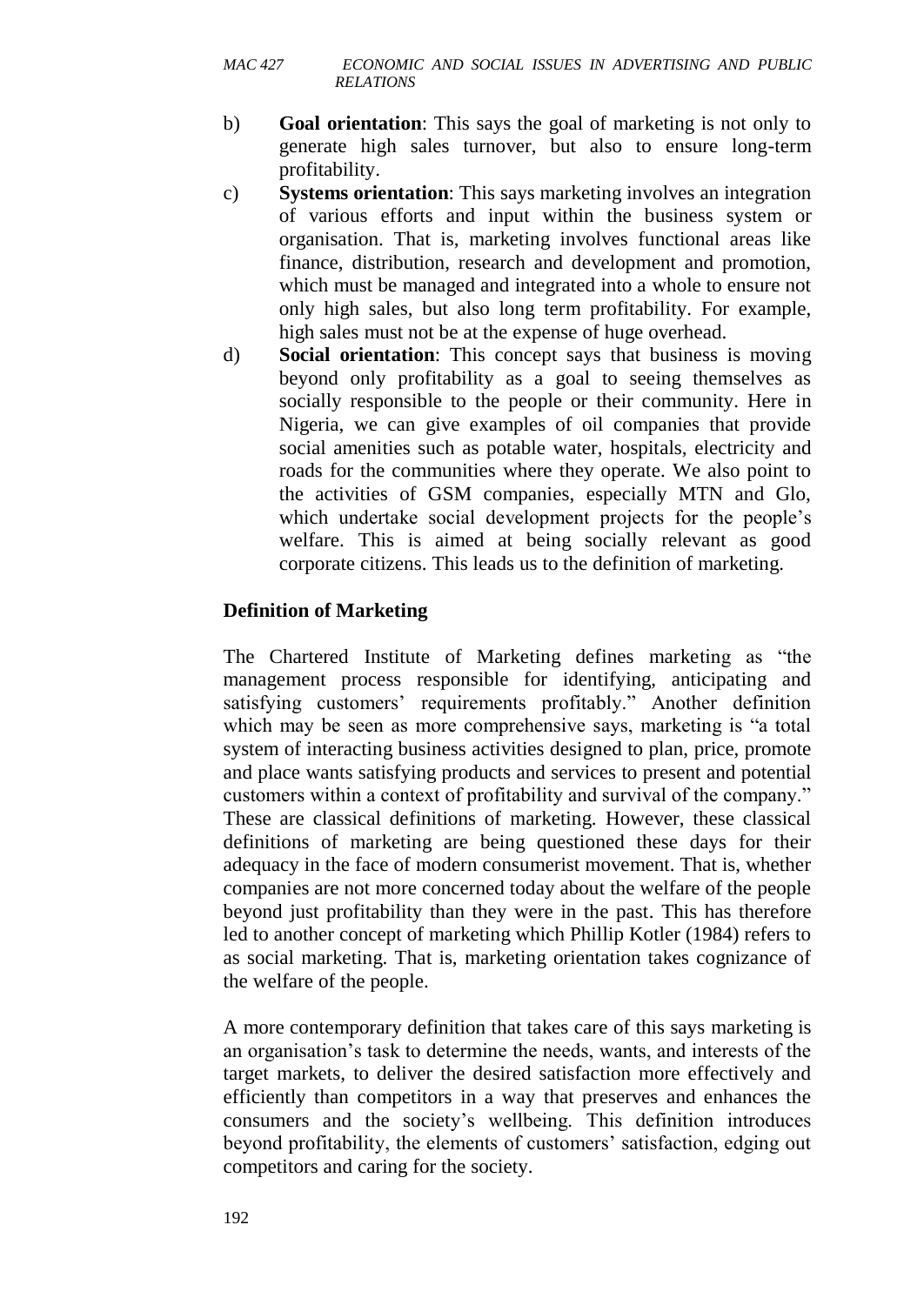There is no doubt that the import of this last definition of marketing would help our discussions and understanding of the various issues surrounding debates on effects of advertising and public relations on the society later in this course.

# **3.2 Marketing Mix**

Marketing mix refers to a combination of marketing input used in any marketing operation to reach the target consumers. These inputs are four, called the "4Ps:" Product Planning and Strategies, Place, Pricing and Promotion. These marketing inputs are varied by the marketer in a mix depending on the kind of product and market. Thus, the marketing mix of *OMO* detergent is different from that of 7UP soft drink. Let us briefly consider the 4Ps of marketing in details:

- a) **Product Planning and Strategies**: This refers to the product and the choice of product, planning and development of the product and the strategies for producing it for the target markets.
- b) **Place**: This concerns distribution of the product. This essentially refers to how the product moves from the producer to the consumers, which is usually depicted by the chain of producer, wholesaler, retailer and the consumer. Again, this chain varies with the kind of product and market. For example, the distribution chain for an industrial market good like printing machine is usually a single chain, from producer to the consumer, whereas for fast moving consumer goods like beverages, this market is faced with multiple distribution chain, from producer, wholesaler, and retailer to consumers. There are other aspects of distribution such as warehousing, storage, logistics and physical handling.
- c) Pricing: This simply involves determining the right price for a product or service that is good for both the producer and the buyer. Pricing also relates to other marketing strategies such as discount, profit contribution or profit margin.
- d) **Promotion**: This refers to management decisions in persuading and informing the consumers of the availability and the characteristics of a company's products. The marketing inputs here include advertising, publicity, personal selling, sales promotion and public relations.

These four variables are controllable and are blended through appropriate management decisions to identify, anticipate and satisfy customers' needs profitably.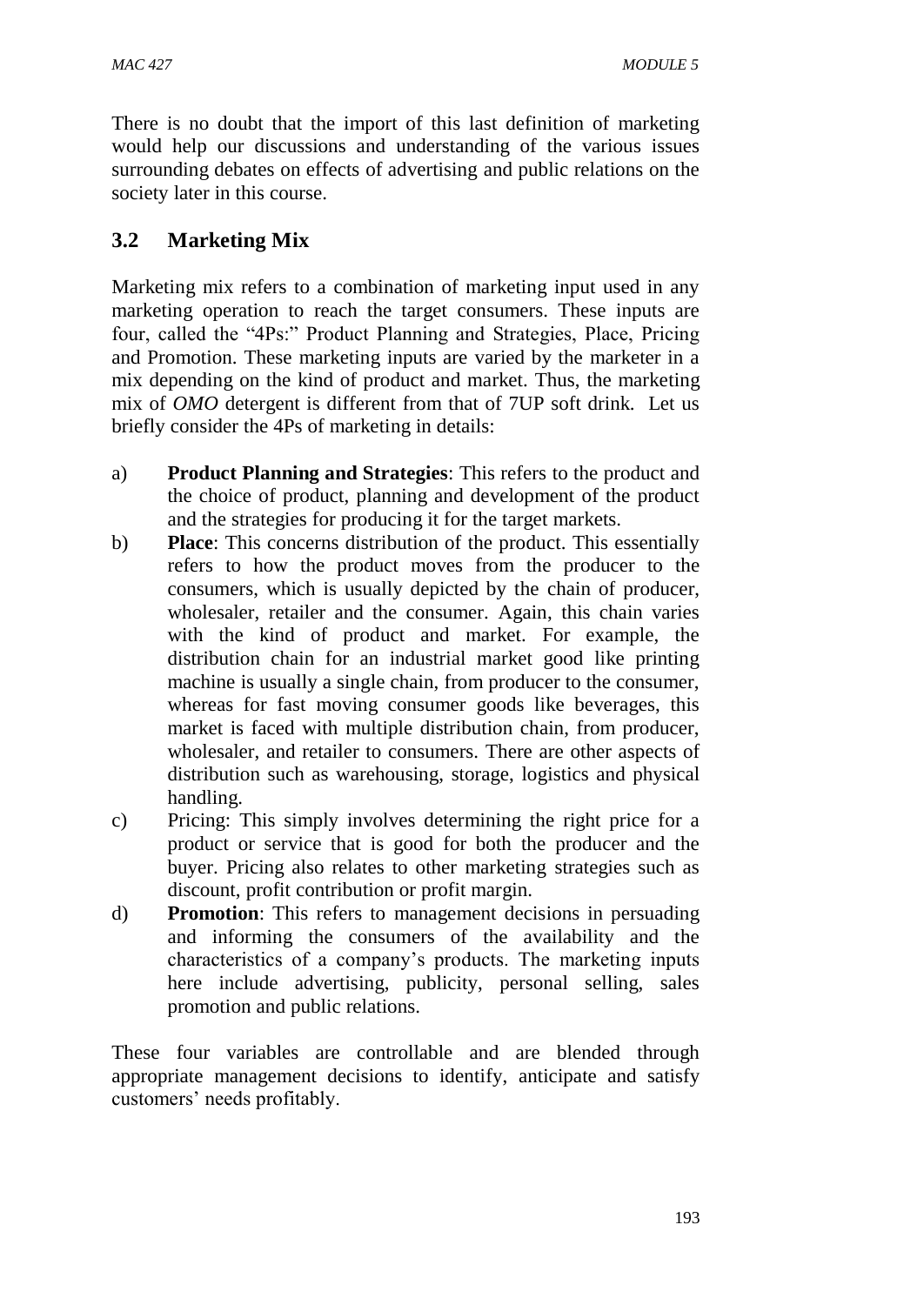# **3.2 Promotion Mix**

There are four elements in the promotion mix. They are:

- a) **Advertising**: As defined earlier, advertising is non-personal paid presentation of a product in the media in order to persuade consumers to buy it.
- b) **Publicity**: This is the unpaid for presentation of information about a product or service in the media. The assumption here is that the information is newsworthy and serves the public interest. This is where publicity is different from advertising, which is paid for by an identified sponsor.
- c) **Personal Selling**: This is the presentation of goods through direct contact by salesmen. This entails face-to-face sales of goods.
- d) **Sales Promotion**: This refers to any marketing activity aimed at creating immediate sales and in support of the other marketing inputs. This is usually done at the point of sale or along the line of the point of sales. Merchandising is almost the same as sales promotion; however, it only refers to promotions, such as displays, at the point of sales.

All these promotion mix inputs are controllable by the management of an organisation and can be blended depending on the kind of product and the market. For example, Coca-Cola produced by Nigerian Bottling Company is already an established product in the Nigerian market yet the company is involved in sales promotion from time to time and mixes this with advertising, personal selling and publicity.

# **3.4 The Role of Advertising in Marketing Mix**

The role of advertising in marketing mix could be summarised as:

- i. to stimulate buying actions by the consumers.
- ii. to convey to the consumers the knowledge and attitude required by a company.
- iii. to communicate to the consumers changes in the market
- iv. to move the product through the marketing channel
- v. to support personal selling.

These functions of advertising in the marketing mix also depend on the kind of market and product. For example, if the market is not accessible like the market for industrial machines, advertising plays, less role. However, for easily accessible market or fast moving consumer products like sweets and biscuits, advertising plays a major role. This is because personal contact is minimised in accessible markets, but emphasised in inaccessible markets like sale of Web offset machine.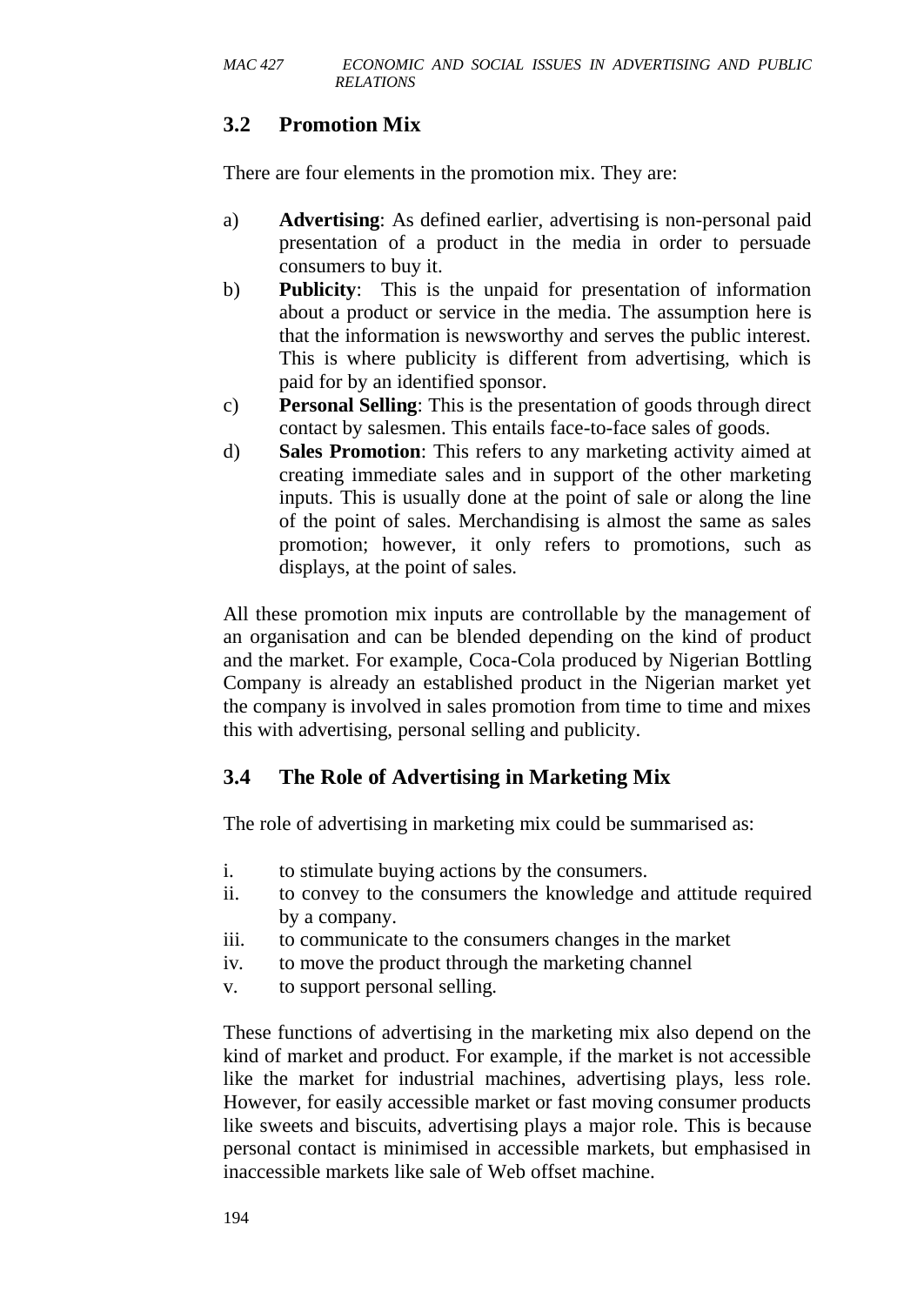Besides the kind of product and market, competition affects advertising role in the marketing mix because the producer is not alone in the market, so he is guided by what his competitors are doing, such as their advertising budgets. This is to avoid being edged out of the market.

# **3.5 The Role of Advertising in Product Life Cycle**

The concept of product life cycle refers to an attempt by the advertiser to see a product as a living thing, which lives in stages from its making to maturity and adulthood and death. In other words, when we compute sales turnover of a product against time, we have a situation where a product passes through various stages similar to the growth of man. When a product is introduced into the market, the concept says it is at the birth or introductory stage; it eventually gets to growth stage, maturity stage, saturation stage and decline. The important thing here is that the role of advertising changes as the product moves from one stage to the other.

The role of advertising changes because as the product moves from stage to stage, the marketing situations also change. At the introductory or birth stage, the market is such that people are unaware of the product. Thus, advertising has a lot to do to create awareness and provide information about the product. At the growth stage, the people are already aware of the product, but advertising continues to make people buy it, so that production can increase. At the growth stage, the role of advertising is more of providing information on how to use the product and where to get it.

Advertising expenses is usually high in the introductory and growth stage, until the product gets to the maturity stage. At maturity stage, the market becomes competitive and the role of advertising is to differentiate the product from its competitors. This is the case of detergents market in Nigeria today, where we have a flux including *OMO*, Elephant, Klin and Ariel detergents. At maturity stage, advertising budget is still high but the role of advertising is aimed at branding and product differentiation. Indeed, the detergent and lager beer markets in Nigeria are at maturity stages.

At saturation stage, the role of advertising is to retain the market share of the product for a long time in the face of competition. This will continue until the product suffers decline and may either be repackaged by the company for another product life cycle to commence again. Otherwise, the product is stopped altogether.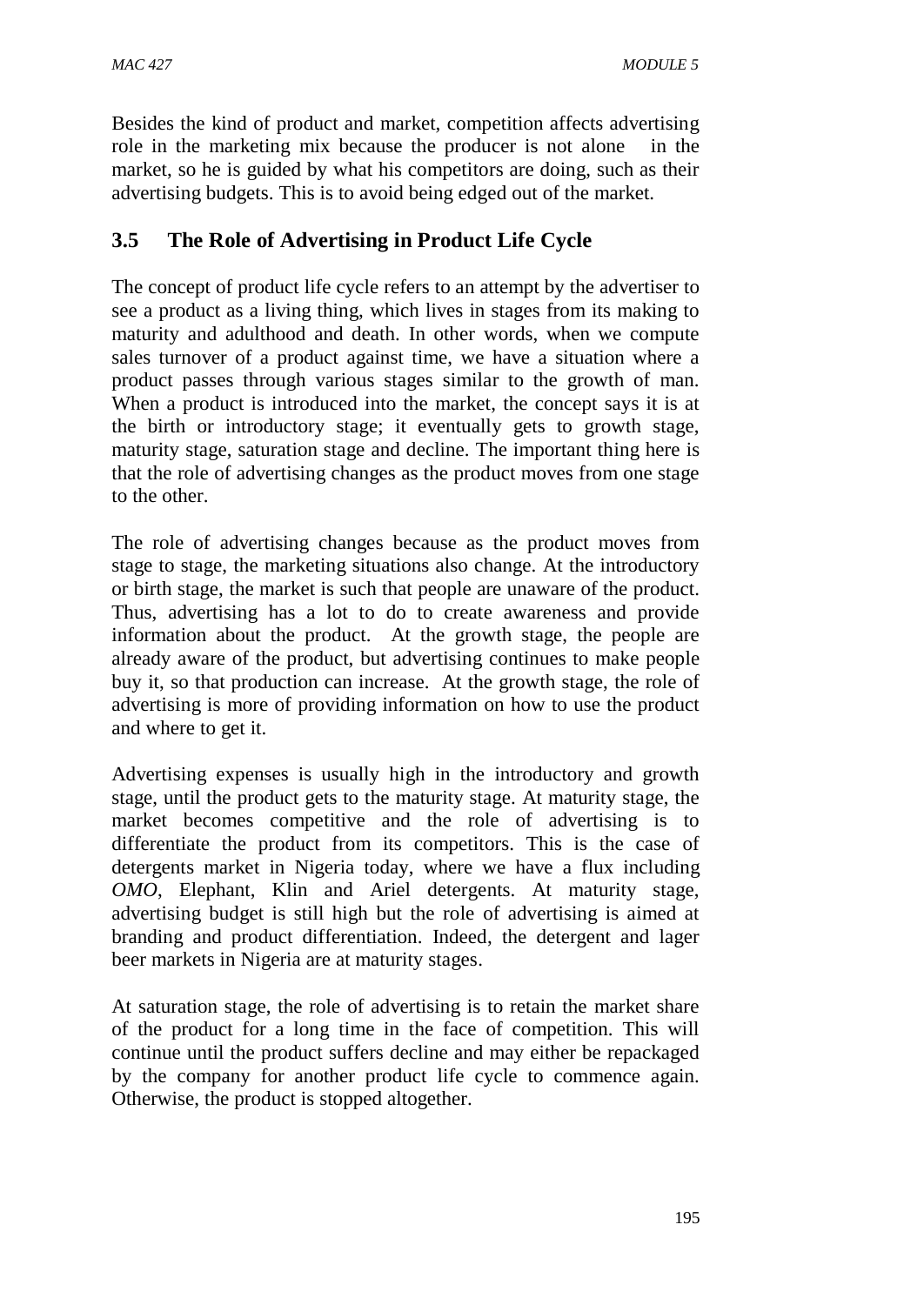# **3.6 Image Advertising and Public Relations**

Image advertising is aimed at promoting the organisation as good and responsible corporate citizen. Sometimes image advertising is called prestige or institutional advertising. There are two types of this-one sets out to inform the public of the contributions of an organisation to the welfare of the public and the country and the other, which is more indirect in its approach. Advertising tries to educate the people on issues of public interest. This may be road safety matters, healthy living and care for the environment, which we say is common with oil companies. Image advertising is probably one of the most difficult advertising to measure because it relies on an organisation's image in the public and its social responsibility. These are areas, which require knowledge of how a company is perceived by the public.

Essentially, there is usually a difficulty whether image or institutional advertising is within the purview of advertising department in an organisation or public relations department. However, since it is about corporate social responsibility, it is an interface between advertising and public relations in the expanding frontiers of marketing communication today. Promotion and publicity are tools of public relations, and it is noteworthy that all advertising activities within the various stages of the product life cycle have their public relations implications, which must be the concern of the public relations practitioners in an organisation.

# **4.0 CONCLUSION**

The frontiers of integrated marketing communication are expanding. The argument is whether an organisation really needs to compartmentalise advertising, public relations and marketing, since they are interwoven. Opponents of the argument believe that it would particularly erode the credibility of public relations since public relations activities could now be interpreted as advertising. It would also defeat the position that public relations is a two-way communication between an organisation and its publics. Proponents of integrated marketing communication believe it would not only save cost, but result in better coordination and effectiveness in the management of the marketing mix. However, as the debate continues, choices are left for each organisation based on relevant options. However, the fact remains as we have shown in this unit that advertising, public relations and marketing are interwoven in their strategies, media use and sometimes their operations and approaches to reach their goals to inform and persuade the public.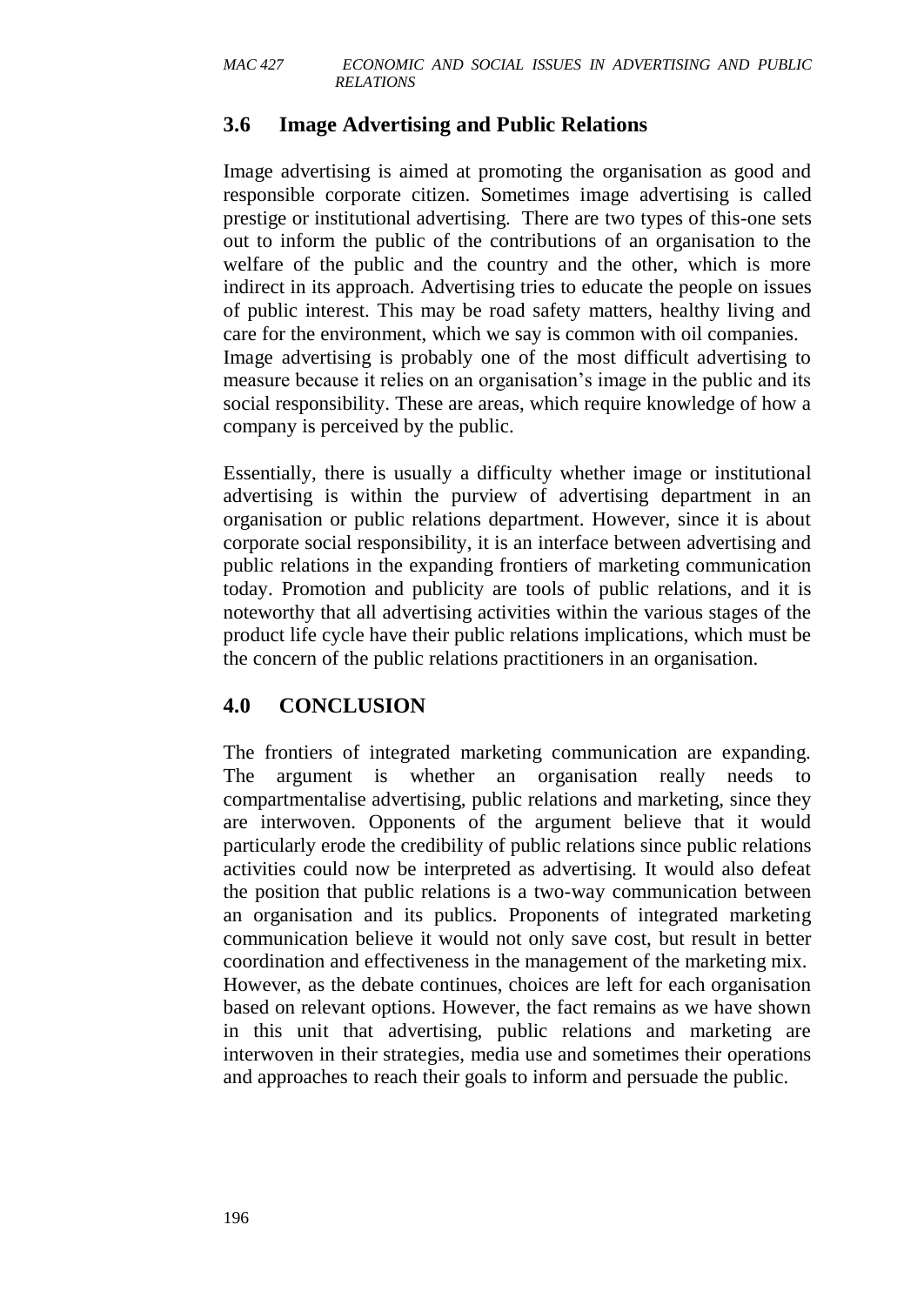# **5.0 SUMMARY**

This unit dealt with the evolution of marketing concept and definition of marketing, promotion mix, and roles of advertising in marketing mix and product life cycle. We also explained the interface among marketing, advertising and public relations with the evolving integrated marketing communication today.

# **6.0 TUTOR-MARKED ASSIGNMENT**

Using the concept of integrated marketing, explain the interface among marketing, advertising and public relations.

# **7.0 REFERENCES/FURTHER HEARING**

- Bittner J. R. (2003). *Mass Communication: An Introduction.* New Jersey: Prentice – Hall Inc.
- Black, S. (1982). *Practical Public Relations.* London: Education Low Priced Books Scheme.
- Dominick, J. R. (2009). *The Dynamics of Mass Communication, Media in the Digital Age*. New York: McGraw-Hill Higher Education.

Elvy, H. B. (1980). *Marketing Made Simple*. London: Heineman.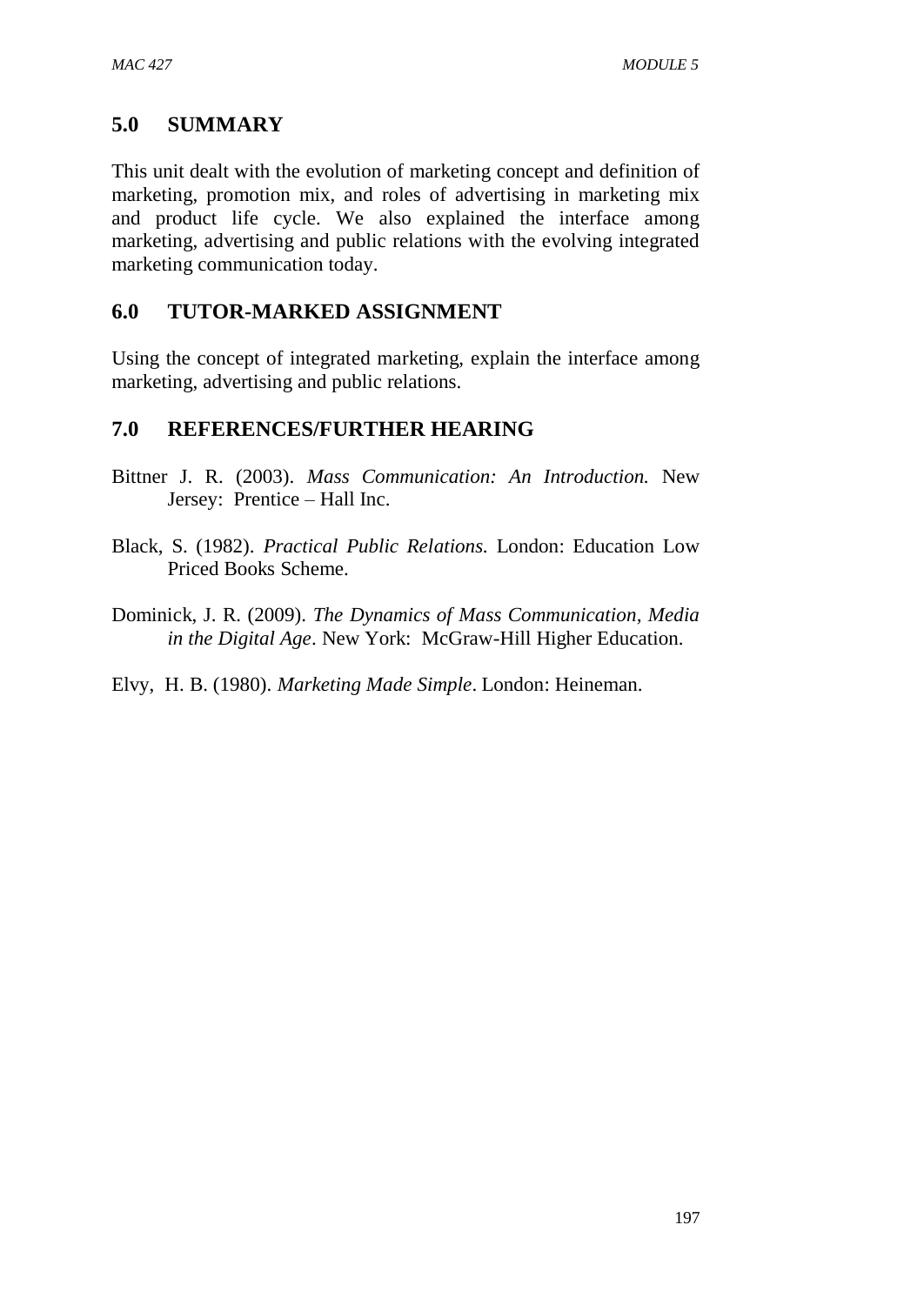# **MODULE 3 LAWS AND ETHICS OF ADVERTISING AND PUBLIC RELATIONS**

- Unit 1 The Concept of Law and Ethics
- Unit 2 Statutory Control of Advertising in Nigeria
- Unit 3 Code of Conduct of Public Relations in Nigeria
- Unit 4 Regulation of Advertising in the Developed Countries: A Case Study of the United States
- Unit 5 Control of Public Relations in the Developed Countries: The Example of Britain

# **UNIT 1 THE CONCEPT OF LAW AND ETHICS**

#### **CONTENTS**

- 1.0 Introduction
- 2.0 Objectives
- 3.0 Main Content
	- 3.1 Ethical Principles
	- 3.2 A Model for Individual Ethical Decisions
	- 3.3 Ethical Challenges in Advertising and Public Relations in Nigeria
	- 3.4 How to Improve Ethical Conduct in Advertising and Public Relations in Nigeria
- 4.0 Conclusion
- 5.0 Summary
- 6.0 Tutor-Marked Assignment
- 7.0 Reference/Further Reading

# **1.0 INTRODUCTION**

Activities of advertising and public relations have great effects on the people. This is because practitioners of advertising and public relations use various media of communication to deliver their messages, which have effects on the society. Thus, advertising and public relations should be guided by certain ethics in their professions. In this unit, therefore, we shall study ethics as rules and principles and knowledge of good and bad conduct as well as morality, which should guide every action of man in whatever endeavour. We shall relate this principle of knowledge of good from bad conducts to the practice of advertising and public relations in Nigeria. In specifics, this concerns the code of ethics of advertising and public relations, and personal ethical guidance of individual practitioners in their daily professional activities.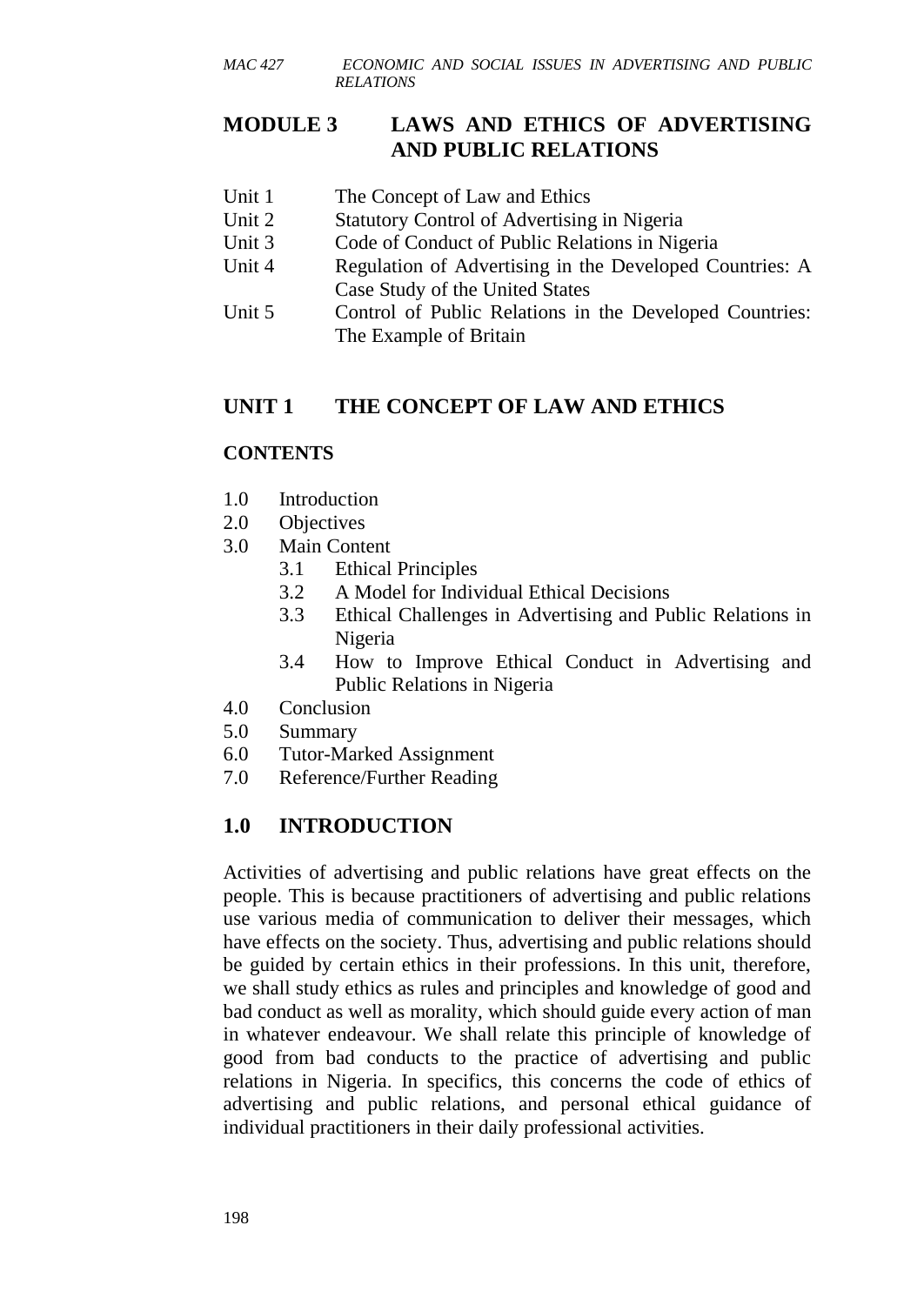# **2.0 OBJECTIVES**

At the end of this unit, you should be able to:

- discuss various ethical principles and a model for individual ethical decisions
- relate the concept of ethics to the practice of advertising and public relations in Nigeria.

# **3.0 MAIN CONTENT**

# **3.1 Ethical Principles**

Ethics is concerned with moral principles or rules of conduct, which help us to determine a right or wrong action. The Internet Encyclopaedia of Philosophy explains: "The field of ethics, also called moral philosophy, involves systematizing, defending, and recommending concepts of right and wrong behaviour." Definitions of ethics have common elements of requiring some form of systematic analysis, distinguishing right from wrong, and determining the nature of what should be valued.

In advertising and public relations professions, ethics would thus include values such as honesty, openness, loyalty, fair-mindedness, respect, integrity and forthright communication. In this regard, scholars have identified five ethical principles, which are considered relevant to advertising and public relations as well as the media generally. We will now examine these five ethical principles.

**The Principle of Golden Mean**: This philosophical principle is associated with Aristotle. It states that moral virtue lies between two extremes, which is moderation in every human action. In the same vein, the philosophical basis also espouses that ethical dilemma in what is the proper way of behaving lies between doing too much and doing too little. For example, the rational action in eating lies between eating too much food and too little food as both extremes is dangerous to healthy living. Examples of such course of actions, which require moderation or a middle of the road approach to decision making, are encountered by professionals in advertising and public relations in Nigeria every day.

**Categorical Imperative**: This is based on the ethical principle that what is right for one is right for all. This ethical principle is espoused by Immanuel Kant. According to Kant, to measure a correct human behaviour, we need to act in line with a rule that we would want to see universally applied. Kant insists that "categorical" means "unconditional," under no circumstances and no exceptions. The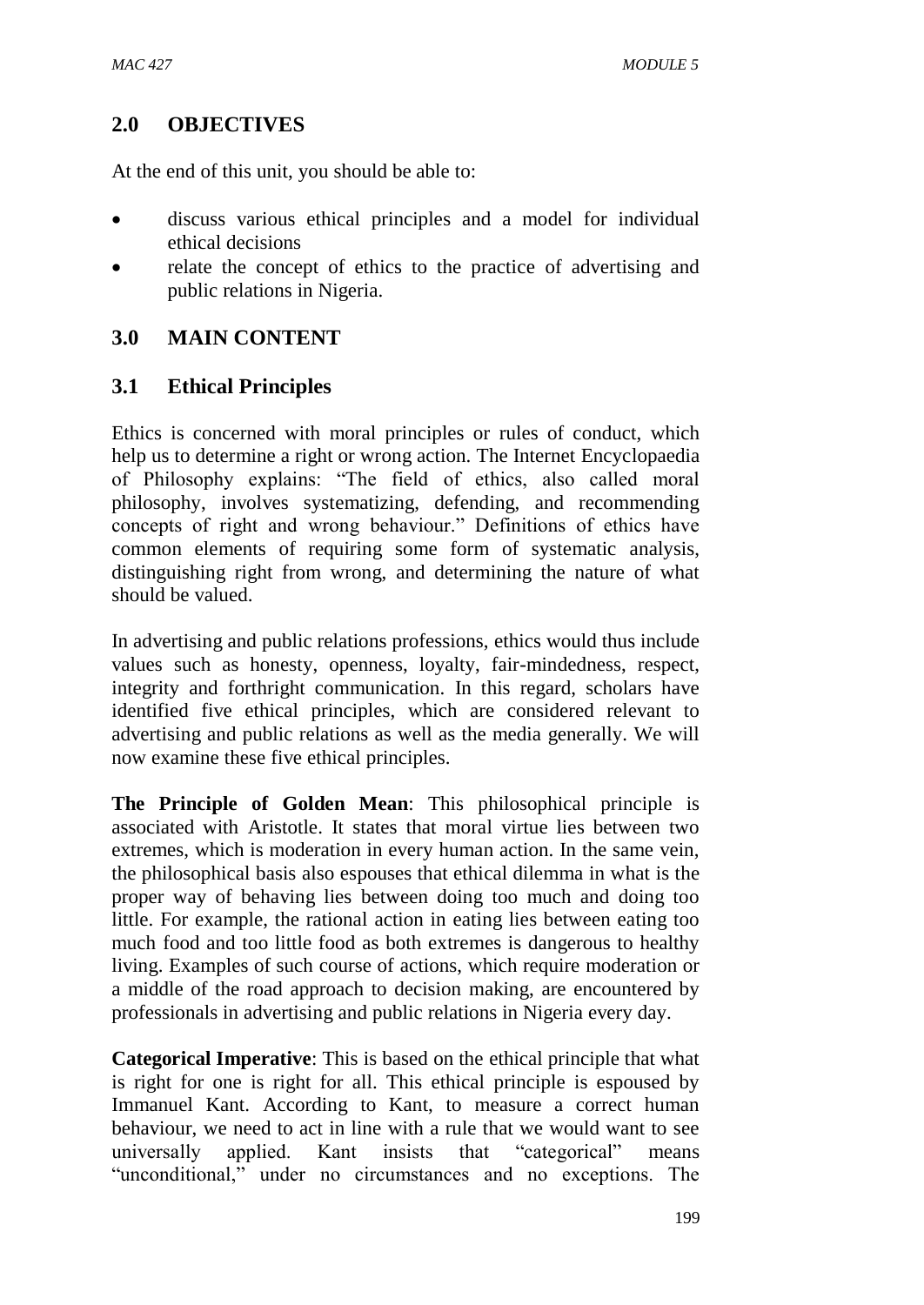philosophical principle also says right is right, without any colour and no matter the consequences. A categorical imperative principle is based on individual's conscience; so, as the individual examines his conscience, it informs him of what is right. Thus, after performing an action, your conscience will tell you whether it is right or wrong; if you are worried or feel guilty by your action, it means you have worked against your conscience and the action would be deemed wrong. Applying the categorical principle to advertising and public relations, we can see that all forms of deception in advertising and public relations are wrong and must be avoided. Every one detests being deceived, this is a universal truth, and so advertising and public relations practitioners should avoid deception and negative promotion.

In Nigeria, although many people still participate in many of the "Play and Win" promotions, many Nigerians generally believe that some of them are deceptive. The same is true of many of the promotions by the GSM operators who ask their subscriber to participate in promotions to win exotic gifts such as cars simply by texting certain amount to the network promo. The truth is that even when the GSM operator eventually announces one winner of the draw, majority of the patrons of the contest do not still believe that the GSM operator had not swindled them.

**Principle of Utility**: This ethical principle is identified with Jeremy Bentham and John Stuart Mill. It is based on utility, which means seeking the greatest good for the greatest number of people. That is, what is right is the greatest good for the greatest number of people in the society. This is also how much good our action attracts and how much evil it expunges or distracts from. The principle outlines the methods for evaluating ethical courses of action:

- a) calculate all the consequences, good and bad of the choices; and
- b) choose the alternative that maximises value and minimises loss.

Again, applying this ethical principle to advertising and public relations as in the case of promotion of the controversial product, "My Pickin" paracetamol syrup, which was selling fast in Nigeria but was found to be a killer drug for children was a mistake. The advertiser would be adjudged to have flouted this ethical principle of seeking the greatest good for the greatest number of the people. The advertising and public relations agencies and the advertiser involved are therefore all guilty. For the advertising and public relations practitioners involved in the promotion of this controversial drug, they had a choice to find out the characteristics of the drug before its introduction. They cannot claim to be ignorant of this. However, they all appeared to have been caught between a decision on profitability and social responsibility. Based on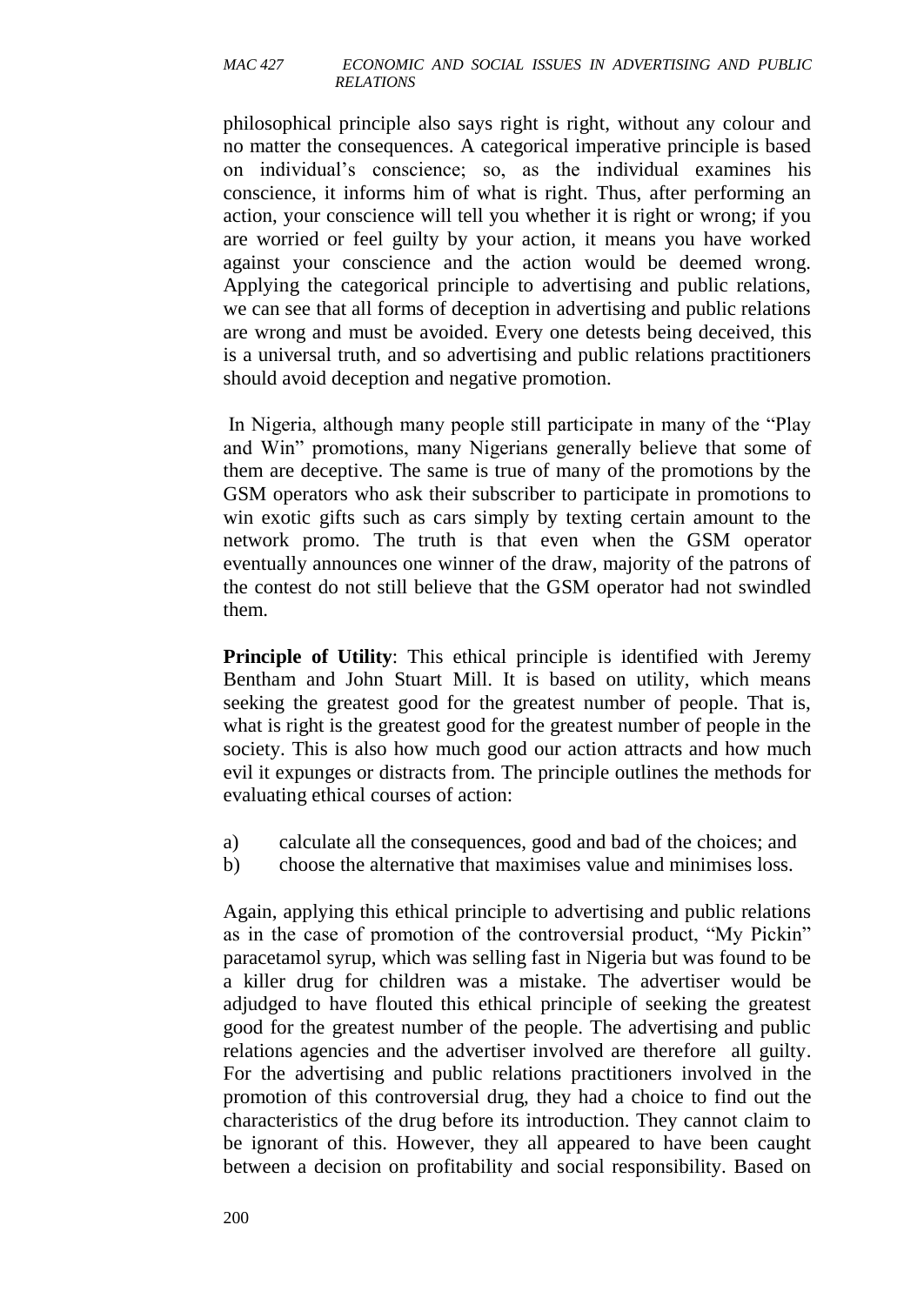the utilitarian principle, the obvious choice would have been to reject the product because a decision to reject the product and take steps to inform the relevant authorities by any of the practitioners would have provided the greatest good for the greatest number of people, against their own personal objective of profitability.

**The Veil of Ignorance**: This is based on the principle that justice is blind. Equal should be treated equally, and unequal should not be treated equally. The principle also states that the vulnerable members of the society should be protected by our actions. This means women and children should be catered for, thus using women as sex object in advertising would be wrong, and exposing children to violence should be abhorred in all promotional activities.

**The Principle of Self Determination**: This is based on the Christian ethics of "Love your neighbour as yourself." It says all human beings have value and that the right to self-determination should not be violated. No man should be used as a means to an end for someone else. This principle, also stressed that using women as sex object in advertising to achieve the organisation marketing objectives as prevalent in the perfume and pomade industry would be wrong.

### **SELF-ASSESSMENT EXERCISE**

Explain two philosophical principles in relation to advertising and public relations.

#### **A Model for Individual Ethical Decisions**

This concerns personal ethics for making individual decisions, especially among a client, advertising agency and the media regarding what should be included or not in contents of activities during advertising or public relations campaigns. Many times, some of these decisions are adjudged to have been made without proper ethical considerations. This model helps the advertising and public relations practitioner to make rational ethical decisions in such situations.

Model for individual ethical decisions is adapted from Ralph Potter's Logic of Moral Argument, which espouses the ethical principle of Decision-Values-Principles-Loyalties-Action, in that order. The model says an individual should consider these four aspects of a situation before taking action. First, consider the pertinent facts involved and the possible actions; second, determine what values are involved and which values are more relevant in deciding the course of action; third, establish what ethical principles apply, such as the five ethical principles we discussed earlier; and fourth, decide where your loyalties lie – to whom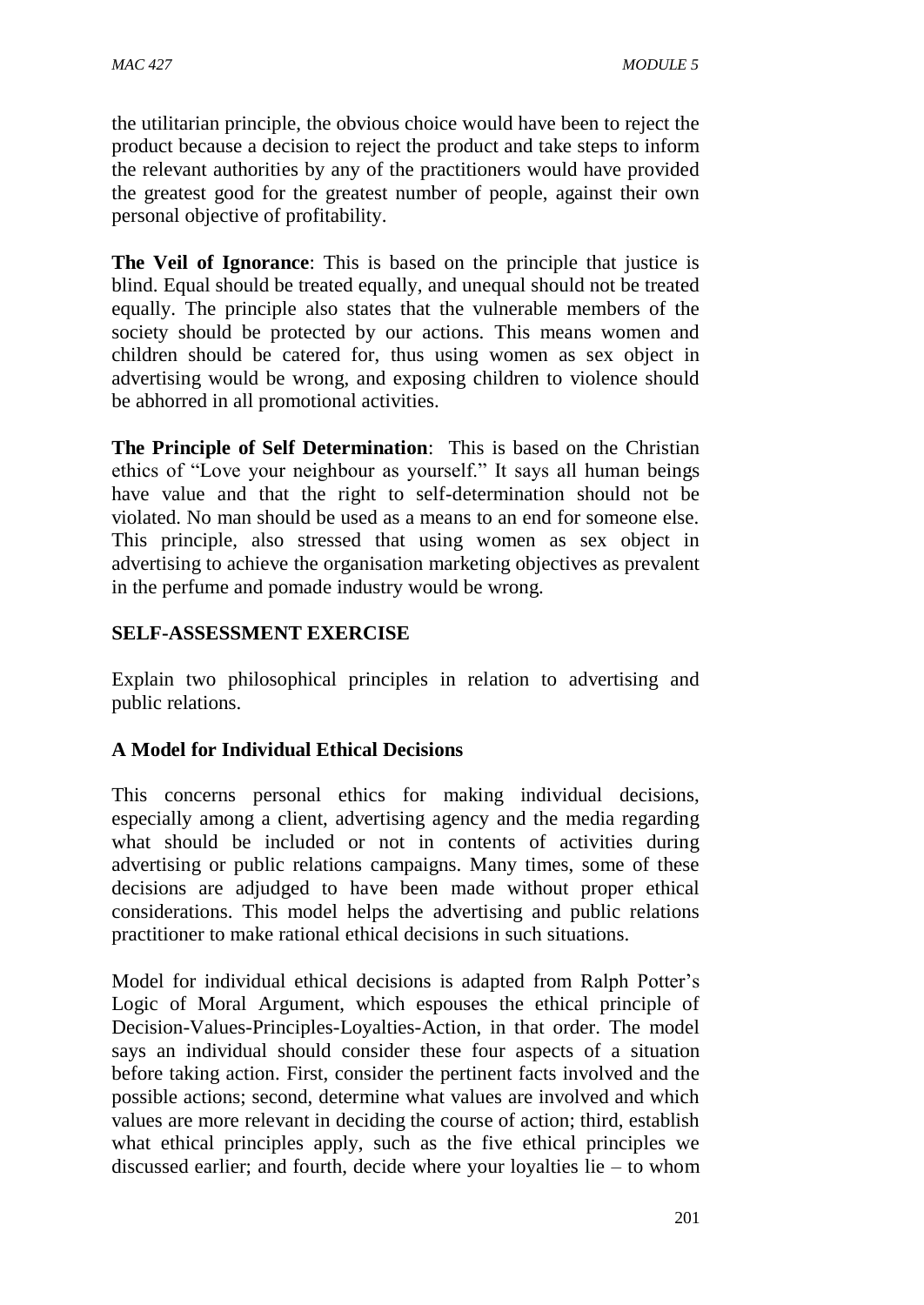do you owe a moral duty? Essentially, in advertising and public relations, you owe a duty to yourself, clients, your agency or organisation, the profession and the society in general. In short, we can simply summarise this line of action for our easy understanding as: establish the facts, clarify values, state principles and determine loyalties.

# **3.3 Ethical Challenges in Advertising and Public Relations in Nigeria**

There are developed standardised codes of conduct or codes of ethics guiding advertising and public relations professions in Nigeria, as in the developed countries. In Nigeria, the major regulator of advertising profession is the Federal Government through the Advertising Practitioners Council of Nigeria (APCON) Decree Number 55 of 1988 and its subsequent additions and amendments. The APCON law sets the principles of advertising practice in Nigeria, covering such issues as contracts, credit extension, unfair tactics, creative side of the practice, and provisions prohibiting misleading price claims, offensive statements, and the circulation of harmful rumour about a competitor.

Most of these provisions are outcome of the professional code set by the Association of Advertising Practitioners of Nigeria (AAPN). The statutory regulation of advertising will be fully treated in the next unit. For the public relations profession, the Nigerian Institute of Public Relations' Public Relations Practitioners Decree No. 16 of 1990 empowers the Council of the Nigerian Institute of Public Relations to determine what standards of knowledge and skills are to be attained by public relations practitioners. To attain high standards of practice, the Institute is empowered to from time to time update its Code of Professional Conduct. The decree also empowers the Council to make byelaws and other rules not inconsistent with this decree.

Thus, pursuant to the provision of the decree, the Council of the Nigerian Institute of Public Relations made the Bye Laws to be known as "The Nigerian Institute of Public Relations Code of Professional Conduct Bye-laws No. 1 of 1992." This professional code of conduct covers such issues, as in the APCON Decree and advertising code of conducts, as contracts, credit extension, unfair tactics, creative side of the practice, and provisions prohibiting misleading price claims, offensive statements, and the circulation of harmful rumour about a competitor.

The controversies about ethics in both advertising and public relations in Nigeria are not based on whether the codes exist or not. The problem has been whether advertising and public relations practitioners really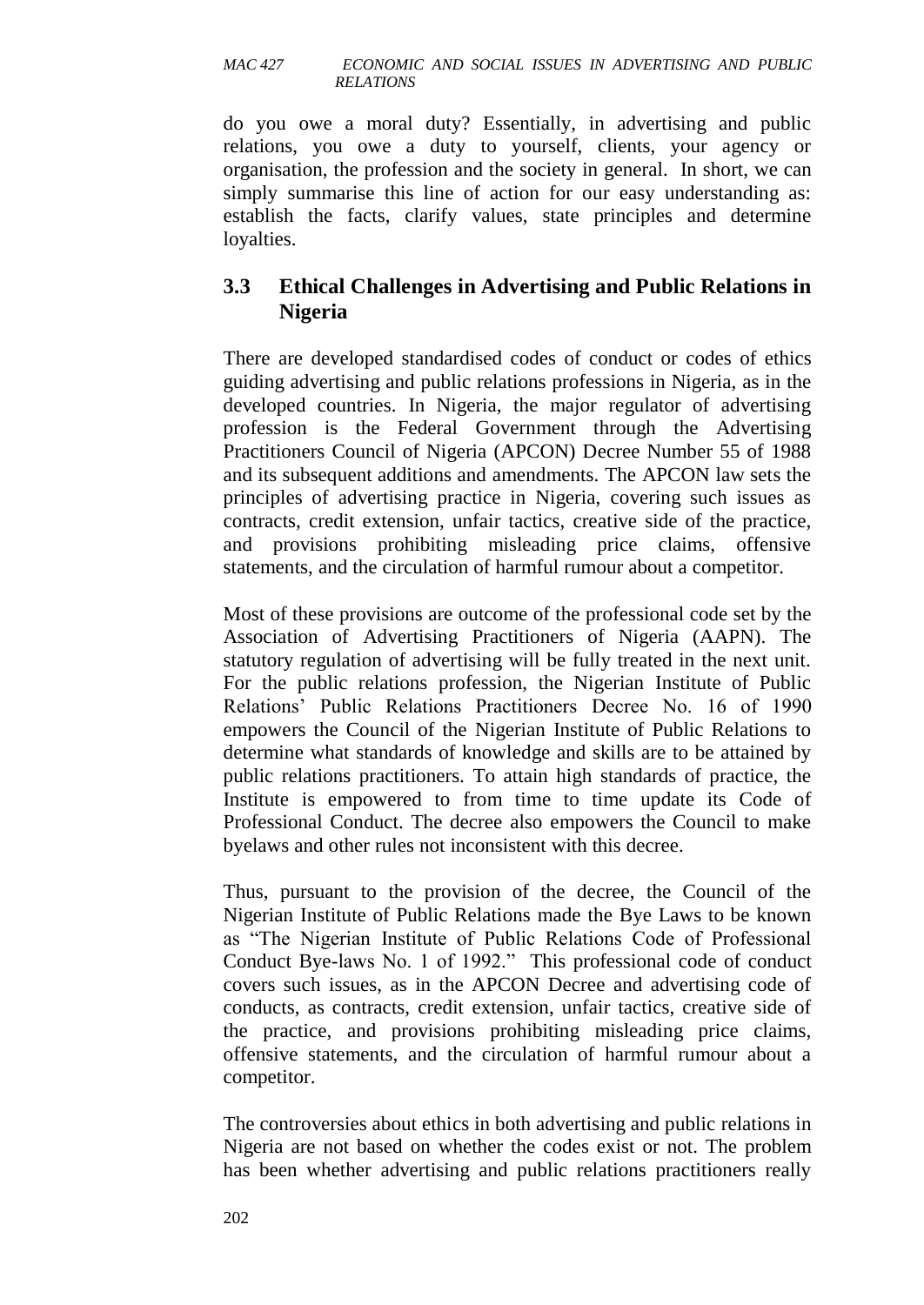abide by the spirit and contents of their professional ethics. It is argued by critics that ethics of both professions have proved ineffective in dealing with professional and ethical challenges in the country. It is believed that apparent violations of the ethical codes have gone scotfree, unchallenged, considering the many cases of misleading and harmful products as well as other promotion and marketing abuses in the country.

Ayozie, et al. (2011, pp 50-62) writing on "Ethical Issues Involved in Integrated Marketing Communication in Nigeria," identified what they described as constraints that impinge of free choice by a person. In other words, influences that may obstruct a person's disposition to freely choose a moral course of action, rather than the immoral one in relation to advertising and public relations, and other marketing communications in Nigeria are categorised as coercive influences that are always controlling; persuasive influences that are generally non-controlling and manipulative influences that are sometimes controlling. These will now be discussed in details.

### **a.) Coercive Tactics**

Coercive tactics are relatively rare, but often used in public advertising. It involves threat of sanctions for choosing the alternative course of action. Examples are replete in most of the penal legislation, which dwell on coercive tactics while informing the public about laws. For example, you are asked to "Belt up", in one of the advertisements requiring passengers in a car to fasten their seat belts. Again, on payment of tax, you hear advertisements, which say, "It is the law" pay your taxes to the correct internal revenue office, you can go to jail if you patronize the illegal offices. In the examples of public advertisements above, they could be considered coercive, as they do not give people freedom to choose whether to belt up or not. if one chooses not to belt up, against the wish of the advertiser (the government), the person will be made to face the negative consequences of the law. In a free and competitive market economy, like Nigeria, this coercive tactics would be considered unethical, especially if it were in merchandising.

#### **b.) Persuasive Influences**

While coercive tactics are considered unethical, what may be considered as its opposite, persuasion is accepted technique in advertising and public relations, and generally in marketing. The assumption is that persuasion should be based on rational position of good and objective reasons, which are opened to the people, concerned. However, the reality in some advertising and public relations situations is that some practitioners employ persuasion to play on the emotions of the people,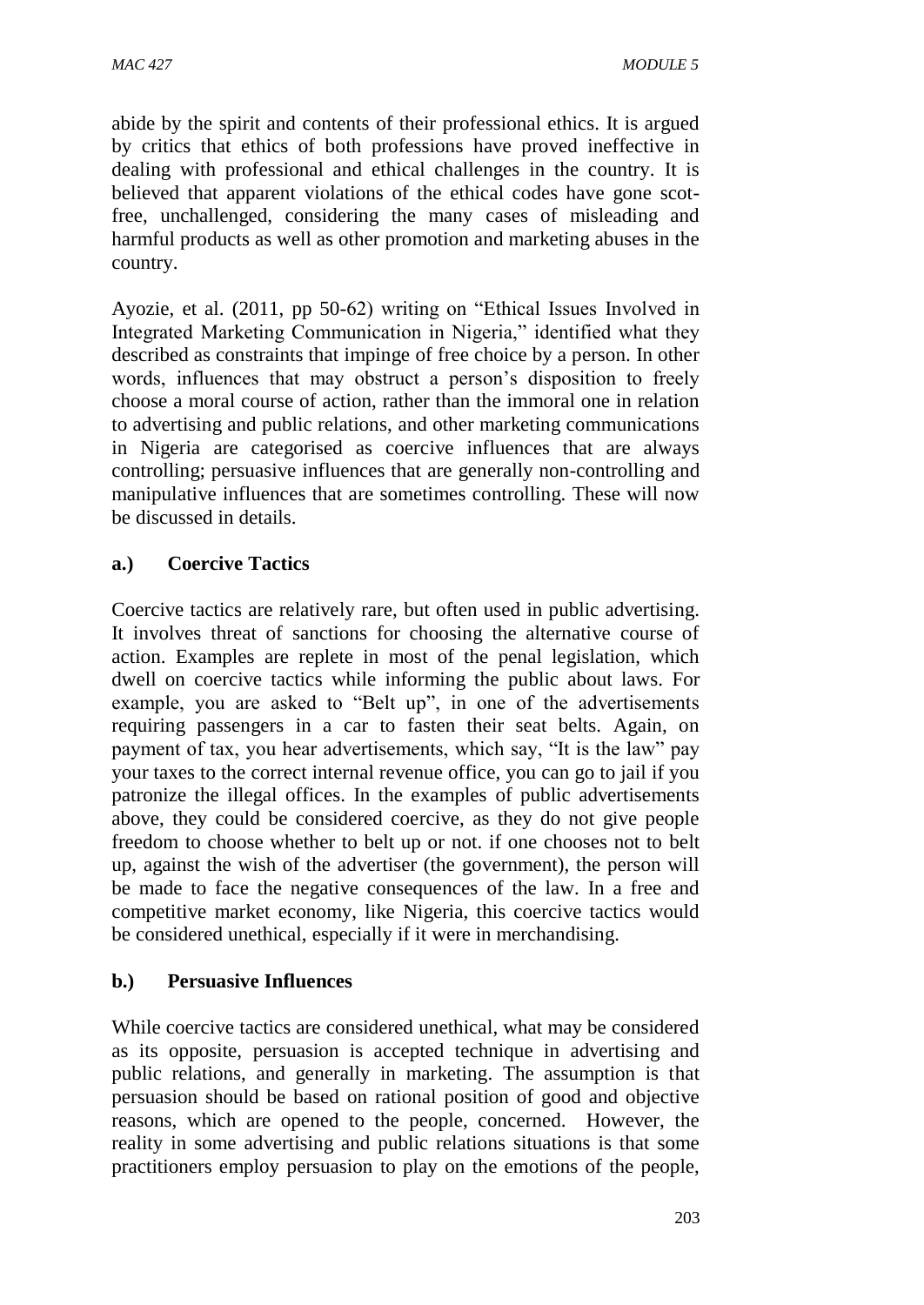which do not let them make objective judgements. This kind of persuasion is unethical in advertising and public relations, because it is manipulative.

Ayozie, et al. (2011, pp50-62), who gave the examples of whether toothpaste, such as Dabur, Macleans and Close Up really improves sex appeal or intimate appeal as in many in Nigeria, said using sex appeal angle could be considered irrational persuasion for these products. Quoting Chandan J. S. et al. (1990), the researchers say persuasion is "rational as far as the persuasiveness lies in the substance of the argument rather than in the manner of presentation, the authority susceptible to suggestions from other." In the case of the toothpaste advertisement, the expected change in the potential buyer is hinged on the strength of the argument. This is considered as unethical because it would have denied the buyer the free will of choice.

Similarly, while some persuasive advertisements may be rational to some potential buyers, they may be unethical to others. For example, if a potential buyer who does not need to buy a car is being persuaded by an advertiser to buy a new car for his wife because he loves her so much. This is irrational persuasion and, therefore, unethical.

### **c.) Manipulative Influences**

Manipulation has a tendency for deception in advertising and public relations. Manipulation can be seen as playing on one's emotions. Implied in this is trick, unfair and hidden tactics to ensure that the buyer fulfils the expected end of the manipulator. Manipulative advertisements on herbal drugs that can make excessively fat people lose weight without doing exercises are many in Nigerian newspapers. Indeed, there are no medical proofs of these by relevant regulatory agencies, yet the advertiser goes ahead to support these with manipulative photographs of "before and after" taking the herbal medicine. These are couched in persuasive messages: "Lose all your weight within a week;" and "Look 20 years younger in one week."

By their nature, advertising and public relations use persuasion; however, if they are to be considered as ethical, such persuasion should contain information, not deception. Many critics of the APCON and NIPR Code of Conduct or Code of Ethics insist that they remain mere platitudes, as violators are rarely held accountable when they overrun the boundaries of persuasion as in some of the identified cases. The society, as we would however see hereunder, needs to play a major role in ensuring that advertising and public relations perform their roles only, and not being deceptive, tricky or negative, and offending the sensibility of the people.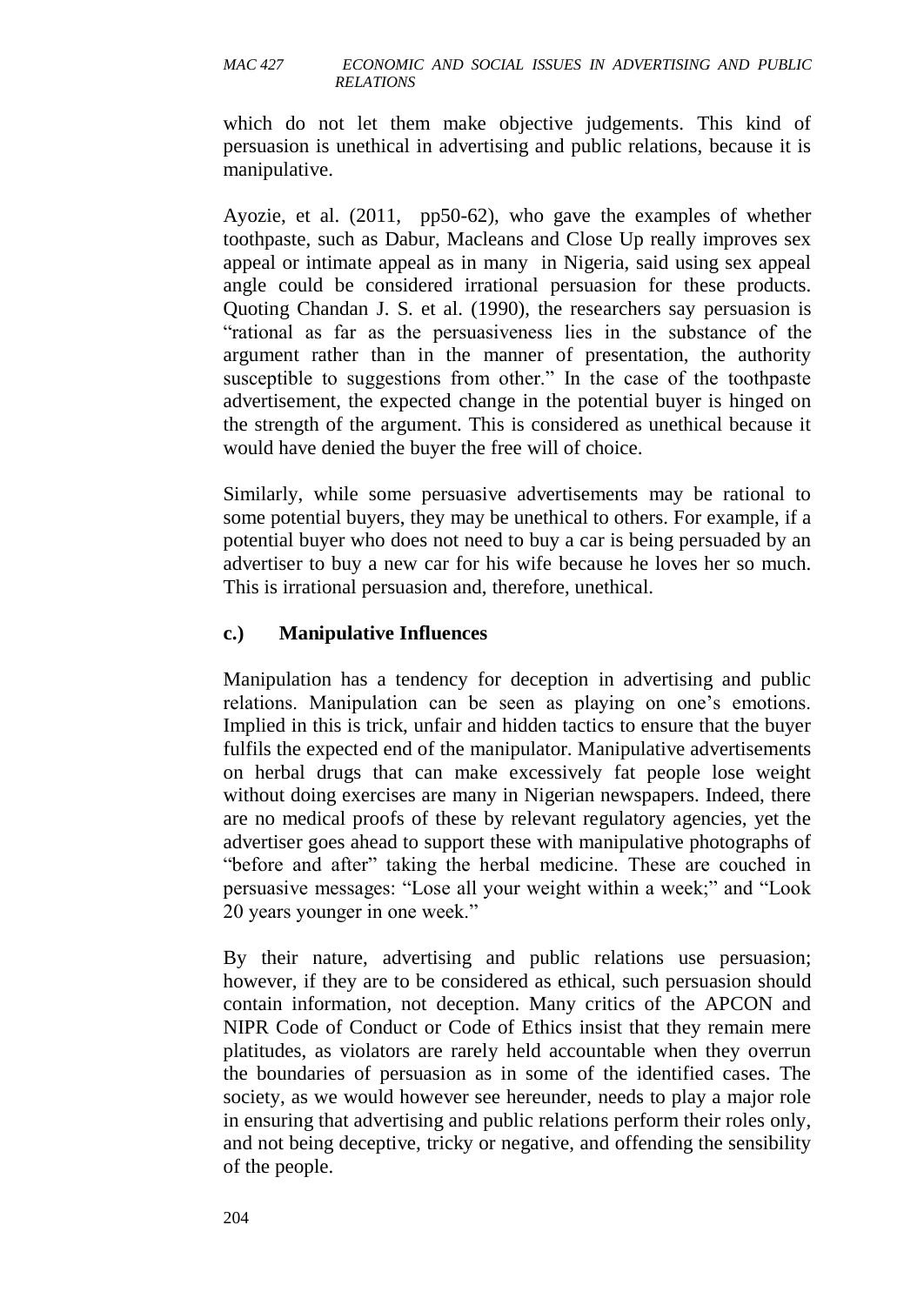# **3.4 How to Improve Ethical Conduct in Advertising and Public Relations in Nigeria**

An individual needs to assess properly the contents of advertising and public relations messages to determine if they are deceptive or manipulative. We need to note here of the individual differences. Of course, the effects of messages hit people differently. When these messages are overtly deceptive and the consumer is convinced, such a consumer has a number of alternatives course of action he can take.

- (a) He can desist from buying the product and advise others close to him against this. This boycott of the product may on the long run affect sales of the product and thereby force the advertiser to correct the anomaly of the deceptive message.
- (b) He can also be more proactive and write to the company directly alone or in concert with other aggrieved consumers. The tendency is that any reputable company in such a situation would take such complaints seriously.
- (c) He can also write to a newspaper. These complaints are likely to be published under the consumer column of the newspaper. We have also seen television and radio stations in Nigeria take up such complaints on deceptive advertisement of products some times in the past. These are commendable exceptions.
- (d) Legal option Consumers may also embark on an individual or a class suit. This may attract cost, but if the complaint is considered serious enough, legal option may prove justifiable. This option is usually taken by women, human rights or religious groups to seek ethical redress on offensive advertisement. Most of the times, just a letter from a lawyer could make the advertiser make amendment.
- (e) Complaint with the regulatory agencies In Nigeria, the APCON and NIPR are saddled with the regulations of advertising and public relations respectively as we would discuss in the next units. A complaint against indecent promotions can be filed with these bodies. There are other bodies concerned with specific aspects of promotions, such as NAFDAC, Standard Organisation of Nigeria, Central Bank of Nigeria, Broadcasting Organisation of Nigeria, Newspaper Proprietors Association of Nigeria, among others. These organisations could push for remedies from the advertisers once they are convinced of a wrongdoing.

# **Organisational/ Company Level**

An organisation should set certain ethical codes, which should be imbibed by everyone within the group. The top hierarchy of management should be role models in setting ethical standards in the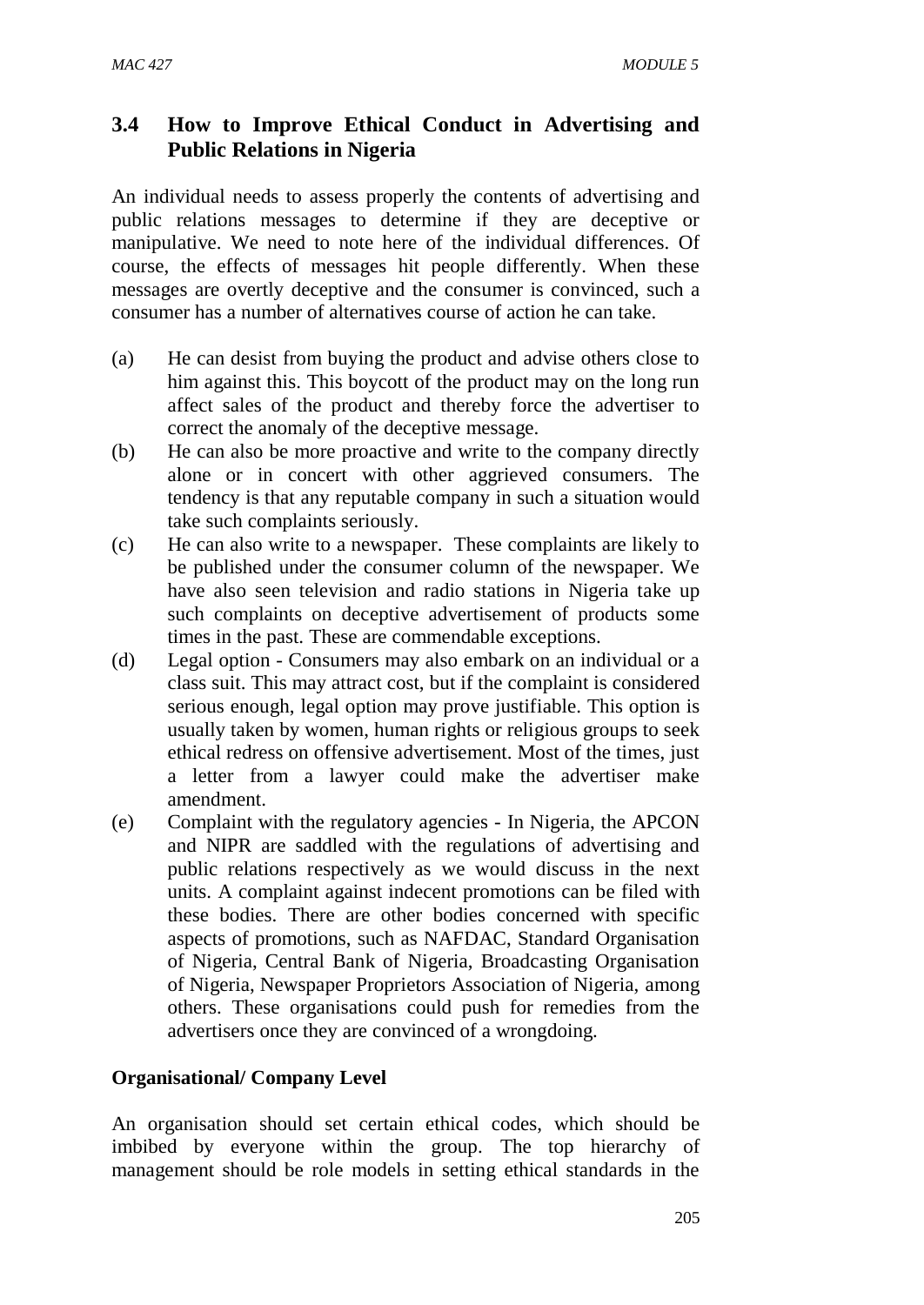organisation. For instance, the organisation should not give advertising, public relations personnel and salesmen unachievable targets. This way, they can perform their roles abiding by the required level of morality or ethical standard.

An organisation can properly maintain a policy on ethics if the entire workforce is guided by certain motivations, which include being responsible, credible, virtue of protecting the defenceless and knowing that long-term profitability can only be achieved if the organisation cares for the interest of its customers and the public in general.

#### **Self-Policing Activities**

These involve writing or blowing the whistle on an offending competitor. Complaints can be lodged with APCON, NIPR and other regulatory bodies. Some authors, advertising and public relations practitioners have however continued to rise spiritedly in defence of their professions. They believe powerful political and consumer groups are exploiting the situation to gain publicity and recognition to vilify them. They argue that advertising messages, for example, are not as dangerous as entertainment (movies, serials) and news media (television and press) disseminated freely under the fundamental rights of free speech. It is admitted that advertising and public relations use persuasion as a strong tool of communication, but they must be judged under the same principles like any other media that disseminate messages to the public. They say freedom of expression for commercial or promotional purposes must not be viewed differently from freedom of expression.

The issue really is that the environment in Nigeria has continued to change in the last decades. There is no doubt about the great influences of western culture on our local culture, which, we must agree, is not the responsibility of advertising and public relations. The average Nigerian consumer are today more liberal and open-minded. While he may not adopt many of the western values and lifestyles, he has become more open to accept some of these views he encounters every day. This is reflected in the mismatch of cultures in Nigeria today, food, clothes, language and even marriages. Advertising and public relations are not immune from these social changes.

It can be argued that critics of advertising over ethical standards may just be ascribing too much influence to the profession. For example, there are many other social influences in the society, including film models and music whose impact may be more that many insertions and slots of advertisements in the media or publicity, which is also a tool of public relations. As we have said, the debate over whether advertising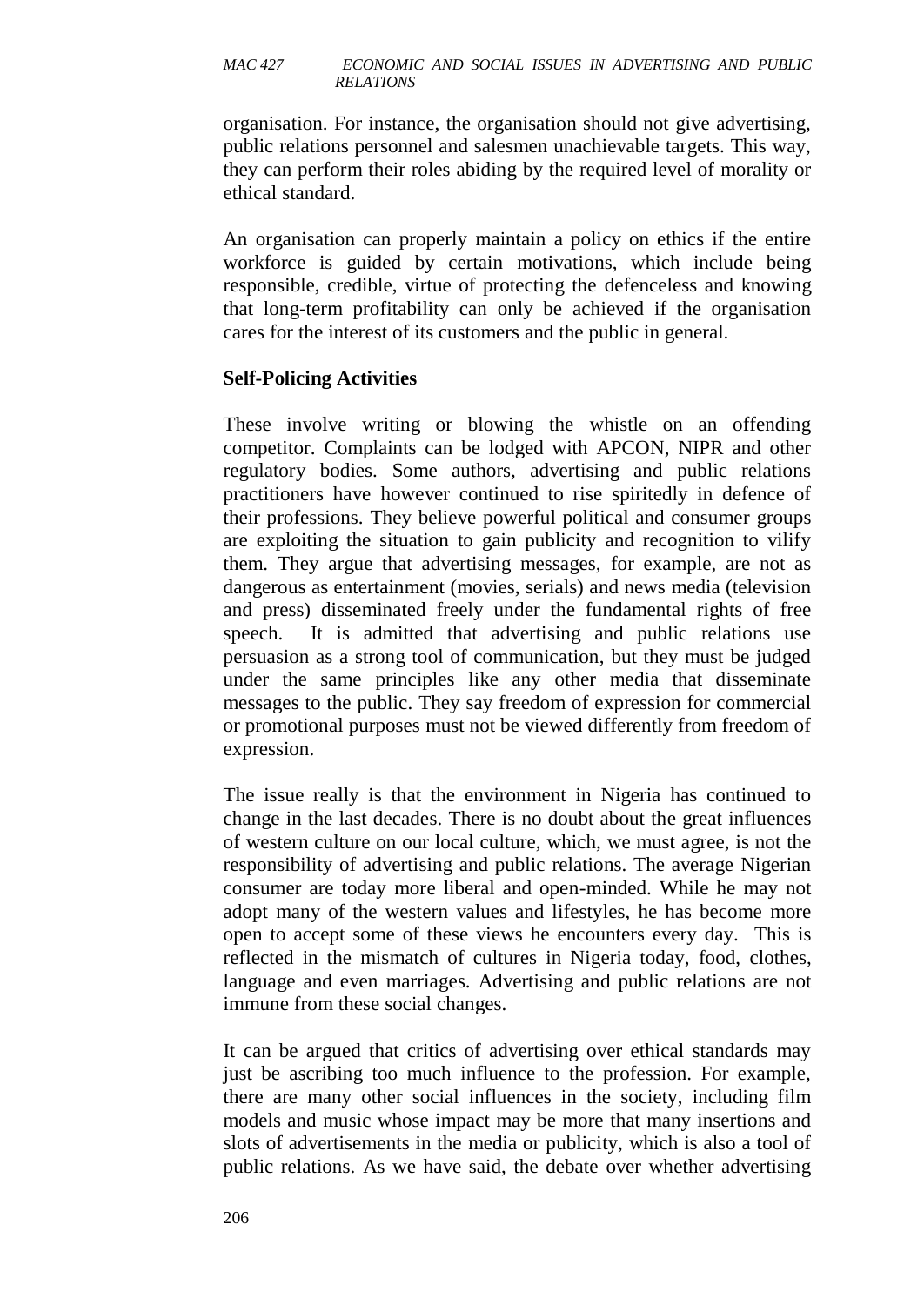and public relations abide by the ethics of their professions would continue for a long time.

# **4.0 CONCLUSION**

There is no dispute in the need for ethical codes in advertising and public relation. This is because the activities of advertising and public relations have great impact on the lives of the people and the society. However, the mere existence of the codes of ethics is not enough. They must be properly applied for the overall good of the advertisers, the advertising agencies, the media and the society in general.

# **5.0 SUMMARY**

We have identified and discussed five principles of ethics in relation to advertising and public relations, and a model for individual ethical decisions. We have discussed the controversies of ethical issues in advertising and public relations in Nigeria. The debate about whether promotional messages, be they advertising or public relations, impact negatively on culture, moral virtues and decent taste in the society would continue.

# **6.0 TUTOR-MARKED ASSIGNMENT**

Identify possible areas of ethical infractions and remedies in advertising and public relations.

# **7.0 REFERENCES/FURTHER READING**

- Ayozie, D. O. et al. (2011). "Business and Management Dynamics." A *Journal of the Society for Business and Management Dynamics,* 1(4).
- Bittner, J. R. (2003). *Mass Communication: An Introduction.* New Jersey: Prentice – Hall Inc.
- Black, S. (1982). *Practical Public Relations.* London: Education Low Priced Books Scheme.
- Dominick, J. R. (2009). *The Dynamics of Mass Communication, Media in the Digital Age*. New York: McGraw-Hill Higher Education
- Fadipe, S. (2002). Advertising Practice with Nigerian Orientation. Lagos: Christ Publishers.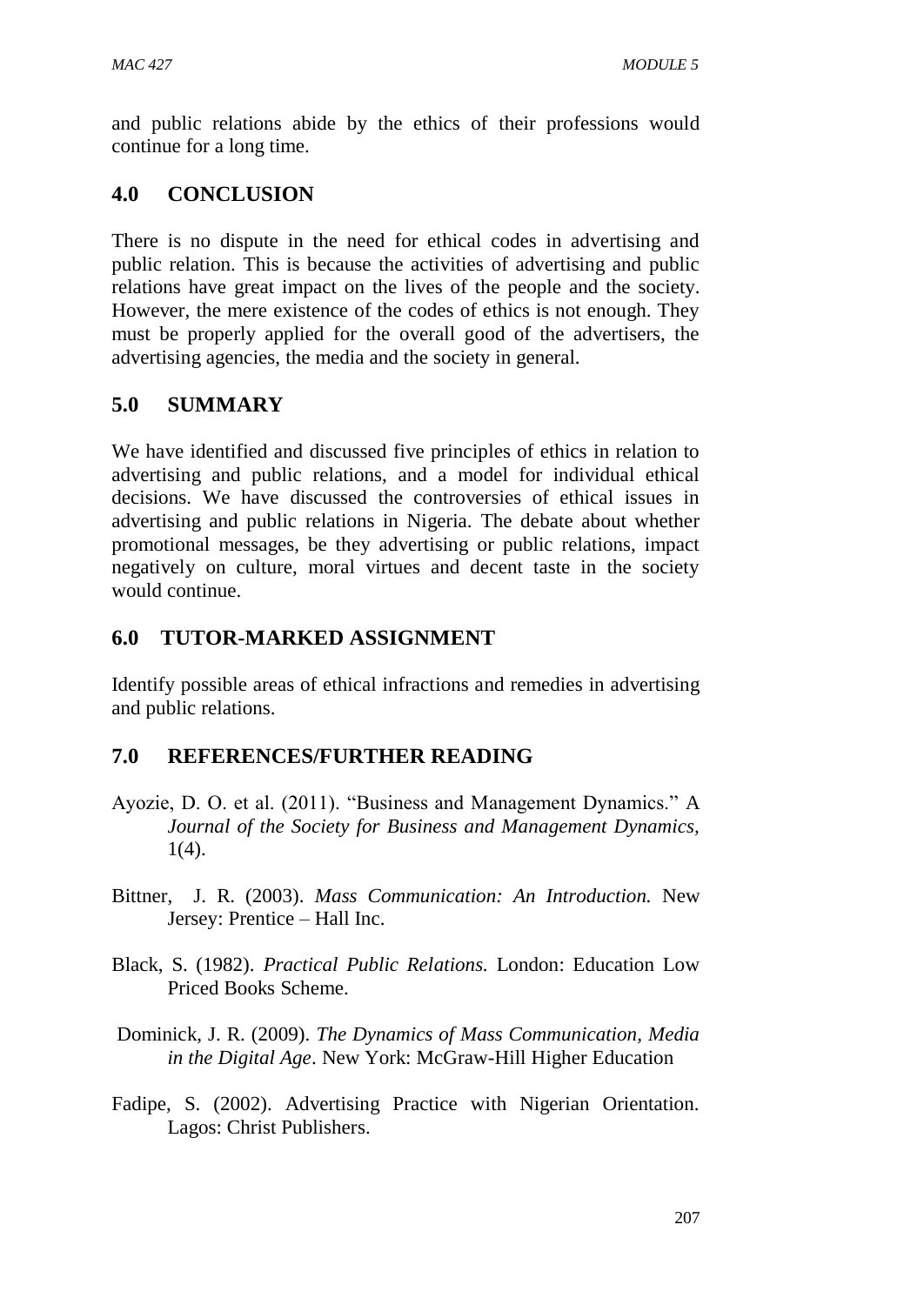# **UNIT 2 STATUTORY CONTROL OF ADVERTISING IN NIGERIA**

#### **CONTENTS**

- 1.0 Introduction
- 2.0 Objectives
- 3.0 Main Content
	- 3.1 The Advertising Practitioners Council of Nigeria (APCON): History and Its Operations
	- 3.2 Control Functions of APCON
	- 3.3 Other Laws Controlling Advertising in Nigeria
- 4.0 Conclusion
- 5.0 Summary
- 6.0 Tutor-Marked Assignment
- 7.0 References/Further Reading

# **1.0 INTRODUCTION**

This unit focuses on the history of APCON, its organisational structure regulatory and control functions, as well as areas where APCON needs more regulatory work.

# **2.0 OBJECTIVES**

At the end of this unit, you should be able to:

- explain what APCON stands for
- discuss the regulatory and control functions of APCON
- identify other laws concerned with the regulation of advertising in Nigeria.

# **3.0 MAIN CONTENT**

# **3.1 History of APCON and Its Operations**

We have noted in one of the earlier units that the main regulator of advertising practice in Nigeria is the Advertising Practitioners Council of Nigeria (APCON). It is the body established by the Federal Government to regulate advertising activities through APCON Decree 55 of 1988 and the subsequent amendments: Decree 93 of 1992 and Decree 116 of 1993. The adoption in January 1988 by the National Council of Ministers of a broad National Mass Communication Policy was an important milestone in the birth of the Advertising Practitioners Council of Nigeria. Various discussions were said to have led to the articulation of the relevance of advertising in the nation's social,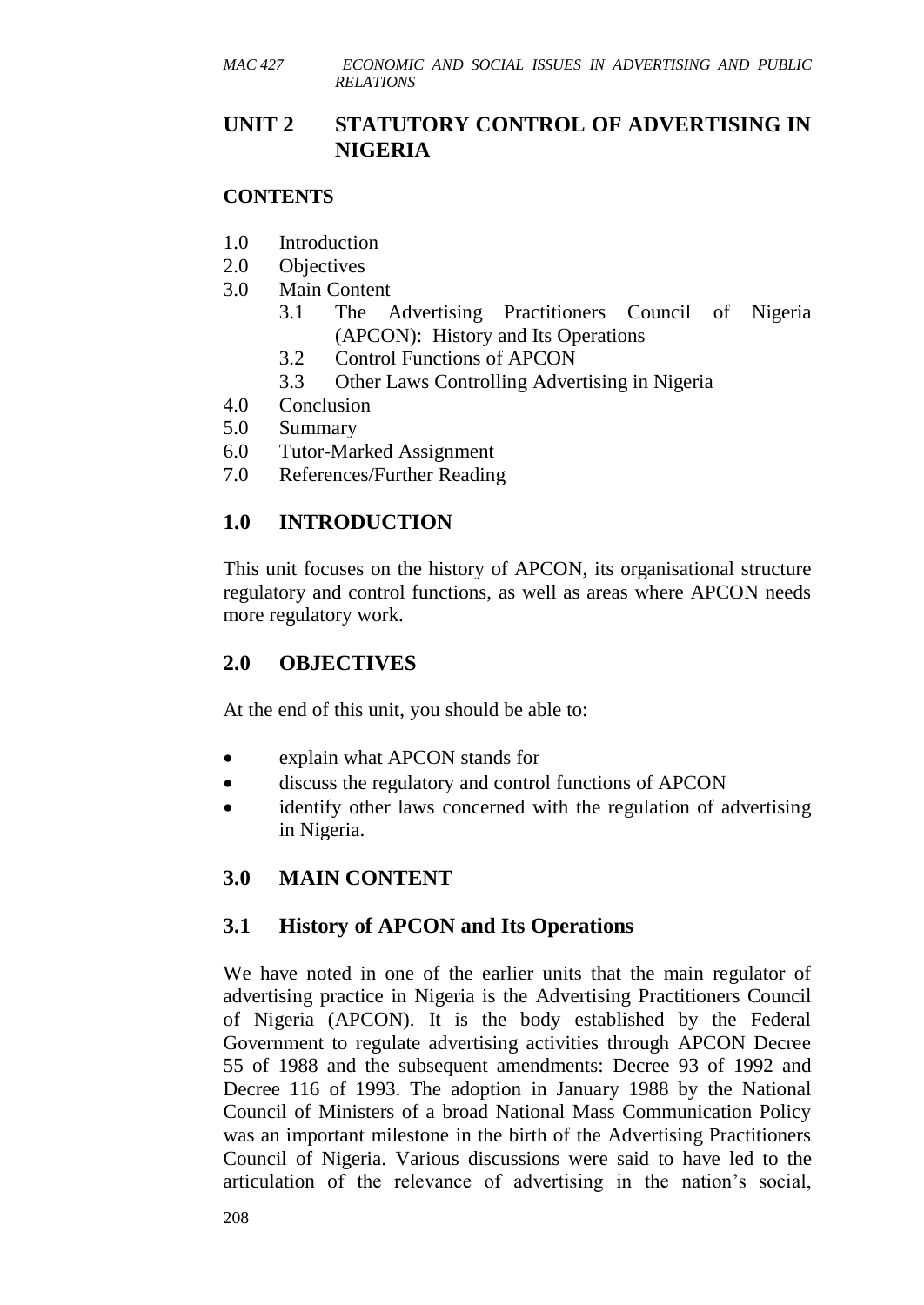political and economic activities as well as the need for recognition and regulation. The Advertising Practitioner Council of Nigeria (APCON), established by Act 55 of 1988, was a logical outcome of the legislative recognition to advertising as a profession in Nigeria.

#### **Functions of APCON**

Section One Act 55 of 1988, which set up APCON, states its functions as:

- a. determining who are advertising practitioners;
- b. determining what standards of knowledge and skill are to be attained by persons seeking to become registered as members of the advertising profession and reviewing those standards from time to time;
- c. securing in accordance, with the provisions of the Decree, the establishment and maintenance of a register of practitioners and the publication, from time to time, of list of those persons;
- d. regulating and controlling the practice of advertising in all its aspects and ramifications;
- e. conducting examinations in the profession and awarding certificates or diplomas to successful candidates and when appropriate and for such purpose, the council shall prescribe fees to be paid in respect thereof;
- f. Performing the other functions conferred on the council by the Act.

#### Membership

The Decree makes provision for four grades of membership:

- Fellow
- Full Member
- Associate Member
- Student Member

#### **Registration as an Ad Practitioner**

#### **Associate Member**

Anyone above the age of 21, who possesses any of the degrees or diplomas listed under the student category, and is employed in a recognised organisation where he or she can acquire professional experience. He or she must be of good character and must not have been convicted in Nigeria or elsewhere of a criminal offence.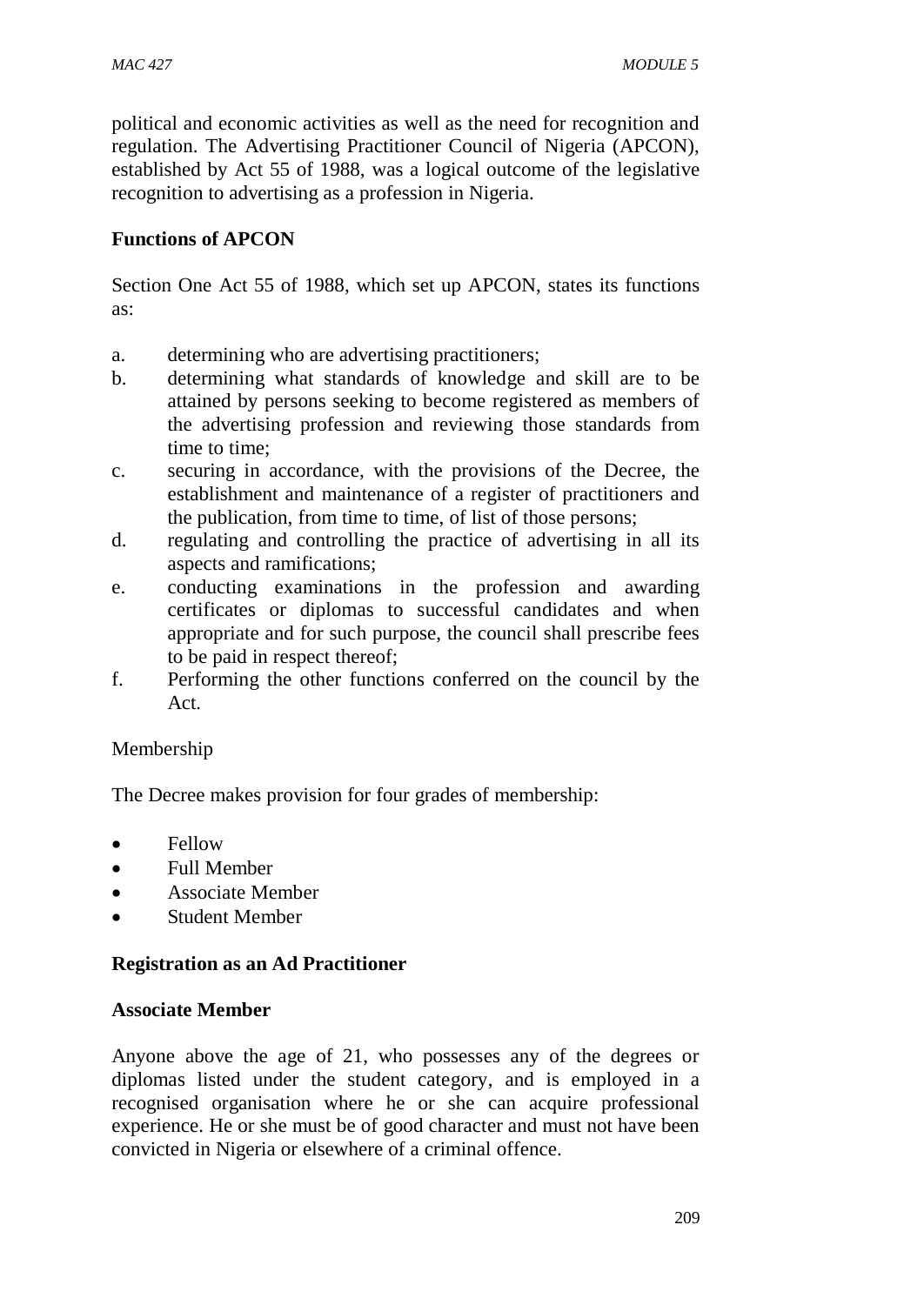#### **Full Member**

Anyone, who has met the requirements for associate membership and in addition has been in continuous advertising practice for a minimum of five years.

#### **Fellow**

To be a fellow, the applicant must have fulfilled the conditions for associate and full membership. In addition, he or she must have been in continuous active advertising practice in the 15 years preceding the date of his or her application, and must show evidence of significant contributions to the practice of advertising.

#### **Student Member**

Anyone who satisfied the Council that he or she is undergoing a course of studies recognised by the Council and leading to the award of:

- APCON Diploma/Professional Certificate
- CAM or BEEC Diploma in Advertising
- Degree/HND in Marketing, Mass Communication, Graphic Arts or Advertising
- NIJ PGD Advertising

#### **Enrolment for the Examination**

Application for registration as a student must be made on the prescribed form, which requires an undertaking on the part of the applicant to abide by the rules laid down by the Council from time to time. Every applicant will be required to produce satisfactory evidence of age, name, character and eligibility together with certified photocopies of educational certificates and four certified passport size photographs.

#### **Examination Philosophy**

The examination is designed to test candidates' knowledge both in the theory and in practice of advertising. Emphasis is on professional knowledge and application of principles to practice. The challenge from the contemporary advertising environment requires that present and future advertising practitioners demonstrate knowledge and ability in solving advertising and marketing communications related problems. Thus, the syllabus is guided by the need to provide the students a perfect blend of professional and theoretical knowledge. The APCON Processional Diploma in Advertising is a qualifying certificate for registration into the advertising profession. The basic qualification for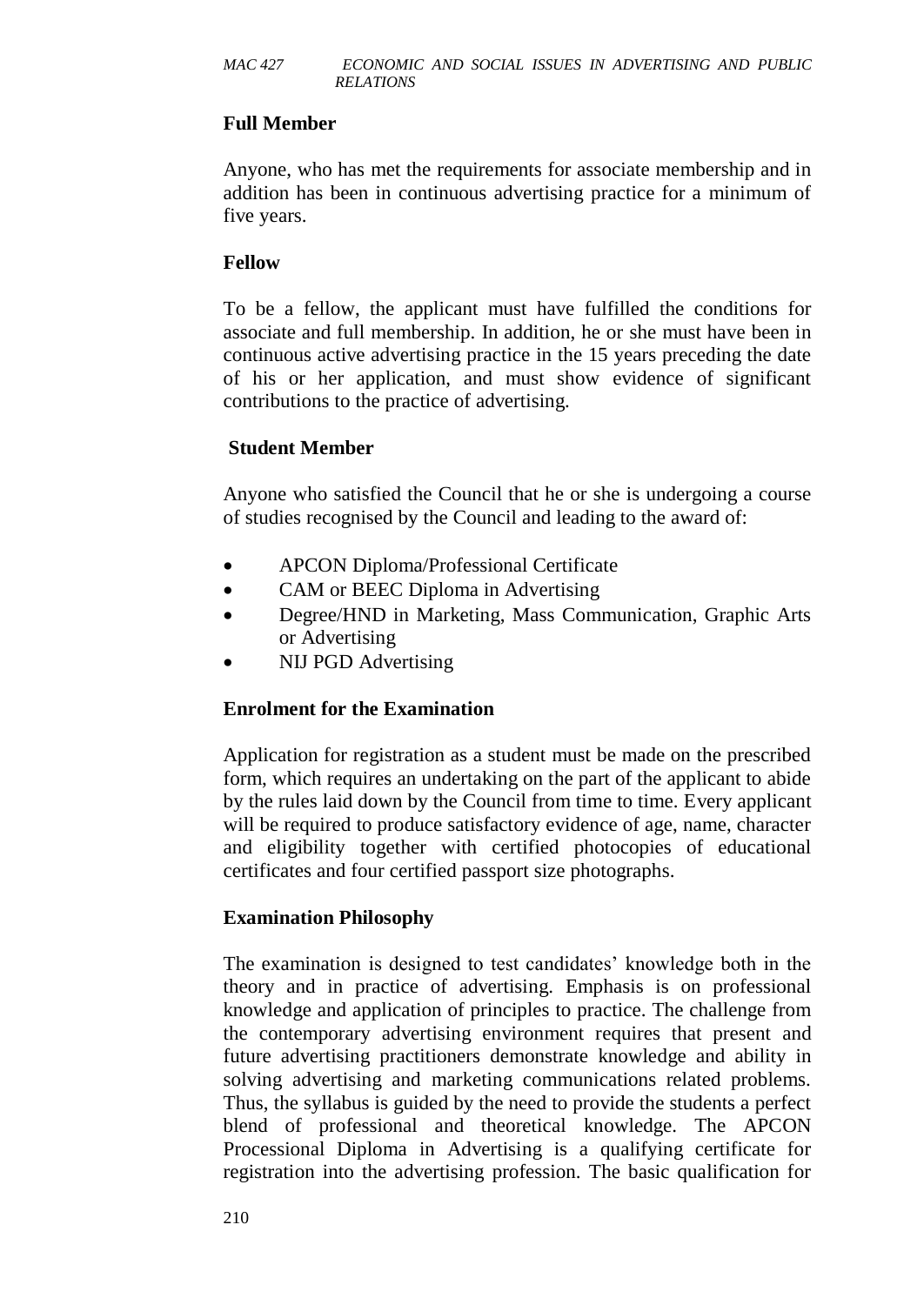enrolment into the programme is a bachelor's degree or the Higher National Diploma in any discipline. Candidate who holds degree or HND in Marketing, Mass Communication and Graphic Arts would be exempted from some of the courses on individual/Merit. The examinations are conducted twice a year: June and November.

Specifically, with the APCON laws, the APCON is statutorily saddled with the regulation of advertising in Nigeria. This is in spite of the selfregulation of the profession through other bodies, such as the Association of Advertising Practitioners of Nigeria (AAPN), which is the umbrella association of all advertising practitioners in Nigeria, and other sectoral associations like ADVAN, OAAN, BON and NPAN.

APCON is composed of a 20-member Council, which is its highest policy body. The Council is headed by a Chairman, and a Secretariat, also headed by a Registrar. The composition of the Council is made up of representatives of interest groups in advertising in Nigeria, including AAPN, ADVAN, OAAN, BON, NPAN and others. The chairman of the council is appointed by the President of the country. He must however be a fellow of the advertising practice in Nigeria; this requirement is compulsory.

Bel-Molokwu (2000), a former Registrar of APCON, presents the structure of advertising in Nigeria as approved by the APCON:

- a) APCON
- b) Workforce
- c) Individual practitioner
- d) Organised practice
- e) Corporate practice
- f) Organised sectoral groupings: ADVAN, AAPN, OAAN, NPAN, BON

Indeed, the advent of APCON since 1988 changed a situation where advertising was an all-comer affair and agency operations and practice were loose. With the law, APCON defines the structure of advertising, regulates the functions and activities of the component groups and practitioners.

# **3.1 Control Functions of APCON**

In putting effect to the APCON law, a Secretariat was created, saddled with the responsibility of monitoring and enforcing the provisions of the APCON law and the Code of Advertising Practice in Nigeria.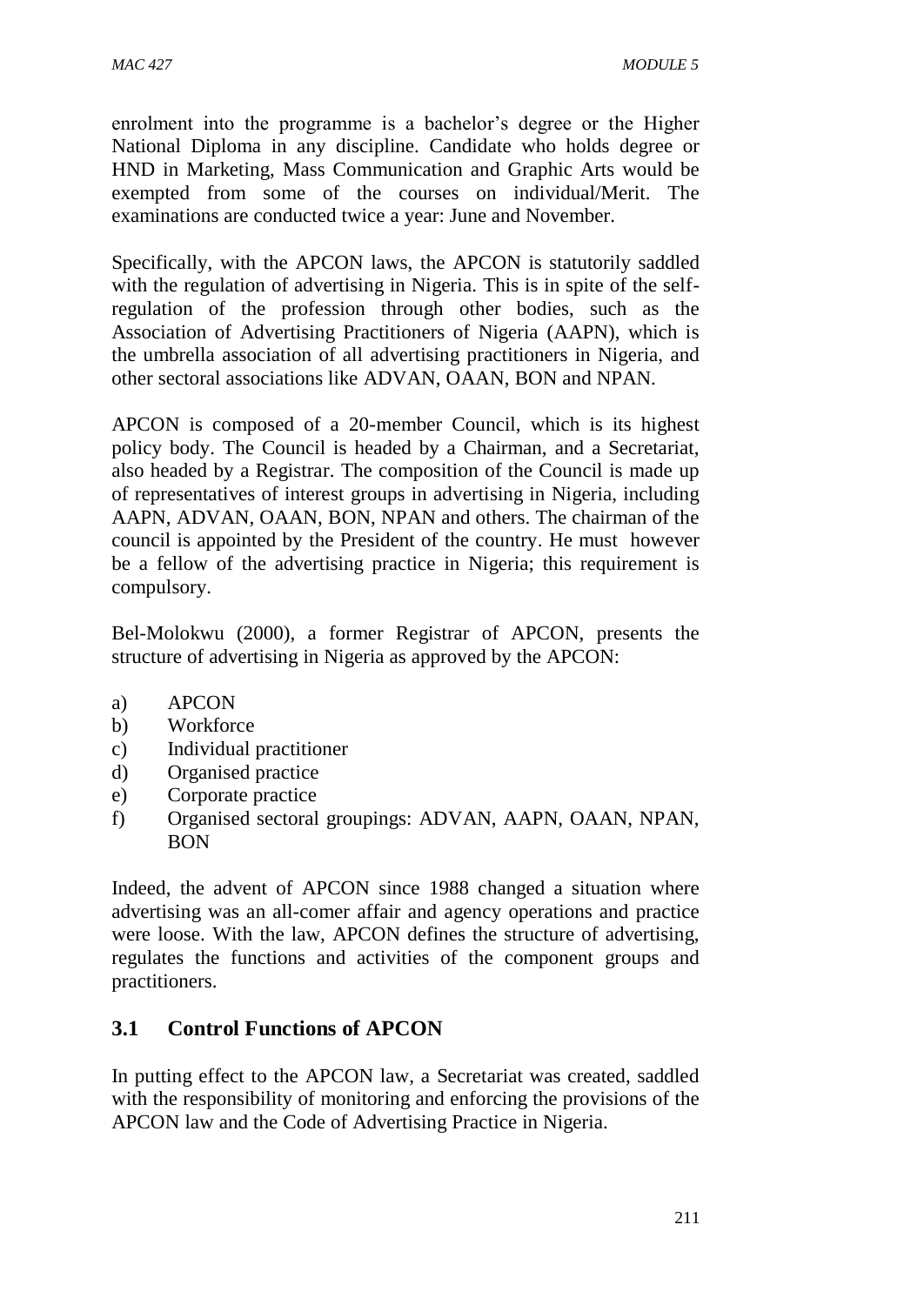In this regard, the Council appoints other bodies to support the secretariat in executing the provisions of the law. These bodies are:

- a) Investigating Panel: this body hears complaints from and against advertising practitioners and stakeholders in the industry.
- b) The Advertising Practitioners Disciplinary Committee: this body is charged with adjudicating in these cases.
- c) The Advertising Standards Panel this ensures that practitioners maintain standards set in the industry.

Besides this regulatory structure of the industry, Fadipe (2002) also identifies other functions of APCON as set out in the law setting it up. These are:

- i. screening and registration of practitioners
- ii. induction of new practitioners
- iii. assessing and upgrading practitioners
- iv. vetting of new advertisements
- v. monitoring of the exposure of advertisements
- vi. education of practitioners and training of new members
- vii. accreditation of departments offering advertising courses in universities and polytechnics
- viii. publishing reading and reference literature on advertising
- ix. enforcing discipline
- x. ensuring that ethical standards are maintained.

Apart from these functions, APCON also ensures that advertising practice is developed and upgraded to international standards. Essentially, APCON recognises excellence in the practice of advertising in Nigeria by giving awards and an annual lecture series to increase debate and body of literature in the industry. These include:

- a) Annual Advertising Day/Lecture, at the end of very year.
- b) Student Encouragement Awards. These are sponsored by eminent and registered members of the advertising industry, corporate bodies and other practitioners in the practice.

However, issues continued to be raised by advertising practitioners where they think APCON needs to do more work. Some of these are:

- i. they believe that direct media buying and selling, which involves placement of advertisements by an advertiser without the knowledge of the practitioners, is against the APCON law and therefore unhealthy for the advertising industry
- ii. they believe that the entry into the profession is loose as many unregistered people still engage in the business of advertising in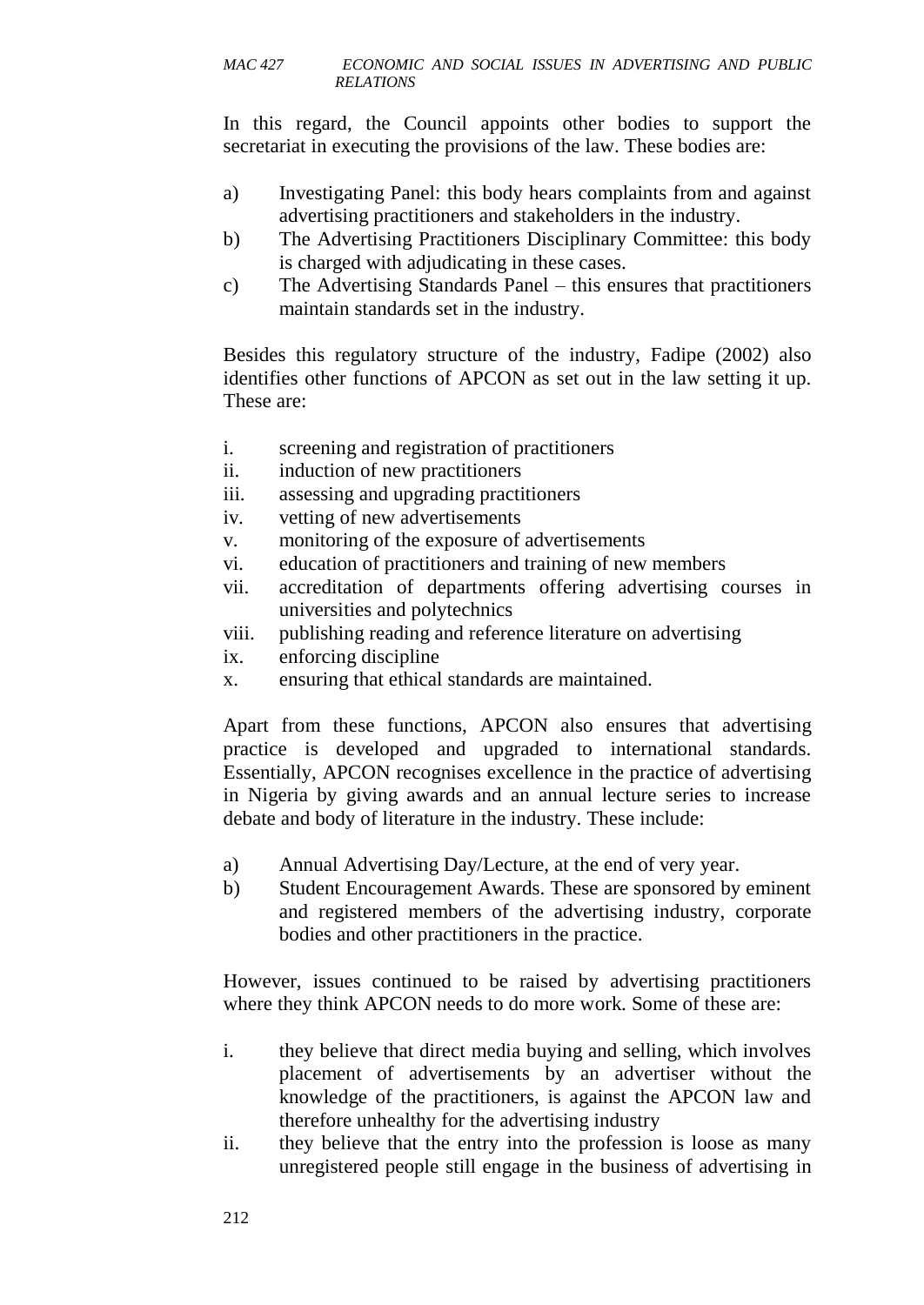the country. They say this is also against the spirit and tenets of the APCON law

- iii. members of the public have continued to raise issues about the need to strengthen the effectiveness of the APCON laws regarding deceptive advertisements
- iv. in addition, issues of compliance with the advertising code of ethics are raised against APCON too as we shall see in subsequent units.

# **SELF-ASSESSMENT EXERCISE**

Which areas of advertising would you give APCON credit and where does it need to do more work?

# **3.2 Other Laws Governing Advertising in Nigeria**

Other agencies, organisations, or decrees put in place by the Federal Government to address the problem of unwholesome practices between producers, marketers, suppliers, service providers and the consumers in Nigeria include:

- Food and Drug Decree of 1974: this law prohibits sale of certain category of food and drugs, and or of such food and drugs because they are considered to be either unsafe or their are misleading the public. For example, you are not allowed to advertise a drug, which claims to cure obesity in Nigeria. Unfortunately, this is now flouted with impunity in Nigeria and APCON and some of the regulatory bodies concerned have proved incapable of dealing with these infractions.
- Standards Organisation of Nigeria (SON)
- National Drug Law Enforcement Agency (NDLEA)
- National Agency for Food and Drug Administration and Control (NAFDAC), 1993
- Nigerian Communication Commission (NCC)
- Economic and Financial Crimes Commission (EFCC).
- Independent Corrupt Practices and other related offences Commission (ICPC).
- Federal Environmental Protection Agency (FEPA)
- National Lottery Regulatory Commission
- The Counterfeit and Fake Drugs Decree No 21 of 1988
- The Food and Drugs Act Cap 150 of 1990
- The Poison and Pharmacy Act Cap 366 of 1990
- Consumer Protection Council (CPC), a parastatal of the Federal Government established by Act No. 66 of 1992 established to promote and protect consumers' interests in all areas of products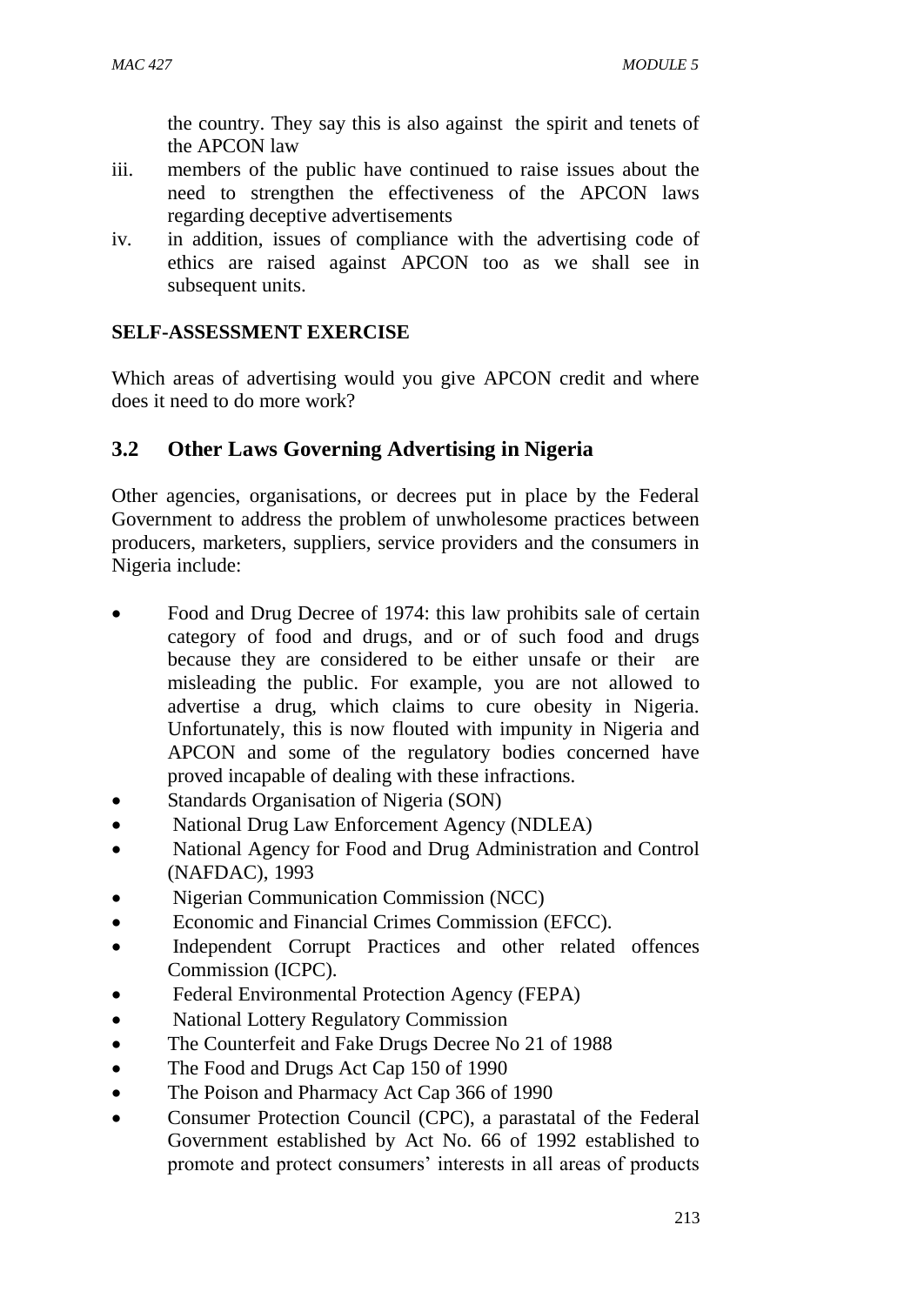and services, provide speedy redress to their complaints, inform, educate and empower them (consumers) to act as discerning and discriminating consumers in the market place. There is also the Consumers Association of Nigeria and other such groups, which we shall deal with under consumerism.

# **4.0 CONCLUSION**

Since 1988 when APCON came into being, advertising in Nigeria cannot be said to be without laws and regulations. The APCON law has provided the structure for operations and growth of the industry in Nigeria. There are of course, many areas in the advertising industry in the country that needs improvement and more work, especially the areas of direct media selling and buying and proper registration of members to weed out non-professionals. In addition, APCON needs more work in the area of regulating messages of advertisements to guide against deception, negative advertisements, misleading claims of products and other marketing abuses. It is hoped that the seeming protective cover of the practitioners against detection, report and prosecution of deceptive advertisements would be fought by the rising consumerism flavour in the country.

# **5.0 SUMMARY**

This unit has looked at the statutory regulation of advertising in Nigeria. In this regard, we have examined the composition of APCON, the structure of advertisements industry, control and functions of APCON in Nigeria. We have also identified the main areas where APCON needs to do more regulatory work. In the same vein, we have identified some other laws and organisations set up by the Federal Government to regulate the relation between producers, advertising agencies, marketers and the consumers in the country.

# **6.0 TUTOR-MARKED ASSIGNMENT**

Discuss the composition of APCON and its control functions in regulating advertising in the country.

#### **7.0 REFERENCES/FURTHER READING**

Bel-Molokwu, J. (2000). *Principles of Advertising in Nigeria*. APCON.

Bel-Molokwu, J. et al. (1997). *Advertising in Nigeria.* APCON.

Fadipe, S. (2002): *Advertising Practice with Nigerian Orientation.*  Lagos: Christ Publishers.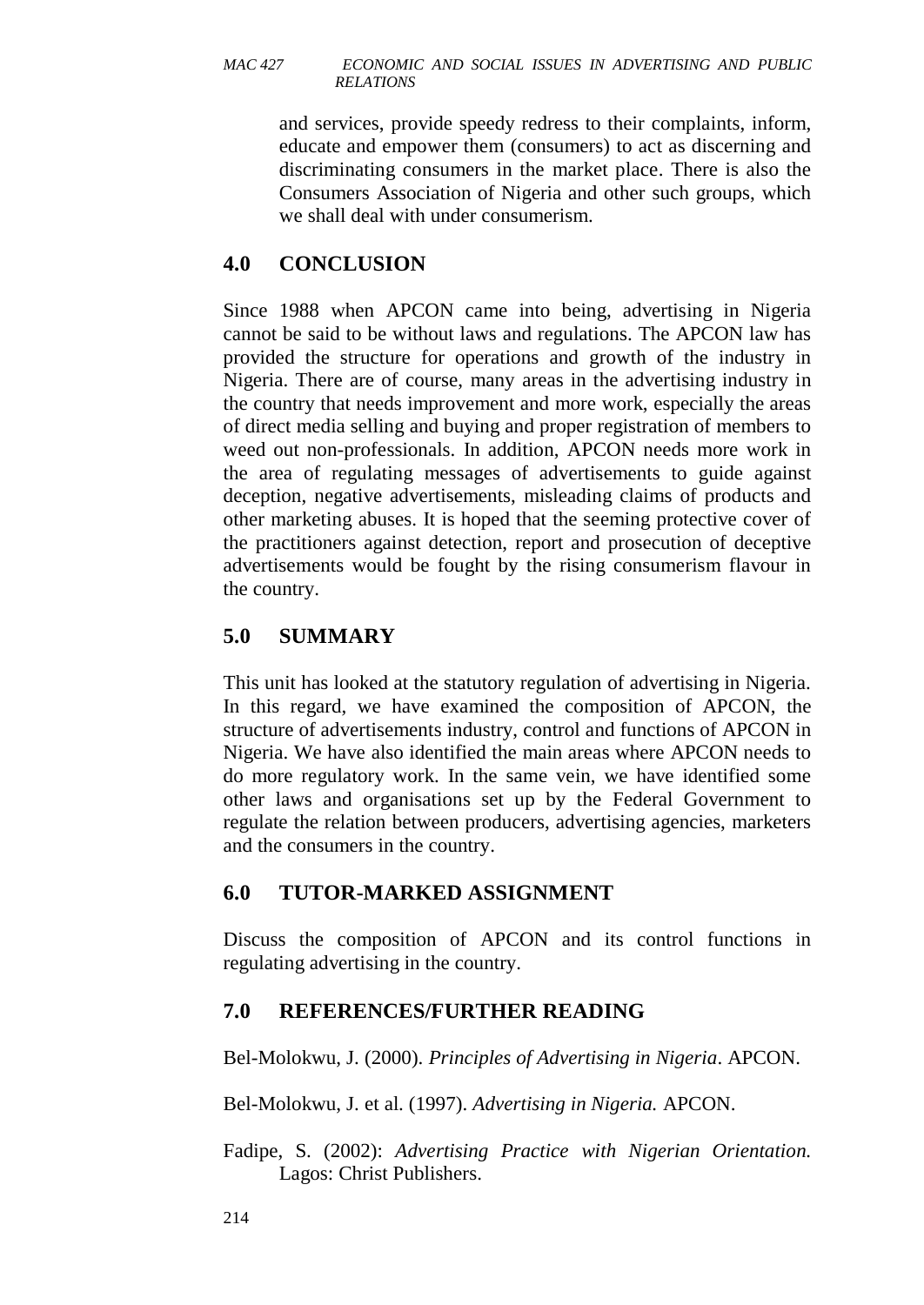# **UNIT 3 CODE OF CONDUCT OF PUBLIC RELATIONS IN NIGERIA**

### **CONTENTS**

- 1.0 Introduction
- 2.0 Objective
- 3.0 Main Content
	- 3.1 Conduct Towards the Practice of Public Relations
	- 3.2 Conduct towards the Public, the Media and Other Professionals
	- 3.3 Conduct to Employers and Clients
	- 3.4 Conduct to Colleagues
	- 3.5 Interpreting the Code
- 4.0 Conclusion
- 5.0 Summary
- 6.0 Tutor-Marked Assignment
- 7.0 References/Further Reading

# **1.0 INTRODUCTION**

In this unit, we shall focus on the Code of Conduct of Public Relations as legalised by NIPR Public Relations Practitioners Decree No. 16 of 1990.

# **2.0 OBJECTIVE**

At the end of this unit, you should be able to:

 explain the code of ethics for the practice of public relations in Nigeria.

# **3.0 MAIN CONTENT**

The Nigerian Institute of Public Relations, Public Relations Practitioners Decree No. 16 of 1990 empowers the Council of the Nigerian Institute of Public Relations to determine what standards of knowledge and skills are to be attained by public relations practitioners. In order to maintain high standard, the law empowers the Institute from time to time update its Code of Professional Conduct. The law also empowers the Council to make bye laws and other rules not inconsistent with the decree as to acts which constitute professional misconduct.

Thus, in pursuance of the provision of the decree, the Council of the Nigerian Institute of Public Relations made the following Bye Laws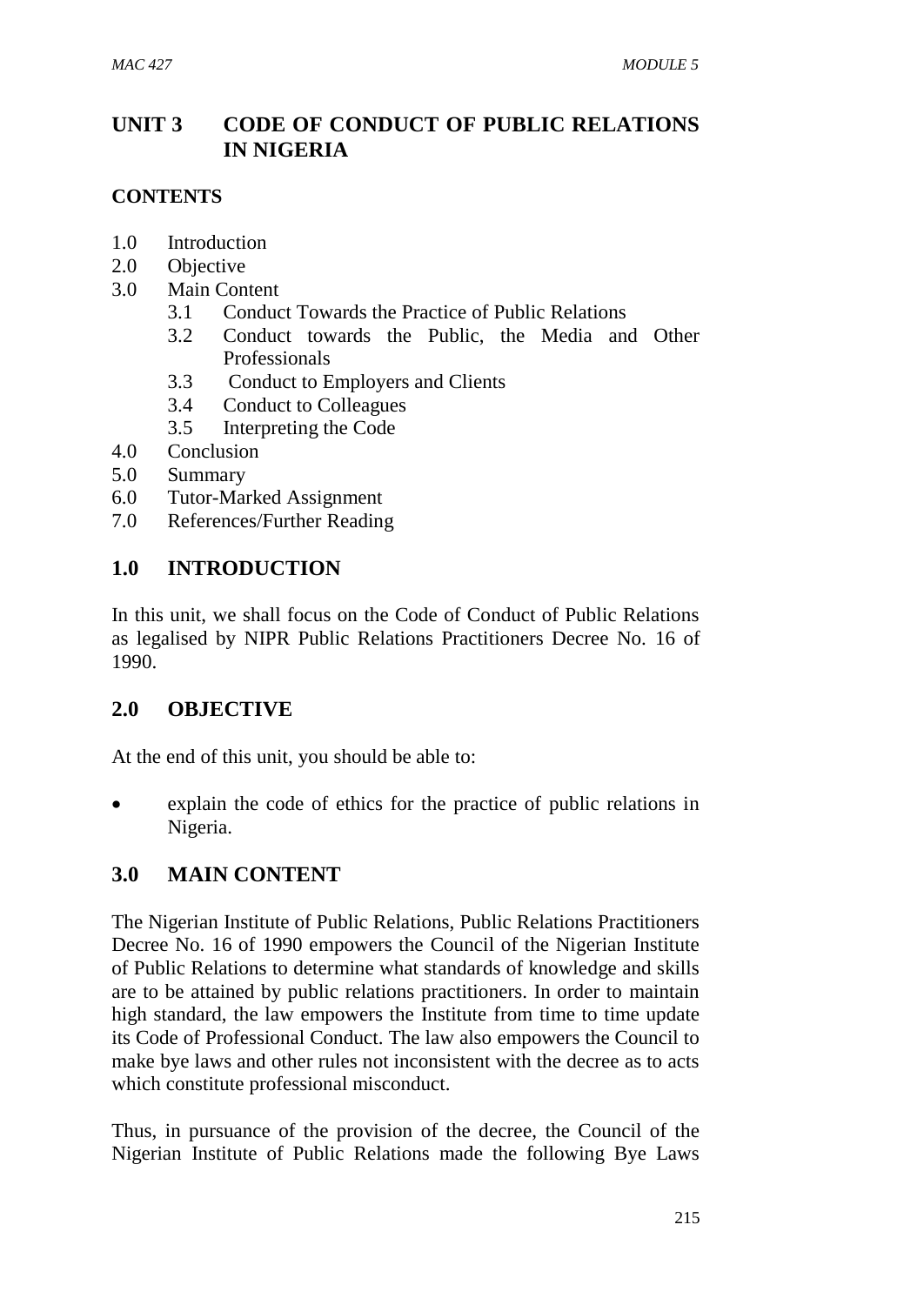known as The Nigerian Institute of Public Relations Code of Professional Conduct Bye-laws No. 1 of 1992.

# **3.1 Conduct towards the Practice of Public Relations**

A Member shall:

Have a positive duty to observe the highest standards in the practice of Public Relations and to deal fairly and honestly with employers and clients (past and present), fellow members and professionals, the public relations profession, other professions, suppliers, intermediaries, the media of communications, employees and above all, the public.

# **i. Expected standard of public relations practice**

Be aware of, understand and observe this Code, any amendment to it, and any other codes which shall be incorporated into it, remain up to date with the content and recommendations of any guidance or practice papers issued by the Nigerian Institute of Public Relations and have a duty to conform to good practice as expressed in such guidance or practice papers.

### **ii. Up-to-date knowledge of developments in the profession**

Uphold this Code and co-operate with fellow Members to enforce decisions on any matter arising from its application. A Member who knowingly causes or allows his or her staff to act in a manner inconsistent with the Code is party to such action and shall be deemed to be in breach of this Code. Staff employed by a Member who act in a manner inconsistent with this Code should be disciplined by the Member.

#### **iii. Upholding the code: Vicarious liability of members**

All disputes within the Institute must be resolved through the internal machinery of the institute-namely, the State Chapter Executive Committees, the Investigating Panel.

#### **iv. Panel and the Tribunal**

Reference adjudication of dispute

A Member shall: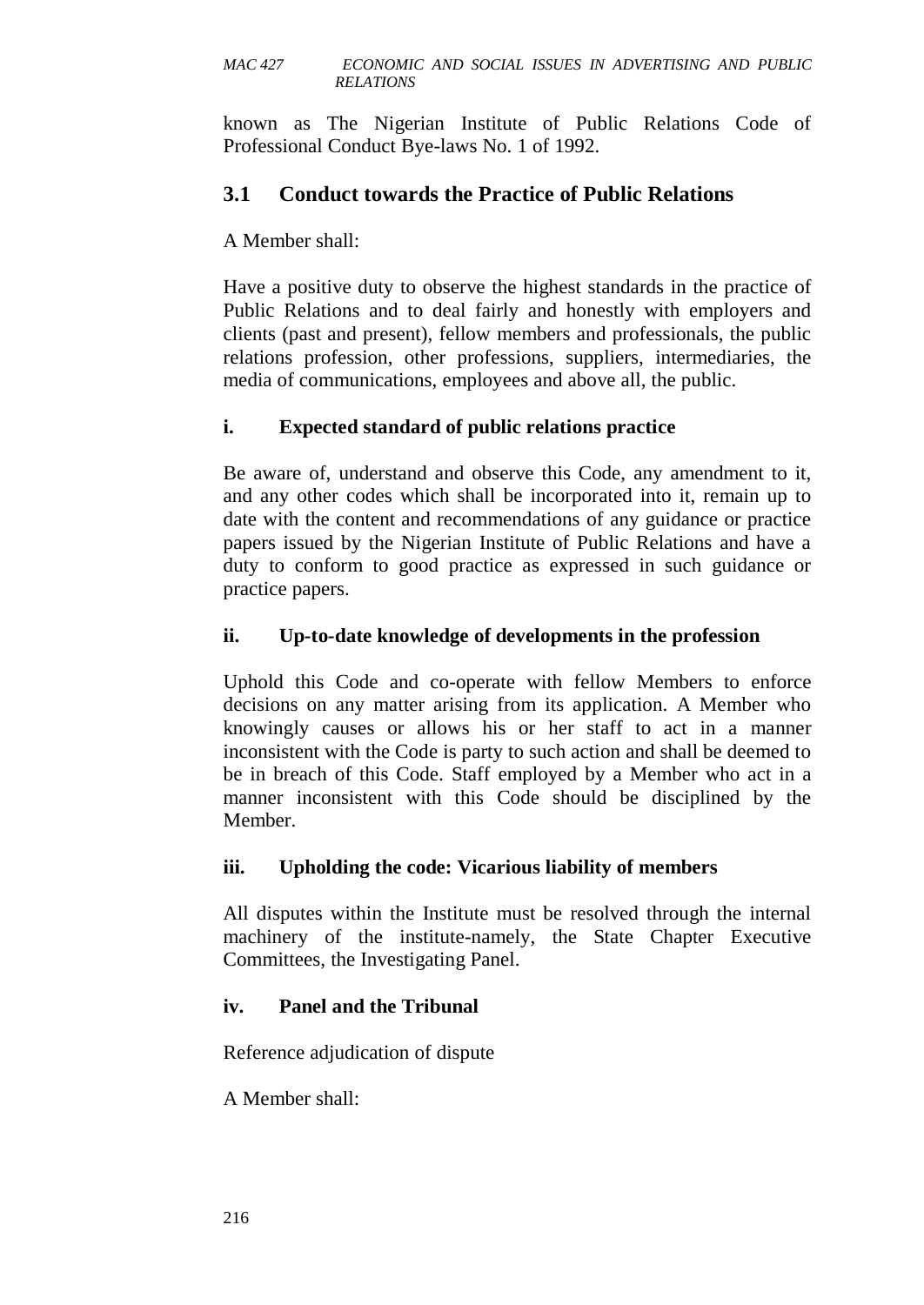neither engage in any practice nor be seen to conduct him or herself in any manner detrimental to the reputation of the Institute or the reputation and interest of the public relations profession:

- issue unauthorised statement about the Institute to the media except the statement is authorised by the President
- circulate or disclose the content of any of the Council's Minutes of Meetings without the approval of the Council, the President or Vice President
- bring the Institute, its officers or members to public ridicule
- damage the professional reputation of the Institute, the officers of the Institute or its members.
- **v.** Requirement of Presidents consent before publication of any statement

Exposure of council's minutes, subject to approval

# **3.2 Conduct towards the Public, the Media and Other Professionals**

A Member shall:

- i. conduct his or her professional activities with proper regard to the Public interest
- ii. scrutinise information before dissemination. A member has a positive duty at all times to respect the truth and shall not disseminate false or misleading information knowingly or recklessly, and take proper care to check all information prior to its dissemination
- iii. when working in association with other professionals, identify and respect the codes of those professions.
- iv. respect for code of other professionals. A member shall respect any statutory or regulatory codes laid down by any other authorities, which are relevant to the actions of his or her employer or client, or taken on behalf of an employer or client
- v. respect regulatory codes
- vi. honour confidences received given in the course of professional activity

Neither offer nor give, or cause an employer or client to give any inducement to holders of public office or members of any statutory body or organisation who are not directors, executives or retained consultants, with intent to further the interests of the employer or client if such action is inconsistent with the public interest Prohibition from giving of inducement.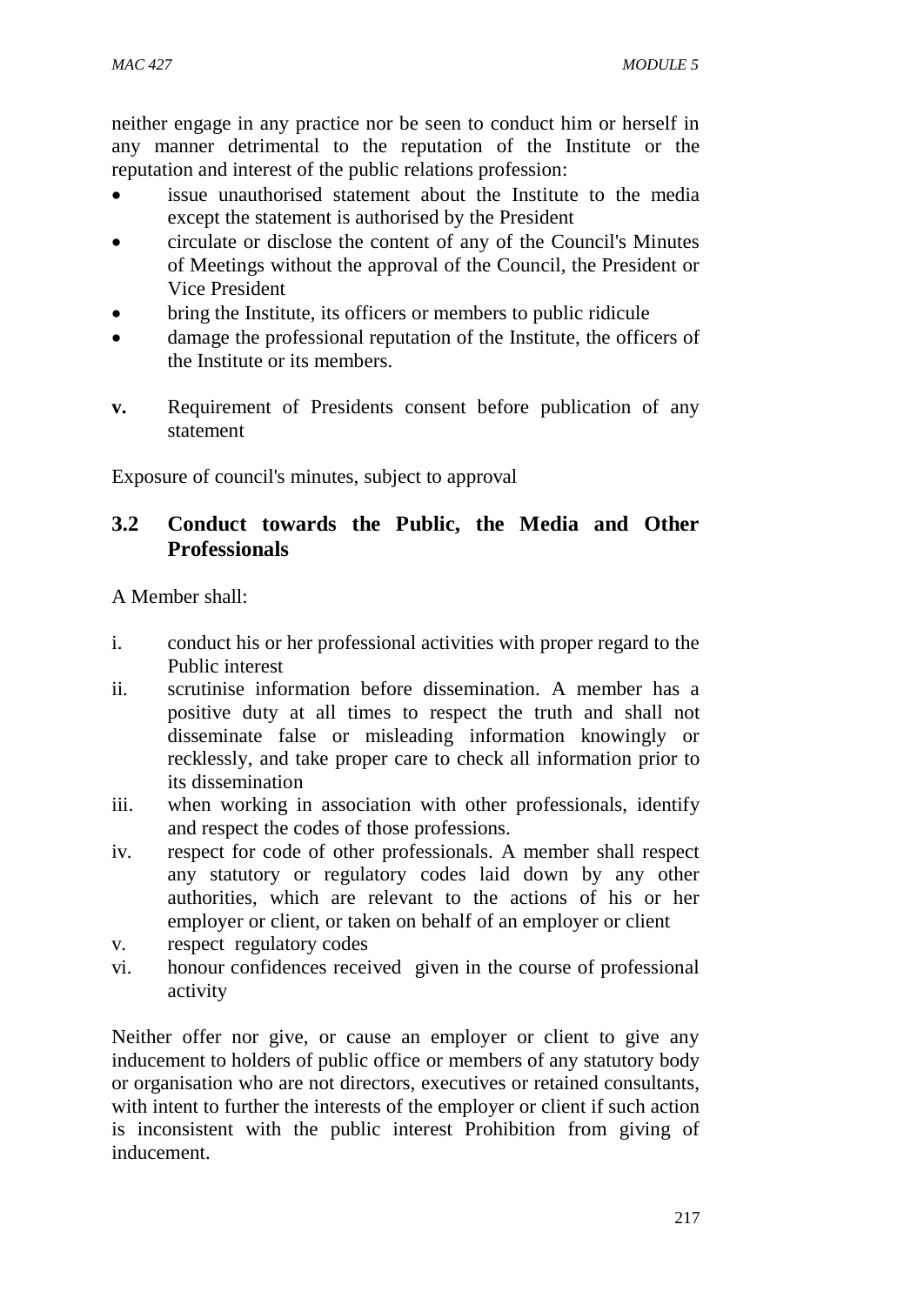# **3.3 Conduct towards Employers and Clients**

A Member shall:

- i. safeguard the confidence of both present and former employers or clients; shall not disclose or use these confidences to the disadvantage or prejudice of such employers or clients, or to the financial advantage of the Member (unless the employer or clients has released such information for public use or has given specific permission for disclosure), except upon the order of a court of law.
- ii. be free to accept fees, commissions or other valuable considerations from persons other than an employer or client, if such considerations are disclosed to the employer or client.
- iii. accept benefits subject to consent of employer.
- iv. be free to negotiate or renegotiate with an employer or client terms that are a fair reflection of demands of the work involved and take into account factors other than hours worked and the experience involved. These special factors which are also applied by other professional advisers shall have regard to all the circumstances of the specific situation and in particular to:

### **Negotiation of remuneration**

- a) The complexity of the issue, ease, problem or assignment, and the difficulties associated with its completion.
- b) The professional or specialised skills required and the degree of responsibility involved.
- c) The amount of documentation necessary to be perused or prepared and its importance.
- d) The place and circumstances where the work is carried out in whole or in part.
- e) The scope, scale and value of the task and its importance as an activity issue or project to the employer or client.

### **Charge fees when a client calls for proposals for an assignment but the member was not restrained to execute the proposal:**

A member shall not:

- 1. misuse information regarding his or her employer or client's business for financial or other gain.
- 2. serve an employer or client under terms or conditions, which might impair his or her independence, objectivity or integrity.
- 3. represent conflicting interests but may represent competing interests with the express consent of the parties concerned.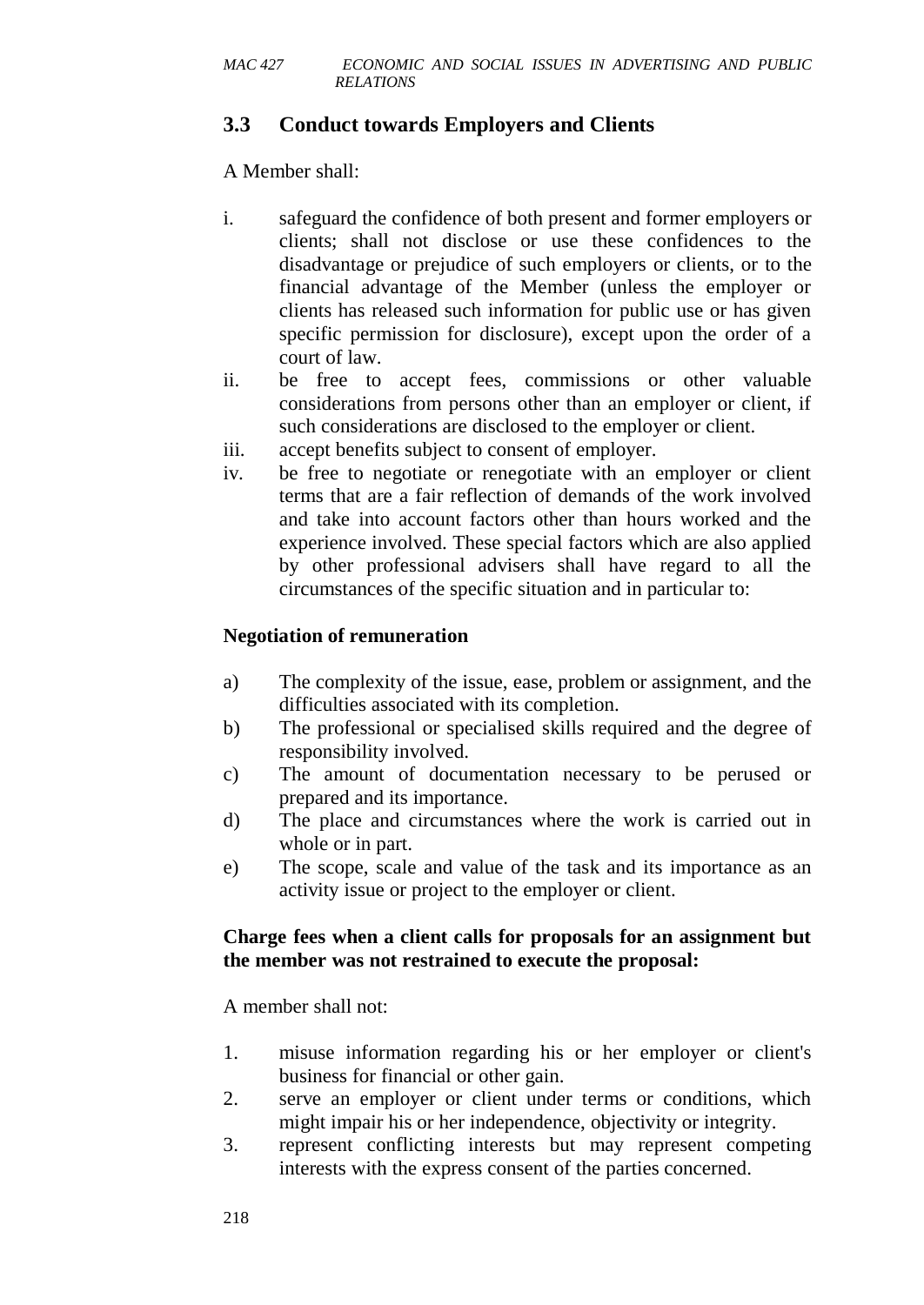#### **Non-representation of conflicting interest:**

Guarantee the achievement of results, which are beyond the members direct capacity to achieve or prevent making unrealistic promise.

# **3.4 Conduct towards Colleagues**

A Member shall:

Address the highest standards of accuracy and truth avoiding extravagant claims or unfair comparisons and giving credit for ideas and words borrowed from others.

### **Proficiency and recognition of the capabilities of others**

Be free to represent his or her capabilities and service to any potential employer or client either on his or her own initiative or at the behest of any client, provided he or she does not seek to break any existing contract or detract from the reputation or capabilities of any member already serving that employer or client.

### **Representation**

A Member shall not:

Injure the professional reputation or practice of another member.

# **3.5 Interpreting the Code**

In the interpretation of this Code, the decisions of the Investigating Panel and Disciplinary Tribunal set up by the Institute shall be final. A breach of the Code of Professional Conduct Bye Laws should be reported in writing to the Chairman of the Investigating Panel of the Institute. The Panel and Tribunal will carry out their functions as provided by Decree 16 of 1990.

#### **Breach**

Report of breach

Functions of Investigating Panel and Disciplinary Tribunal

A breach of the Code will earn reprimand, suspension or expulsion from the Institute.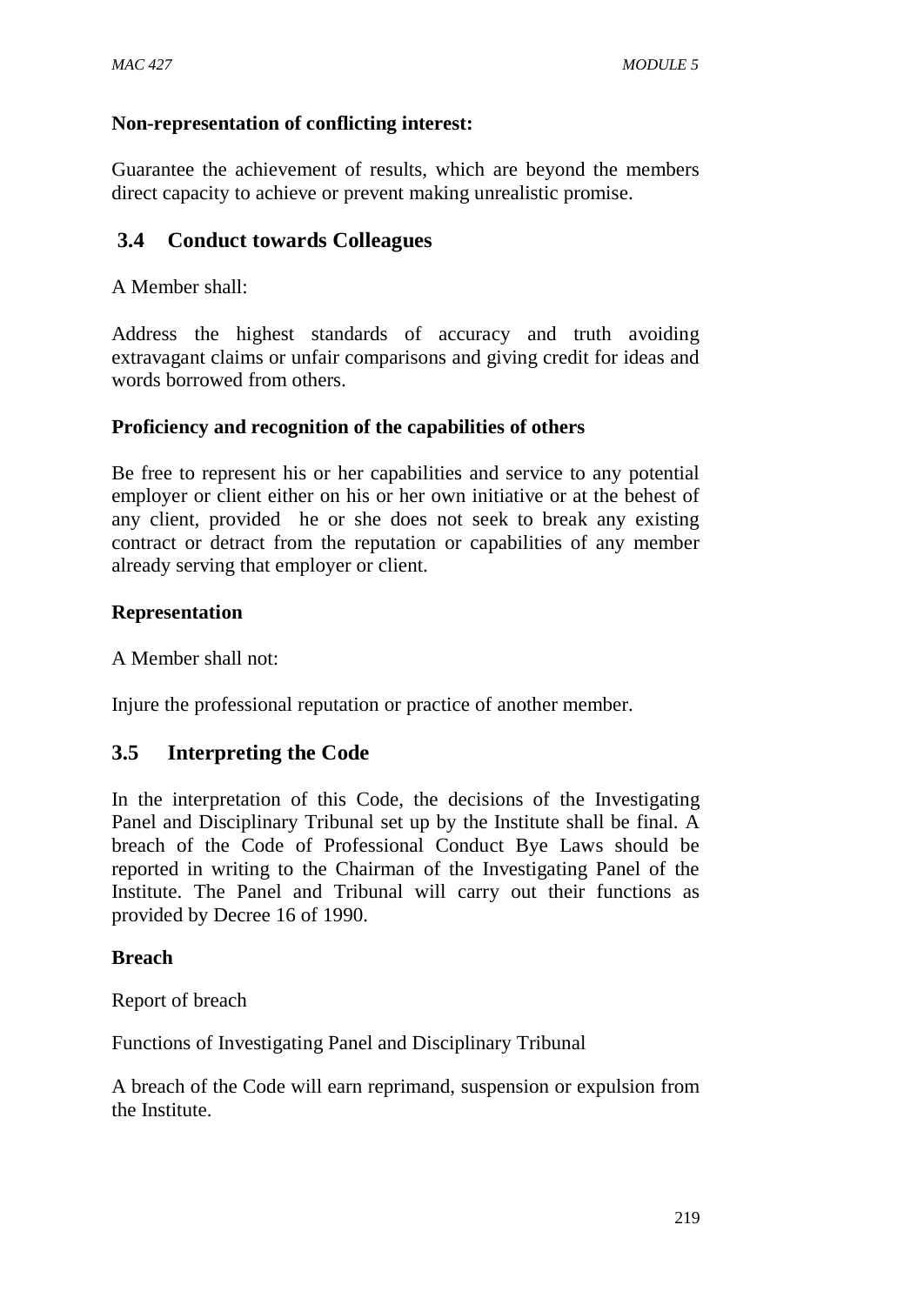# **4.0 CONCLUSION**

The practice of public relations should no longer be loose, or an allcomer affair. This is because the provisions of the Nigerian Institute of Public Relations Public Relations Practitioners Decree No. 16 of 1990 provide the ground norm for the practice of public relations in Nigeria. However, this is not the case. There are still many unprofessional in the practice of public relations in Nigeria and this partly explains the level of unethical practices in the profession in the country. One of the most important tasks for the NIPR is to weed the unprofessional out of the system, and for any practitioner to keep abreast of the NIPR professional code of conduct and realise that he has as much responsibility to himself, the profession, the client, media and the society where he practices.

# **5.0 SUMMARY**

Since 1990, public relations, like law, medicine, pharmacy and advertising, has had a professional Code of Conduct to guide practitioners in the profession. The professional code of conduct has provisions outlining conduct towards the practice of public relations, conduct towards the public, the media and other professionals, conduct to employers and clients and conduct to colleagues. It also provides for power to interpret the Code. This has been the focus of this unit.

# **6.0 TUTOR-MARKED ASSIGNMENT**

Highlight the main issues raised in the Nigerian Institute of Public Relations Code of Conduct.

# **7.0 REFERENCES/FURTHER READING**

Nigerian Institute of Public Relations Public Relations Practitioners Decree No. 16 of 1990.

NIPR Code of Conduct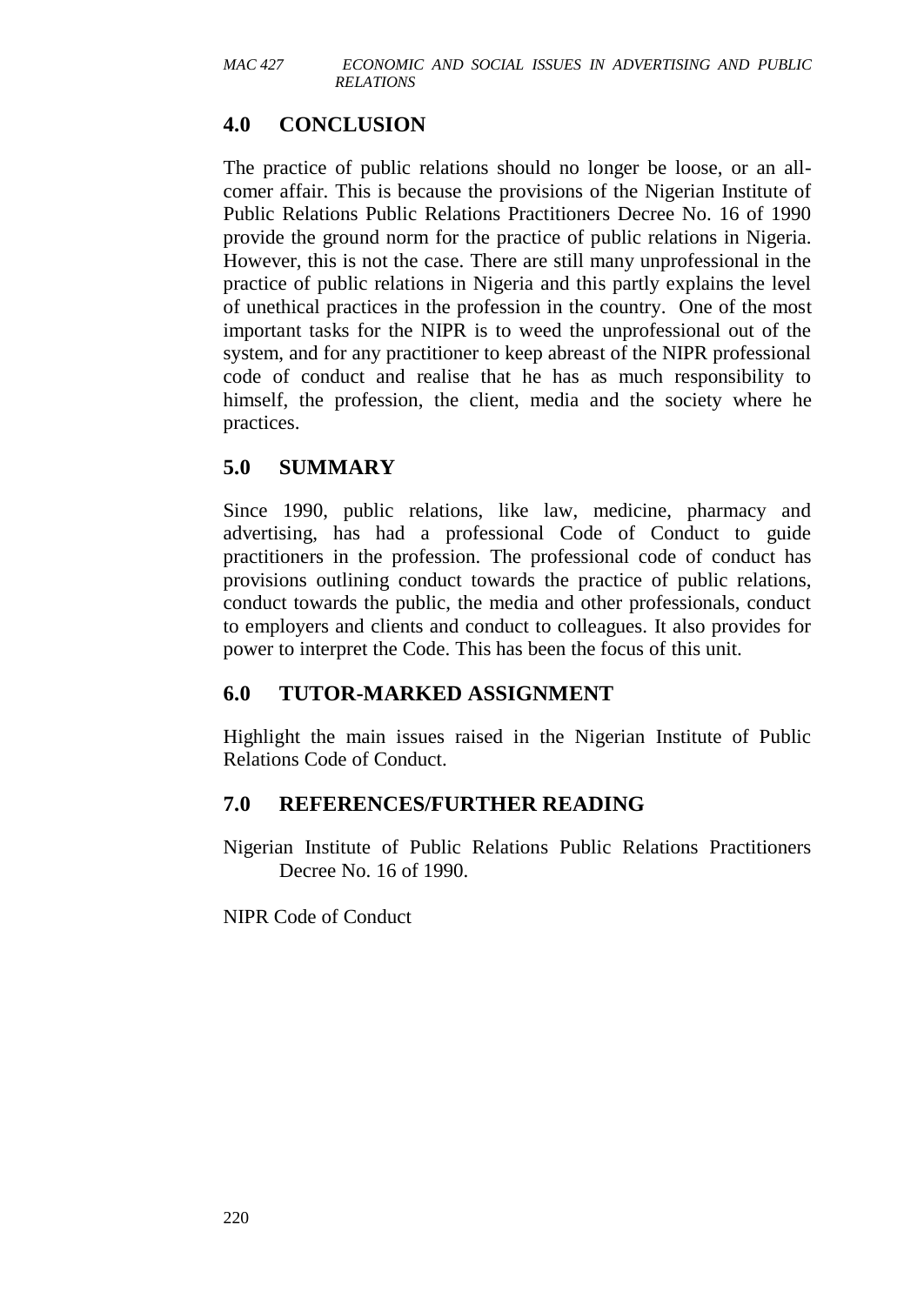# **UNIT 4 REGULATION OF ADVERTISING IN THE DEVELOPED COUNTRIES: A CASE STUDY OF THE UNITED STATES**

### **CONTENTS**

- 1.0 Introduction
- 2.0 Objectives
- 3.0 Main Content
	- 3.1 Advertising Regulation by the Federal Trade Commission
	- 3.2 Commercial Speech Comes Under the First Amendment
	- 3.3 Professional Self Regulation in Advertising in the United **States**
- 4.0 Conclusion
- 5.0 Summary
- 6.0 Tutor-Marked Assignment
- 7.0 Reference/Further Reading

### **1.0 INTRODUCTION**

In this unit, we have picked the control and regulation of advertising in the United States as a case study. This is because advertising and even public relations are more developed in the United States than elsewhere in the world; of course, the industries grow with developments in the free market economy. Indeed, many of the provisions of the APCON laws in Nigeria, and in the advertising regulations in many other developing countries can be related to the experiences of the United States, except in a few cases. In the United States, like Nigeria, there are both government control and self-regulations of advertising as in Nigeria. It is therefore believed that the benefit of the United States' experience will help the Nigerian practitioners by giving them insights into a properly organised and developed advertising industry, such as the United States.

# **2.0 OBJECTIVES**

At the end of the unit, you should be able to:

- discuss both the government control and self-regulation of advertising in the United States
- compare advertising in the United States with that in Nigeria.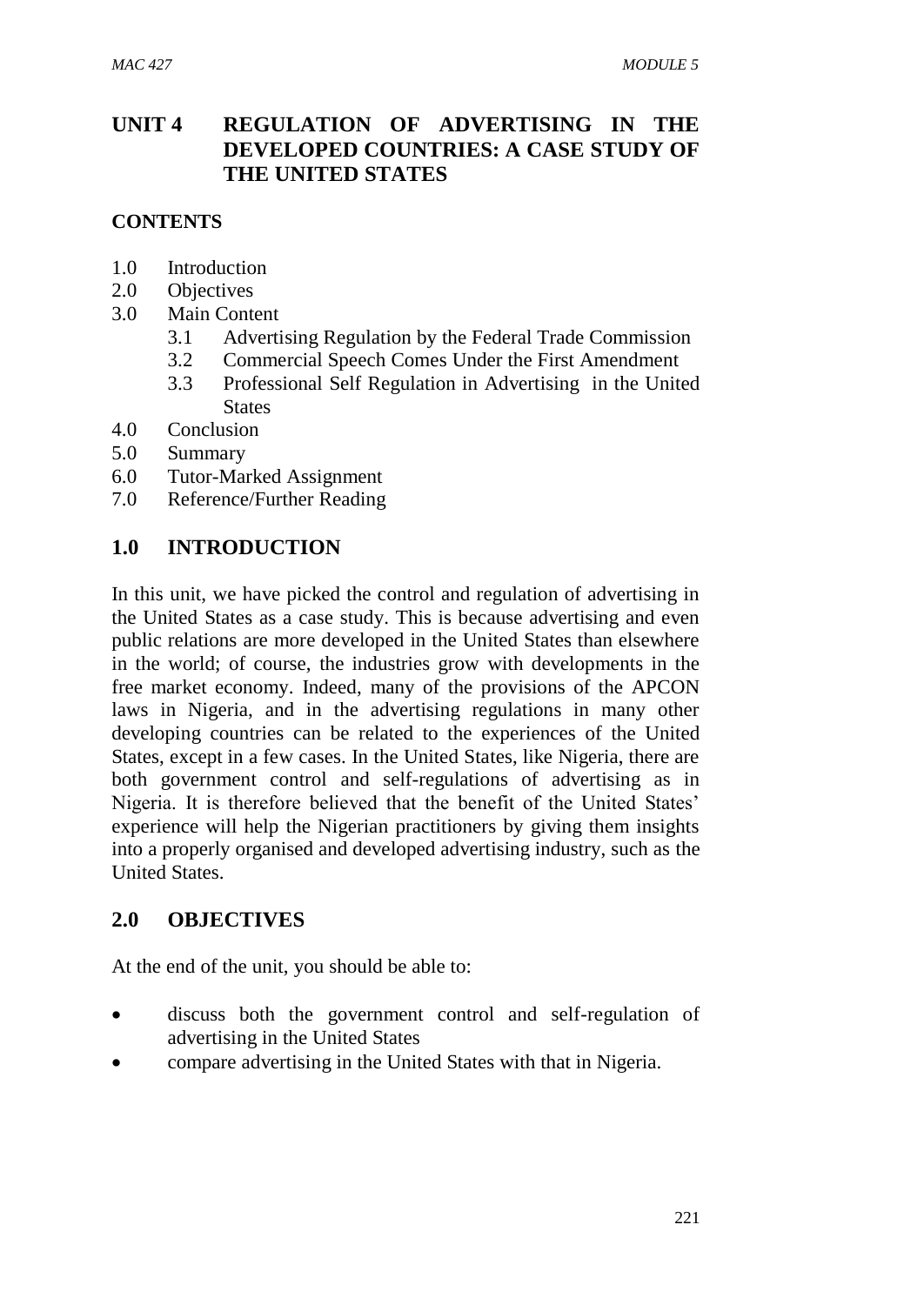# **3.0 MAIN CONTENT**

# **3.1 Advertising Regulation by the Federal Trade Commission**

Advertising control by the government in the United States was said to have been spurred by abuses in the observance of marketing practices in the country in the early 20th century. These abuses were defined by deceptive advertisements and exaggerated claims, especially noticeable in patent medicines. Thus, to stem this ugly trend, the United States government took steps by creating the Federal Trade Commission (FTC) in 1914. The commission was initially saddled with encouraging competition through the regulation of questionable business practices, such as bribery, false advertising and mislabelling of products. These functions were not at the beginning aimed at protecting the consumer. However, by 1938, the consumer gained more attention from the FTC with the passage of the Wheeler Lea Act. With this law, the FTC got the power to prevent dissemination of deceptive advertising that can harm the public, whether or not they had any negative effects on competition.

#### **The FTC Enforcement Powers**

- a.) It issues trade regulations that suggest guidelines for the advertising industry. In performing this function, the FTC in 1965, for example, ruled that all auto must contain both the city and highway estimates of gas mileage.
- b.) It also uses consent order to ensure that an advertiser stops carrying out an advertising practice. A consent order is said to be an agreement by the advertiser to desist from an advertising practice, even though he may not admit violation of any law.
- c.) It can also issue a cease-and-desist order. This is described as a stronger order, which follows a hearing by the commission that says that certain advertising practice actually violates the law. Failure to comply with a cease order and cease-and-desist order can lead to fines against the advertiser.

Indeed, cases and issues of advertising law violations abound in the United States, especially from 1960s and 70s. This was said to be indicative of the fact that the FTC took a more active role in regulation of advertisement in the country. In addition, the rising consumer groups' activities led to increased complaints against abuses in advertising. In the wake of these complaints, more functions of the FTC became noticeable as: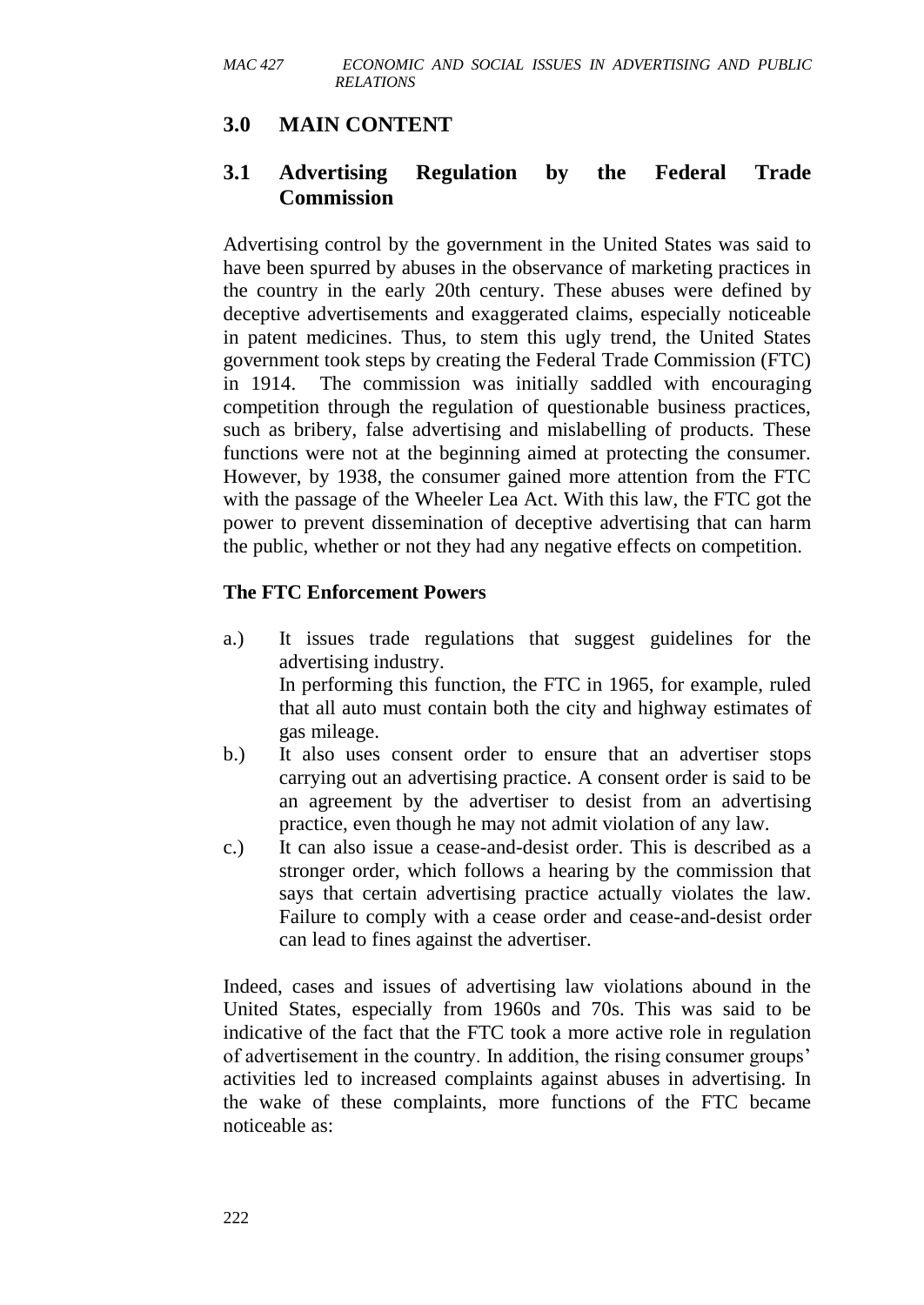- it can and does ask for documentation and proof of product claims by an advertiser
- it also asks for corrective advertisements to be carried if past claims by an advertiser are found to be untrue
- it has more recently focused more on protecting children from unfair influence of advertising. For example, in 1997, the FTC was said to have issued a complaint against a tobacco advertisement, which featured a cartoon character. The FTC argued that the advertisements would encourage children to smoke. The company was said to have made amends
- it also writes reports to regulate film advertisements targeted at the under-aged children in the United States. The FTC report in 2000 against film makers in Hollywood led to a commitment by some film makers to reform their promotions
- it also regulates deceptive claims on health products. For example, in 2005, the FTC instructed an orange juice firm to stop its claim on its product that it reduced the risk of heart disease and stroke. It also filed lawsuits against companies whose advertisements claimed that people who use their products would lose weight without exercises or dieting. In 2007, it also asked companies who engage in word-of-mouth advertisements to declare these relationships to customers.

# **3.2 Commercial Speech Comes under the First Amendment**

In the United States, since 1970s, advertising or commercial speech has been treated under the First Amendment to the country's constitution that is, under the free speech provision. However, many court rulings clarified the advertisements that would succeed under this provision. These are advertisements in the public interest or that deal with important social issues. Several court rulings also defined what is in public interest. There are four tests:

- a) commercial speech that involves an unlawful activity or advertising that is false or misleading is not protected
- b) the government must have a substantial interest in regulating the commercial speech
- c) the state's regulation must actually advance the government interest involved
- d) the state's regulations may be only as broad as to promote the state's interest.

Under these four tests, advertising activity such as pasting posters on government property is declared unlawful even when the content is in the public interest. Professionals such as lawyers, doctors and so on are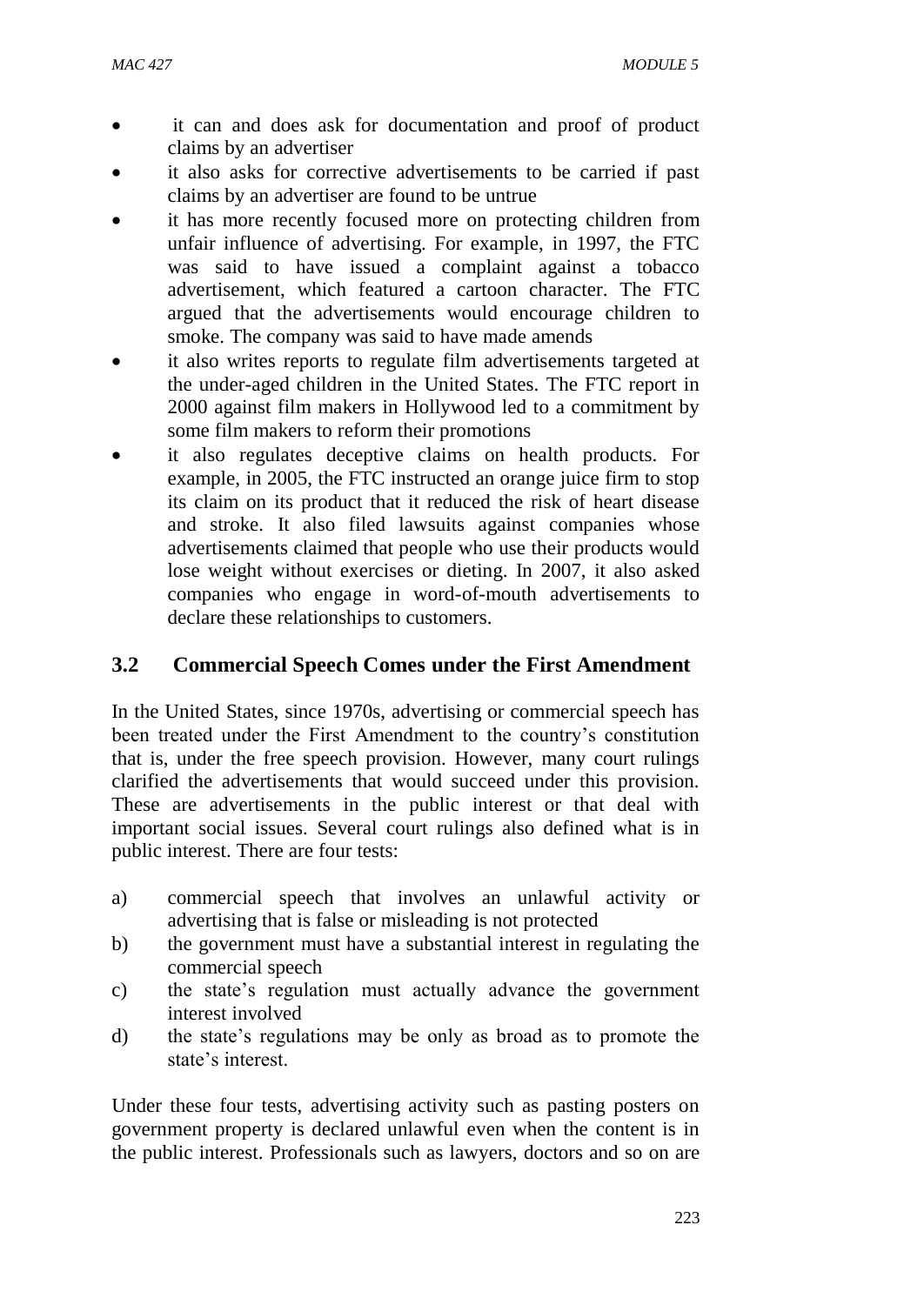granted the right to advertise their services and prices, unlike in Nigeria where this is disallowed.

# **3.3 Professional Self Regulation in Advertising in The United States**

There are four groups concerned with the practice of advertising in the United States. They are the Council of Better Business Bureaus, the American Advertising Federation, the American Association of Advertising Industries and the Association of National Advertisers. These four groups came together in 1971 and formed the National Advertising Review Council (NARC).

The objective of the NARC is to sustain high standard of truth and accuracy in the United States' advertising industry. The Council is composed of two divisions: the National Advertising Division (NAD) and the National Advertising Review Board (NARB). The NAD hears a complaint first, assesses it and decides the merit whether it is trivial or unfounded. The NAD can contact the advertiser for more explanations on the complaint. If it is convinced that the advertisements complained of is in order, it would throw the complaint away. If otherwise, NAD finds out that the complaint has basis, it can ask the advertiser to change or discontinue the advertisements. In case the advertiser disagrees with the NAD position, the case goes to the NARB, which hears appeals on advertising. If the case is still not resolved, the NARB would refer it to the Federal Trade Commission or other relevant agencies. This option rarely happens as most advertisers usually comply with NAD's directives.

For the purpose of this course, we can also present one of the important reviews undertaken by the Council for Better Business Bureaus here concerning children. This is because the Council realises that children are one of the most vulnerable groups regarding the harmful effects of advertising in the United States.

# **Children's Advertising Review Unit (CARU)**

The main self-regulatory body for children's advertising in the United States is the Children's Advertising Review Unit, or CARU, part of the Council of Better Business Bureaus. It was established in 1974 by the National Advertising Review Council to promote responsible children's advertising and to respond to public concerns. It is worth reviewing the seven CARU principles, which embody the philosophy upon which CARU's mandate is based. These principles form the platform for a comprehensive set of guidelines covering everything from promotions to celebrity presenters to branded content.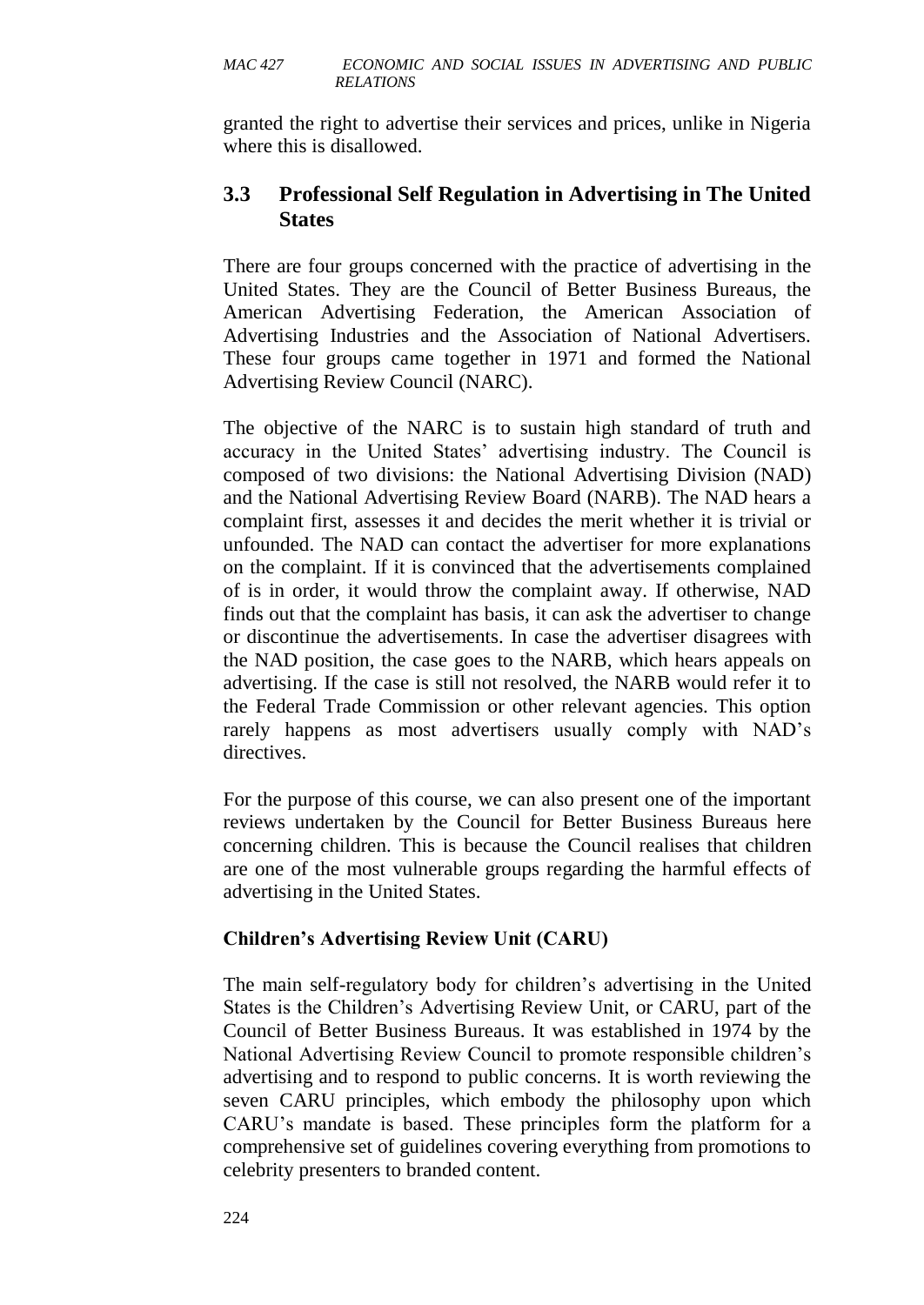- a. Advertising should always take into account the level of knowledge, sophistication and maturity of the audience to which their message is primarily directed. Younger children have a limited capacity for evaluating the information they receive. They also may lack the ability to understand the nature of the personal information they disclose on the Internet. Advertisers, therefore, have a special responsibility to protect children from their own susceptibilities.
- b. Advertisers should realise that children are imaginative and that make-believe play constitutes an important part of the growing up process, therefore, they should be cautious not to exploit unfairly the imaginative quality of children. Unreasonable expectations of product quality or performance should not be stimulated either directly or indirectly by advertising.
- c. Products and content, which are inappropriate for children, should not be advertised or promoted directly to children.
- d. Recognising that advertising may play an important part in educating the child, advertisers should communicate information in a truthful and accurate manner and in language understandable to young children with full recognition that the child may learn practices from advertising which can affect his or her health and well-being.
- e. Advertisers are urged to capitalise on the potential to influence behaviour by developing advertising that, whenever possible, addresses itself to positive and beneficial social behaviour such as friendship, kindness, honesty, justice, generosity and respect for others.
- f. Care should be taken to incorporate minority groups in advertisements in order to present positive and pro-social roles and role models wherever possible. Social stereotyping and appeals to prejudice should be avoided.
- g. Although many influences affect a child's personal and social development, it remains the prime responsibility of parents to provide guidance for children. Advertisers should contribute to this parent-child relationship in a constructive manner.

# **3.4 Other Forms of Control**

**Economic Pressures:** These can be divided into two: advertisers and business pressures.

 Pressure from advertisers: Media require a lot of advertisements money to stay in business. Thus, lack of advertisements money may "kill" a newspaper or magazine. Consequently, advertisers can exert pressure on the media over their contents. While advertisers have little influence over the contents of films because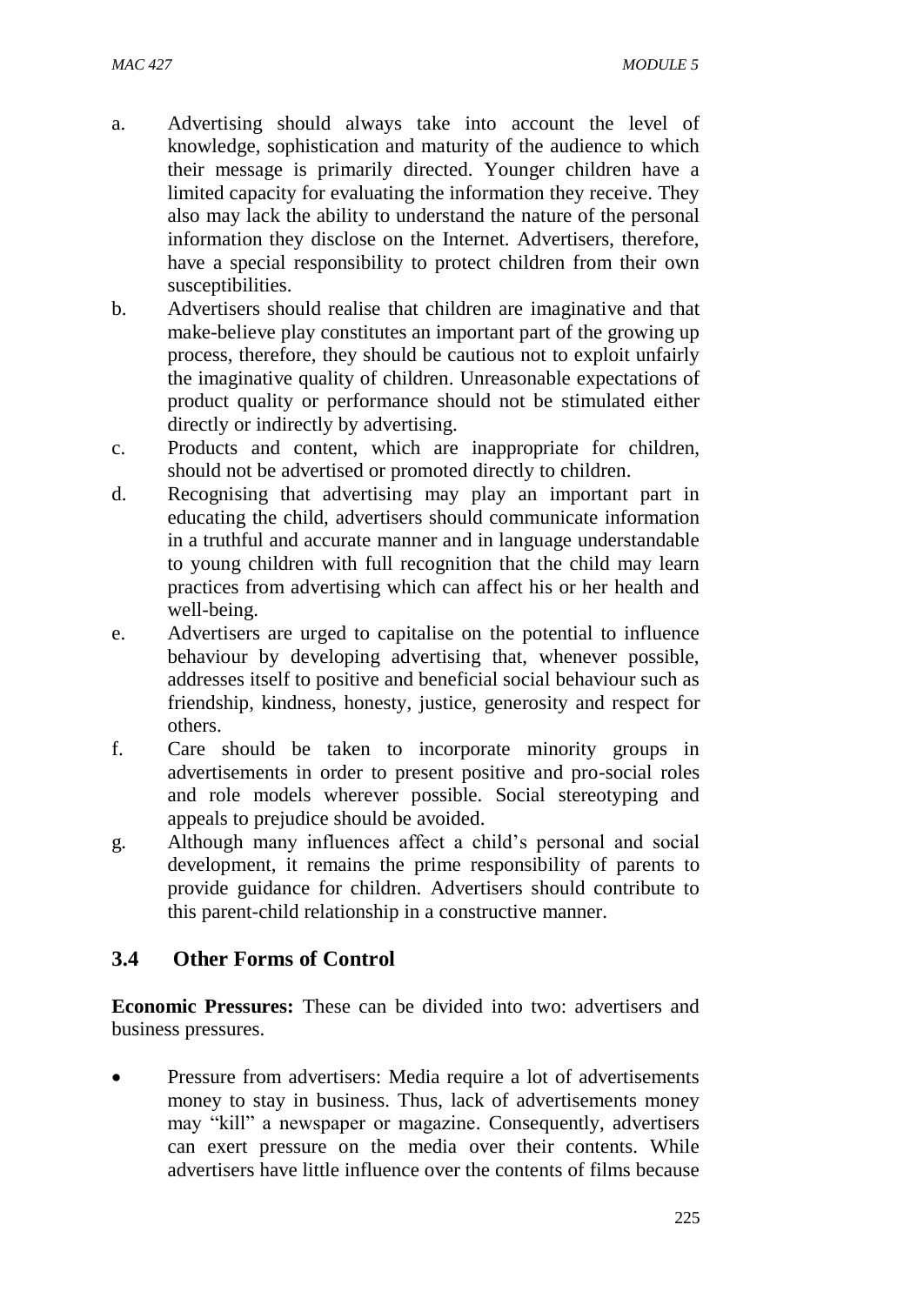films do not depend wholly for advertisements as revenue, the same cannot be said of radio, newspapers, magazines and television. Although, this is not to say that advertisers fully control the contents of the media in the United States.

 Business Policies: In the same vein, pressure may come from within the media's business policies. In this area, consideration from the media involves trading news coverage with advertisement space or airtime. This kind of pressure or trade off comes because of the close relationship between the advertiser and the media.

**Pressure Groups**: These are groups regarded as stakeholders in the media. These groups may threaten boycott or embark on campaigns to force the hand of the media to do their wish. Pressure groups can organise under several lines; it could be political, economic, and social or health, their aim is to exert pressure on the media along their preconceived beliefs and standpoints.

### **SELF-ASSESSMENT EXERCISE**

Identify two forms of self-regulation of advertising in the United States.

# **4.0 CONCLUSION**

As we indicated earlier unit (on the government regulation of advertising in Nigeria), there are still many areas of the APCON law and operations that need improvements for the development of advertising industry in Nigeria. For example, the United States has created special regulatory unit for children advertisements. This is a controversial aspect in Nigeria since advertising abuses do occur in Nigeria. Some other areas include direct media buying, existence of unregistered practitioners in the profession and other forms of deception in advertisements. It is believed that the United States has helped to shed some light in some of these areas in which more work is needed to be done by the APCON in Nigeria.

# **5.0 SUMMARY**

This unit has used the case study of how advertising is regulated in the United States by the government through the Federal Trade Commission and the provision that sees advertising as part of the free speech and therefore part of the First amendment to the United States Constitution. We also dwelt on the self-regulation of advertising and the various forms of economic and social pressures by groups and advertisers on the media in the United States.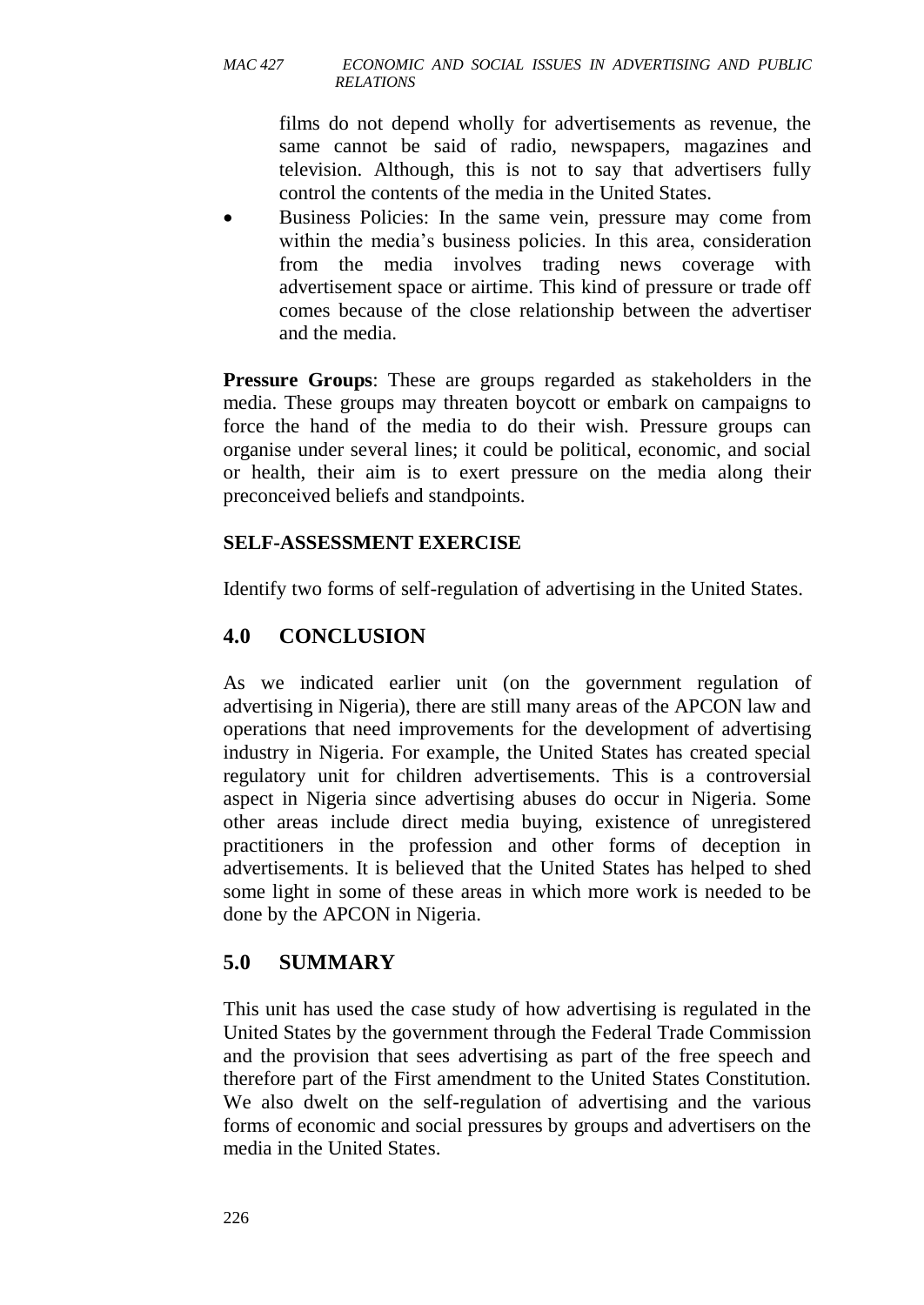### **6.0 TUTOR-MARKED ASSIGNMENT**

Why would you recommend the regulation of children advertising in the United States for APCON in Nigeria?

### **7.0 REFERENCE/FURTHER READING**

Dominick, J. R. (2009). *The Dynamics of Mass Communication, Media in the Digital Age*. New York: McGraw-Hill Higher Education.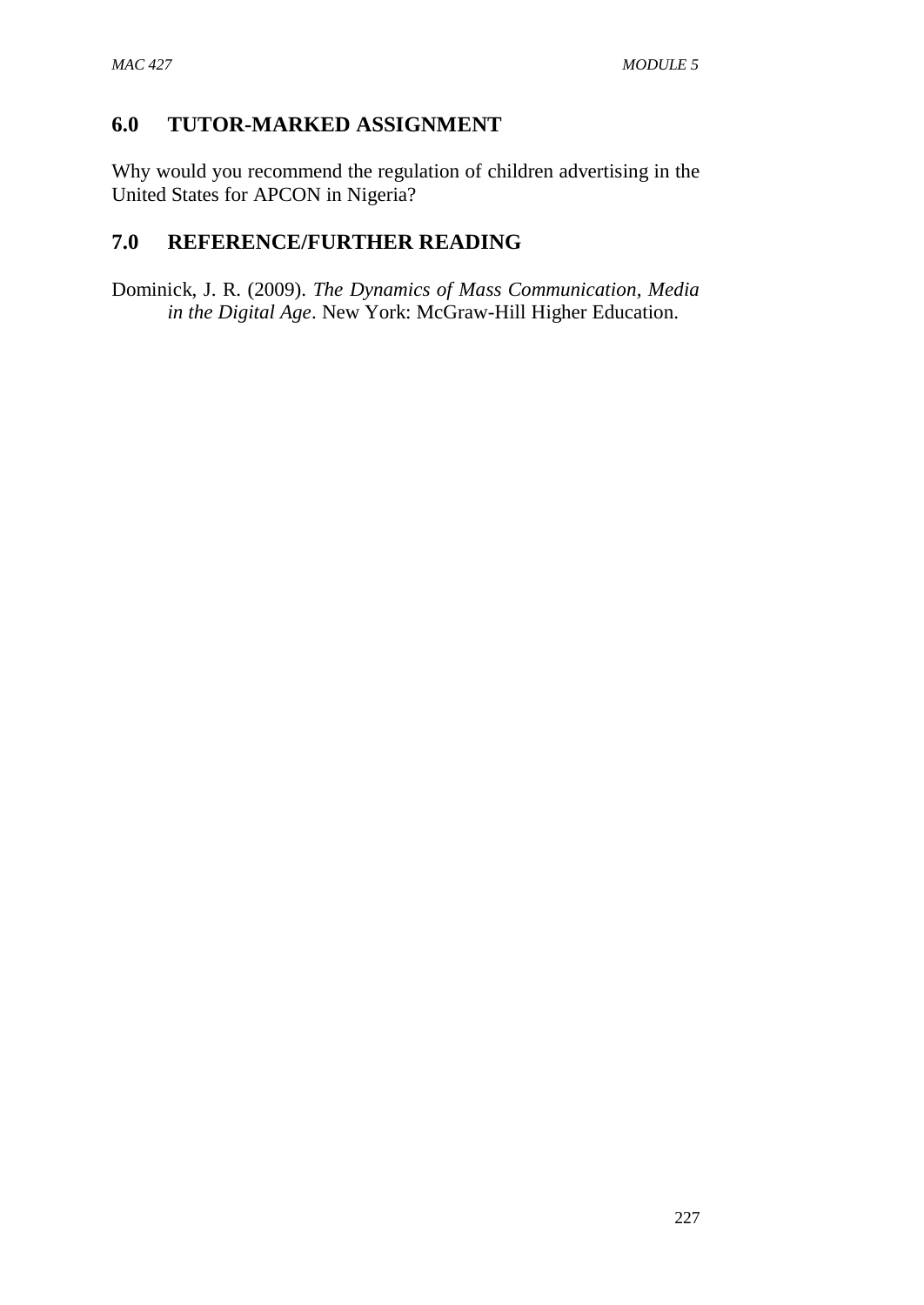### **UNIT 5 CONTROL OF PUBLIC RELATIONS IN THE DEVELOPED COUNTRIES: THE EXAMPLE OF BRITAIN**

#### **CONTENTS**

- 1.0 Introduction
- 2.0 Objectives
- 3.0 Main Content
	- 3.1 Code of Conduct of the Institute of Public Relations
	- 3.2 Objectives of the Institute of Public Relations
	- 3.3 Membership of the Institute of Public Relations
- 4.0 Conclusion
- 5.0 Summary
- 6.0 Tutor-Marked Assignment
- 7.0 References/Further Reading

### **1.0 INTRODUCTION**

This unit provides you with the Code of Conduct of the Institute of Public Relations (IPR) in Britain, its objectives and membership. This will afford you the opportunity to compare this with what obtains in Nigeria, especially regarding the control and structure of the Nigerian Institute of Public Relations.

### **2.0 OBJECTIVES**

At the end of this unit, you should be able to:

- discuss the main provisions of the IPR, its objectives and membership structure
- compare the operations of the IPR in Britain with the NIPR in Nigeria.

## **3.0 MAIN CONTENT**

### **3.1 Code of Conduct of the Institute of Public Relations**

The Institute of Public Relations (IPR) is the only body in Britain that has responsibility for the regulations of public relations. The IPR has the exclusive power for studying and developing the profession of public relations. The IPR was founded in 1948 by a group of public relations officers in commerce, industry and central government, who believed that their profession should have an organisation for the purpose of regulations. The IPR was incorporated in 1964.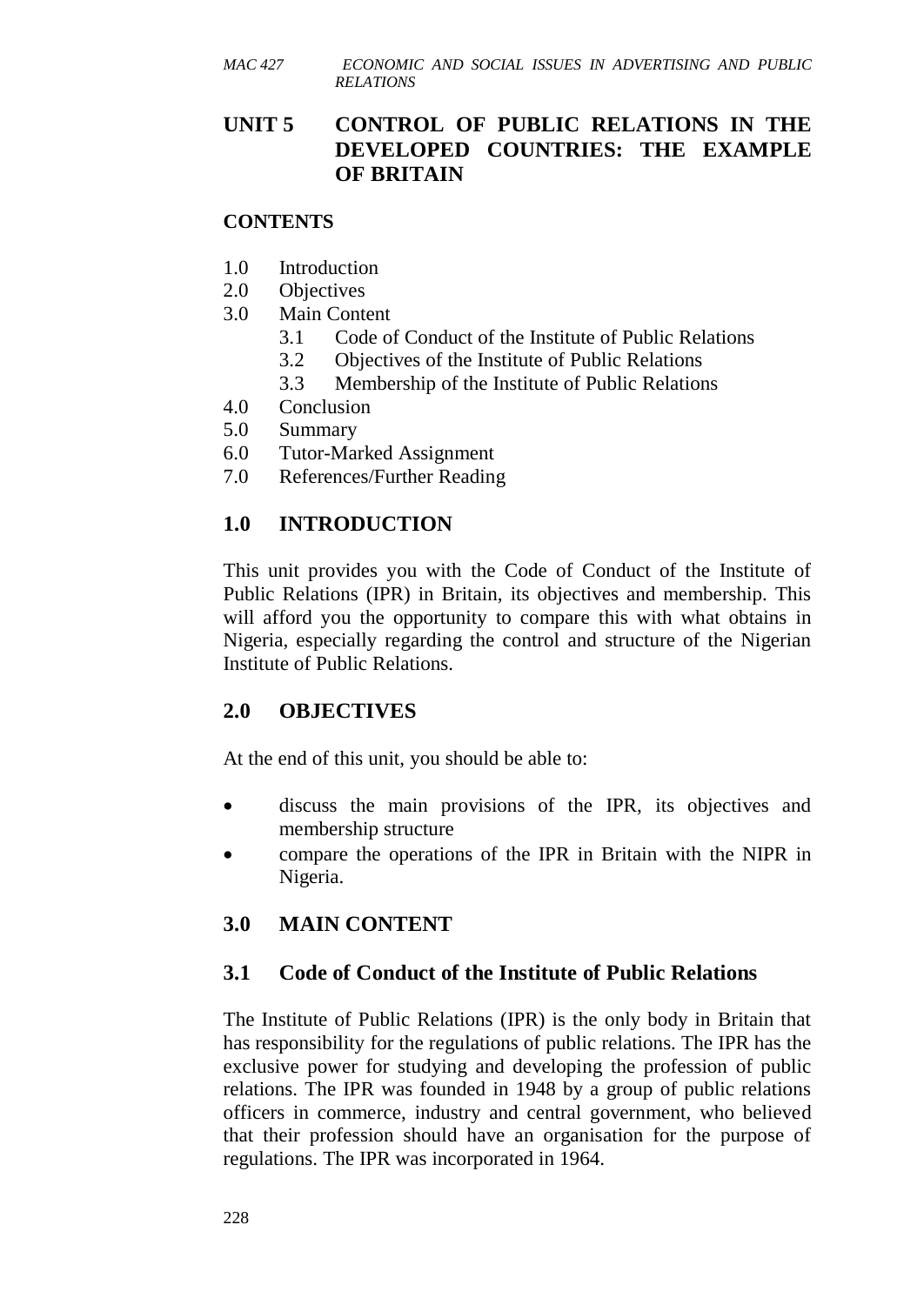### **IPR Professional Code of Conduct**

The IPR Code of Conduct is based on the import of the Memorandum of Understanding of the IPR entitled "Objects." The Objects aims "to encourage and foster the observance of high professional standards by its members and to establish and prescribe such standards." Indeed, from its outset, the IPR had been concerned about the effect on reputation of the conduct of members. Thus, the IPR set out some principles to guide members in their relationship with the public. These are:

- a) a member shall conduct his professional activities with respect for the public interest
- b) a member shall at all time deal fairly and honestly with his client or employers, past or present, with his fellow members and with the public
- c) a member shall not intentionally disseminate false or misleading information, and shall use proper care to avoid doing so. He has a positive duty to maintain truth, accuracy and good taste
- d) a member shall not engage in any practice, which tends to corrupt the channels of public communication
- e) a member shall not create or make use of any organisation purporting to serve some announced cause but actually promoting a special or private interest of a member or his client or his employer, which is not apparent
- f) a member shall safeguard the confidences of both present and former clients and employers. He shall not disclose except upon the order of a court of competent jurisdiction any confidential information, which he may have obtained in his official capacity without securing and making known the consent of the said client or employer
- g) a member shall not represent conflicting or competing interests without the express consent of those concerned, given after full disclosure of the facts.
- h) a member in performing services for a client or employer shall not accept fees, commissions or any other valuable considerations in connection with those services from any other than his client or employer unless such practice is acceptable to the client or employer
- i) a member shall not cause or allow to be done anything for touting or advertising calculated to attract business unfairly
- j) a member shall not propose to a prospective client or employer that his fee or other compensation be contingent on the attainment of certain results; nor shall he enter into any fee agreement to the same effect
- k) a member shall not intentionally injure the professional reputation or practice of another member, but if such a member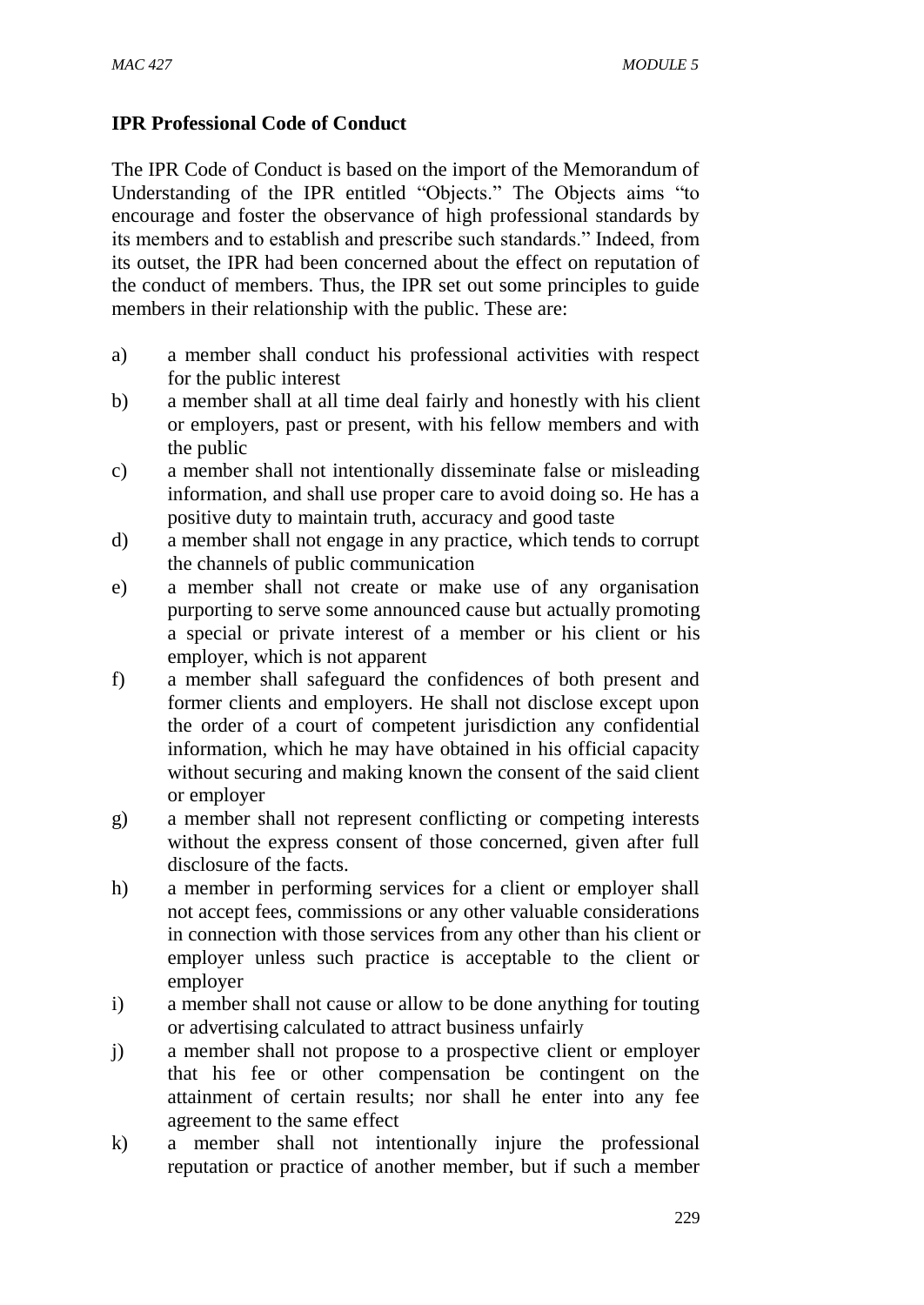has evidence that another member has been guilty of unethical, illegal or unfair practices, it shall be his duty to inform the Institute in accordance with the Memorandum and Articles

- l) a member shall not engage in or be connected with any occupation or business which, in the opinion of the Council, is not consistent with the membership of the Institute
- m) a member shall not seek to supplant another member with his employer or client, nor shall he encroach upon the professional employment of another member unless both parties are assured that there is no conflict of interest involved, and are kept advised of the negotiations
- n) a member shall cooperate with fellow members in upholding and enforcing this Code.

# **3.2 The Objectives of the Institute of Public Relations**

The IPR's main objectives are:

- i. to promote the development of public relations for the benefit of the practice in commerce; industry; central and local government; nationalised undertakings; professional, trade and voluntary organisations and for the benefit of all practitioners, and others concerned in or with public relations.
- ii. encourage and foster the observance of high professional standards by its members and to establish and prescribe such standards.
- iii. to arrange meetings, discussions, conferences, etc, on matters of common interest, and generally to act as a clearinghouse for the exchange of ideas on the practice of public relations.

## **3.3 Membership of the Institute of Public Relations**

The constitution of the IPR provides for various categories of membership. These are: Honorary Life Members, Fellows Members, Associates Members, Student Members, Retired Members, Overseas Affiliates and Affiliates. The IPR also provides for Honorary Life Members and Fellows, which are conferred by the Council in recognition of distinguished members of the public for their services or outstanding contributions to public relations. Membership of the IPR is open to applicants in the different categories listed, except the Honorary Life Members and Fellows who are appointed by the Council. For others, to become a member of the IPR, you must be:

a) individuals who at the date of their application are 28 years of age or more and whose applications are acceptable to the council, providing that they have had at least five years' comprehensive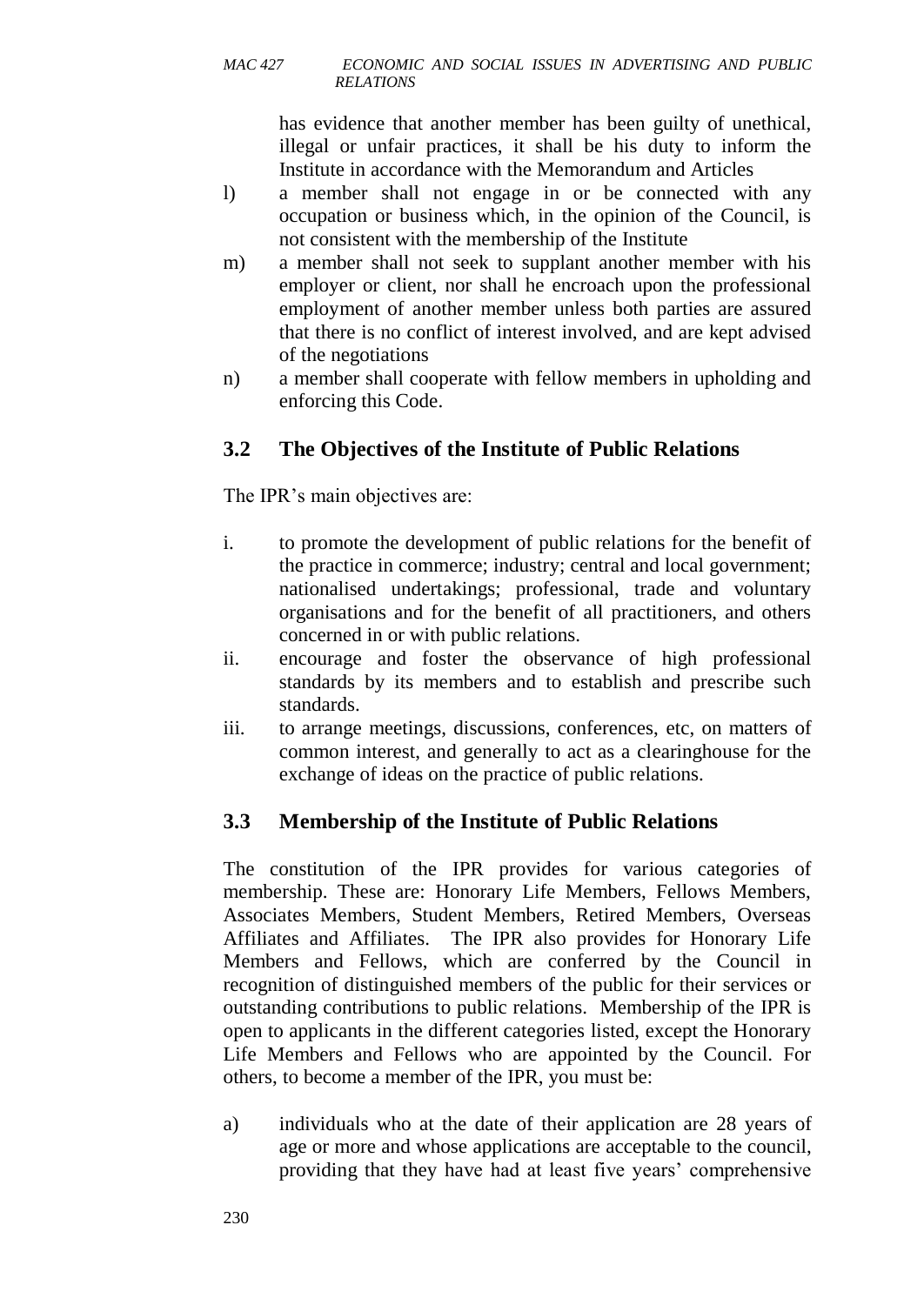experience in, and that they are qualified to undertake the practice of, public relations as defined in the Memorandum of Association.

b) individuals who at the date of their application are 28 years of age or more and whose applications are acceptable to the Council, providing that they have had at least two years' comprehensive experience in, and that they are qualified to practice of, public relations as defined in the Memorandum of Association; and providing further that they shall have been previously awarded the Institute's Diploma in Public Relations or (prior to 1971) that they have passed the Institute's Final Examination.

Each member is entitled to a Membership Certificate and entitled to vote in the affairs of the Institute as well as use the MIPR letters. Apart from registration of members, the IPR also organises courses in collaboration with relevant colleges in Britain. IPR holds the Certificate in Public Relations examination twice a year. These courses are besides evening lectures, discussion meetings, debates, film shows and conferences, which the IPR organises for members. Indeed, all the activities of the IPR are aimed at achieving both its educational, social and regulatory objectives.

### **4.0 CONCLUSION**

The Code of Conduct of the Institute of Public Relations is simple and explanatory in its articles and provisions. Its coming into existence is similar to the way the NIPR Code of Conduct came about in Nigeria by the efforts and activities of the professionals who felt there was a need for the control of the profession.

### **5.0 SUMMARY**

This unit has dealt with the provisions of the IPR Code of Conduct. The Articles of the Code of Conduct, especially regarding membership, relationship with colleagues, client or employer, examinations, how the Council of the Institute honours distinguished members and others have been explained.

## **6.0 TUTOR-MARKED ASSIGNMENT**

Discuss some of the similarities in the articles in the IPR and NIPR Codes of Conduct.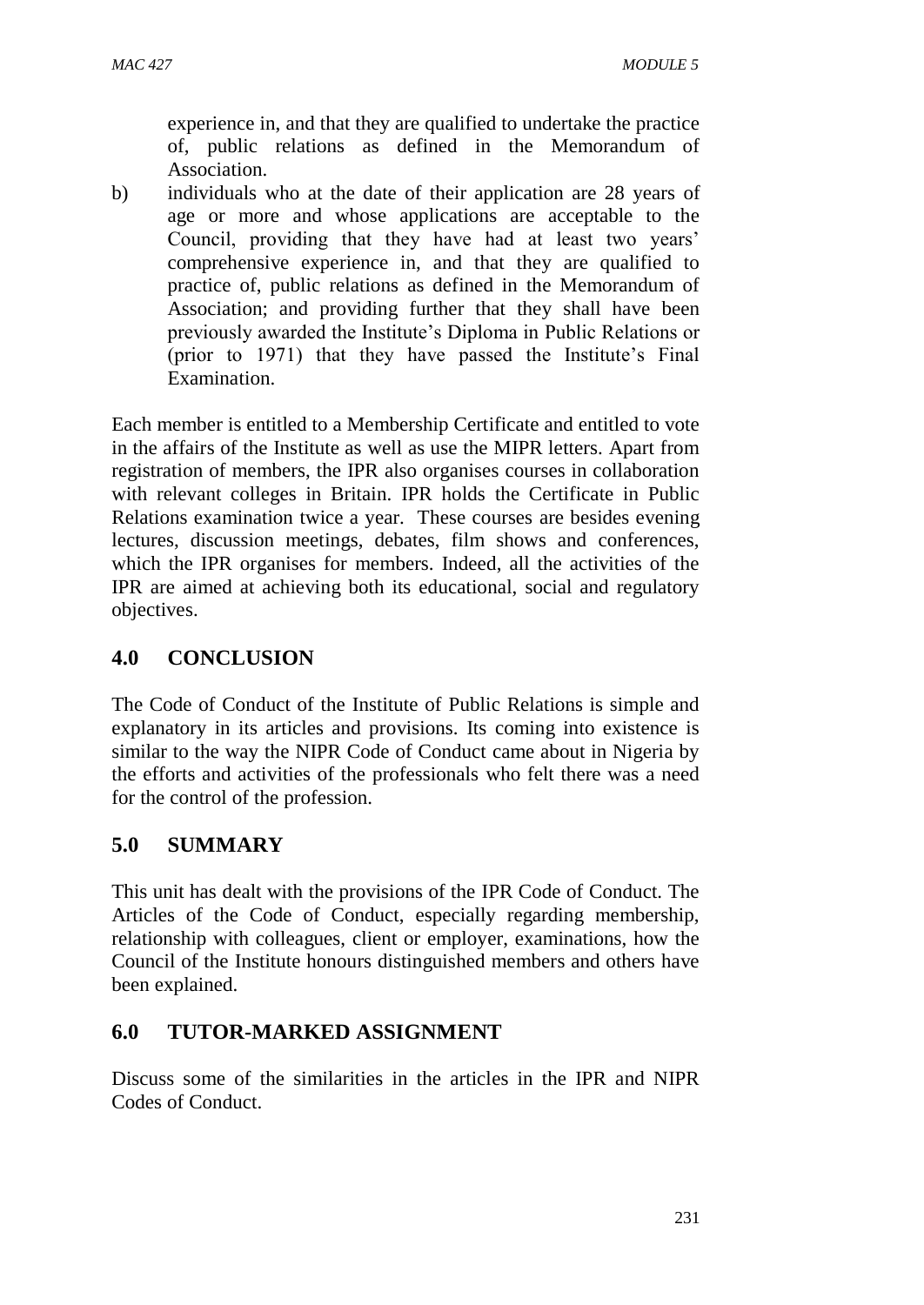#### **7.0 REFERENCES/FURTHER READING**

- Black, S. (1982). *Practical Public Relations.* London: Education Low Priced Books Scheme.
- The New Encyclopedia Britannica. Encyclopaedia Britannia Inc. (1987). Vol. 3,  $15^{th}$  Ed.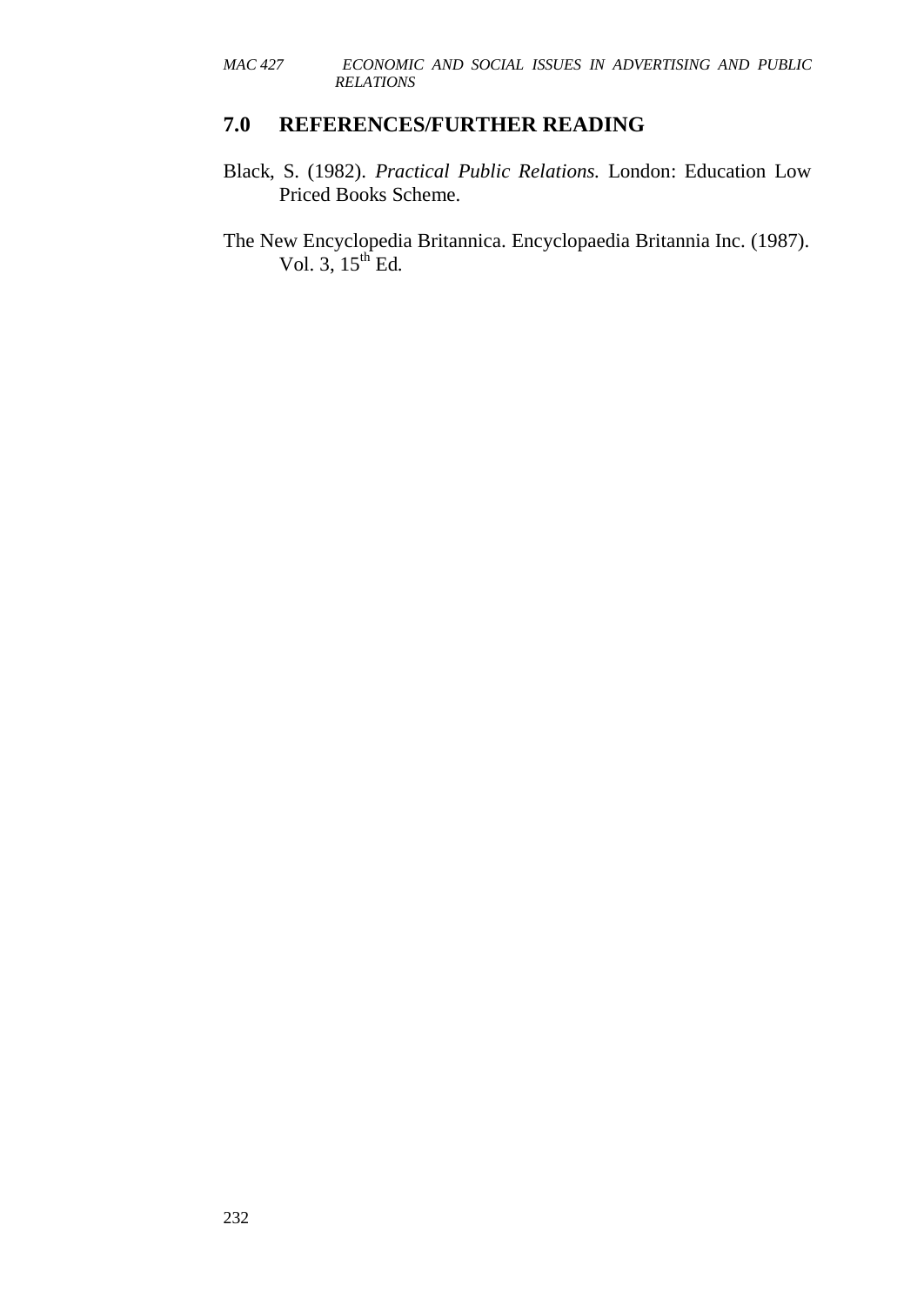## **MODULE 4 SELF- REGULATION AND PROFESSIONAL ASSOCIATIONS IN ADVERTISING AND PUBLIC RELATIONS IN NIGERIA**

- Unit 1 Association of Advertising Practitioners of Nigeria (AAPN) and Other Professional Bodies in Advertising in Nigeria
- Unit 2 Professional Associations in Public Relations in Nigeria: NIPR, PRCAN, ACAMB
- Unit 3 Criticisms and Challenges of Advertising and Public Relations in Nigeria

### **UNIT 1 ASSOCIATION OF ADVERTISING PRACTITIONERS OF NIGERIA (AAPN) AND OTHER SECTORAL ADVERTISING ASSOCIATIONS**

### **CONTENTS**

- 1.0 Introduction
- 2.0 Objectives
- 3.0 Main Content
	- 3.1 History and Objectives of the Association of Advertising Practitioners of Nigeria
	- 3.2 Sectoral Advertising Associations: ADVAN, OAAN, BON, NPAN,
	- 3.3 Agency Structure
	- 3.4 Other Forms of Controls: Economic and Political Pressures from Advertisers and Consumer Groups
- 4.0 Conclusion
- 5.0 Summary
- 6.0 Tutor-Marked Assignment
- 7.0 References/Further Reading

### **1.0 INTRODUCTION**

We have said earlier that advertising profession is controlled and regulated in Nigeria in two ways. One is the statutory regulation through the Advertising Practitioners Council of Nigeria laws (the APCON laws) and other organisations and laws passed by government for regulating various aspects of advertising, as we have examined the formal regulations of advertising in one of the earlier units. The other way advertising is regulated in Nigeria is the voluntary or self-regulation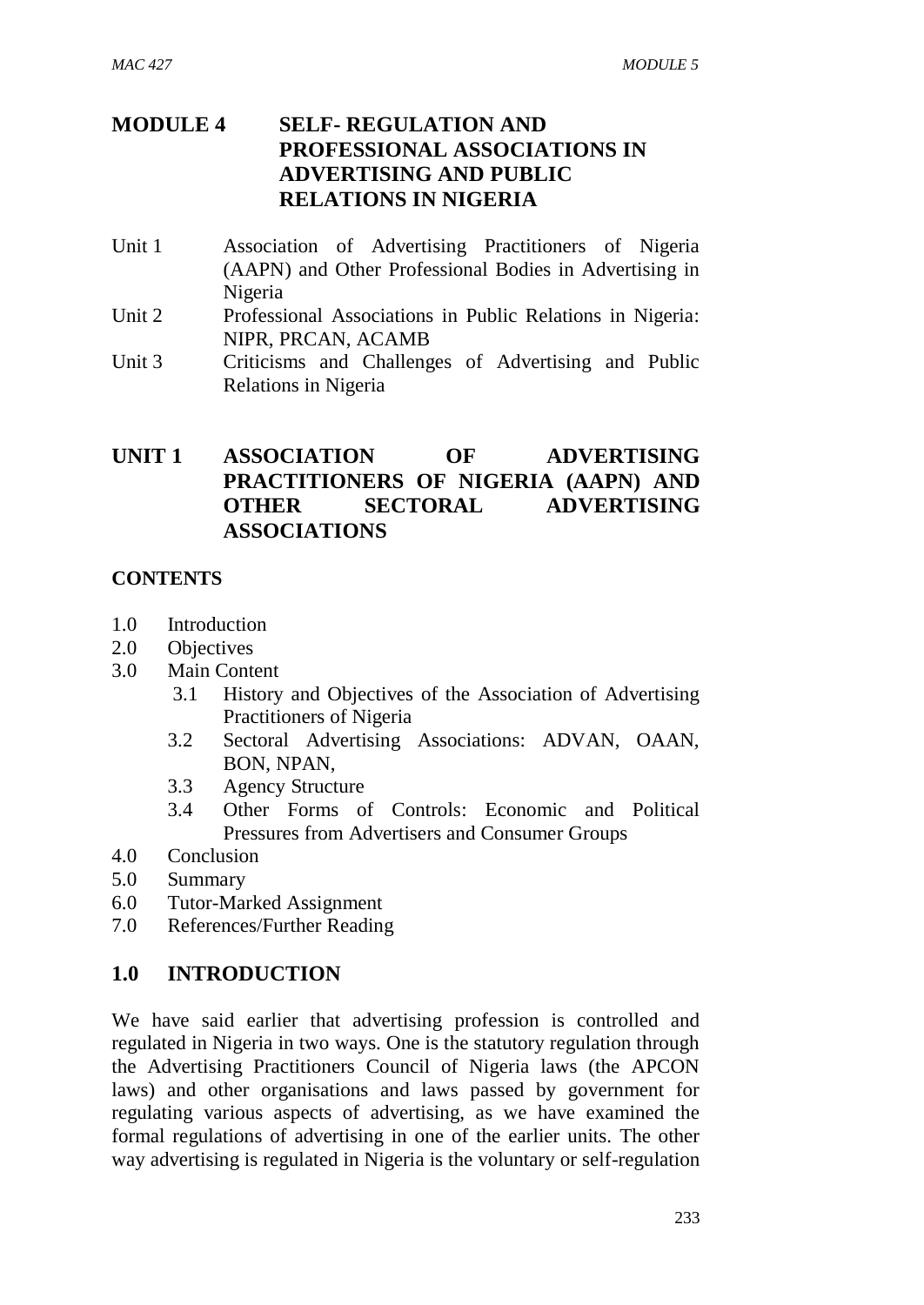by professional bodies, such as the Association of Advertising Practitioners of Nigeria (AAPN), ADVAN, OAAN, BON and NPAN. Others self-regulating measures are through the structures of the agencies themselves, pressures from the advertisers, consumer groups and individual controls by the practitioners. These various forms of voluntary regulation are the focus of this unit.

### **2.0 OBJECTIVES**

At the end of the unit, you should be able to:

- trace the history and objectives, especially in relation to selfregulation, of the Association of Advertising Practitioners of Nigeria (AAPN)
- identify briefly other voluntary regulatory bodies: ADVAN, OAAN, BON, NPAN, NAFDAC
- discuss the economic and political pressures exerted by advertisers and consumer groups in the advertising industry.

## **3.0 MAIN CONTENT**

### **3.1 History and Objectives of Association of Advertising Practitioners of Nigeria**

Voluntary regulation of advertising in Nigeria is mainly through the Association of Advertising Practitioners of Nigeria (AAPN). The AAPN was formed because practitioners realised that voluntary regulation and control of advertising would generate respect and confidence among members of the public. This would enhance credibility in the advertising industry. The AAPN was also formed because it would allow practitioners to follow and be guided by some ethics of conduct. This would also allow for effectiveness of advertising in Nigeria.

Thus, in June 1971, the advertising professionals came together to establish the AAPN. Its first meeting was held among four professionals. By 1973, two years after, members of the AAPN had increased to 22. Indeed, today, the AAPN has risen to a formidable and pre-eminent voluntary advertising organisation in the country with membership in hundreds. The AAPN remains a body composed of only advertising agencies in Nigeria, as individual members are not registered.

There is no doubt that there are still many in the advertising field in Nigeria who are yet to be registered as members of the AAPN. Even a cursory look at the number of the agencies in the field is indicative that there are still many yet to register with the AAPN. Yet the APCON laws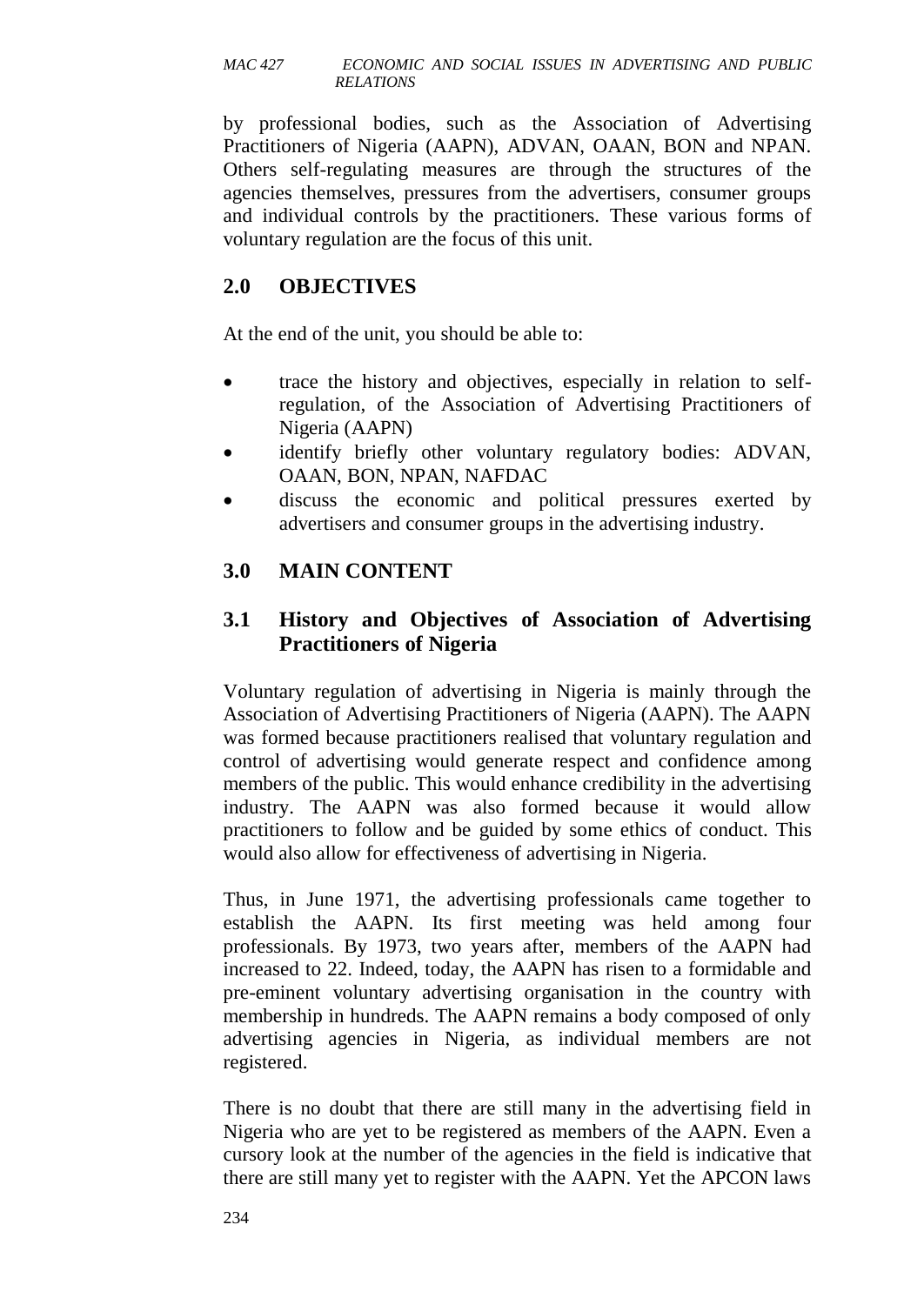say no agency or practitioner should practice the profession of advertising without being legally registered to do so. This is one of the areas of controversy in the practice of advertising today in the country. Some complaints have also been levied against the AAPN and the APCON laws that the processes and principles of registration are too stringent. This may have made it difficult for those yet to register to do so.

Indeed, in its formative years, the AAPN was able to remove from under the control of the Newspaper Proprietors Association of Nigeria (NPAN) the control of advertising in Nigeria. Before then, NPAN controlled advertising in the country. The process to win this battle by the AAPN was not easy. It involved a court action in 1978. The AAPN eventually won the case for the total control over advertising in Nigeria. However, NPAN, as media owners, still exert some control over advertising, especially regarding rejection of advertisements by their media. For example, until it ceased from the newsstand, Concord Press of Nigeria, publishers of the *Concord* newspapers, rejected lager beer advertisements. Also, *The Guardian* newspapers, until probably recently, rejected obituary advertisements. This is no doubt a form of control of advertisements.

it is to the glory of AAPN that it was later able to get advertising practice in Nigeria indigenised through the Indigenisation Decree of 1973. This law made advertising practice in Nigeria the preserve of Nigerian professionals. So, with this law, we have a situation in the country where non-Nigerian cannot engage in the practice of advertising.

#### **Objectives of the** AAPN

- a) The main objective of the AAPN is to develop and improve the practice of advertising in Nigeria.
- b) It also regulates advertising practice in Nigeria through a formal code of ethics that becomes incumbent on all members to adhere to.
- c) It accords recognition to practitioners and agencies, as well as provides a forum for seminars, conferences, debates, cooperation and arbitration among members.

In line with these objectives, the AAPN establishes a formal code of professional practice, and was instrumental to the signing of the APCON laws by the government for the regulation and control of advertising in the country.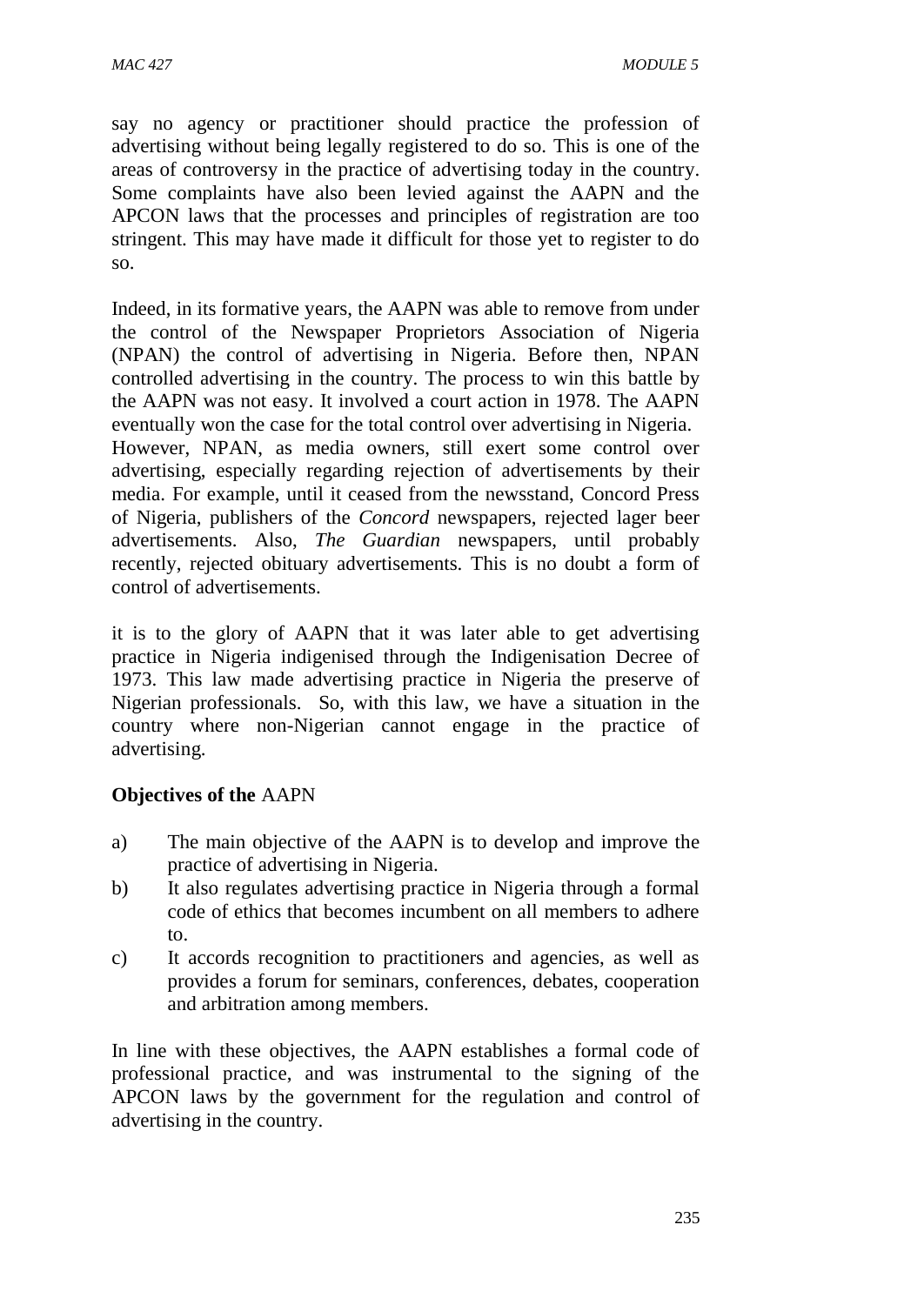In the last recent years, the AAPN has transformed into the Association of Advertising Agencies in Nigeria (AAAN). The emphasis now seems to be on "agency" rather than on "practitioner."

The Code of Ethics regulates the nature and content of advertising as well as the professional conduct of members with colleagues, clients, media and members of the public.

The primary aim of the code of conduct is to guide against abuses in advertising, such as deceptive and negative adverting, unfair competition among members or fraudulent advertising of products, use of unfair appeals, superstition and misleading claims on products.

### **3.2 Sectoral Advertising Associations: ADVAN, OAAN, BON, NPAN**

- ADVAN Advertisers' Association of Nigeria. It was established in September 1992. It also supports APCON in the regulation of advertising in Nigeria.
- OAAN Outdoor Advertising Association of Nigeria. It was first called Outdoor Advertising Contractors Association of Nigeria. It formally came into being as OAAN in 1986. It supports APCON in the regulation of outdoor in the country.
- BON Broadcasting Organisations of Nigeria. BON went through many stages of its development, but it was formally established in 1988. It also supports APCON in the regulation of the broadcast media.
- NPAN Newspaper Proprietors Association of Nigeria. It supports APCON by contributing to the regulation of advertisements for the newspapers and the print media generally.

## **3.3 Agency Structure and Principles**

The advertising agency deals with the advertisers, media, the public and government. It, therefore, creates an effective structure, which can coordinate its activities and workforce to achieve all its objectives.

These are set out in principles and rules that guide the agency's operations, as we shall see hereunder.

a) Because agency personnel give service, their physical appearance is important. It is usual for an agency to have a dress code specified by management for the workforce. Sometimes, wardrobe allowance and subsidy are given by management to staff.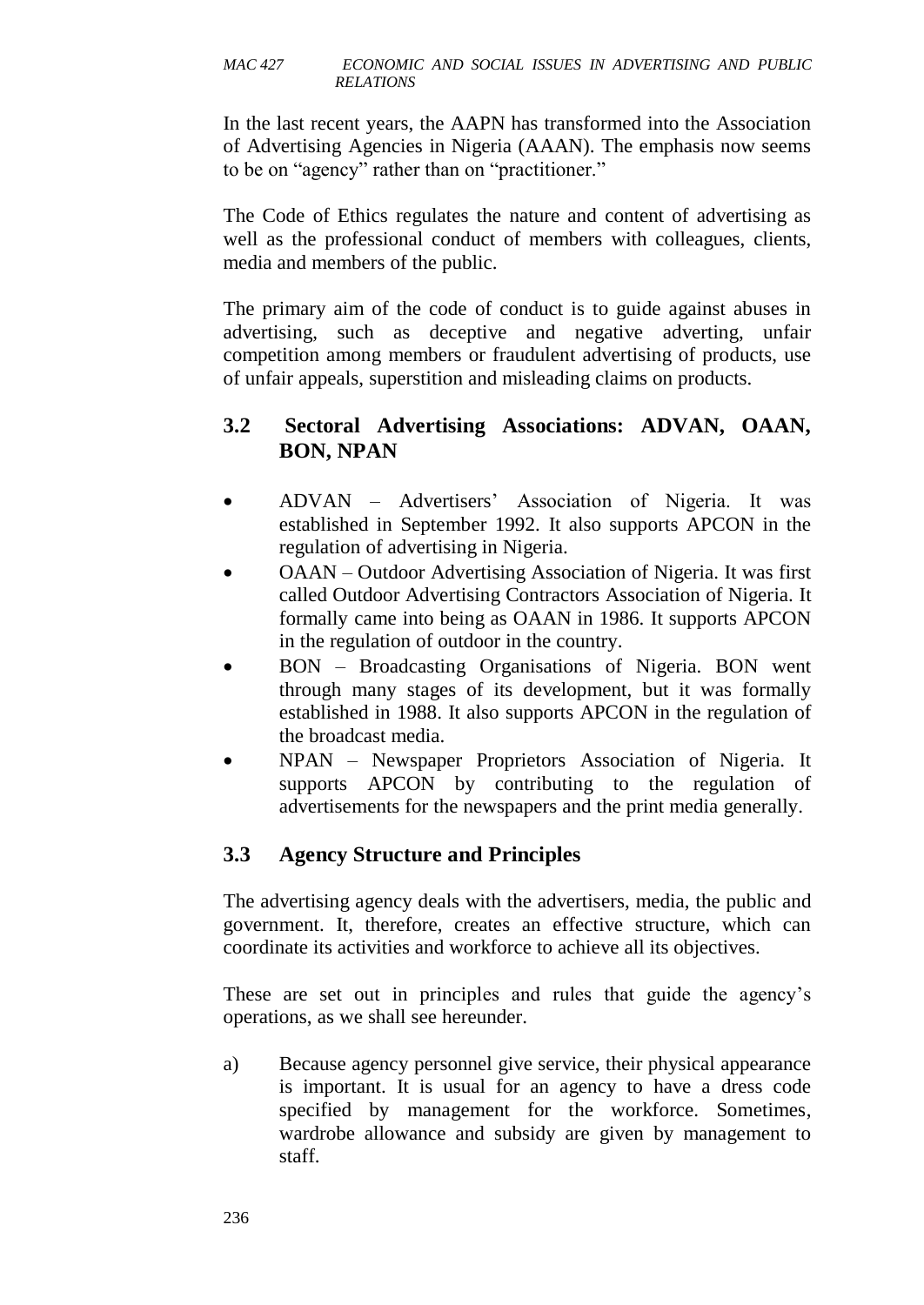- b) It is the duty of an agency to pay media owners and suppliers immediately it is paid by the advertiser. Thus, the agency has a right to be paid by the advertiser. Indeed, it is the right of the agency to operate independent of its clients and the media owners. The agency has right to adequate briefing by its client, and also service agreement as well as pitch rejection fee under the AAPN regulations.
- c) It is required of agency personnel to keep to time schedule at meetings with clients and pay attention to details, produce and deliver on demand by the advertiser.
- d) An agency should benchmark the performance of other agencies and lend a hand where it is needed. This helps in the overall improvement of the advertising industry.
- e) Constant training and retraining should be a policy of any agency. This helps to sharpen the skills of the agency personnel and, at the end, the job of the agency.
- f) The structure of the agency should be such that right tools and environment are provided. Some of the tools required in an agency include computers, cameras, scanners, telephones, photocopiers, office furnishing, and clean environment.
- g) Staff efficiency should be emphasised in an agency. This is done by not overstaffing or understaffing the office.
- h) The agency should also allow its executives to take certain decisions when this is necessary, and defend such actions and decisions.
- i) The agency must insist on adequate records of meetings between a service personnel and advertiser. Such records of meetings help to confirm positions, and lead to mutual understanding between an agency and advertiser. Agencies usually have what is called client contact record. This record should be sent to the client within 72 hours of each meeting.

### **SELF-ASSESSMENT EXERCISE**

List five ways how advertising agencies maintain internal control of their organisations.

### **3.5 Other Forms of Control**

**Advertisers' Pressures:** In Nigeria today, the media industry generally has grown tremendously. Like in the United States and Britain, the Nigerian media industry cannot survive without revenue. Thus, the loss of money, as we indicated in the United States experience in one of the earlier units, may lead to the death of a newspaper or magazine. Thus, pressure can be exerted by advertisers on the media over their contents.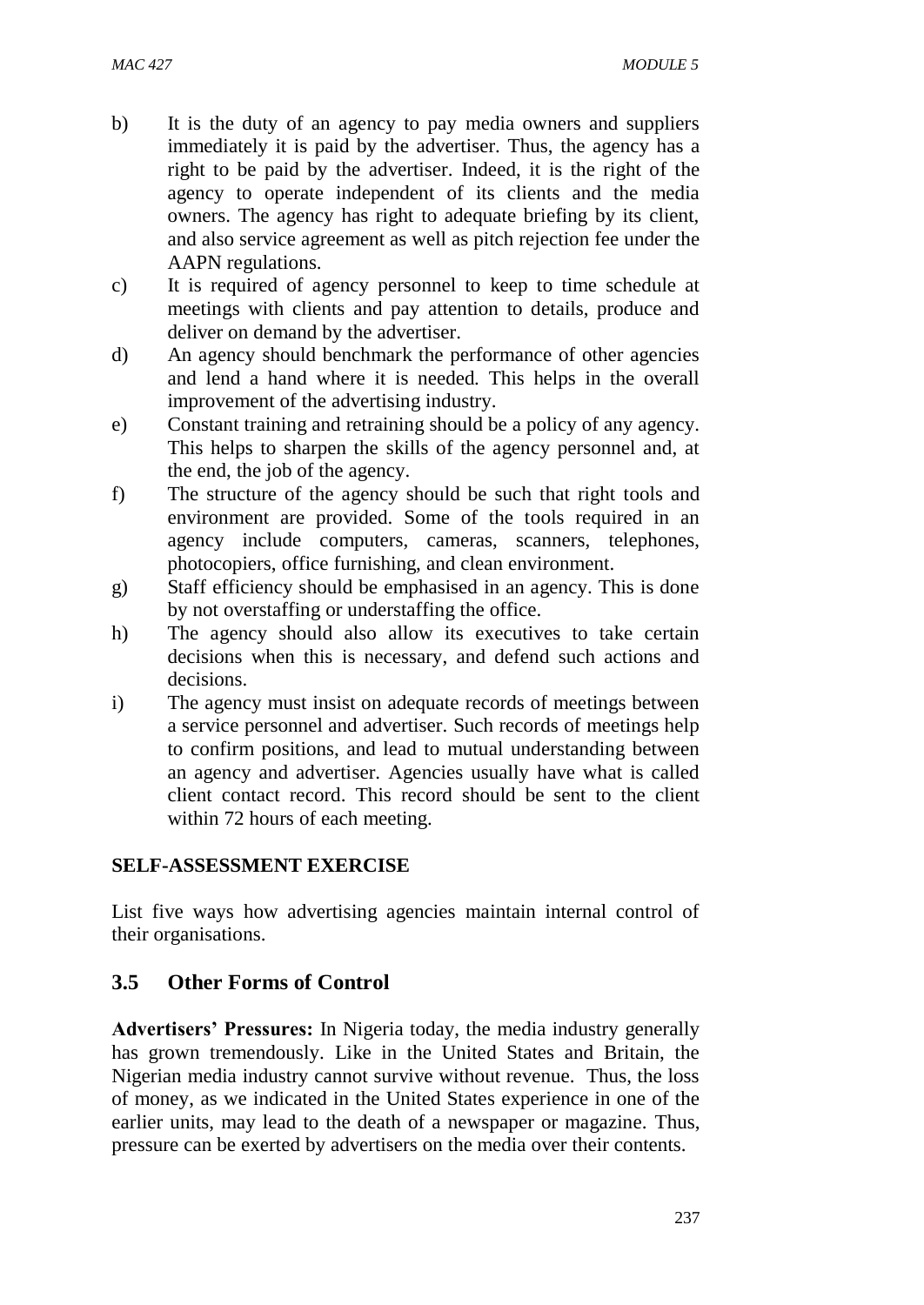As we said earlier, it is true that advertisers have little influence over the contents of films, because films do not depend wholly for advertisements as revenue, and even in Nigeria where many films are still in video, not much corporate advertisements are put in them. Above all, the effects of advertisers' pressure cannot be as serious even in celluloid films compared to the radio, newspapers, magazines and television. We can also say in Nigeria too, that the pressure from advertisers on the media is not to say that advertisers fully control the contents of the media. If one goes by the critical contents of the serious newspapers and magazines in the country, it would be realised that this position is unfounded.

**Business Policies:** Some pressures also come from the media organisation's business policies. In this area, it could be both ways. One way is rejection of some advertisements by the media because of their business policies as, for example, as saw that *Concord* and *The Guardian* which refused certain kinds of advertisements because of their business policies. On the other way round, media may not carry some stories because of advertisement considerations or the advertisers' interest.

**Consumer Groups:** This is a recent development in the country. The consumers form themselves into pressure groups to make some demands as stakeholders in the advertising industry. These groups may threaten boycott or embark on campaigns to force the hand of the media and advertiser to do their wish. Here in Nigeria, pressure groups organise under several lines; it could be political, economic, and social or health, their aim is to exert pressure on the media along their preconceived beliefs and standpoints. This kind of groups in the country are still usually short-lived, they cease immediately their aim is achieved.

### **4.0 CONCLUSION**

The essence of self-regulation in advertising is to demonstrate the responsibility and credibility of the practitioners. It is noted that this had started before the government regulation of the profession with the setting up of APCON. It is hoped that effective coordination among all the efforts of self-regulation by the component groups in advertising industry in the country will make the work of APCON easy, and the professionals, the public and the country will be better for it.

### **5.0 SUMMARY**

We have discussed self-regulatory activities in the advertising industry. We noted that the main self-regulatory effort is by AAPN. Other sectoral associations such as ADVAN, OAAN, BON and NPAN also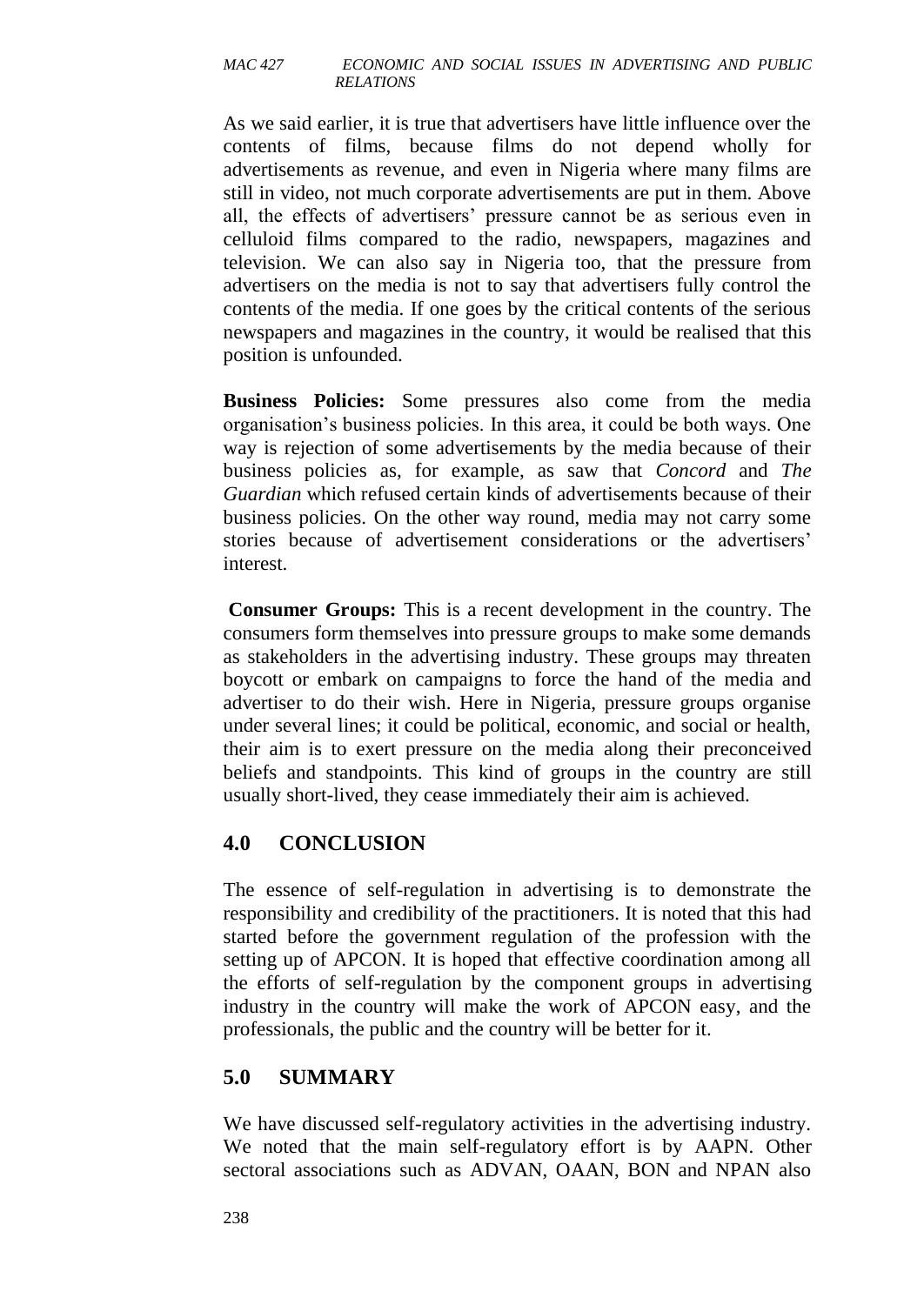contribute in regulation of advertising in Nigeria. Other aspects of regulation are done through pressures from advertisers on the media, consumer groups and controls within the agencies themselves.

### **6.0 TUTOR-MARKED ASSIGNMENT**

Discuss self-regulation of advertising in Nigeria and identify the roles of advertisers and consumer groups in this.

### **7.0 REFERENCES/FURTHER READING**

Bel-Molokwu, J. (2000). *Principles of Advertising in Nigeria*. APCON.

Bel-Molokwu, J. et al. (1997), *Advertising in Nigeria.* APCON.

Fadipe, S. (2002). *Advertising Practice with Nigerian Orientation*. Lagos: Christ Publishers.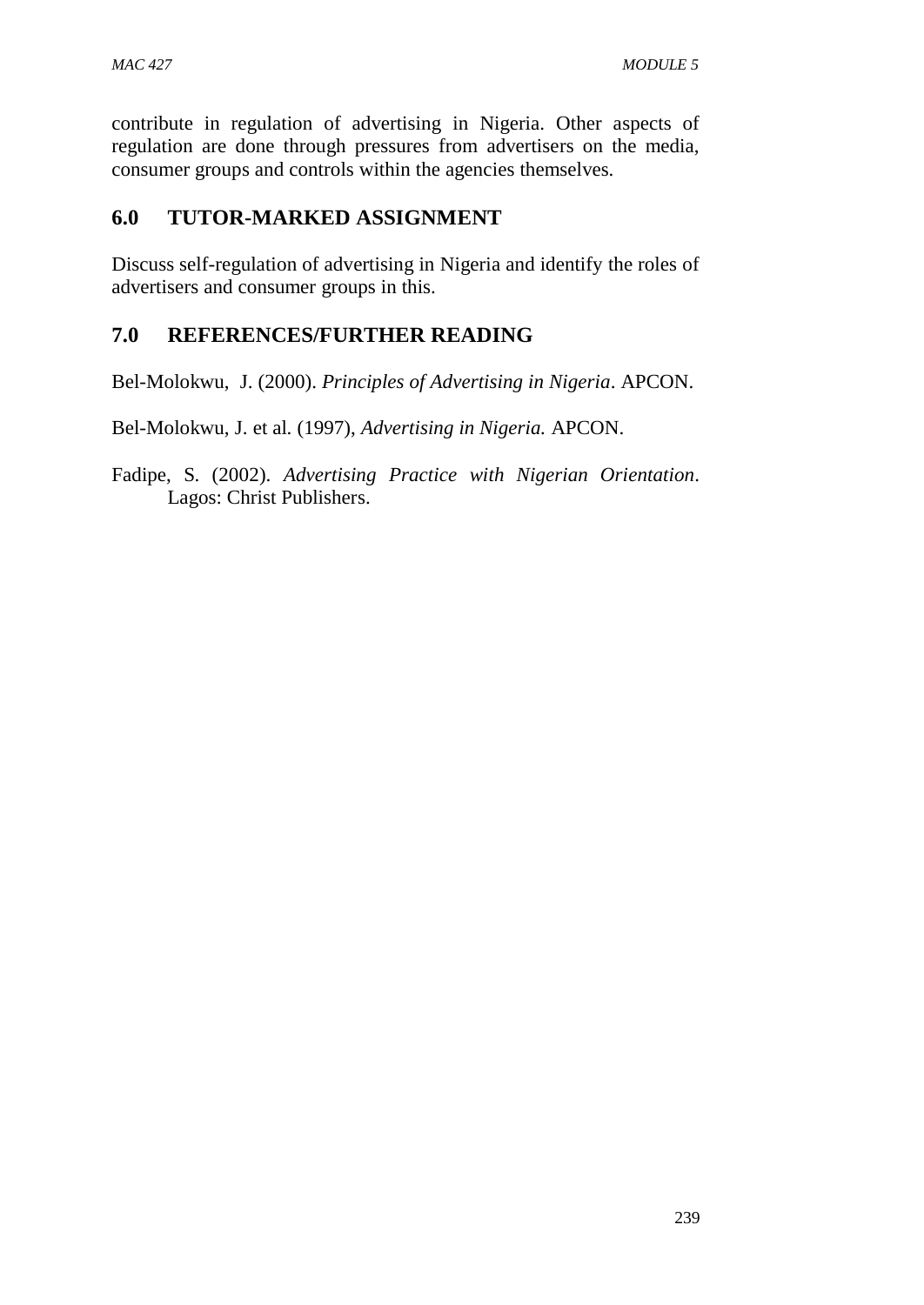### **UNIT 2 PROFESSIONAL ASSOCIATIONS IN PUBLIC RELATIONS IN NIGERIA: NIPR, PRCAN, ACAMB**

#### **CONTENTS**

- 1.0 Introduction
- 2.0 Objectives
- 3.0 Main Content
	- 3.1 History of the Nigerian Institute of Public Relations (NIPR)
	- 3.2 Public Relations Consultancy in Nigeria
	- 3.3 Association of Corporate Affairs Managers of Banks (ACAMB), A Financial Affiliate of NIPR
	- 3.4 NIPR's Code of Conduct
- 4.0 Conclusion
	- 4.1Summary
- 5.0 Tutor-Marked Assignment
- 6.0 Reference/Further Reading

### **1.0 INTRODUCTION**

This unit focuses on professional self-regulation of public relations in Nigeria by the NIPR and its affiliates such as PRCAN and ACAMB.

### **2.0 OBJECTIVES**

At the end of this unit, you should be able to:

- trace the history of the Nigerian Institute of Public Relations
- discuss the origin and growth of public relation consultancy in Nigeria
- explain how the Association of Corporate Affairs Managers of Banks (ACAMB) developed and its objectives.

## **3.0 MAIN CONTENT**

## **3.1 The Nigerian Institute of Public Relations**

Public Relations started in Nigeria before the country's independence in 1960. Public Relations practice commenced in the country in the early 1940s when the British colonialists wanted to give information to the colonised people about the war efforts. Indeed, many Nigerians were drafted into the Second World War by the British colonialists. This was because Nigeria was a British colony then. Thus, the colonial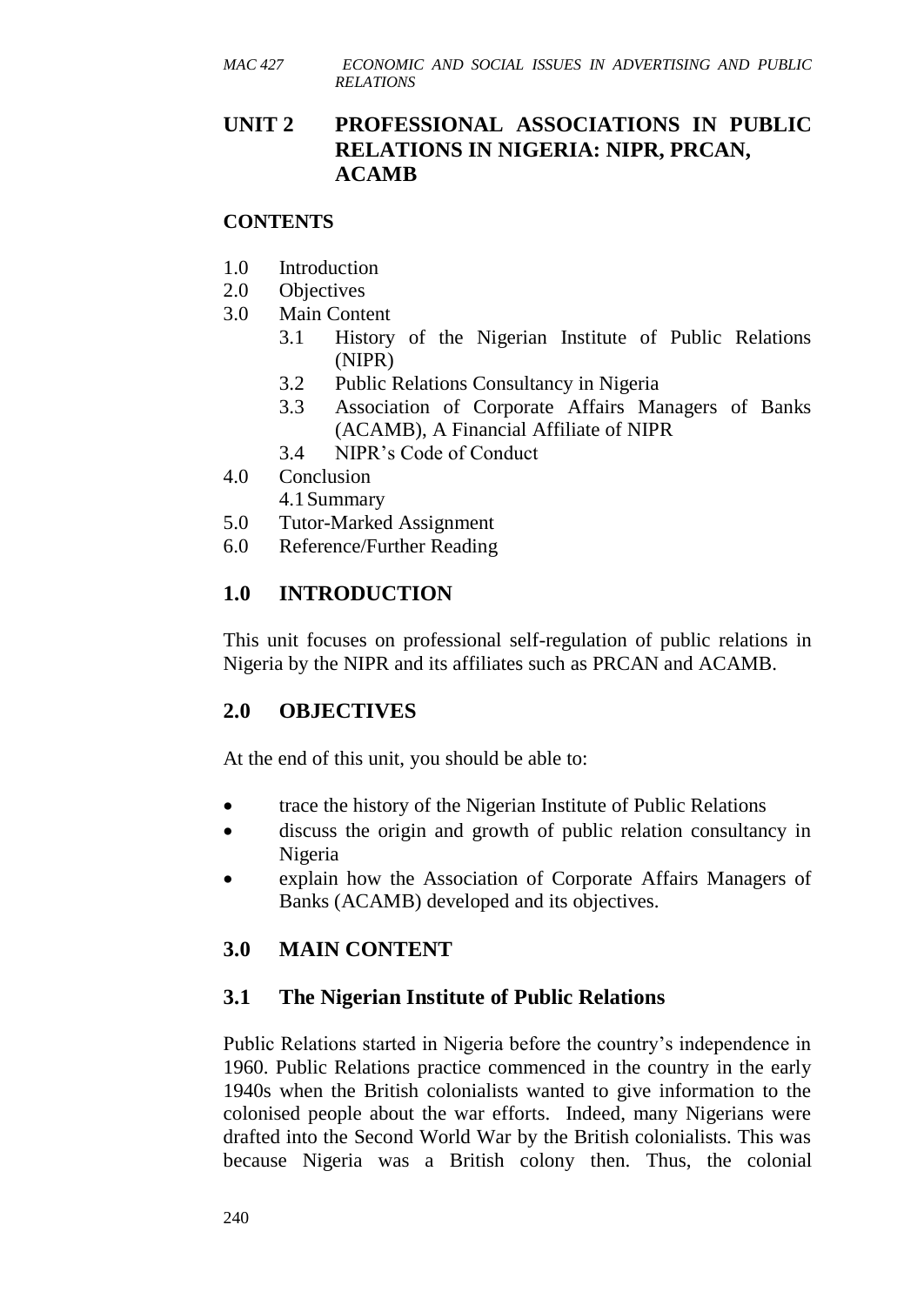government, realising the importance of information to Nigerians on happenings in the war front, created a Special Information Centre for disseminating information to the people. With this, there was better understanding between the colonialists and the colonised Nigerians, especially as there was already at the time growing concern about the country's independence.

The Special Information Centre later metamorphosed into the Public Relations Department in 1944, when Nigerians were employed to manage it for better and more effective information dissemination. This could be regarded as the first attempt by government at creating a semblance of government public relations.

However, the first company to establish a public relations department was the United African Company, popularly known as UAC. The unit was known in 1949 as Information Department. The Nigerian Railways Corporation, a government parastatal, also established its own unit in 1956 where Dr. Sam Epelle served as its first public relations officer. The Shell Petroleum Development Company, then known as British Petroleum (BP), created its own outfit in 1969. The first public relations association was set in Nigeria in 1963 through the efforts of early practitioners like Sam Epelle, Chief Olu Holloway, Alhaji Ade Thani, Adewale Fashanu and Mr. Malafa. The first umbrella public relations organisation was called Public Relations Association of Nigeria (PRAN). It was this association that later became the Nigerian Institute of Public Relations (NIPR) in 1969.

The NIPR was given a chartered status through Decree 16 of 1990. The decree empowers the NIPR to determine what standards of knowledge and skills are to be attained by all persons to be registered as members of the public relations profession. The decree was signed through the efforts of past presidents of the institute, including Chief Alex Akinyele, Chief Bob Ogbuagu, Mr. Mike Okereke and Alhaji Sabo Mohammed.

The NIPR should be praised for getting its charter when it did before many developed countries. While the Public Relations Society of America was chartered in 1947, the Chartered Institute of Public Relations, United Kingdom, only obtained its charter status in 2005, about 15 years after the NIPR, while the Public Relations Institute of South Africa, the Public Relations Institute of Australia, the Public Relations Society of India, among others, have not been chartered up to now.

It is important to recognise some of the achievements of NIPR within its short existence despite its various challenges: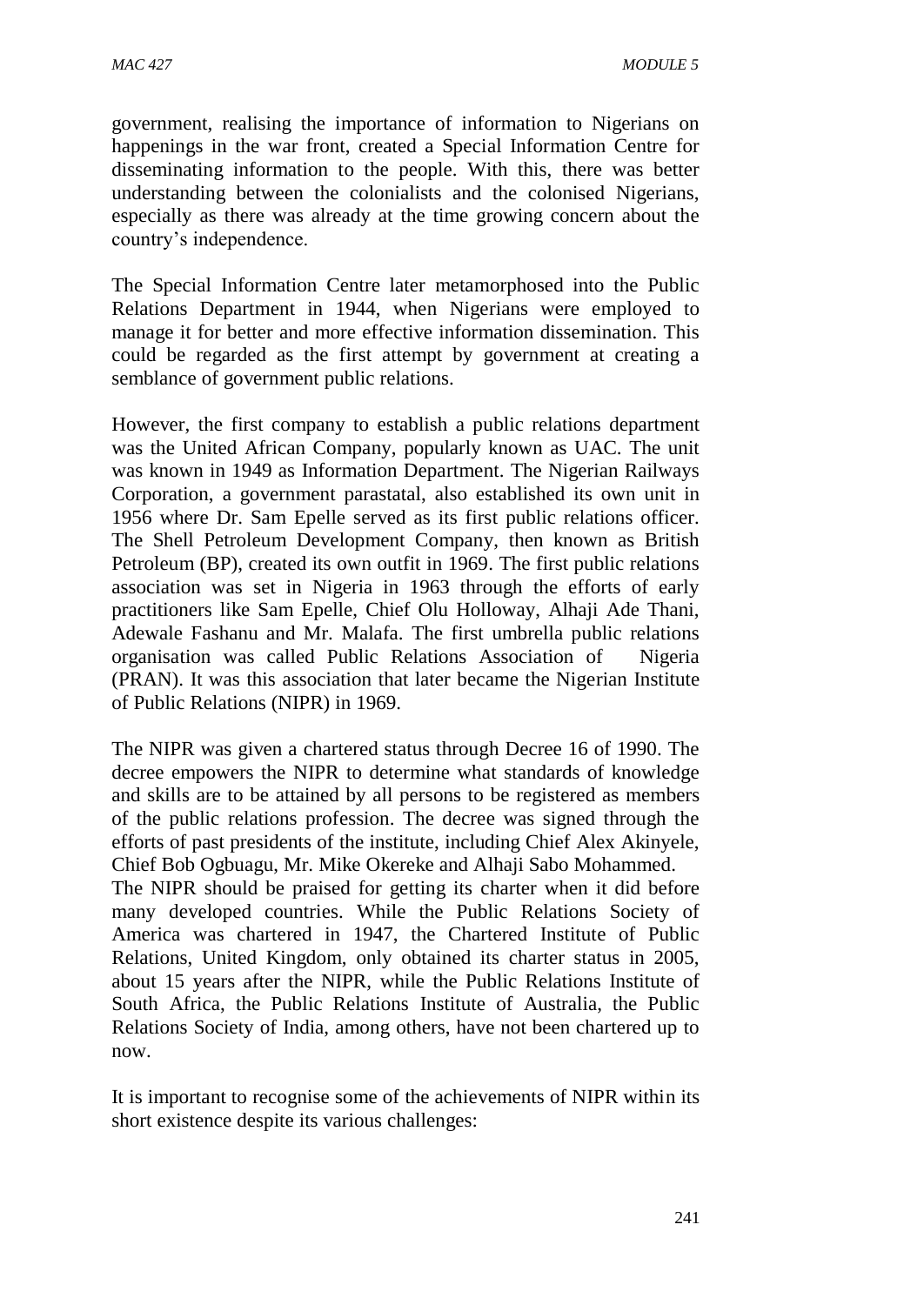- a) obtaining a charter status first in Africa in 1990 and ahead of many European and North American public relations associations;
- b) hosting the Commonwealth Public Relations Conference in 1983;
- c) playing an active role in the continental African Public Relations Association and hosting its 2010 conference in Abuja;
- d) funding a chair in public relations discipline at the University of Nigeria, Enugu Campus; and
- e) getting the government to evaluate and equate its diploma with a university degree.

NIPR continues to make valuable contributions to the International Public Relations Association and has established a public relations school in Lagos.

#### **SELF-ASSESSMENT EXERCISE**

Identify six objects in the NIPR Code of Conduct.

### **3.2 Public Relations Consultancy in Nigeria**

The first affiliate of Nigerian Institute of Public Relations is the Public Relations Consultancy Association (PRCAN), which was inaugurated in 1984 by Major General Tunde Idiagbon, the then Chief of Staff, Supreme Headquarters in the General Mohammadu Buhari's administration. Renowned public relations practitioner, Mr. Toye Ogunmorin, was its first president with four consultancy firms as its pioneer members. These consultancy firms were Bloomel Public Relations Practitioners, Progan Promotions, Good Contact Public Relations Services and Philips, Johnson and Associates.

It is recorded that consultancy public relations actually started in the late sixties and early seventies with the late Ebun Adesioye, Dr. Clarkson Majomi, Chief Dotun Okubajo, Mr. Olu Ademulegu, Otunba Kunle Ojora and Peter Hospdales as the doyens in the practice. They were however operating their consultancy services individually with no merger between them.

As PRCAN became more vibrant in the early 1990s, some advertising agencies diversified and founded public relations subsidiaries. These subsidiaries now handle full public relations services or the media relations of corporations, politicians, and government to keep the big public relations spending in-house for these advertising agencies. For example, Insight Communication Ltd, an advertising agency, established The Quadrant Company, a public relations firm; while Centrespread Advertising Ltd (now CentrespreadFCB), an advertising agency,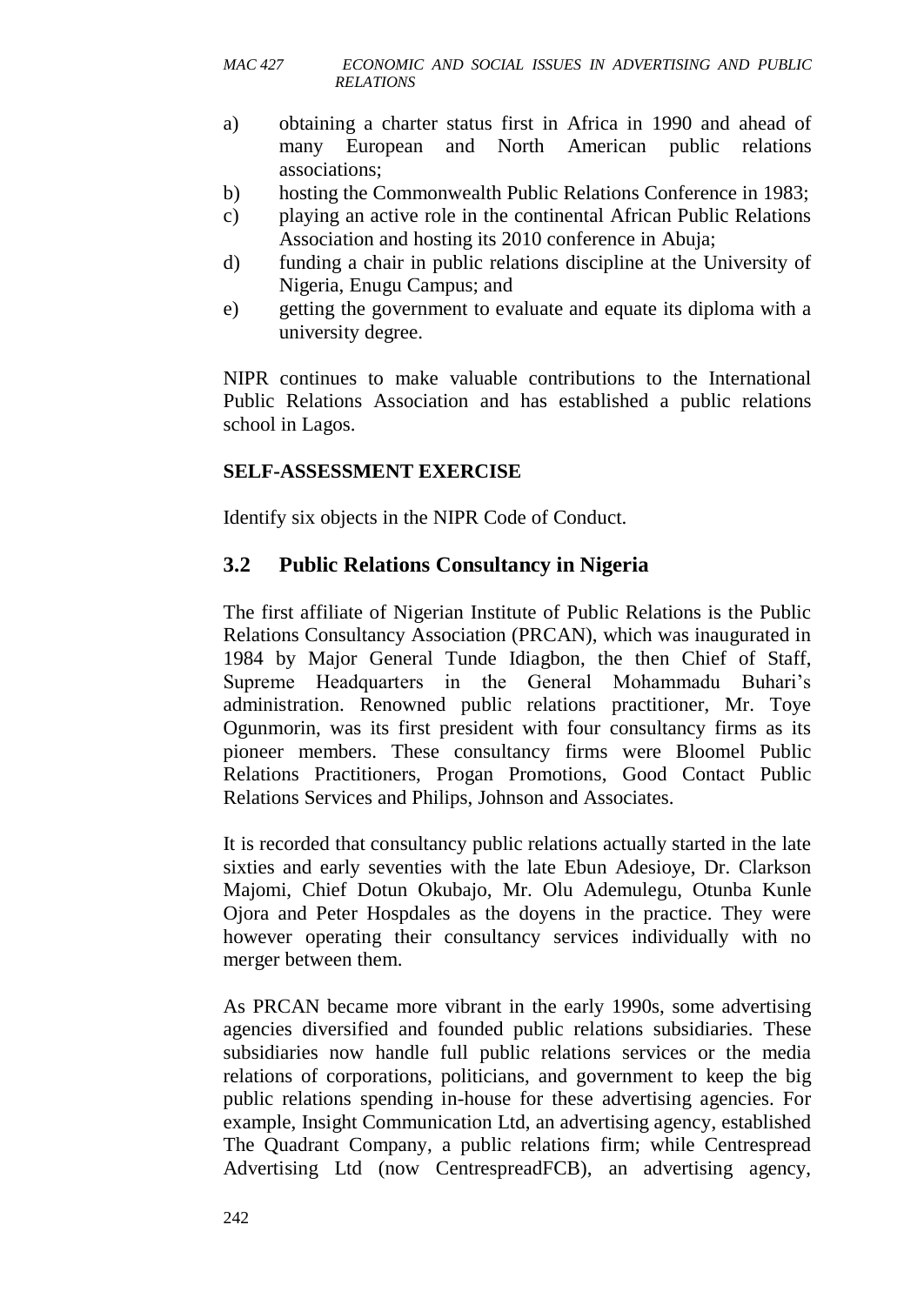established MediaMore, a media planning and public relations firm, among others.

It is believed that the fact that PRCAN was redundant for a long time due to its financial and organisational challenges, many advertising agencies had dominated the public relations industry. However, from 2000, when PRCAN became more assertive in the Nigerian corporate communication, this position changed. PRCAN has since inaugurated a capacity-building programme called Mastering Public Relations to enhance professional competence development of its members, and established *PR Review*, a journal dedicated to promoting best practices in public relations consulting.

Indeed, a research by Amujo, O. C. and Melewar, T. C. (2011) says public relations consultancy in Nigeria today consists of public relations firms with one or two practitioners, small-scale public relations firms comprising about five practitioners, and large-scale public relations firms consisting of more than 10 practitioners. The one-practitioner or two-practitioner public relations firms sometimes operate mini offices from home, while the small-scale and large-scale public relations firms operate full office complexes.

With the mounting economic crisis of the 1980s and the inability of advertising and sales promotion to deliver expected marketing objectives of the 1990s appropriately, the search for an alternative marketing communication strategy became compelling for the captains of industry, hence public relations counselling became the suitable alternative. The relative low profile and poor visibility of some public relations firms in Nigeria's economy today is a source of concern; only a few are big firms.

From all indications, the public relations expenditure in Nigeria, estimated at three billion naira (US\$6.3 million) at the end of the 2010 business year, may not be encouraging compared with the big advertising expenditure which The Economist (April 2011 citing MediaReach OMD) put at 98 billion naira (US\$646 million) in 2010. The public relations billing is gradually improving when compared with its scope in the late 1990s. This relative success may be attributed at least, in part, to the rising profile and assertiveness of PRCAN since 2002.

#### **Aims and Objectives of PRCAN**

To raise and maintain standards in the practice of the profession;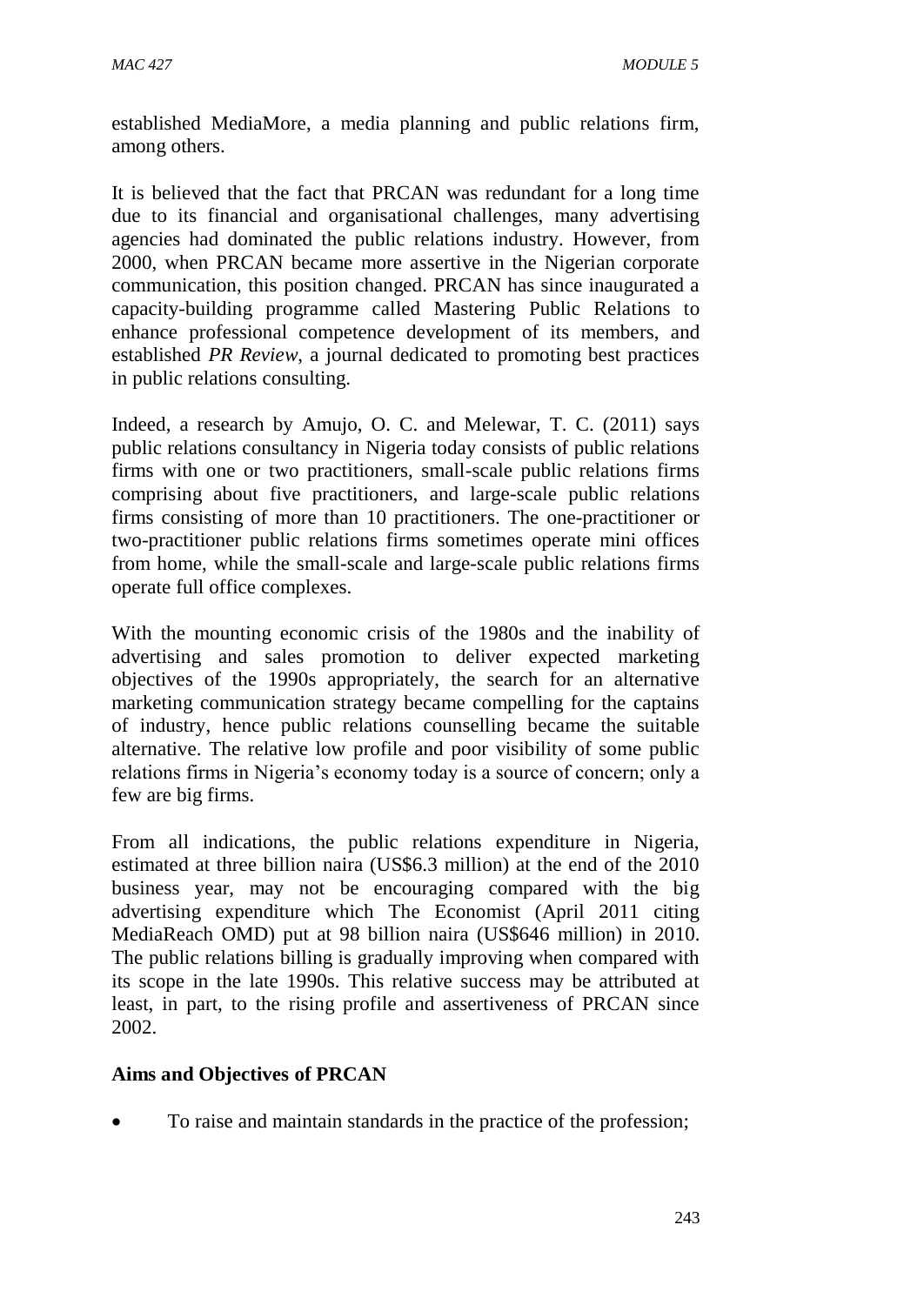- To provide facilities for government, public bodies, professional associations, industrial concerns, financial institutions, social, cultural and religious organisations;
- To improve the relationship of public relations professionals with employers and clients, with government and its agencies, with communications media and their agencies.

### **3.3 Association of Corporate Affairs Managers in Banks, NIPR Financial Affiliate**

After the Public Relations Consultants Association of Nigeria (PRCAN), which was recognised as the first affiliate of the NIPR, another affiliate, the Association of Corporate Affairs Managers in Banks (ACAMB), emerged in 1996. As the case with the former, ACAMB has the objective of evolving and implementing strategies to improve and sustain good image for and within the nation's banking industry. Thus, it became the financial affiliate of NIPR. A notable researcher who has successfully identified the problems of financial public relations in reference to the distress in the banking sector, Abubakar Alhassan, was quoted in 2011, in "In Contemporary challenges impacting on the practice of public relations in Nigeria (1990-2011)." He asserts the idea behind the emergence of ACAMB was first mooted by the corporate affairs managers at the 1992 Bank Directors Seminar organised by Financial Institute Training Centre in Abuja.

Subsequently, discussions were said to have been made informally among some of the Banks' Public Relations managers in Lagos. The machinery for formal discussion of the idea was set in motion after a media management seminar held at Badagry also in Lagos in 1996 at which suggestion for the formation of the body was extensively discussed. Later, a series of meeting were held at Eko Hotel, Lagos, during which the public relations managers of banks agreed to have an association. They set out the association's aims and objectives and laid conditions for membership.

Membership of the association is open to all heads of public relations in the banking sub-sector. In addition, all members of the association must have been duly registered with the NIPR as required by Decree 16 of 1990. A member, who ceases to be a public relations manager in the banking industry, has automatically relinquished his membership right. He may however be considered for associate membership. There is also the Code of Conduct for membership, which states, among others, that erring members whose acts contravene any rule or regulation of the association will be reprimanded.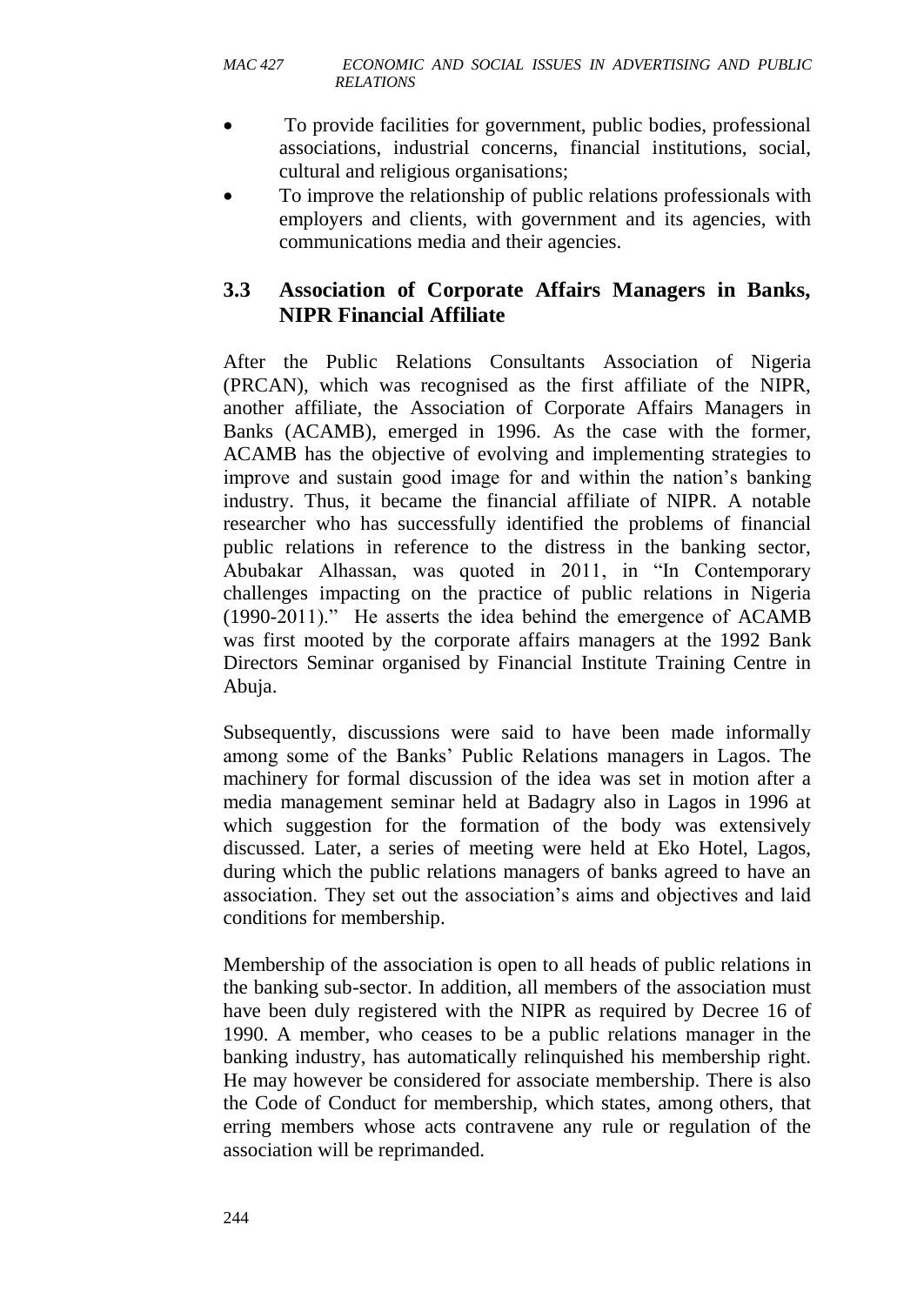The first Annual General Assembly of ACAMB was held in September 1996, during which elections were held into offices of the association's Executive Committee. The Executives were sworn in during the Committee's inauguration on 3rd December, 1996. Those sworn in were Kabir Dangogo,as President; Tunde Thomas, Vice President; Waheed Olagunju, Secretary General; Aduke Gomez (Ms), Financial Secretary; Steve Osuji, Publicity Secretary; and Emeka Adio, as Assistant Secretary General; and five EX-officio members are Abubakar Minjibir, Tony Ede, Toyin Abayomi-Banjo, Gbade A. Zanda and Ogie Eboigbe. ACAMB also has its constitution and code of conduct. As a non-profit making body established to foster interaction among public relations managers of the banking sub-sector and advise the leadership of the subsector on the public relations implications of policies and development, ACAMB is registered under the Companies and Allied Matters Decree of 1990.

### **Objectives of** ACAMB

Some of the objectives of the association include:

- to evolve and implement strategies to improve and sustain a good image for the nation's banking industry;
- educate the public on relevant banking laws and policies;
- represent the industry as a group on public relations matters; promote and protect the interest of the banking industry as well as carrying out public enlightenment campaigns on behalf of the industry.
- to promote continuous public confidence and trust in the nation's banking industry and to promote facilities for training the members of the association on banking practice and other related matters.

### **3.4 Code of Ethics of NIPR**

The Nigerian Institute of Public Relations' (NIPR) Code of Conduct, which is backed by a statutory instrument, the Decree 16 of 1990, has 12 articles, including the following:

Every member of the Nigerian Institute of Public Relations shall:

- a. respect the moral principles of the "Universal Declaration of Human Rights" and the freedoms entrenched in the constitution of the Federal Republic of Nigeria in the performance of his/her own duties;
- b. recognise that each person has the right to reach his own judgement by himself;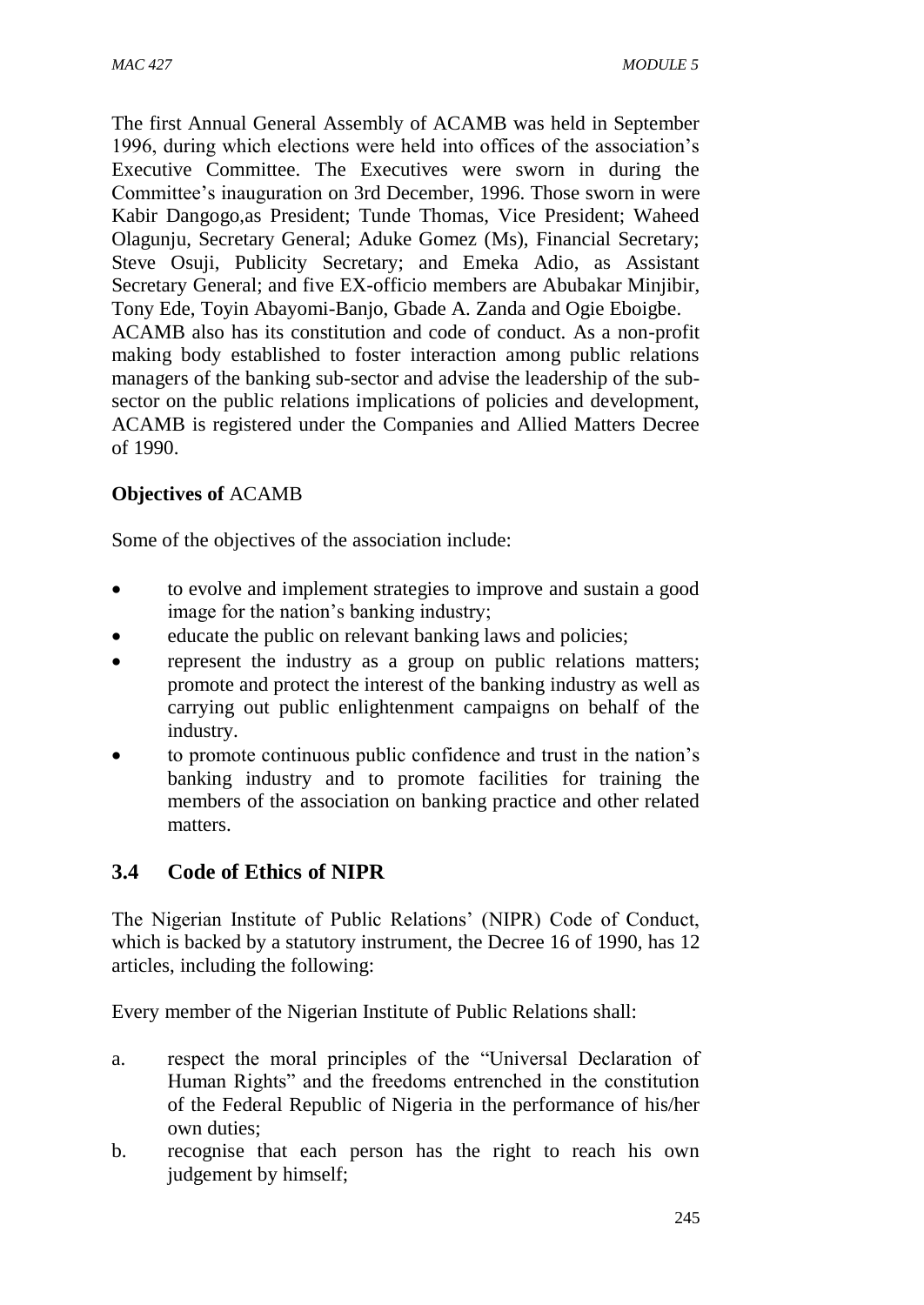- c. respect the right of parties in a dispute to explain their respective points of view;
- d. encourage the free circulation of public information and preserve the integrity of channels of communication;
- e. put trust and honesty of purpose before all other considerations;
- f. safeguard the confidences of his present/previous employers or clients;
- g. represent interests which are not in conflict;
- h. refuse to enter into any agreement, which requires the attainment of certain results before the payment of professional fees;
- i. protect the professional reputation or practice of another member, but make it his duty to report unethical behaviour on the part of any member of the institute;
- j. not seek to displace any other member with his employer or client, except with the mutual agreement of all the parties concerned;
- k. not operate any front organisation;
- l. co-operate with other members in upholding and enforcing this code.

These articles are said to be good adaptations of some international codes and the British codes of ethics to suit the Nigerian environment. The extra-ordinary general meeting of the institute held at the Bristol Hotel in Lagos on January 30, 1981 approved the NIPR Codes of Conduct.

## **4.0 CONCLUSION**

Given the recent vibrancy in public relations practice in Nigeria, there are available positive indices that a dynamic and robust public relations industry will rival the advertising industry in future. The establishment of a public relations school by the NIPR is also a good development that can help build the required body of knowledge and professionalism in the country. This must be supported by the strict observance of the NIPR Code of Conduct.

## **5.0 SUMMARY**

This unit has discussed the humble beginnings of public relations before Nigeria's independence until the setting up of the first public relations association in the country, the Public Relations Association of Nigeria (PRAN) in 1963, and the Nigerian Institute of Public Relations chartered in 1990 with Decree 16 of 1990. We identified the practitioners that were instrumental to the charter status of NIPR, and discussed NIPR's affiliates: PRCAN, an association of consultancy PR firms formed in Nigeria, in 1984, although consultancy public relations services had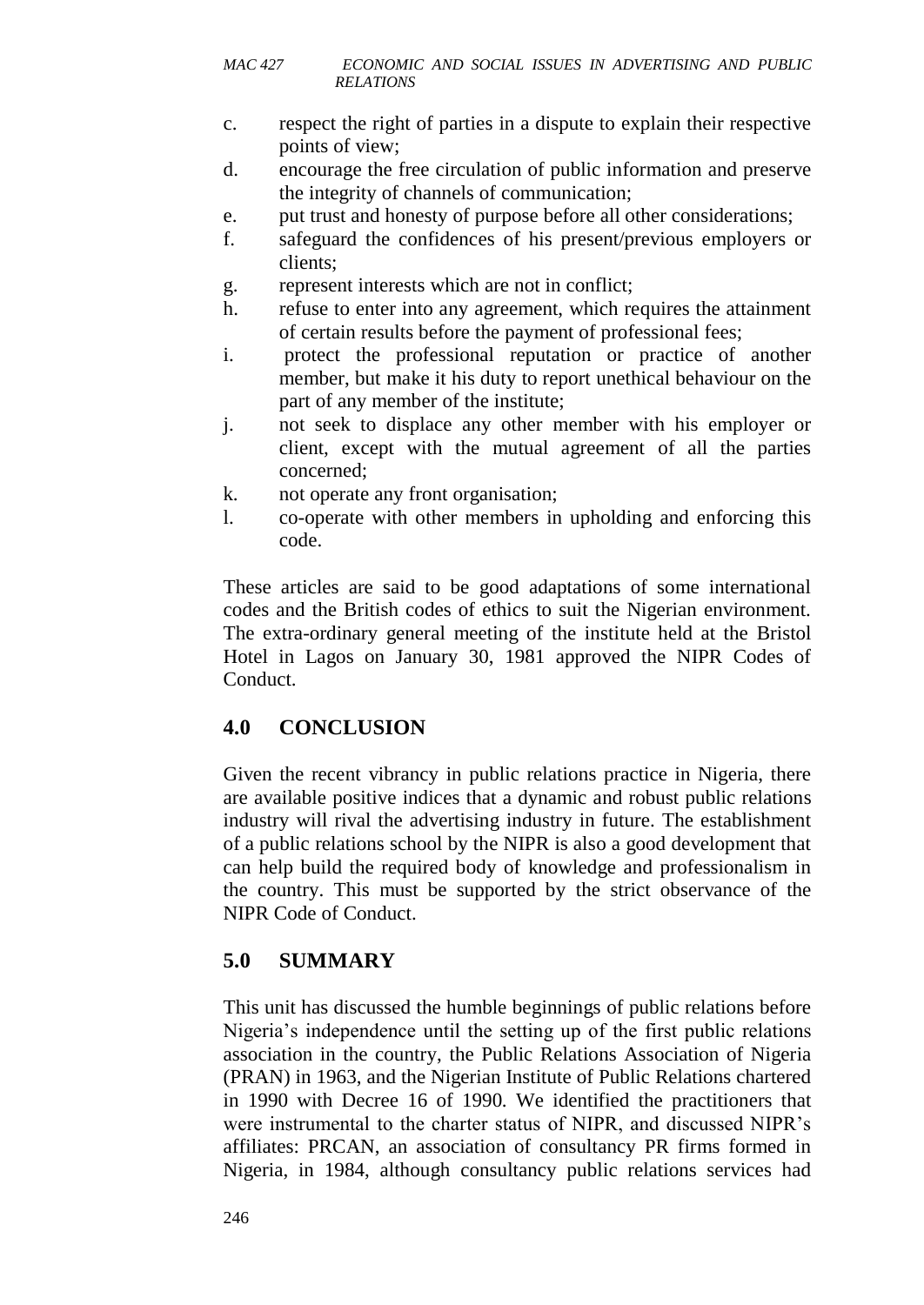been in Nigeria earlier; and ACAMB, an association of public relations managers of banks, started in 1996. We examined the objectives of the NIPR, PRCAN and ACAMB and how these associations have rekindled the practice of the profession in Nigeria. In particular, we identified the main objects in the article of the NIPR Code of Conduct.

### **6.0 TUTOR-MARKED ASSIGNMENT**

Trace the history of professionalism of public relations, using the NIPR and its affiliates as your guide.

## **7.0 REFERENCE/FURTHER READING**

Amujo, O. C. & Melewar, T. C. (2011). "Contemporary challenges impacting on the practice of public relations in Nigeria (1990- 2011)."*PRism* 8(1): [http://www.prismjournal.org/homepage.html.](http://www.prismjournal.org/homepage.html)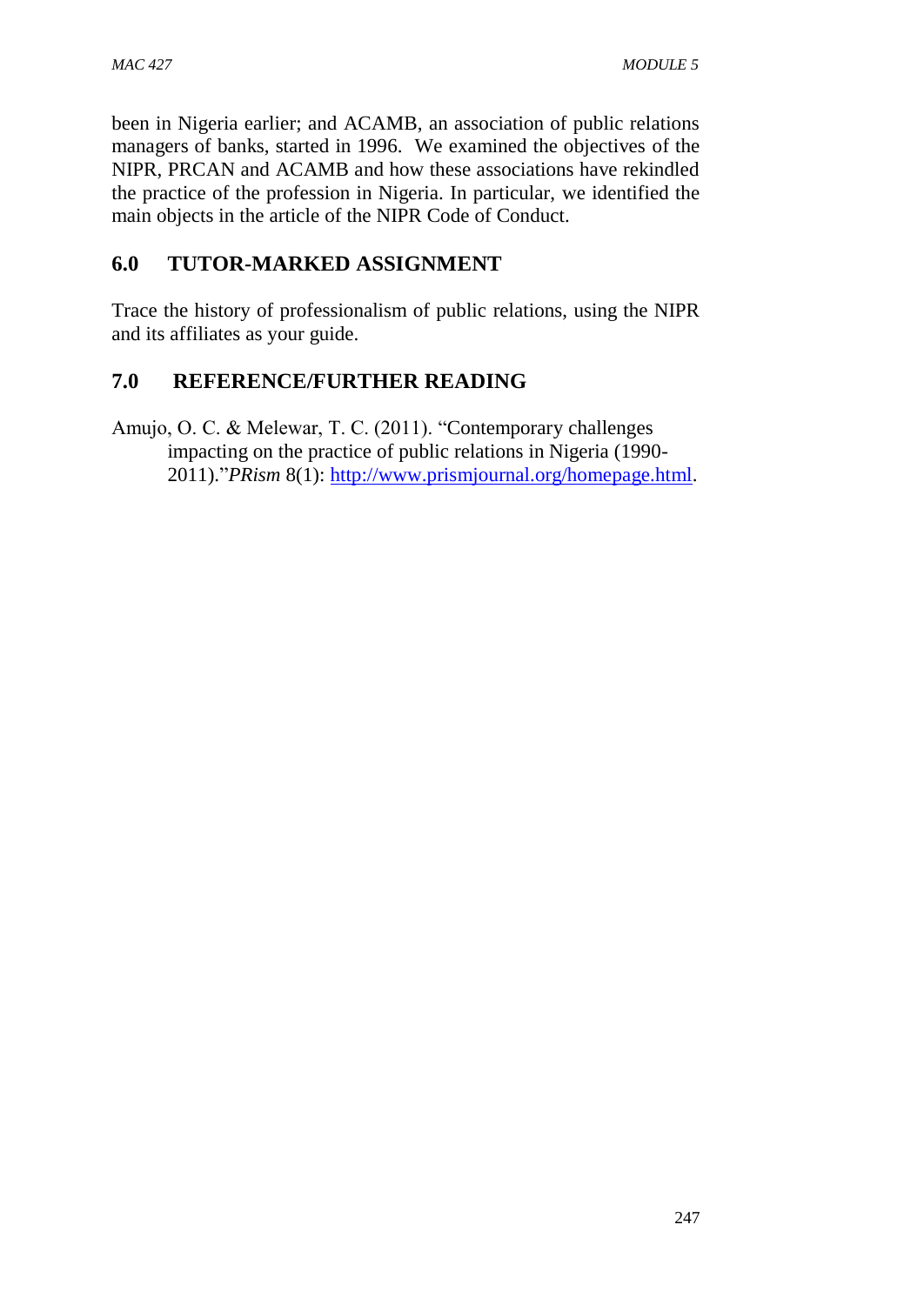### **UNIT 3 CRITICISMS AND CHALLENGES OF ADVERTISING AND PUBLIC RELATIONS IN NIGERIA**

#### **CONTENTS**

- 1.0 Introduction
- 2.0 Objectives
- 3.0 Main Content
	- 3.1 Criticisms and Challenges of Advertising in Nigeria
	- 3.2 Criticisms and Challenges of Public Relations in Nigeria
- 4.0 Conclusion
- 5.0 Summary
- 6.0 Tutor-Marked Assignment
- 7.0 References/Further Reading

## **1.0 INTRODUCTION**

Criticisms of advertising and public relations arising from the issues of trust, deception, and the effects of advertising and public relations messages on the public have continued in Nigeria. The criticisms of advertising have been more virulent than public relations, and the reasons for this can easily be identified. Advertising is a bigger industry than public relations in Nigeria today; it preceded public relations, and it is more aggressive in the public space than public relations. However, both professions are within the eye of the public, especially because they use the instrument of persuasion to achieve their promotional objectives. In this unit, we shall discuss both the criticisms and challenges of advertising and public relations in Nigeria.

### **2.0 OBJECTIVES**

At the end of the unit, you should be able to:

- discuss the criticisms of advertising and public relations in Nigeria
- examine the challenges faced by advertising and public relations in Nigeria.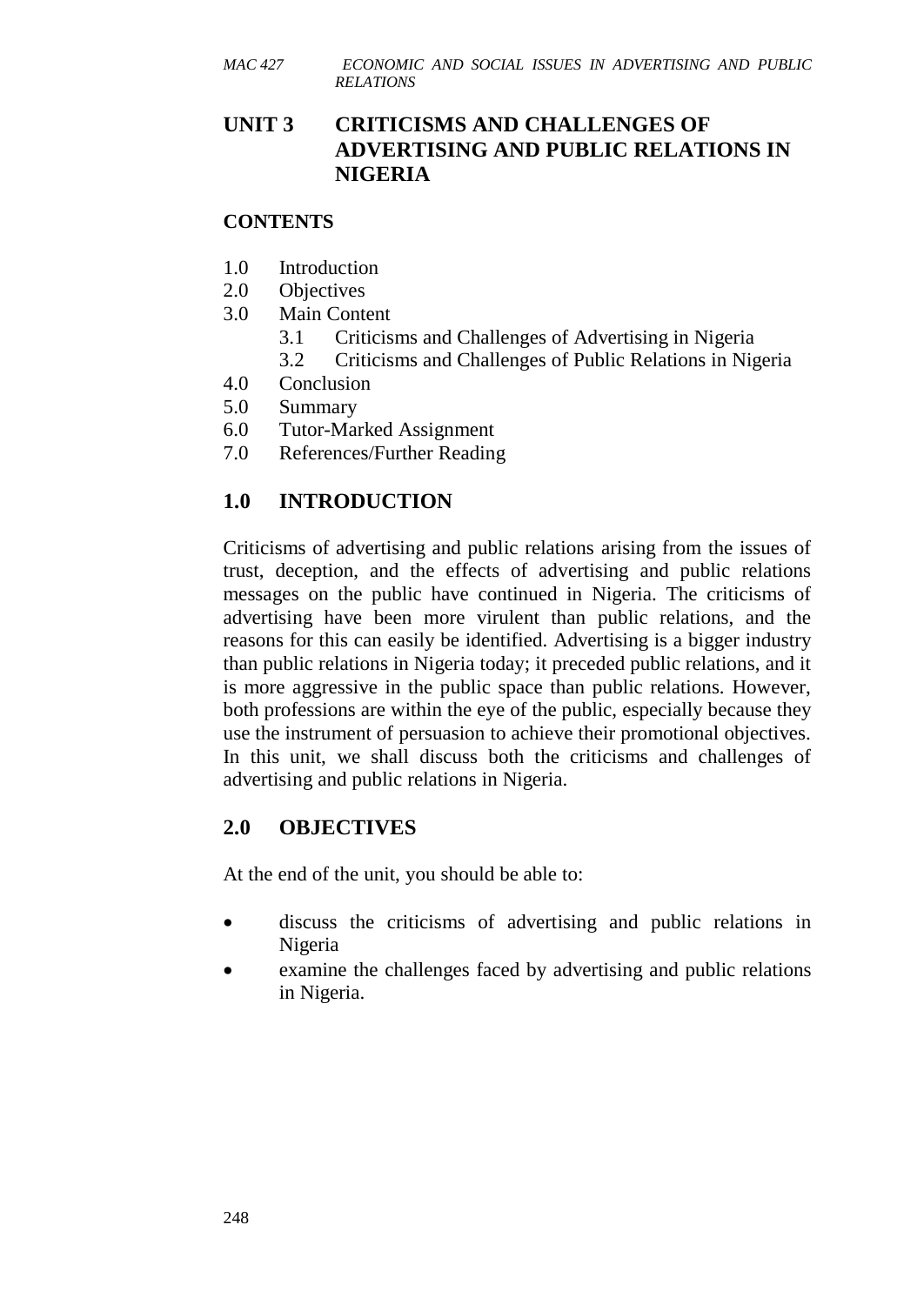### **3.0 MAIN CONTENT**

### **3.1 Criticisms and Challenges of Advertising in Nigeria Criticisms of Advertising**

The public's critical attitudes towards advertising can be discussed under three dimensions:

- a.) **Nature and content of advertising**: The public has continued to raise issues on the content and nature of advertising. The questions concern the aggressive nature of advertising and its contents, which use appeal and persuasion to achieve its objective of selling a product or service. Because of the nature of advertising, some critics believe that the repetitive nature of advertising sometimes makes it silly and irritating. Some believe advertising does more than give information about a product or service to potential buyers. According to this category of people, advertising uses deception and unfair approach to achieve its objectives. Issues of fears are also raised about the contents of advertising. Issues are raised by critics whether it is right, for example, for a giant insurance company in Nigeria to use scenes of accidents and loss of close relations to persuade the public to take an insurance policy. The critics argue that women especially, may be unable to cope with such situations. While it cannot be denied that repetition is an important character of advertising, it cannot be said that all advertisements aim at deception, rather than to sell a product. Therefore, this argument cannot be overstretched and or hold for all situations.
- b.) **Effects of contents of advertising on the people:** Issues are also raised on the effects of advertising on people's lives. It is believed that advertising may change people's lifestyle and values in the society. This is because they believe that the contents of advertising messages are capable of affecting the minds of the people. They are also capable of working on the sub-consciousness of the mind and may force people to do what they ordinarily would not have done. This position predisposes that advertising is so powerful and can make people do both good and bad.

Here, advertising practitioners have argued too that advertising is being given more than its known power. They insist that advertising does not have a power of its own; it acts through other media, such as television, radio, newspaper and others, and it is only fair that advertising should be judged rightly and not be made a "scapegoat." The critics have stressed that advertising leads to changes in the people and eventually affect the values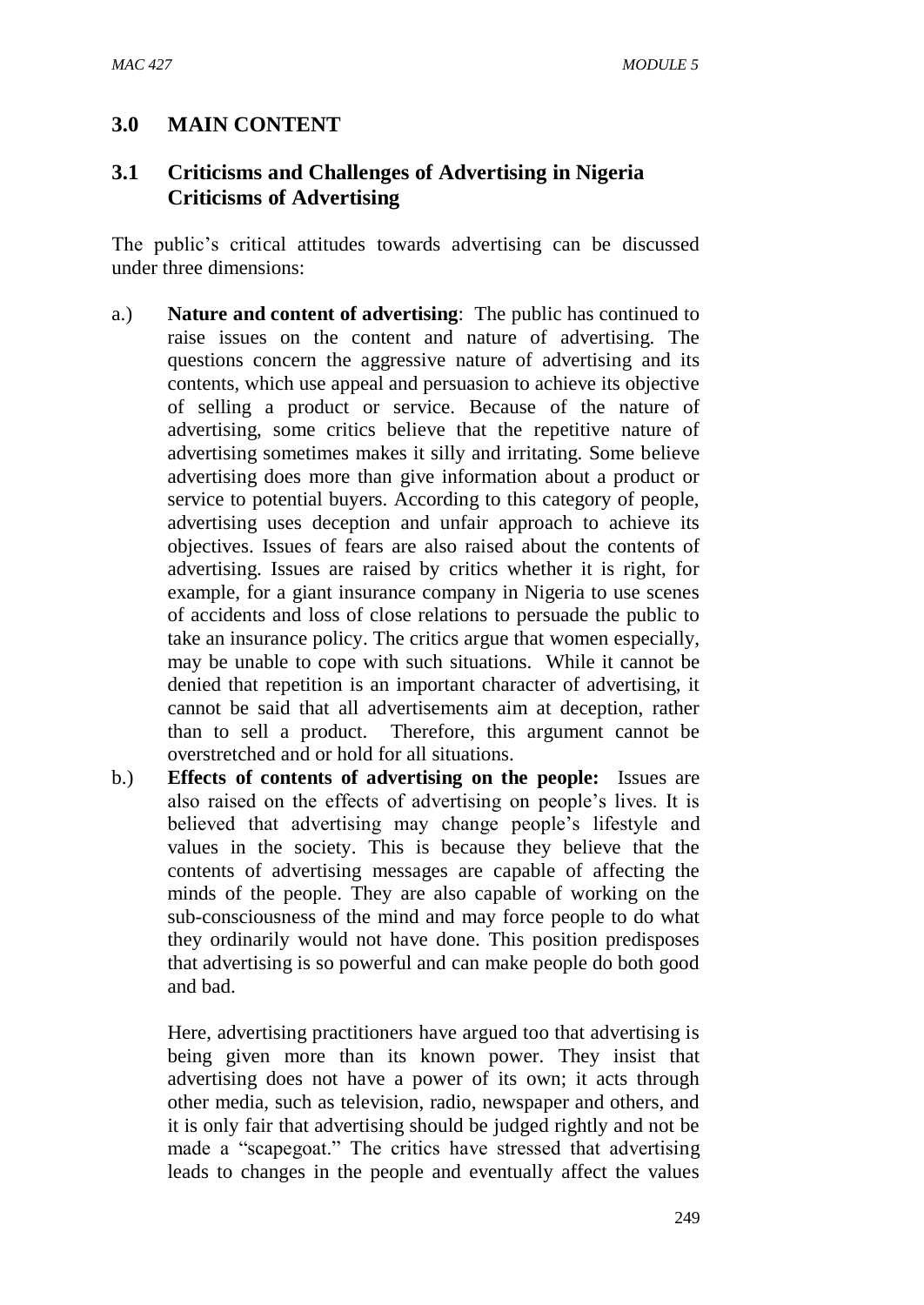and culture of the people. This argument is also stretched further that advertising spurs people to materialism and acquisition, attitudes, which impinge on the values of the society. It is believed that materialism and endless acquisition of goods are bad for the people as a way of life and as such, every society frowns at it.

The argument that advertising is all-powerful has been faulted. It is defeated also by the argument against the hypodermic needle effect in communication. The hypodermic needle effect has since been changed with the development of other theories such as the two-step flow or diffused flow of communication effects on the people. The reality in mass communication is that human beings are affected by all sources of media open to them. It has also been proved by some researchers that public models in films affect changes in the society than advertising messages.

c. **Economic effects of advertising:** Here, critics talk of advertising resulting in higher prices of goods and services. It is believed that advertising is not free. It costs millions to produce advertisements. Therefore, the producer naturally passes the cost of advertising to the consumers of goods and services. However, advertising practitioners have dismissed this argument. They say advertising, in fact, leads to reduced prices at the end. This is because with advertising, more people become aware of the goods and services and eventually make decisions to buy. As many people buy, the producer produces more and gains from the benefits of large-scale production. This eventually leads to lower cost of production and prices of the units. Indeed, the debate and the dimensions of the controversies and criticisms of advertising are inconclusive. It is ongoing, because all the arguments against advertising can be disproved too.

The truth of the matter is while the regulatory organisations continue to improve on their activities, the advertising industry would be better for it. This will not only remove deception and manipulations in advertising, other challenges in the way of an enduring practice of the profession would cease to exist.

#### **Challenges of Advertising Practice in Nigeria**

We have established that advertising is an industry in Nigeria whose contribution to national income runs into billions. Its operations and activities in Nigeria are faced with some challenges. Some of these are:

a.) the Nigerian populace are by far now more enlightened and educated that they have become conscious buyers and consumers of products and services. The Nigerian marketing environment is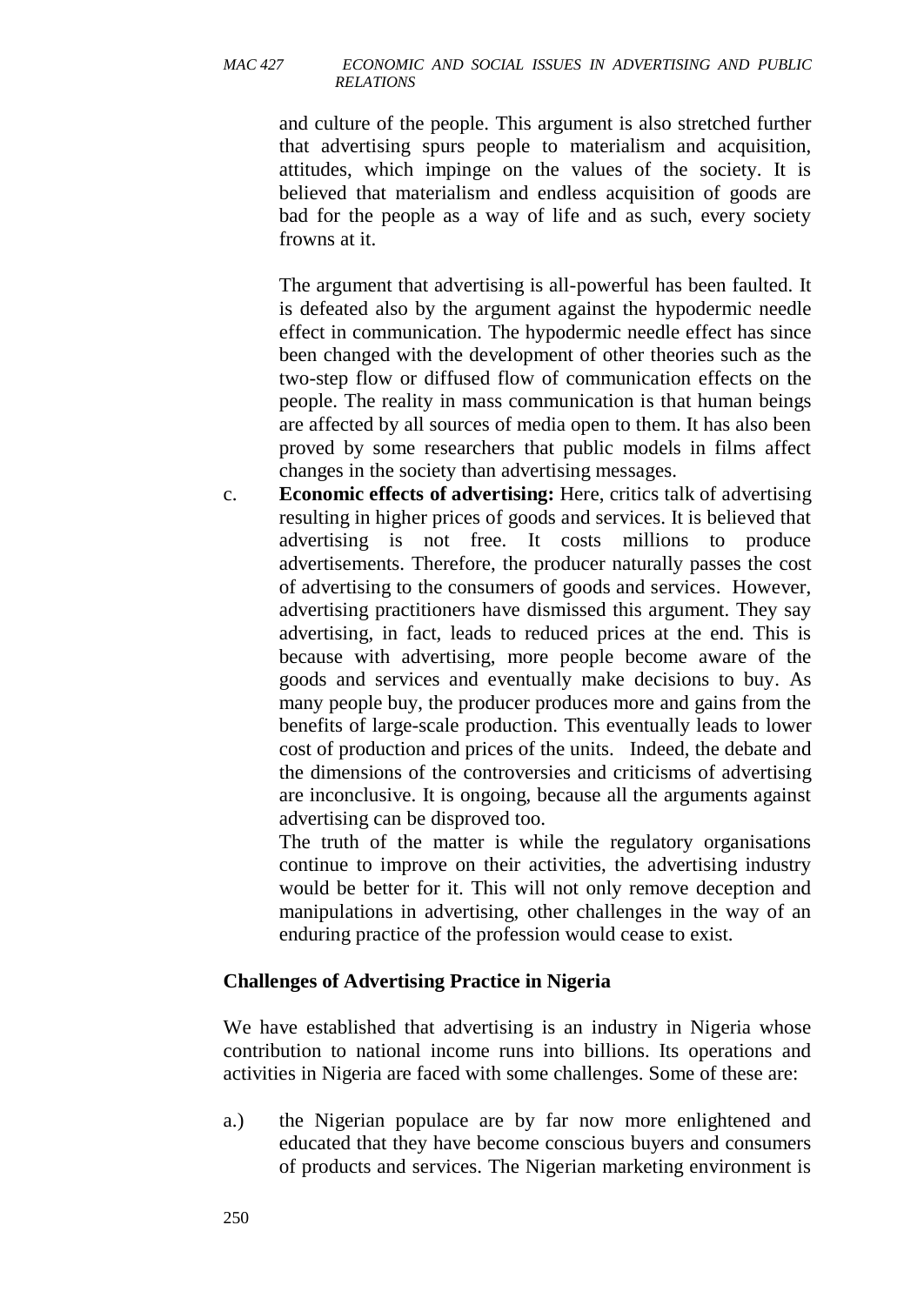no longer in favour of the sellers, but buyers and consumers. This poses a challenge for both production of goods and advertising regarding the satisfaction of the needs of people.

- b.) in the same vein, many markets of products and services in Nigeria have reached maturity and saturation stages on their product life cycle. This way, there is stiff competition in the market of these products. For example, it is increasingly getting very difficult to identify the unique selling point (USP) of detergents and toothpastes in the country today, whereas this is an important factor in successful advertising campaign. This is a big challenge to advertising practitioners.
- c.) the practitioners in advertising are not from the outer space. They are from this world, live among the people, and are affected by the social and economic changes in the society. They also have individual behaviour and personal interests. Thus, the contact persons in the client's organisation can have personal interest which may vary from the corporate goals. When this happens, the agency and advertiser's relationship could be difficult to manage.
- d.) the choice of relevant agency for a particular job may also prove a difficult task. This is especially if there are other interests beyond the professional and competence considerations. Agencies that may not have the necessary skills and competence can be given a job because of their connections with the advertiser even when they cannot fully perform such jobs.
- e.) the agency income has remained on 15 per cent since the advent of advertising. This has continued even when inflation has spiralled and worsened the purchasing power of the currency. Agencies have had to beef up their income creatively in the industry by performing other allied jobs for clients.
- f.) advertising is a service industry where both sexes mix freely. Advertising traces fashion trends and uses beauty for effects and glamour. It is not impossible for amorous relationship to creep in among practitioners. This may affect the operations and activities of the agency and its deliverables to the client.
- g.) regrettably, some agencies engage in what could be described as espionage activities against other agencies, especially when they are pitching for jobs. They may use unfair methods to get undue advantage by stealing creative ideas, designs, artwork, films and proposals.
- h.) the media owners also face challenges of competition, especially when big accounts such as Coca-Cola, 7UP, Shell and other big companies are involved. However, the problem has been lack of adequate data on newspaper sales and coverage for agencies and advertisers' planning and decision-making. The sooner this is done properly by the media in Nigeria, the earlier this problem of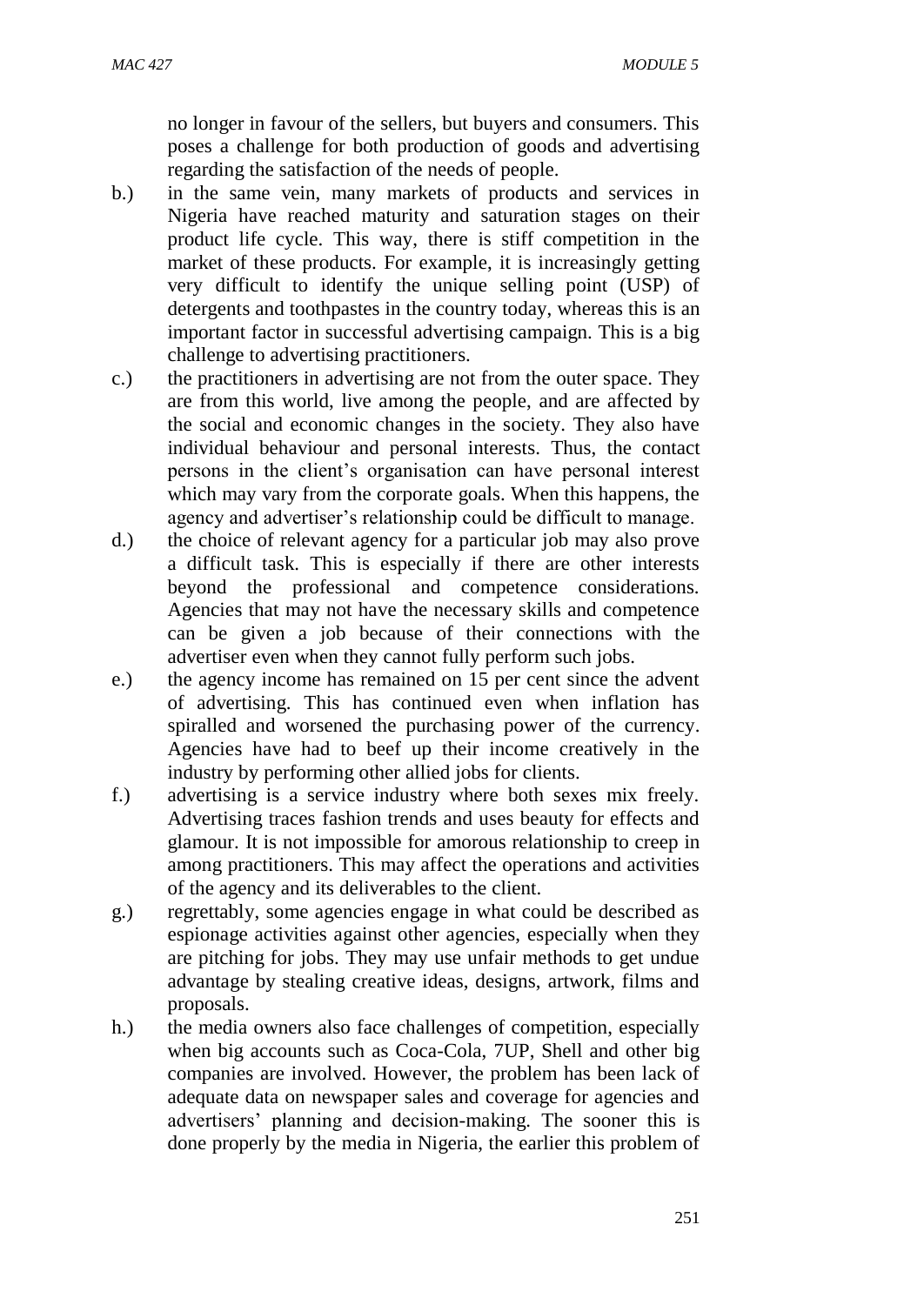unhealthy rivalry among media houses for big accounts would be reduced.

- i.) the fear that an advertiser may stop a big account is also a source of worry for agencies. This does not make for mutual relationship in agency and advertiser relationship.
- j.) agencies do involve in poaching of jobs and skilled staff among one another. This could be painful, especially if such agencies depend solely on such accounts or the poached staff were trained by the agencies.
- k.) it is a Herculean task to build an agency from the scratch these days in Nigeria. When small agencies cannot get the required financial muscle to finance new jobs, the possibility of the agency dying is real. The fact that only big agencies dominate the industry also worsens the situation. This is a great handicap for smaller agencies.
- l.) there is still a shortage of competent staff in the industry. This may explain the rampant incidence of staff poaching among agencies.
- m.) direct media buying and selling which leaves out the practitioners is a big problem in the advertising industry. We have identified this as one of the problems also to the operations of the APCON in an earlier unit.
- n.) petty jealousy also exists among agencies and practitioners, especially over big accounts.

### **SELF-ASSESSMENT EXERCISE**

Identify the main criticisms of advertising in Nigeria.

## **3.2 Criticisms and Challenges of Public Relations in Nigeria**

- i. The practitioners of public relations are sometimes faced with a situation of choosing between personal gains and obeying the ethics of their profession. When this happens, it is often found out that many public relations practitioners prefer to go for personal gains. This affects the growth of the profession in the eye of the public at large.
- ii. The intangible nature of public relations products is usually a source of criticism because activities of public relations are not easy to measure. They are about changing the attitude of the public towards an organisation. Because of this challenge, critics believe that public relations practitioners are out to spin, manipulate, or spread propaganda, deception and half-truths. This position is worsened by the fact that many people in Nigeria believe in physical appearances, rather than the intangible but effective operations of public relations; therefore they tend to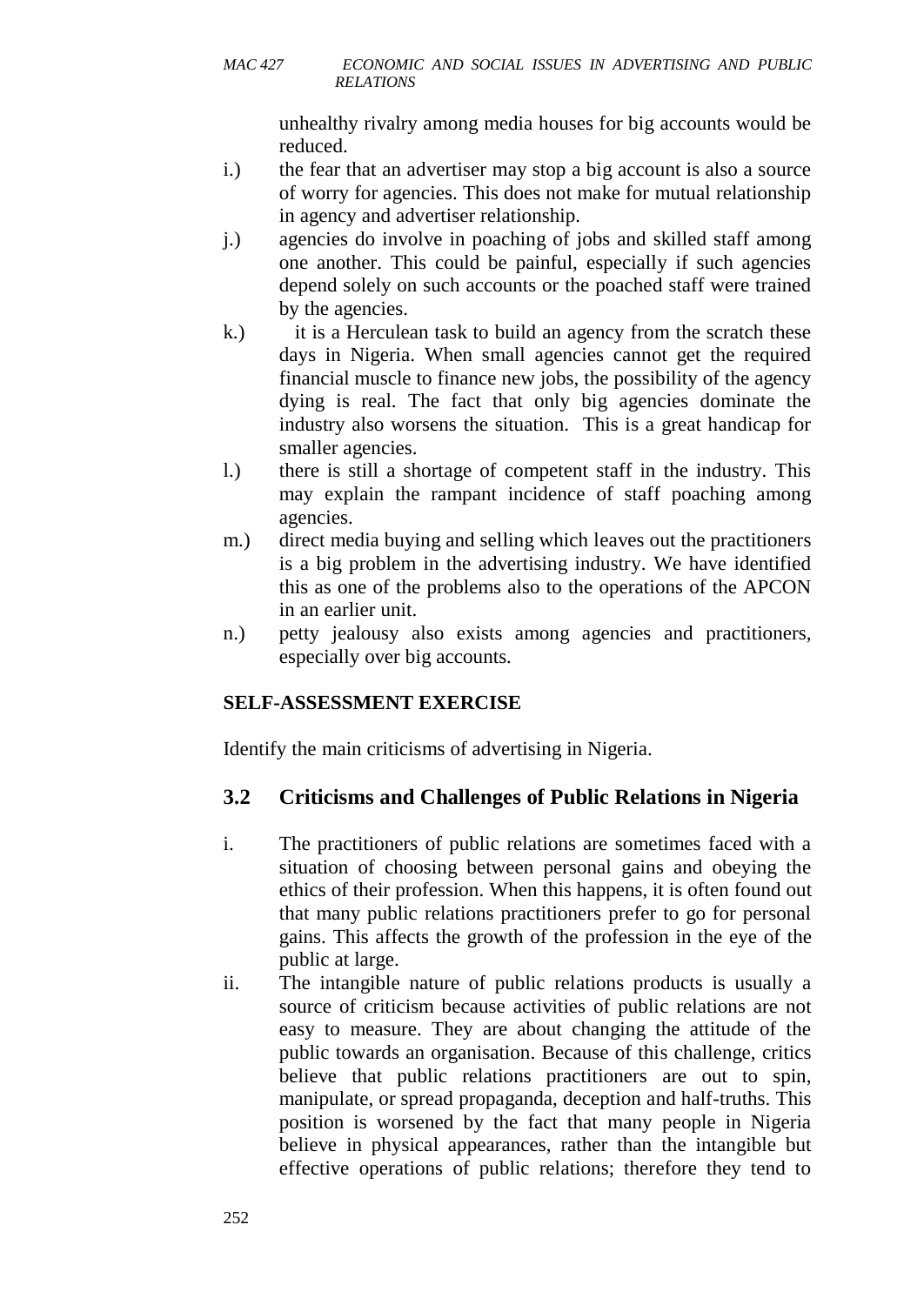criticise public relations practitioners for contributing so little to the organisation, while taking so much from it.

- iii. The success of public relations depends on building favourable public opinion. Building a favourable public opinion especially for an organisation does not come easily because changing people's attitude does not come too quickly.
- iv. Stretching the ethical question, critics say sometimes public relations practitioners do some jobs against the interest of the nation and their conscience. In rare cases when public relations practitioners find the objective of an organisation at variance with public good or against the interest of their country, some people find it difficult to quit such jobs. This is about conscience, and in such circumstances, some public relations practitioners have gone against the demand of the ethics of their profession and their conscience, probably because of their responsibilities.
- v. Democracy cannot function properly without the support of public relations. Since democracy is government of the people for the people, the electorate requires knowledge of how government functions and so, there is the need for public relations to educate the people about their rights and privileges. Here in Nigeria, judging from our experience, public relations practitioners are found wanting in this crucial area.
- vi. Similarly, lobbying is an accepted practice in democracies all over the world. However, this seems to have been grossly abused in Nigeria, especially in the unquantifiable high level of fraud between the Executive arm of the government and the legislature, which is largely engendered by public relations activities.

The challenges of public relations in Nigeria are also real. Some of them are identified hereunder:

- a) **Corporate Nigeria is under-served by public relations:** This relates to the low activities of public relations in Nigeria compared to the country's vast human and natural resources. Indeed, NIPR records indicate that there are over 6000 public relations practitioners in public employment and private services. While this may be said to be huge, it comes to nothing if one considers thousands of blue-chip national and multinational corporations in oil and gas, telecommunications, food and beverages, mines and power, banking and insurance, textile, automobile, manufacturing and others, which are without public relations practitioners.
- b) **Lack of professionalism:** The problem of professionalism in public relations is multi-dimensional. It reflects not only in shortage of skilled professionals, because this is the end-result of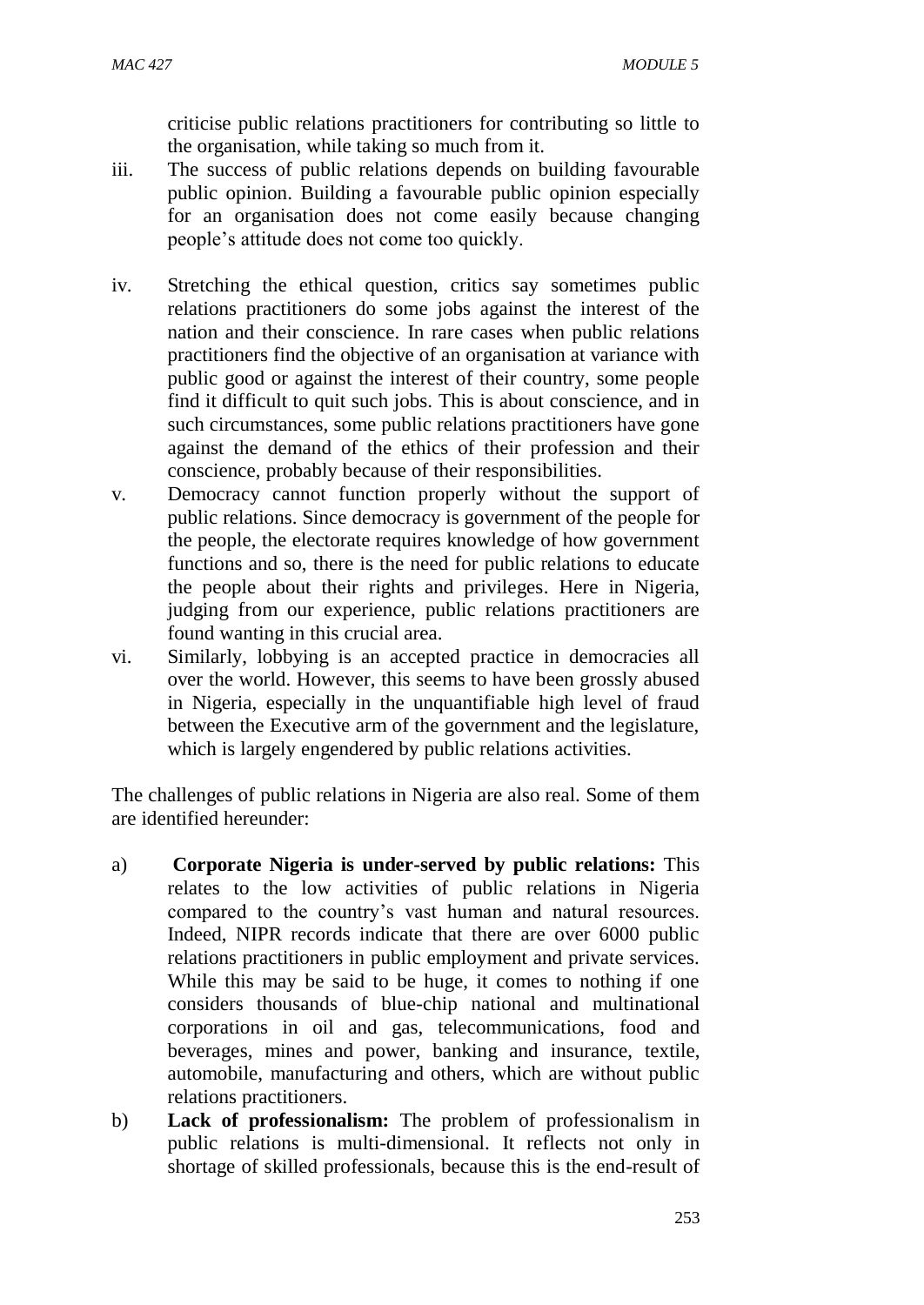other challenges. Some graduates are in public relations without the relevant qualification, besides the fact that the curriculum of many schools are inadequate to produce competent public relations practitioners who are proficient in writing, editing, photography, media, or production of publications such as news releases, advertising copy, speeches, corporate magazine and newsletter.

- c) **Poor recognition for public relations practitioner:** The late entry of public relations into the curricula of Nigerian universities, polytechnics and colleges is affecting its professional recognition. It was not until 1992 that the NIPR endowed an MSc
- d) **Problem of clearly defining public relations role in organisations:** This stems from the relationship or interface among public relations, marketing and advertising. Some organisations cannot identify where the relationship begins and ends. They therefore tend to regard public relations as product publicity. In other words, public relations would only involve entertainment of guests, contributing to charity and staging of anniversary celebrations. Rather than seeing public relations as management function to advise and contribute to policies because of their public relations implications.
- e) **Problem of appraising and measuring activities of public relations:** There is the challenge of measuring results of public relations activities, especially because they are about change in attitudes. Of course, we have said above that attitude change does not come soon quickly.
- f) **Poor performance of some public relations practitioners:** Due to the mass entry of non-professionals into public relations owing to the dearth of skilled manpower, a certain level of poor performance in the industry is noticeable. This has not only denied recognition for the profession, it has reduced the urge by some organisations to see the continued need for public relations practitioners.
- g) **Lack of adherence to the Code of Conduct:** Even though there are apparent violations of the NIPR Code of Conduct as stipulated by Decree 16 of 1990, the NIPR has not been serious about prosecution of culprits. For example, the NIPR charter stipulates the acceptable qualifications such as an NIPR diploma, CAM diploma, IPR diploma, Business Education and Examination Council (BEEC) public relations diploma or higher national diploma, BA, BSc, MA, MSc, MBA and PhD in public relations or mass communication/communication arts for registering practitioners.

Initially, many of the earliest practitioners in Nigeria obtained a CAM (Communications Advertising and Marketing Education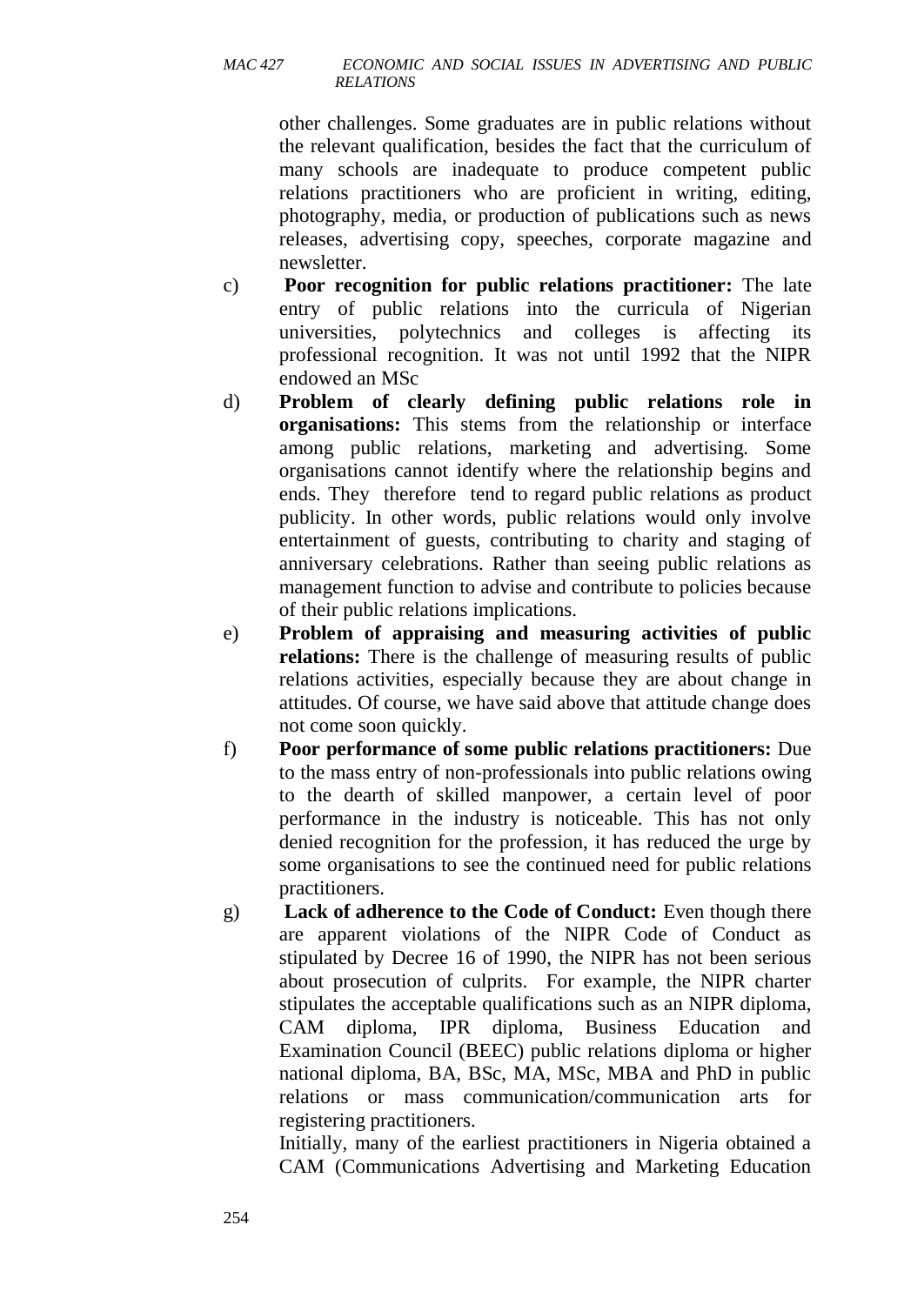Foundation) diploma from the UK, while a few possessed degrees in mass communication, social science and humanities in the 1960s and 1970s. The majority of practitioners admitted through age and experience in the heyday of NIPR did not make an effort to undertake professional development in public relations through training programmes, sitting for NIPR diploma exams or obtaining postgraduate degrees in public relations. Yet they are dealt with by the NIPR even when a clear case of violation of the charter can be established.

- h) **Poor membership register:** The NIPR membership register has not been fully updated, which hindered the ability to state the total number and the full character of practitioners precisely. Although encouraging progress is said to have been made by the NIPR in membership accreditation lately.
- i) **Low visibility of PR firms in Nigeria:** The relative low profile and poor visibility of some public relations firms in Nigeria's economy today is a challenge for PR practice. At once, this reflects in the public relations expenditure in Nigeria, estimated at three billion naira (US\$6.3 million) at the end of the 2010 business year, compared to advertising expenditure which we earlier said was (April 2011 citing MediaReach OMD) put at 98 billion naira (US\$646 million) in 2010.
- j.) **Initial dormancy of PRCAN:** A possible reason for the state of the public relations economy in Nigeria could be attributed to the fact that PRCAN was initially dormant in the economy. This gave room for the big advertising agencies in the country to take up big public relations accounts.
- k.) **Many public relations practitioners were in government ministries:** Available evidence in NIPR's register shows that majority of practitioners work for government. The structure of the civil service became more like a disservice to the growth of public relations.

### **4.0 CONCLUSION**

A proper understanding of the socio-economic environment of Nigeria is required by new advertising and public relations professionals to make a success of their professions. This is why we have dealt so much on the criticisms and the challenges of advertising and public relations practice in Nigeria, in order to show the peculiar environment of the milieu of practice.

#### **5.0 SUMMARY**

In this unit, we have identified some of the criticisms and challenges of both the advertising and public relations professions in Nigeria. We have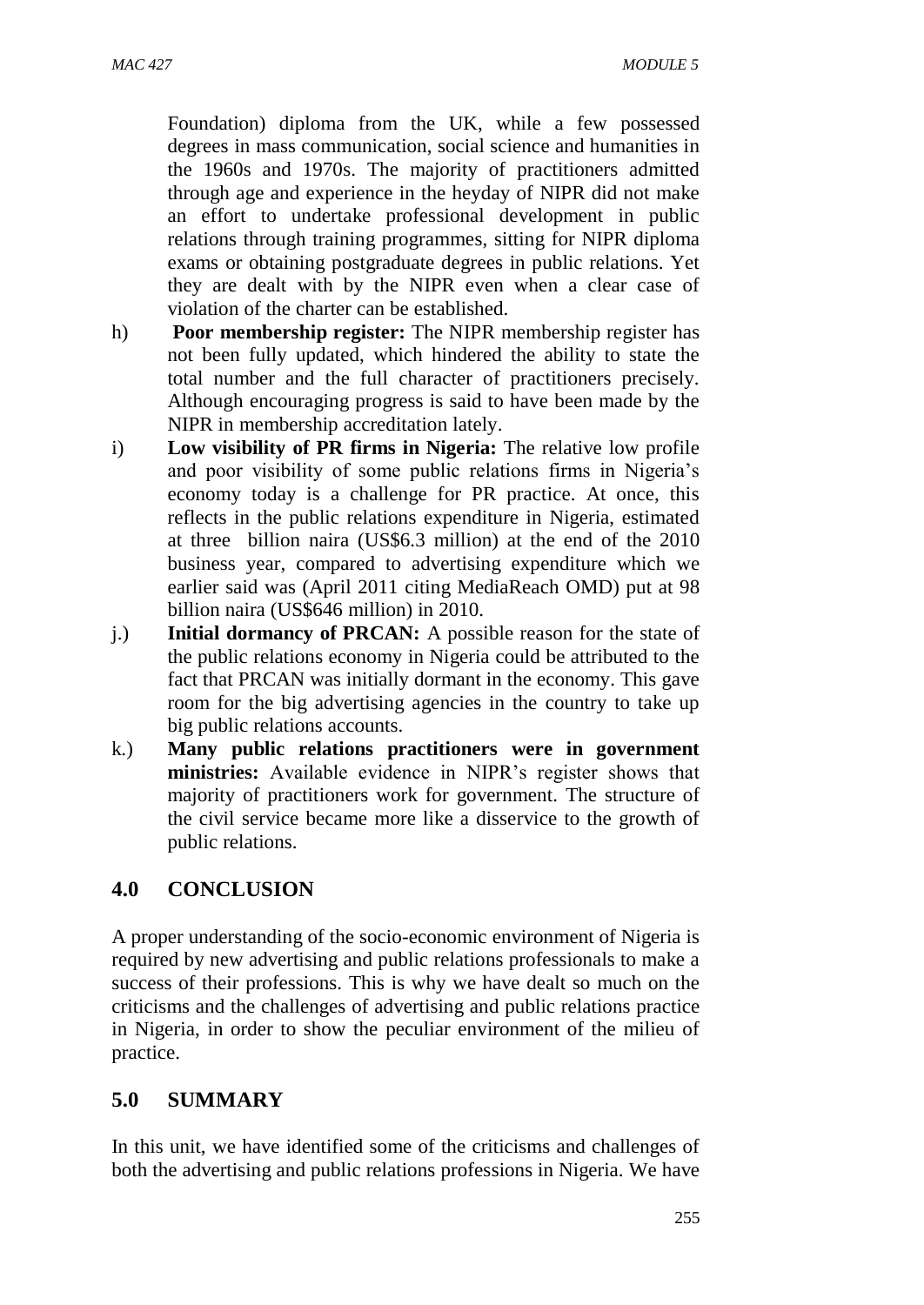also exhaustively raised the issues and controversies around these criticisms. We have also suggested some remedies to these challenges.

### **6.0 TUTOR-MARKED ASSIGNMENT**

Identify the challenges of advertising and public relations in the country.

### **7.0 REFERENCES/FURTHER READING**

- Ajala, V. (2001). *Public Relations: In Search of Professional Excellence.* Ibadan: Afrika-Link Books.
- Amujo, O. C. & Melewar, T. C. (2011). *Contemporary Challenges Impacting on the Practice of Public Relations in Nigeria (1990- 2011).*
- Bel-Molokwu, J. (2000). "Principles of Advertising in Nigeria, APCON." *PRism* 8(1): [http://www.prismjournal.org/homepage.html.](http://www.prismjournal.org/homepage.html)
- Bel-Molokwu J. et al. (1997). *Advertising in Nigeria*, APCON.
- Fadipe, S. (2002): *Advertising Practice with Nigerian Orientation.* Lagos: Christ Publishers.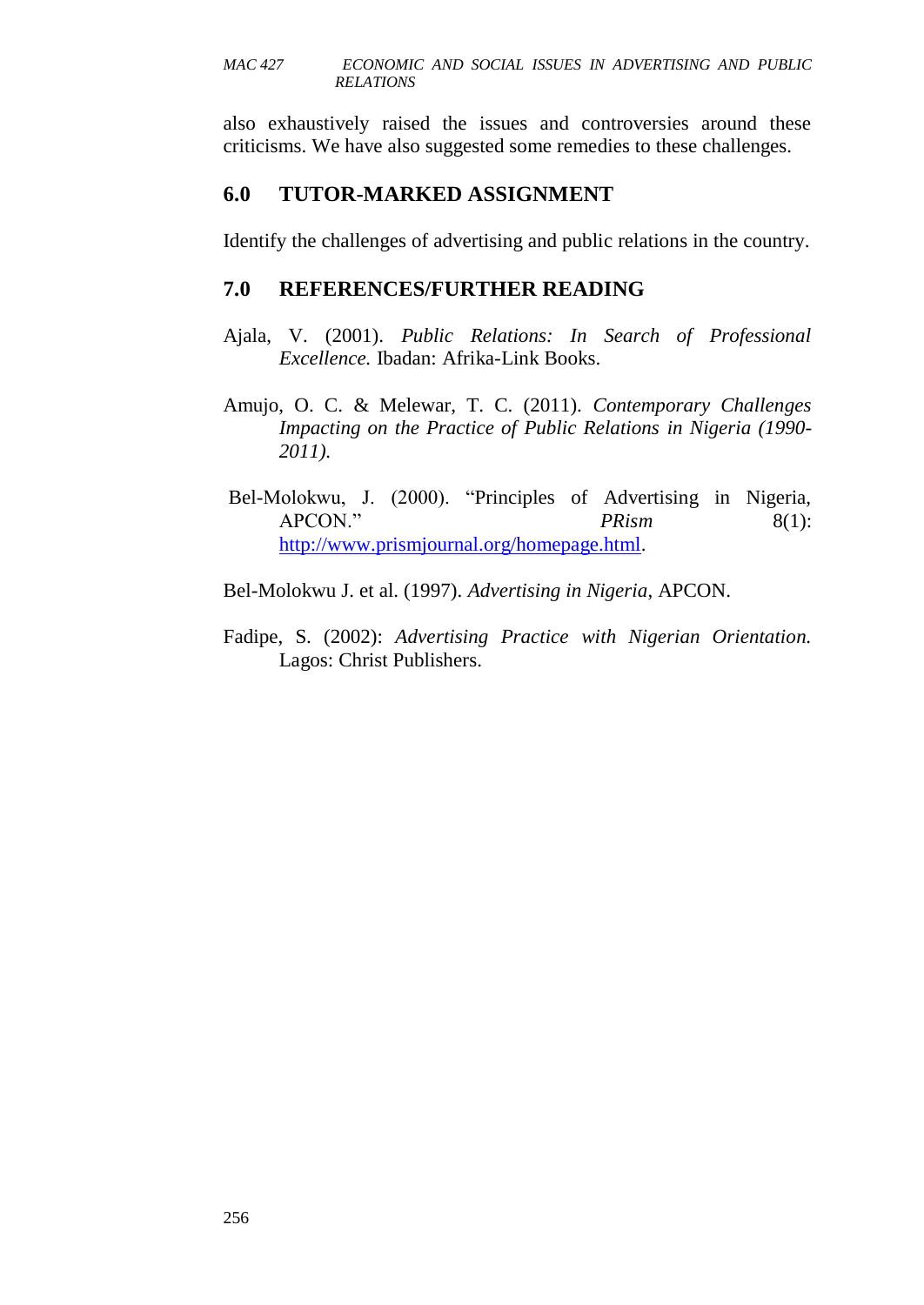### **MODULE 5 SOCIAL RESPONSIBILITY, TRUTH AND DECEPTION IN ADVERTISING AND PUBLIC RELATIONS**

- Unit 1 Social Responsibility in Advertising and Public Relations
- Unit 2 Truth and Deception in Advertising and Public Relations
- Unit 3 Origin and Concept of Consumerism
- Unit 4 How Consumerism Operates in Nigeria, Its Challenges and Future

### **UNIT 1 SOCIAL RESPONSIBILITY IN ADVERTISING AND PUBLIC RELATIONS**

### **CONTENTS**

- 1.0 Introduction
- 2.0 Objectives
- 3.0 Main Content
	- 3.1 Concept and Inherent Reasons for Social Responsibility
	- 3.2 Categories of Social Responsibility
	- 3.3 Social Responsibility of Advertising and Public Relations
- 4.0 Conclusion
- 5.0 Summary
- 6.0 Tutor-Marked Assignment
- 7.0 References/Further Reading

### **1.0 INTRODUCTION**

This unit is concerned with all the issues pertaining to social responsibility in all its ramifications. You will be introduced to the concept of social responsibility as a tool by organisations to undertake causes in the public interest; inherent reasons for social responsibility, and social responsibility in relation to advertising and public relations, including their identified harmful effects on the people and suggested remedies.

### **2.0 OBJECTIVES**

At the end of this unit, you should be able to:

- explain the concept and inherent reasons for social responsibility
- identify the main categories of social responsibility
- discuss social responsibility in relation to advertising and public relations.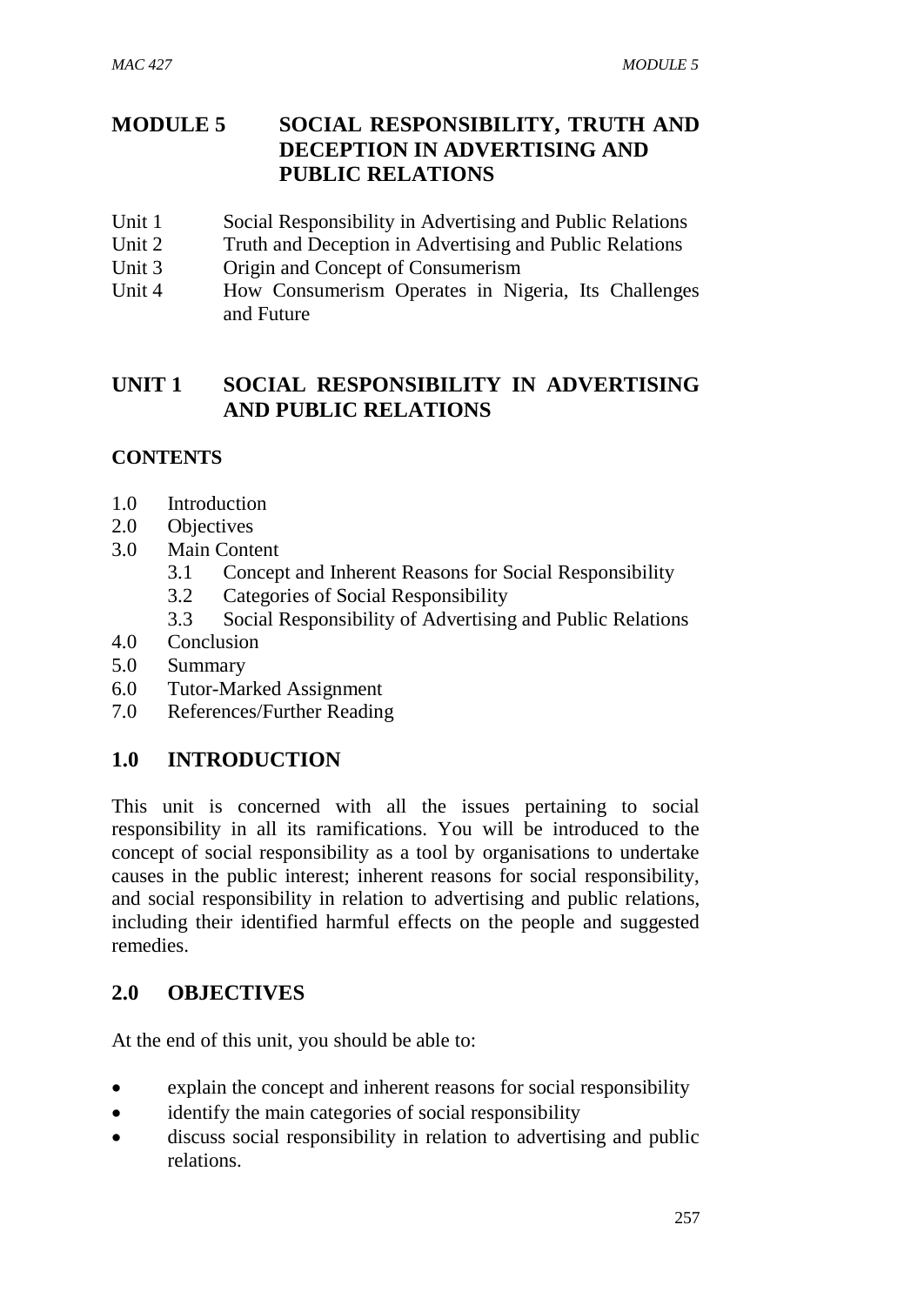# **3.0 MAIN CONTENT**

### **3.1 Concept and Reasons for Social Responsibility**

Social responsibility (CSR) has become a big concern in modern corporate management, as well as in advertising and public relations today. This is because of the continuing realisation by organisations that long-term survival and profitability depend on how much they serve the public interest. This is demonstrated not only in producing good product or service, but also on how much they care for their environment, society and the people.

According to the Wikipedia, the Free Encyclopaedia (2009), "corporate social responsibility, which can also be called corporate responsibility, corporate citizenship, responsible business and social responsibility, is a concept whereby organisations consider the interest of the society by taking responsibility for the impact of their activities on customers, suppliers, employees, shareholders, communities and stakeholders as well as the environment. This obligation is seen to extend beyond the statutory obligation to comply with legislation, and sees organisations voluntarily taking further steps to improve the quality of life for the local community and society at large."

This definition of the concept emphasises that organisations take up causes for the society essentially to mitigate the impact of their activities on the people. However, the World Business Council for Sustainable Development (WBCSD) stresses the ethical dimension in the definition of social responsibility, and thus brings into the concept the idea of obligation, compulsion and duty as well as continuity and commitment. It says it is "the continuing commitment by business to behave ethically and contribute to economic development while improving the quality of life of the workforce and the families as well as the social community and the world at large."

For Tim Sanders, author of the book *Saving the World at Work*, social responsibility should be viewed as a corporate opportunity. He went further to introduce the advertising and public relations functions in the concept of social responsibility. He says it "is a hybrid Public Relations/branding program that attempts to convert compliance into goodwill," adding: "Corporate social responsibility attempts to align corporate needs (profits, revenue, growth) with social needs (people, community, planet). CSR is a compulsory exercise designed to limit liability, boost morale and add to the branding story of the company." Sanders explained that it is a deliberate inclusion of public interest into corporate decision-making and the honouring of a triple bottom line: "People, Planet and Profit." He says he has no doubt that "a CSR policy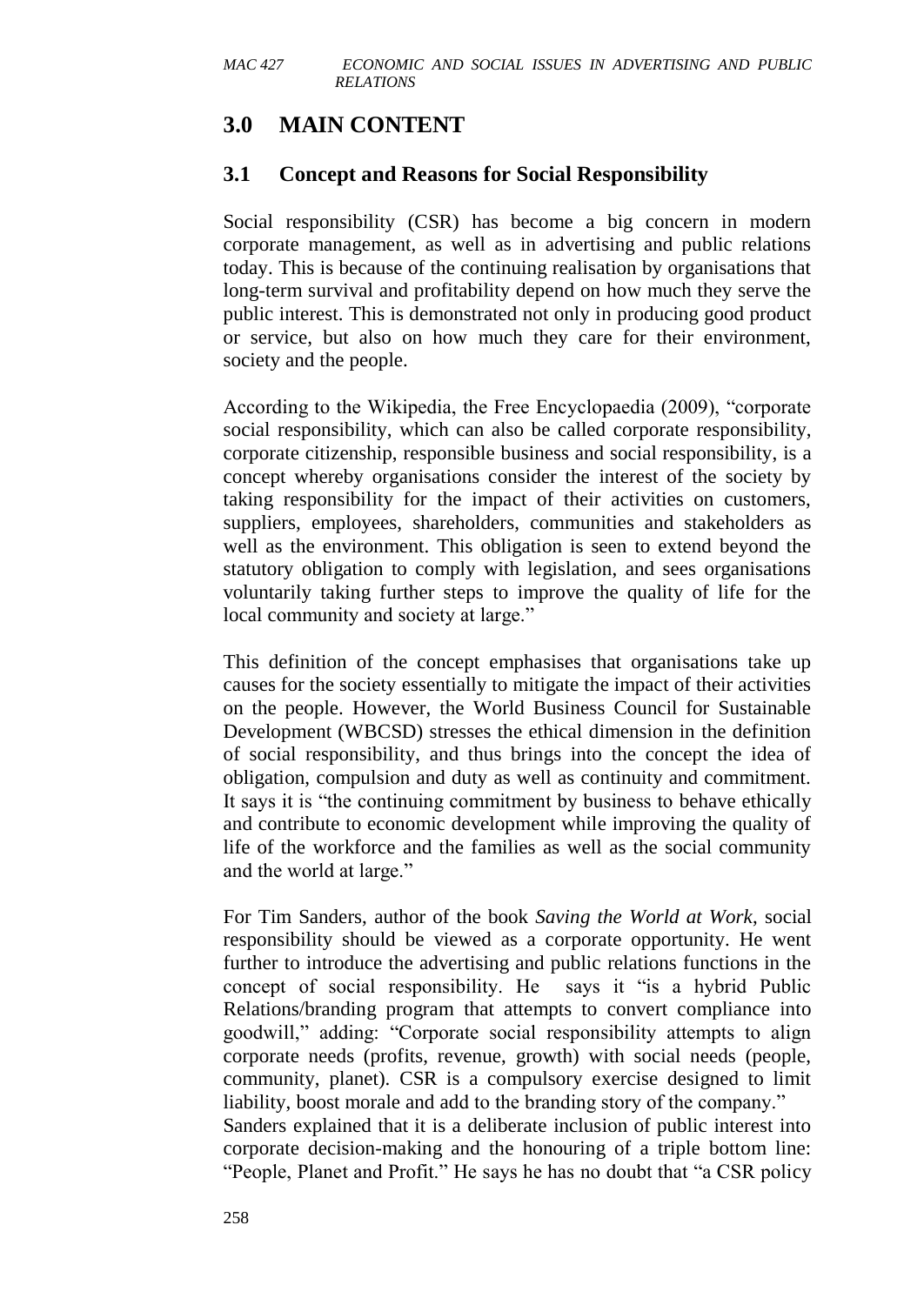in which corporate responsibility projects are used to advertise the company would be excellent."

Indeed, we can immediately draw certain inferences from these definitions above, particularly regarding some of the inherent reasons of social responsibility.

#### **Inherent Reasons for Social Responsibility**

- i. Social responsibility has a large bandwidth of all activities involving all good causes undertaken by organisations for the society in order to promote development; such causes include both areas for which their activities have impact and others for which they do not have impact. For example, Cadbury Nigeria Plc, which manufactures beverages, sponsors children to overseas summer holidays and gives scholarship yearly; these are causes which can be described as having indirect relationship to the company's core business, except to target brand loyalty through the young students on the long run.
- ii. Social responsibility is also aimed at promoting on the long run, goodwill for the organisations among the public, where the public sees organisations as responsible corporate citizens.
- iii. It is also about bringing ethics or morality into business, thus emphasising the obligation and the compulsion in it for the overall good of the stakeholders in an organisation - customers, suppliers, employees, shareholders, communities and others. Again, it is predicated also on doing all aspects of organisations' business in conformity with the best practices, right from efficiency of products or services and effective and timely delivery of the products or services to the consumer, and through truthful and socially responsible advertising, merchandising, storage, publicity and public relations.
- iv. It is also usually heavy in sectors of the economy where competition is high, thus it is aimed at prolonging the life cycle of a product through creating brand loyalty. This is because many products or services in such competitive sectors have reached maturity stage in their life cycle. For example, in the Nigerian banking sector today, a critical examination of their product offerings shows that many of them are almost the same or similar. The only difference being in the names they give to them. The 'UBA direct' in UBA is just the same online banking service like the 'Diamond online' or 'GT connect' in Diamond bank and Guaranty Trust Bank respectively. When one bank tells you they have introduced chip and pin technology to their ATM cards, before you know it, other banks would join. So, it is difficult for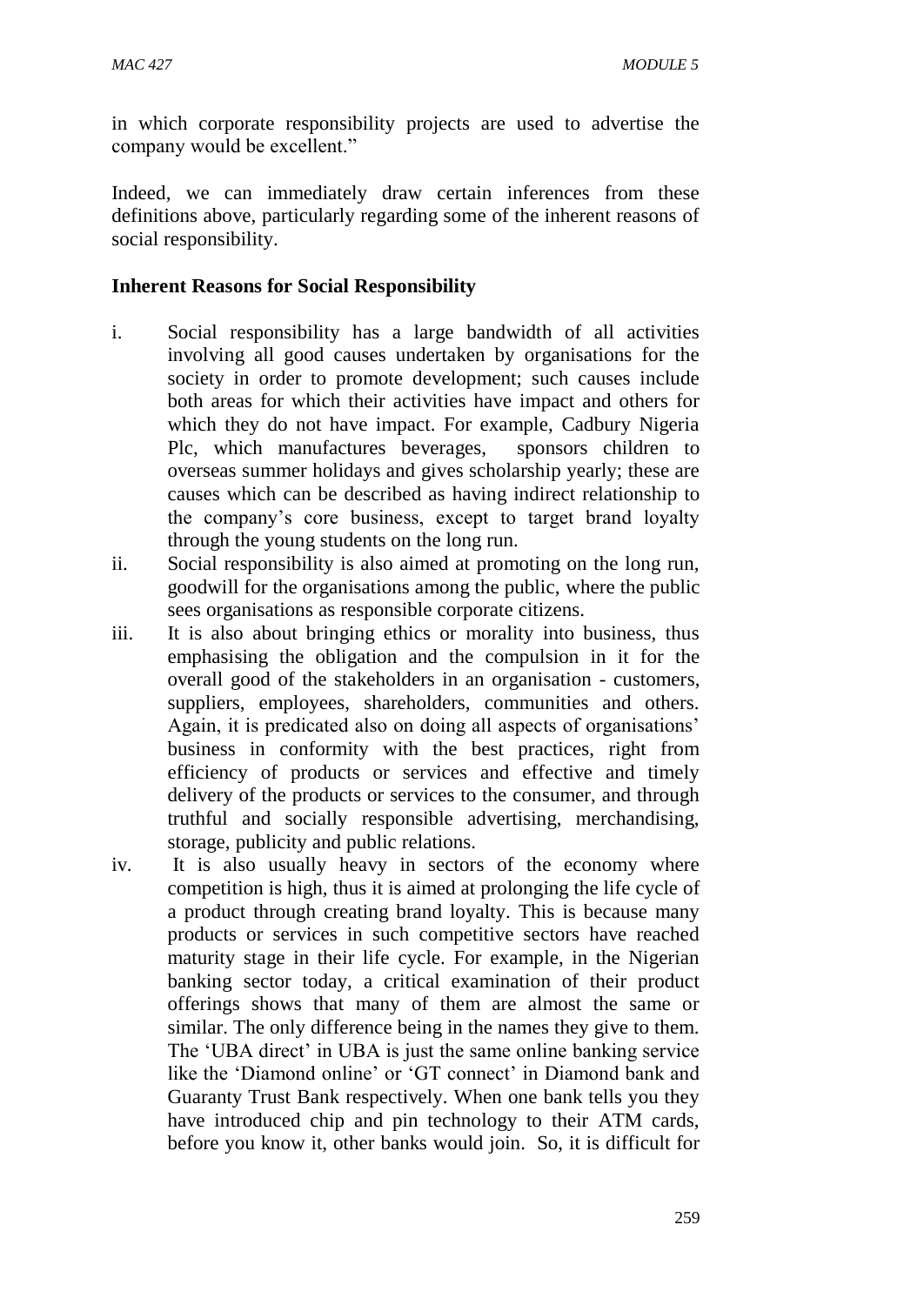a customer to decide which bank to choose, since they appear to be the same.

Many of the banks are now more involved in corporate social responsibility activities, such as providing scholarships, sponsoring educational trips, donating food items and clothing to orphanages, sponsoring sports competitions and so on. The belief is that this option would build public goodwill for these banks and would affect profitability on the long run than many direct advertisements on CNN and in the Nigerian media.

This is not, however, to say that the banks are still not heavily involved in direct advertising today. Compared to the social responsibility activities of the telecommunications giants, such as MTN and Glo, the banks still have a long way to go in this area of social responsibility.

v. Social responsibility is a way of actually mitigating the impact of the activities of organisations on the people and the environment as identified in one of the definitions above. Such impact comes from production of goods and the intended and unintended effects of advertising, promotion and public relations on the people, which are considered harmful to their values, norms and culture. In particular, we can also put the heavy spending by oil companies due to environmental damage caused by their activities in the host communities within this framework.

# **3.2 Categories of Social Responsibility**

We have said that the spectrum of social responsibility activities is wide. However, we shall attempt to categorise them here. These include:

- Enterprise: these are activities supporting and developing initiatives to nurture budding entrepreneurs and boost enterprise. They include corporate organisations' activities to develop the skills of young Nigerians in small-scale enterprises.
- Activities relating to bringing fresh impetus and values into the lives of young people, especially students in all categories, whether tertiary, secondary and primary schools. This also includes building classrooms, libraries, providing computers and other equipment by organisations in order to aid learning.
- Arts and Culture: providing assistance for a range of artistic activities and bringing communities together, especially during festivals.
- Environment: This is an expansive area of activities for oil companies. It includes direct involvement in cleaning the environment because of the damage caused by industrial activities and encouraging efforts to safeguard the environment and improve the quality of life of the people. It also includes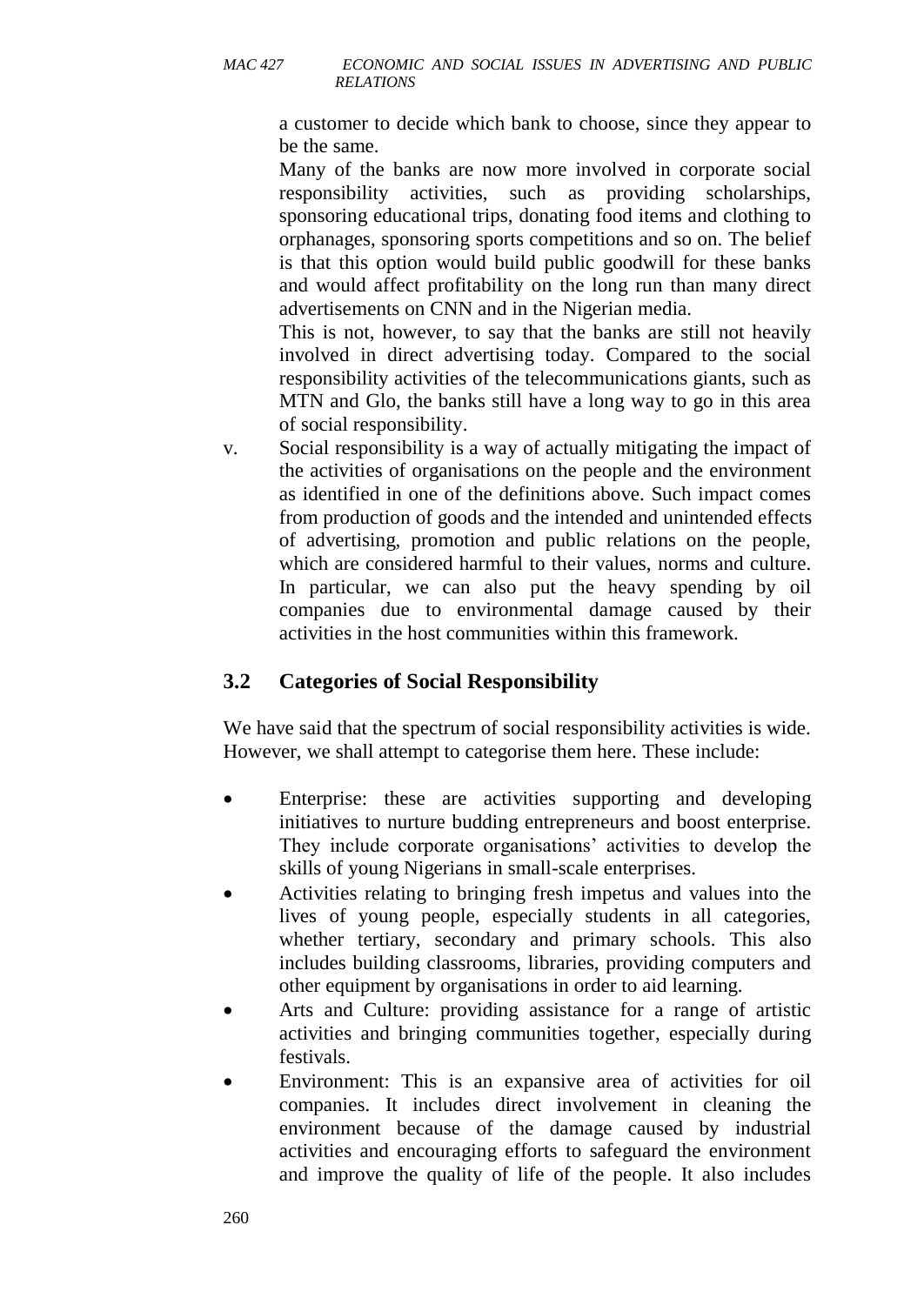pollution control projects and various measures taken in adhering to Federal Government standard.

- Product Lines: this involves not producing dangerous products and maintaining good product standard that are environmentally safe.
- Marketing Practices: this involves responding to consumer complaints, setting fair prices, maintaining fair advertising contents and truthful public relations and promotional activities.
- Employee Service: this involves training, counselling, granting allowance for the welfare of employees.
- Corporate Philanthropy: this entails contributing to community development activities and initiating social projects.
- Employee Safety and Health: this involves setting effective work environment policies, accidents safeguard food and medical facilities.

## **3.3 Social Responsibility of Advertising and Public Relations**

From an overview of our discussions so far in this unit, we can see that social responsibility activities are an interface between advertising and public relations in today's marketing communication. Many scholars are even still not clearly decided whether social responsibility should be a function of advertising or public relations. While some say, it is still part of selling and, therefore, an advertising function, others believe since most of social responsibility activities are not paid for by the consumers, social responsibility is a public relations function targeted at building mutual understanding between an organisation and its publics. What more, advertising is paid for by an identified sponsor, whereas most of the times, the sponsors of social responsibility activities are not identified.

However, Bittner (2003), emphasising social responsibility as part of advertising, identifies public service and social responsibility advertising, or "prestige" advertising as "support for non-profit causes and organizations." He says time and space in the media, whether in the print, broadcast or billboards are given free in order to promote the public interest, such as for Red Cross, emergency services, safe driving, clean environment, preservation of reserves and conservation of energy. Many of these are undertaken by non-profit organisations, who are sponsored free by other organisations who want to associate with them and serve public interest. Alabi, F.O. and Ntukepo, S.S. both of the Department of Communication & Media Studies, Ajayi Crowther University. Oyo, Oyo State, focused more on community relations aspect of social responsibility, and insist that social responsibility is part of public relations. While working on the impact of Chevron's social responsibility activities on three oil communities in the Niger Delta, the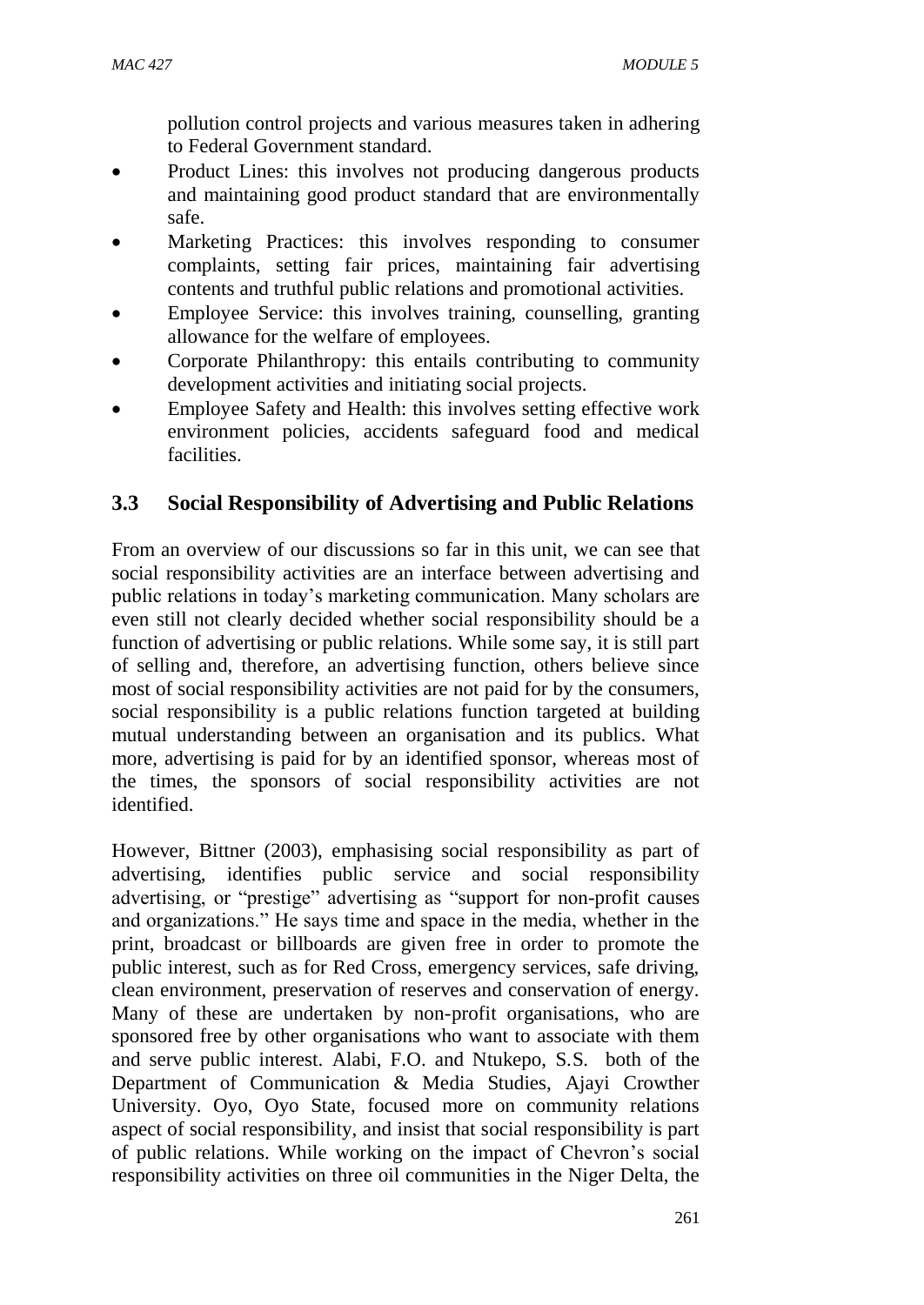researchers said corporate social responsibility cannot be divorced from community relations, which they say is an aspect of public relations. According to them, community relation is "a series of mutually beneficial business partnerships with one or more stakeholders, which enhance the company's reputation as a good corporate citizen."

The researchers, however, stressed that community relations is a branch of public relations that has emerged from what used to be referred to as corporate social responsibility. They further explained that "community relations is a problem solving process and this involves strategic analysis of the problem, planning, taking action, and evaluating programme effectiveness, inadequacies, or outright failures." Based on this position, they argued, "Community relations would encompass various methods a company uses to establish and maintain a mutual beneficial relationship with the host community. Thus, the objective of community relations is the acceptance by an organisation of a civic responsibility to its community, including its workforce, in order to build long term support, loyalty, and general goodwill."

We shall not dwell too much on this interface, since definitions of social responsibility above all indicate that it has a lot to do with both advertising and public relations. We shall now discuss the social responsibility of advertising and public relations in performing their roles in the society.

Indeed, we note that advertising and public relations are involved with organisations on two planes. Firstly, advertising and public relations practitioners are involved with the advertisers' products or services (from making, packaging, and eventual sale); second, they are also involved in the messages they give the media and the public about the products or services as well as on the organisation generally. We have exhaustively dealt with the roles and functions of advertising and public relations in our earlier units. We may only need to remind ourselves that both advertising and public relations are not only powerful communication media, but also vital components of the nation's economic system; vehicles of financing mass media, both are aesthetic and cultural institutions, professional and business management institutions that employ large people.

However, we need to also note quickly that many critics of advertising and public relations insist that these roles and functions of advertising and public relations are practically not neutral. They believe that advertising and public relations do have both positive and harmful effects on the public and the society generally. They say, this area is, in fact, where the question of social responsibility of advertising and public relations comes properly into focus.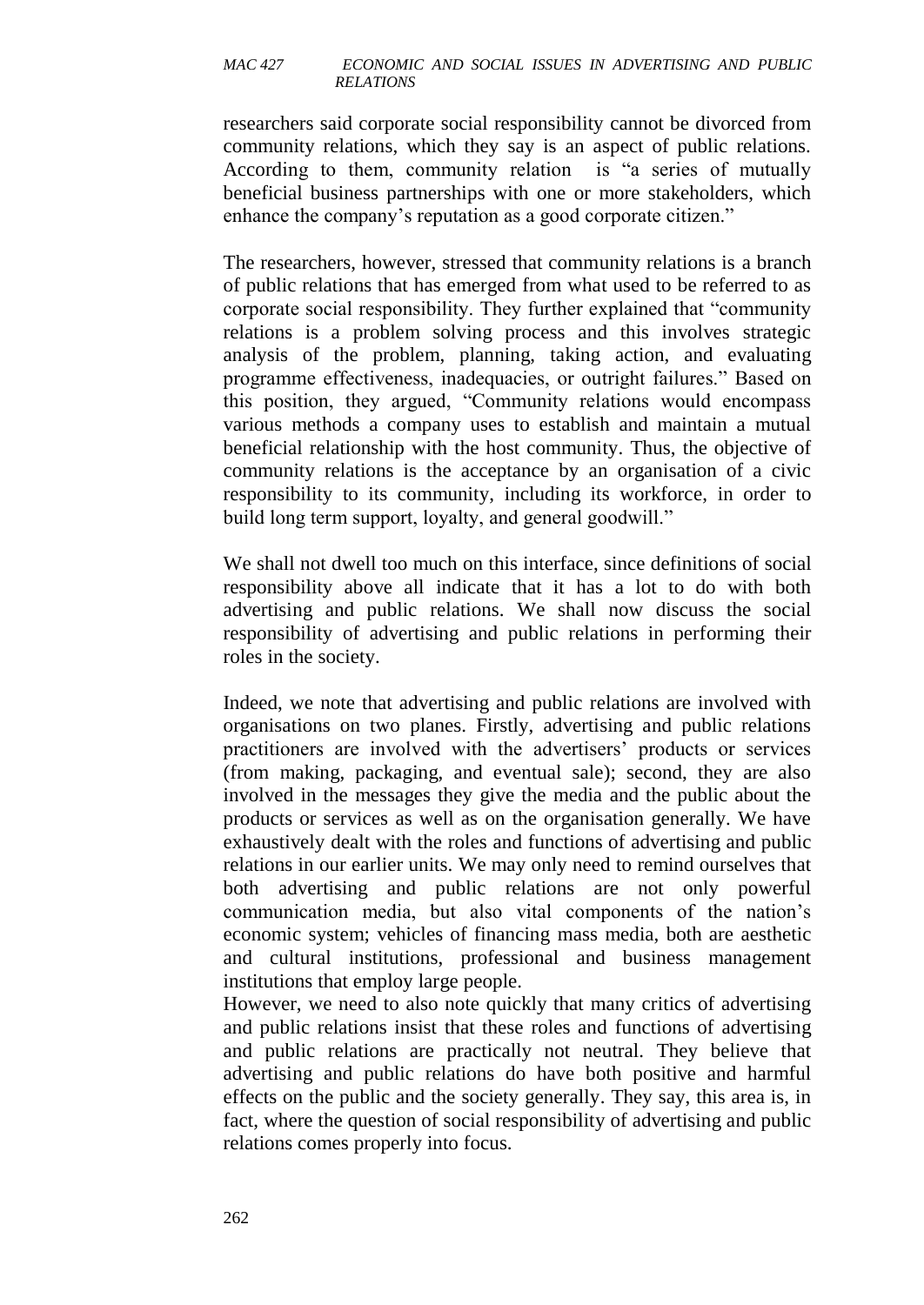Essentially, for our purpose here, we can streamline all the various roles and functions of advertising and public relations in two: to inform and persuade, whether to sell a product or service, or to build favourable public image for an organisation.

The Oxford English Dictionary defines persuasion as: "to induce by argument, advice, to bring to any particular opinion, to cause to believe, to convince, to influence the mind." Based on this definition, one would be tempted to believe that advertising and public relations, operating on the premise of persuasion, can have both positive and harmful effects on the people and the society. This also presupposes that advertising and public relations can be socially responsible or otherwise. We can now discuss some of the identified harmful effects of advertising and public relations in the society, since we have earlier treated the benefits, and therefore the positive effects of advertising and public relations in the society.

### **Harmful Effects of Advertising and Public Relations**

a) **Economic Harms of Advertising and Public Relations**: These arise when advertising and public relations betray their roles as sources of information by misrepresenting or withholding relevant facts from the people. Indeed, it is argued that sometimes the information function of media can be subverted by advertisers and the management pressure on publication or programmes may not allow questions that might embarrass or inconvenient an organisation, especially during a press conference. This is in spite of whether these questions may be essential or important for the society and the people.

For advertising, in particular, some scholars say more often than not, it is not only used to simply inform, but to persuade and motivate — to convince people to act in certain ways: buy certain products or services, patronize certain institutions, and the like. The scholars say these are the areas where particular abuses can and do occur. Similarly, certain brand-related promotional activities can raise serious problem of choice of goods. There may be only little differences among similar products, yet advertising and promotions may try to induce people to buy one than the other. This has a tendency of making people to act irrationally or on impulse. This not only denies them the right to freely choose, but also wastes their hard earned money on something they really may not need.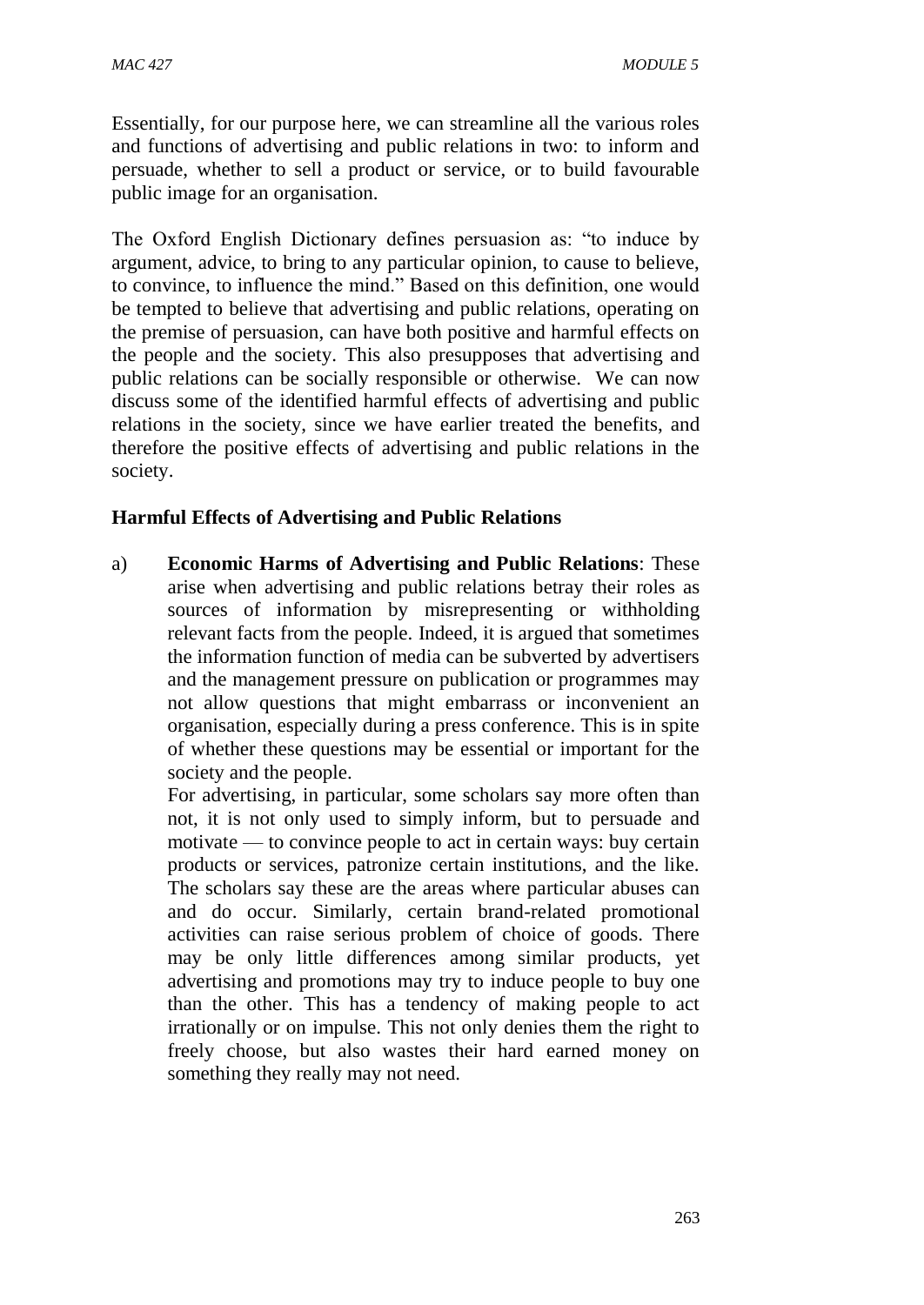In addition, in public relations, "gimmick," which can be described as publicity stunt or trick, is justified when used with discretion, and especially when there is a serious objective to be achieved.

b) **Harms of Political Advertising and Promotions:** Advertising and public relations can support the processes of democracy, but at the same time, they are capable of also obstructing it. This situation can occur when the costs of advertising and public relations limit political competition to only wealthy candidates or parties, as we now have in Nigeria today. This may make the political office-seekers to trade off or compromise their integrity and independence by over-dependence on special interests for funds. There are also other instances where political advertising and promotional packaging of candidates help to distort information and records against a good candidate. This way, advertising and public relations obstruct the democratic process, instead of being vehicles for honest expositions of candidates' views and records. Thus, advertising and public relations become instruments for base instincts, selfishness, bias and hostility toward others, to racial and ethnic prejudice and the likes, rather than to a reasoned sense of justice and the good of all. Here too, we can add that sometimes in Nigeria, it is observed that the public may find it difficult to differentiate between public relations activities in support of political parties and their candidates and propaganda. Indeed, we can define propaganda simply as "an instrument of politics, a power for social control." The function of propaganda is not essentially only to convert. Rather, it is also to attract followers and keep them in line by blurring any other human activity, so that the environment is changed to absorb only the identified viewpoint of an organization or a political movement.

Thus, propaganda can be seen as a kind of persuasion, which emphasises self interest, where facts are distorted or falsified in order to achieve the purpose of that self interest. This exercise causes political injuries to the public, because public relations employed for this kind of purpose as is common in Nigeria, is not only deceptive, but also harmful to the voters, the public and building of enduring democratic institutions.

c) **Cultural Harms of Advertising and Public Relations:** A lot of harm is done also by advertising and promotional activities, which encourage and glamorise foreign culture against our local culture. These activities exert a corrupting influence upon our culture and cultural values. This eventually induces destructive patterns of consumption in the people. In Nigeria, unrestrained foreign consumption of goods and services from the developed countries has not only impacted negatively on our culture, but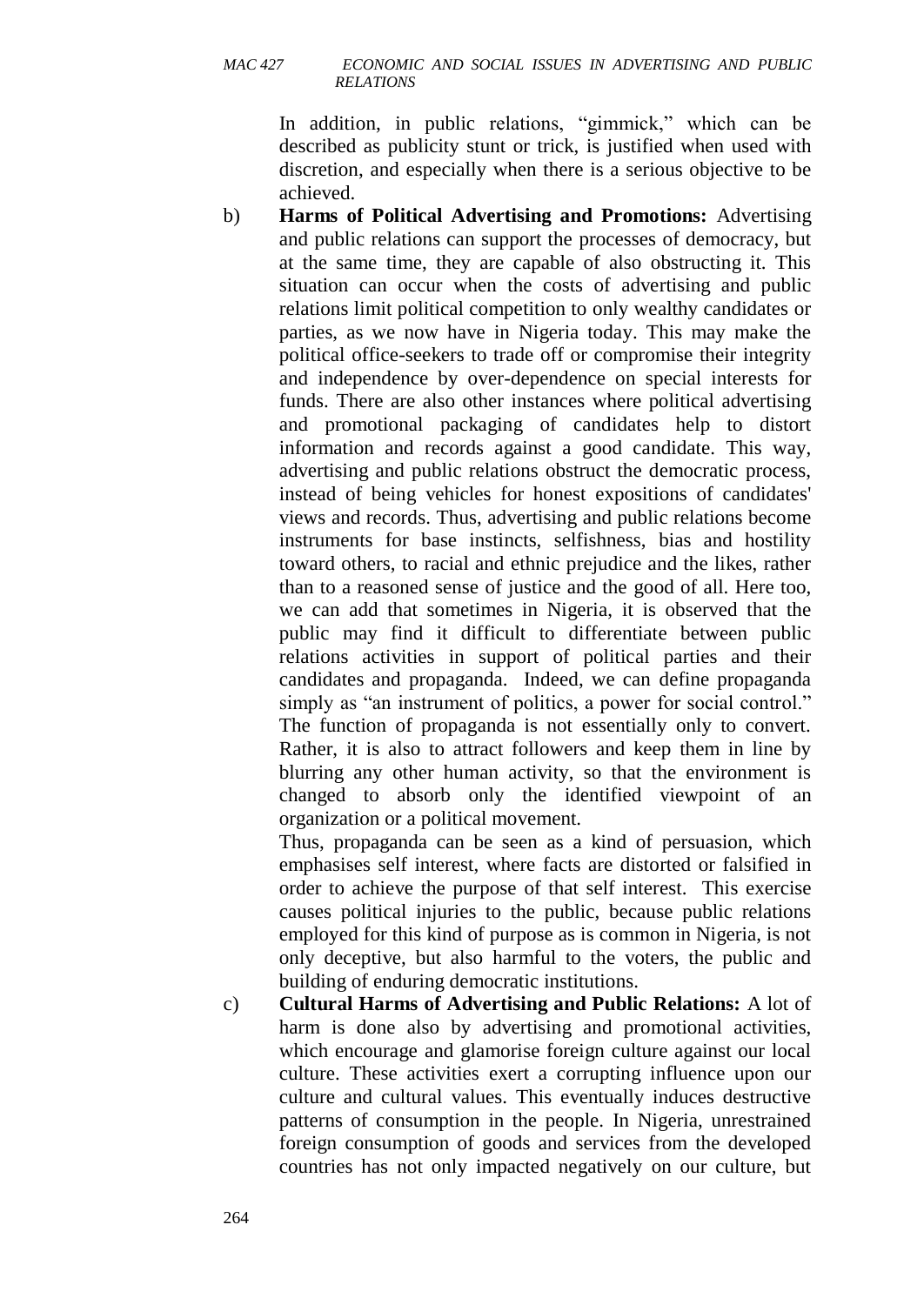also on our economy and the political system. A lot of foreign exchange goes to satisfy the importation of these foreign goods and services. Besides the fact that we are losing our history and culture, we are also losing our money, while developing other nations. It is painful that these corrupting influences of foreign culture have reflected also in some of our films and the lifestyles of our models.

Also neglected in this fray are the educational and social needs of certain segments of the populace, including the very young, the very old, and the poor— who do not match the demographic patterns (age, education, income, habits of buying and consuming, and so on) of the kinds of audiences advertisers want to reach. It is also true that some kind of advertising and promotional activities lead to dangerous stereotyping of some groups, placing them at a disadvantage compared to others. For example, women have become objects of exploitation for sex appeal by advertising. This tends to deny women their specific natural gifts of feminine insight, compassion, understanding and love. These are virtues, which have contributed immensely to civilisation.

Certain advertisements like that of ready-made garments, fabrics, cosmetics, leather goods, jewelries, and so on, mostly feature celebrities and portray highly westernised and ostentatious type of lifestyle. People often cannot relate themselves with these advertisements. It definitely affects the mindset of the people, leaving them with the feeling of inferiority complex in front of those who can afford the kind of lifestyles portrayed in certain advertisements.

d) **Moral and Religious Harms of Advertising and Public Relations:** We have said advertising and public relations can be used positively or negatively. When it is distasteful, deceptive and untrue, it is against the moral standards of the society. Critics say sometimes advertising can be vulgar and appeals to such motives as envy, status seeking and lust, and that it is common today for some advertisers to consciously exploit the content of a morbid, perverse, pornographic nature to deliver their messages. Definitely, this has negative effects on their audience and the people generally. Sometimes, advertising tries to promote products by shocking its audience with visuals which run against the norms of the society, such as some advertisements of insurance companies. In the same vein, the position of some religions, especially Christianity is clear against use of contraceptives, abortion and harmful products, which advertising and public relations promote for some organisations. Contrarily, advertising and public relations promote artificial birth control,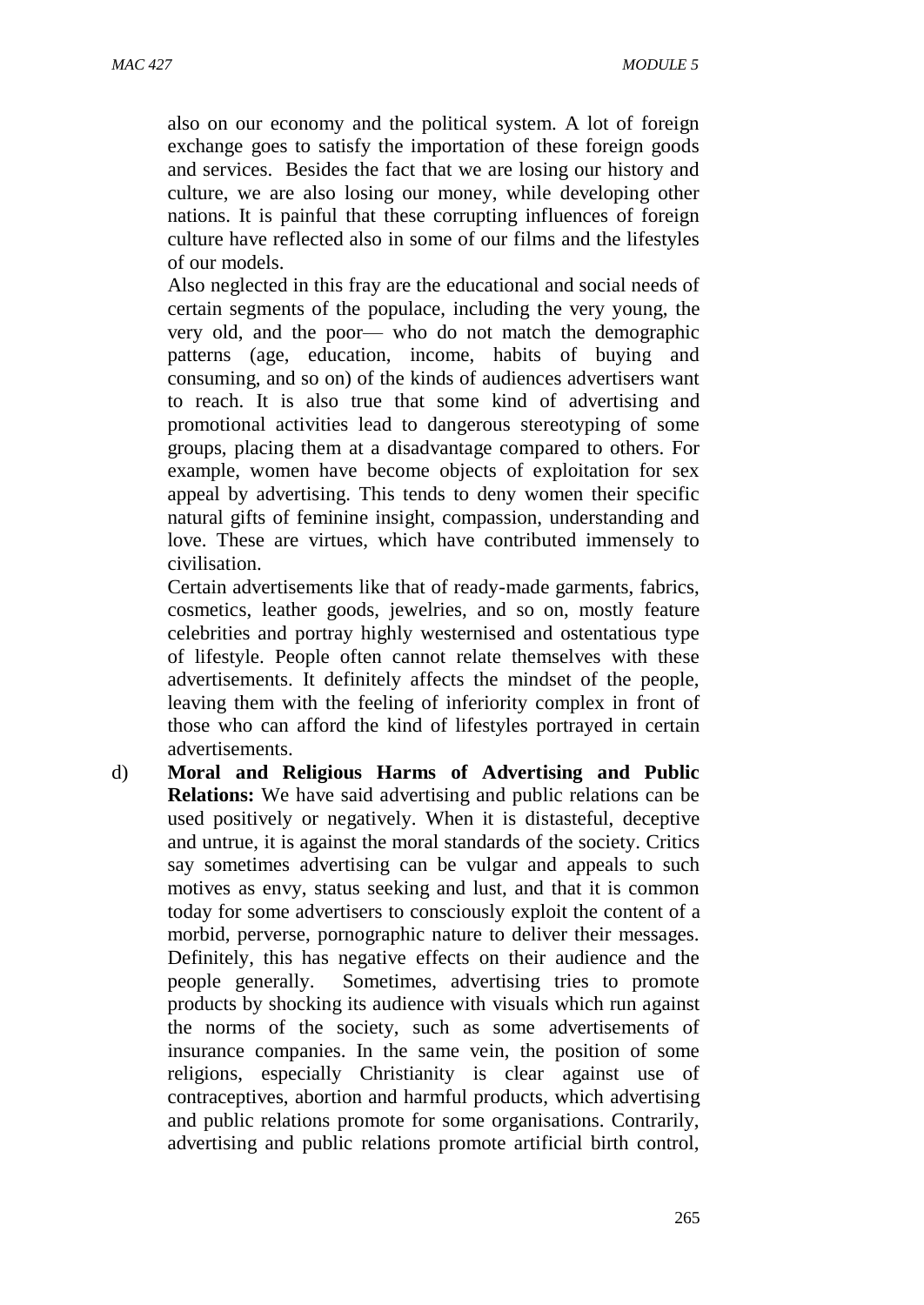"safe sex" and similar practices, which are contrary to traditional values and society.

Of course, discussions about the social responsibility of advertising and public relations would remain with us for a long time. It is true that any form of mass communication has effects on the people and, thus, should have a social responsibility attached to their activities. Therefore, advertising and public relations, which are multi-dimensional communication, should not be exceptions.

The big question has been whether advertising and public relations fulfil their social responsibility or whether advertising and public relations organisations are fulfilling their responsibility only to their clients and their staff.

As we have said earlier, both advertising and public relations fulfil their social responsibilities in many ways. It is within this context that we group all the range of items we identified within social responsibility above. Social responsibility issues or public service advertising tends to focus on social issues like national integration, pollution, family planning, care and concern for the aged and disabled, awareness campaigns against smoking, drugs, alcohol, and so on. The primary purpose of this type of advertising and promotions, we have said, is to educate the masses through effective messages. These messages deal with ideas for public good, not sell products. For Keith Reinhard, Chairman, Chief Executive of DDB Worldwide, a global advertising agency, because advertising "is good at selling things, it is a force for good. It sparks the free market system by making choices known, and by making choices affordable through the economies of scale. It also makes choices better by stimulating competition which in turn leads to product improvements." He explains that advertising also brings every citizen endless varieties of free information and enjoyment through paid sponsorship of media content. He alluded to a special point here with respect to children's programming and children's advertising, saying, "if there were no children's advertising there'd be no children's programming and kids", which is obviously true. "In addition, when we do it right, advertising itself can lift the human spirit. We can do this with humour with music with art, or with catchy slogans people like to repeat. Advertising has been called the art of the masses—lifting spirits while lifting sales."

Whatever the arguments, advertising and public relations, have remained, targets of attacks regarding their social responsibility. These controversies would remain with us for a long time. However, efforts of the regulatory bodies and professional associations in advertising and public relations would go a long way to make practitioners to be socially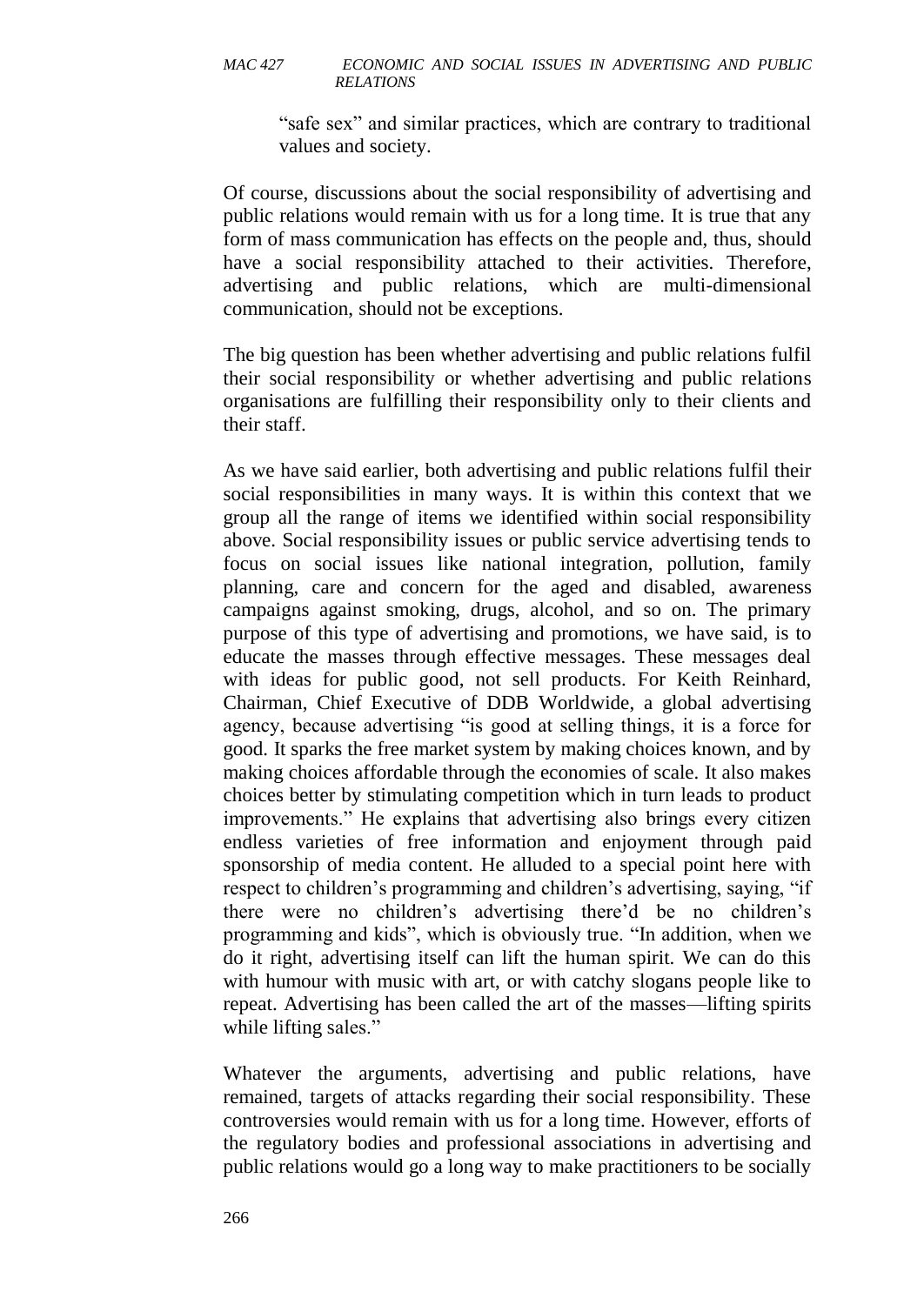responsible. In particular, we need to stress that both the APCON and the NIPR should take the lead in ensuring practitioners of both professions abide by the tenets of social responsibility. The APCON and the NIPR Charter are rich in terms of regulations of advertising and public relations, as well as their respective codes of professional conducts. They should be well applied, not merely existing as just official documents.

For example, the APCON provides for what it calls essence of good advertising in Section 2 of its code. It reads that all advertisements in Nigeria should:

- i. be legal, decent, honest, truthful and respectful of Nigeria's culture
- ii. be prepared with a high sense of social responsibility and should not show disregard for the interest of consumers and the wider Nigerian society
- iii. conform to the principles of fair competition generally accepted in business, and fair comment expected in human communication.
- iv. Enhance public confidence in advertising.

Going through the Nigerian Institute of Public Relations' (NIPR) Code of Conduct, which is backed by a statutory instrument, the Decree 16 of 1990, we have 12 articles, all signifying the importance of being legal, honest, truthful and socially responsible and observance of the attitude of fair competition by public relations professionals. We can also run the 12 articles as follows:

Every member of the Nigerian Institute of Public Relations shall:

- a. respect the moral principles of the "Universal Declaration of Human Rights" and the freedoms entrenched in the constitution of the Federal Republic of Nigeria in the performance of his/her own duties;
- b. recognise that each person has the right to reach his own judgement by himself;
- c. respect the right of parties in a dispute to explain their respective points of view;
- d. encourage the free circulation of public information and preserve the integrity of channels of communication;
- e. put trust and honesty of purpose before all other considerations;
- f. safeguard the confidences of his present/previous employers or clients;
- g. represent interests which are not in conflict;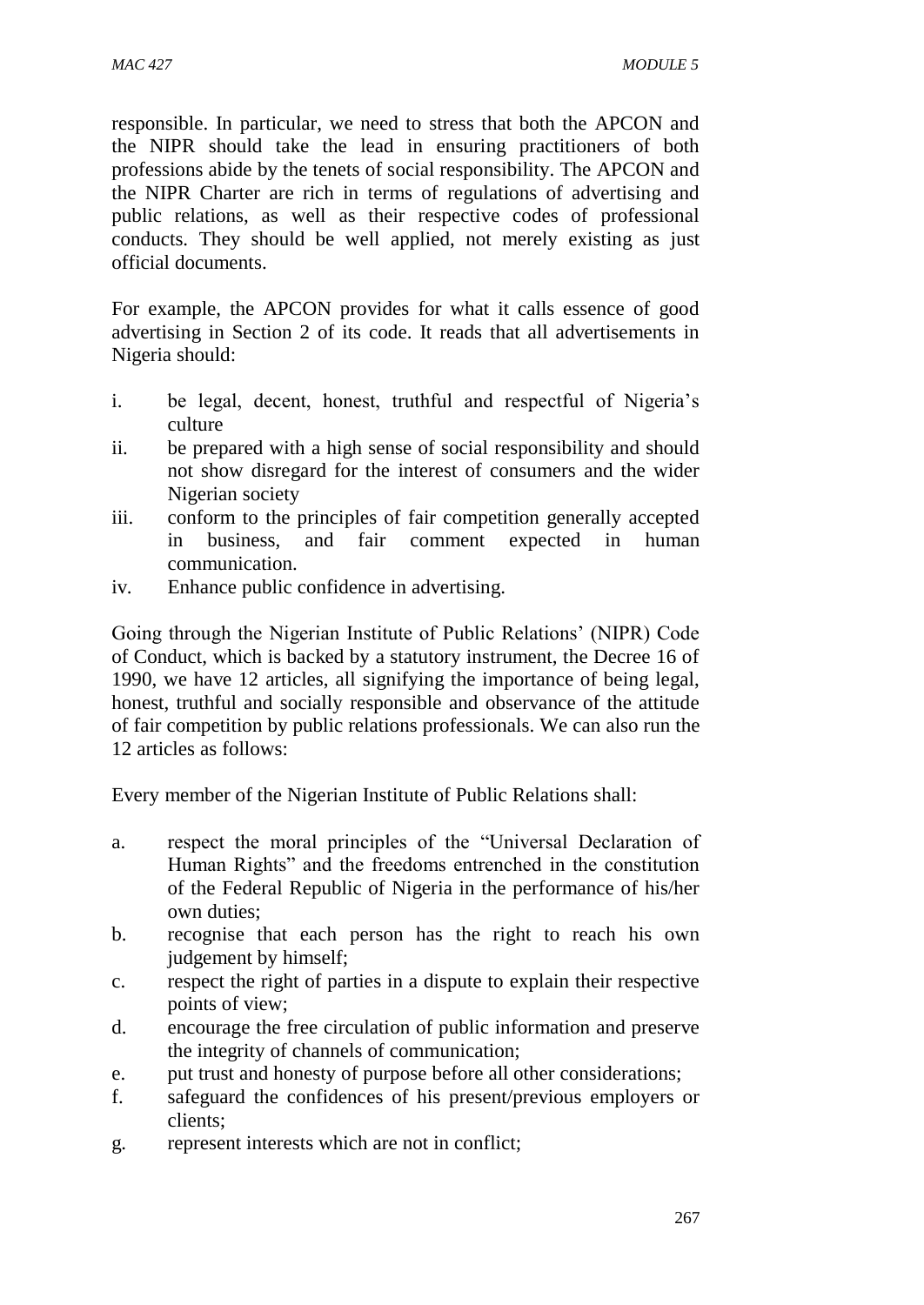- h. refuse to enter into any agreement, which requires the attainment of certain results before the payment of professional fees;
- i. protect the professional reputation or practice of another member, but make it his duty to report unethical behaviour on the part of any member of the institute;
- j. not seek to displace any other member with his employer or client, except with the mutual agreement of all the parties concerned;
- k. not operate any front organisation;
- l. co-operate with other members in upholding and enforcing this code.

Based on the import of both the APCON and the NIPR codes, it is necessary to restate that what is particularly needed in both professions to ensure social responsibility, and avoid deception and mitigate the effects of harmful promotions is for all regulatory organisations and laws to be more active and effective. This is the only way to put these laws into effect and we can therefore expect to get a saner atmosphere in the advertising and public relations industries. Luckily, all the laws give room for amendments, so loopholes that are discovered during the operations of the laws can still be amended.

# **4.0 CONCLUSION**

The practice of social responsibility is a subject of much debate and criticisms. Proponents argue that there is a strong business case for it, because organisations stand to benefit in multiple ways by operating with a perspective broader and longer than their own immediate, shortterm profits motive. Some critics, however, argue that social responsibility is a distraction from the fundamental economic role of business. Often quoted in this group is the free market philosopher, Milton Friedman, who described social responsibility as fundamentally subversive, writes that corporate responsibility is the pursuit of individual interest in an unrestrained market.

Overall, social responsibility has been expanding with almost all organisations applying it as a tool of business, because of its effects on their organisations. It is not out of place to insist that advertising and public relations would embrace it fully, first, as a way of providing support for their clients, and second, as a means of mitigating the impacts of their promotional activities on the people and doing good business.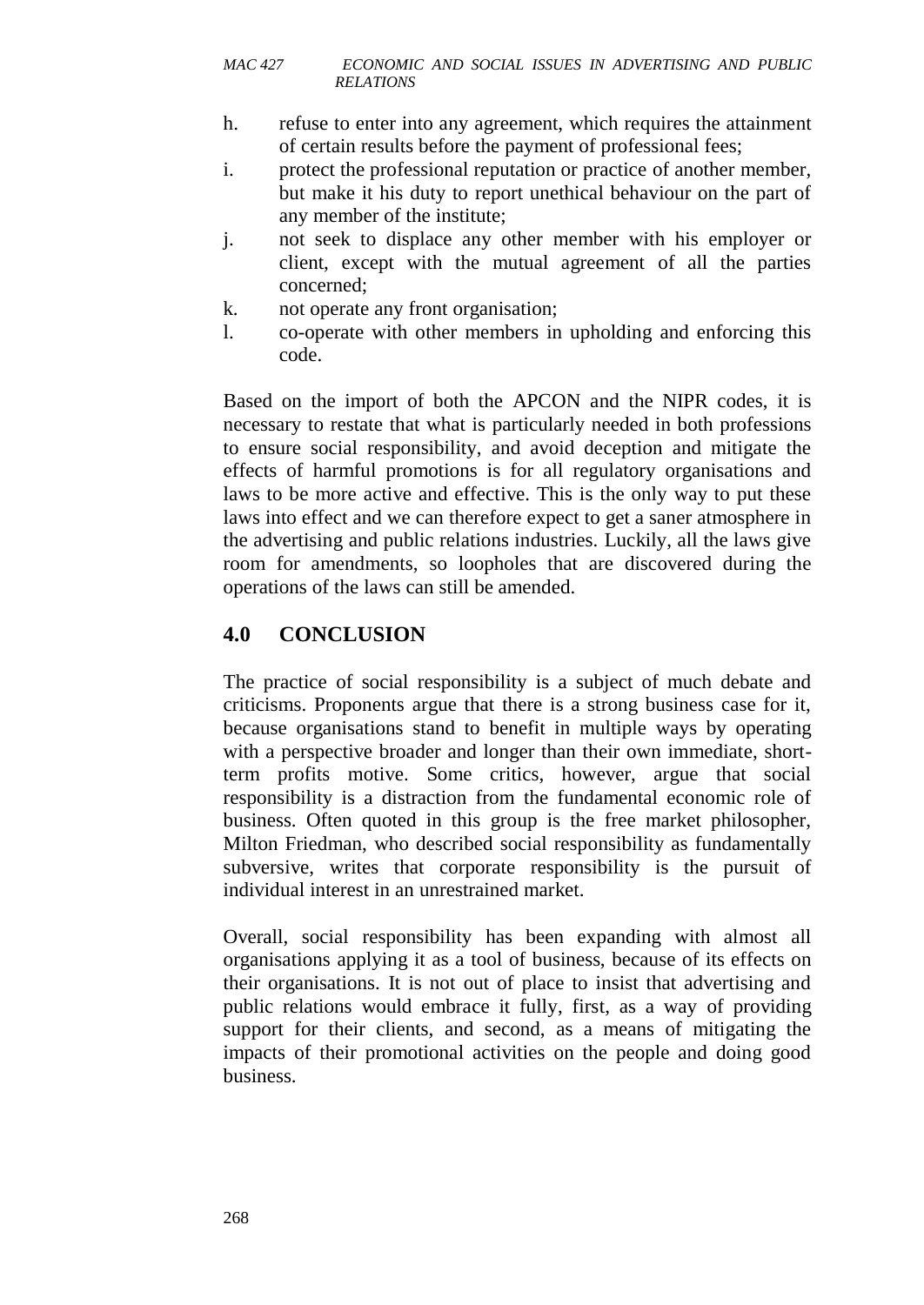### **5.0 SUMMARY**

In this unit, we have discussed social responsibility extensively. We have defined the concept, identified the inherent reasons for social responsibility and categories of social responsibility. We have also dealt with the issue of social responsibility in advertising and public relations, identifying their harmful effects of the people and society. We have also insisted that these are the existence of these harmful effects are the justification that advertising and public relations must be socially responsible. We again gave relevant areas of the APCON code and the NIPR code that can make for saner advertising and public relations industries respectively.

### **6.0 TUTOR-MARKED ASSIGNMENT**

How can advertising and public relations be socially responsible?

### **7.0 REFERENCES/FURTHER READING**

- Ayantayo, K. (2005). *International Journal of African and African American Studies*, Volume IV, No. 1
- Dominick, J. R. (2009). *The Dynamics of Mass Communication, Media in the Digital Age*. New York: McGraw-Hill Higher Education.
- Reinhard, K. (2005). "Advertising Industry's Commitment to Social Responsibility*.*" A lecture presented at AEF's Annual Symposium.

Wikipedia, The Free Encyclopaedia (2009)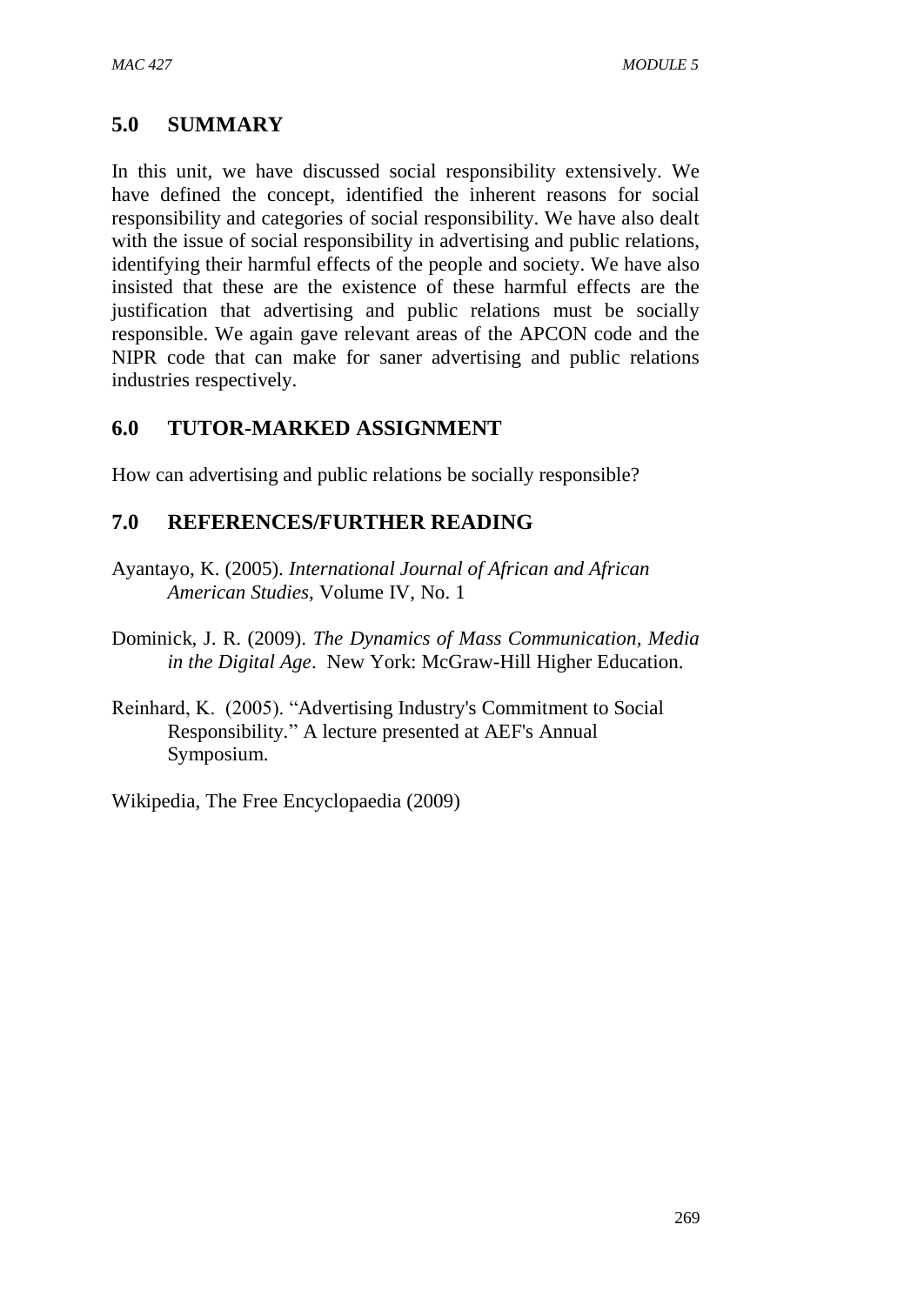# **UNIT 2 TRUTH AND DECEPTION IN ADVERTISING AND PUBLIC RELATIONS**

### **CONTENTS**

- 1.0 Introduction
- 2.0 Objectives
- 3.0 Main Content
	- 3.1 What Truth Means and Its Relationship With Morality
	- 3.2 Relating Truth to Advertising and Public Relations
	- 3.3 Deceptive Advertising and Public Relations
- 4.0 Conclusion
- 5.0 Summary
- 6.0 Tutor-Marked Assignment
- 7.0 References/Further Reading

# **1.0 INTRODUCTION**

There is a clear relationship between truth and advertising, and truth and public relations. It is not unusual for some people to think that since advertising and public relations are to inform and persuade people and because they are armed with the right of free speech, truth has no place in their professions. This is far from the truth. Because communication and language used by advertising and public relations practitioners are tools of the society, this makes them to be guided by the rules and norms of the society too. Advertising and public relations are activities performed in the society; thus, they should be subject to the rules of the society, including truth. Providing this essential link of truth, and therefore morality, to advertising and public relations is the subject of this unit.

# **2.0 OBJECTIVES**

At the end of this unit, you should be able to:

- define the concept of truth and morality
- examine how truth and morality are relevant to advertising and public relations
- identify what constitutes deception in advertising and public relations and steps that can be taken to ensure that they operate by truth.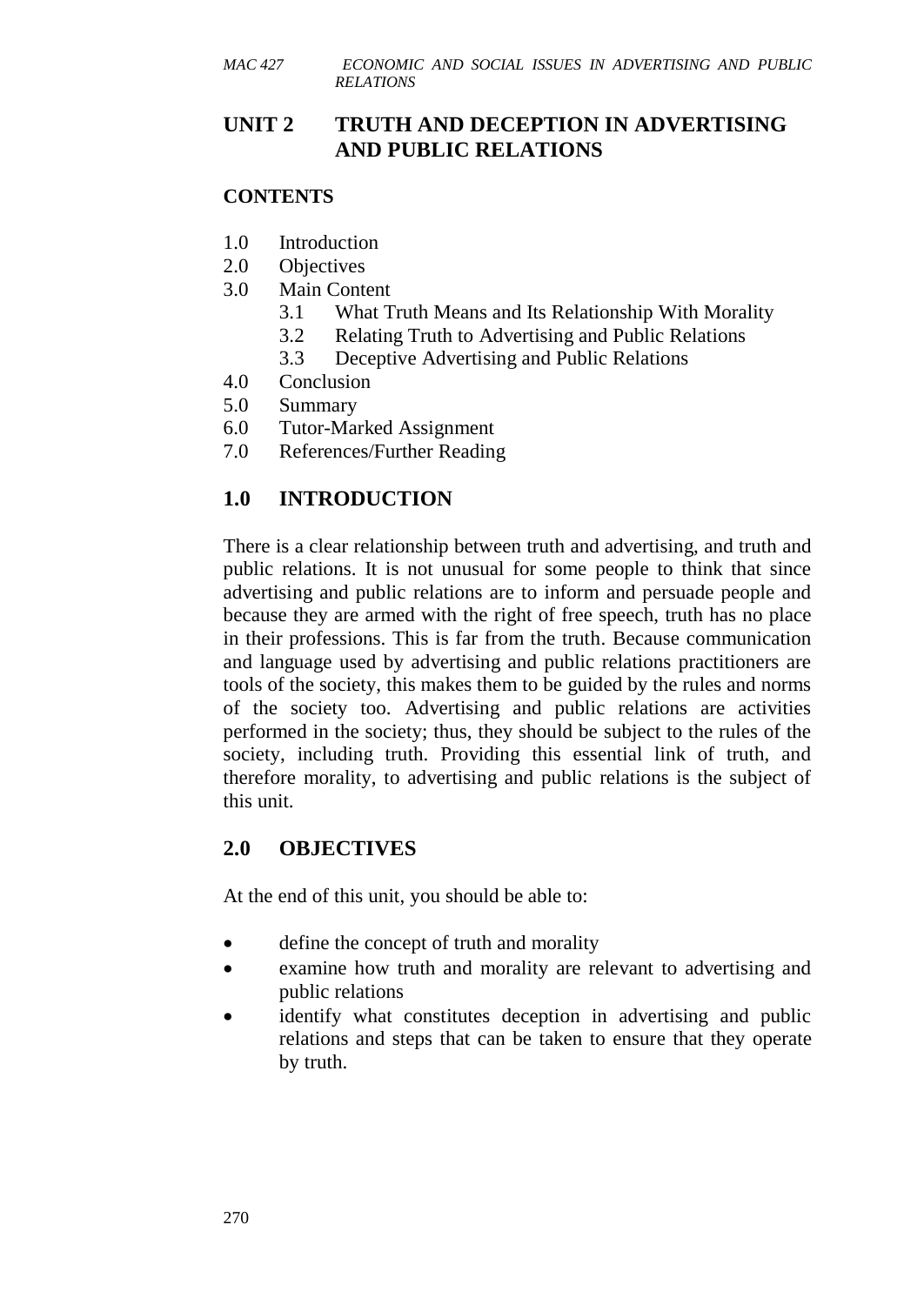# **3.0 MAIN CONTENT**

# **3.1 What Truth Means and Its Relationship with Morality**

Truth is described as an action or statement or a situation in agreement with reality; a statement that it is actual, accurate and in conformity with the known facts. Thus, we can say that a true statement, action, or situation is one that is according to the established facts or known facts by the society. A truthful statement is not based on imagination, but facts of the case in point.

One of the philosophical principles, which we examined earlier, the categorical imperative philosophical principle by the German philosopher, Immanuel Kant, becomes very relevant here. This is because the philosophical principle insists on the absoluteness of truth to establish whether an action is true or false. According the categorical imperative philosophical principle, "what is right for one is right for all." Thus, to measure if one's behaviour is right, Kant suggests that we have to act according to the rules we would want to see being universally applied. According to the principle, categorical means the rules are "unconditional," that is under any circumstances. In line with Kant's ethical principle, therefore, a true behaviour is right no matter what the circumstances and consequences.

Accordingly, the categorical imperative says the examination of the individual's conscience is crucial in any behaviour. That is, whatever action performed by an individual, your conscience will tell you whether it is a right or wrong action. Kant stretches this further that saying "if you feel guilty or uneasy after performing an action, you have probably violated your conscience, because your action is not in line with the known or established behaviour by the society."

Applying this specifically to advertising and public relations, therefore, any untruth or deception in the product advertised, whether in packaging or the physical product, or untruth or deception about the promotion of an organisation or idea, service is wrong and unacceptable under the categorical imperative ethical principle. This is essentially because it is against one's conscience as professionals and makes one feel guilty that one's action is not in line with the truth or in agreement with the established and known facts in the society.

The inference we can deduce from this analogy above is that everyone has an obligation, a duty in whatever he does to tell the truth in line with the demand of being seen as morally upright in the society. One needs to tell the truth to and act in line with one's conscience; this is the only way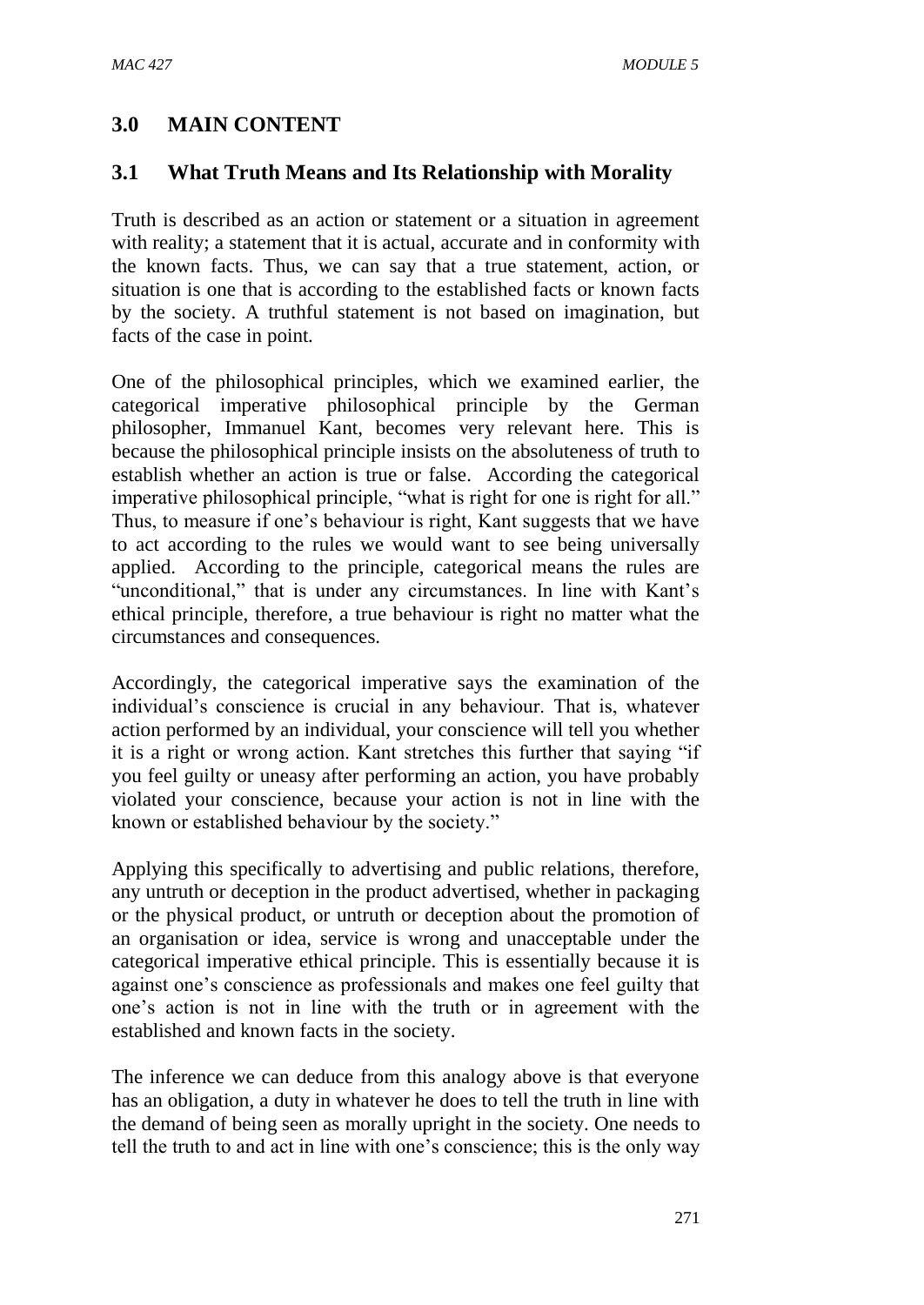to free one's conscience. This, therefore, leads us to considering truth or being truthful as a moral virtue by man in the society.

Advertising and public relations as activities of man can be assessed under this prism; that is, we can assess and know whether advertising or public relation activities are truthful or deceptive, and therefore morally upright or in line with established facts in the society.

### **Truth and Morality**

Truth is a moral obligation. An obligation is a moral duty, something that is governed by compulsion; something we must do without choice. This is what we have said above. Morality, we may need to repeat here, is the principle of behaviour, which guides us towards the right or best action in a situation. Morality is concerned with rules of ethical conduct. It refers to certain general standards of behaviour, which is regarded by a community as virtuous or upright in character. Therefore, truth being a moral conduct, every member of a society must do it as of duty. Of course, truth is a compulsory moral duty or obligation because the society considers it a virtue. Truth is right or good, not because an individual likes it, but because the society sets it as an obligation to do for every member at all times, and in all situations and under any circumstances; not when he likes.

The society demands for truth from every member as a moral duty to maintain a serene society devoid of crises and controversies from its members. Moreover, a truthful person in a society is seen as upright and having integrity and a deceitful man is likewise blamed and derided for lack of integrity. While a truthful man propels the society to progress, a deceitful man hinders the society's growth. Kehinde (2005) identifies many situations in real life that illustrate when one is expected to be truthful, such as: oath-taking, oath-giving, statement on oath, promising oath, bond, covenant contract, marriage vow, sacred pledge and solemn declaration. The researcher explains that in these circumstances, it is expected that "every word must be truthful, that is, it must be devoid of falsehood or deceit." According to him, truth is a moral mandate in any given assignment, including advertising and public relations.

To stress the value that a society puts on truth, the saying says, "Honesty (that is being truthful) is the best policy." Every religion, be it Christianity, Islam or African Traditional Religion, emphasises the virtue of truth and it remains the bedrock of all activities of the faithful. Indeed, a truthful person is dependable, reliable and honourable in all that he does; he keeps his words, abides by the contents of his contracts and promises, as well as obligations.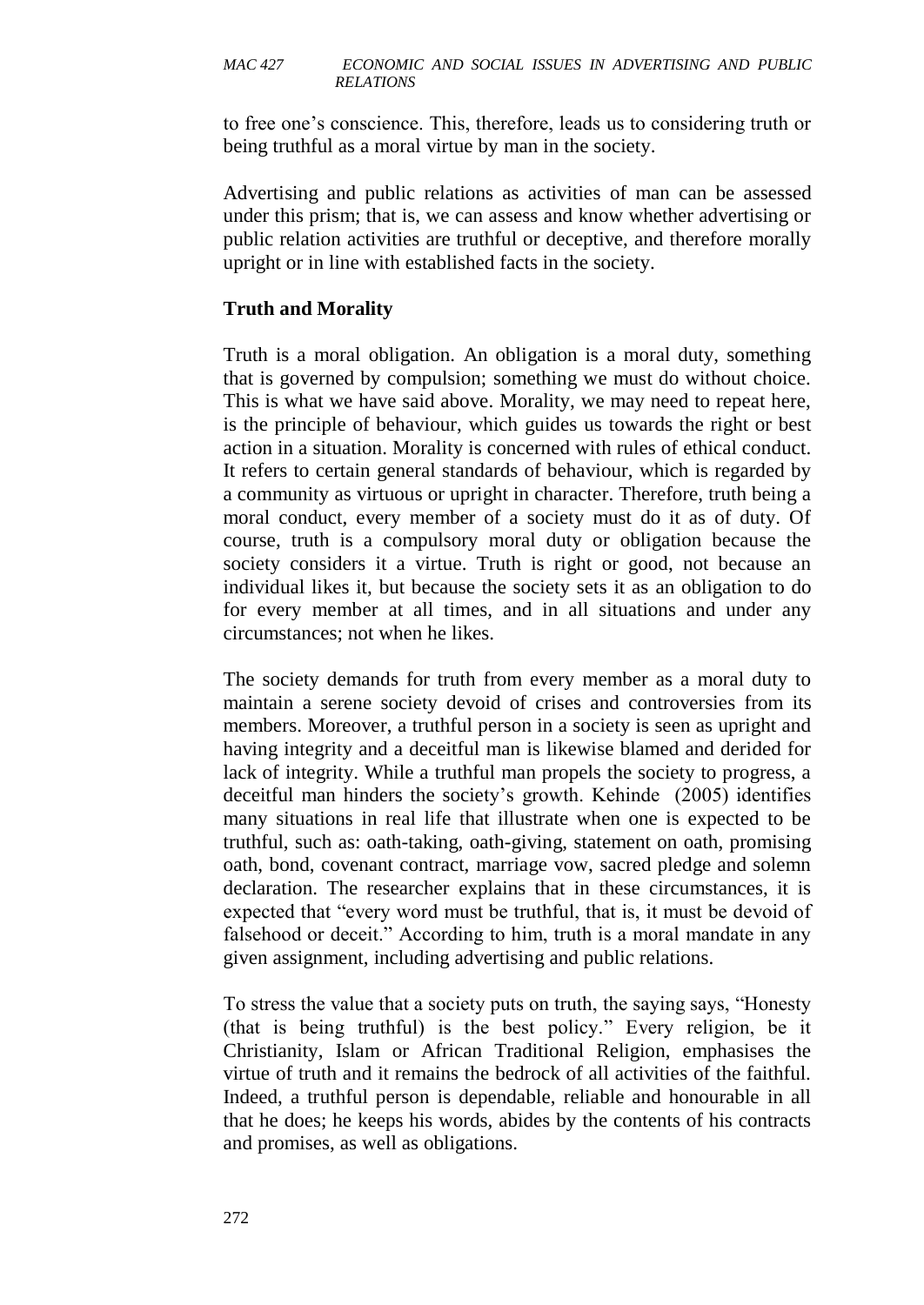In relation to advertising and public relations, therefore, advertising and public relations practitioners are expected to be truthful about the contents of all advertisements and promotion packages that come from them; without deception, falsehood, propaganda or gimmicks. This is what the society expects from them because of the value, which society places on their actions and activities. Of course, advertising and public relations are part of man's activities in the society, so the society expects no less that truth and moral uprightness from advertising and public relations practitioners.

This leads us to a proper contextual discussion of the relationship of truth with advertising and public relations.

# **3.2 Relating Truth with Advertising and Public Relations**

From our discussions so far in this course, we have already shown that advertising and public relations are part of the wider modern marketing communications. While advertising aims to sell a product or service, public relations builds the mutual understanding between an organisation and its various publics. Without unnecessarily repeating the theories and practice of advertising and public relations, which we have exhaustively dealt with in our earlier modules, we can again simply streamline the functions of advertising and public relations into two: to inform and to persuade.

to perform these functions, advertising and public relations use various means, including the mass media of newspapers, magazines, radio and television, posters, film shows, exhibitions, seminars, workshops, notices, cardboards, samples, circulars, catalogues, labels, wrappings, slogans, price tags, tickets and T-shirts. Others are street or town criers, loudspeakers, internet and other range of media, which can be combined, with some of these ones mentioned. All these media are used essentially by advertising and public relations to inform and persuade.

Indeed, advertising and public relations claim the right to free speech and right to communicate which are inalienable freedoms of man. However, because advertising and public relations are human activities and have effects on man, they must be guided by the rules of the society like other human activities. Again, because advertising and public relations use language and communication, which are tools of the society, they should be guided by the rules and ethics that guide man in the society. This means advertising and public relations should be guided by truth, which is a moral virtue.

However, this may prove a little difficult because advertising and public relations use persuasion as their main tool to perform their roles in society. The difficulty in relating truth to advertising and public relations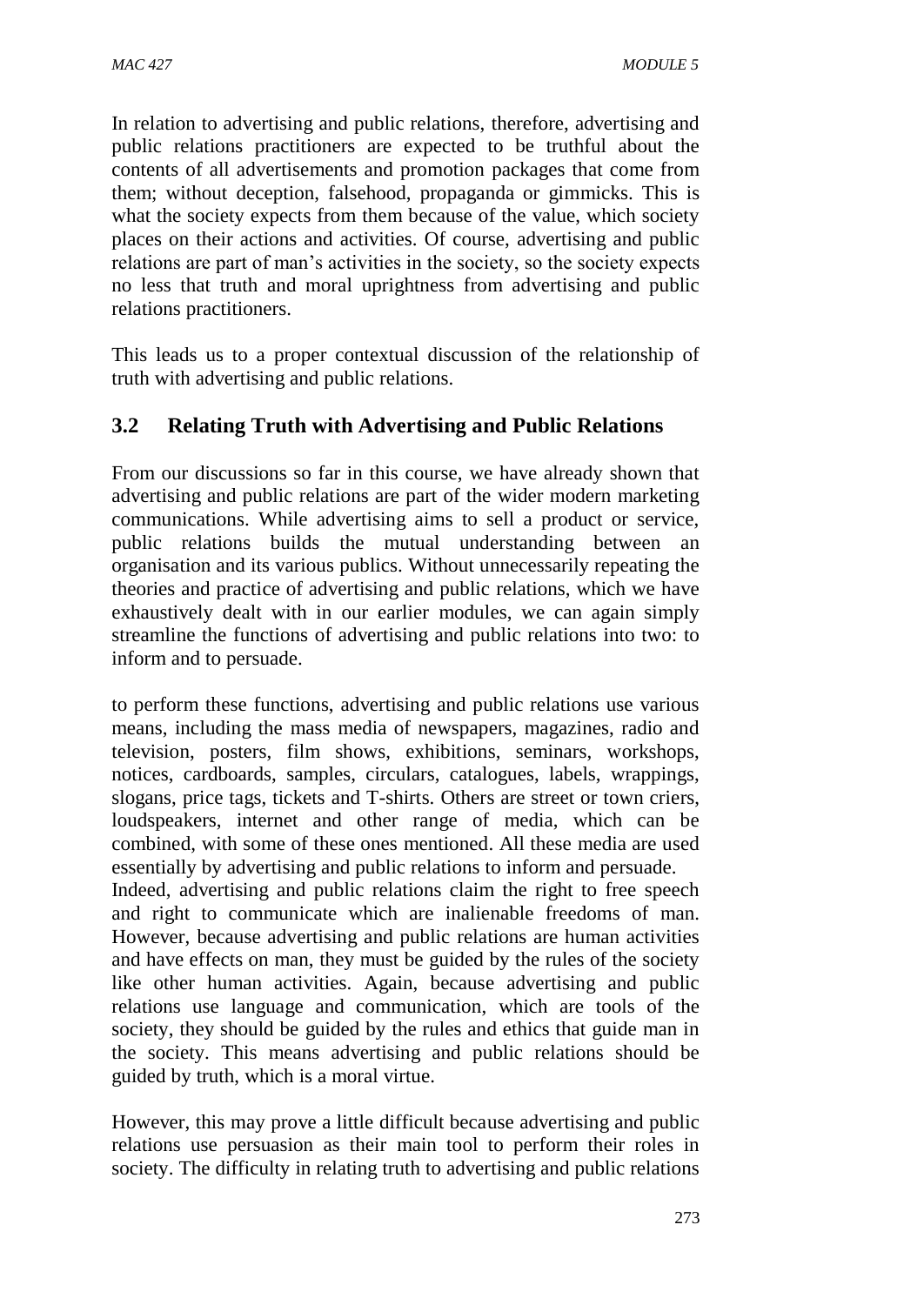is in the inherent nature of persuasion, which, as we said earlier, is "to induce by argument, advice, to bring to any particular opinion, to cause to believe, to convince, to influence the mind." Based on this nature of persuasion, it can easily be used to tell the truth or to deceive.

Since we have agreed that advertising and public relations are human activities and, therefore, should be subjected to rules of morality by the society, that is the rules of right or wrong, truthful advertising and public relation activities are the ones that are morally right, and the wrong ones are untruthful, deceptive and false. For example, if a product does not contain what an advertisement says it has, the consumers or the society would be deceived by the advertisement; it can then be described as deceptive or false advertising. The same is true of public relations activities which are untruthful or deceptive, essentially when gimmicks, which some experts in public relations say can be used with discretion, is involved, or in such situations when public relations campaigns are used to promote some bad politicians in Nigeria through propaganda. Many of these candidates win political offices, but are later smeared with corruption, which is morally condemnable in the society.

Indeed, when you have truthful advertising and public relations, the society benefits because they would be better informed, make rational choices of products and services. They also enjoy better goods and services and they would be stimulated to higher standard of living. Similarly, the company benefits because more and more of the goods would have to be produced to take care of the increase purchase and brand loyalty as well as the attendant increase in standard of living. In the same vein, the nation benefits increase in employment because increasing production activities would make companies employ more labour. Taxes would also increase and the country would be able to undertake more development projects and provide more amenities for the people. This is why the society wants advertising and public relations to be truthful and not deceptive. The society also wants all organisations, advertisers, clients, employers, advertising and public relations agencies to be socially responsible by being truthful about their promotional and marketing activities; to produce, promote and sell goods and services based on the expected moral obligation of truth.

Of course, it is needless to stress that if advertising and public relations practitioners operate by moral obligation of truth, the benefits are enormous to them, their clients, the consumers and the nation, in general. Scholars have identified some of the areas where deception occurs in advertising and public relations, which we shall now deal with.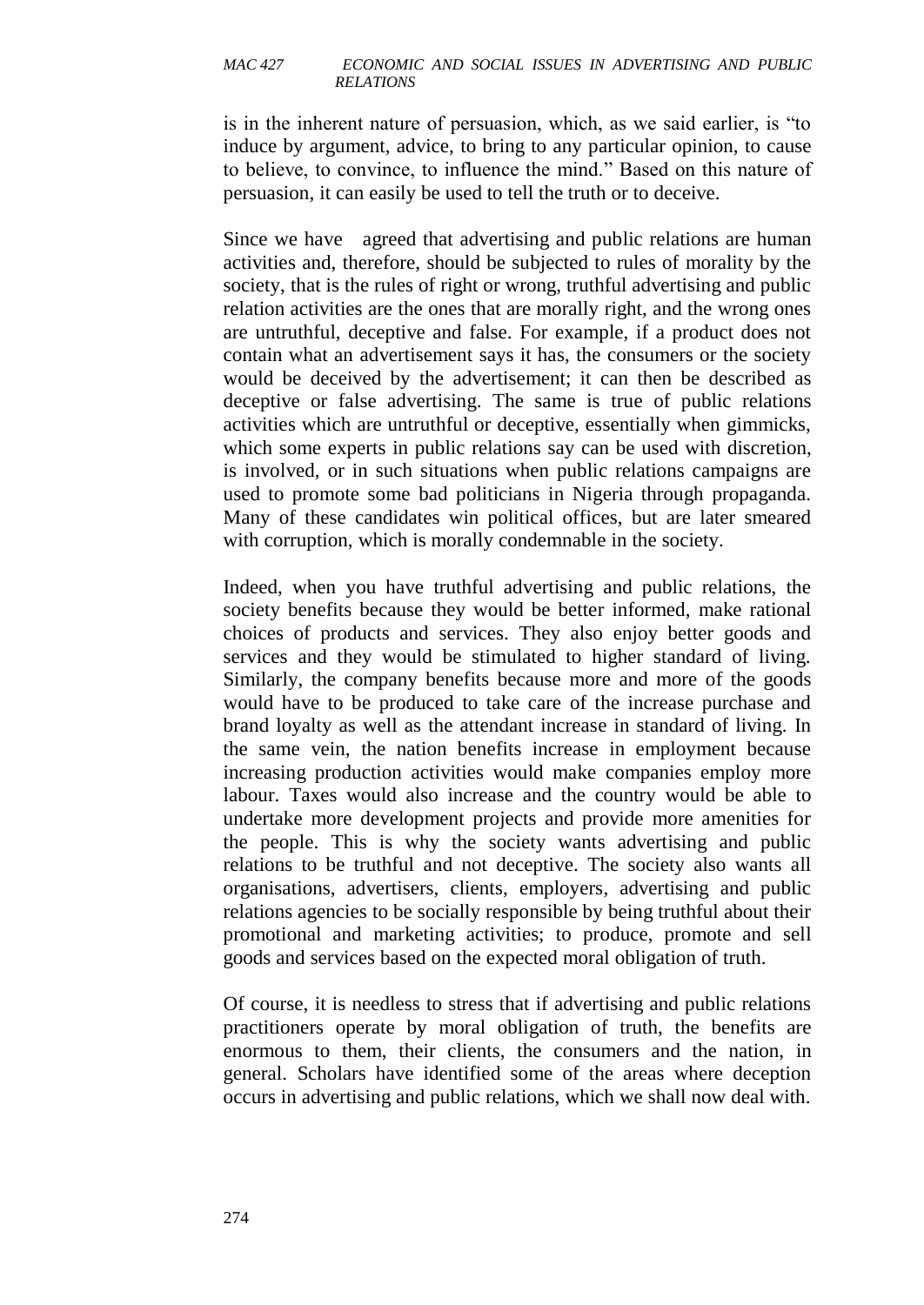# **3.4 Deception in Advertising in Public Relations**

The areas of possible deception in advertising and public relations are:

- a) false or misleading statements and visuals which contain exaggeration, embellishment, hyperbole and other superlatives used in persuasion in many forms in advertising and public relations
- b) testimonials used as promotional packages, which do not reflect the real choice of competent witness.
- c) price, products or services' claims which are misleading
- d) comparison, which unfairly disparages competitive product or service, a client or employer, as well as fellow practitioners and colleagues
- e) claims which are insufficiently backed by facts or which distort facts or true meaning or application of statements of professional or scientific authorities
- f) statements, suggestions or pictures offensive to public decency, including propaganda, gimmicks, and all forms of lies.

We should realise that deception in advertising and public relations is harmful to the society in many ways and the practitioners themselves would lose both in economic terms and in integrity on the long run. So, some steps have been recommended by scholars to guide against this in the field of marketing communication.

- i. The professions of advertising and public relations have ethical codes of conduct, which we have dealt with in earlier units. These are the first steps to guide against deceptive advertising and public relations. There are many provisions in professional codes, involving decency, honesty, truthfulness, and respect for Nigerian culture that would take care of the infractions, which arise regarding deception. However, we must stress that the existence of the laws is not a guarantee of their obedience. These laws in both professions and their professional codes of ethics should be applied without qualifications. In this area, APCON and NIPR should be seen to be taking the lead in ensuring that the professional codes of ethics are respectively applied and obeyed.
- ii. The media where the advertising and public relations messages are used also have moral obligations to screen these messages for decency, censor for dignity and good taste. The media have a duty to reject publication of deceptive advertising and public relations messages.
- iii. The public should also wake up to their duty of ensuring that they fight and guide against deception in advertising and public relations. Even at the individual level, a consumer can report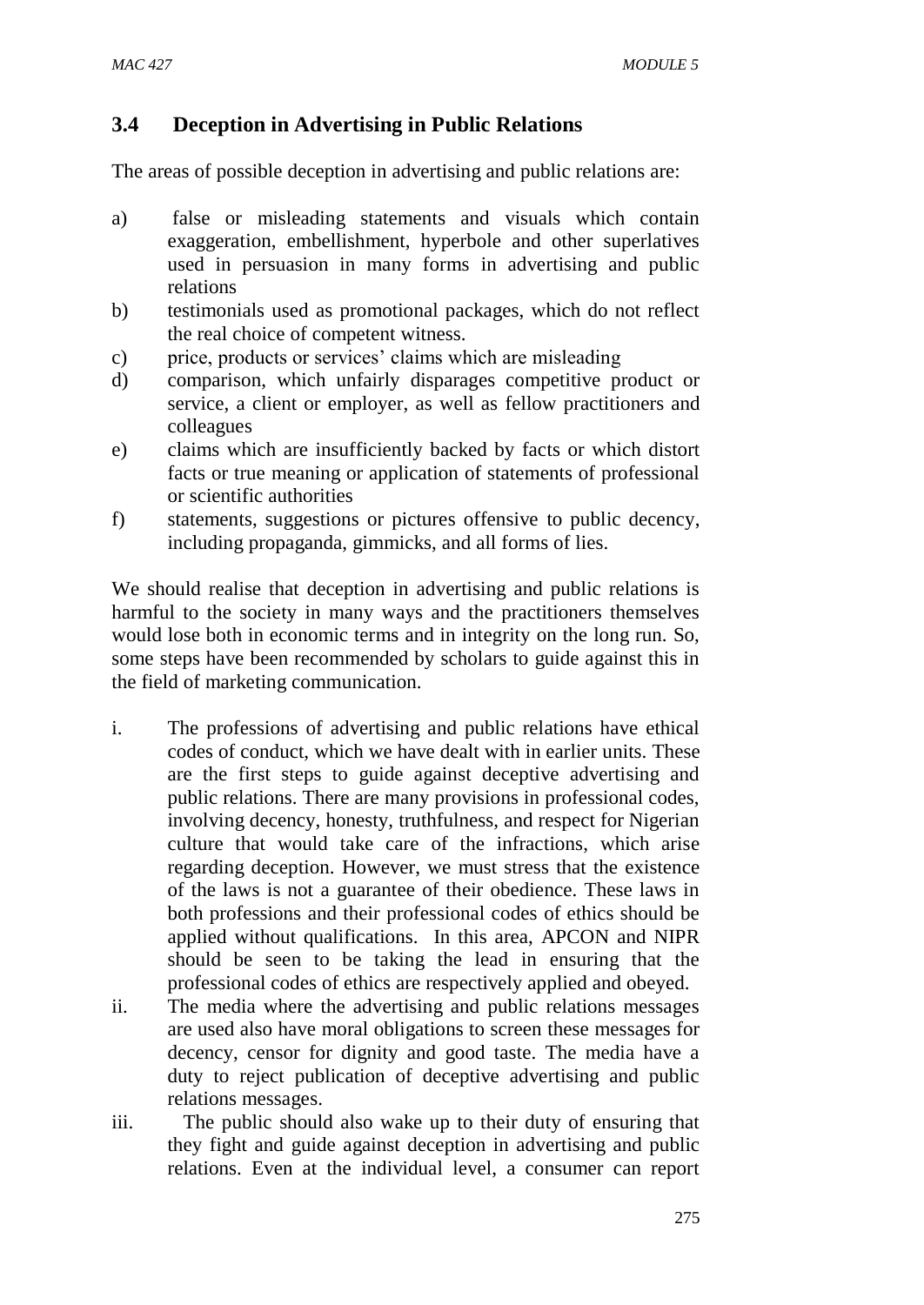identified deception in advertising and public relation messages as well as report as a group to relevant regulatory authorities, including APCON, NIPR and others. The experience here in Nigeria is that many consumers are too complacent to report infractions, whereas only a letter could be enough in some cases to lay a genuine complaint against a product or promotions, which would lead to remedies and truth.

iv. The government should be more active in this area also, especially through the Consumer Protection Commission and other agencies responsible for regulating marketing activities in the country. The Consumer Protection Commission, in particular, should now be more proactive to listen, provide assistance and support to consumers seeking redress over unfair marketing activities, including advertising and promotions. The commission should punish erring advertisers, organisations and practitioners where infractions are established. It should above all, provide a forum where consumers, producers, distributors, advertising and public relations agencies and distributors can meet regularly to exchange ideas and views.

# **4.0 CONCLUSION**

Truth as a moral virtue should be the essential guide for practitioners of advertising and public relations. This is because truth is the hallmark of social relations and advertising and public relations are human activities. At the end, truthful advertising and public relations would benefit advertising and public relations practitioners, the media, the advertisers, the economy and the buying public, who would enjoy more quality products.

# **5.0 SUMMARY**

We have dealt extensively with many concepts and their link in this unit. We have defined truth, truth and morality and relationship of truth with advertising and public relations. We have also treated deception in advertising and public relations and identified areas where abuses occur easily as well as how these can be stemmed in advertising and public relations.

# **6.0 TUTOR-MARKED ASSIGNMENT**

When can advertising and public relations be deceptive and what remedies can you suggest?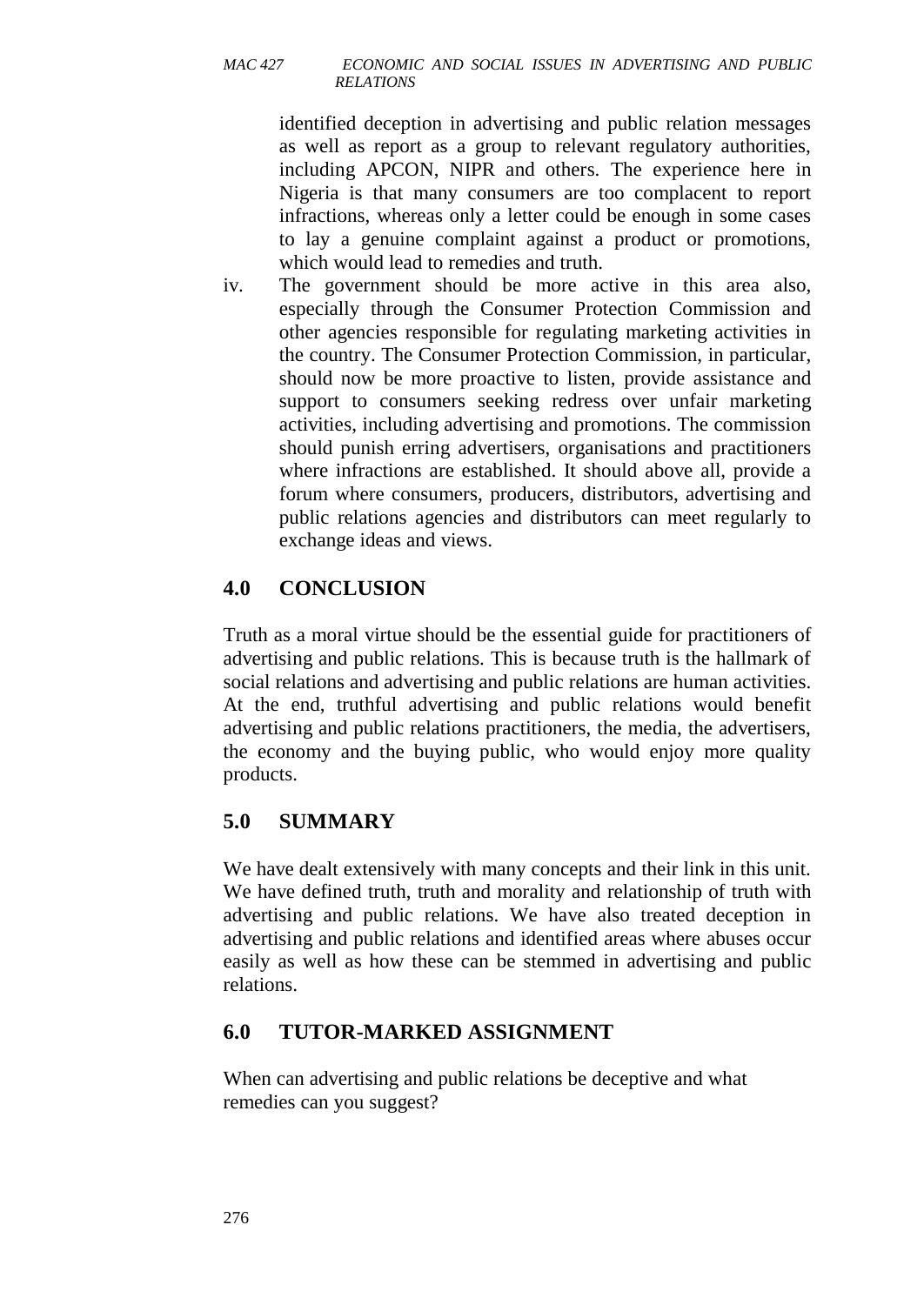### **7.0 REFERENCES/FURTHER READING**

Ayantayo, K. (2005). *International Journal of African and African American Studies*, (IV) 1.

Dominick, J. R. (2009). The *Dynamics of Mass Communication, Media in the Digital Age*. New York: McGraw-Hill Higher Education.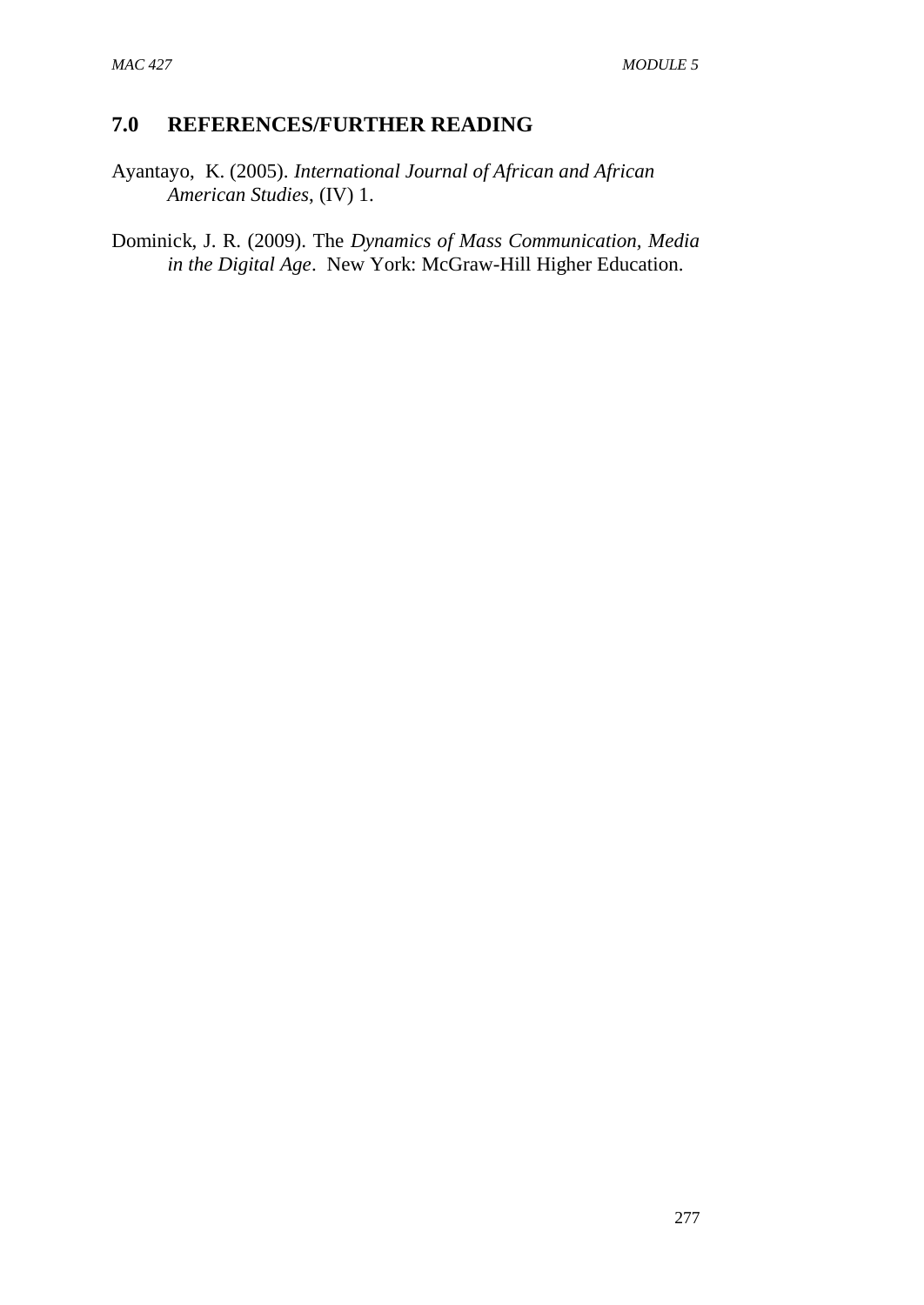# **UNIT 3 THE ORIGIN AND CONCEPT OF CONSUMERISM**

#### **CONTENTS**

- 1.0 Introduction
- 2.0 Objectives
- 3.0 Main Content 3.1 Origin and Concept of Consumerism
- 4.0 Conclusion
- 5.0 Summary
- 6.0 Tutor-Marked Assignment
- 7.0 References/Further Reading

# **1.0 INTRODUCTION**

Nigeria remains a big market for many commodities and services in the world. The sheer size of the population estimated at over 160 million is a large market that can accommodate a large number of companies, some of which produce similar or the same goods. Because of this, some producers believe they can produce any kind of goods- regardless of the quality or standard– and sell in the country. Even on the side of the importers, sharp practices and unethical marketing behaviour are worse; all manner of imported products, both wanted and unwanted are dumped in the country, thus making Nigeria more like a "junkyard" of foreign goods. Many Nigerian producers are probably the worse violators of quality and standards regarding goods and services. This situation has given rise to consumerism, where the consumers are demanding for their rights regarding what they consume, including free choice of goods and services, right to safety, right to be informed about goods and services they consumer, and right to be heard. Therefore, the origin and concept of consumerism shall be our focus of this unit,

# **2.0 OBJECTIVES**

At the end of this unit, you should be able to:

- explain the origin of consumerism
- discuss consumerism as a concept
- highlight factors that gave birth to consumerism in Nigeria.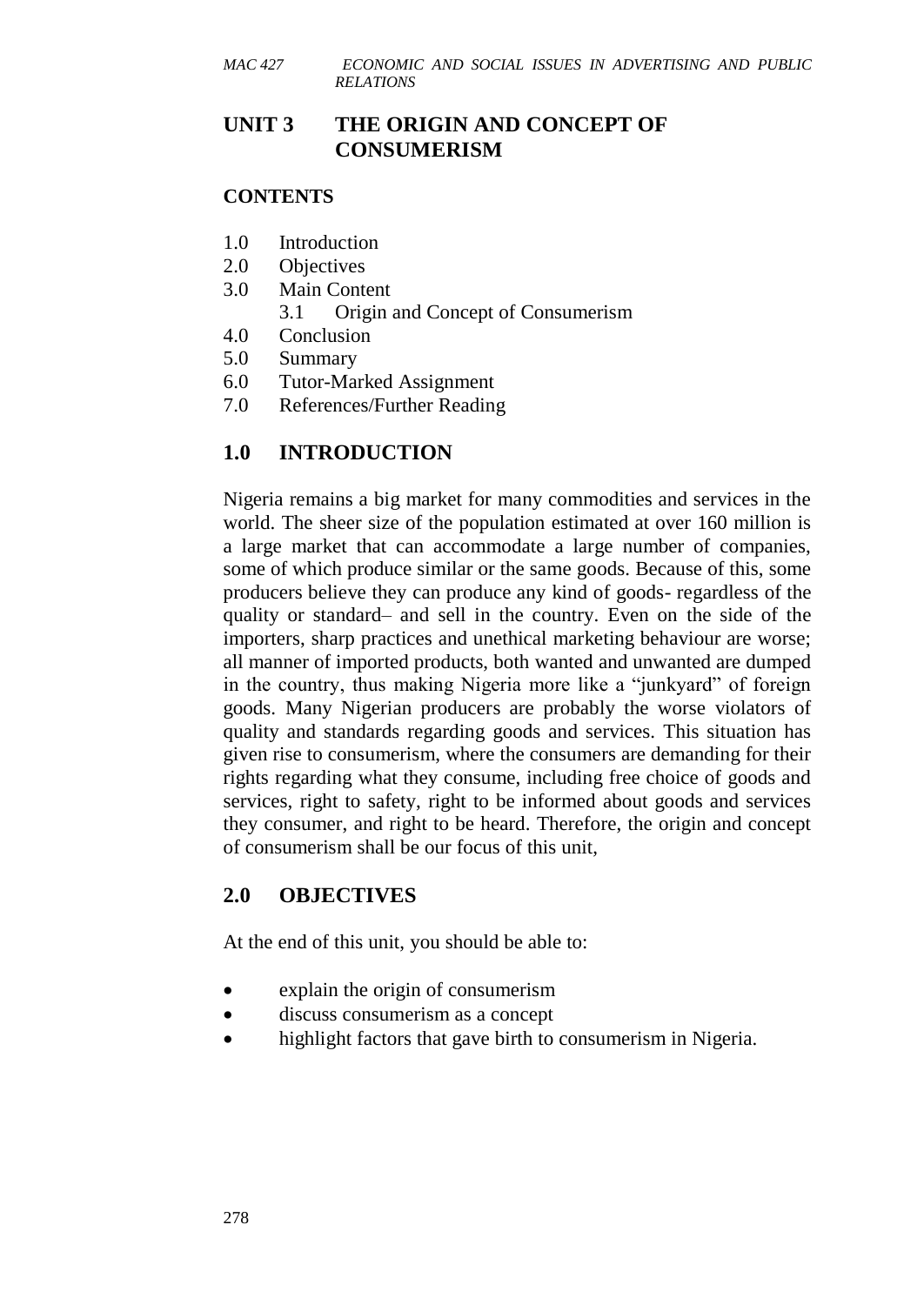### **3.0 MAIN CONTENT**

#### **3.1 Origin and Concept of Consumerism**

The idea of consumerism started as a pressure group by consumers to fight against deceptive sharp practices in business in the United States around 1920s. Before then, there had been what was called the seller's market, especially in consumer goods market. Because of this, businessmen were not marketing-oriented. They were engaged in all sorts of sharp practices to make profit. The market then was characterised by unethical marketing practices, bad products and deceptive promotions. All these sharp practices made the consumers to come together to fight for their rights. The pressure was so much that in 1962 under the Presidency of J. F. Kennedy, the government of the United States moved for the passage of the Charter of Rights of the Consumer by the Congress.

According to this Charter, the consumer has the following rights:

- i. the right to safety
- ii. right to be informed about goods and services the consumer wishes to buy
- iii. the right to choose.
- iv. The right to be heard.

#### **What then is consumerism?**

Kotler (1989) defines consumerism as a social movement seeking to augment the rights and powers of buyers in relation to sellers. Agbonifoh, et al. (2007), also defines consumerism as "organized efforts of consumers aimed at promoting, protecting and enforcing the rights of consumers in their exchange relationship with all organizations and individuals."Another definition says consumerism is the organised efforts of consumers in seeking redress, restitution and remedy for dissatisfaction they have suffered in the acquisition of their standard of living. For Anthony Ijewere of the Department of Business Administration, University of Benin, Benin City, the term "consumerism" refers succinctly to "the consumerist movement, consumer protection or consumer activism."An online definition by [www.Canadian.Money.Advisor.ca,](http://www.canadian.money.advisor.ca/) says the term consumerism "is an economic policy that states that the market is shaped by the choice of the consumers. It outlines the fundamental rights of the consumers, including right to safety, right to choice and right to information."

These definitions have brought into focus the inherent characteristics of consumerism generally. How did consumerism start in Nigeria? The advent of consumerism can be attributed to several factors. While some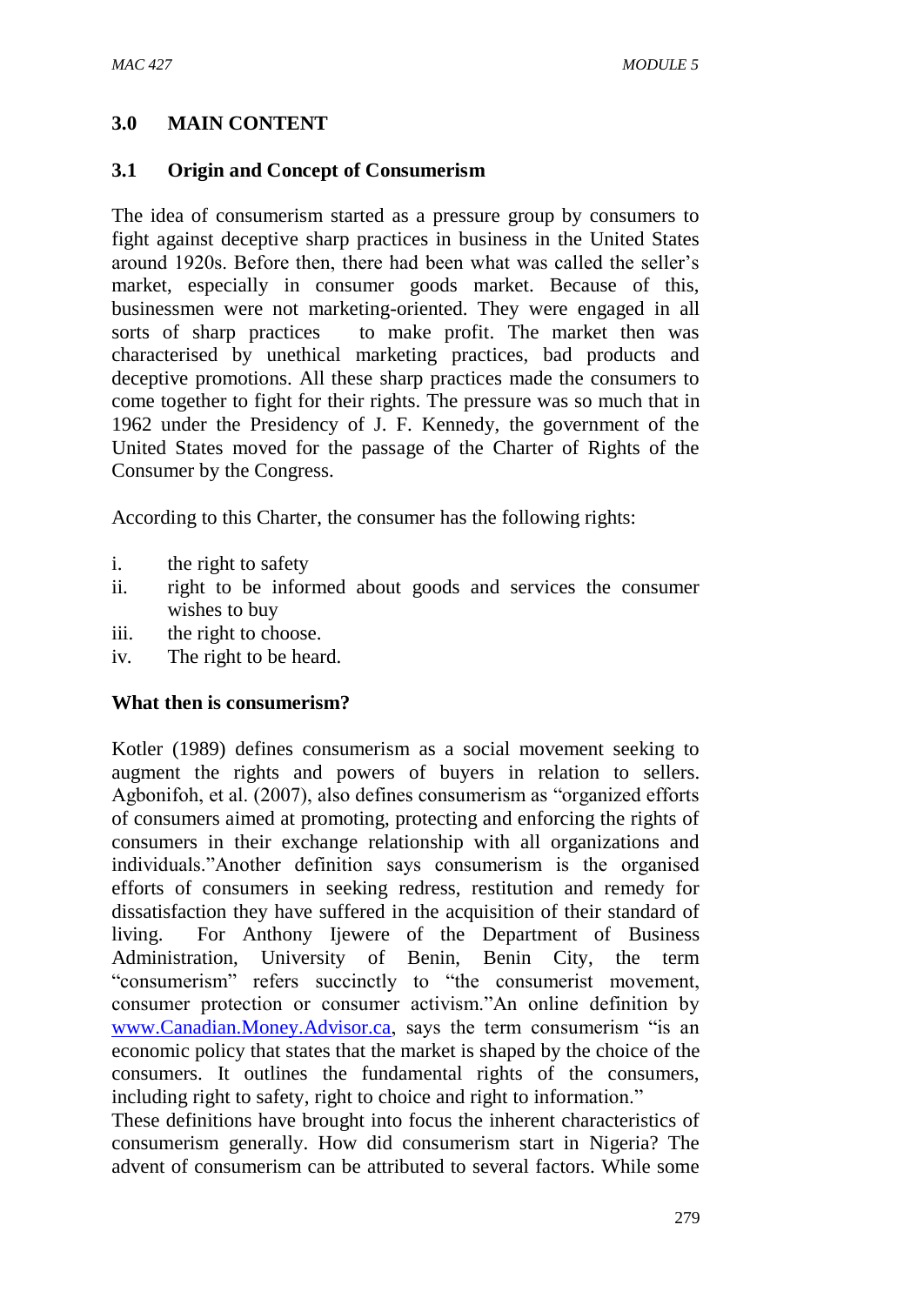of these factors may not be too different from those of other places in the world, the peculiar marketing environment in Nigeria also played a significant role in the evolution of consumerism in the country, as we would see. Some of these factors are:

- a) unscrupulous business practices and pressure on government by the public – Due to sharp practices by businesses, the public mounted pressure on government to come to their assistance to end these. Some of the initial legislations by government in Nigeria were in respect of housing and some consumer goods; many states in 1970s made rent edicts and producers were also forced to put manufacturing and expiry dates on their products.
- b) another factor was scarcity of goods and services, especially during the oil boom and salary increase of the 1970s in Nigeria. The oil boom and salary increase of "Udoji" had a multiplier effect on demand for goods by Nigerians. This was in the face of the seller's market in Nigeria then, characterised by high demand and low supply of goods. Consumers had no choice but to buy the available goods with high prices and sometimes, low quality. Sellers became indifferent about consumers' complaints.
- c) also, education resulted in the advent of consumerism in Nigeria. This is because as more and more Nigerians became sophisticated and educated, they became discreet consumers of goods and services and they are ready to fight against any sharp practices targeted at infringing their rights.
- d) planned product obsolescence This is a situation where manufacturers intentionally plan that some products become obsolete in order that they can have an edge over competition. An example of this was the exclusion of Asprin tablets from the list of analgesics in Nigeria. This was said to have been spurred in part by competition.

Indeed, planned product obsolescence is a strategy of survival in the face of stiff competition. The bad aspect of this, however, is that manufacturers who cannot cope are forced to make wild claims in the advertisements and promotions about what their products can do and this attitude results in consumerism, where the consumers feel cheated and are demanding for their rights. Because of all these factors, consumerism became inevitable in Nigeria and it has been with us since, although it is believed that there are still a lot of areas for its development.

Of course, the short history of consumerism in Nigeria has been characterised by attempts by government to make policies and take measures in favour of the consumer. For instance, there is the consumer protection against arbitrary increase in prices, which was the Price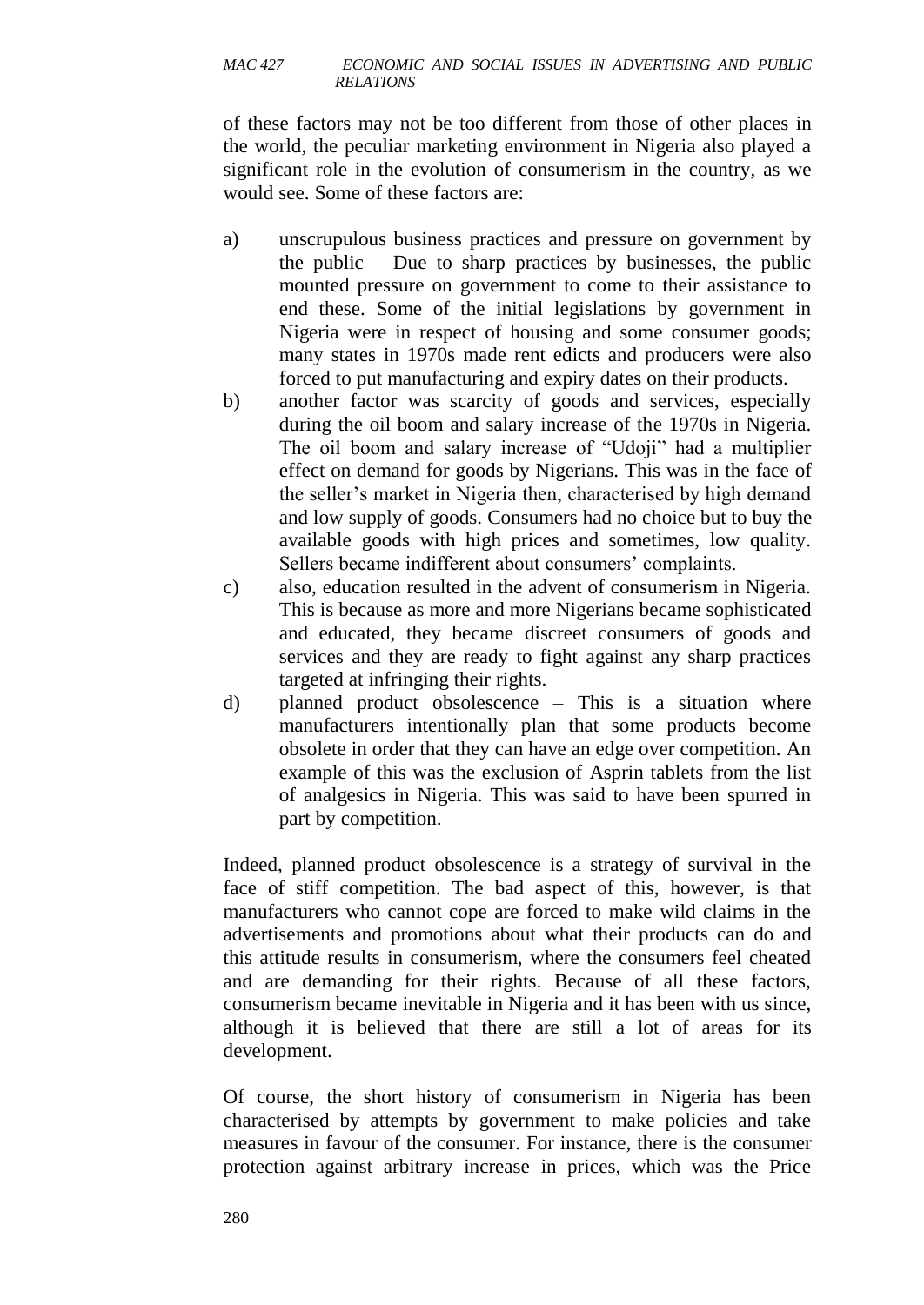Control Decree of 1970 against profiteering and hoarding at a time when there was scarcity of goods. The Standards Organisation of Nigeria (SON) was established to ensure that products and services conform to certain standards. Furthermore, there was the promulgation of the Food and Drug Decree of 1974, prohibiting the sale of certain foods and drugs, and its advertisement because they are considered either to be unsafe or misleading the public. For example, in Nigeria, you cannot advertise a drug that cures obesity. There were also price control edicts by the state governments in Nigeria to protect consumers of goods.

On the side of the consumers, members of the public have come together to form pressure groups to protect their rights, such is the Association of Tenants of the Federal Housing Authority (FHA), which seeks to ensure that standards and certain amenities are provided under the FHA schemes. Today, we even have an umbrella body of consumer association in Nigeria. All these efforts in fighting for the rights of the consumers in Nigeria will be the focus of our discussion in the next unit.

# **4.0 CONCLUSION**

The Nigerian market is awash with sharp and unethical marketing practices today. The manufacturers of goods and services appear to be taking the advantage of the country's large population and market to sell substandard goods. The situation may have been worsened by the insatiable taste of many Nigerians, especially the upper class, for foreign goods; easily Nigeria has become a dumping ground for all manner of foreign goods. Even the ones made in Nigeria carry labels showing they are made overseas. This is how bad and pitiable the situation has become. The situation calls for more pressure on government and its agencies and the consumers themselves to rise to insist on the right to freely choose what they buy, be informed of what they want to buy, claim their right to safety and right to be heard. This is when consumerism would have fulfilled its purpose in the country.

# **5.0 SUMMARY**

We have discussed the origin of consumerism and the concept of consumerism. We have seen that the evolution of consumerism in Nigeria was not too different to the experiences of other countries. The factors that spurred consumerism in Nigeria only reflected the peculiar Nigerian marketing environment at the time.

# **6.0 TUTOR-MARKED ASSIGNMENT**

Identify and discuss the factors that led to the evolution of consumerism in Nigeria.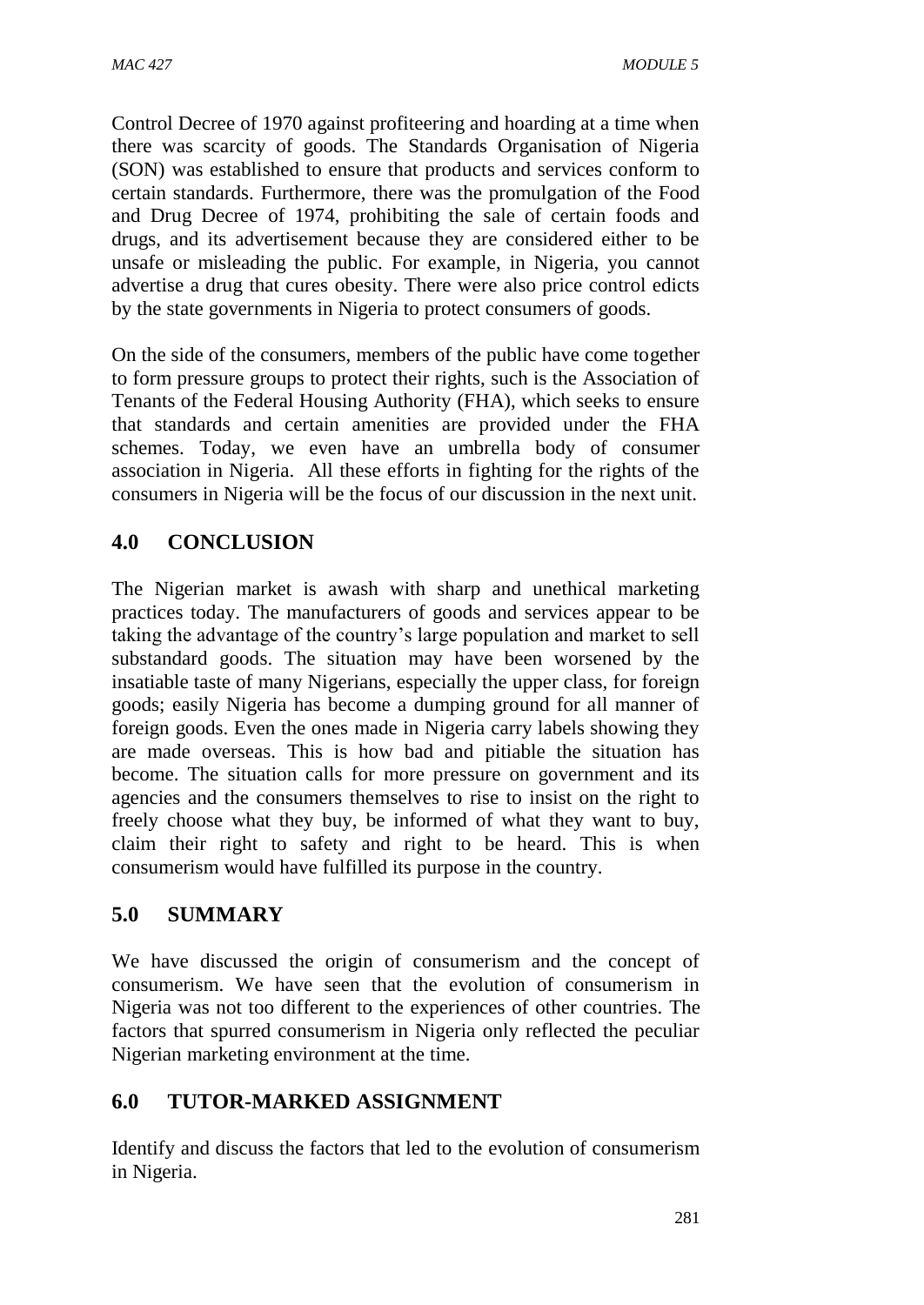### **7.0 REFERENCES/FURTHER READING**

- Agbonifoh, et al. (2007). *Marketing in Nigeria: Principles, Concepts, and Decisions*, *Second Edition.* Aba: Afritowers Limited.
- Ijewere, A. (N.D). "Consumerism in Nigeria." Retrieved from http://www. servenigeria.com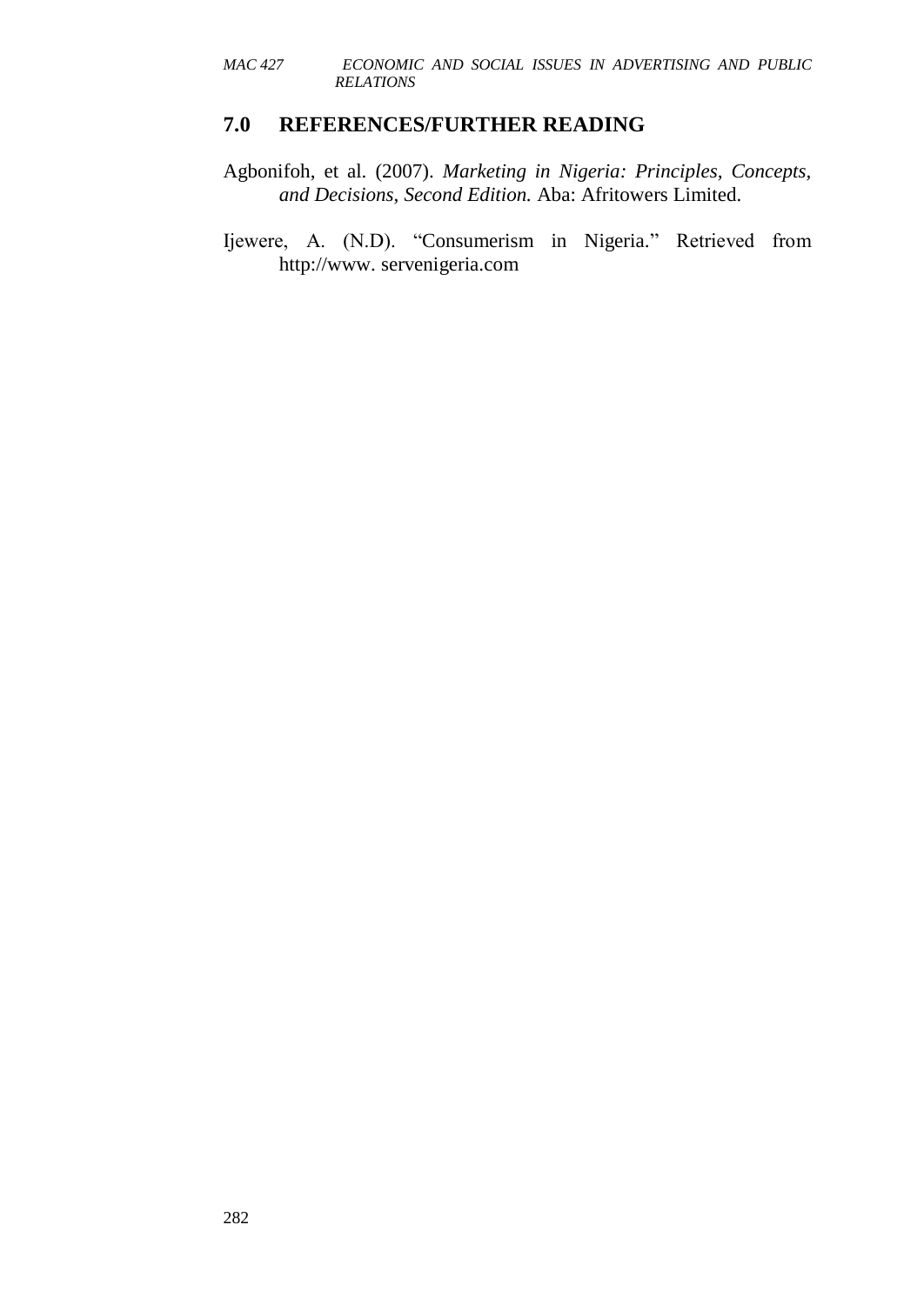# **UNIT 4 HOW CONSUMERISM OPERATES IN NIGERIA, ITS CHALLENGES AND FUTURE**

### **CONTENTS**

- 1.0 Introduction
- 2.0 Objectives
- 3.0 Main Content
	- 3.1 How Consumerism Operates in Nigeria
	- 3.2 Challenges and Future of Consumerism in Nigeria
	- 3.3 Future of Consumerism in Nigeria
- 4.0 Conclusion
- 5.0 Summary
- 6.0 Tutor-Marked Assignment
- 7.0 References/ Further Reading

# **1.0 INTRODUCTION**

The peculiar marketing environment of any country spurs the evolution and growth of consumerism. This also dictates how consumerism operates in such a country. In this unit, our focus is to see how consumerism operates in Nigeria. These include the various laws passed by government to augment the rights of the consumers against the sellers, various organisations set up to implement these laws as well as the efforts of the consumers to demand and insist on the rights from the sellers.

# **2.0 OBJECTIVES**

At the end of this unit, you should be able to:

- explain how consumerism operates in Nigeria, including the various laws and activities of consumer organisations
- identify areas of challenges to effective consumerism in Nigeria and suggest remedies.

# **3.0 MAIN CONTENT**

# **3.1 How Consumerism Operates in Nigeria**

Due to the reasons we have identified in the last unit and many other reasons, which abridge consumer rights in Nigeria, the Federal Government and the state government set up some organisations and passed some laws to protect the public against the bad products or unethical business and marketing practices. We have said earlier that government efforts to protect the rights of the consumers came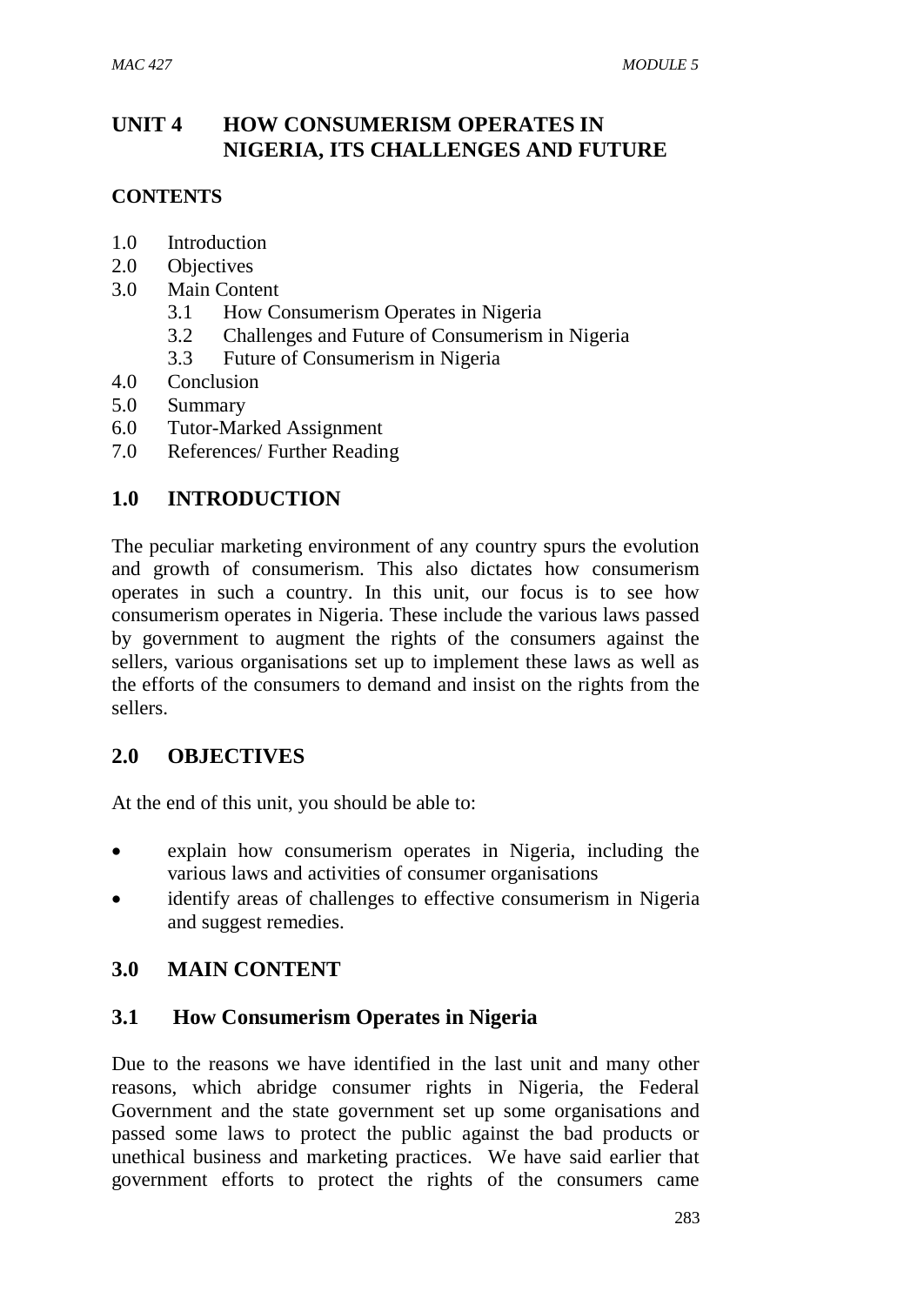essentially from pressures from the people. We shall, therefore, discuss these organisations and identify the consumer rights laws.

# **Consumer Protection Council (CPC)**

Consumer Protection Council (CPC) is an agency set up by the Federal Government through Act No. 66 of 1992. However, it did not start operations immediately; it only became operational only in 1999, when its institutional framework was put in place. Though it could be said to have been relatively late in coming, the Consumer Protection Council has eventually become the apex consumer protection organisation in Nigeria. Essentially, it was set up to promote and protect consumers' rights regarding all areas of products and services, provide speedy redress to their complaints, inform, educate and empower them to act as discreet consumers.

Indeed, the Council came about because government realised that the Nigerian consumers are largely illiterate, thus lacking adequate and relevant knowledge of the components of many goods and services. Closely related to this factor is that because of the high level of illiteracy, many consumers lack the power of bargaining. All these have placed the producer of goods in an advantage position above many Nigerian consumers. Thus, the Consumer Protection Council came to resolve the mutual distrust between the consumers and producers of goods in the country.

Specifically, the establishment of the Consumer Protection Commission is to disallow opportunities for dubious businesses practices targeted at exploiting the poor and vulnerable consumers with substandard products and services; deny buyers to get value for their money and leave a large part of the population with reduced access to basic products and services. This is because government has realised from their own records that Nigeria is a largely uninformed and illiterate society, a developing economy which readily provide a climate for the exploitation of consumers.

Therefore, the CPC is to appropriately rise to the defence of the consumers, by sharpening consumers' skills in bargaining, providing them with information and practical protection against obnoxious practices and their unscrupulous exploitation in the market place.

### **Servicom**

SERVICOM means Service Compact with all Nigerians. An organisation established aims to put action behind the social contract between the Federal Government and the people of Nigeria. Thus,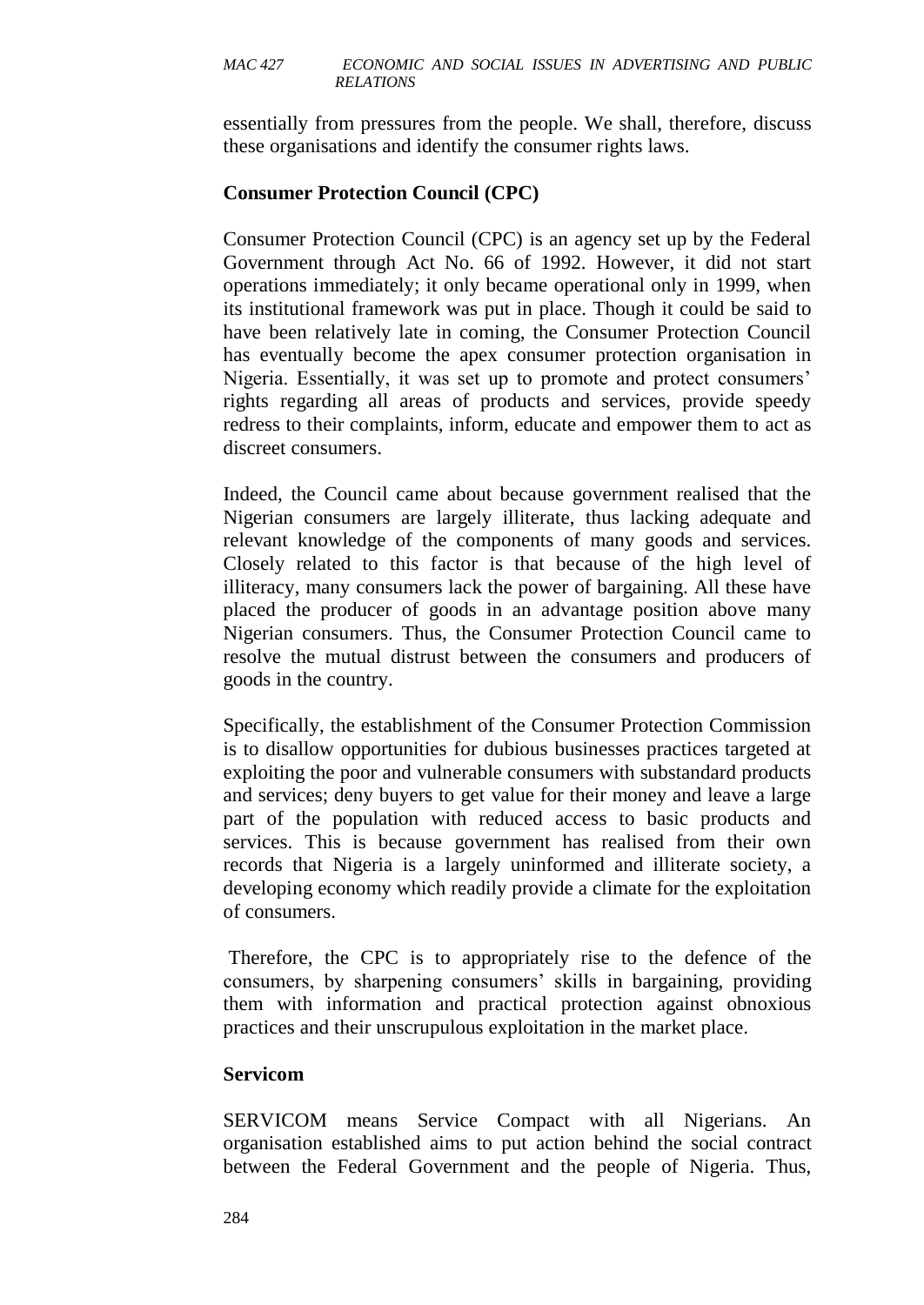SERVICOM gives Nigerians the right to demand to be well served with good services and products. It carries out independent surveys of the services provided to citizens by the ministries and government departments and public corporations. This is aimed at achieving in the government's institutions, adequacy and timely delivery of services as well as customer satisfaction. SERVICOM has a Charter, which spells out the details of these rights and operations of the agency. The charter is made available to all government agencies where services are provided to the public. It gives details of what the public should expect and what to do if the service fails or falls short of their expectation

### **Other institutions and laws concerned with consumerism include:**

- Standards Organisation of Nigeria (SON)
- National Drug Law Enforcement Agency (NDLEA)
- National Agency for Food and Drug Administration and Control (NAFDAC), 1993
- Nigerian Communication Commission
- Economic and Financial Crimes Commission (EFCC)
- Independent Corrupt Practices and other related offences Commission (ICPC)
- Federal Environmental Protection Agency (FEPA)
- National Lottery Regulatory Commission
- The Counterfeit and Fake Drugs Decree No 21 of 1988
- The Food and Drugs Act Cap 150 of 1990
- The Poison and Pharmacy Act Cap 366 of 1990

### **Consumer Associations**

Available evidence suggests that some traces of consumer activism have been noticed in different parts of the country for sometimes. For instance, such consumer organisations like the tenants' association existed in various forms in some cities like Lagos, the Consumers' Association in Lagos and the Enugu Consumer Movement. Unfortunately, they were ineffective and soon died off. As means to communicate consumer rights, some newspapers, such as *Vanguard, The Guardian, The Punch* and others, have consumer affairs pages; most of these newspapers still function till date.

However, a consumer movement called the Consumer Protection Association of Nigeria (CPAN), according to Agbonifoh, et al. (2007), was actually formed in September 1980. The objectives of Consumer Protection Association as set out by the group are: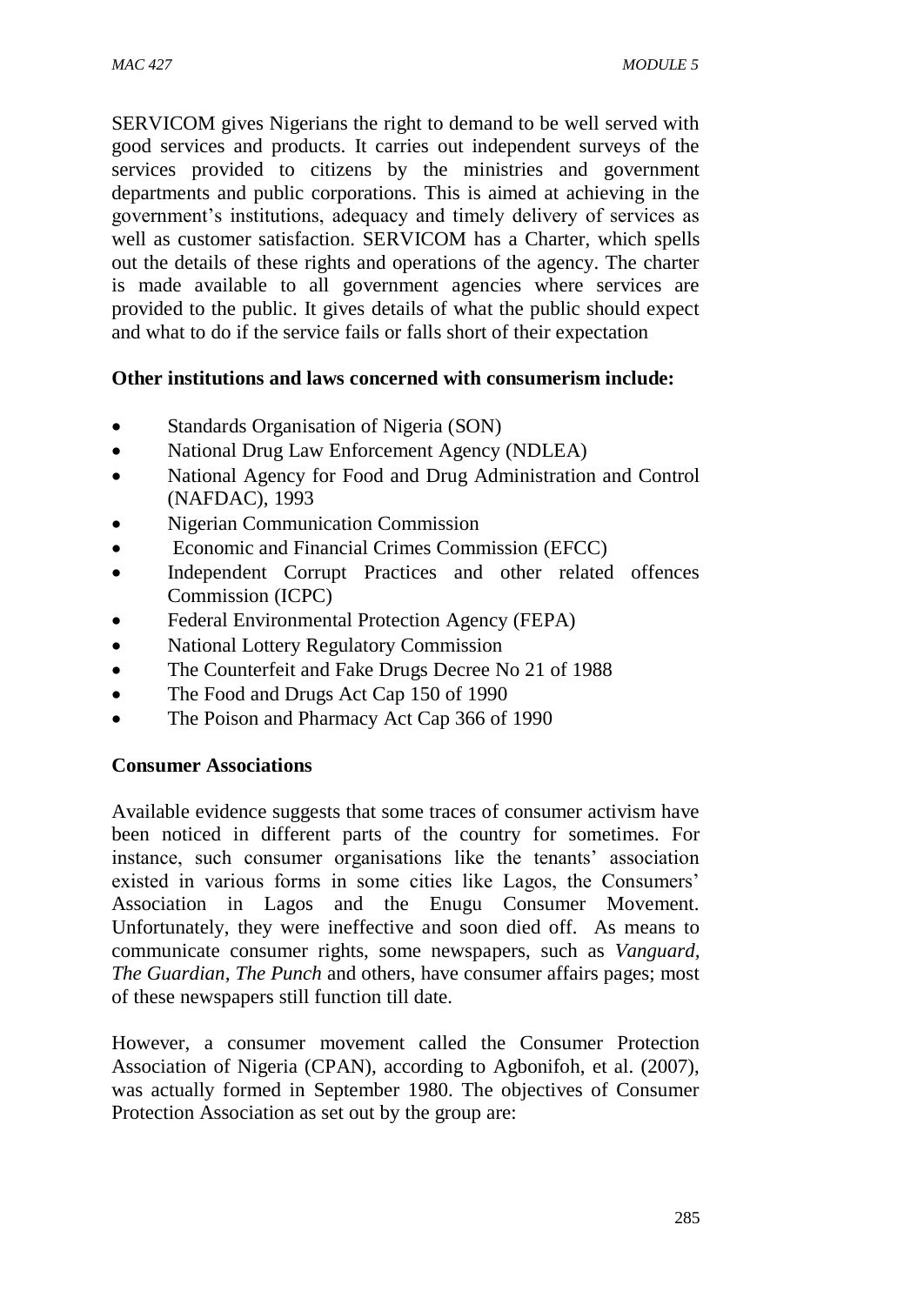- i.) promoting and stimulating consumers' interests and awareness in the goods and services they buy
- ii. ensuring that goods and services sold to consumers are merchantable and of the right quality
- iii. providing a better forum for dialogue between consumers, the government, manufacturers and middlemen
- iv. cooperating with government and similar associations so that the interest of consumers could be better served
- v. serving as a clearing house for consumer complaints and assisting them to seek redress where there are disputes regarding goods and services purchased."

Unfortunately, in spite of the efforts of the Consumer Protection Council, the Consumer Association and other consumerism activities have not been able to stop sharp practices and marketing abuses targeted at the consumers in Nigeria. The consumers have also been complacent and publicity of abuses has been low. Hence, Nigerian consumers have generally continued to suffer in silence. So, what are the factors militating against effective consumerism in Nigeria?

# **3.2 Challenges of Consumerism in Nigeria**

- **a.) High Level of Illiteracy:** The high level of illiteracy in Nigeria is a major factor for the failure of consumerism. Nigeria is grouped among the illiterate countries in the world by the United Nations records. Because of this, the average Nigerian consumer may not be able to read, write or understand the components of a product, much less to know when a given product is adulterated.
- **b) Ignorance:** An ignorant man is only partially alive, because ignorance is a disease. The cure for the disease is knowledge and information. Indeed, many consumers in Nigeria are ignorant of their rights as consumers. In the face of apparent exploitation by producers and marketers, they appear helpless.
- **c) Government Stakes in Certain Businesses:** Government ownership and monopoly of certain categories of businesses, such as such energy, railways, water supply and telecommunications has resulted in the inability of the civil society to successfully prosecute these companies when they exploit consumers or perform below expectation. In addition, government, which is supposed to defend the rights of the consumers, are unable to do so because of its personal interest. This has been a major impediment to consumerism.
- **d) Poor Import Substitution:** Most of the products sold in Nigeria are imported. This makes the country a consuming nation with less power to control these imported goods. This leaves the Nigerian consumer with no choice than to buy the imported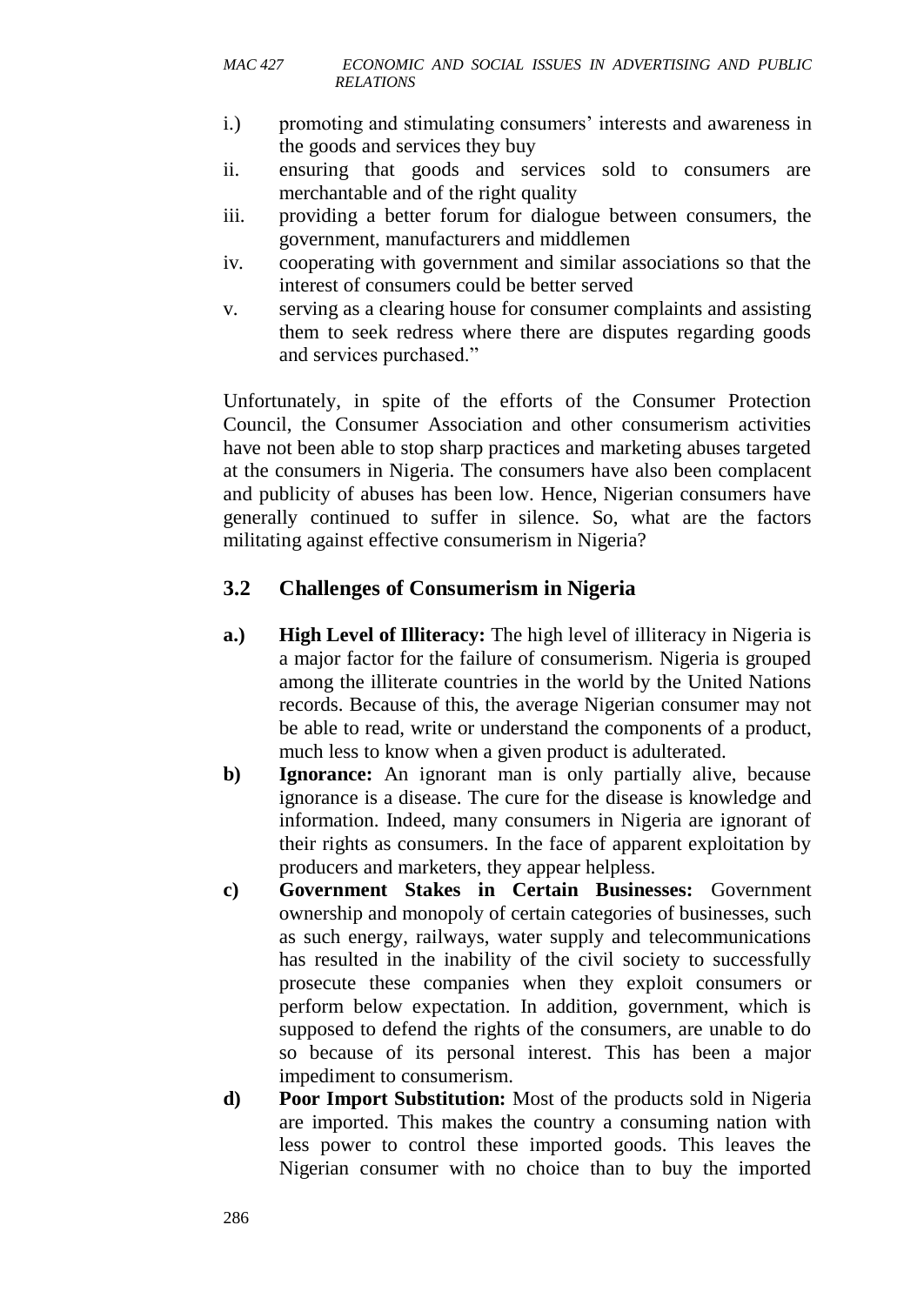products. It is reasoned that this situation would have been different if Nigeria can produce most of what her citizens consume. This is even worsened by Nigerians excessive taste for foreign goods so much so that even the ones produced in Nigeria are sometimes labelled as produced overseas. Besides the corruption involved in this, it is also deceptive to the consumer.

- **e) Corruption:** Corruption is pervasive in the Nigerian systems, and this retards development in all frontiers. Even the people who should fight for the rights of the consumers are themselves corruptible. This casts a great doubt over the success of consumerism in Nigeria. It is sometimes alleged that some consumer rights activists succumb to material and financial inducement and therefore abandon the fight against the exploitation of the consumer.
- **f) Unpatriotic Activities:** It is also alleged that many Nigerian traders travel to request that the overseas producers produce low quality products for sale in Nigeria. The truth in this allegation can be gauged by the level of fake products seized in the Nigerian ports today. A visit to the Nigerian open markets shows the display of these unwholesome and fake products by our traders. Similarly, in the service sector, hardly can one see many qualified crafts and tradesmen in Nigeria today. There is a dearth of qualified electricians, motor mechanics, plumbers, etc. Many apprentices do not spend the required training periods before they go into the market. This leads to poor services and deception. At the end, Nigerians are not satisfied about these services.
- **g) Poverty:** Nigeria is rated among the poorest countries in the world, with a majority of Nigerian consumers in the poverty brackets. As result of this, many Nigerians, especially the poor in the cities and those who reside largely in the rural areas lack the will and the logistics to prosecute the big companies, which they may feel, have abridged their rights as consumers. For example, how will a poor consumer in a Nigerian in the rural area prosecute a multinational milk company in Holland for infringement of his right as a consumer over an adulterated product?
- **h)** Poor Publicity: The Nigerian press may not be doing enough in promoting consumerism yet. The journalists and the owners of the press who may have interest in some of the companies, which are culprits in matters of consumer rights infringement, are responsible for this. Besides the fact that some journalists have no nerve to pursue some of the cases of consumer abuses to their logical conclusions, some of the newspapers do not consider consumerism as important yet as to dominate aspects of the business.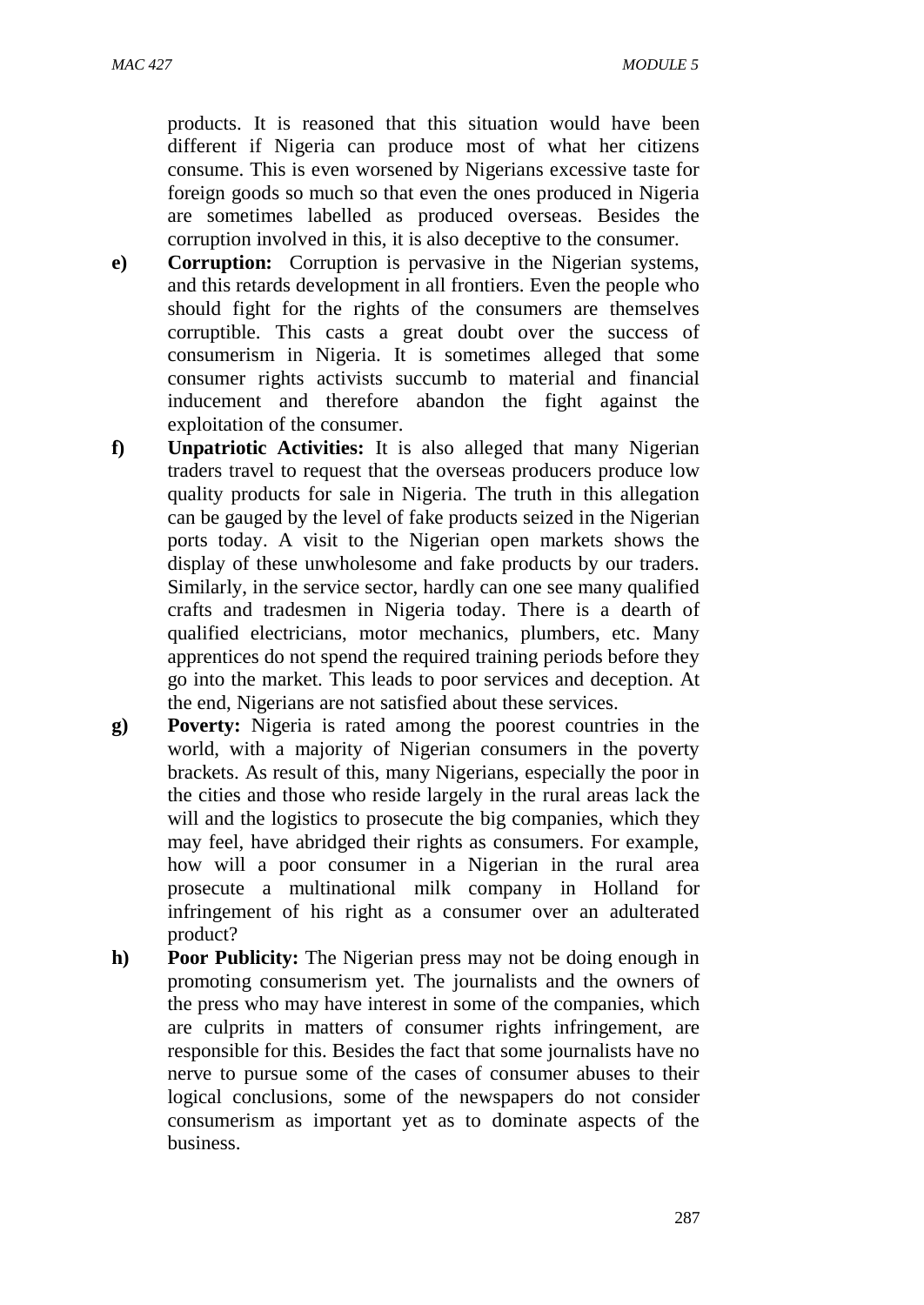- **i) Lack of Adequate Government Response:** Clearly, governments in Nigeria are yet to demonstrate full commitment to defend the rights of the consumers. This goes beyond just approving the laws. There is the need to show that government is committed to consumer rights and that any violators would be dealt with appropriately. This is what the success of consumerism in any country depends on largely. The government should therefore be not only lawgiver, but should provide other infrastructure that would make this work.
- **j) Ineffective Consumers Groups:** The consumers groups/associations in the country are still have weak infrastructure and organisation. They also lack the financial muscle to take on big multinationals who continually flout consumer laws.
- **k) High Cost of Legal Fee:** Both the prohibitive cost of legal fee and excessive technicalities hinder many consumers in seeking legal redress in cases of consumer infringement. They therefore withdraw into their shell and nurse their wounds in patience.

# **3.3 Future of Consumerism in Nigeria**

In spite of all these hindrances in the growth of consumerism in Nigeria, there is still a future for it. This is considering that consumerism is still new in Nigeria and that Nigerians have examples of the developed countries to copy from. Indeed, in the United States, United Kingdom, Canada and France, consumer associations engage in many activities to safeguard their members and the public. According to Agbonifoh, et al. (2007), these measures if taken would ensure the growth of consumerism in Nigeria.

- 1) Comparative laboratory testing of products on sale based on selected important product attributes and the dissemination of the results of the tests for public consumption.
- 2) Conducting surveys among consumers to ascertain their experiences and impressions about certain brands, which they have used. This information about product performance is to guide other consumers in their choices.
- 3) Sending out warning signals to consumers about products, which are known to be hazardous.
- 4) Conducting research aimed at ascertaining what product designs more truly meet consumer needs.
- 5) Identifying for the benefit of consumers the exaggerations that may be contained in certain advertisements and highlighting other inadequacies of the information given by companies about their products particularly in cases where vital items of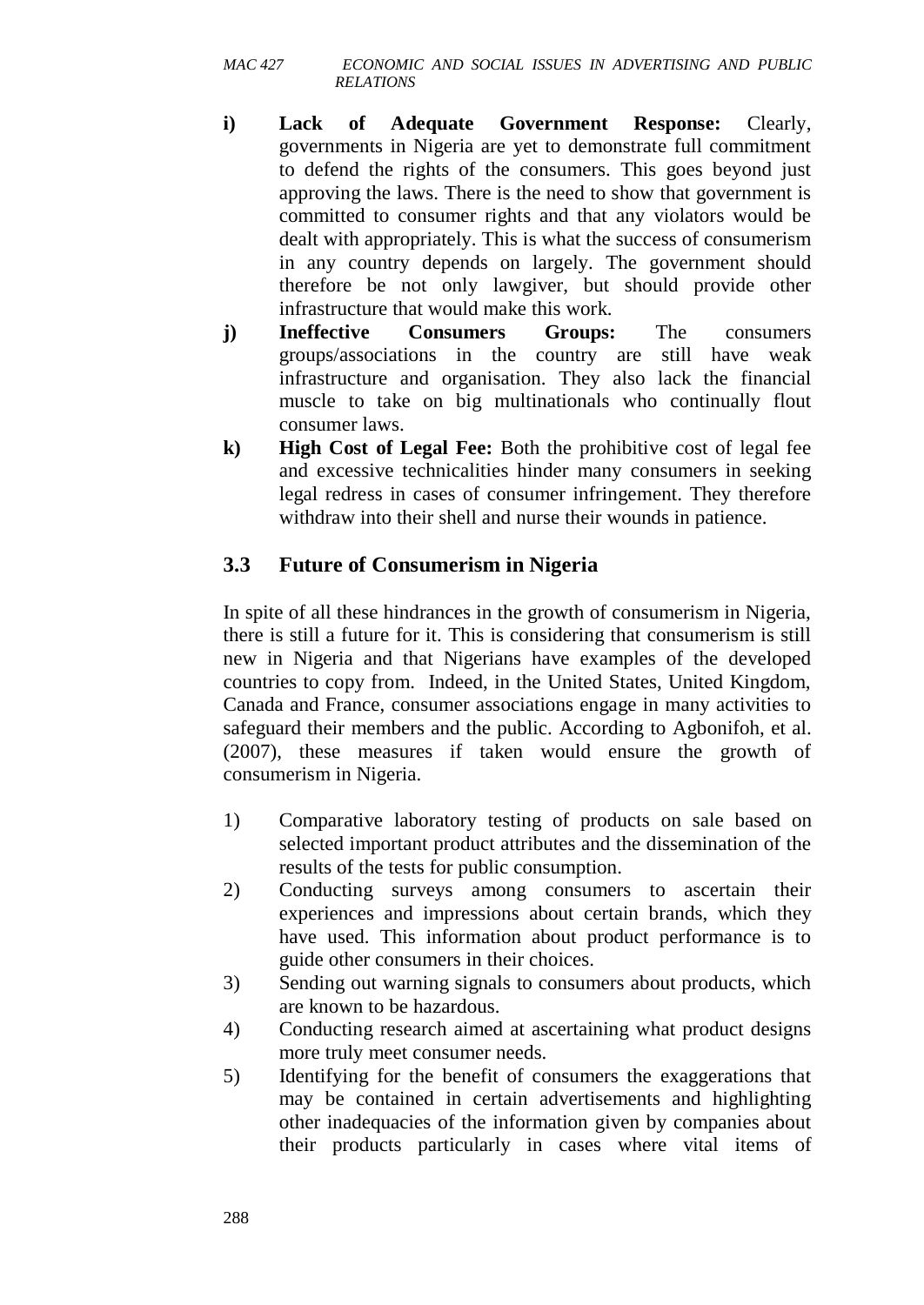information that may affect consumer choice or decisions are withheld.

- 6) Drawing government attention to areas in which further legislation and regulations are needed to regulate unhealthy trade practices.
- 7) Educating consumers on their rights in relation to producers and sellers and therefore on the obligations of manufacturers and retailers to them.
- 8) In specific instances where aggrieved consumers cannot obtain satisfactory redress, they can turn to a consumer association to take up the matter with the manufactures or sellers concerned.
- 9) Publication of a periodic magazine, which will serve as a major instrument for reaching the public or more specifically its members.

# **4.0 CONCLUSION**

Consumer rights in Nigeria are still violated with recklessly abandon. This is happening because of many reasons. The government is yet to show enough commitment to see that consumerism is entrenched in the country; the consumers themselves lack the wherewithal to fight for their rights yet, and their associations are still weak, lacking the financial and legal muscles to take on the big market abusers. However, hope is still not lost if measures can be taken towards proper organisation of consumerism, with the government and the consumer associations taking the lead, and the press supporting from the rear.

# **5.0 SUMMARY**

In this unit, we have discussed how consumerism operates in Nigeria highlighting the establishment of the Consumer Protection Council by the Federal Government and objectives; the Servicom whose aims is to ensure that Nigerians are better served by government ministries, agencies and parastatals. other organisations and laws provided by government for effective consumer rights guarantee, such as EFCC, ICPC, SON, NAFDAC, and so on were also examined. In the same vein, we discussed the setting up of Consumer Association of Nigeria and its objectives.

We identified the challenges against effective consumerism in Nigeria and suggested ways this can be reinvigorated for effective delivery of consumer rights, while insisting that there is a future for consumerism in Nigeria.